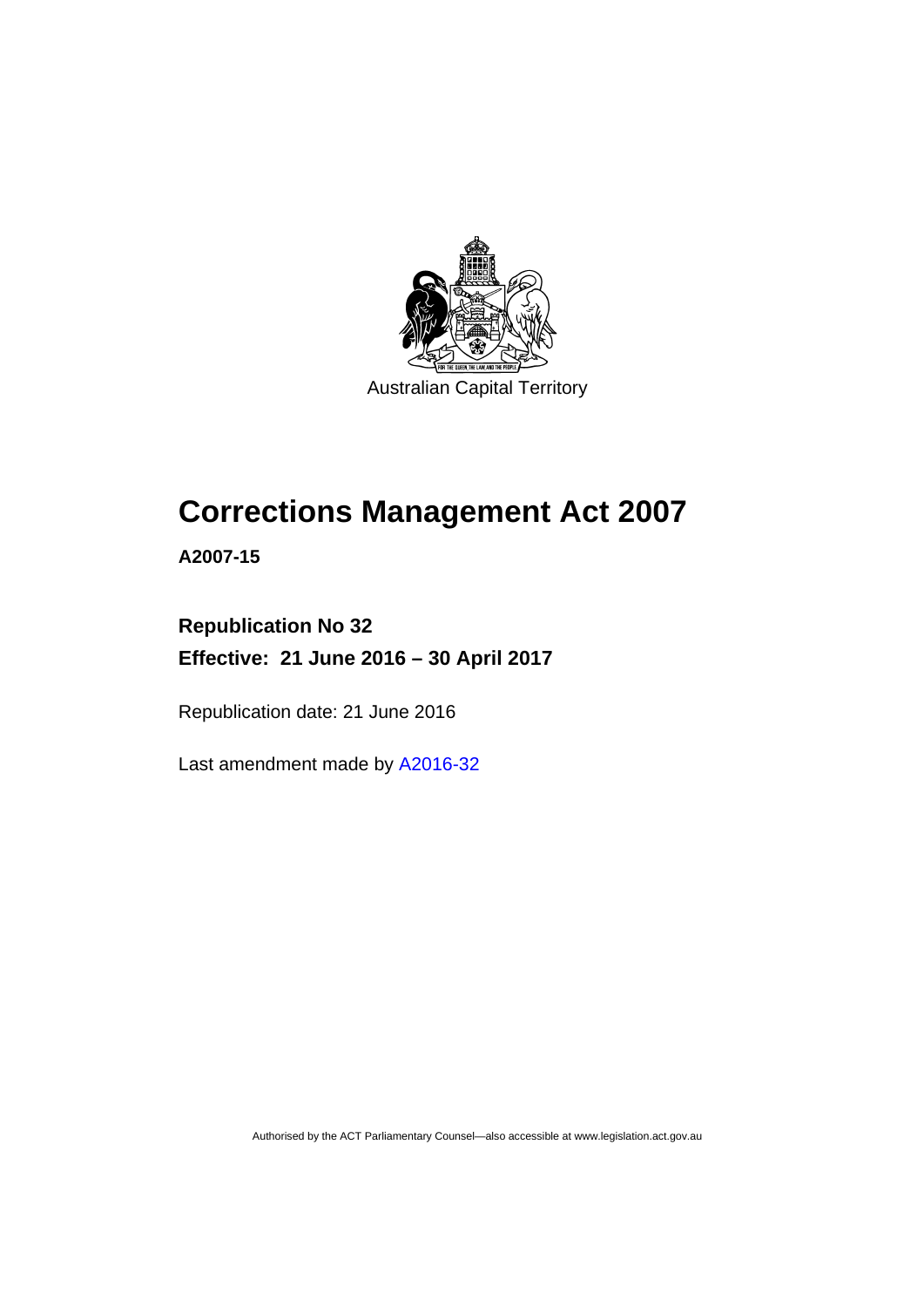### **About this republication**

#### **The republished law**

This is a republication of the *Corrections Management Act 2007* (including any amendment made under the *[Legislation Act 2001](http://www.legislation.act.gov.au/a/2001-14)*, part 11.3 (Editorial changes)) as in force on 21 June 2016*.*  It also includes any commencement, amendment, repeal or expiry affecting this republished law to 21 June 2016.

The legislation history and amendment history of the republished law are set out in endnotes 3 and 4.

#### **Kinds of republications**

The Parliamentary Counsel's Office prepares 2 kinds of republications of ACT laws (see the ACT legislation register at [www.legislation.act.gov.au](http://www.legislation.act.gov.au/)):

- authorised republications to which the *[Legislation Act 2001](http://www.legislation.act.gov.au/a/2001-14)* applies
- unauthorised republications.

The status of this republication appears on the bottom of each page.

#### **Editorial changes**

The *[Legislation Act 2001](http://www.legislation.act.gov.au/a/2001-14)*, part 11.3 authorises the Parliamentary Counsel to make editorial amendments and other changes of a formal nature when preparing a law for republication. Editorial changes do not change the effect of the law, but have effect as if they had been made by an Act commencing on the republication date (see *[Legislation Act 2001](http://www.legislation.act.gov.au/a/2001-14)*, s 115 and s 117). The changes are made if the Parliamentary Counsel considers they are desirable to bring the law into line, or more closely into line, with current legislative drafting practice.

This republication does not include amendments made under part 11.3 (see endnote 1).

#### **Uncommenced provisions and amendments**

If a provision of the republished law has not commenced, the symbol  $\mathbf{U}$  appears immediately before the provision heading. Any uncommenced amendments that affect this republished law are accessible on the ACT legislation register [\(www.legislation.act.gov.au\)](http://www.legislation.act.gov.au/). For more information, see the home page for this law on the register.

#### **Modifications**

If a provision of the republished law is affected by a current modification, the symbol  $\mathbf{M}$ appears immediately before the provision heading. The text of the modifying provision appears in the endnotes. For the legal status of modifications, see the *[Legislation Act 2001](http://www.legislation.act.gov.au/a/2001-14)*, section 95.

#### **Penalties**

At the republication date, the value of a penalty unit for an offence against this law is \$150 for an individual and \$750 for a corporation (see *[Legislation Act 2001](http://www.legislation.act.gov.au/a/2001-14)*, s 133).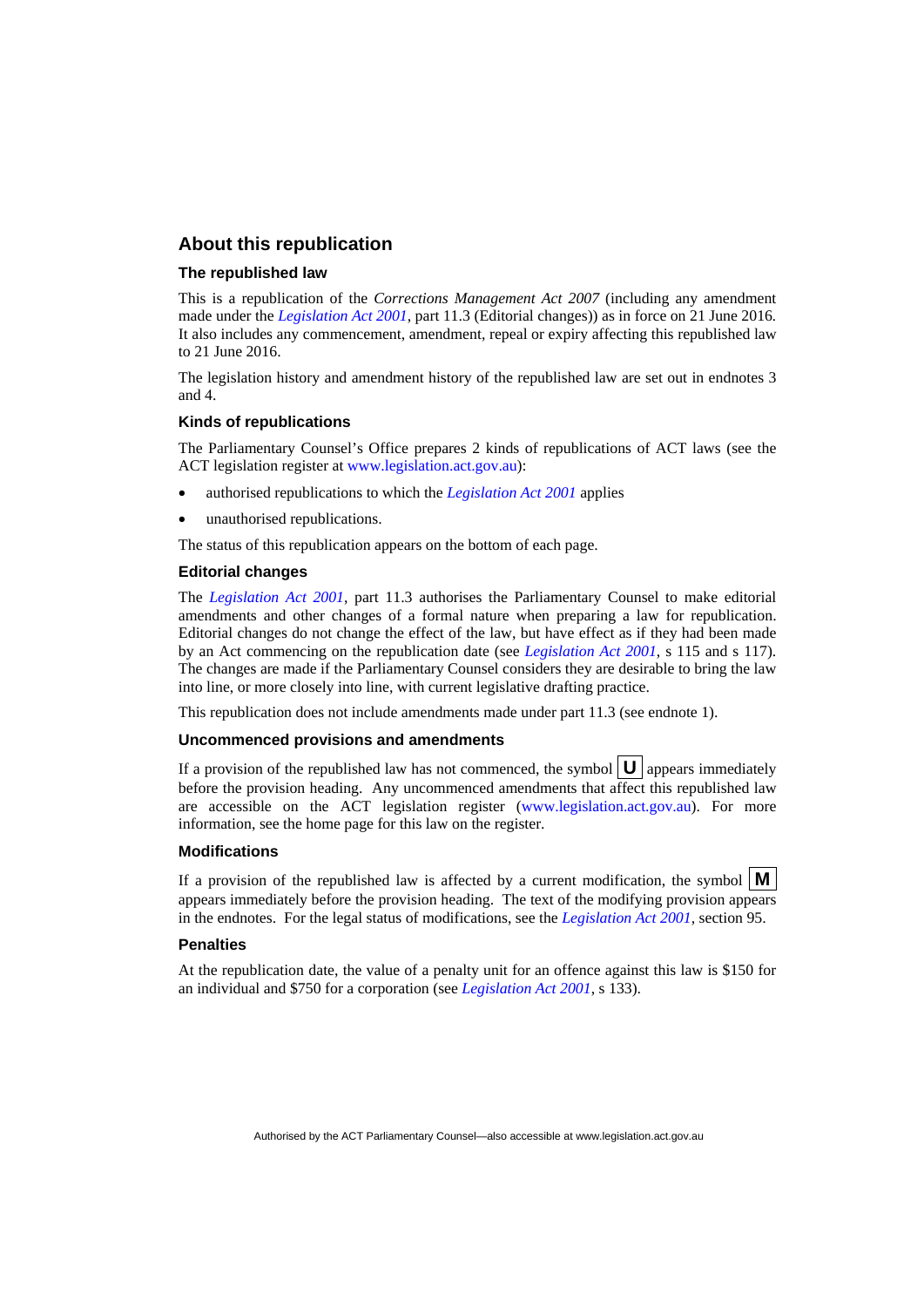

# **Corrections Management Act 2007**

# **Contents**

|                  |                                                       | Page       |
|------------------|-------------------------------------------------------|------------|
| Preamble         |                                                       | 2          |
|                  |                                                       |            |
| <b>Chapter 1</b> | <b>Preliminary</b>                                    |            |
| 1                | Name of Act                                           | 3          |
| 3                | Dictionary                                            | 3          |
| 4                | <b>Notes</b>                                          | 3          |
| 5                | Offences against Act—application of Criminal Code etc | 4          |
| 6                | Application of Act-detainees                          | 4          |
|                  |                                                       |            |
| <b>Chapter 2</b> | <b>Objects and principles</b>                         |            |
| 7                | Main objects of Act                                   | 6          |
| 8                | Management of correctional services                   | 6          |
| 9                | Treatment of detainees generally                      |            |
| 10               | Treatment of remandees                                |            |
|                  |                                                       |            |
| R32              | Corrections Management Act 2007                       | contents 1 |
| 21/06/16         | Effective: 21/06/16-30/04/17                          |            |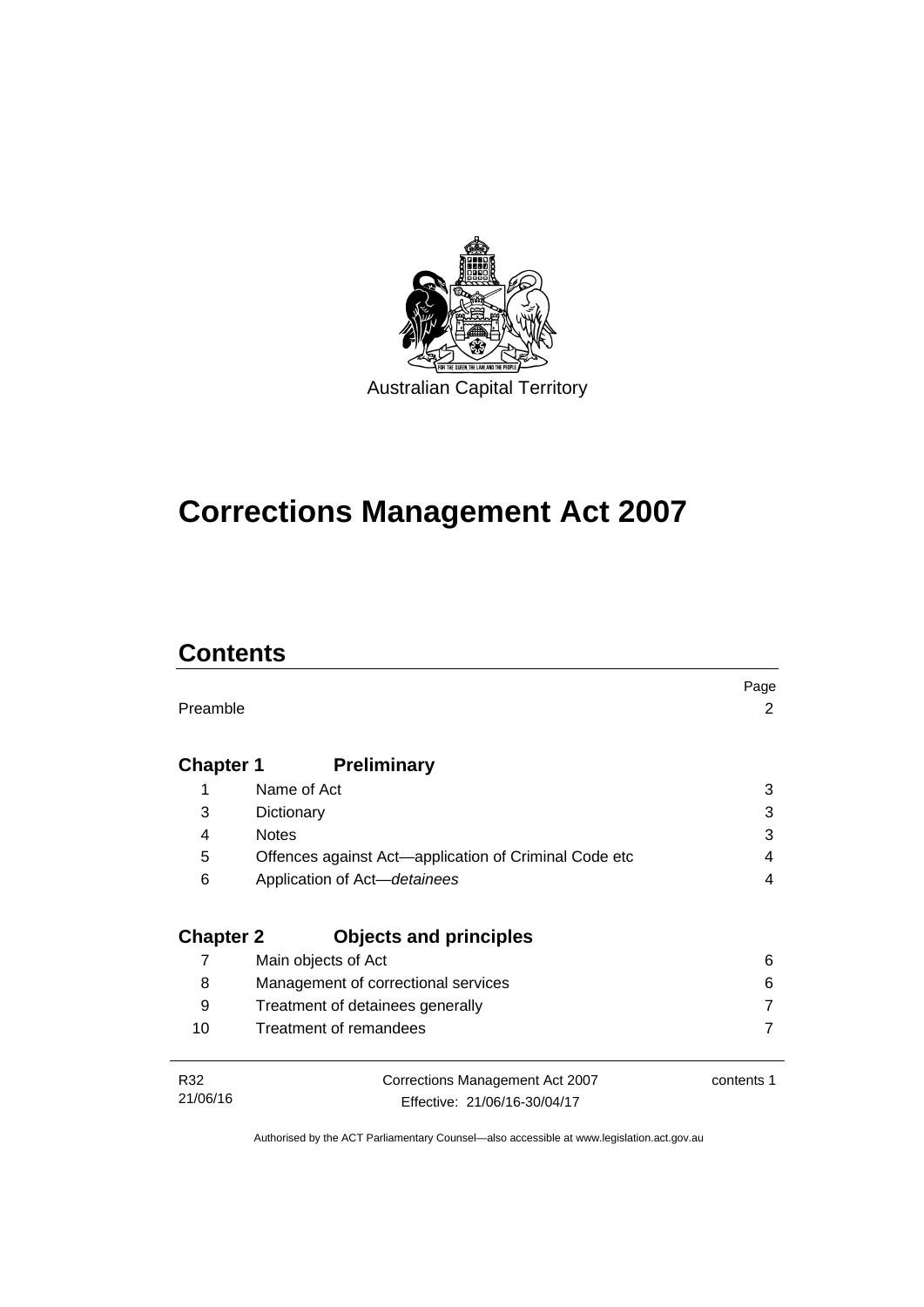| Contents |
|----------|
|----------|

|      |                                                | Page |
|------|------------------------------------------------|------|
|      | Treatment of certain detainees                 |      |
| - 12 | Correctional centres—minimum living conditions |      |

# **Chapter 3 [Administration](#page-23-0)**

| <b>Part 3.1</b>  | <b>Administration-general</b>                                          |                 |
|------------------|------------------------------------------------------------------------|-----------------|
| 13               | Ministerial directions to director-general                             | 10              |
| 14               | Corrections policies and operating procedures                          | 10              |
| 15               | Exclusions from notified corrections policies and operating procedures | 11              |
| 16               | Director-general directions                                            | 12              |
| 17               | Director-general delegations                                           | 13              |
| 18               | Chief police officer delegations                                       | 13              |
| <b>Part 3.2</b>  | <b>Corrections officers</b>                                            |                 |
| 19               | Corrections officers-appointment                                       | 14              |
| 20               | Corrections officers-functions                                         | 14              |
| 21               | Doctors-health service appointments                                    | 15              |
| 22               | Health practitioners-non-therapeutic functions                         | 15              |
| 23               | Identity cards                                                         | 15              |
| <b>Part 3.3</b>  | <b>Correctional centres</b>                                            |                 |
| 24               | Correctional centres-declaration                                       | 17              |
| 25               | Correctional centres-arrangements with NSW                             | 17              |
| <b>Part 3.4</b>  | <b>Administration-special provisions</b>                               |                 |
| 26               | Declaration of emergency                                               | 19              |
| 27               | <b>Emergency powers</b>                                                | 20              |
| 28               | Arrangements with police                                               | 20              |
| <b>Chapter 4</b> | Detention in police and court cells etc                                |                 |
| 29               | Definitions-ch 4                                                       | 21              |
| 30               | Detention in police cells                                              | 21              |
| 31               | Detention in police cells-search powers etc                            | 22              |
| 31A              | Detention in police cells—additional provisions for young detainees    | 23              |
|                  |                                                                        |                 |
| contents 2       | Corrections Management Act 2007                                        | R32<br>21/06/16 |
|                  | Effective: 21/06/16-30/04/17                                           |                 |

Effective: 21/06/16-30/04/17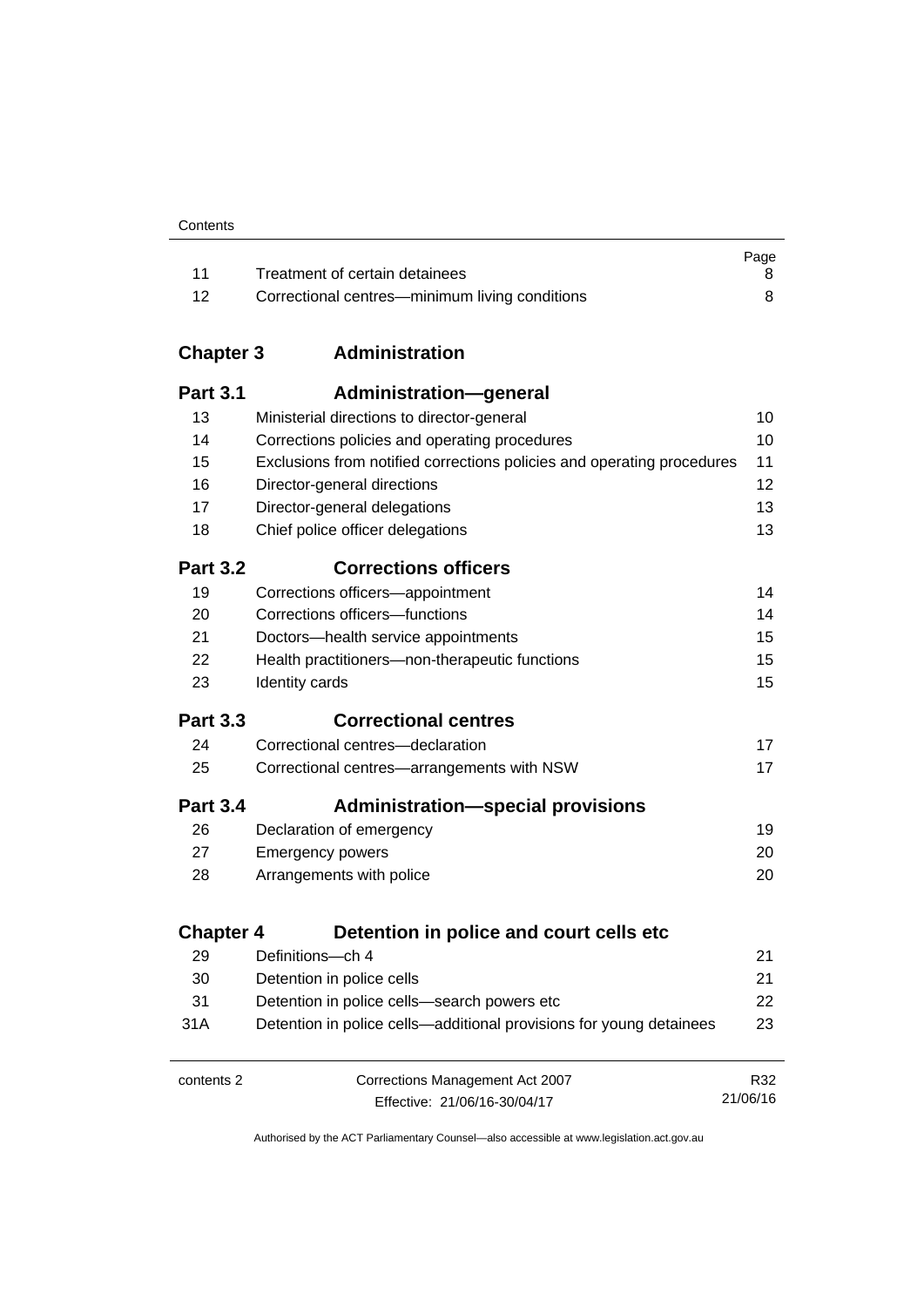|                                                                    | Page |
|--------------------------------------------------------------------|------|
| Other police powers not limited                                    | 24   |
| Detention in court cells                                           | 24   |
| Detention in court cells—additional provisions for young detainees | 25   |
| Detainees accommodated away from correctional centre               | 26.  |
|                                                                    |      |

# **Chapter 5 [Escorting detainees](#page-41-0)**

| 35 | Escort officer functions etc                      | 28  |
|----|---------------------------------------------------|-----|
| 36 | Escorting arrested person to court etc.           | 28. |
| 37 | Custody etc during proceedings                    | 29  |
| 38 | Executing warrants of imprisonment or remand etc. | 29  |
| 39 | Other powers not limited                          | 30  |

# **Chapter 6 [Living conditions at correctional centres](#page-44-0)**

| 40  | Food and drink                                                | 31 |
|-----|---------------------------------------------------------------|----|
| 41  | Clothing                                                      | 32 |
| 42  | Personal hygiene                                              | 32 |
| 43  | Sleeping areas                                                | 33 |
| 44  | Treatment of convicted and non-convicted detainees            | 33 |
| 45  | Access to open air and exercise                               | 34 |
| 46  | Communication with family and others                          | 35 |
| 47  | Telephone calls                                               | 36 |
| 48  | Mail                                                          | 37 |
| 49  | Visits by family members etc                                  | 39 |
| 50  | Contact with accredited people                                | 40 |
| 51  | Visits-protected communications                               | 41 |
| 52  | News and educational services                                 | 41 |
| 53  | Health care                                                   | 42 |
| 54  | Transfers to health facilities                                | 43 |
| 54A | Transfer to mental health facility-notice of change in status | 44 |
| 55  | Religious, spiritual and cultural needs                       | 45 |
|     |                                                               |    |

# **Chapter 7 [Inspection of correctional centres](#page-60-0)**

| 56       | Independent inspections         | 47         |
|----------|---------------------------------|------------|
| R32      | Corrections Management Act 2007 | contents 3 |
| 21/06/16 | Effective: 21/06/16-30/04/17    |            |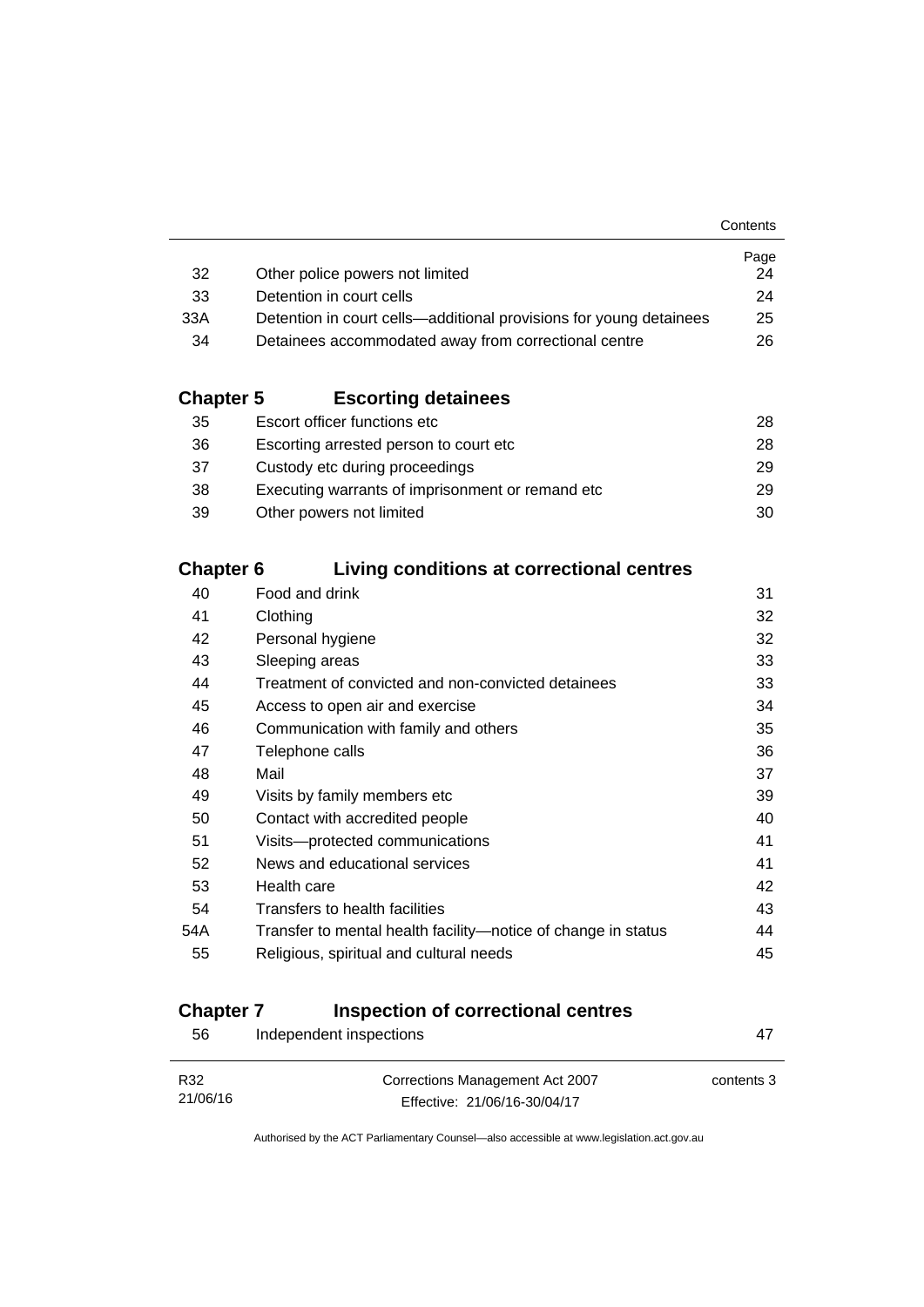|     |                                                                  | Page |
|-----|------------------------------------------------------------------|------|
| -57 | Official visitors—meaning of entitled person and visitable place | 47   |
| 62  | Relationship with other inspection laws                          | 48.  |

# **Chapter 8 [Admission to correctional centres](#page-63-0)**

| 63 | Meaning of admission to correctional centre    | 50 |
|----|------------------------------------------------|----|
| 64 | Authority for detention                        | 50 |
| 65 | Identification of detainees                    | 51 |
| 66 | Information about entitlements and obligations | 52 |
| 67 | Initial assessment                             | 54 |
| 68 | Health assessment                              | 54 |
| 69 | Alcohol and drug tests on admission            | 54 |
| 70 | Strip search on admission                      | 55 |
| 71 | Property of detainees                          | 55 |
| 72 | Security classification                        | 56 |
| 73 | Case management plan                           | 56 |
| 74 | Entries in register of detainees               | 56 |
|    |                                                |    |

# **Chapter 9 [Management and security](#page-70-0)**

| <b>Part 9.1</b> | <b>Management and security-general</b>                                   |          |
|-----------------|--------------------------------------------------------------------------|----------|
| 75              | Compliance with director-general's directions                            | 57       |
| 76              | Register of detainees                                                    | 57       |
| 77              | Health reports                                                           | 58       |
| 78              | Case management plans-scope etc                                          | 60       |
| 79              | Transgender and intersex detainees—sexual identity                       | 62       |
| 80              | Security classification-basis etc                                        | 63       |
| 81              | Prohibited things                                                        | 64       |
| 82              | Possession of prohibited things                                          | 64       |
| 83              | Work by detainees                                                        | 65       |
| 84              | Trust accounts for detainees                                             | 65       |
| 85              | <b>Prohibited areas</b>                                                  | 65       |
| 86              | Nonsmoking areas                                                         | 66       |
| 87              | Management and security—corrections policies and operating<br>procedures | 66       |
| contents 4      | Corrections Management Act 2007                                          | R32      |
|                 | Fffective: 21/06/16-30/04/17                                             | 21/06/16 |

Effective: 21/06/16-30/04/17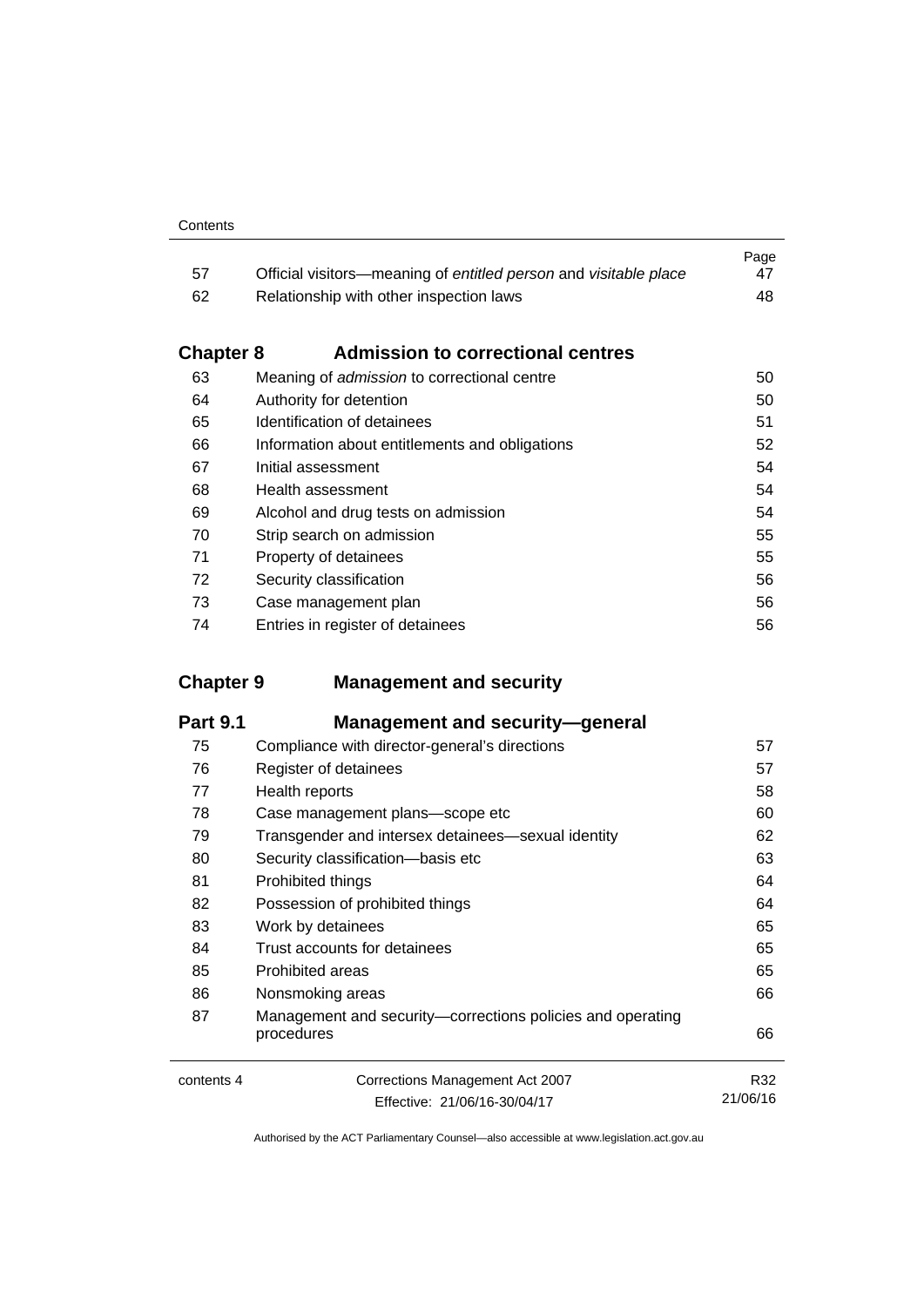|                 |                                                     | Contents   |
|-----------------|-----------------------------------------------------|------------|
|                 |                                                     | Page       |
| <b>Part 9.2</b> | <b>Segregation</b>                                  |            |
| 88              | Meaning of segregation                              | 67         |
| 89              | Segregation under pt 9.2-purpose                    | 67         |
| 90              | Segregation-safety and security                     | 67         |
| 91              | Segregation-protective custody                      | 68         |
| 92              | Segregation-health                                  | 70         |
| 93              | Interstate segregated detainees transferred to ACT  | 71         |
| 94              | Segregated detainees removed to NSW                 | 72         |
| 95              | Segregation not to affect minimum living conditions | 72         |
| 96              | Application for review of segregation directions    | 73         |
| 97              | Review of segregation directions                    | 73         |
| 98              | Other separation of detainees                       | 74         |
| <b>Part 9.3</b> | <b>Monitoring</b>                                   |            |
| 99              | Monitoring-general considerations                   | 75         |
| 100             | Monitoring at correctional centres                  | 75         |
| 101             | Personal monitoring devices                         | 76         |
| 102             | Interfering with personal monitoring devices        | 76         |
| 103             | Monitoring telephone calls etc                      | 77         |
| 104             | Monitoring ordinary mail                            | 78         |
| 105             | Monitoring protected mail                           | 79         |
| 106             | Mail searches-consequences                          | 79         |
| <b>Part 9.4</b> | <b>Searches</b>                                     |            |
| Division 9.4.1  | Searches-general                                    |            |
| 107             | Definitions-searches                                | 80         |
| 108             | Intrusiveness of searches                           | 81         |
| 109             | Searches of transgender and intersex detainees      | 81         |
| 110             | Register of strip and body searches                 | 82         |
| Division 9.4.2  | Scanning, frisk and ordinary searches               |            |
| 111             | Scanning, frisk and ordinary searches-directions    | 82         |
| 112             | Scanning, frisk and ordinary searches-requirements  | 83         |
| Division 9.4.3  | <b>Strip searches</b>                               |            |
| 113             | Meaning of seizeable item-div 9.4.3                 | 84         |
|                 | Corrections Management Act 2007                     | contents 5 |
| R32             |                                                     |            |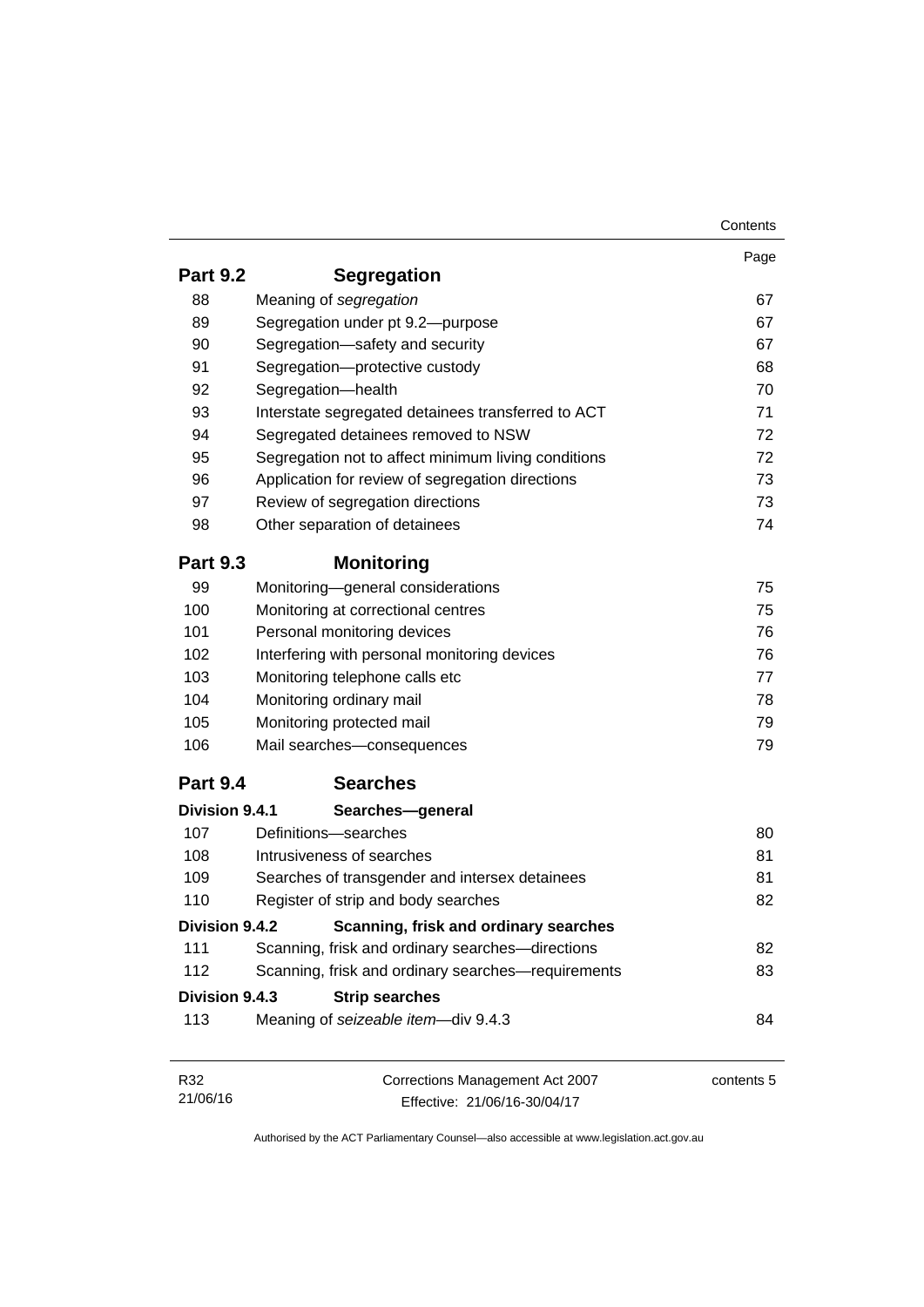|                 |                                                                  | Page     |
|-----------------|------------------------------------------------------------------|----------|
| 113A            | Strip searches—when may be conducted                             | 84       |
| 113B            | Strip searches-on suspicion                                      | 84       |
| 113C            | Strip searches-where prudent                                     | 85       |
| 114             | Strip searches-presence of corrections officers                  | 86       |
| 115             | Strip searches-general rules                                     | 86       |
| Division 9.4.4  | <b>Body searches</b>                                             |          |
| 116             | Body searches-directions                                         | 87       |
| 117             | Body searches—presence of nurse and corrections officers         | 88       |
| 118             | Body searches—assistance from corrections officer                | 88       |
| 119             | Body searches-rules about detainee's clothing                    | 89       |
| 120             | Body searches-rules about touching detainee                      | 89       |
| 121             | Body searches-seizing things                                     | 89       |
| Division 9.4.5  | Searches of premises and property                                |          |
| 122             | Searches-premises and property                                   | 90       |
| 123             | Searches of detainee cells-legally privileged material           | 91       |
| 124             | Searches of detainee cells-suspected legally privileged material | 91       |
| Division 9.4.6  | Searches-miscellaneous                                           |          |
| 125             | Searches-use of corrections dogs                                 | 92       |
| 126             | Searches-use of force                                            | 93       |
| <b>Part 9.5</b> | <b>Seizing property</b>                                          |          |
| 127             | Seizing mail etc                                                 | 94       |
| 128             | Seizing property-general                                         | 95       |
| 129             | Receipt for seizure                                              | 95       |
| 130             | Forfeiture of things seized                                      | 96       |
| 131             | Return of things seized but not forfeited                        | 97       |
| <b>Part 9.6</b> | <b>Alcohol and drug testing</b>                                  |          |
| Division 9.6.1  | General                                                          |          |
| 132             | Definitions-drug and test sample                                 | 99       |
| 133             | When test sample positive                                        | 99       |
| Division 9.6.2  | Alcohol and drug testing-detainees                               |          |
| 134             | Alcohol and drug testing of detainees                            | 101      |
| 135             | Effect of positive test sample from detainee                     | 102      |
| contents 6      | Corrections Management Act 2007                                  | R32      |
|                 | Effective: 21/06/16-30/04/17                                     | 21/06/16 |
|                 |                                                                  |          |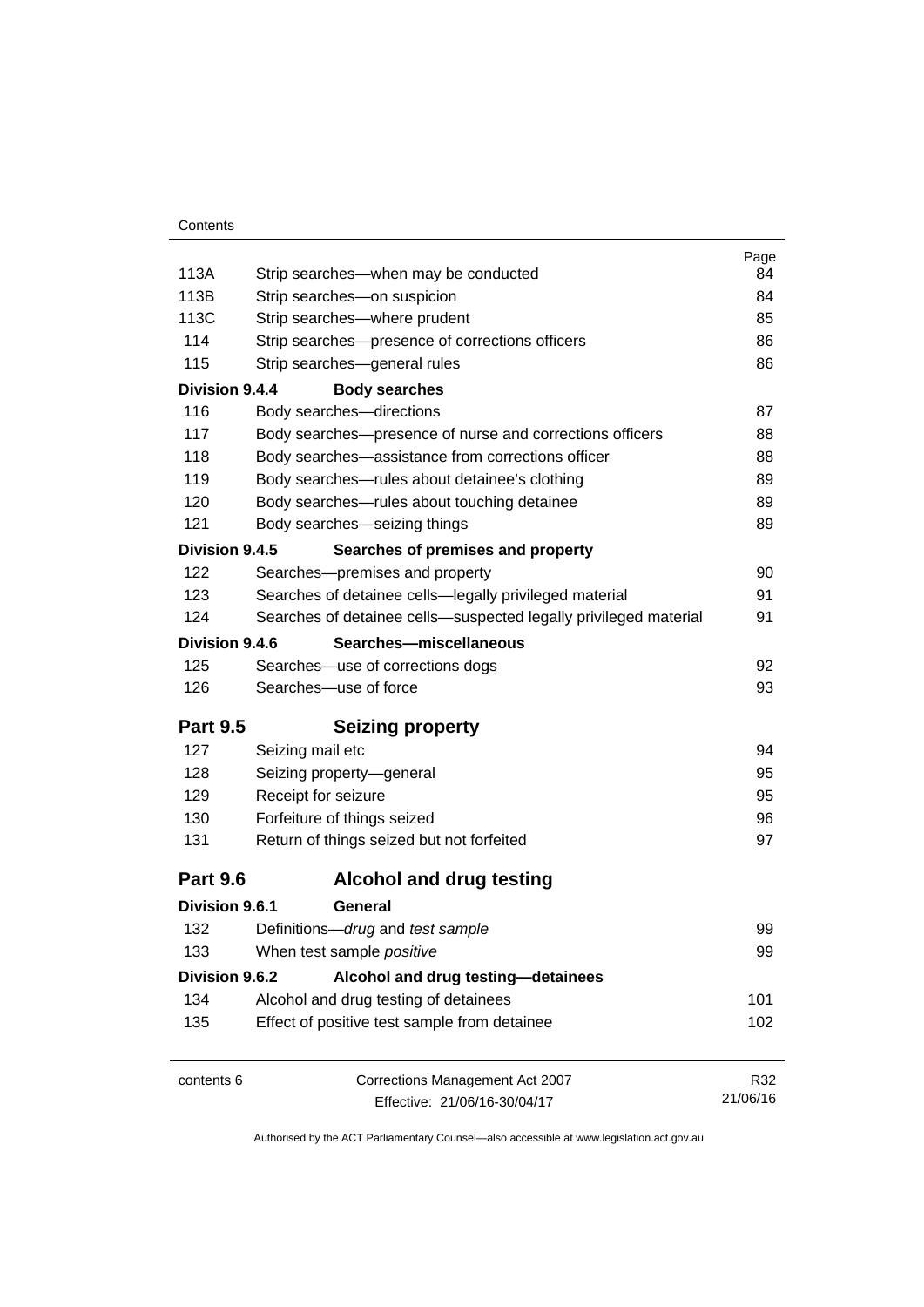|                   |                                                         | Contents   |
|-------------------|---------------------------------------------------------|------------|
| Division 9.6.3    |                                                         | Page       |
|                   | Alcohol and drug testing-corrections officers etc       |            |
| 136               | Alcohol and drug testing of corrections officers etc    | 103        |
| <b>Part 9.7</b>   | Use of force                                            |            |
| 137               | Managing use of force                                   | 104        |
| 138               | Authorised use of force                                 | 104        |
| 139               | Application of force                                    | 105        |
| 140               | Use of restraints or weapons                            | 105        |
| 141               | Medical examination after use of force                  | 107        |
| 142               | Reporting use of force                                  | 107        |
| <b>Part 9.8</b>   | <b>Access to correctional centres</b>                   |            |
| 143               | Visiting conditions                                     | 108        |
| 144               | Notice of visiting conditions                           | 108        |
| 145               | Taking prohibited things etc into correctional centre   | 109        |
| 146               | Directions to visitors                                  | 109        |
| 147               | Searches of visitors                                    | 110        |
| 148               | Directions to leave correctional centre etc.            | 110        |
| 149               | Removing people from correctional centre                | 111        |
| <b>Chapter 10</b> | <b>Discipline</b>                                       |            |
| <b>Part 10.1</b>  | General                                                 |            |
| 150               | Application-ch 10                                       | 112        |
| 151               | Definitions-discipline                                  | 112        |
| 152               | Meaning of disciplinary breach                          | 113        |
| 153               | Meaning of <i>investigator</i>                          | 115        |
| 154               | Meaning of <i>privilege</i>                             | 116        |
| 155               | Overlapping disciplinary breaches and criminal offences | 116        |
| <b>Part 10.2</b>  | <b>Disciplinary investigations</b>                      |            |
| Division 10.2.1   | <b>Investigation of disciplinary breaches</b>           |            |
| 156               | Report etc by corrections officer                       | 118        |
| 157               | Investigation by investigator                           | 119        |
| 158               | Action by presiding officer                             | 119        |
| R32               | Corrections Management Act 2007                         | contents 7 |
| 21/06/16          | Effective: 21/06/16-30/04/17                            |            |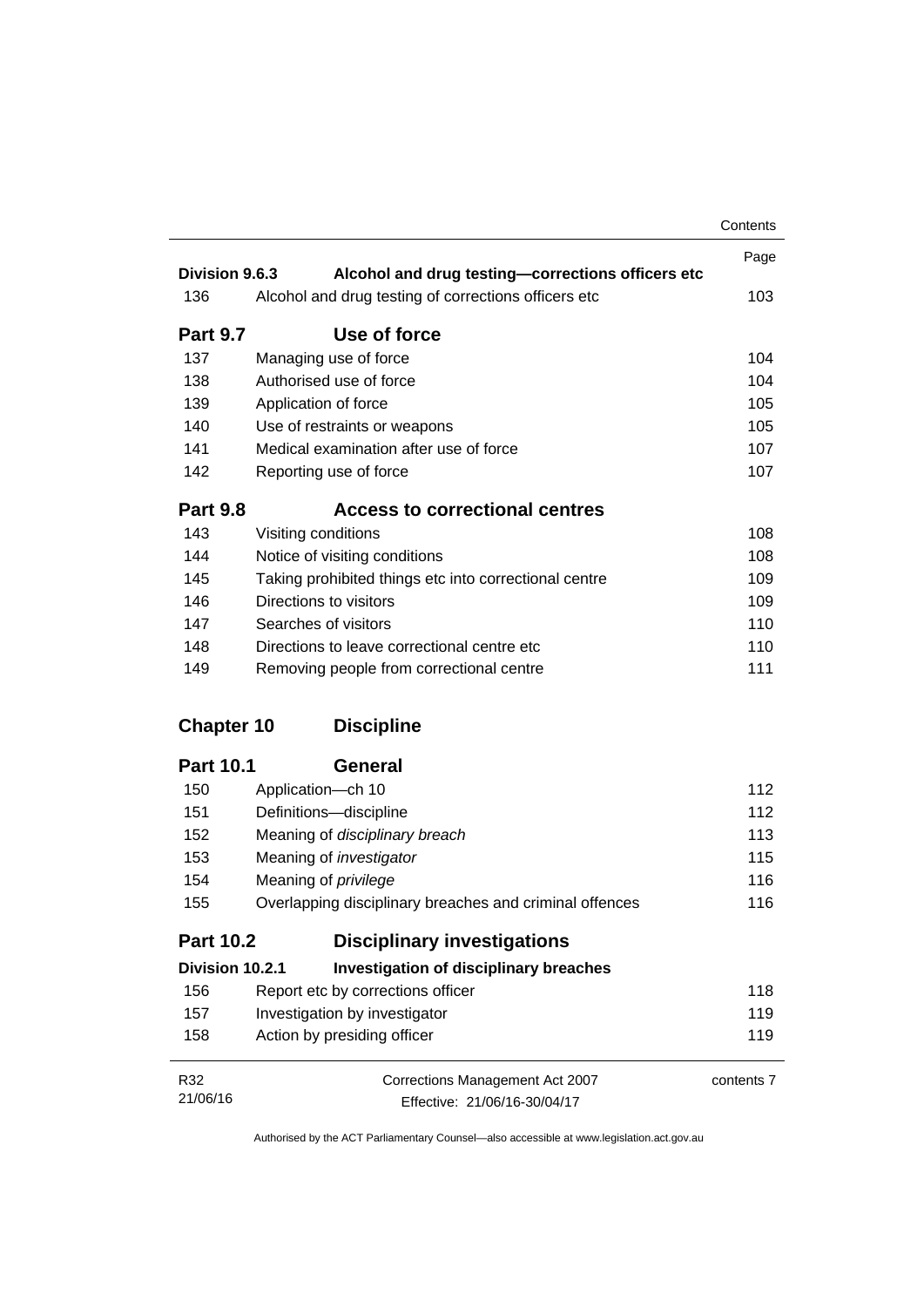#### **Contents**

| 159              | Disciplinary charge                                            | Page<br>121 |  |  |  |
|------------------|----------------------------------------------------------------|-------------|--|--|--|
| Division 10.2.2  | <b>Investigative segregation</b>                               |             |  |  |  |
| 160              | Director-general directions-investigative segregation          | 121         |  |  |  |
| 161              | Grounds for investigative segregation                          |             |  |  |  |
| 162              | Notice of investigative segregation                            |             |  |  |  |
| 163              | Duration of investigative segregation                          | 122         |  |  |  |
| 164              | Application for review of investigative segregation directions | 123         |  |  |  |
| 165              | Review of investigative segregation directions                 | 124         |  |  |  |
| <b>Part 10.3</b> | <b>Disciplinary action and review</b>                          |             |  |  |  |
| Division 10.3.1  | Disciplinary action-with accused's consent                     |             |  |  |  |
| 167              | Disciplinary breach admitted by accused                        | 126         |  |  |  |
| 168              | Presiding officer's powers--breach admitted by accused         | 127         |  |  |  |
| Division 10.3.2  | Internal disciplinary inquiry                                  |             |  |  |  |
| 170              | Disciplinary inquiry into charge                               | 127         |  |  |  |
| 171              | Presiding officer's powers after internal inquiry              | 128         |  |  |  |
| Division 10.3.3  | Internal review of inquiry decision                            |             |  |  |  |
| 173              | Application for review of inquiry decision                     | 129         |  |  |  |
| 175              | Review of inquiry decision                                     | 130         |  |  |  |
| 176              | Director-general's powers after further inquiry                | 130         |  |  |  |
| Division 10.3.4  | <b>External review of inquiry decisions</b>                    |             |  |  |  |
| 177              | Appointment of adjudicator                                     | 131         |  |  |  |
| 178              | Application for review by adjudicator                          | 131         |  |  |  |
| 179              | Review by adjudicator                                          | 132         |  |  |  |
| 180              | Adjudicator's powers after review                              | 133         |  |  |  |
| Division 10.3.5  | <b>Disciplinary action</b>                                     |             |  |  |  |
| 181              | Application-div 10.3.5                                         | 133         |  |  |  |
| 182              | Meaning of relevant presiding officer-div 10.3.5               | 134         |  |  |  |
| 183              | Disciplinary action by relevant presiding officer              | 134         |  |  |  |
| 184              | Administrative penalties                                       | 135         |  |  |  |
| 185              | Reparation                                                     | 135         |  |  |  |
| 186              | Maximum administrative penalties                               | 136         |  |  |  |
| 187              | Separate confinement conditions                                | 136         |  |  |  |
| 188              | Privileges and entitlements-impact of discipline               | 136         |  |  |  |
| contents 8       | Corrections Management Act 2007                                | R32         |  |  |  |
|                  | Effective: 21/06/16-30/04/17                                   | 21/06/16    |  |  |  |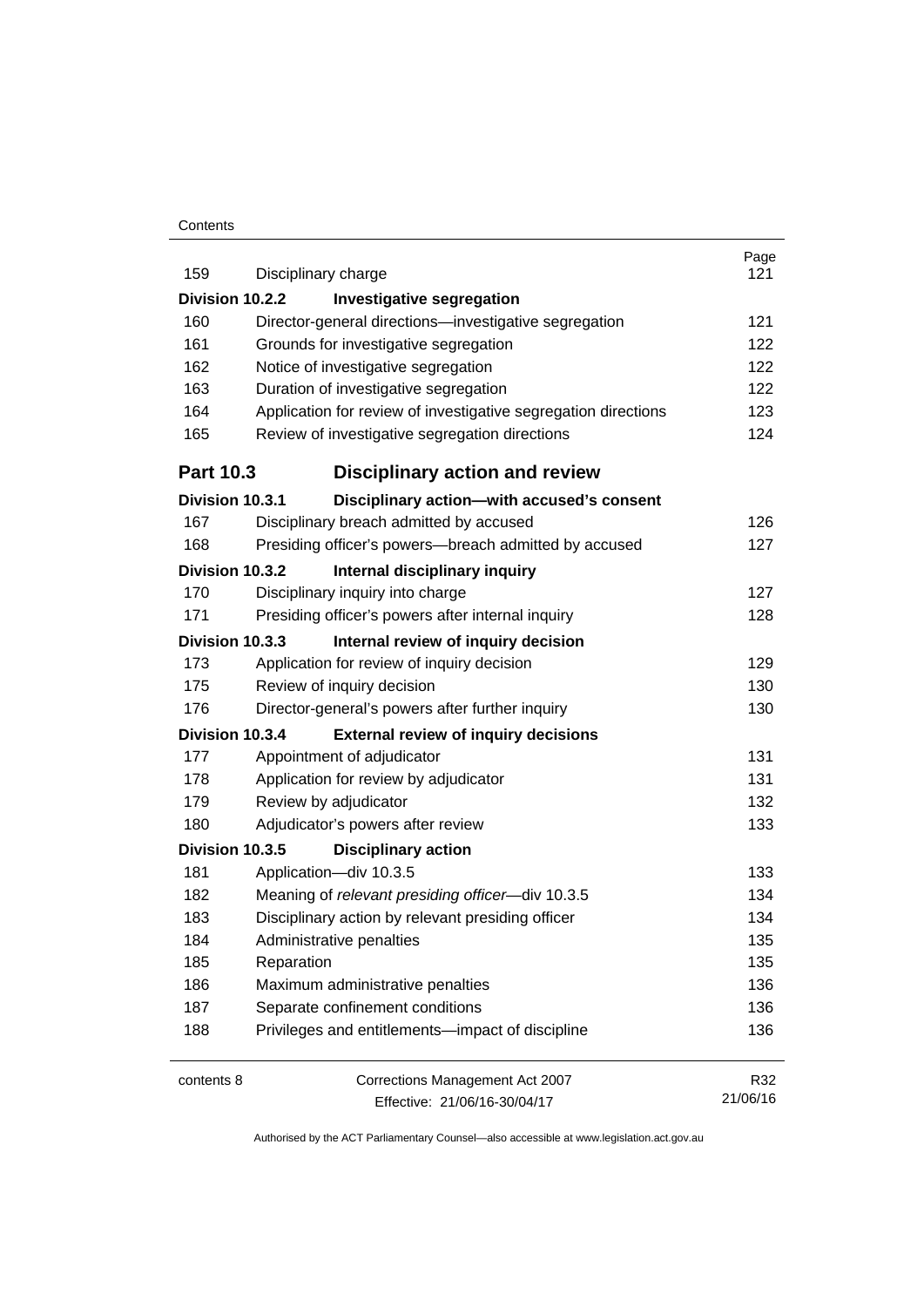|                   |                                           |                                                              | Contents    |  |
|-------------------|-------------------------------------------|--------------------------------------------------------------|-------------|--|
| 189               |                                           | Record of disciplinary action                                | Page<br>137 |  |
| <b>Chapter 11</b> | <b>Disciplinary inquiries</b>             |                                                              |             |  |
| <b>Part 11.1</b>  |                                           | <b>Conduct of disciplinary inquiries-general</b>             |             |  |
| 190               | Application-ch 11                         |                                                              | 138         |  |
| 191               | Meaning of presiding officer-ch 11<br>138 |                                                              |             |  |
| <b>Part 11.2</b>  |                                           | <b>Disciplinary inquiry procedures</b>                       |             |  |
| 192               |                                           | Nature of disciplinary inquiries                             | 139         |  |
| 193               |                                           | Application of Criminal Code, ch 7                           | 139         |  |
| 194               |                                           | Notice of disciplinary inquiry etc                           | 139         |  |
| 195               |                                           | Conduct of disciplinary inquiries                            | 140         |  |
| 196               |                                           | Presiding officer may require official reports               | 141         |  |
| 197               |                                           | Presiding officer may require information and documents      | 141         |  |
| 198               |                                           | Possession of inquiry documents etc                          | 142         |  |
| 199               | Record of inquiry                         |                                                              | 142         |  |
| <b>Part 11.3</b>  |                                           | <b>Disciplinary hearing procedures</b>                       |             |  |
| 200               |                                           | Notice of disciplinary hearing                               | 143         |  |
| 201               | Appearance at disciplinary hearing        |                                                              | 143         |  |
| 202               | Rights of accused at disciplinary hearing |                                                              | 144         |  |
| 203               |                                           | Appearance at disciplinary hearing—audiovisual or audio link | 145         |  |
| <b>Chapter 12</b> |                                           | <b>Full-time detainees-leave</b>                             |             |  |
| <b>Part 12.1</b>  |                                           | <b>Local leave</b>                                           |             |  |
| 204               |                                           | Local leave directions                                       | 147         |  |
| 205               | Local leave permits                       |                                                              | 148         |  |
| <b>Part 12.2</b>  |                                           | <b>Interstate leave</b>                                      |             |  |
| Division 12.2.1   |                                           | General                                                      |             |  |
| 206               |                                           | Definitions-pt 12.2                                          | 149         |  |
| 207               | Declaration of corresponding leave laws   |                                                              | 149         |  |
| R32               |                                           | Corrections Management Act 2007                              | contents 9  |  |
| 21/06/16          | Effective: 21/06/16-30/04/17              |                                                              |             |  |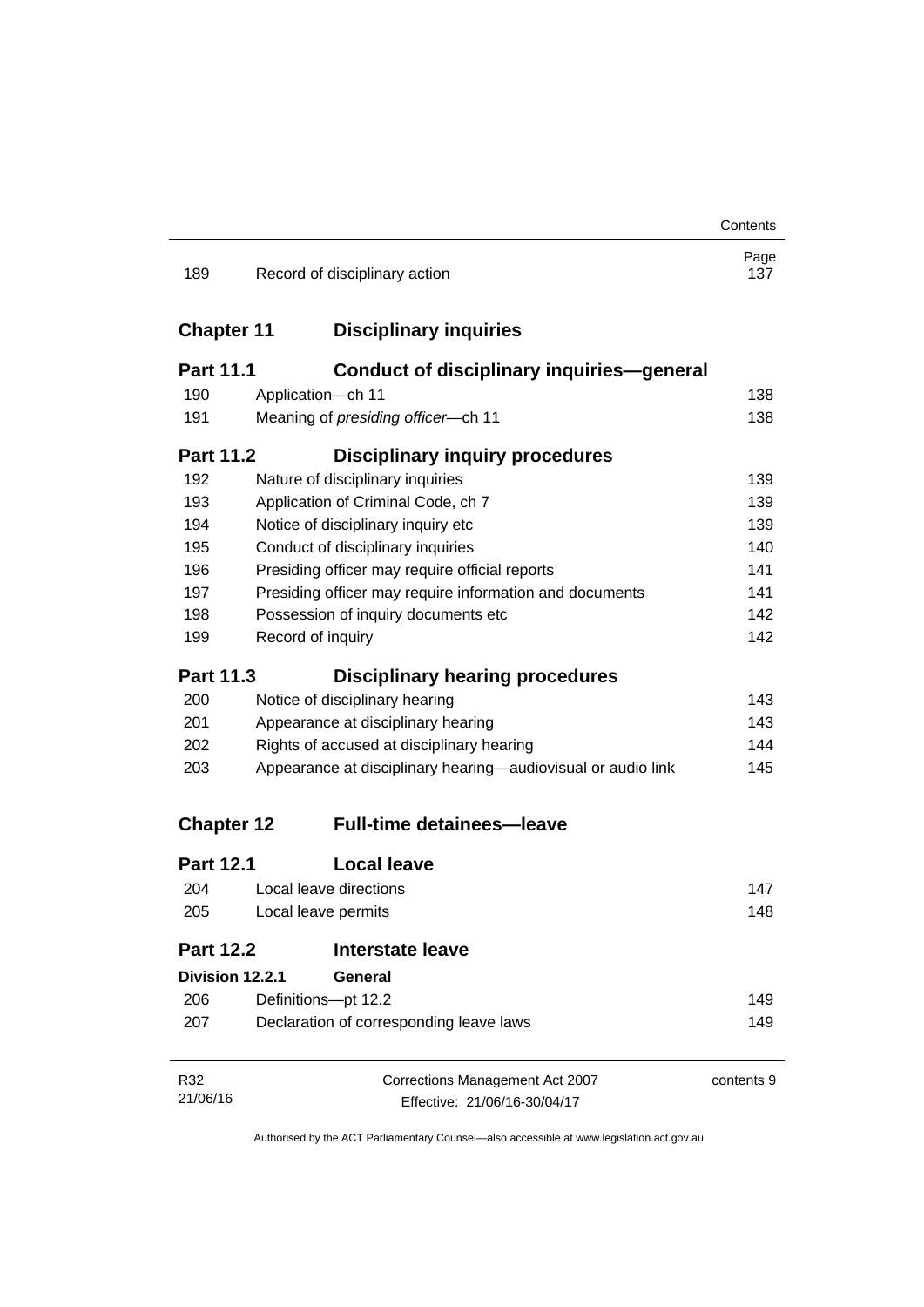#### **Contents**

|                 |                                                                        | Page |
|-----------------|------------------------------------------------------------------------|------|
| Division 12.2.2 | <b>ACT permits for interstate leave</b>                                |      |
| 208             | Interstate leave permits                                               | 150  |
| 209             | Effect of ACT permit for interstate leave                              | 152  |
| 210             | Notice to participating States                                         | 152  |
| 211             | Powers of escort officers                                              | 153  |
| 212             | Liability for damage etc.                                              | 153  |
| Division 12.2.3 | Interstate leave under corresponding leave laws                        |      |
| 213             | Effect in ACT of interstate leave permit under corresponding leave law | 153  |
| 214             | Powers of interstate escort officers                                   | 154  |
| 215             | Escape of interstate detainee                                          | 154  |
| 216             | Return of escaped interstate detainee                                  | 155  |
|                 |                                                                        |      |

# **Chapter 13 [Miscellaneous](#page-169-0)**

| 217  | Lawful temporary absence from correctional centre           | 156 |
|------|-------------------------------------------------------------|-----|
| 217A | Power of court to bring detainee before it—civil proceeding | 157 |
| 218  | Detainee's work-no employment contract etc                  | 157 |
| 219  | Detainee's work—work health and safety                      | 158 |
| 220  | Personal injury management-detainees etc                    | 158 |
| 222  | Confidentiality                                             | 159 |
| 223  | Protection from liability                                   | 161 |
| 224  | Corrections dogs                                            | 162 |
| 225  | Declaration of corresponding corrections law                | 162 |
| 226  | Evidentiary certificates                                    | 163 |
| 227  | Determination of fees                                       | 164 |
| 228  | Approved forms                                              | 164 |
| 229  | Regulation-making power                                     | 165 |
|      |                                                             |     |

# **Dictionary** [167](#page-180-0)

21/06/16

| <b>Endnotes</b> |                                 |     |
|-----------------|---------------------------------|-----|
|                 | About the endnotes              | 174 |
| 2               | Abbreviation key                |     |
| 3               | Legislation history             | 175 |
| contents 10     | Corrections Management Act 2007 | R32 |

contents 10 Corrections Management Act 2007 Effective: 21/06/16-30/04/17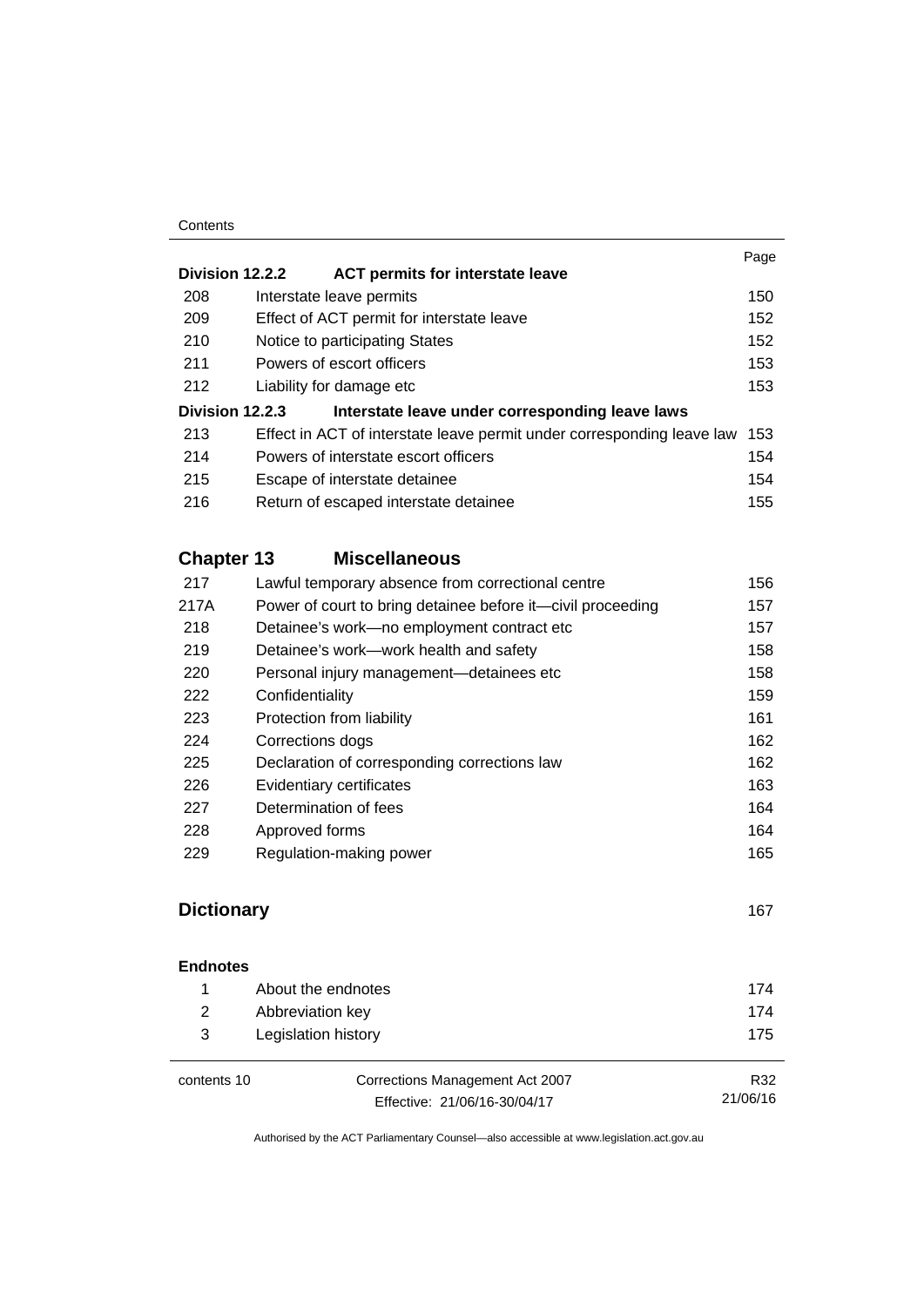|   |                                               | Contents |
|---|-----------------------------------------------|----------|
|   |                                               | Page     |
| 4 | Amendment history                             | 180      |
| 5 | Earlier republications                        | 192      |
| 6 | Expired transitional or validating provisions | 195      |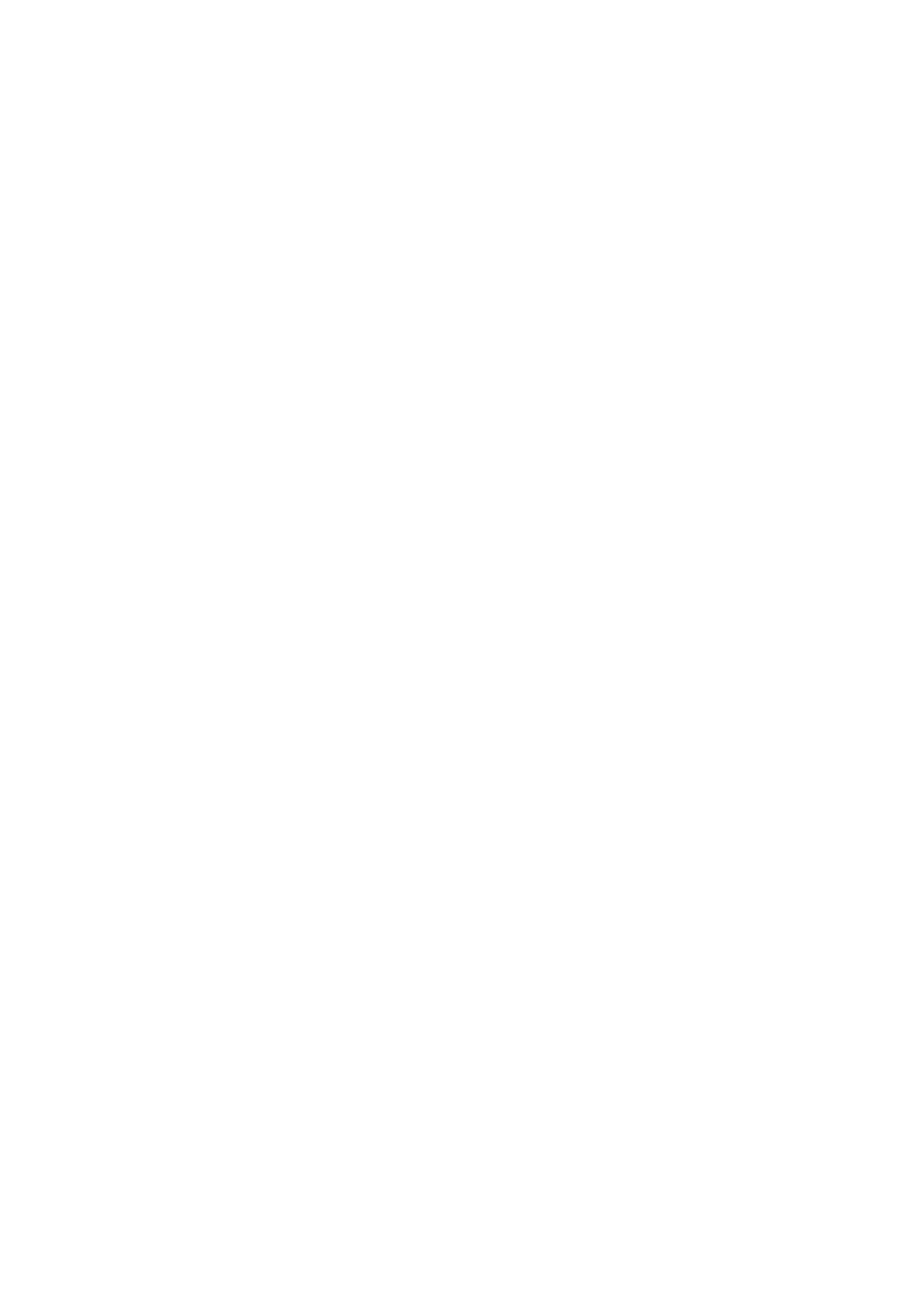

# **Corrections Management Act 2007**

An Act relating to correctional services, and for other purposes

R32 21/06/16

ׇ֚֡֬

Corrections Management Act 2007 Effective: 21/06/16-30/04/17

page 1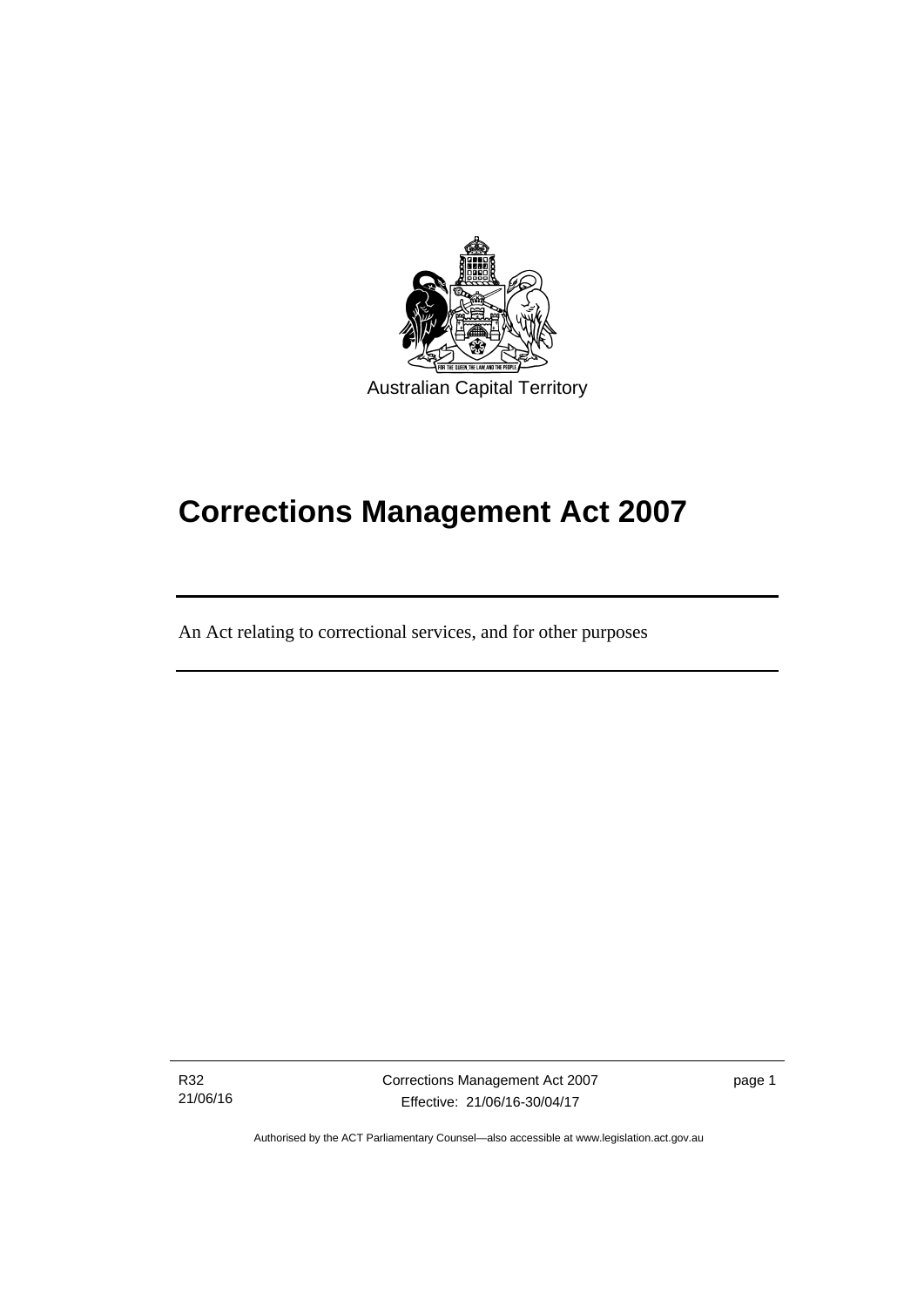#### <span id="page-15-0"></span>**Preamble**

- 1 The inherent dignity of all human beings, whatever their personal or social status, is one of the fundamental values of a just and democratic society.
- 2 The criminal justice system should respect and protect all human rights in accordance with the *[Human Rights Act 2004](http://www.legislation.act.gov.au/a/2004-5)* and international law.
- 3 Sentences are imposed on offenders as punishment, not for punishment.
- 4 The management of imprisoned offenders, and people remanded or otherwise detained in lawful custody, should contribute to the maintenance of a safe, just and democratic society, particularly as follows:
	- (a) by ensuring justice, security and good order at correctional centres;
	- (b) by ensuring that harm suffered by victims of offenders, and their need for protection, are considered appropriately in making decisions about the management of offenders;
	- (c) by promoting the rehabilitation of imprisoned offenders and their reintegration into society;
	- (d) by ensuring that imprisoned offenders and people remanded or otherwise detained in lawful custody are treated in a decent, humane and just way.

The Legislative Assembly for the Australian Capital Territory therefore enacts as follows: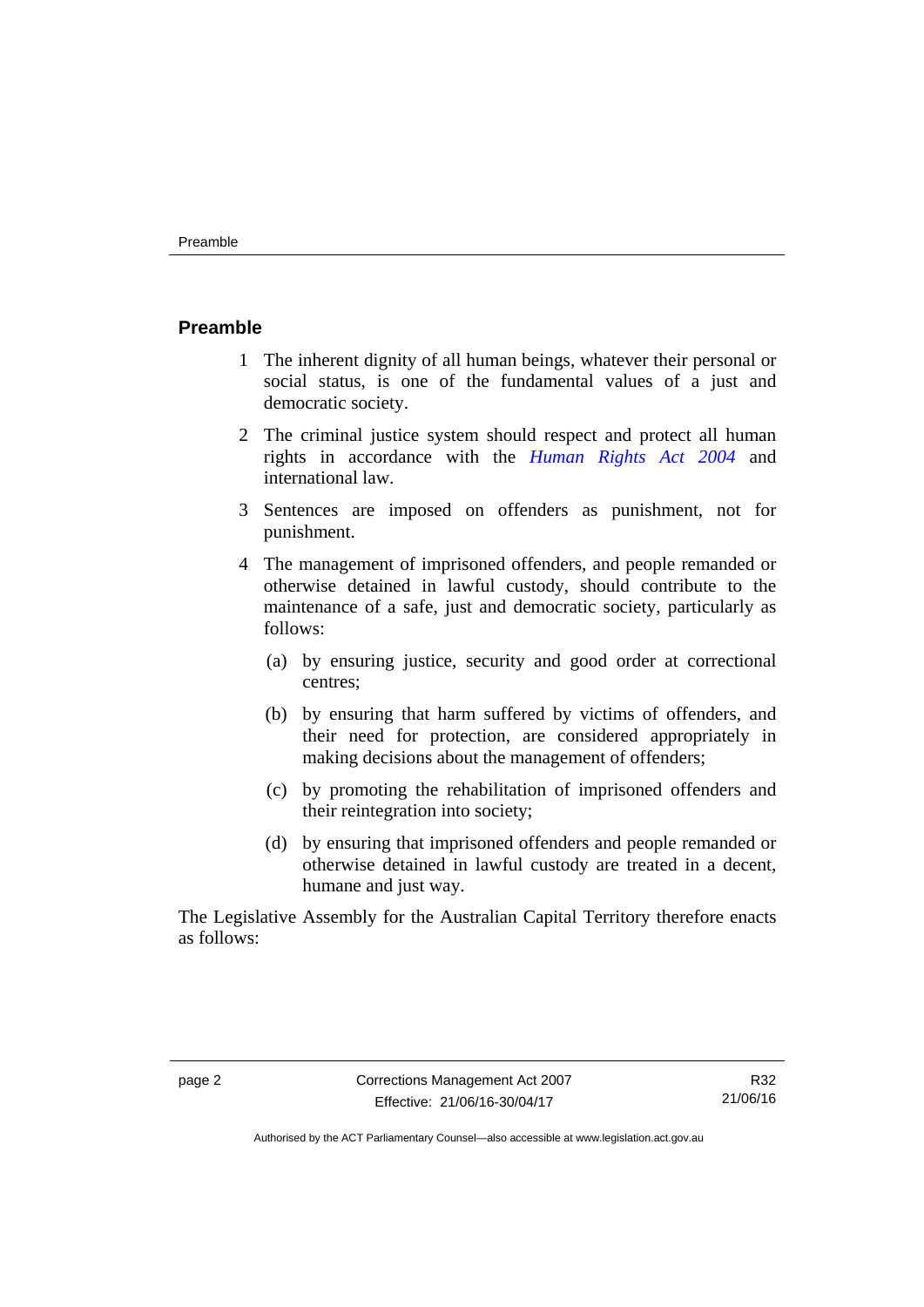# <span id="page-16-0"></span>**Chapter 1 Preliminary**

# <span id="page-16-1"></span>**1 Name of Act**

This Act is the *Corrections Management Act 2007*.

# <span id="page-16-2"></span>**3 Dictionary**

The dictionary at the end of this Act is part of this Act.

*Note 1* The dictionary at the end of this Act defines certain terms used in this Act, and includes references (*signpost definitions*) to other terms defined elsewhere.

> For example, the signpost definition '*detainee*—see section 6.' means that the term '*detainee*' is defined in that section and the definition applies to this Act.

*Note 2* A definition in the dictionary (including a signpost definition) applies to the entire Act unless the definition, or another provision of the Act, provides otherwise or the contrary intention otherwise appears (see [Legislation Act,](http://www.legislation.act.gov.au/a/2001-14) s 155 and s 156 (1)).

# <span id="page-16-3"></span>**4 Notes**

A note included in this Act is explanatory and is not part of this Act.

*Note* See the [Legislation Act,](http://www.legislation.act.gov.au/a/2001-14) s 127 (1), (4) and (5) for the legal status of notes.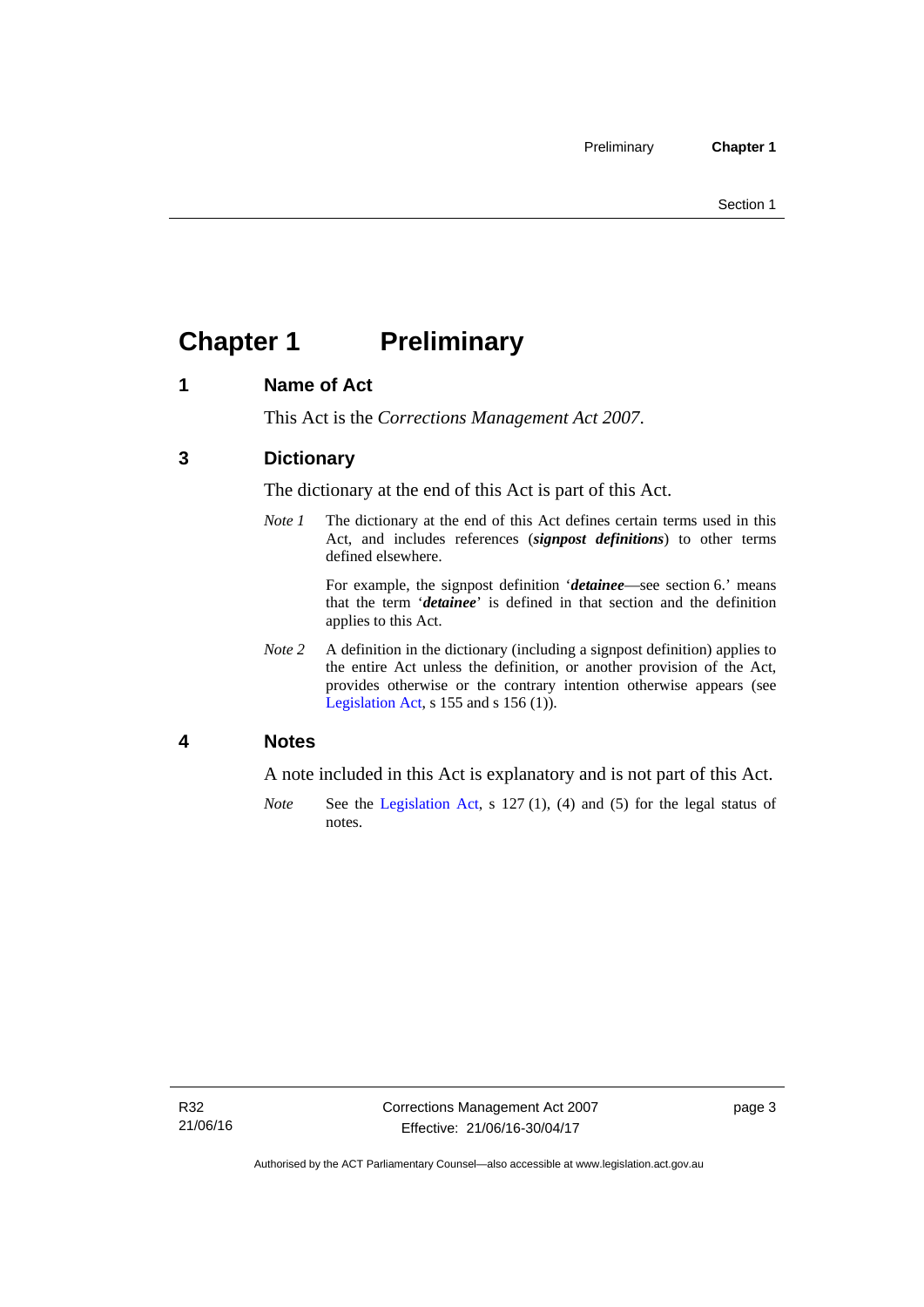## <span id="page-17-0"></span>**5 Offences against Act—application of Criminal Code etc**

Other legislation applies in relation to offences against this Act.

*Note 1 Criminal Code*

The [Criminal Code](http://www.legislation.act.gov.au/a/2002-51), ch 2 applies to all offences against this Act (see Code, pt 2.1).

The chapter sets out the general principles of criminal responsibility (including burdens of proof and general defences), and defines terms used for offences to which the Code applies (eg *conduct*, *intention*, *recklessness* and *strict liability*).

*Note 2 Penalty units* 

The [Legislation Act,](http://www.legislation.act.gov.au/a/2001-14) s 133 deals with the meaning of offence penalties that are expressed in penalty units.

# <span id="page-17-1"></span>**6 Application of Act—***detainees*

- (1) This Act applies to each of the following (each of whom is a *detainee*):
	- (a) an offender while the offender is required to be imprisoned under full-time detention because of a committal order for the *[Crimes \(Sentence Administration\) Act 2005](http://www.legislation.act.gov.au/a/2005-59)*, part 3.1;
	- (b) a person while the person is remanded in custody because of an order for remand for the *[Crimes \(Sentence Administration\)](http://www.legislation.act.gov.au/a/2005-59)  [Act 2005](http://www.legislation.act.gov.au/a/2005-59)*, part 3.2;
	- (c) anyone else while the person is required to be held in custody or detention under a territory law or a law of the Commonwealth, a State or another Territory.

#### **Examples—par (c)**

- 1 a person held on a warrant issued under the *[Royal Commissions](http://www.legislation.act.gov.au/a/1991-1)  [Act 1991](http://www.legislation.act.gov.au/a/1991-1)*, section 35 (Apprehension of witnesses failing to appear)
- 2 a person in immigration detention under the *[Migration Act 1958](http://www.comlaw.gov.au/Series/C2004A07412)* (Cwlth)
- 3 an interstate detainee on leave in the ACT held in custody overnight

Authorised by the ACT Parliamentary Counsel—also accessible at www.legislation.act.gov.au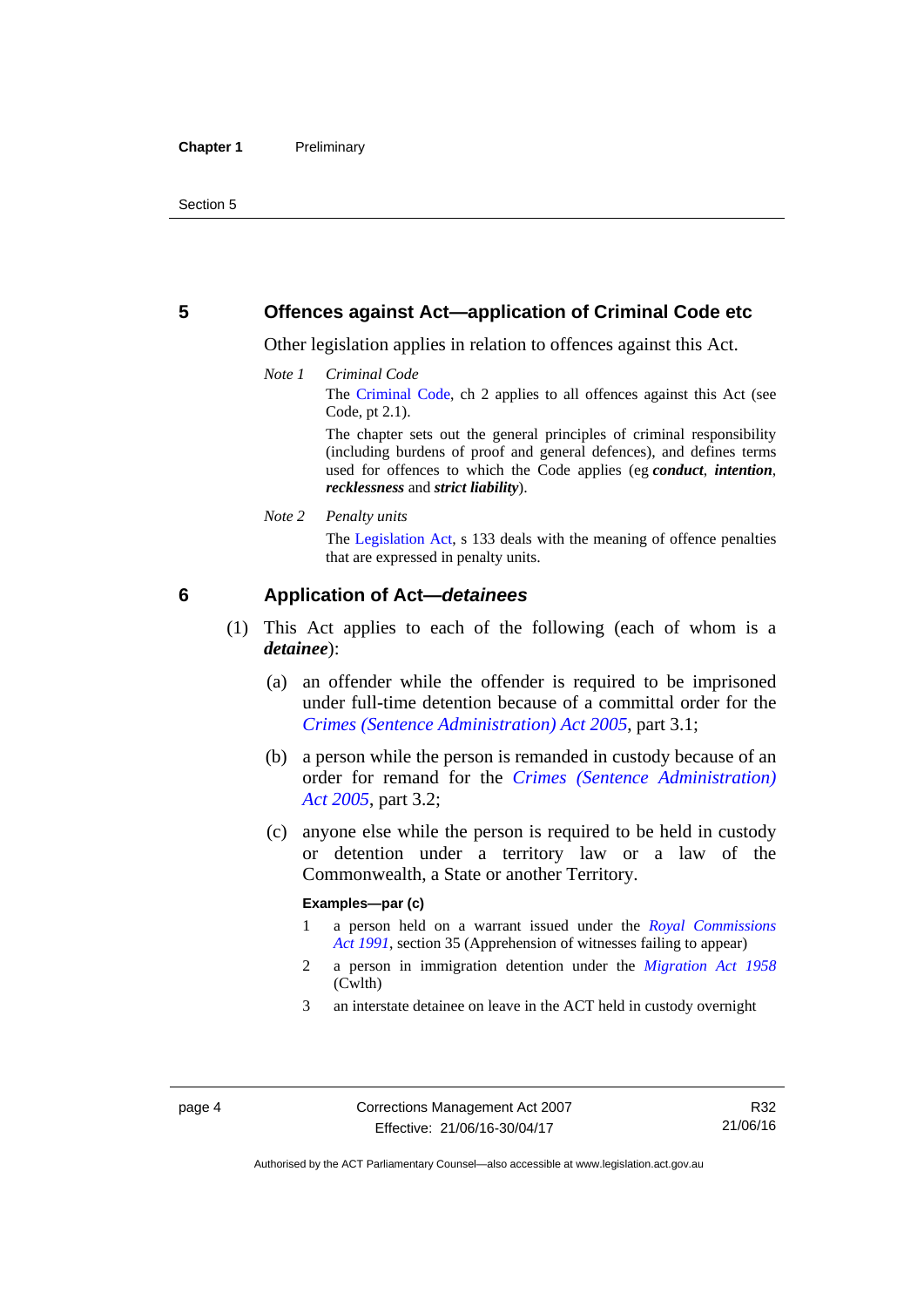- *Note* An example is part of the Act, is not exhaustive and may extend, but does not limit, the meaning of the provision in which it appears (see [Legislation Act,](http://www.legislation.act.gov.au/a/2001-14) s 126 and s 132).
- (2) However, the application of this Act is subject to the *[Crimes](http://www.legislation.act.gov.au/a/2005-59)  [\(Sentence Administration\) Act 2005](http://www.legislation.act.gov.au/a/2005-59)*, part 4.3 (Full-time detention in NSW).
- (3) Also, this Act (other than chapter 4 (Detention in police and court cells)) does not apply to a person detained under the *[Children and](http://www.legislation.act.gov.au/a/2008-19)  [Young People Act 2008](http://www.legislation.act.gov.au/a/2008-19)*.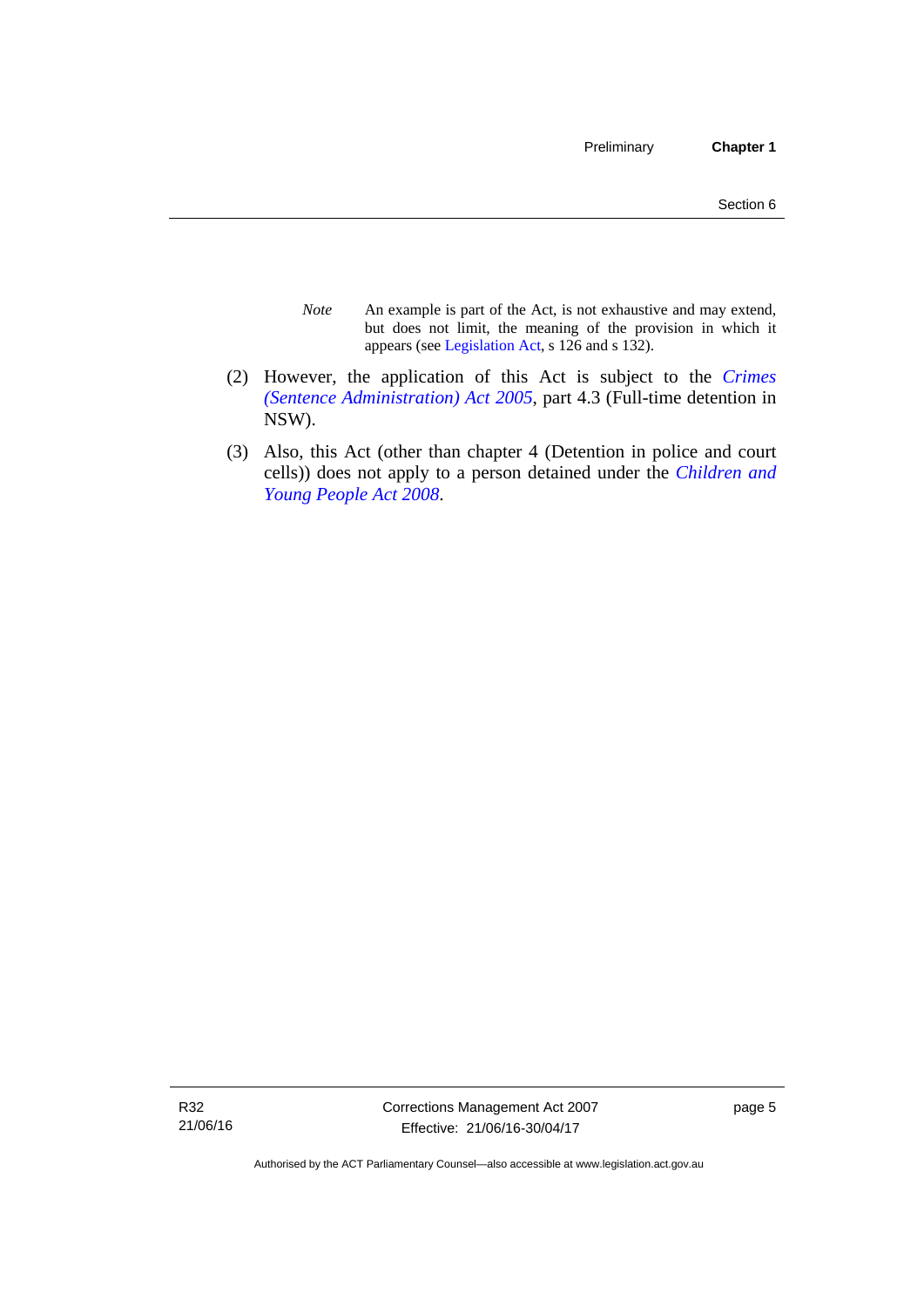Section 7

# <span id="page-19-0"></span>**Chapter 2 Objects and principles**

### <span id="page-19-1"></span>**7 Main objects of Act**

The main objects of this Act are to promote public safety and the maintenance of a just society, particularly by—

- (a) ensuring the secure detention of detainees at correctional centres; and
- (b) ensuring justice, security and good order at correctional centres; and
- (c) ensuring that detainees are treated in a decent, humane and just way; and
- (d) promoting the rehabilitation of offenders and their reintegration into society.

### <span id="page-19-2"></span>**8 Management of correctional services**

Correctional services must be managed so as to achieve the main objects of this Act, particularly by—

- (a) ensuring that public safety is the paramount consideration in decision-making about the management of detainees; and
- (b) ensuring respect for the humanity of everyone involved in correctional services, including detainees, corrections officers and other people who work at or visit correctional centres; and
- (c) ensuring behaviour by corrections officers that recognises and respects the inherent dignity of detainees as individuals; and
- (d) ensuring that harm suffered by victims, and their need for protection, are considered appropriately in decision-making about the management of detainees.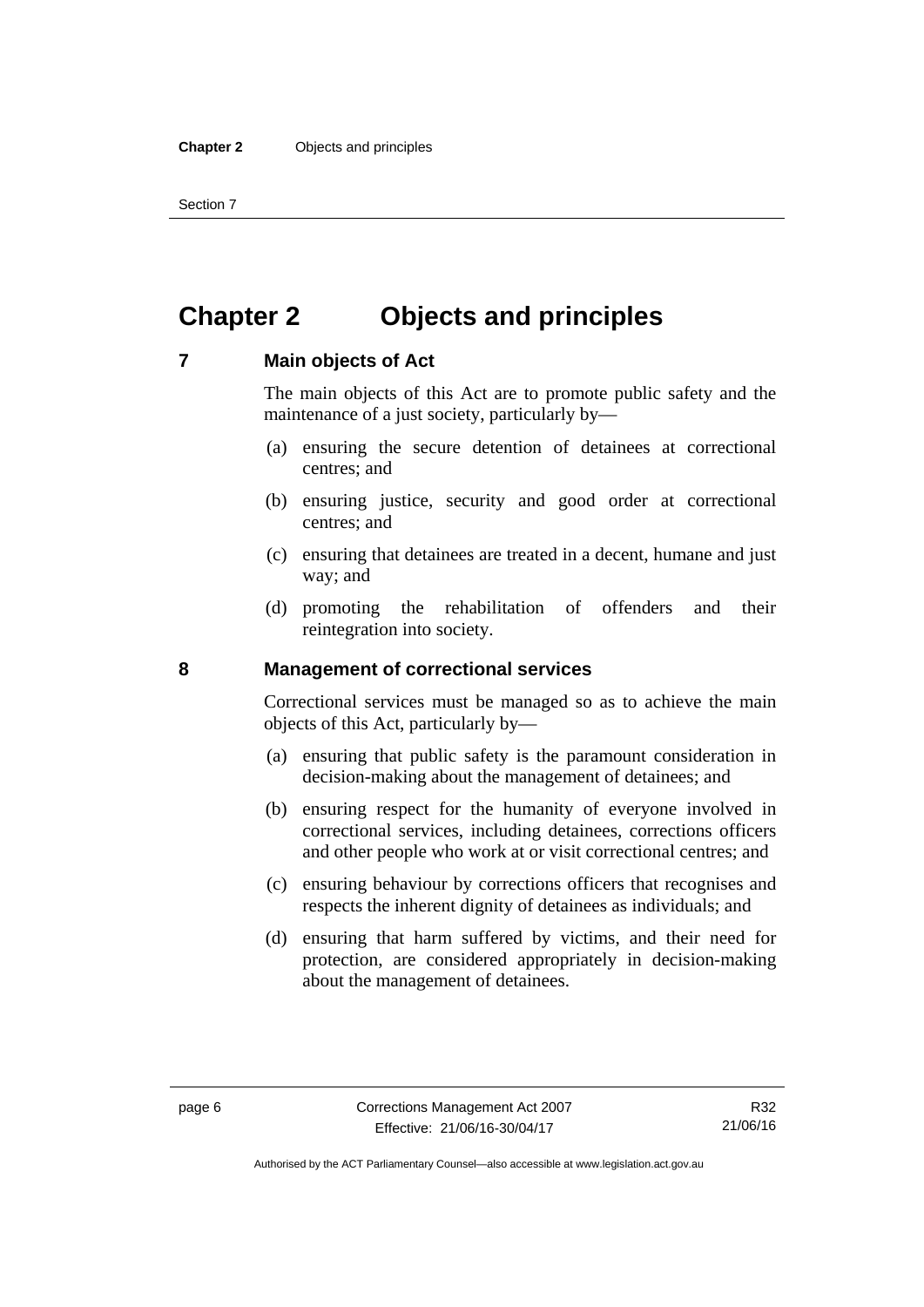# <span id="page-20-0"></span>**9 Treatment of detainees generally**

Functions under this Act in relation to a detainee must be exercised as follows:

- (a) to respect and protect the detainee's human rights;
- (b) to ensure the detainee's decent, humane and just treatment;
- (c) to preclude torture or cruel, inhuman or degrading treatment;
- (d) to ensure the detainee is not subject to further punishment (in addition to deprivation of liberty) only because of the conditions of detention;
- (e) to ensure the detainee's conditions in detention comply with section 12 (Correctional centres—minimum living conditions);
- (f) if the detainee is an offender—to promote, as far as practicable, the detainee's rehabilitation and reintegration into society.

# <span id="page-20-1"></span>**10 Treatment of remandees**

- (1) Functions under this Act in relation to a detainee who is a remandee must also be exercised to recognise and respect that—
	- (a) the remandee must be presumed innocent of any offence for which the remandee is remanded; and
	- (b) the detention is not imposed as punishment of the remandee.
- (2) Subsection (1) does not apply if the remandee—
	- (a) has been convicted or found guilty of the offence for which the remandee is detained; or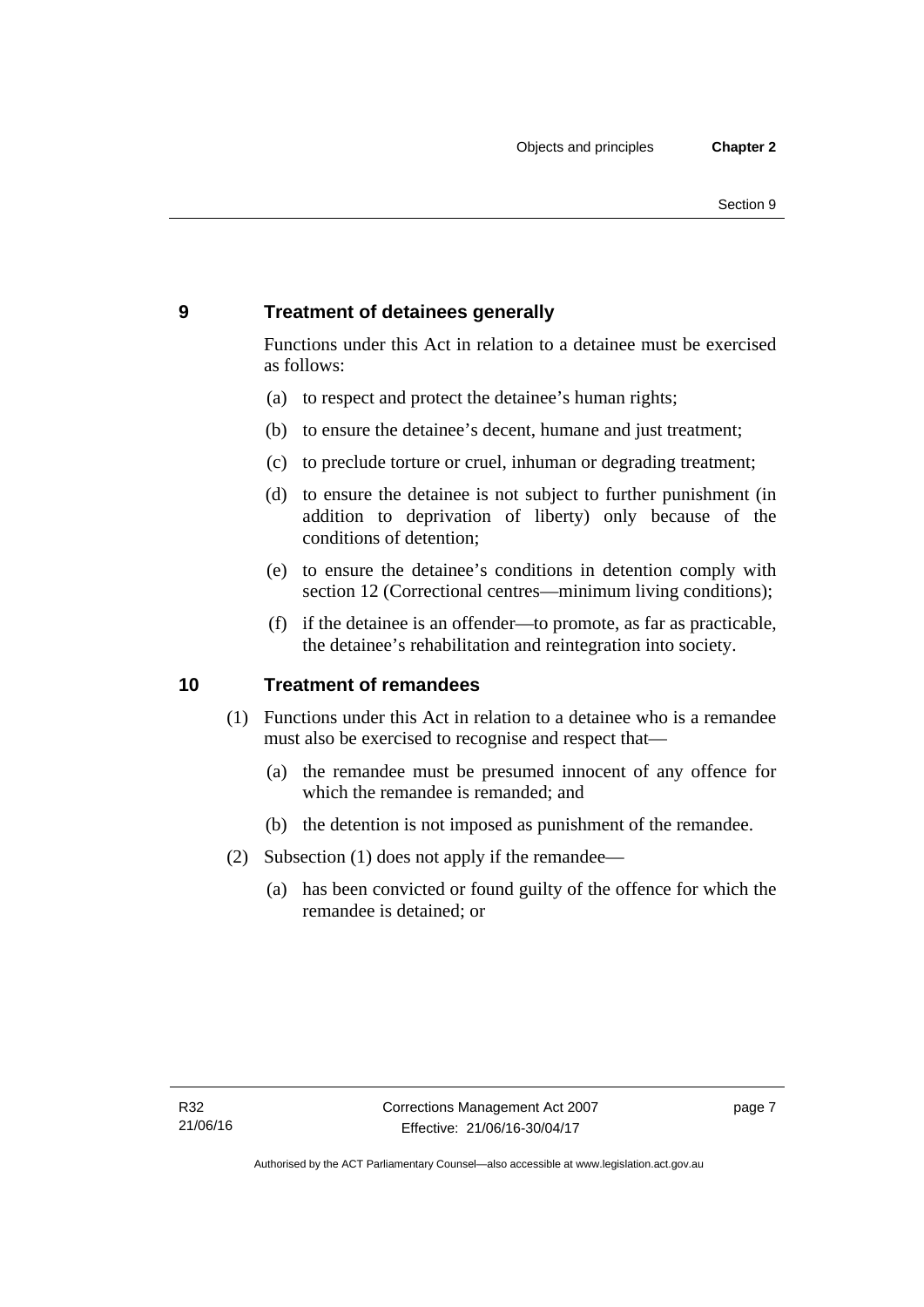(b) is under a sentence of imprisonment in relation to another offence.

#### **Examples—par (a)**

- 1 a convicted person remanded in custody for sentencing
- 2 a paroled offender remanded in custody during an adjournment of a hearing by the sentence administration board
- *Note* An example is part of the Act, is not exhaustive and may extend, but does not limit, the meaning of the provision in which it appears (see [Legislation Act,](http://www.legislation.act.gov.au/a/2001-14) s 126 and s 132).

# <span id="page-21-0"></span>**11 Treatment of certain detainees**

- (1) This section applies to a person (other than a sentenced offender or remandee) while the person is required to be held in custody or detention under a territory law or a law of the Commonwealth, a State or another Territory.
- (2) Functions under this Act in relation to the person must be exercised to recognise and respect the purpose for which the person is held in custody or detention.
- (3) This Act applies in relation to the person as a full-time detainee, with any changes prescribed by regulation.

### <span id="page-21-1"></span>**12 Correctional centres—minimum living conditions**

- (1) To protect the human rights of detainees at correctional centres, the director-general must ensure, as far as practicable, that conditions at correctional centres meet at least the following minimum standards:
	- (a) detainees must have access to sufficient food and drink to avoid hunger and poor nourishment;
	- (b) detainees must have access to sufficient suitable clothing that does not degrade or humiliate detainees;
	- (c) detainees must have access to suitable facilities for personal hygiene;

Authorised by the ACT Parliamentary Counsel—also accessible at www.legislation.act.gov.au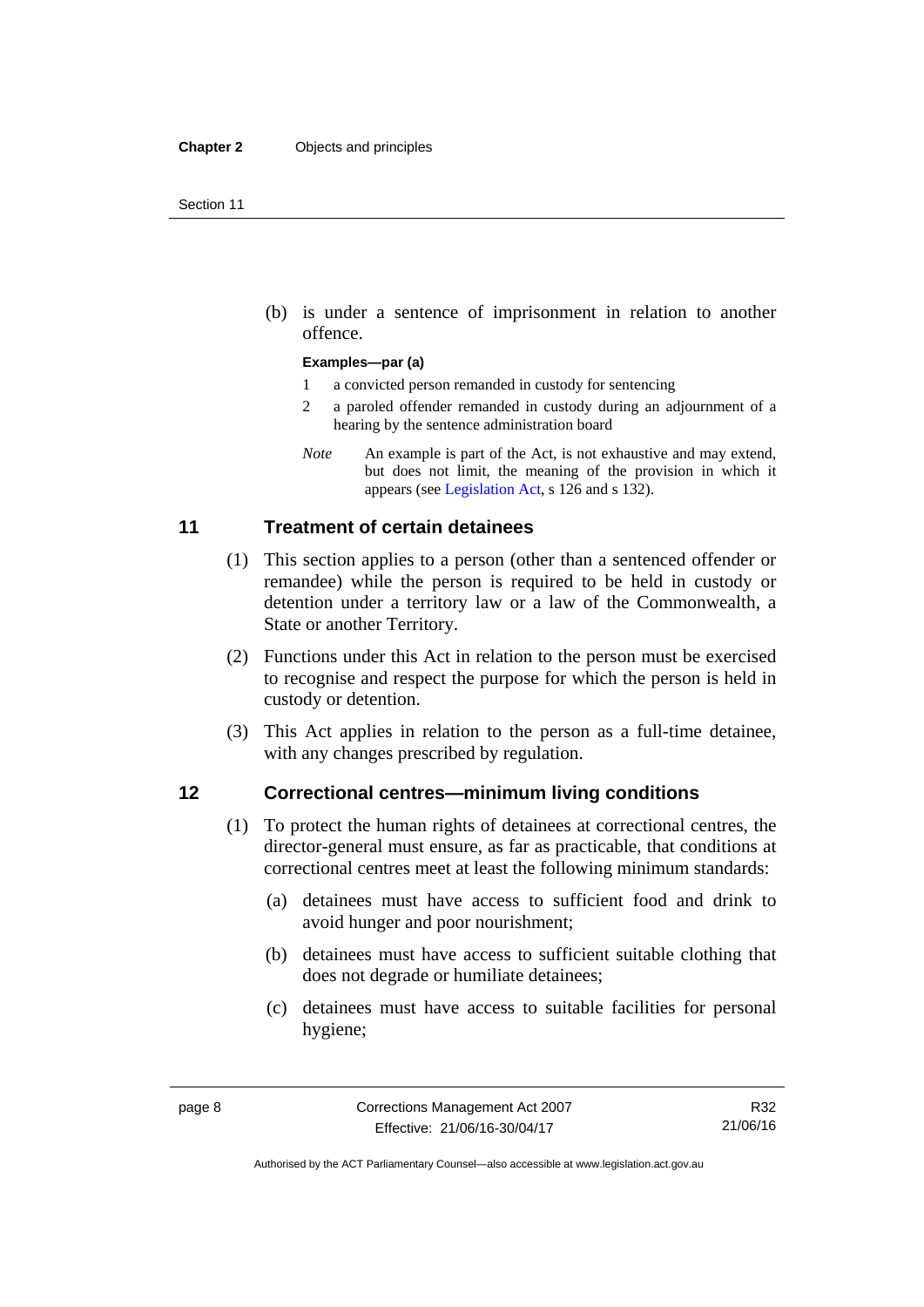- (d) detainees must have suitable accommodation and bedding for sleeping in reasonable privacy and comfort;
- (e) detainees must have reasonable access to the open air and exercise;
- (f) detainees must have reasonable access to telephone, mail and other facilities for communicating with people in the community;
- (g) detainees must have reasonable opportunities to receive visits from family members, accredited people and others;
	- *Note Family member* and *accredited person* are defined in the dictionary.
- (h) detainees must have reasonable opportunities to communicate with their lawyers;
- (i) detainees must have reasonable access to news and education services and facilities to maintain contact with society;
- (j) detainees must have access to suitable health services and health facilities;
- (k) detainees must have reasonable opportunities for religious, spiritual and cultural observances.

#### **Example—par (k)**

observances and practices relating to religious or spiritual beliefs, including indigenous spiritual beliefs

- *Note* An example is part of the Act, is not exhaustive and may extend, but does not limit, the meaning of the provision in which it appears (see [Legislation Act,](http://www.legislation.act.gov.au/a/2001-14) s 126 and s 132).
- (2) Chapter 6 (Living conditions at correctional centres) applies in relation to correctional centres.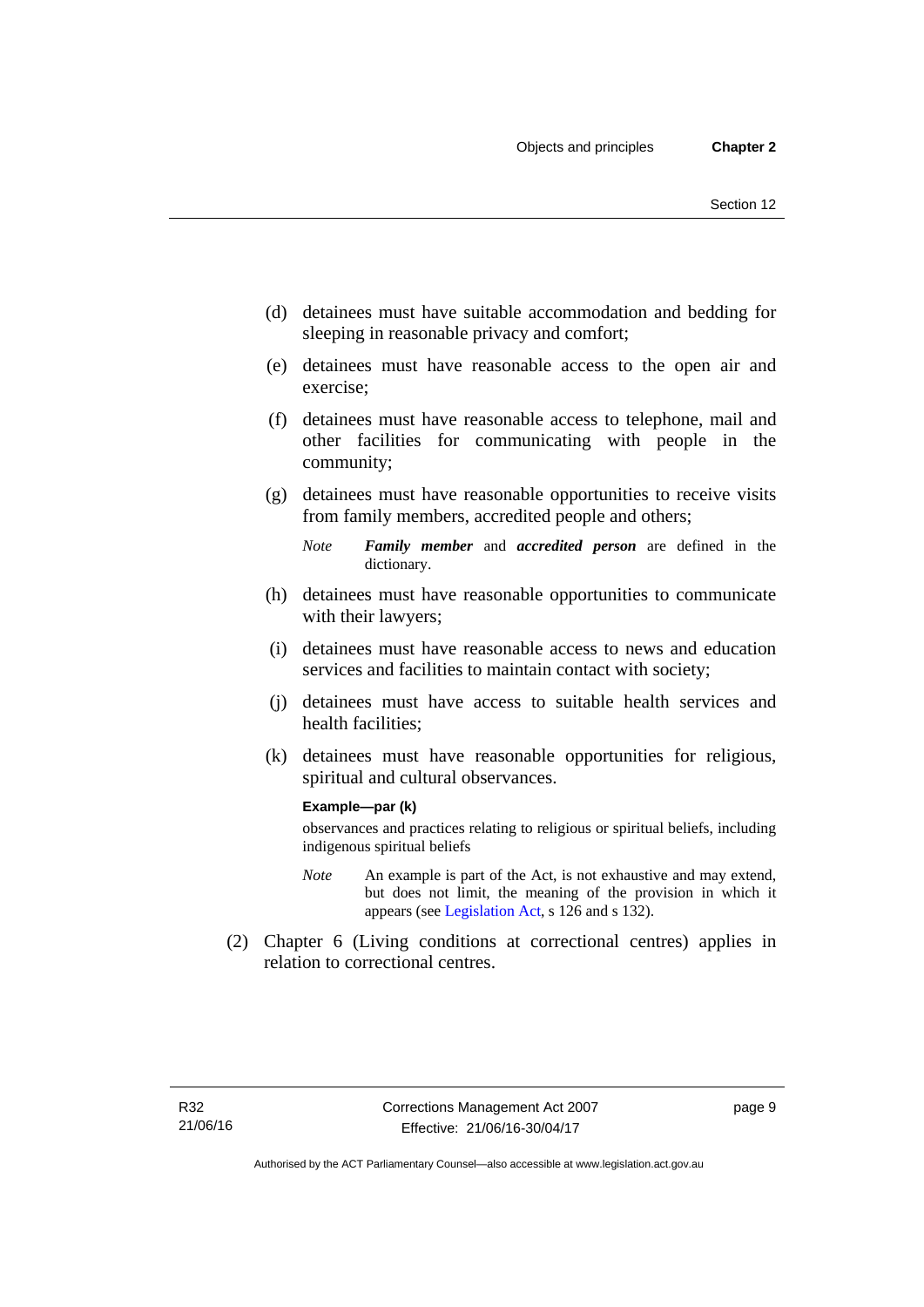**Chapter 3** Administration<br> **Part 3.1** Administration Administration—general

Section 13

# <span id="page-23-0"></span>**Chapter 3 Administration**

# <span id="page-23-1"></span>**Part 3.1 Administration—general**

# <span id="page-23-2"></span>**13 Ministerial directions to director-general**

 (1) The Minister may give written directions to the director-general about the exercise of functions under this Act.

#### **Example of direction**

a direction to make corrections policies or operating procedures to ensure that functions are exercised in accordance with a particular decision of the Supreme Court or a particular finding of a board of inquiry or royal commission

- *Note* An example is part of the Act, is not exhaustive and may extend, but does not limit, the meaning of the provision in which it appears (see [Legislation Act,](http://www.legislation.act.gov.au/a/2001-14) s 126 and s 132).
- (2) The director-general must comply with a direction under this section.
- (3) A direction is a notifiable instrument.

*Note* A notifiable instrument must be notified under the [Legislation Act](http://www.legislation.act.gov.au/a/2001-14).

# <span id="page-23-3"></span>**14 Corrections policies and operating procedures**

- (1) The director-general may make corrections policies and operating procedures, consistent with this Act, to facilitate the effective and efficient management of correctional services.
- (2) Each corrections policy or operating procedure is a notifiable instrument.
	- *Note 1* A notifiable instrument must be notified under the [Legislation Act](http://www.legislation.act.gov.au/a/2001-14).
	- *Note 2* The amendment or repeal of a corrections policy or operating procedure is also a notifiable instrument. See the [Legislation Act,](http://www.legislation.act.gov.au/a/2001-14) section 46 (Power to make instrument includes power to amend or repeal).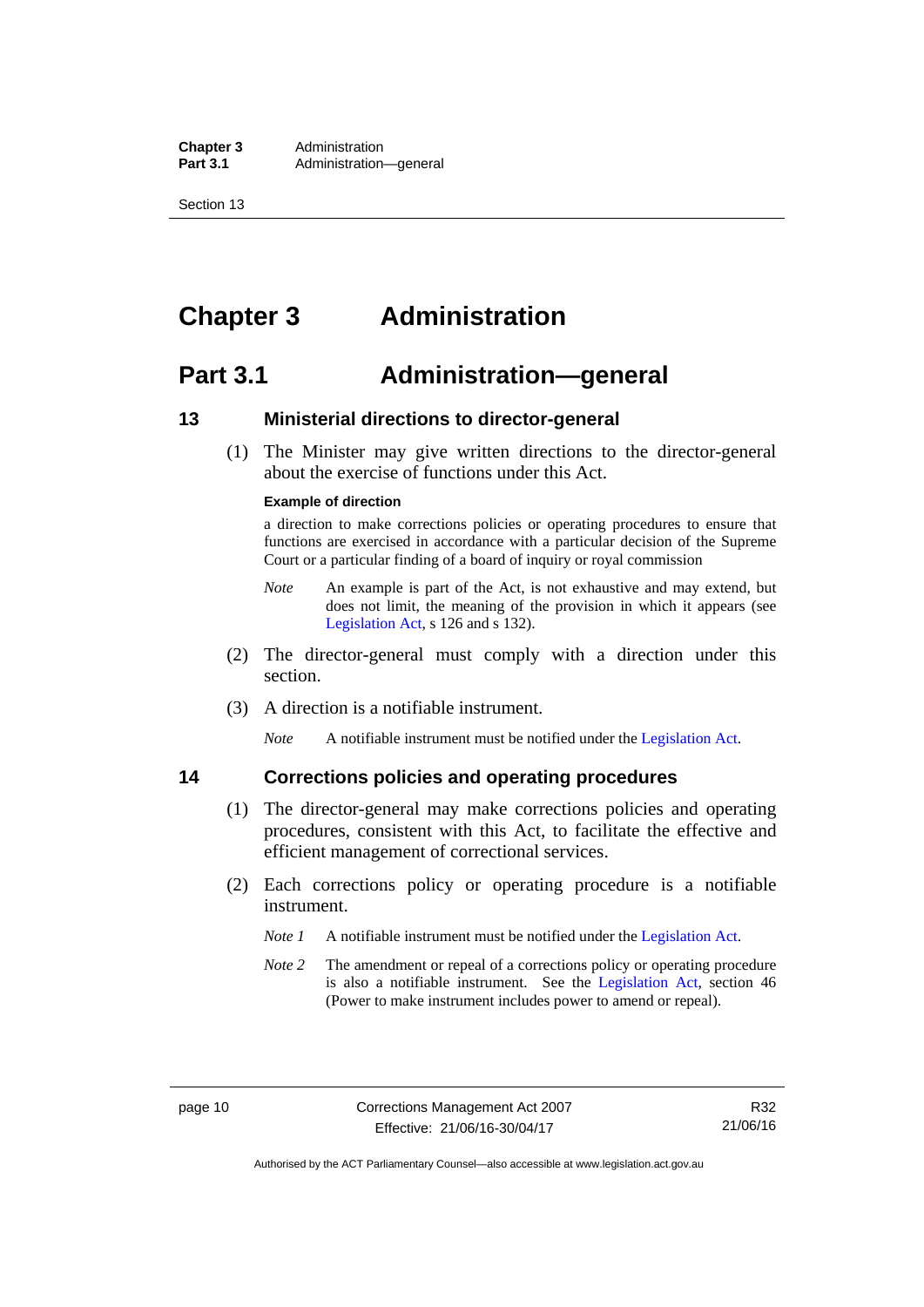- (3) Each corrections policy or operating procedure—
	- (a) must be available for inspection by anyone at each correctional centre; and
	- (b) may be made available for inspection at any other place decided by the director-general.

# <span id="page-24-0"></span>**15 Exclusions from notified corrections policies and operating procedures**

- (1) The director-general may exclude from a corrections policy or operating procedure notified or available for inspection in accordance with section 14 any matter that the director-general believes, on reasonable grounds, would be likely to disclose—
	- (a) information that may endanger public safety or undermine justice, security or good order at a correctional centre; or
	- (b) anything prescribed by regulation.
- (2) If subsection (1) applies to a corrections policy or operating procedure—
	- (a) the policy or procedure must contain a statement about the effect of this section; and
	- (b) the excluded matter must be available for inspection, on request, by any of the following:
		- (i) a judge or magistrate;
		- (ii) a member of the Legislative Assembly;
		- (iii) an official visitor;
		- (iv) the human rights commissioner;
		- (v) the public advocate;
		- (vi) the ombudsman;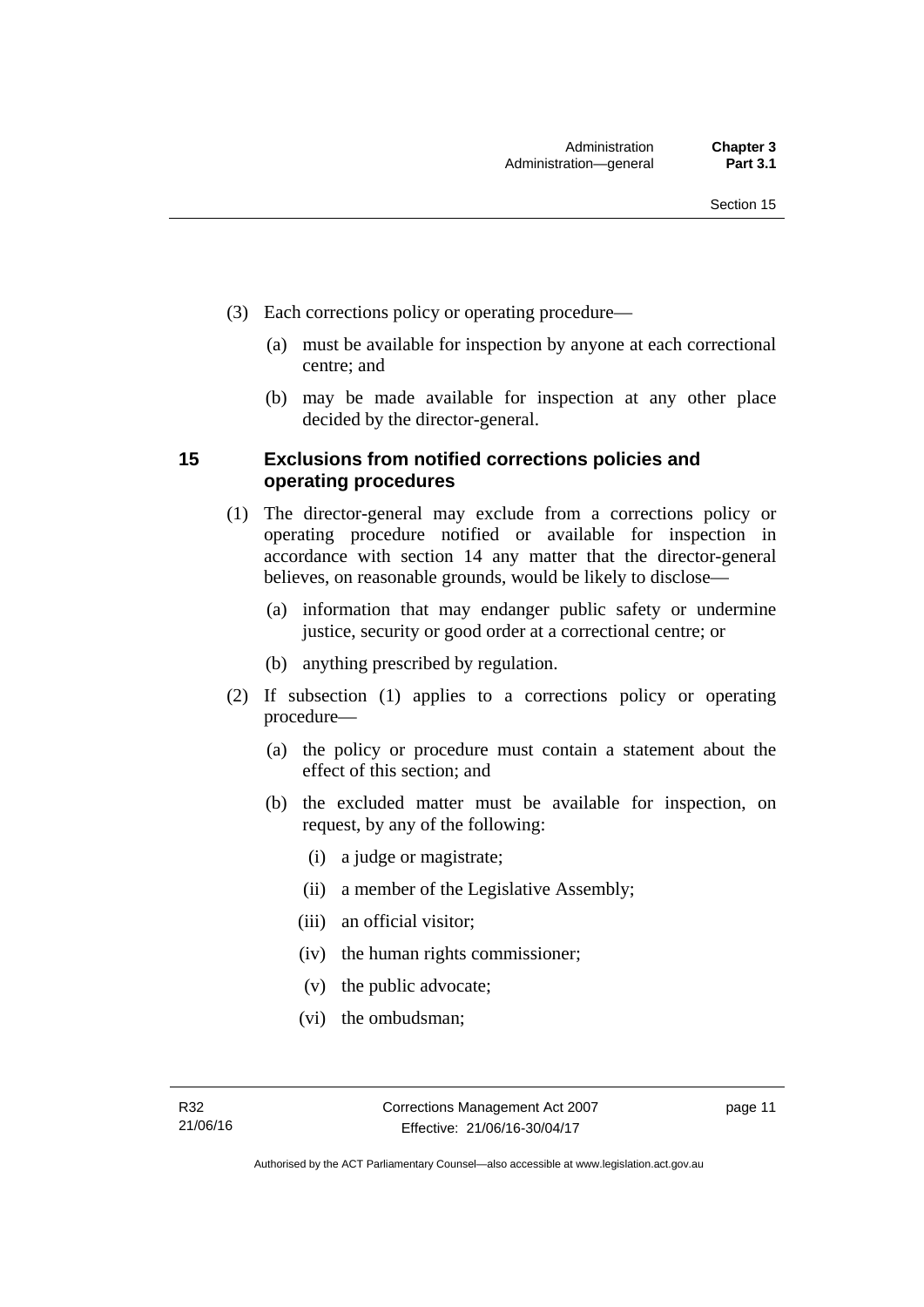**Chapter 3** Administration<br> **Part 3.1** Administration Administration—general

Section 16

- (vii) anyone else prescribed by regulation.
- *Note* Territory laws apply to a delegate of a person in the exercise of a delegation as if the delegate were the person who appointed the delegate (see [Legislation Act,](http://www.legislation.act.gov.au/a/2001-14) s 239 (2)).

### <span id="page-25-0"></span>**16 Director-general directions**

- (1) The director-general may give directions in relation to a detainee.
- (2) Without limiting subsection (1), the director-general may give a direction that the director-general considers necessary and reasonable in relation to any of the following:
	- (a) the welfare or safety of the detainee or anyone else;
	- (b) security or good order at a correctional centre;
	- (c) ensuring compliance with any requirement under this Act or another territory law.
- (3) A direction may be given orally or in writing and may apply to a particular detainee or 2 or more detainees.
- (4) A direction by the director-general under this Act, or anything done under the direction, is not invalid because of a defect or irregularity in or in relation to the direction.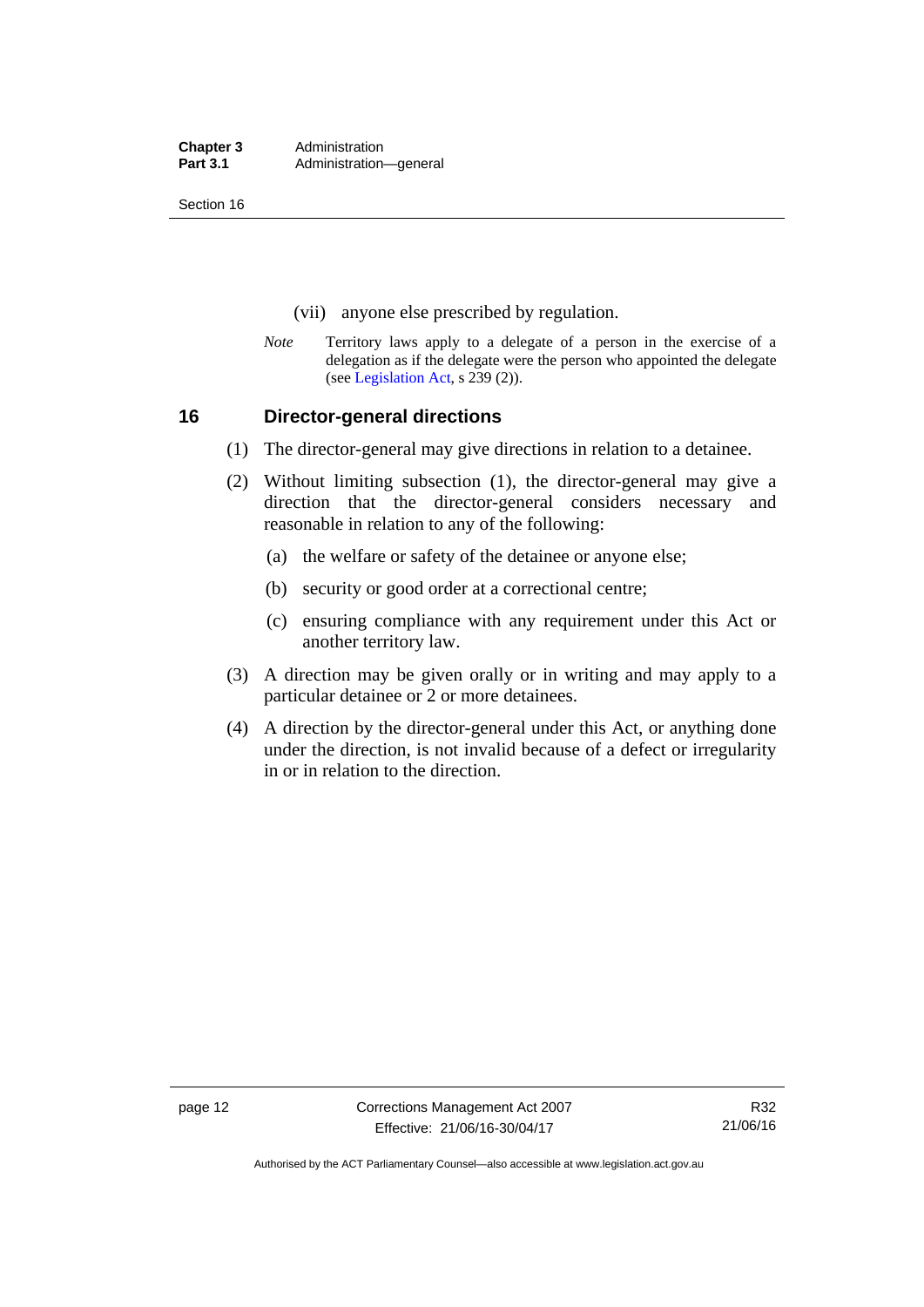# <span id="page-26-0"></span>**17 Director-general delegations**

- (1) The director-general may delegate any of the director-general's functions under this Act to a corrections officer.
- (2) This section does not limit the director-general's power to delegate a function under any other territory law.

#### **Examples of delegation**

- 1 a delegation for directions to be given to detainees at a correctional centre by the corrections officer in charge of the centre
- 2 a delegation for functions under chapter 10 (Discipline) to be exercised by a corrections officer at a correctional centre
- *Note 1* An example is part of the Act, is not exhaustive and may extend, but does not limit, the meaning of the provision in which it appears (see [Legislation Act,](http://www.legislation.act.gov.au/a/2001-14) s 126 and s 132).
- *Note* 2 For the making of delegations and the exercise of delegated functions, see the [Legislation Act,](http://www.legislation.act.gov.au/a/2001-14) pt 19.4.
- *Note 3* The *[Public Sector Management Act 1994](http://www.legislation.act.gov.au/a/1994-37)*, s 36C also provides for a director-general to delegate, and sub-delegate, powers given to the director-general under a territory law.

# <span id="page-26-1"></span>**18 Chief police officer delegations**

- (1) The chief police officer may delegate any of the chief police officer's functions under this Act to a police officer.
- (2) This section does not limit the chief police officer's power to delegate a function under any other territory law.

#### **Example of delegation**

a delegation for giving directions under section 30 (Detention in police cells).

- *Note 1* An example is part of the Act, is not exhaustive and may extend, but does not limit, the meaning of the provision in which it appears (see [Legislation Act,](http://www.legislation.act.gov.au/a/2001-14) s 126 and s 132).
- *Note* 2 For the making of delegations and the exercise of delegated functions, see the [Legislation Act,](http://www.legislation.act.gov.au/a/2001-14) pt 19.4.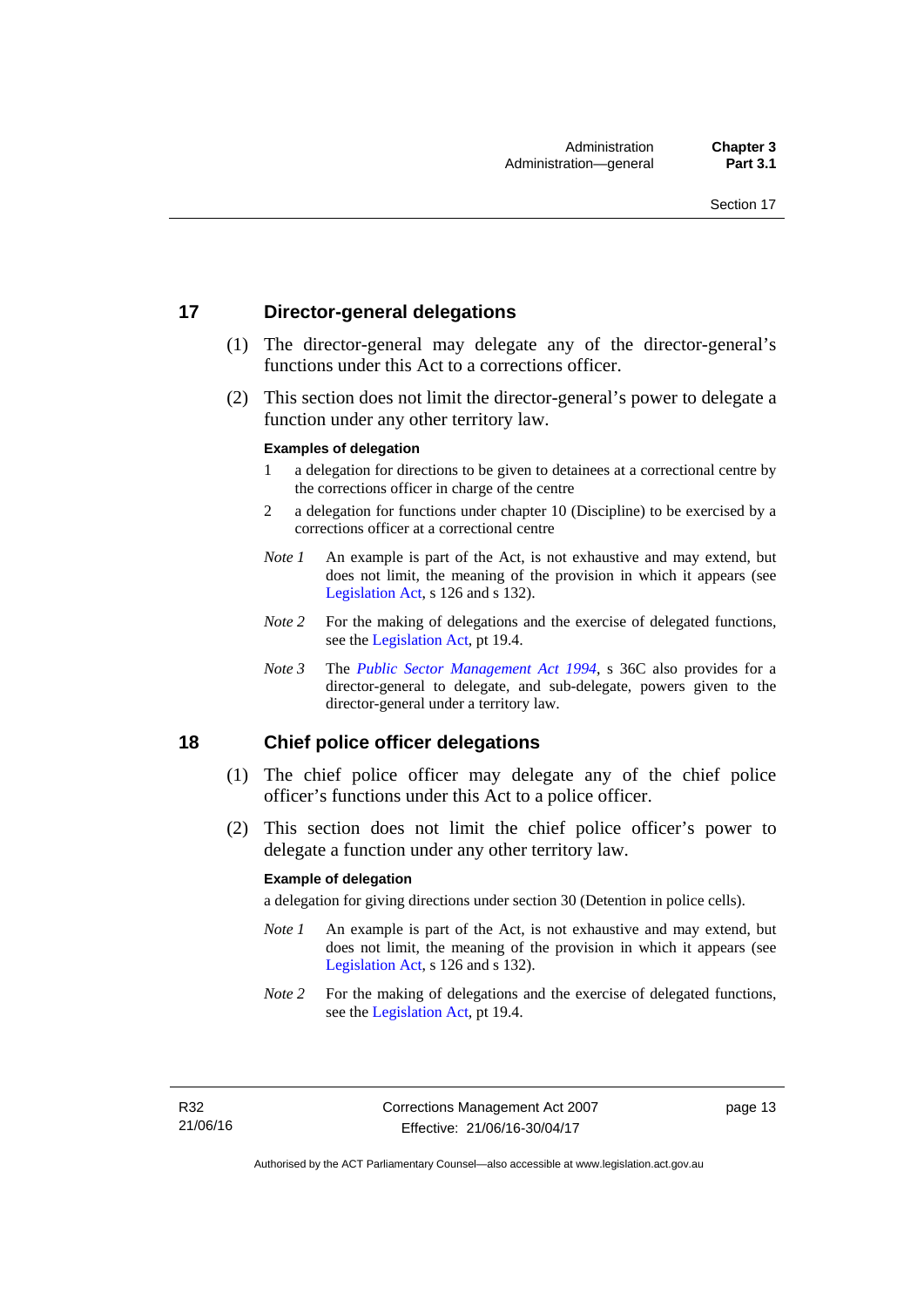**Chapter 3** Administration<br>**Part 3.2** Corrections of **Corrections officers** 

Section 19

# <span id="page-27-0"></span>**Part 3.2 Corrections officers**

### <span id="page-27-1"></span>**19 Corrections officers—appointment**

- (1) The director-general may appoint a public servant, or anyone else, as a corrections officer for this Act.
	- *Note 1* For the making of appointments (including acting appointments), see the [Legislation Act,](http://www.legislation.act.gov.au/a/2001-14) pt 19.3.
	- *Note* 2 In particular, a person may be appointed for a particular provision of a law (see [Legislation Act,](http://www.legislation.act.gov.au/a/2001-14) s 7 (3)) and an appointment may be made by naming a person or nominating the occupant of a position (see s 207).
	- *Note 3* A reference to an Act includes a reference to the statutory instruments made or in force under the Act, including any regulation and corrections policy and operating procedure (see [Legislation Act,](http://www.legislation.act.gov.au/a/2001-14) s 104).
- (2) The director-general may make an appointment under this section only if satisfied that the appointee has appropriate qualifications or experience to exercise the functions of a corrections officer.

### <span id="page-27-2"></span>**20 Corrections officers—functions**

- (1) A corrections officer—
	- (a) has the functions given to the officer under this Act or any other territory law; and
	- (b) is subject to the directions of the director-general in the exercise of the functions.
- (2) The functions of a corrections officer may be limited by—
	- (a) the instrument appointing the officer; or
	- (b) written notice given to the officer by the director-general; or
	- (c) a regulation.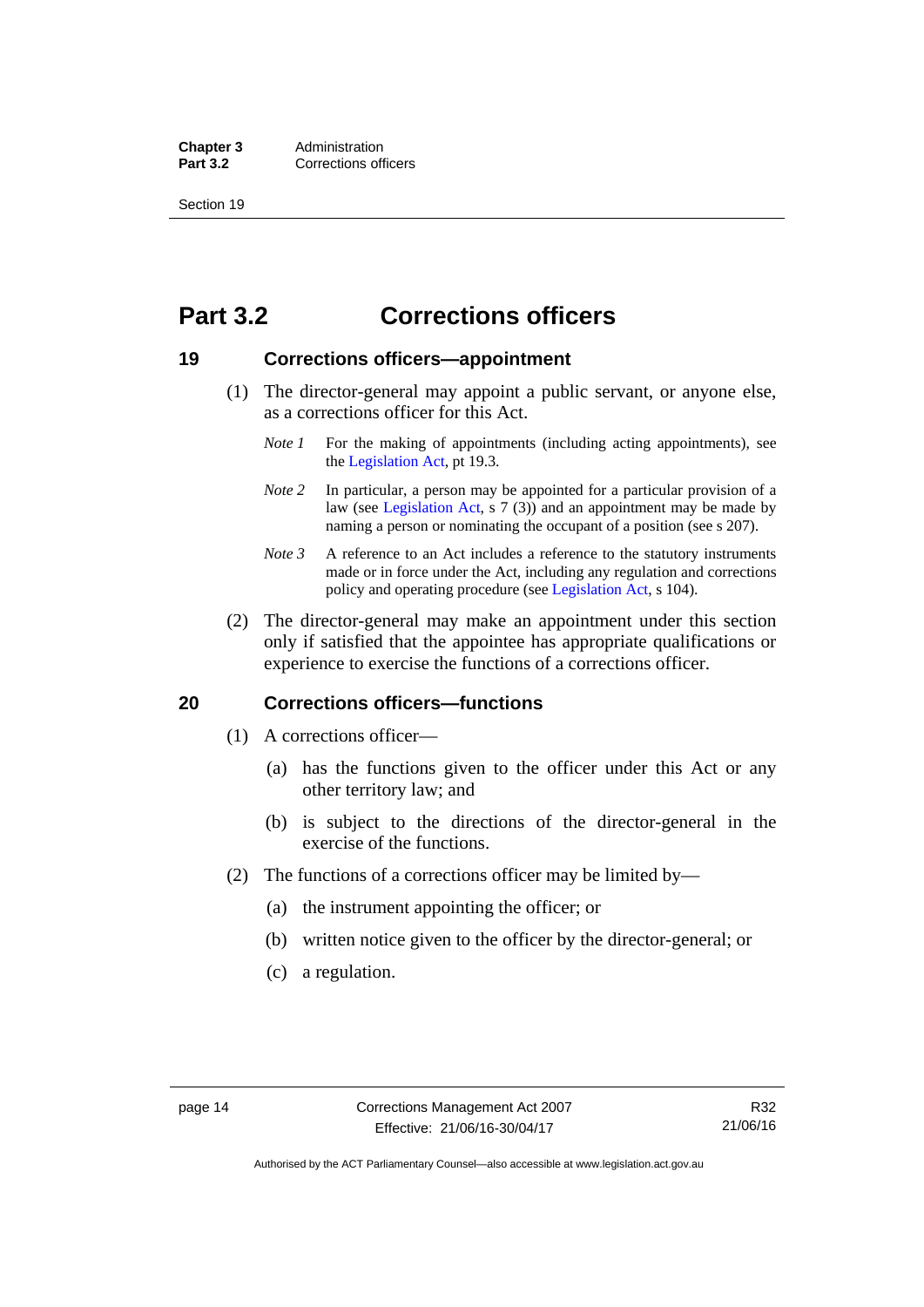### <span id="page-28-0"></span>**21 Doctors—health service appointments**

- (1) The director-general responsible for the administration of the *[Public](http://www.legislation.act.gov.au/a/1997-69)  [Health Act 1997](http://www.legislation.act.gov.au/a/1997-69)* must appoint a doctor for each correctional centre.
- (2) The doctor's functions are—
	- (a) to provide health services to detainees; and
	- (b) to protect the health of detainees (including preventing the spread of disease at correctional centres).
- (3) A doctor appointed for a correctional centre must be available to provide health services at the centre at least once each week.
- (4) The doctor may give written directions to the director-general for subsection (2) (b).
- (5) The director-general must ensure that each direction under subsection (4) is complied with unless the director-general believes, on reasonable grounds, that compliance would undermine security or good order at the correctional centre.

### <span id="page-28-1"></span>**22 Health practitioners—non-therapeutic functions**

- (1) The director-general must appoint a health practitioner to exercise non-therapeutic functions at each correctional centre.
	- *Note Health practitioner* includes a doctor and nurse registered under the *[Health Practitioner Regulation National Law \(ACT\)](http://www.legislation.act.gov.au/a/db_39269/default.asp)*.
- (2) In this section:

*non-therapeutic function* does not include a health service or other function mentioned in section 21.

### <span id="page-28-2"></span>**23 Identity cards**

- (1) This section applies in relation to a person appointed under any of the following:
	- (a) section 19 (Corrections officers—appointment);

page 15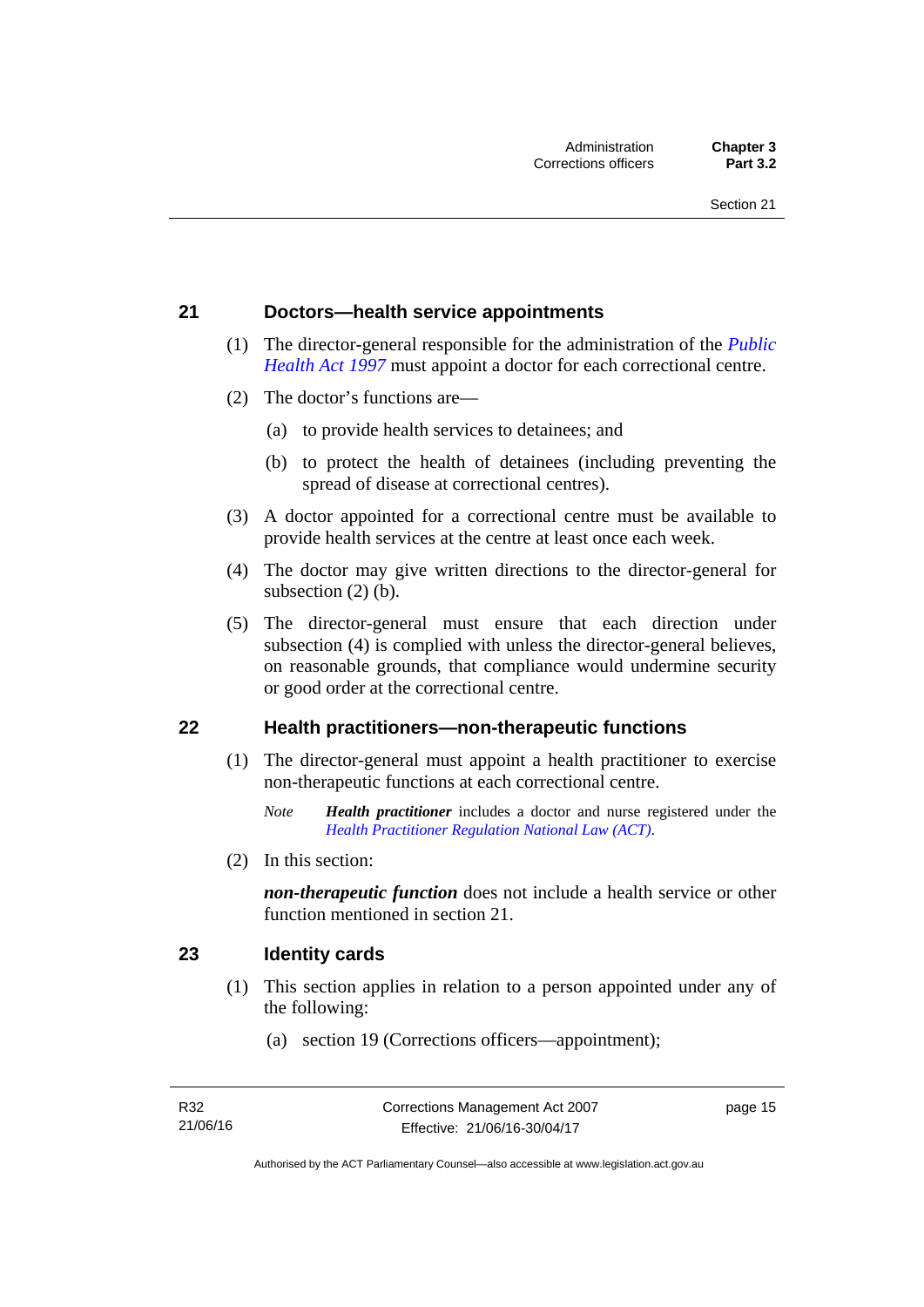Section 23

- (b) section 21 (Doctors—health service appointments);
- (c) section 22 (Health practitioners—non-therapeutic functions).
- (2) The director-general must give each person an identity card stating the person's name and the position to which the person is appointed.
- (3) The identity card must show—
	- (a) a recent photograph of the person; and
	- (b) the card's date of issue and expiry; and
	- (c) anything else prescribed by regulation.
- (4) A person commits an offence if the person—
	- (a) stops being a person to whom this section applies; and
	- (b) does not return the person's identity card to the director-general no later than 7 days after the day the person stops being a corrections officer.

Maximum penalty: 1 penalty unit.

(5) An offence against this section is a strict liability offence.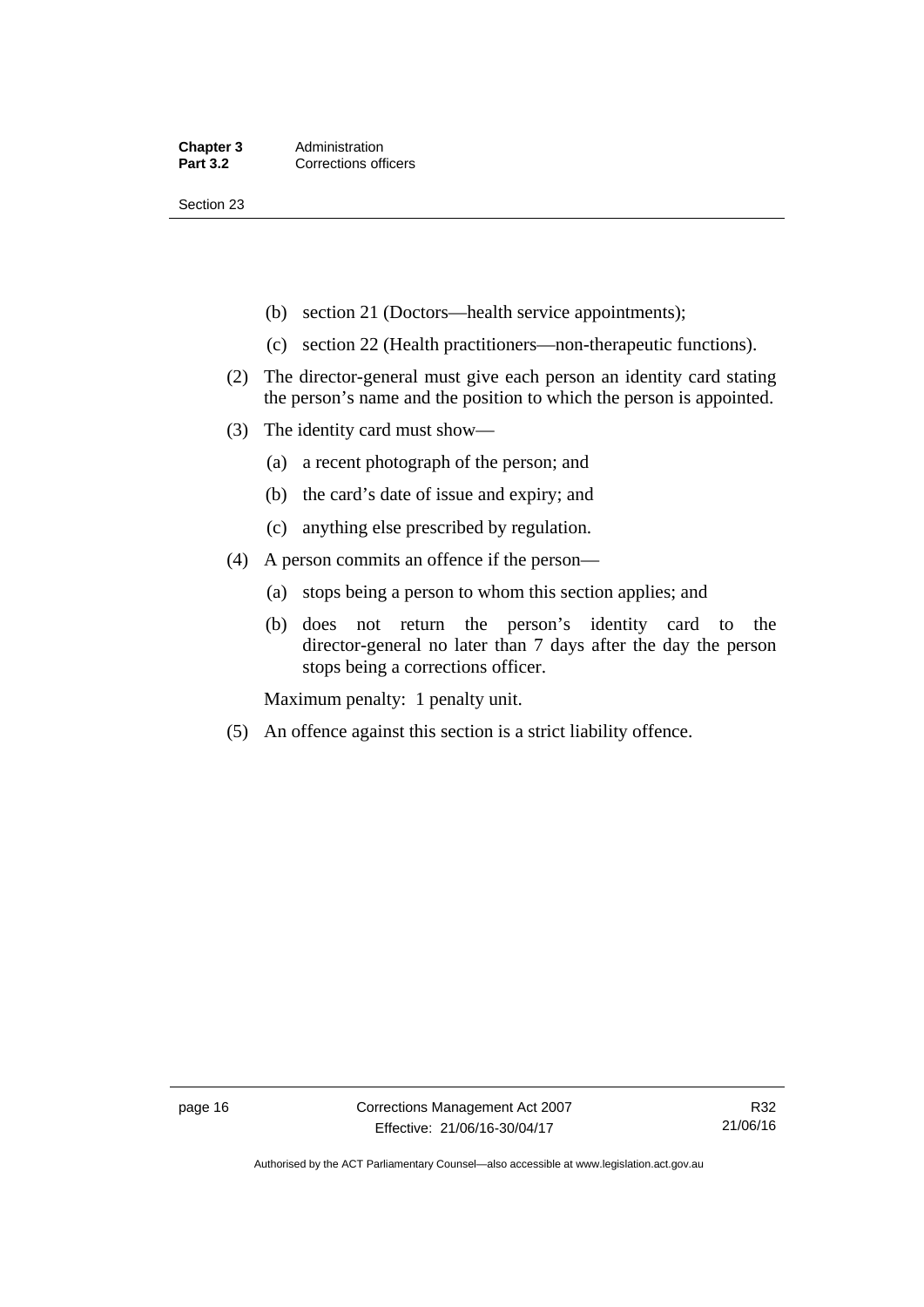# <span id="page-30-0"></span>**Part 3.3 Correctional centres**

# <span id="page-30-1"></span>**24 Correctional centres—declaration**

- (1) The Minister may declare a place to be a correctional centre.
- (2) A declaration is a notifiable instrument.

#### **Examples of declarations**

- 1 the declaration of a place, including a buffer zone surrounding a secure perimeter, to be a correctional centre
- 2 a declaration of a place to be a correctional centre for full-time detention, or for a stated time and purpose, eg a temporary correctional centre for remandees
- *Note 1* An example is part of the Act, is not exhaustive and may extend, but does not limit, the meaning of the provision in which it appears (see [Legislation Act,](http://www.legislation.act.gov.au/a/2001-14) s 126 and s 132).
- *Note 2* A notifiable instrument must be notified under the [Legislation Act](http://www.legislation.act.gov.au/a/2001-14).
- *Note 3* The power to make an instrument includes power to make different provisions in relation to different matters or different classes of matters, and provisions that apply differently by reference to stated exceptions or factors (see [Legislation Act](http://www.legislation.act.gov.au/a/2001-14), s 48).

# <span id="page-30-2"></span>**25 Correctional centres—arrangements with NSW**

- (1) The Chief Minister may make arrangements with the Governor of New South Wales in relation to keeping full-time detainees at a NSW correctional centre.
- (2) The arrangements may include provision for—
	- (a) the exercise by NSW officers of functions in relation to full-time detainees kept at a NSW correctional centre; and
	- (b) reports by NSW officers about the exercise of those functions.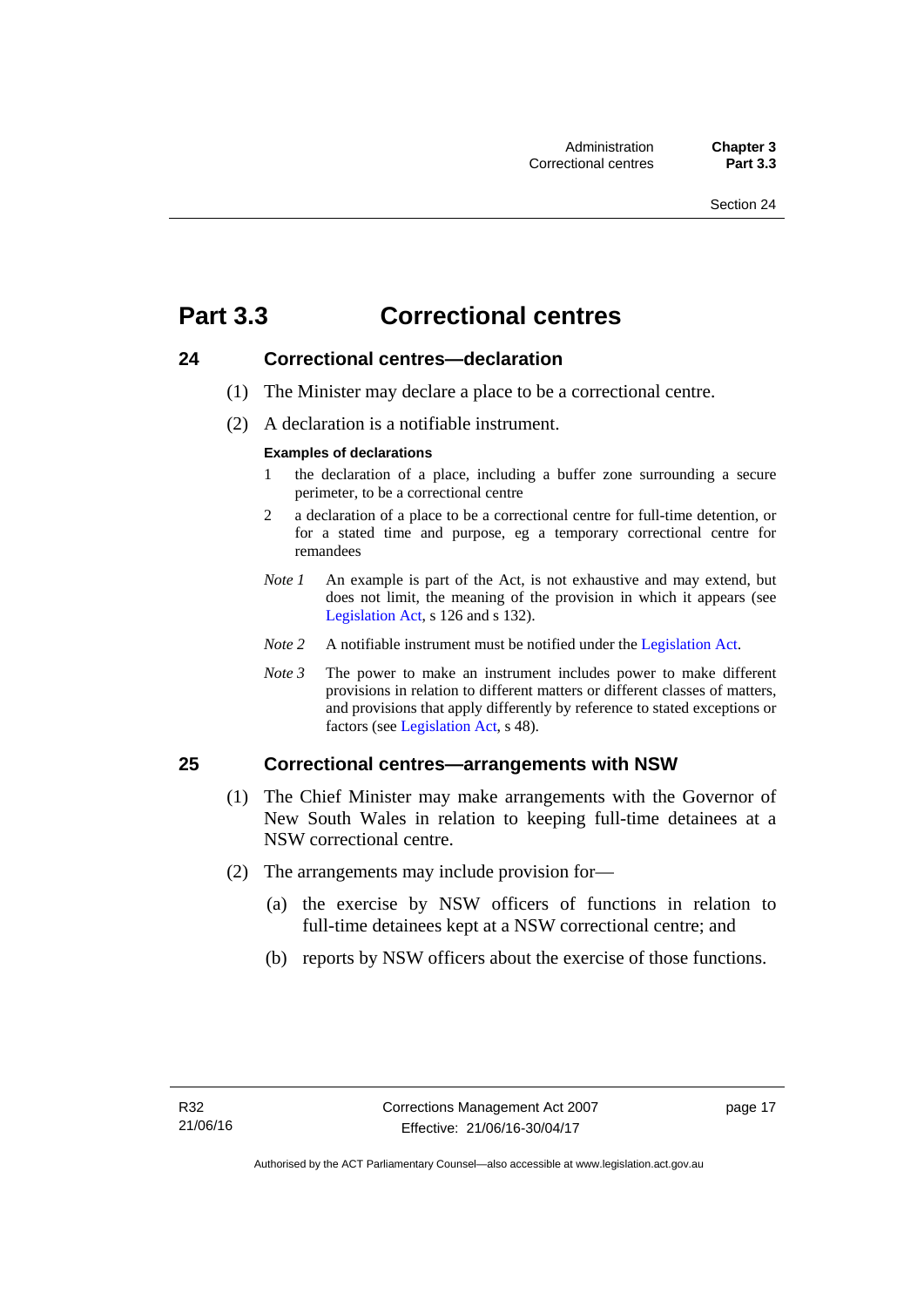| Chapter 3       | Administration       |
|-----------------|----------------------|
| <b>Part 3.3</b> | Correctional centres |

Section 25

(3) In this section:

*NSW officer* means an officer or other person having authority under the *[Crimes \(Administration of Sentences\) Act 1999](http://www.legislation.nsw.gov.au/maintop/view/inforce/act+93+1999+cd+0+N)* (NSW) to exercise a function in relation to a full-time detainee.

*Note* The *[Crimes \(Sentence Administration\) Act 2005](http://www.legislation.act.gov.au/a/2005-59)*, pt 4.3 (Full-time detention in NSW) provides for the removal of full-time detainees to NSW correctional centres.

page 18 Corrections Management Act 2007 Effective: 21/06/16-30/04/17

R32 21/06/16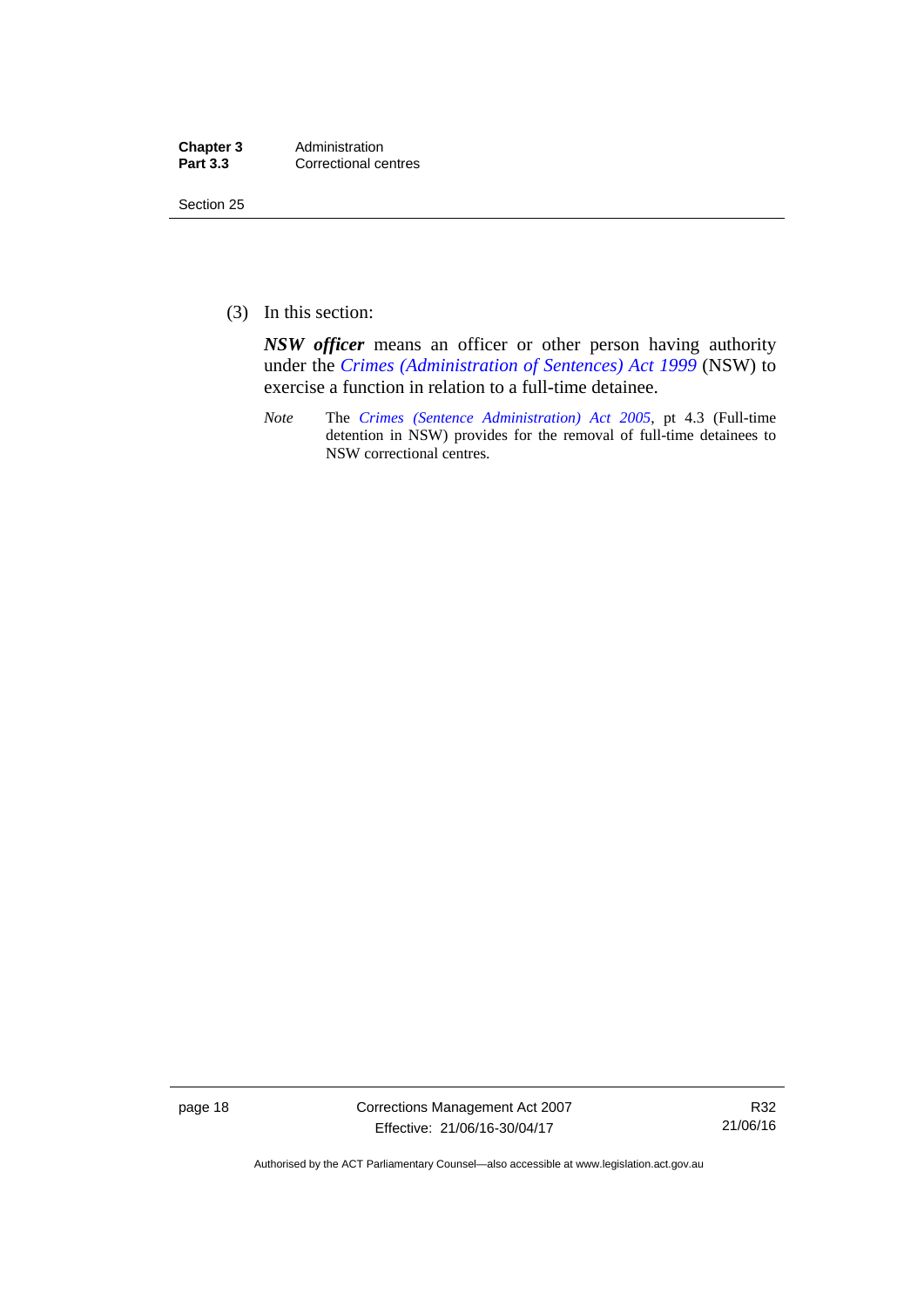# <span id="page-32-0"></span>**Part 3.4 Administration—special provisions**

# <span id="page-32-1"></span>**26 Declaration of emergency**

- (1) This section applies if the director-general believes, on reasonable grounds, that an emergency (including an imminent emergency) exists in relation to a correctional centre that threatens or is likely to threaten—
	- (a) security or good order at the centre; or
	- (b) the safety of anyone at the centre or elsewhere.
- (2) The director-general may declare that an emergency exists in relation to the correctional centre for a stated period of not more than—
	- (a) 3 days; or
	- (b) if another period is prescribed by regulation—the period prescribed.
- (3) To remove any doubt, the director-general may make declarations for 2 or more consecutive periods in relation to the same emergency.
- (4) A declaration commences when it is made, unless it provides for a later commencement.
- (5) A declaration—
	- (a) is a notifiable instrument; and
	- (b) must be notified under the [Legislation Act](http://www.legislation.act.gov.au/a/2001-14) no later than the day after the day it is made.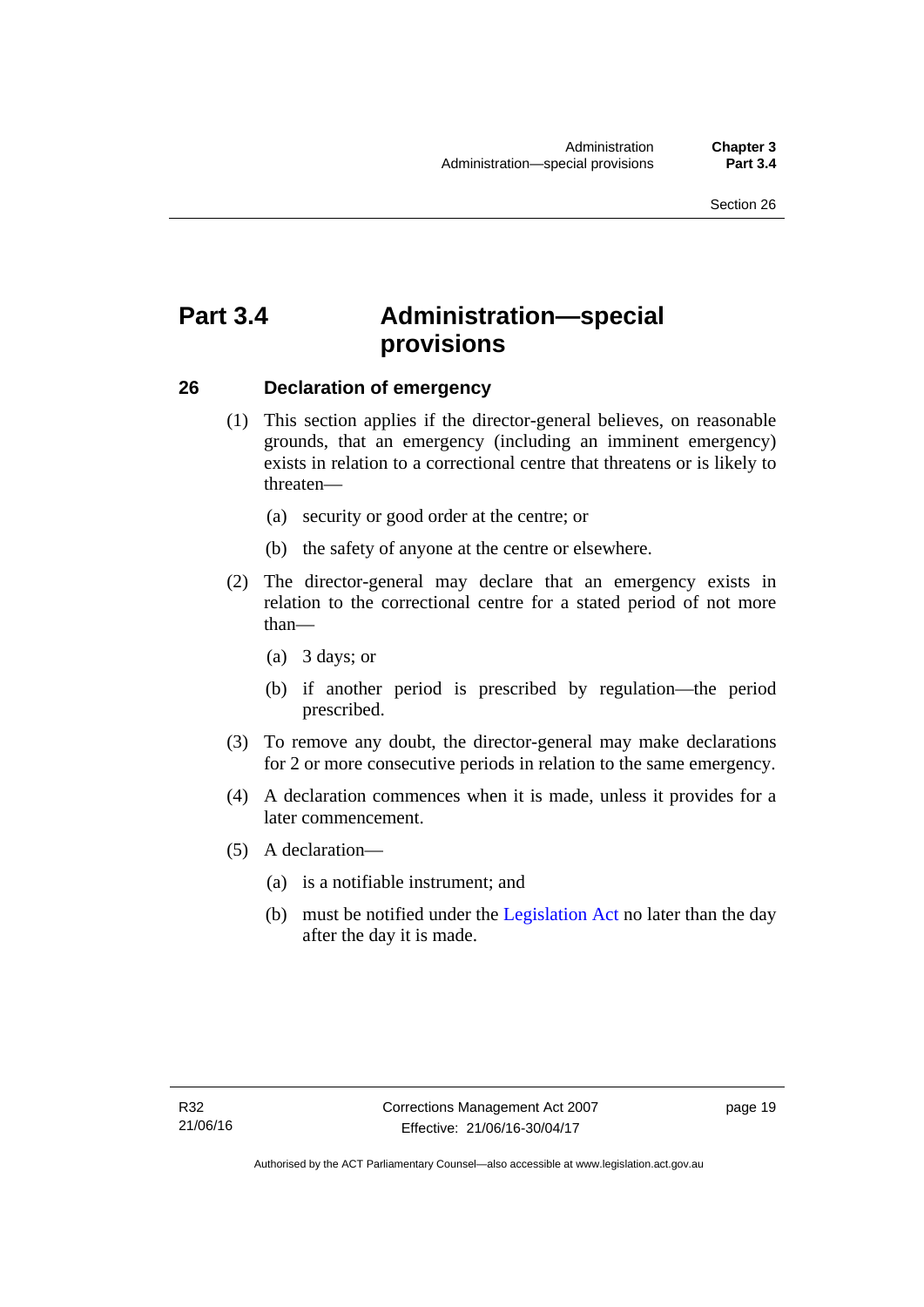Section 27

# <span id="page-33-0"></span>**27 Emergency powers**

- (1) While an emergency is declared under section 26 in relation to a correctional centre, the director-general may do 1 or more of the following:
	- (a) restrict any work or activity at the centre;
	- (b) restrict access in, or to or from, the centre or any part of the centre;
	- (c) restrict communications between a detainee and anyone else;
	- (d) authorise a police officer or public servant to exercise any function exercisable by a corrections officer under this Act in accordance with any direction by the director-general.
- (2) The director-general must ensure that action taken under this section is necessary and reasonable in the circumstances.

# <span id="page-33-1"></span>**28 Arrangements with police**

- (1) The director-general may make arrangements with the chief police officer for police assistance in relation to the administration of the following Acts:
	- (a) the *[Crimes \(Sentencing\) Act 2005](http://www.legislation.act.gov.au/a/2005-58)*;
	- (b) the *[Crimes \(Sentence Administration\) Act 2005](http://www.legislation.act.gov.au/a/2005-59)*;
	- (c) this Act.
- (2) Subject to any arrangement under this section, the chief police officer must comply, as far as practicable, with any request by the director-general for police assistance mentioned in subsection (1).
- (3) A police officer providing assistance under this section may exercise any function exercisable by a corrections officer under an Act mentioned in subsection (1) in accordance with any direction by the director-general.

Authorised by the ACT Parliamentary Counsel—also accessible at www.legislation.act.gov.au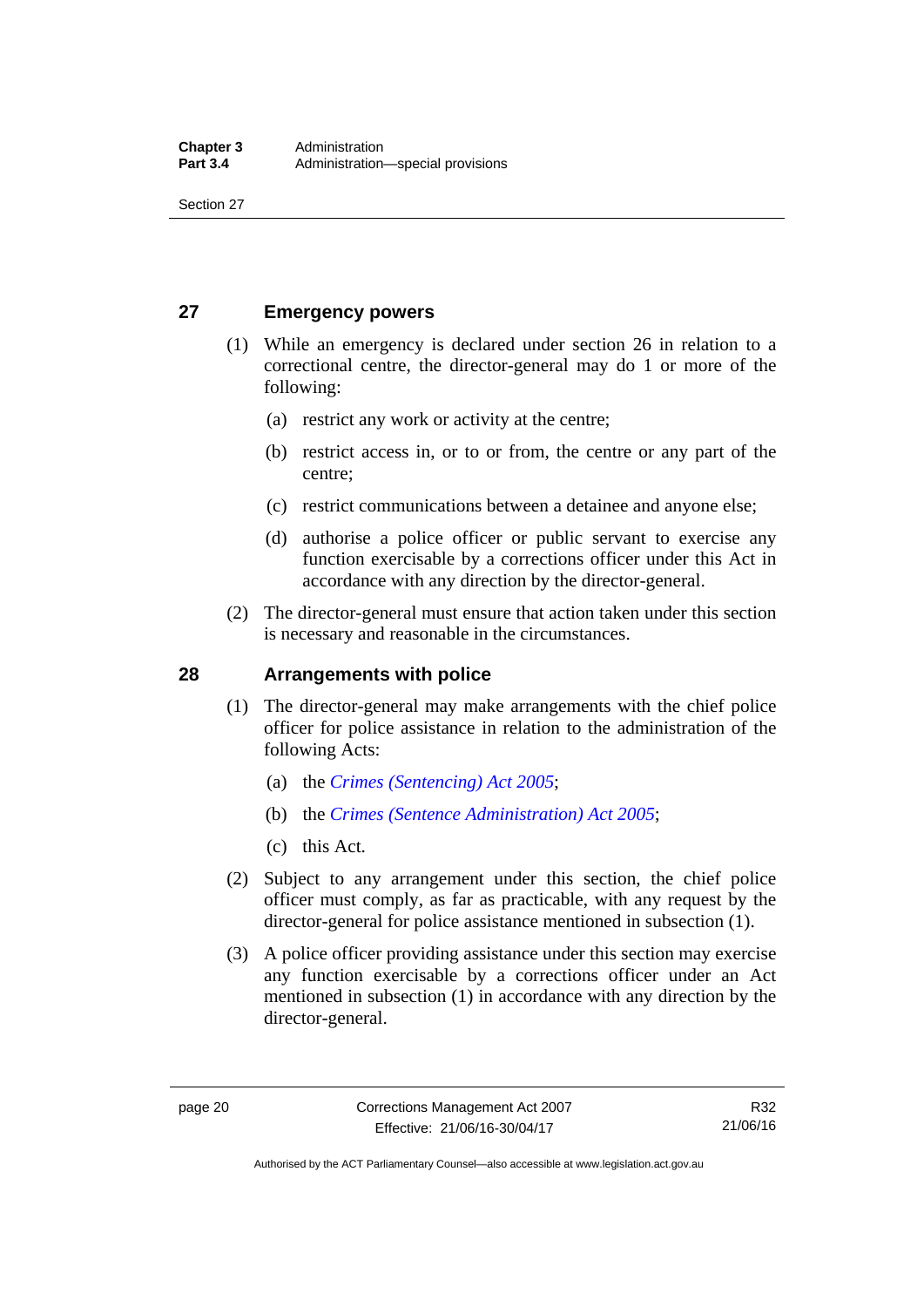# <span id="page-34-0"></span>**Chapter 4 Detention in police and court cells etc**

# <span id="page-34-1"></span>**29 Definitions—ch 4**

(1) In this chapter:

*court cell* means a cell (however described) for the detention of a person at a court.

### *director-general* means—

- (a) for a detainee (other than a young detainee)—the director-general responsible for this Act; and
- (b) for a young detainee—the director-general responsible for the *[Children and Young People Act 2008](http://www.legislation.act.gov.au/a/2008-19)*.

*police cell* means a cell (however described) for the detention of a person at a police station.

*young detainee*—see the *[Children and Young People Act 2008](http://www.legislation.act.gov.au/a/2008-19)*, section 95.

- (2) In this chapter—
	- (a) a reference to a *correctional centre* is, in relation to the custody or detention of a young detainee, a reference to a detention place under the *[Children and Young People](http://www.legislation.act.gov.au/a/2008-19)  [Act 2008](http://www.legislation.act.gov.au/a/2008-19)*; and
	- (b) a reference to a *corrections officer* is, in relation to the custody or detention of a young detainee, a reference to a youth detention officer under the *[Children and Young People](http://www.legislation.act.gov.au/a/2008-19)  [Act 2008](http://www.legislation.act.gov.au/a/2008-19)*.

### <span id="page-34-2"></span>**30 Detention in police cells**

(1) A person lawfully required to be in police custody may, for the purposes of the custody, be detained at a police cell.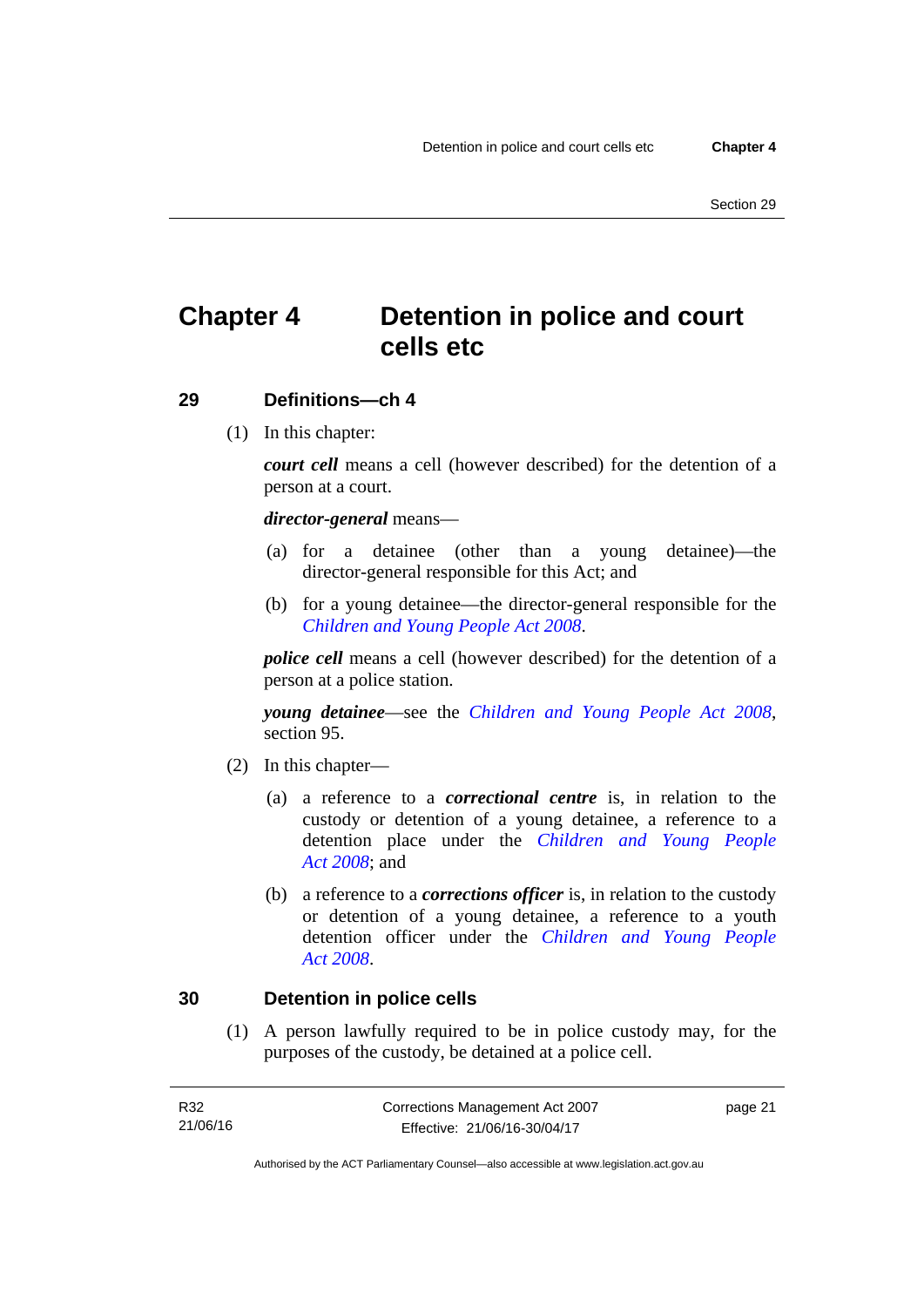- (2) However, a person lawfully required to be in police custody must not be detained continuously at a police cell for a period longer than the following period (the *allowed period*):
	- (a) for a detainee (other than a young detainee)—36 hours;
	- (b) for a young detainee—12 hours.
- (3) If a person is lawfully required to remain in police custody for a period longer than the allowed period, the chief police officer may direct that the person be transferred to the custody of the director-general for the purposes of the police custody.
- (4) The direction by the chief police officer—
	- (a) authorises the director-general to have custody of the person under the direction; and
	- (b) requires the director-general to do the following:
		- (i) take the person into custody;
		- (ii) arrange for the person's admission to a correctional centre;
		- (iii) keep the person in custody under full-time detention under the direction;
		- (iv) provide for police access to the person;
		- (v) return the person to the custody of the chief police officer as required by the direction.
- (5) To remove any doubt, the person is also taken to remain in police custody while in custody under subsection (4).

# <span id="page-35-0"></span>**31 Detention in police cells—search powers etc**

(1) The chief police officer may direct a police officer to conduct a scanning search, frisk search, ordinary search or strip search of a person detained at a police cell.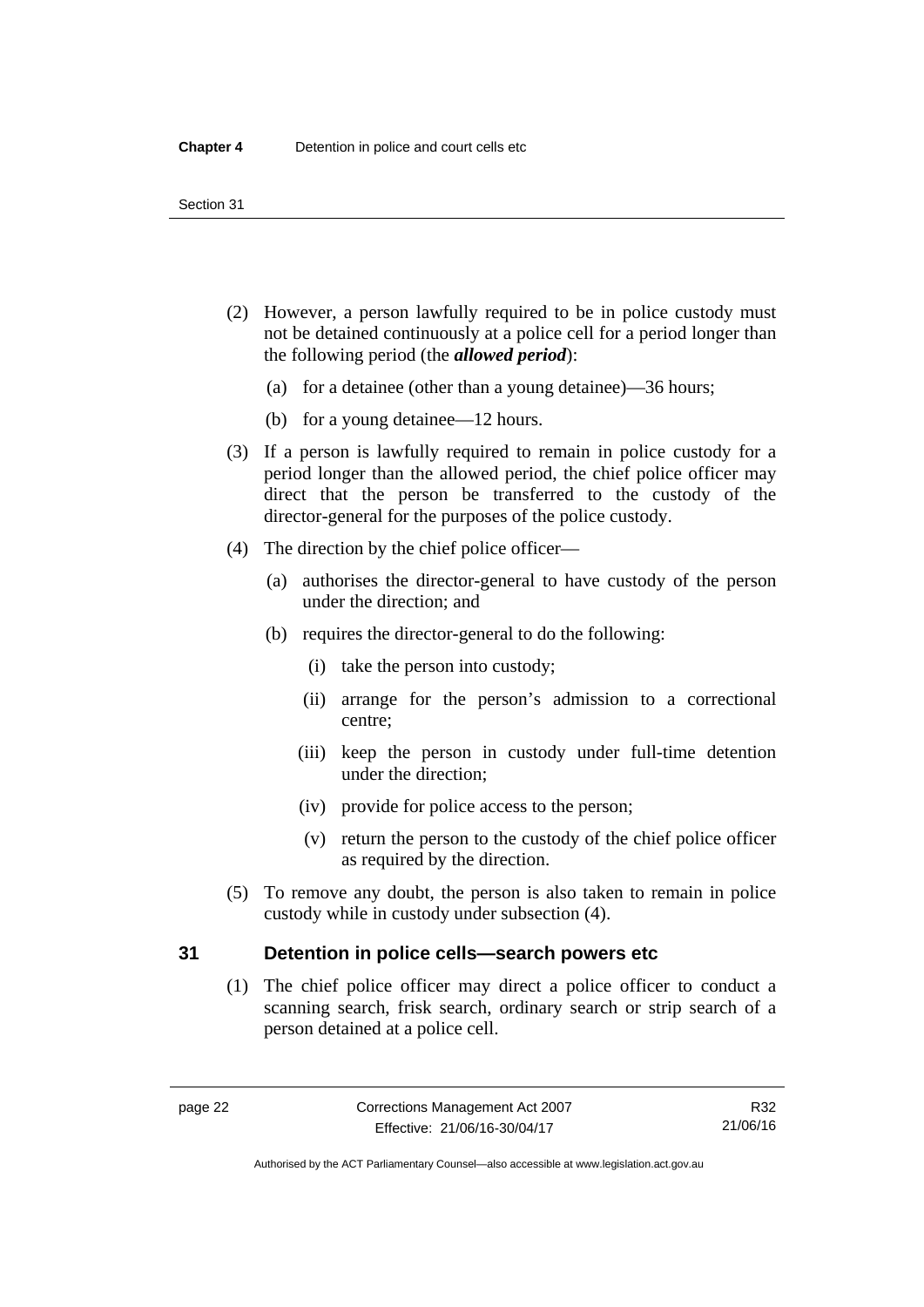- (2) For the application of this section to a detainee (other than a young detainee), part 9.4 (Searches) and part 9.5 (Seizing property) apply as if the direction, search or seizure occurred under the relevant part in relation to a detainee at a correctional centre.
- (3) For the application of this section to a young detainee, the following provisions of the *[Children and Young People Act 2008](http://www.legislation.act.gov.au/a/2008-19)* apply as if the direction, search or seizure occurred under the relevant part in relation to a young detainee at a detention place:
	- (a) part 7.1 (Preliminary—ch 7);
	- (b) part 7.2 (Searches generally);
	- (c) part 7.3 (Scanning, frisking and ordinary searches);
	- (d) part 7.4 (Strip searches—young detainees);
	- (e) part 7.9 (Seizing property).

## **31A Detention in police cells—additional provisions for young detainees**

- (1) This section applies if a young detainee is detained at a police cell under section 30.
- (2) The chief police officer must ensure that the young detainee—
	- (a) is kept separate from adult detainees; and
	- (b) has prompt access to medical and legal assistance; and
	- (c) is told, in language and a way he or she can readily understand, about the reason for the detention and the procedures that apply; and
	- (d) is able to contact and be contacted by each of the following:
		- (i) a commissioner exercising functions under the *[Human](http://www.legislation.act.gov.au/a/2005-40)  [Rights Commission Act 2005](http://www.legislation.act.gov.au/a/2005-40)*;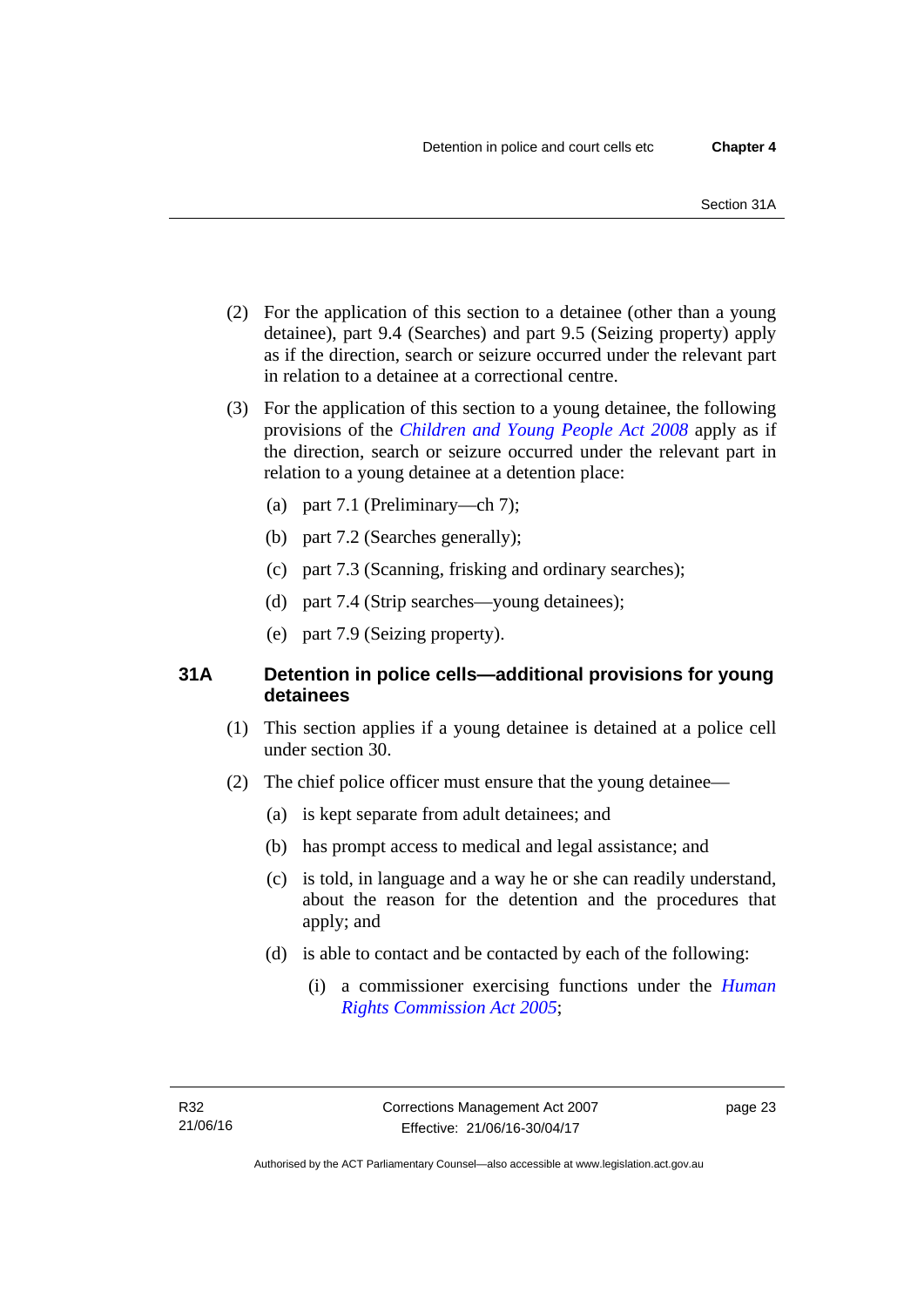Section 32

#### (ii) the ombudsman.

*Note* The *[Crimes Act 1914](http://www.comlaw.gov.au/Series/C2004A07391)* (Cwlth), pt 1C contains provisions about investigation of offences (including about periods of arrest and obligations of investigating officials) that apply to offences against ACT laws punishable by imprisonment for longer than 12 months.

In particular, that Act, s 23Q provides that a person who is under arrest or a protected suspect must be treated with humanity and with respect for human dignity, and must not be subjected to cruel, inhuman or degrading treatment.

## **32 Other police powers not limited**

To remove any doubt, section 30 and section 31 are additional to, and do not limit, any other provision relating to a police function under a territory law or a law of the Commonwealth, a State or another Territory.

## **33 Detention in court cells**

- (1) This section applies to a person who is—
	- (a) in the director-general's custody but not admitted as a detainee at a correctional centre; and
	- (b) required to attend a court.
- (2) The director-general may direct that the person be detained at a court cell in the custody of a corrections officer for the purposes of the person's attendance at the court.
	- *Note* If the person is a young offender who is under 18 years old, he or she must not be placed in a room with an adult who is under detention (see *[Children and Young People Act 2008](http://www.legislation.act.gov.au/a/2008-19)*, s 100).
- (3) However, the person must not be detained continuously at a court cell for a period longer than the following period (the *allowed period*):
	- (a) for a detainee (other than a young detainee)—36 hours;
	- (b) for a young detainee—12 hours.

R32 21/06/16

Authorised by the ACT Parliamentary Counsel—also accessible at www.legislation.act.gov.au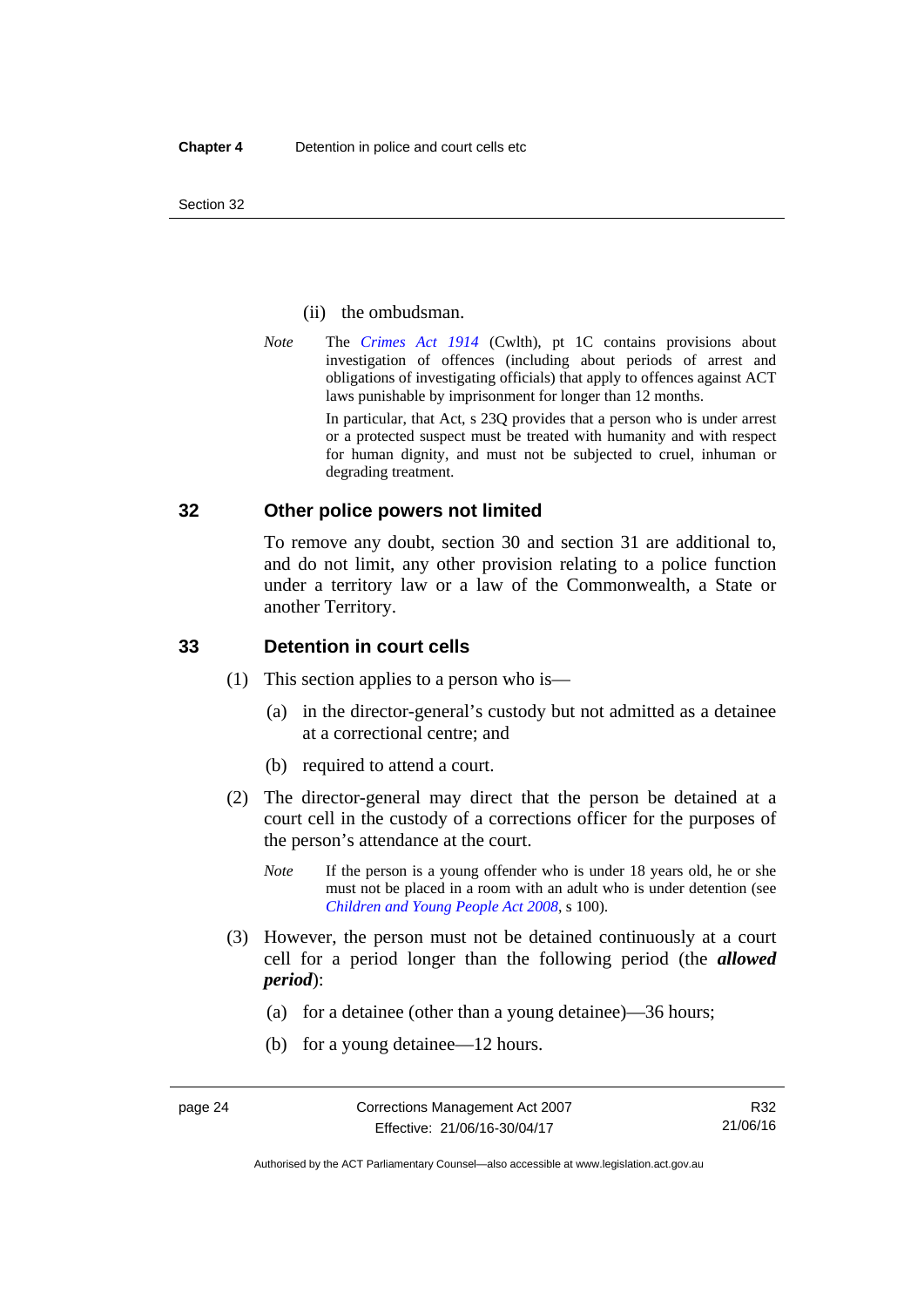- (4) If the person is required to remain in detention for a period longer than the allowed period for the court attendance, the director-general must—
	- (a) arrange for the person's admission to a correctional centre; and
	- (b) keep the person in custody under full-time detention for the attendance; and
	- (c) take the person to the court as required by the court.
- (5) While detained at a court cell under this section—
	- (a) a detainee (other than a young detainee) is taken to be a detainee for all purposes under this Act; and
	- (b) a young detainee is taken to be a young detainee for all purposes under the *[Children and Young People Act 2008](http://www.legislation.act.gov.au/a/2008-19)*.

## **33A Detention in court cells—additional provisions for young detainees**

- (1) This section applies if a young detainee is detained at a court cell under section 33.
- (2) The director-general must ensure that the young detainee—
	- (a) is kept separate from adult detainees; and
	- (b) has prompt access to medical and legal assistance; and
	- (c) is told, in language and a way he or she can readily understand, about the reason for the detention and the procedures that apply; and
	- (d) is able to contact and be contacted by each of the following:
		- (i) a commissioner exercising functions under the *[Human](http://www.legislation.act.gov.au/a/2005-40)  [Rights Commission Act 2005](http://www.legislation.act.gov.au/a/2005-40)*;
		- (ii) the ombudsman.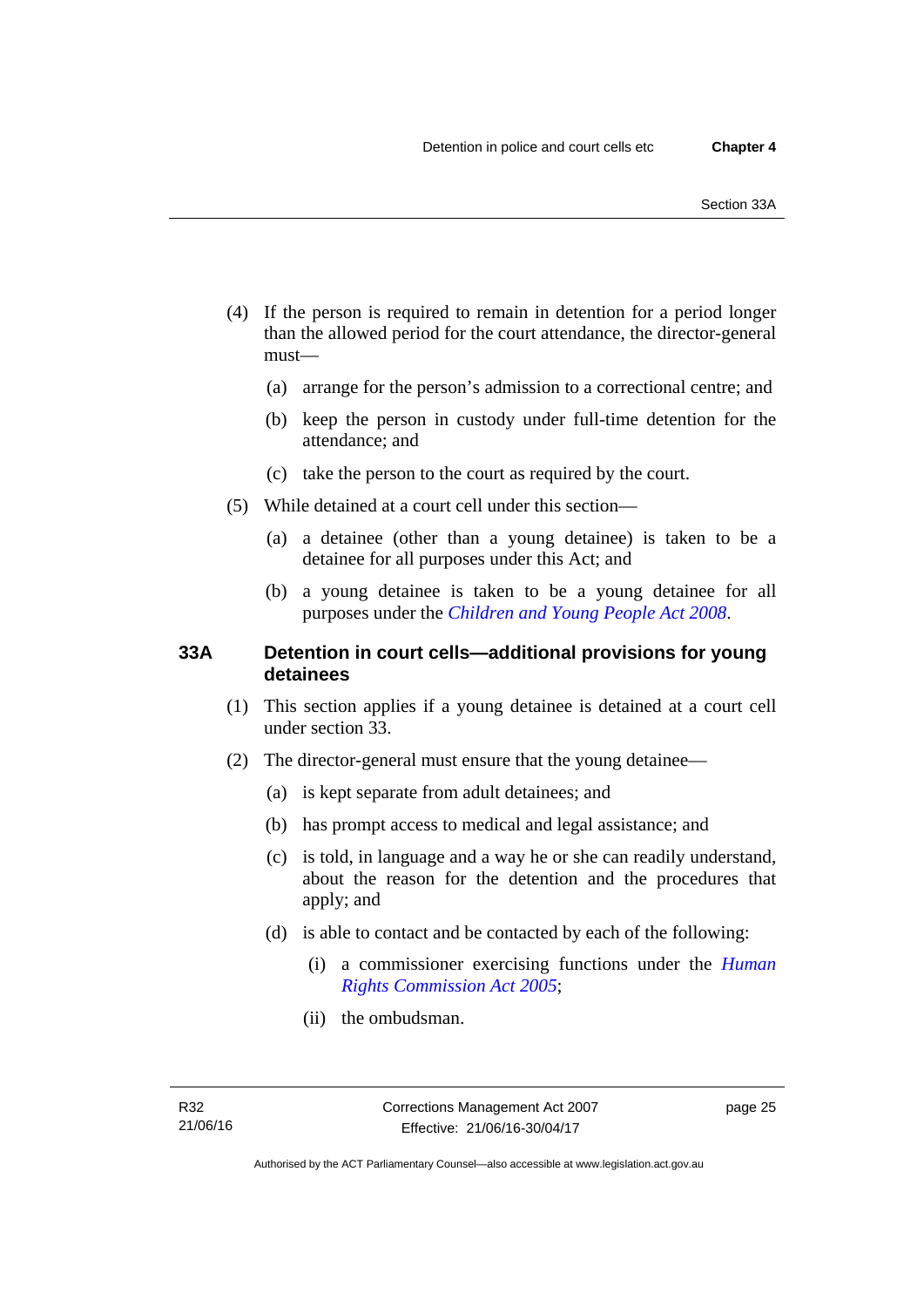#### **34 Detainees accommodated away from correctional centre**

 (1) This section applies if the director-general believes, on reasonable grounds, that circumstances exist in relation to a correctional centre that make it necessary or prudent for a detainee admitted at the centre to be accommodated temporarily away from the centre.

#### **Examples**

- 1 where a correctional centre cannot properly accommodate any more detainees
- 2 where there is an outbreak of disease or violent behaviour at a correctional centre
- 3 where a detainee is being transferred to or from a correctional centre or other place and needs accommodation in transit
- *Note* An example is part of the Act, is not exhaustive and may extend, but does not limit, the meaning of the provision in which it appears (see [Legislation Act,](http://www.legislation.act.gov.au/a/2001-14) s 126 and s 132).
- (2) The director-general may declare that this section applies in relation to the correctional centre for a stated period.
- (3) A declaration is a notifiable instrument.

*Note* A notifiable instrument must be notified under the [Legislation Act](http://www.legislation.act.gov.au/a/2001-14).

- (4) The director-general may direct that, while a declaration is in force in relation to a correctional centre, a detainee at the centre be detained—
	- (a) at a police cell in the custody of a police officer; or
	- (b) at a court cell in the custody of a corrections officer.
- (5) The period of detention at a police cell or court cell is not limited by section 30 or section 33.
- (6) To remove any doubt, while detained under this section—
	- (a) a detainee (other than a young detainee) remains a detainee for all purposes under this Act; and

Authorised by the ACT Parliamentary Counsel—also accessible at www.legislation.act.gov.au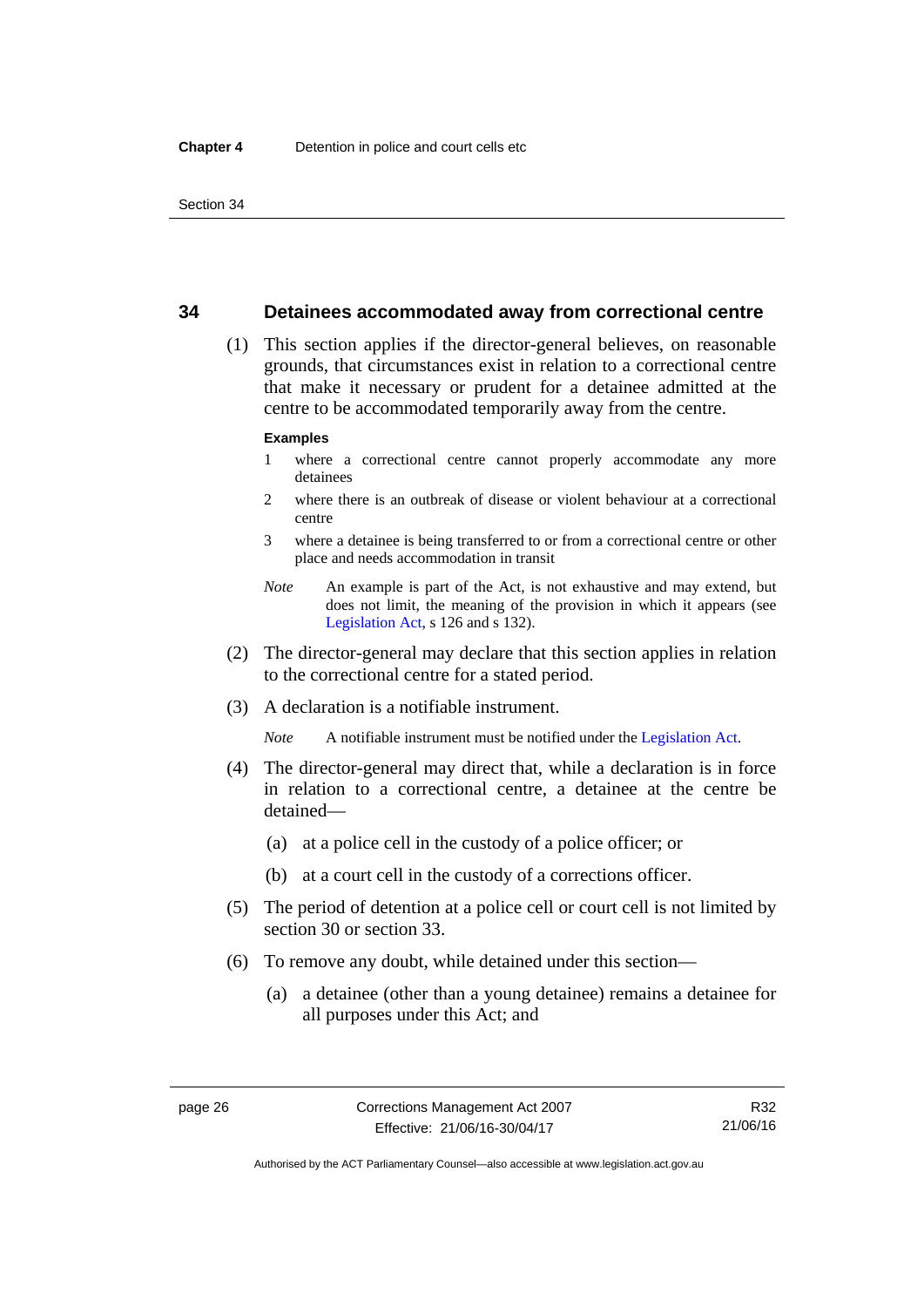(b) a young detainee remains a young detainee for all purposes under the *[Children and Young People Act 2008](http://www.legislation.act.gov.au/a/2008-19)*.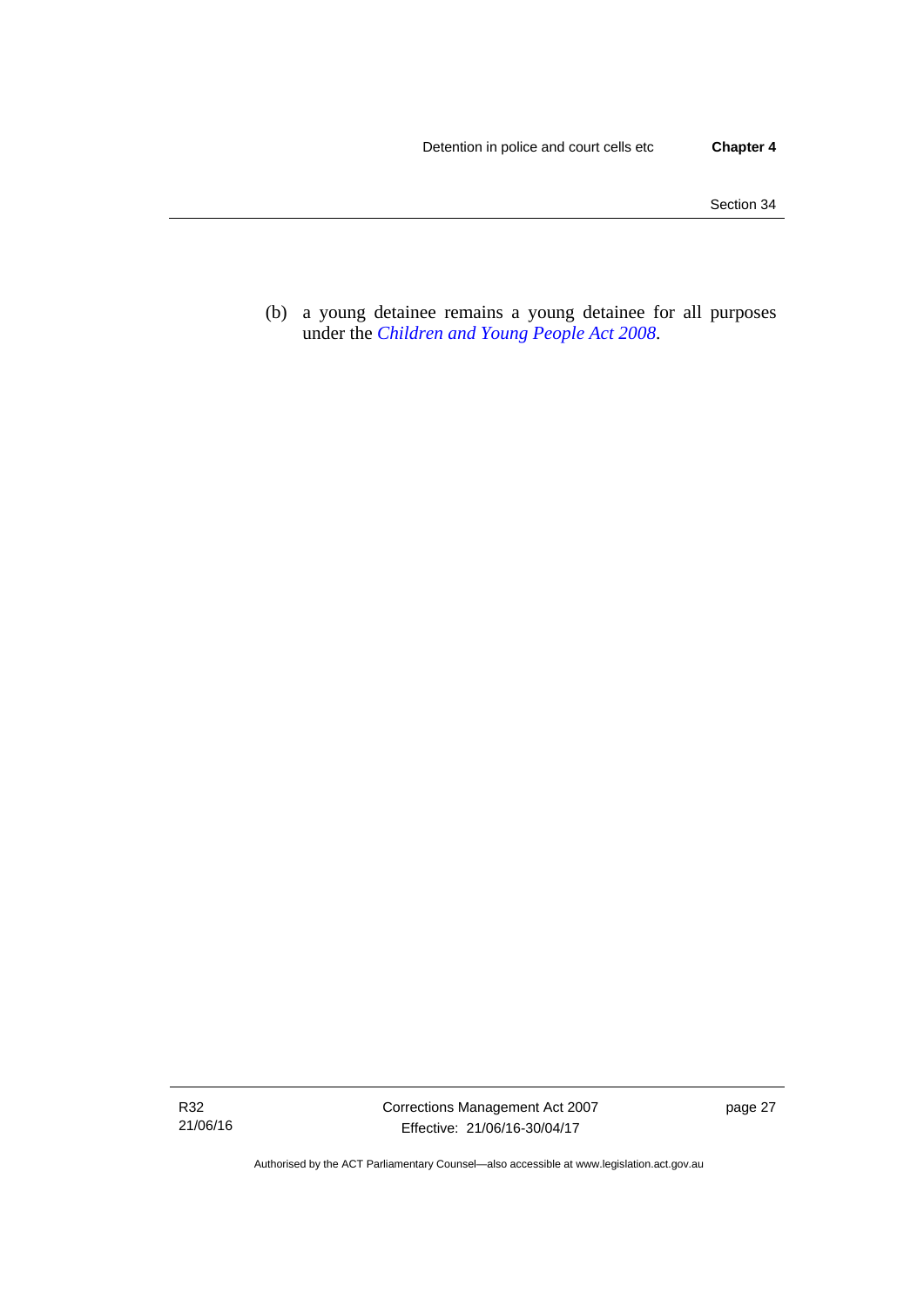#### **Chapter 5** Escorting detainees

Section 35

# **Chapter 5 Escorting detainees**

## **35 Escort officer functions etc**

- (1) This section applies if, under a law in force in the ACT, a person required to be held in the director-general's custody is to be escorted anywhere by an escort officer.
- (2) To remove any doubt—
	- (a) the escort officer is authorised to have custody of the person for the purpose of escorting the person; and
	- (b) the person is also taken to be in the director-general's custody; and
	- (c) a corrections officer acting as the escort officer may, for the purpose of escorting the person, exercise any function under this Act that the officer may exercise in relation to a detainee admitted at a correctional centre.

#### **Examples of functions—par (c)**

- 1 functions given to the officer under section 20 (Corrections officers functions) or delegated to the officer by the director-general (for example, giving directions to detainees)
- 2 the officer's functions under part 9.4 (Searches) or part 9.7 (Use of force)
- *Note* An example is part of the Act, is not exhaustive and may extend, but does not limit, the meaning of the provision in which it appears (see [Legislation Act,](http://www.legislation.act.gov.au/a/2001-14) s 126 and s 132).

## **36 Escorting arrested person to court etc**

- (1) This section applies if a person arrested by a police officer—
	- (a) has not been released on bail; and
	- (b) is in police custody; and
	- (c) is required by law to be brought before a court or tribunal.

R32 21/06/16

Authorised by the ACT Parliamentary Counsel—also accessible at www.legislation.act.gov.au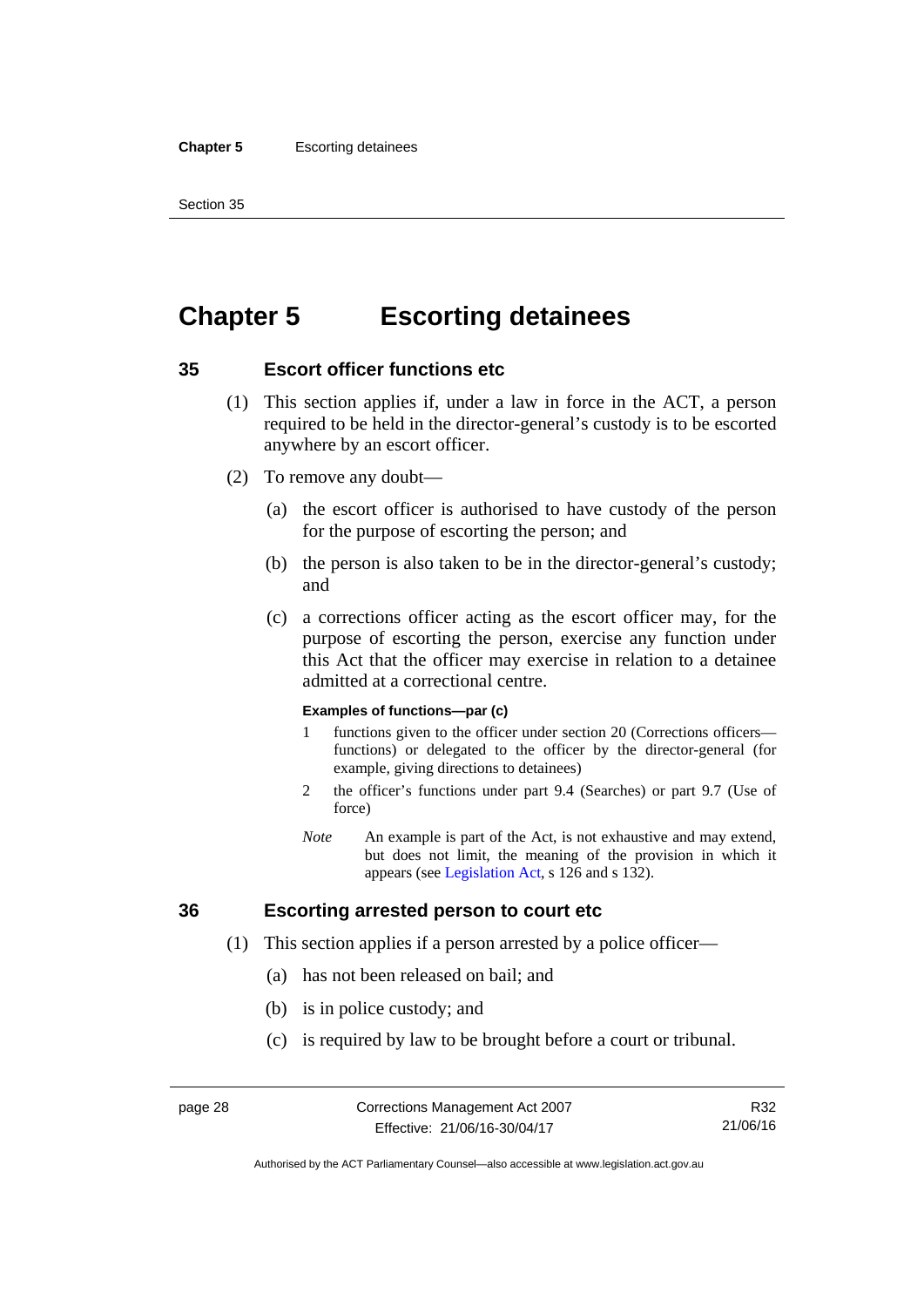- (2) A police officer may request an escort officer to bring the person before the court or tribunal.
- (3) The escort officer must bring the person before the court or tribunal and, for that purpose, may—
	- (a) take the person into custody; and
	- (b) arrange for the person to be detained under this Act until the person is brought before the court or tribunal.

# **37 Custody etc during proceedings**

Subject to any order or direction of a court, an escort officer who is required to bring a person before a court must, as far as practicable—

- (a) ensure the safe custody and welfare of the person for the purposes of the proceeding; and
- (b) ensure that the person does not obstruct or hinder the proceeding.

# **38 Executing warrants of imprisonment or remand etc**

- (1) The director-general may make escort officers available to attend on a court or tribunal—
	- (a) to take a person into custody; or
	- (b) to arrange for a person to be kept in custody; or
	- (c) to transfer or otherwise deal with a person.
- (2) An order or direction of the court addressed to all escort officers—
	- (a) is taken to be addressed to each escort officers; and
	- (b) may be executed by any escort officers.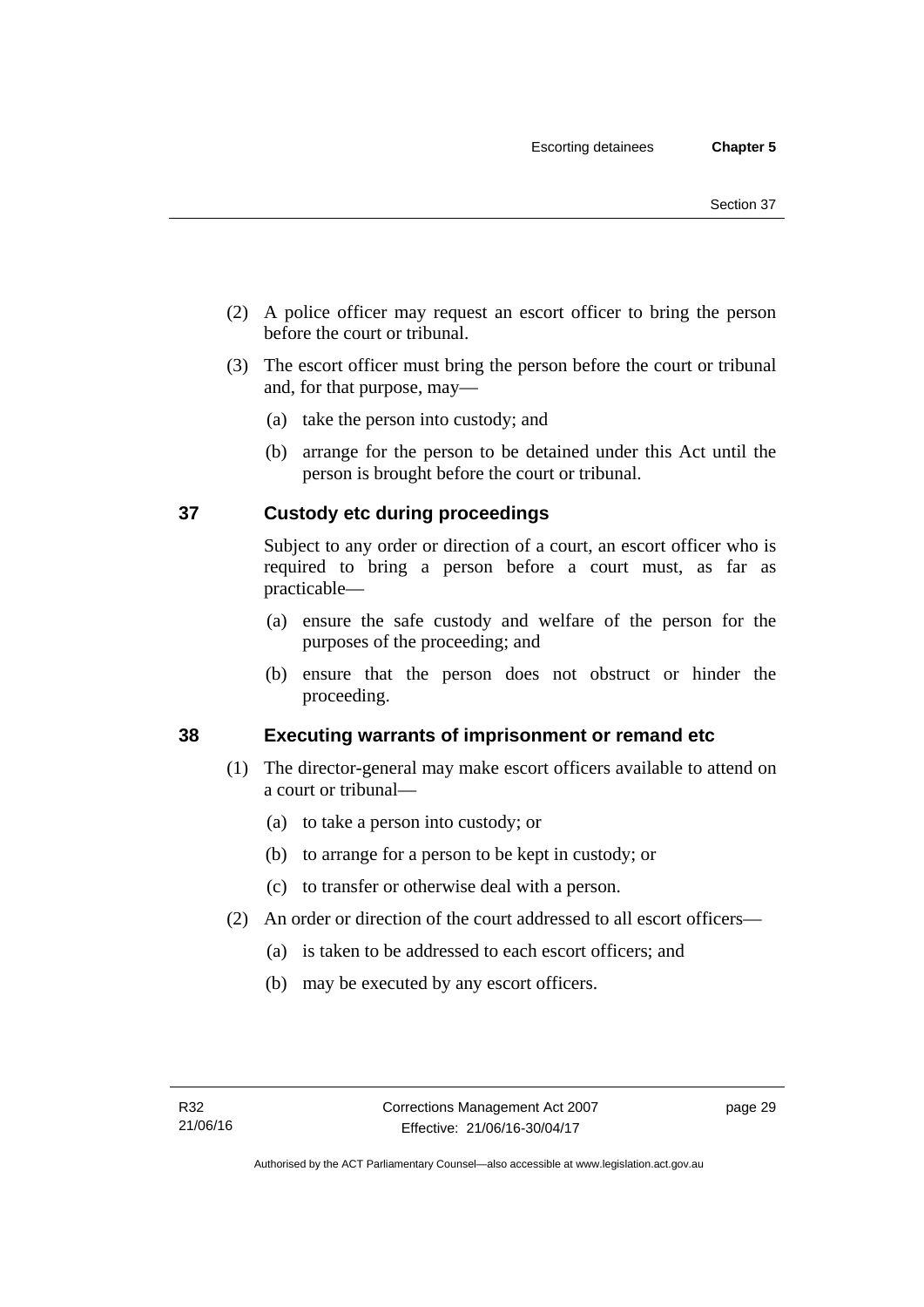#### **Chapter 5** Escorting detainees

Section 39

## **39 Other powers not limited**

To remove any doubt, this chapter is additional to, and does not limit, any other provision relating to the escorting of detainees under a territory law or a law of the Commonwealth, a State or another territory.

#### **Examples of other provisions**

- 1 The *[Crimes \(Sentence Administration\) Act 2005](http://www.legislation.act.gov.au/a/2005-59)*, part 3.3 (Committal miscellaneous)—
	- section 20 (Directions to escort officers)
	- section 21 (Orders to bring offender or remandee before court etc).
- 2 A law of a State relating to the escort of prisoners through the ACT.
- *Note* An example is part of the Act, is not exhaustive and may extend, but does not limit, the meaning of the provision in which it appears (see [Legislation Act,](http://www.legislation.act.gov.au/a/2001-14) s 126 and s 132).

page 30 Corrections Management Act 2007 Effective: 21/06/16-30/04/17

R32 21/06/16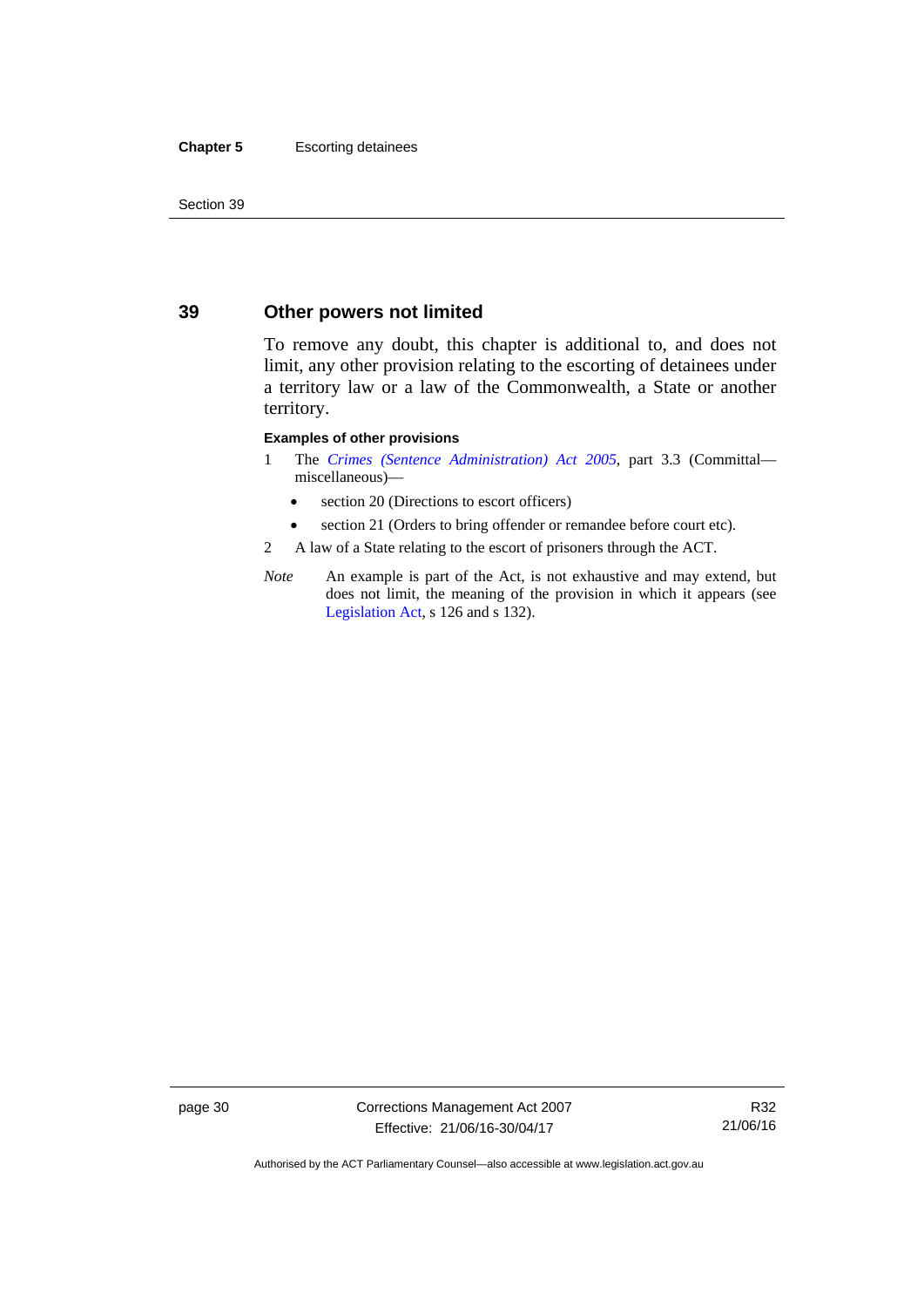# **Chapter 6 Living conditions at correctional centres**

#### *Note to ch 6*

Anything expressed in this chapter to be an entitlement for ch 10 (Discipline) is not affected by anything that happens under that chapter. See s 154 (Meaning of *privilege*) and s 188 (Privileges and entitlements—impact of discipline).

#### **40 Food and drink**

- (1) The director-general must ensure that—
	- (a) sufficient nutritional food and drink are provided for detainees to avoid hunger and poor nourishment; and
	- (b) meals are provided for detainees at times consistent with the cultural norms of Australia; and
	- (c) clean drinking water is provided to meet the needs of detainees.
- (2) The director-general must also ensure, as far as practicable, that allowance is made for the religious, spiritual and cultural needs of detainees in relation to the provision of food and drink.
- (3) If a doctor, other than a doctor appointed under section 22 (Health practitioners—non-therapeutic functions), prescribes a particular diet for a detainee, the director-general must ensure that reasonable steps are taken to provide the detainee with the diet.
- (4) For chapter 10 (Discipline), subsections (1), (2) and (3) are taken to provide an entitlement for each detainee in relation to food and drink.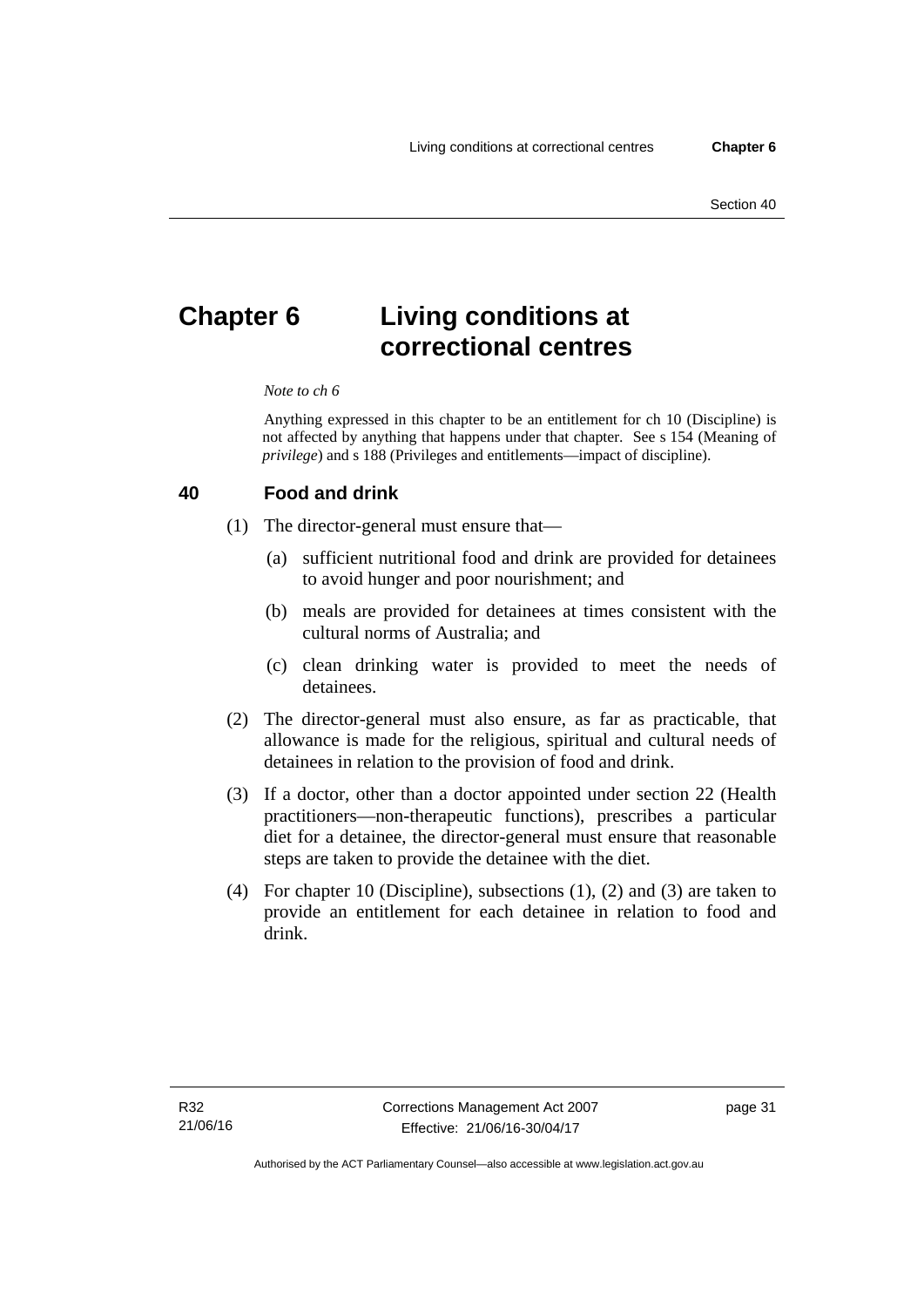- (5) Without limiting section 14 (Corrections policies and operating procedures), a corrections policy or operating procedure may include provision for any of the following:
	- (a) the nutritional standards to be met by food and drink for detainees;
	- (b) the provision of nutritional advice about food and drink provided to detainees;
	- (c) the appointment of a nutritionist.
- (6) For chapter 10 (Discipline), a detainee's entitlement in relation to food and drink includes anything expressed to be an entitlement in a corrections policy or operating procedure made for subsection (5).

## **41 Clothing**

- (1) The director-general must ensure that—
	- (a) sufficient, suitable clothing is provided for detainees; and
	- (b) any particular clothing, including a uniform, issued to detainees is not likely to degrade or humiliate detainees.
- (2) The director-general must also ensure, as far as practicable, that clothing provided for detainees is clean and hygienic.
- (3) For chapter 10 (Discipline), this section is taken to provide an entitlement for each detainee in relation to clothing.

## **42 Personal hygiene**

- (1) The director-general must ensure that—
	- (a) toilet facilities and washing or showering facilities are available to detainees; and
	- (b) the facilities are clean, hygienic and private enough to ensure the dignity and self-respect of detainees.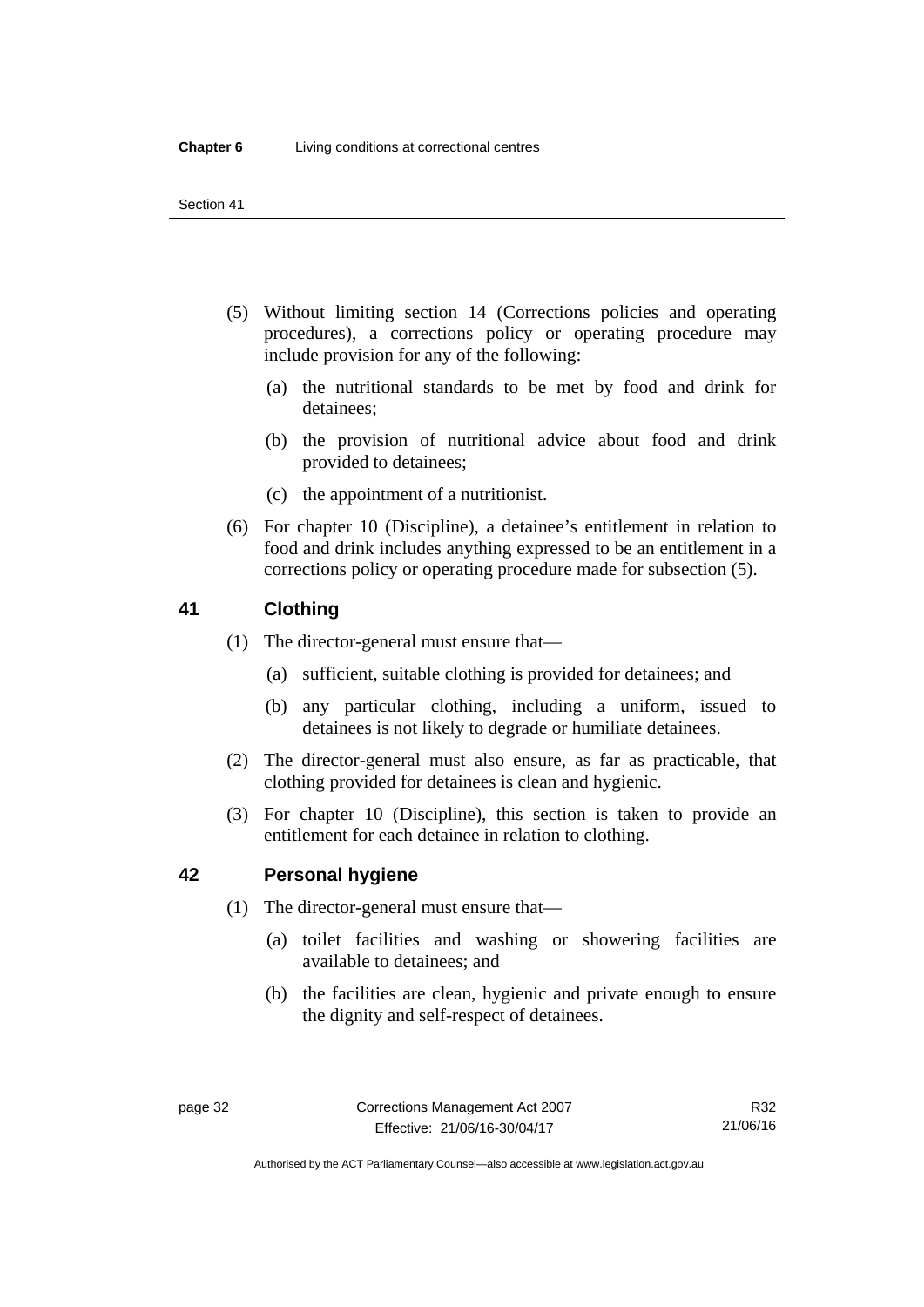(2) For chapter 10 (Discipline), this section is taken to provide an entitlement for each detainee in relation to personal hygiene.

## **43 Sleeping areas**

- (1) The director-general must ensure that—
	- (a) detainees have sleeping places, with bed and bedding, suitable for reasonable privacy and comfort; and
	- (b) sleeping places, including beds and bedding, are clean and hygienic.
- (2) For chapter 10 (Discipline), this section is taken to provide an entitlement for each detainee in relation to sleeping areas.

## **44 Treatment of convicted and non-convicted detainees**

(1) Without limiting section 14 (Corrections policies and operating procedures), the director-general must make a corrections policy or operating procedure providing for different treatment of convicted detainees and non-convicted detainees.

#### **Example**

a corrections policy or operating procedure, in accordance with the following rules of the United Nations *[Standard Minimum Rules for the Treatment of](http://www2.ohchr.org/english/law/treatmentprisoners.htm)  [Prisoners](http://www2.ohchr.org/english/law/treatmentprisoners.htm)*, for non-convicted detainees to be able to—

- procure food at own expense (r 87)
- be offered work but not be obliged to work (r 89)
- procure reading and writing material at own expense (r 90)
- visit and be treated by own doctor at own expense (r 91)
- *Note* An example is part of the Act, is not exhaustive and may extend, but does not limit, the meaning of the provision in which it appears (see [Legislation Act,](http://www.legislation.act.gov.au/a/2001-14) s 126 and s 132).
- (2) The director-general must also ensure that convicted detainees are accommodated separately from non-convicted detainees.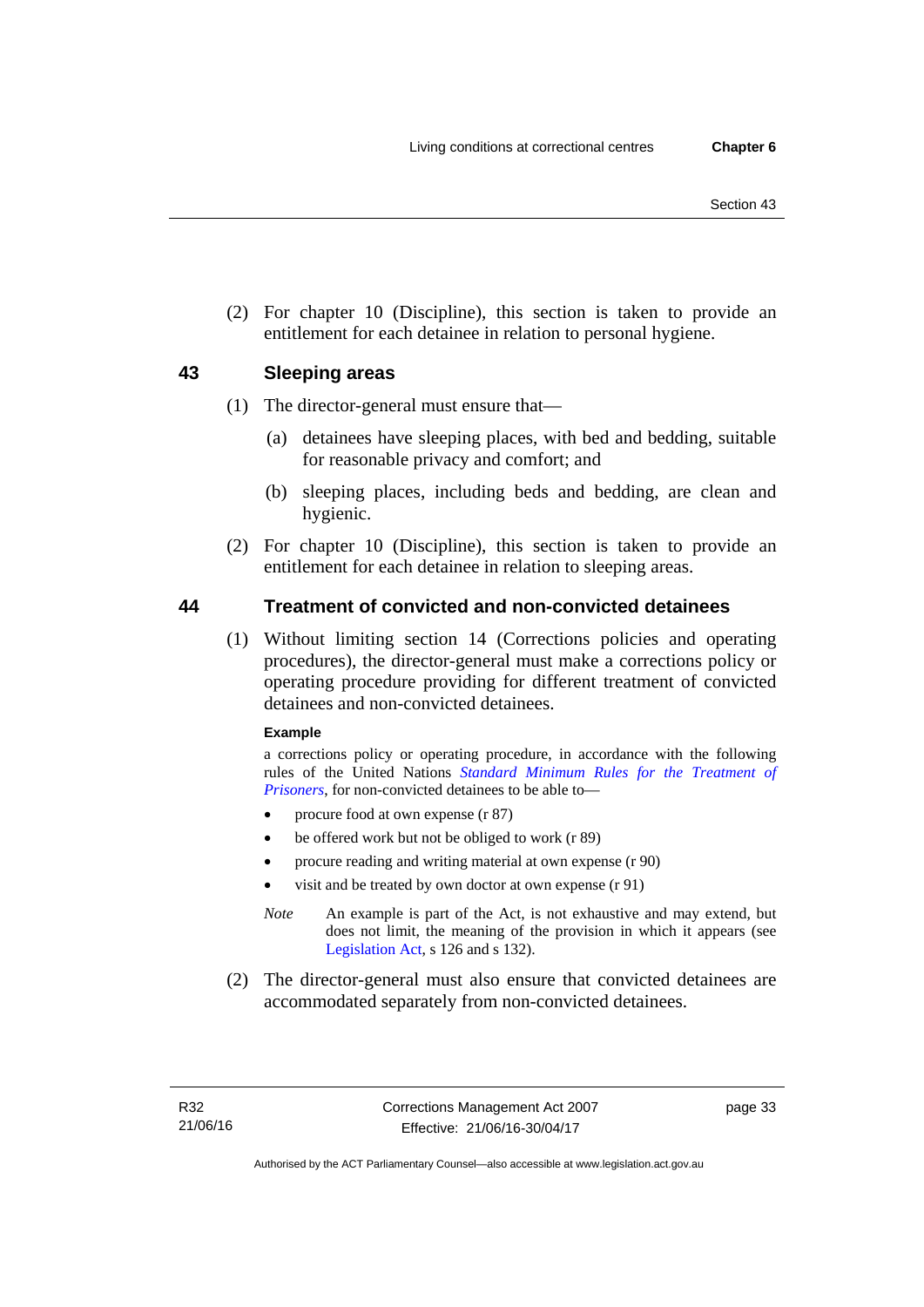- (3) For chapter 10 (Discipline)—
	- (a) a detainee's entitlement in relation to treatment in detention includes anything expressed to be an entitlement in a corrections policy or operating procedure made for subsection (1); and
	- (b) subsection (2) is taken to provide an entitlement for each detainee in relation to accommodation.
- (4) However, the director-general may give directions for different accommodation of a non-convicted detainee if the director-general suspects, on reasonable grounds, that is necessary to ensure the safety of the detainee or anyone else.

#### **Example**

Remandee J has served various sentences for violence offences, has an aggressive personality and enjoys bullying other people. The director-general suspects that other remandees detained with J are highly vulnerable in comparison with J. The director-general decides that J should be accommodated with convicted offenders.

- *Note* An example is part of the Act, is not exhaustive and may extend, but does not limit, the meaning of the provision in which it appears (see [Legislation Act,](http://www.legislation.act.gov.au/a/2001-14) s 126 and s 132).
- (5) In this section:

*convicted detainee* means a detainee whose detention is because of the detainee's conviction of an offence.

## **45 Access to open air and exercise**

- (1) The director-general must ensure, as far as practicable, that detainees—
	- (a) have access to the open air for at least 1 hour each day; and
	- (b) can exercise for at least 1 hour each day.
- (2) The standards under subsection (1) may both be satisfied during the same hour on any day.

Authorised by the ACT Parliamentary Counsel—also accessible at www.legislation.act.gov.au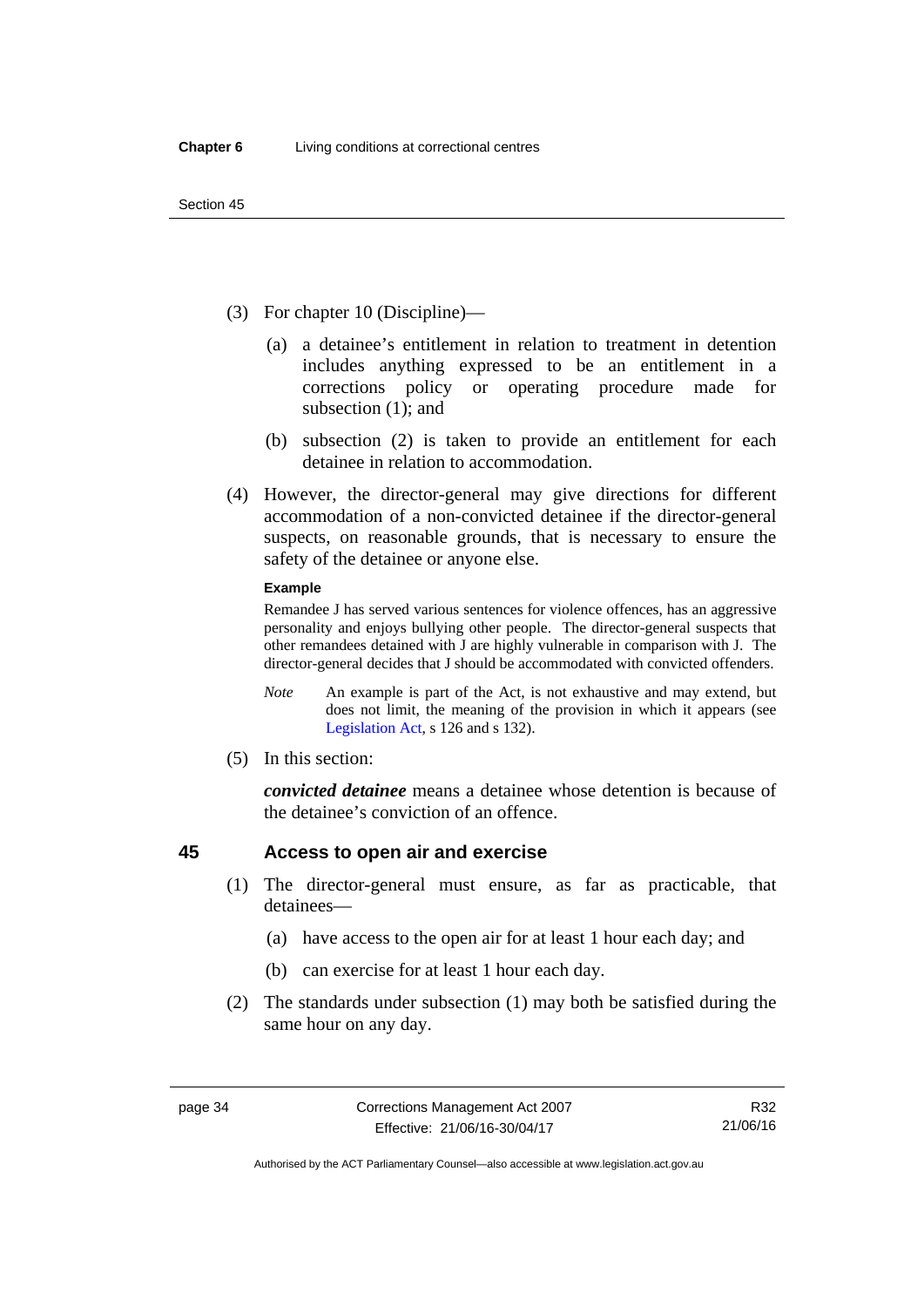(3) For chapter 10 (Discipline), this section is taken to provide an entitlement for each detainee in relation to access to the open air and exercise.

# <span id="page-48-0"></span>**46 Communication with family and others**

- (1) The director-general must ensure, as far as practicable, that adequate opportunities are provided for detainees to be able to remain in contact with family members, friends, associates and others by telephone calls, mail and visits.
- (2) For subsection (1), the director-general must have regard, in addition to any other relevant matter, to whether the detainee's detention is for a reason other than the conviction of an offence.
- (3) The director-general must also ensure that the overall treatment of a detainee, including any segregation or disciplinary action, does not unreasonably deprive the detainee generally of all communication with other people.
- (4) In particular, the director-general must ensure that the overall treatment of a detainee does not deprive the detainee generally of all communication with any of the following:
	- (a) the courts;
	- (b) accredited people;
	- (c) a doctor of the detainee's choice for health services;
	- (d) family members;
	- (e) other people with whom the detainee may communicate under this Act.
- (5) For chapter 10 (Discipline), subsections (1) to (4) are taken to provide an entitlement for each detainee in relation to communication generally with other people.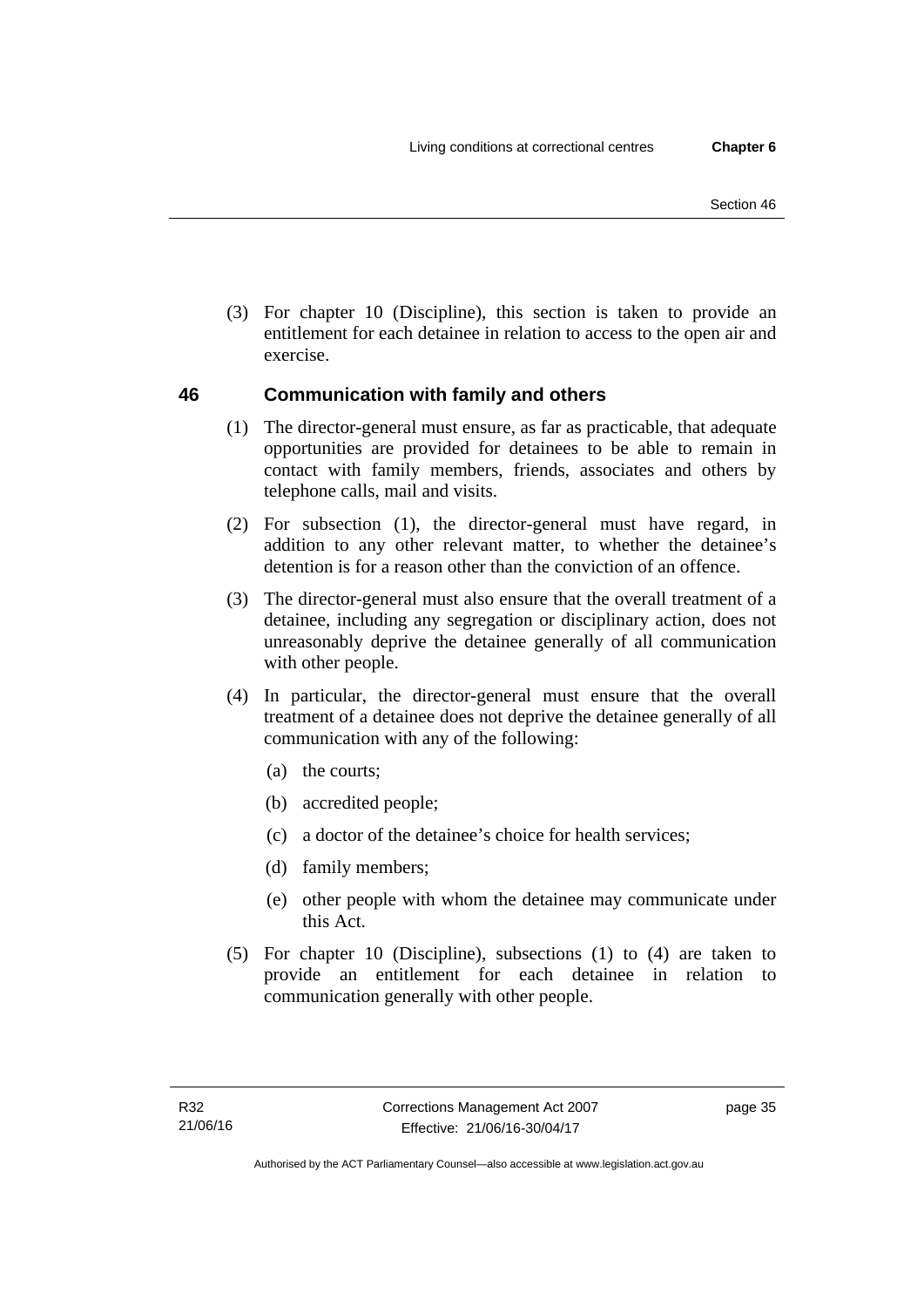- (6) However, this section is subject to the following:
	- (a) section 47 (Telephone calls);
	- (b) section 48 (Mail);
	- (c) section 49 (Visits by family members etc);
	- (d) section 50 (Contact with accredited people).

## **47 Telephone calls**

- (1) The director-general must ensure that each correctional centre has telephone facilities for detainees to make and receive telephone calls.
- (2) A detainee may make at least—
	- (a) 1 telephone call on admission to a correctional centre; and
	- (b) 1 telephone call each week to a family member.

*Note Family member* is defined in the dictionary.

- (3) A detainee may also make and receive further telephone calls for necessary contact with a family member, friend or someone else.
- (4) A detainee who makes a telephone call mentioned in subsection (2) or (3) must pay for the call if the director-general believes, on reasonable grounds, that is appropriate.

#### **Example**

if the detainee can afford to pay for the call

- *Note* An example is part of the Act, is not exhaustive and may extend, but does not limit, the meaning of the provision in which it appears (see [Legislation Act,](http://www.legislation.act.gov.au/a/2001-14) s 126 and s 132).
- (5) For chapter 10 (Discipline), subsections (2) and (3) are taken to provide entitlements for each detainee in relation to telephone calls.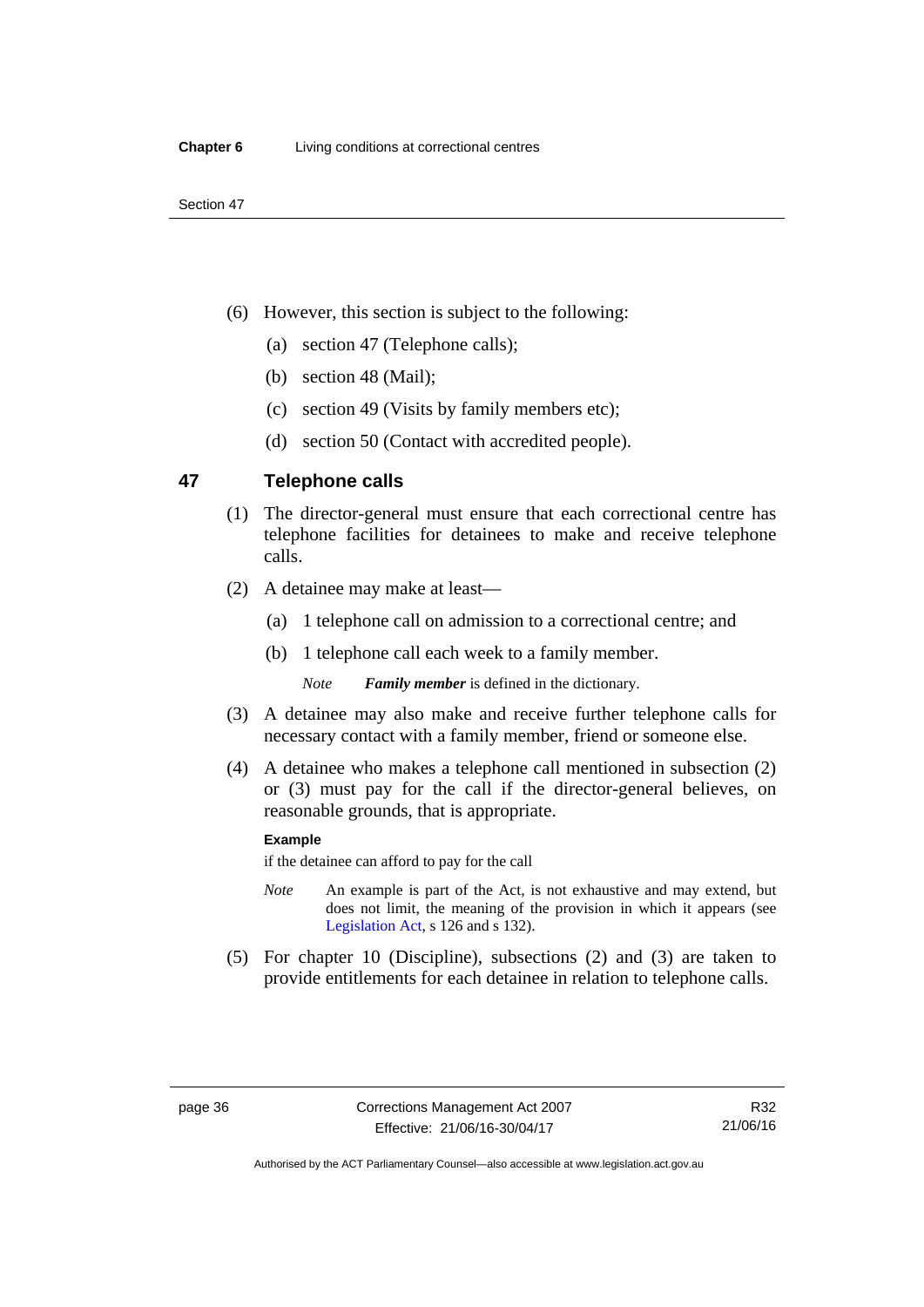- (6) However, the director-general may give directions denying or limiting the use of a telephone by a detainee for a call mentioned in subsection (2) or (3) if the director-general suspects, on reasonable grounds, that the call may—
	- (a) undermine security or good order at a correctional centre; or
	- (b) revictimise a victim; or
	- (c) circumvent any process for investigating complaints or reviewing decisions under this Act; or
	- (d) have the purpose of causing community distress.

#### **Example—par (d)**

Mr F was imprisoned for intentionally inflicting grievous bodily harm against his former wife. He had been convicted previously of domestic violence offences. He believes he has a right to assault his former wife and advocates the matter is private. Mr F believes that organisations that support victims of domestic violence are a social evil. He begins to use telephone calls to his brother to organise him into inciting violence against organisations advocating women's rights. Following complaints from the organisations, the director-general denies phone calls between Mr F and his brother.

- (7) Also, subsections (2) and (3) are subject to—
	- (a) section 103 (Monitoring telephone calls etc); and
	- (b) any operating procedure mentioned in subsection (8).
- (8) An operating procedure may include provision regulating the following in relation to detainees' telephone calls:
	- (a) the times for making or receiving calls;
	- (b) the frequency and length of calls;
	- (c) arrangements for payment for the cost of calls made.

#### <span id="page-50-0"></span>**48 Mail**

(1) The director-general must ensure, as far as practicable, that detainees can send and receive as much mail as they wish.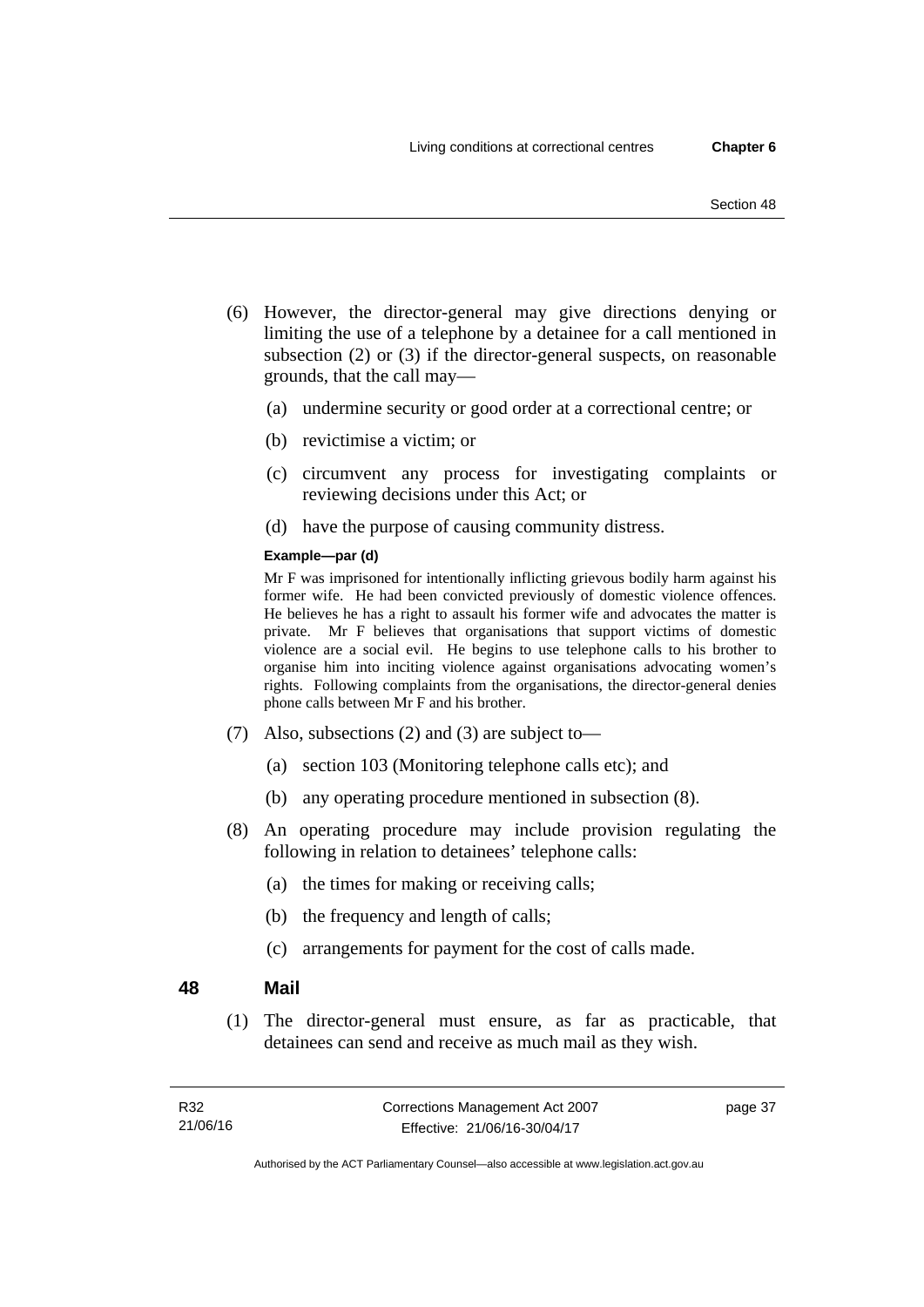- (2) However, a detainee may send mail to, and receive mail from, a person only if the person is nominated by the detainee by written notice given to the director-general.
- (3) A detainee who sends mail must pay for the cost of any writing and other material, and postage, for the mail if the director-general believes, on reasonable grounds, that is appropriate.

#### **Example**

if the detainee can afford to pay for the material and postage

- *Note* An example is part of the Act, is not exhaustive and may extend, but does not limit, the meaning of the provision in which it appears (see [Legislation Act,](http://www.legislation.act.gov.au/a/2001-14) s 126 and s 132).
- (4) For chapter 10 (Discipline), subsection (2) is taken to provide an entitlement for each detainee in relation to mail.
- (5) However, the director-general may give directions denying or limiting the sending or receiving of an item of mail by a detainee if the director-general suspects, on reasonable grounds, that it may—
	- (a) undermine security or good order at a correctional centre; or
	- (b) revictimise a victim; or
	- (c) circumvent any process for investigating complaints or reviewing decisions under this Act; or
	- (d) have the purpose of causing community distress.

#### **Example—par (d)**

AW was convicted of murdering her parents with a view to obtaining an inheritance. The W family are well known in the community and family members had actively campaigned for a higher sentence for AW. AW began writing inflammatory letters to her relatives and friends of her parents. Having received complaints about the letters from family members, the director-general denies AW from sending further letters to family members who had complained about the letters.

- (6) Also, subsections (1) and (2) are subject to—
	- (a) section 104 (Monitoring ordinary mail); and

Authorised by the ACT Parliamentary Counsel—also accessible at www.legislation.act.gov.au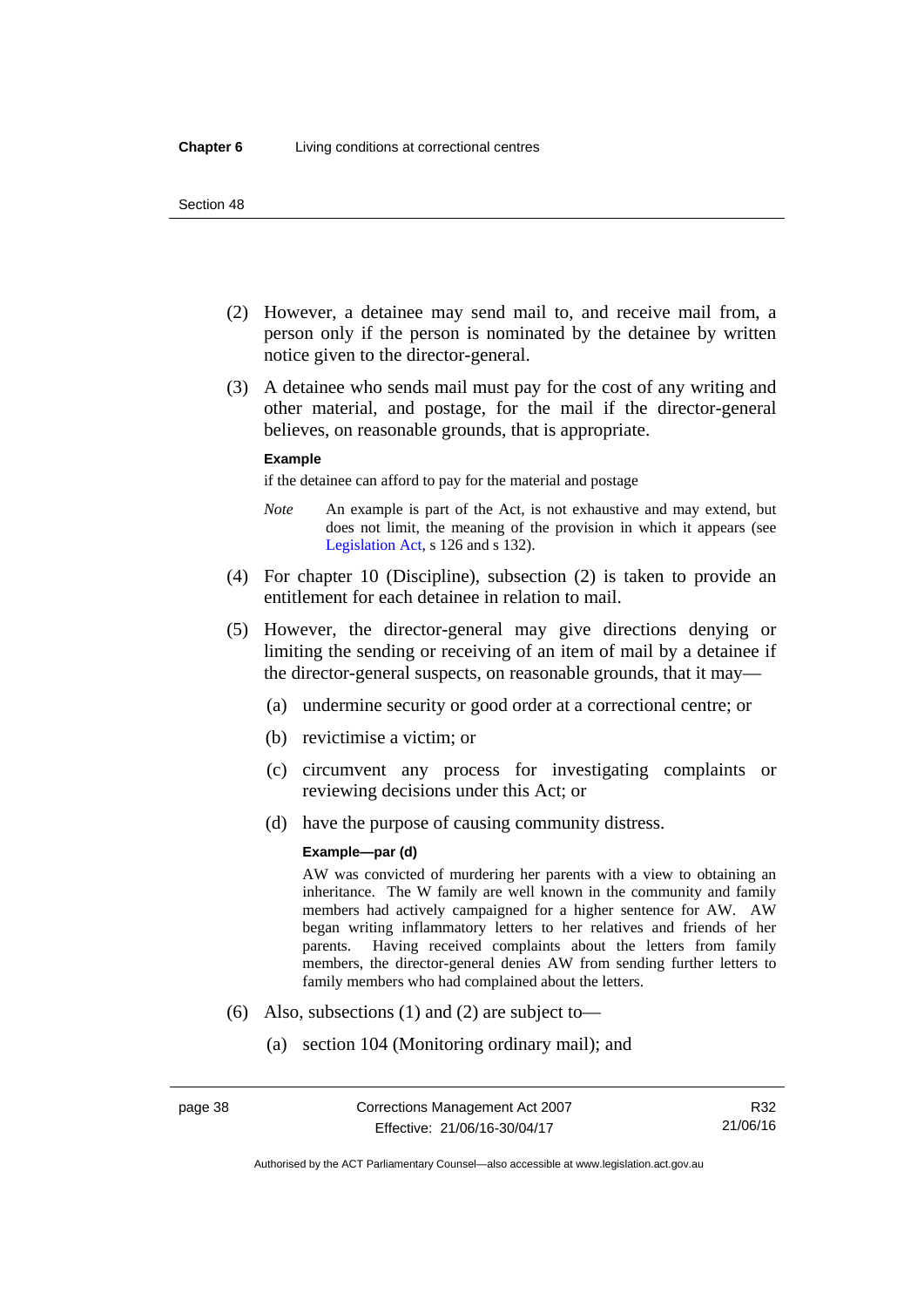- (b) section 105 (Monitoring protected mail); and
- (c) any operating procedure mentioned in subsection (7).
- (7) An operating procedure may include provision regulating the following in relation to detainees' mail:
	- (a) the way mail is sent or received;
	- (b) the provision of writing and other material for sending mail;
	- (c) arrangements for payment for the cost of the material and postage.

## **49 Visits by family members etc**

(1) The director-general must ensure that each correctional centre has suitable facilities for detainees to receive visits from family members and other people.

#### **Example of non-family member visitor**

a person who is a long-term friend or a friend who normally lives with the detainee

- *Note* An example is part of the Act, is not exhaustive and may extend, but does not limit, the meaning of the provision in which it appears (see [Legislation Act,](http://www.legislation.act.gov.au/a/2001-14) s 126 and s 132).
- (2) A detainee may have at least 1 visit, of at least 30 minutes, each week by a family member.

*Note Family member* is defined in the dictionary.

- (3) For chapter 10 (Discipline), subsection (2) is taken to provide an entitlement for each detainee in relation to visits by family members.
- (4) However, the director-general may give directions denying or limiting a visit mentioned in subsection (1) if the director-general suspects, on reasonable grounds, that the visit may—
	- (a) undermine security or good order at a correctional centre; or

page 39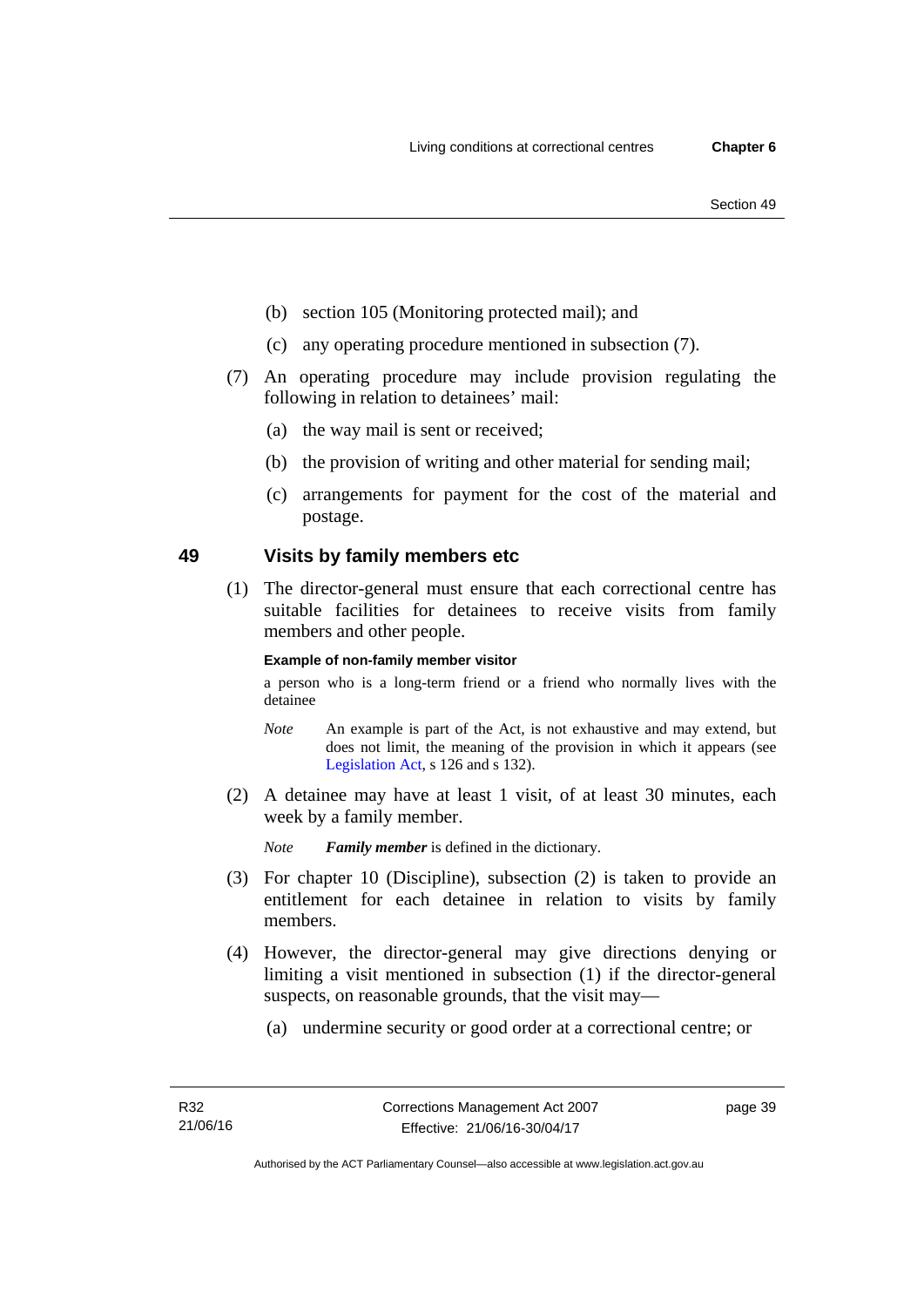Section 50

- (b) revictimise a victim; or
- (c) circumvent any process for investigating complaints or reviewing decisions under this Act; or
- (d) have the purpose of causing community distress.

#### **Example—par (d)**

Mr J is convicted of numerous serious sexual offences against young girls. He begins to write letters to various public figures, including journalists, stating that his crimes were motivated by a love for the children and that he intends to change his name to that of one of his victims. He makes arrangements for a visit by a journalist for a story about why he wants to change his name. The director-general may deny the visit on the ground that it may cause community distress.

(5) Also, this section is subject to section 143 (Visiting conditions).

#### **50 Contact with accredited people**

(1) The director-general must ensure that a detainee has adequate opportunities for contact with an accredited person, whether by telephone or mail or by a visit by an accredited person.

*Note Accredited person* is defined in the dictionary.

- (2) For chapter 10 (Discipline), subsection (1) is taken to provide an entitlement for each detainee in relation to contact with an accredited person.
- (3) However, the director-general may give directions denying or limiting a detainee's contact with an accredited person if the director-general suspects, on reasonable grounds, that the contact may—
	- (a) undermine security or good order at a correctional centre; or
	- (b) circumvent any process for investigating complaints or reviewing decisions under this Act.
- (4) Also, this section is subject to section 143 (Visiting conditions).

R32 21/06/16

Authorised by the ACT Parliamentary Counsel—also accessible at www.legislation.act.gov.au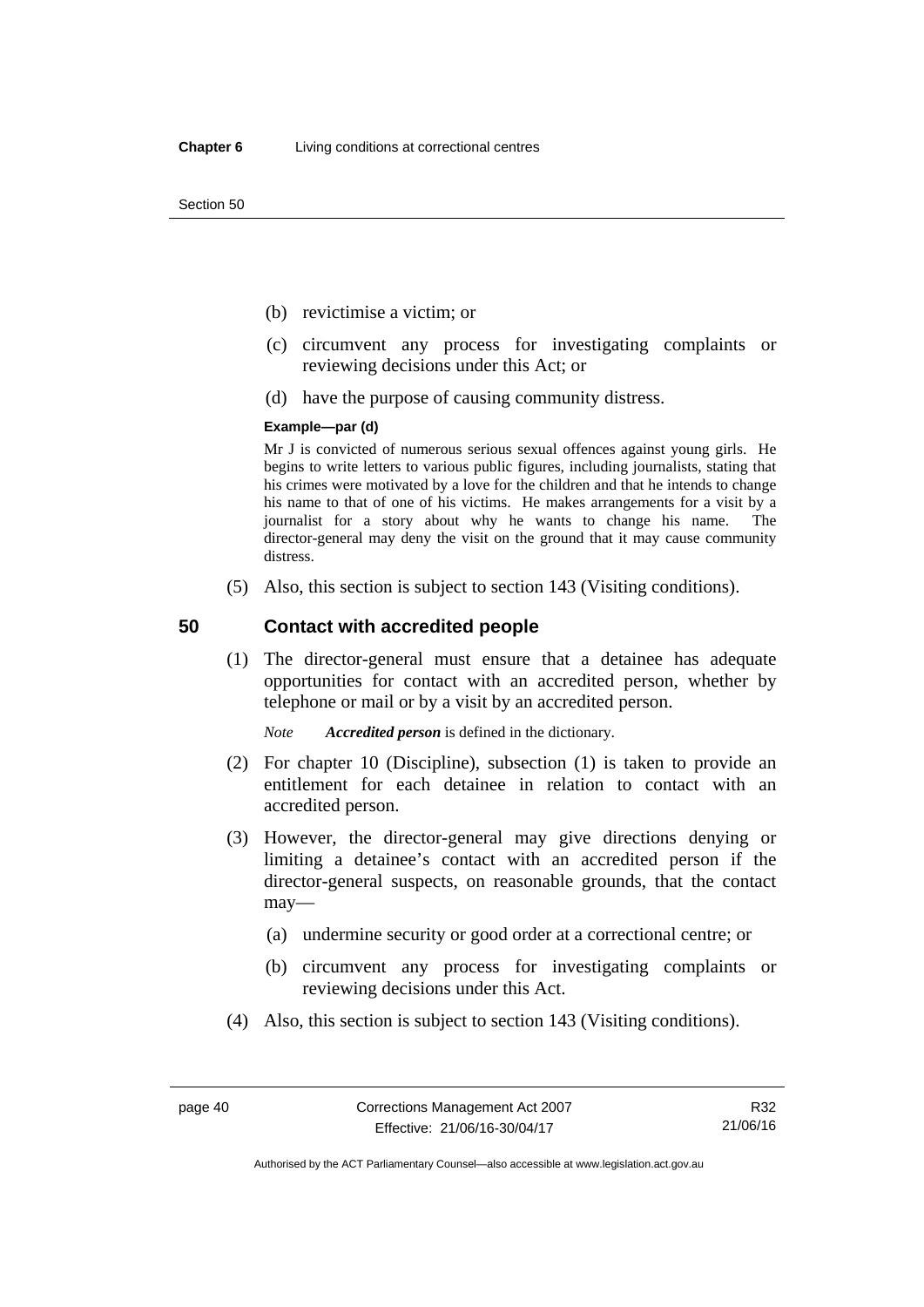## **51 Visits—protected communications**

The director-general must not listen to, or record, a communication at a visit between a detainee and any of the following people:

- (a) a lawyer representing the detainee;
- (b) an official visitor;
- (c) a commissioner exercising functions under the *[Human Rights](http://www.legislation.act.gov.au/a/2005-40)  [Commission Act 2005](http://www.legislation.act.gov.au/a/2005-40)*;
- (d) the ombudsman;
- (e) a person prescribed by regulation.
- *Note 1* Electronic communications between a detainee and a person mentioned in this section must not be monitored, see s 103.
- *Note* 2 For restrictions on monitoring mail between a detainee and a person mentioned in this section, see s 105.

#### **52 News and educational services**

- (1) The director-general must ensure, as far as practicable, that detainees have reasonable access to—
	- (a) newspapers, radio and television broadcasts and other mass media (including the internet) for news and information; and
	- (b) a library or library service.
- (2) The director-general may, as part of a detainee's case management plan, approve a detainee participating in academic, vocational or cultural education or training if satisfied it would benefit the detainee in any of the following ways:
	- (a) by providing the detainee with suitable vocational skills;
	- (b) by promoting the detainee's rehabilitation or reintegration into society;

page 41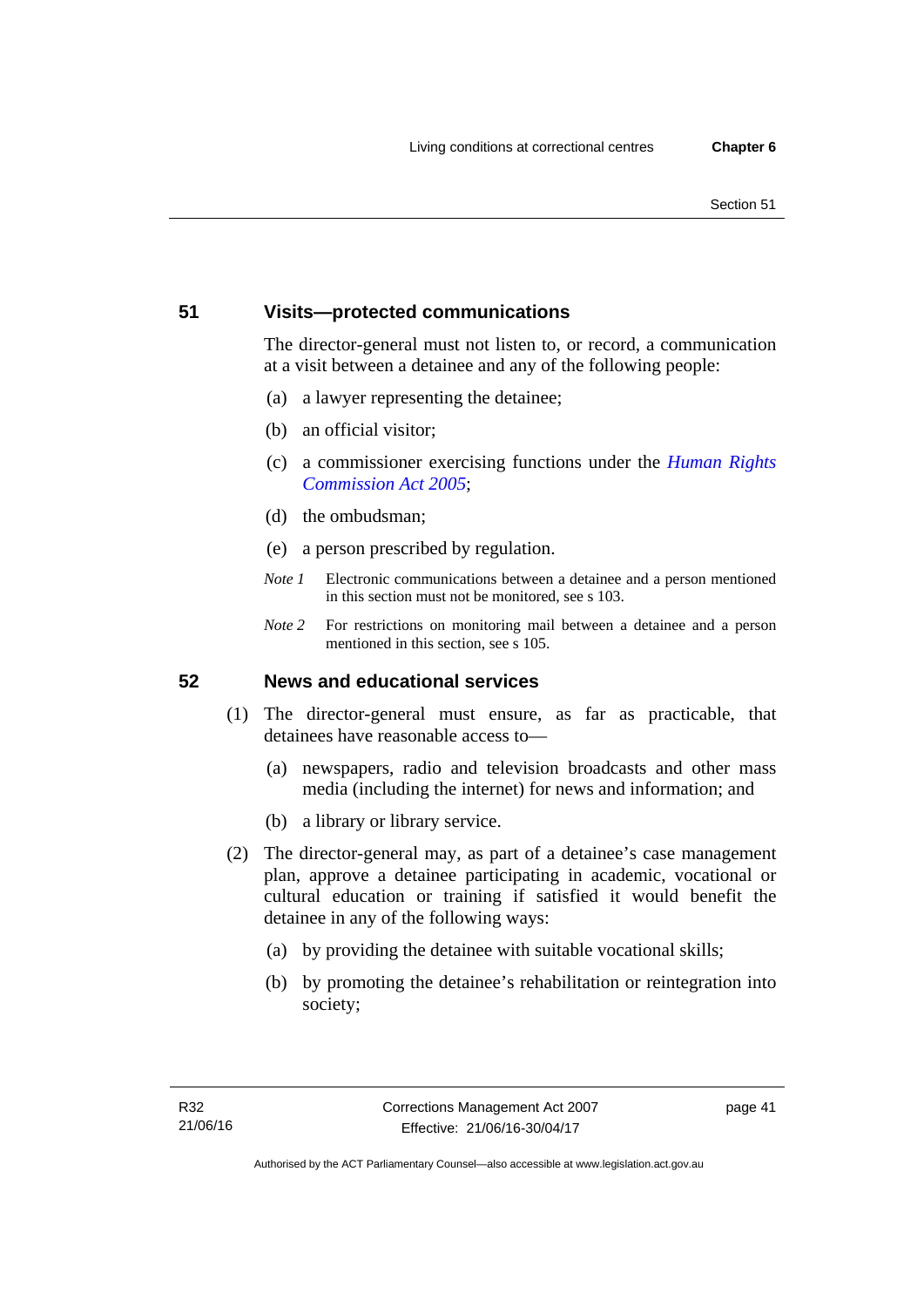- (c) by contributing satisfactorily to the detainee's personal development.
- (3) For chapter 10 (Discipline), participation in education or training approved under subsection (2) is taken to be an entitlement for the detainee.

#### **53 Health care**

- (1) The director-general must ensure that—
	- (a) detainees have a standard of health care equivalent to that available to other people in the ACT; and
	- (b) arrangements are made to ensure the provision of appropriate health services for detainees; and
	- (c) conditions in detention promote the health and wellbeing of detainees; and
	- (d) as far as practicable, detainees are not exposed to risks of infection.
- (2) In particular, the director-general must ensure that detainees have access to—
	- (a) regular health checks; and
	- (b) timely treatment where necessary, particularly in urgent circumstances; and
	- (c) hospital care where necessary; and
	- (d) as far as practicable—
		- (i) specialist health services from health practitioners; and
		- (ii) necessary health care programs, including rehabilitation programs.
- (3) For chapter 10 (Discipline), subsections (1) and (2) are taken to provide an entitlement for each detainee in relation to health care.

Authorised by the ACT Parliamentary Counsel—also accessible at www.legislation.act.gov.au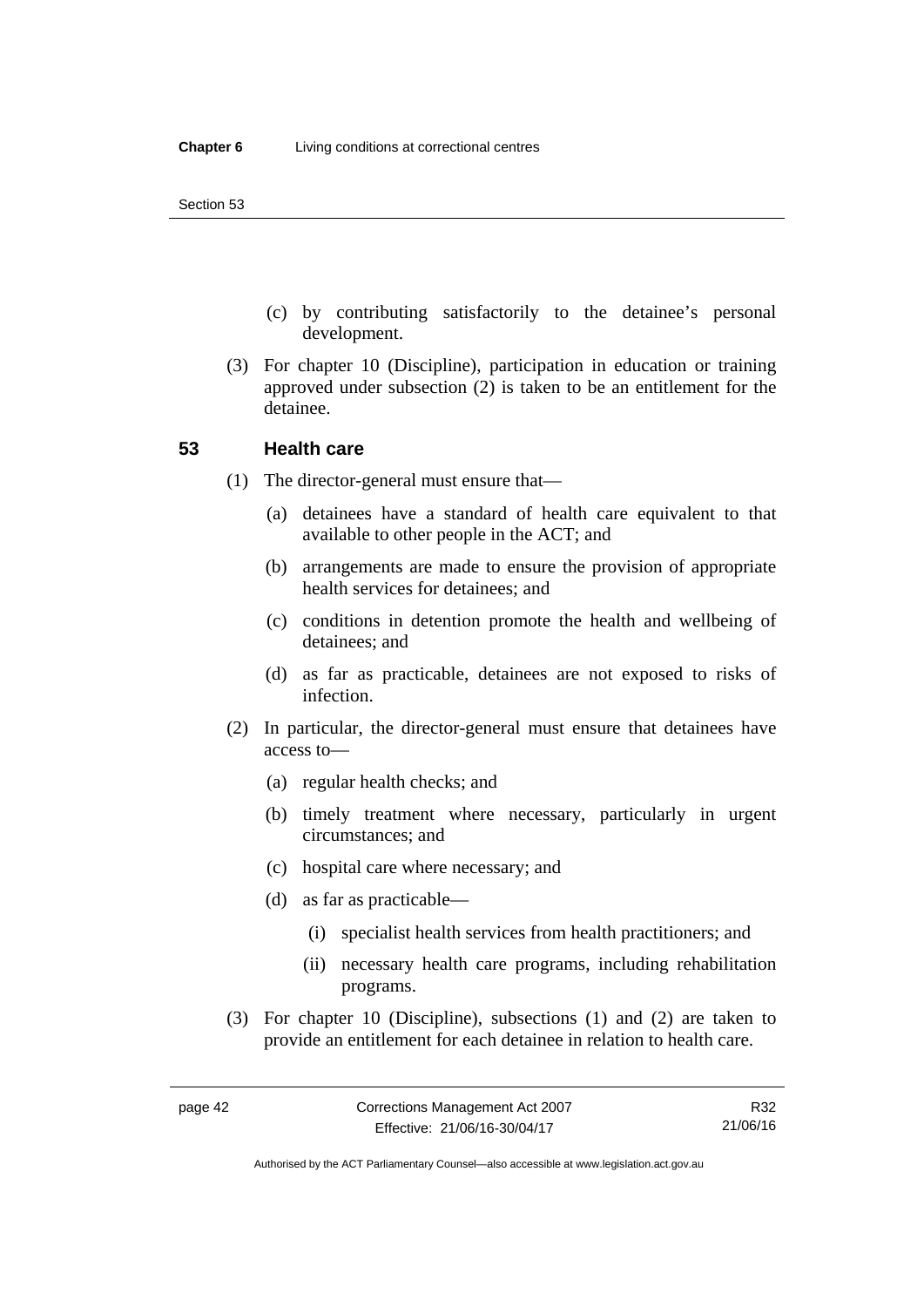- (4) A regulation may make provision in relation to health services for
	- detainees, including provision about the following:
		- (a) the appointment of health practitioners for this Act;
		- (b) the provision of health service clinics for detainees;
		- (c) appointments for detainees with health practitioners;
		- (d) rehabilitation for detainees who suffer personal injury arising out of or in the course of their detention;
		- (e) security arrangements for detainees visiting health practitioners or health facilities, particularly outside correctional centres.
	- (5) For chapter 10 (Discipline), a detainee's entitlement in relation to health care includes anything expressed to be an entitlement in a regulation made for subsection (4).

# **54 Transfers to health facilities**

(1) The director-general may direct that a detainee be transferred to a health facility at a correctional centre, or outside a correctional centre, if the director-general believes, on reasonable grounds, that is necessary or desirable for the detainee to receive health services at the facility.

*Note Health facility* is defined in the dictionary.

- (2) The director-general must have regard to the advice of a doctor appointed under section 21 (Doctors—health service appointments) when considering whether to make a direction under subsection  $(1)$ .
- (3) The director-general may direct an escort officer to escort the detainee—
	- (a) to or from the health facility; or
	- (b) for a facility other than the secure mental health facility while at the facility.
- (4) The detainee may be discharged from the health facility only if—

page 43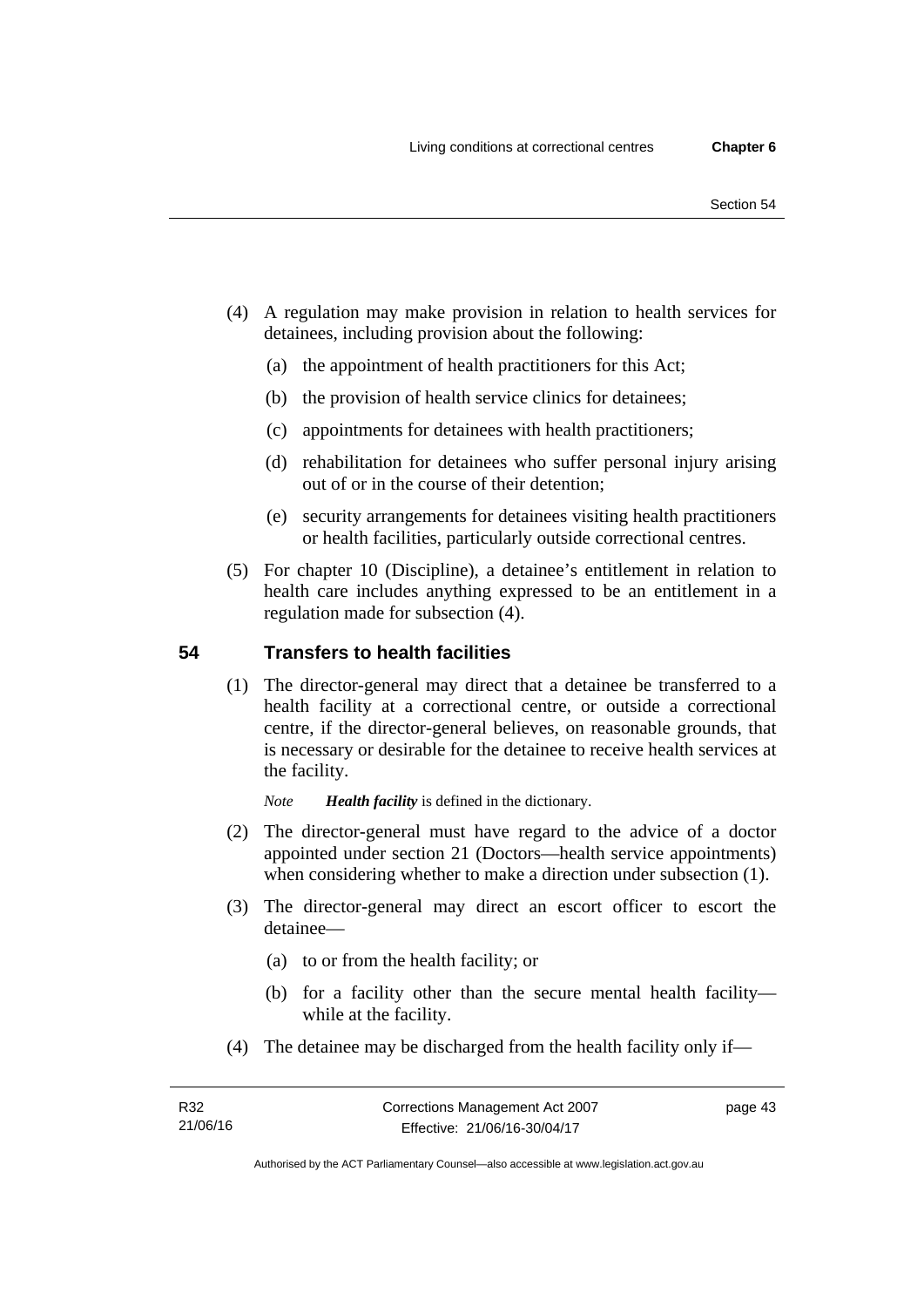- (a) the health practitioner in charge of the detainee's care approves the discharge; or
- (b) the director-general directs that the detainee be removed from the facility.

**Example of direction for removal of detainee from health facility**  where the detainee is a danger to the safety of people at the facility

*Note* An example is part of the Act, is not exhaustive and may extend, but does not limit, the meaning of the provision in which it appears (see [Legislation Act,](http://www.legislation.act.gov.au/a/2001-14) s 126 and s 132).

- (5) The director-general may give a direction for ensuring that a detainee discharged from a health facility under this section is returned to a correctional centre stated in the direction.
- (6) For chapter 10 (Discipline), this section is taken to provide an entitlement for each detainee in relation to health care.

#### **54A Transfer to mental health facility—notice of change in status**

- (1) This section applies if the director-general has made a direction under section 54 for the transfer of a detainee from a correctional centre to an approved mental health facility or approved community care facility.
- (2) The director-general must tell the director-general responsible for the *[Mental Health Act 2015](http://www.legislation.act.gov.au/a/2015-38/default.asp)* in writing about any change in the detainee's status as a detainee.

#### **Examples**

- 1 the person's sentence of imprisonment ends
- 2 the person is released on parole
- 3 the person is otherwise released from detention
- *Note* An example is part of the Act, is not exhaustive and may extend, but does not limit, the meaning of the provision in which it appears (see [Legislation Act,](http://www.legislation.act.gov.au/a/2001-14) s 126 and s 132).

page 44 Corrections Management Act 2007 Effective: 21/06/16-30/04/17

R32 21/06/16

Authorised by the ACT Parliamentary Counsel—also accessible at www.legislation.act.gov.au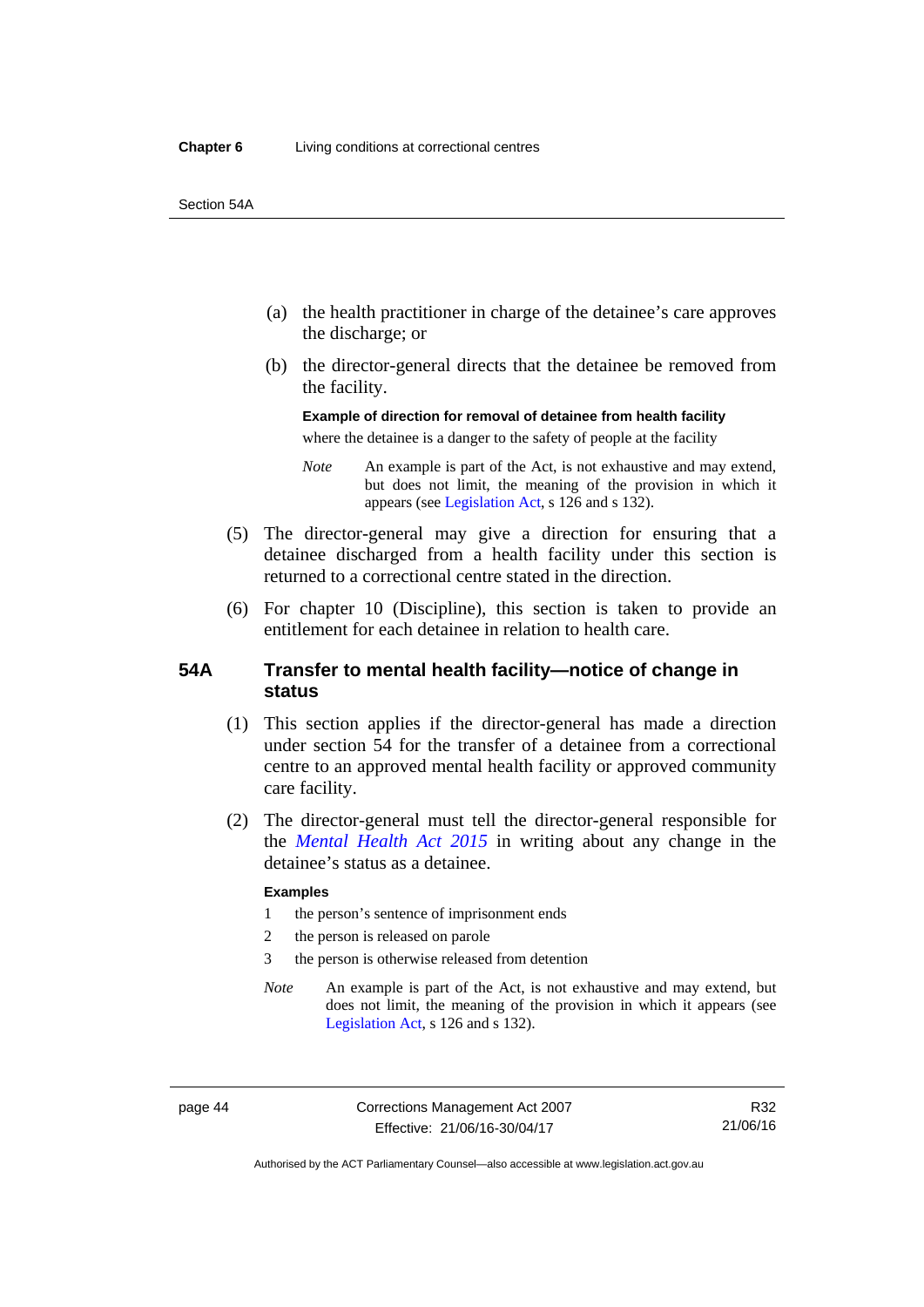(3) In this section:

*approved community care facility*—see the *[Mental Health Act](http://www.legislation.act.gov.au/a/2015-38/default.asp)  [2015](http://www.legislation.act.gov.au/a/2015-38/default.asp)*, dictionary.

*approved mental health facility*—see the *[Mental Health Act 2015](http://www.legislation.act.gov.au/a/2015-38/default.asp)*, dictionary.

# **55 Religious, spiritual and cultural needs**

(1) The director-general must ensure, as far as practicable, that provision is made at correctional centres for the religious, spiritual and cultural needs of detainees.

#### **Examples of religious, spiritual or cultural needs**

- 1 observances and practices relating to religious or spiritual beliefs, including indigenous spiritual beliefs
- 2 observances or practices arising because a person belongs to a particular culture
- *Note* An example is part of the Act, is not exhaustive and may extend, but does not limit, the meaning of the provision in which it appears (see [Legislation Act,](http://www.legislation.act.gov.au/a/2001-14) s 126 and s 132).
- (2) In particular, the director-general must ensure, as far as practicable, that detainees have reasonable access to—
	- (a) ministers of religion and other people with standing in a particular culture whom detainees wish to see for religious, spiritual or cultural purposes; and
	- (b) religious services at the correctional centre; and
	- (c) books and other articles associated with their religious, spiritual or cultural practices.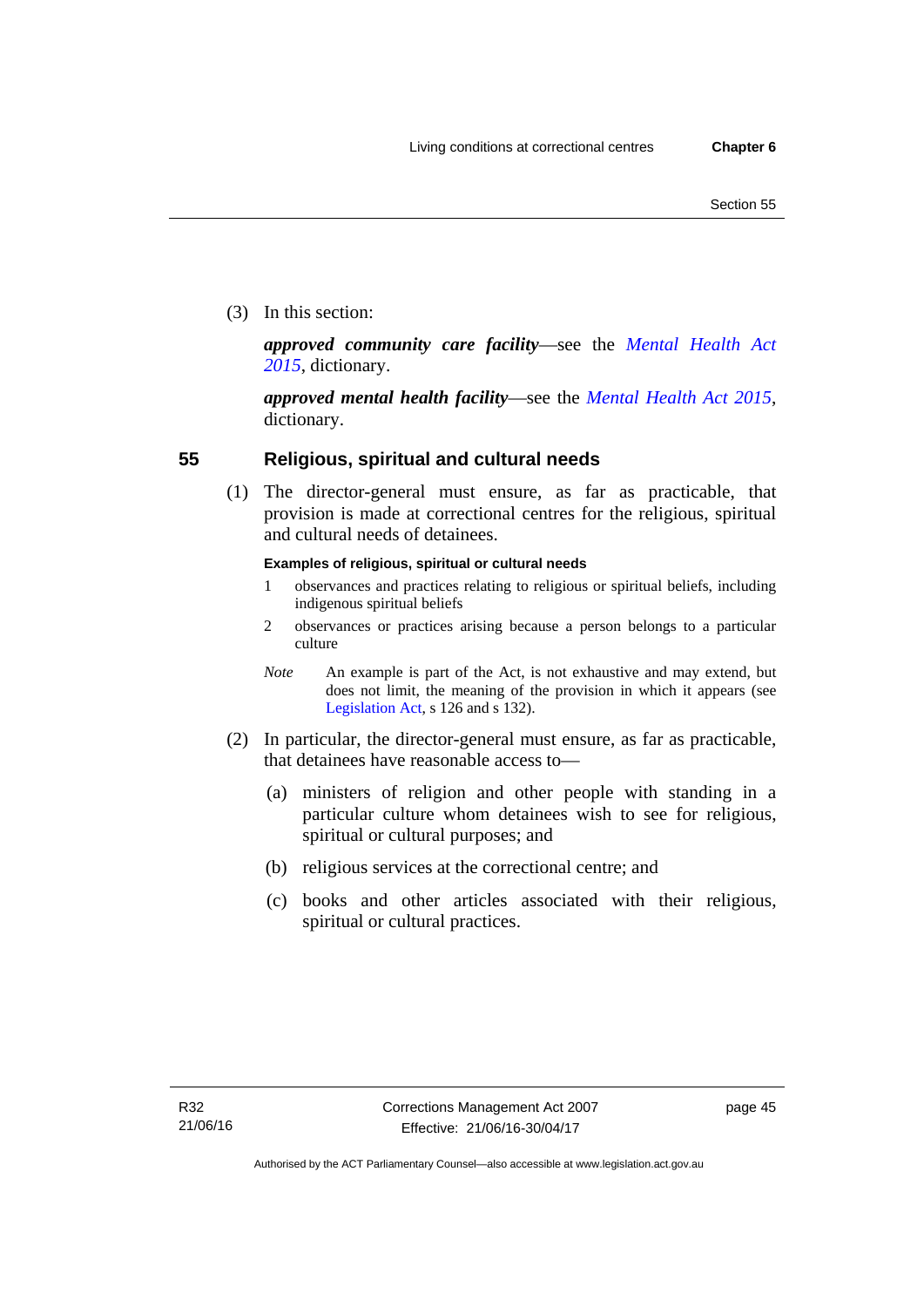- (3) However, the director-general may give directions denying or limiting a detainee's access under subsection (1) or (2) if the director-general suspects, on reasonable grounds, that it may—
	- (a) undermine security or good order at a correctional centre; or
	- (b) revictimise a victim; or
	- (c) circumvent any process for investigating complaints or reviewing decisions under this Act; or
	- (d) cause community distress.
- (4) A detainee must not be required to receive a visit from anyone representing a particular religion, spiritual belief or culture, or attend any related service or practice, if the detainee does not wish to do so.
- (5) For chapter 10 (Discipline), subsections (1) and (2) are taken to provide an entitlement for each detainee in relation to religious observance.
- (6) In this section:

## *minister of religion* means—

- (a) a person registered under the *[Marriage Act 1961](http://www.comlaw.gov.au/Series/C2004A07402)* (Cwlth), part 4.1 (Authorised celebrants); or
- (b) a person prescribed by regulation.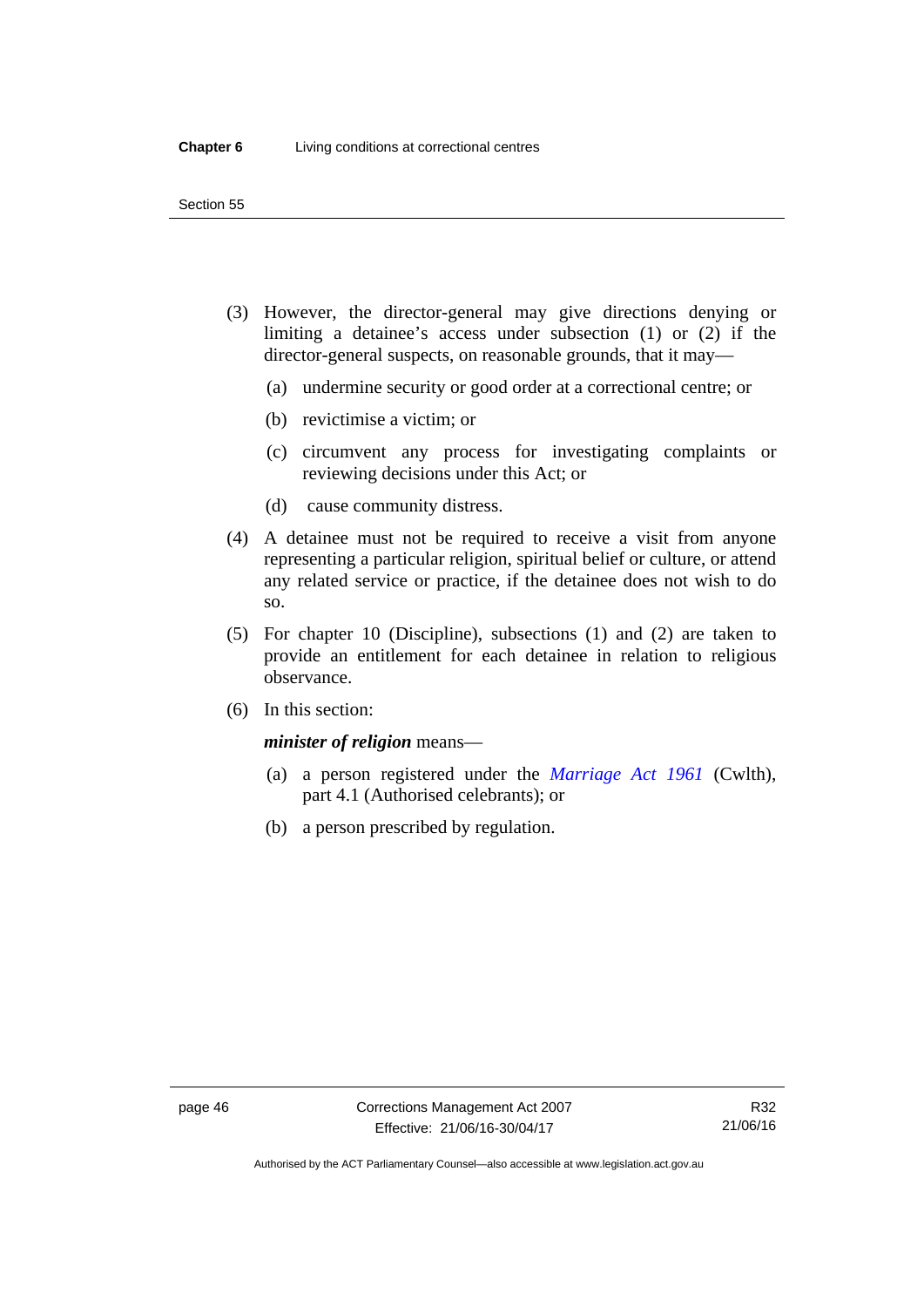# **Chapter 7 Inspection of correctional centres**

#### **56 Independent inspections**

- (1) This section applies to each of the following:
	- (a) a judge;
	- (b) a magistrate;
	- (c) a member of the Legislative Assembly;
	- (d) the human rights commissioner;
	- (e) the ombudsman.
- (2) A person mentioned in subsection (1) may, at any reasonable time, enter and inspect—
	- (a) a correctional centre; or
	- (b) a place outside a correctional centre where a detainee is, or has been, directed to work or participate in an activity.

#### **Example of time that would not be reasonable**

a time that would hinder a search at a correctional centre

*Note* An example is part of the Act, is not exhaustive and may extend, but does not limit, the meaning of the provision in which it appears (see [Legislation Act,](http://www.legislation.act.gov.au/a/2001-14) s 126 and s 132).

#### **57 Official visitors—meaning of** *entitled person* **and** *visitable place*

In this Act:

#### *entitled person* means—

- (a) a detainee at a correctional centre; or
- (b) a person prescribed by regulation.

page 47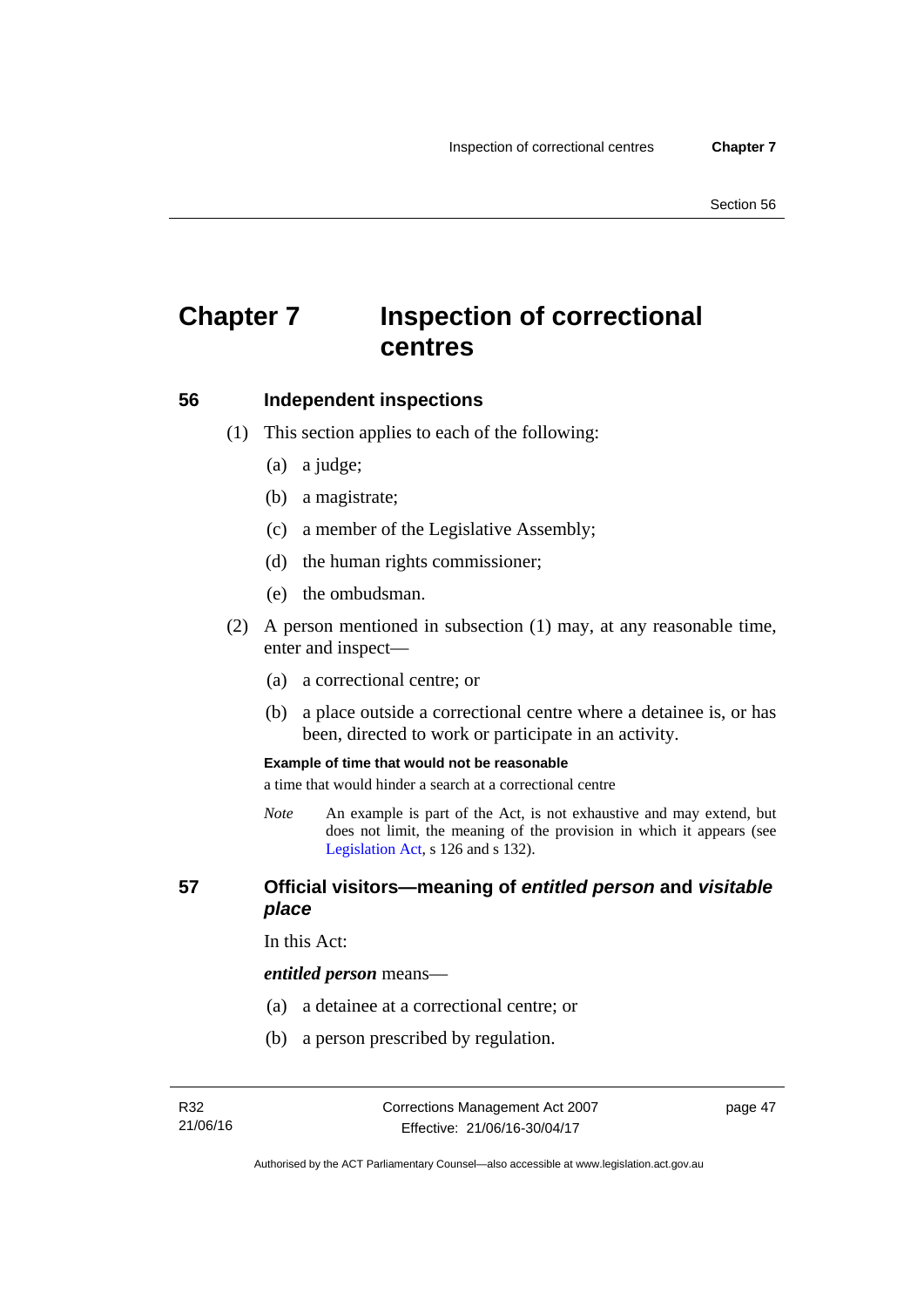#### *visitable place* means—

- (a) a correctional centre; or
- (b) a place outside a correctional centre if a detainee is, or has been, directed to work or participate in an activity at the place.
- *Note* At least 2 official visitors (including a visitor who is an Aboriginal or Torres Strait Islander person) must be appointed for this Act under the *[Official Visitor Act 2012](http://www.legislation.act.gov.au/a/2012-33/default.asp)* (the *OV Act*).

The [OV Act sets out the functions of official](#page-48-0) visitors which includes visiting visitable places, handling complaints from entitled people and reporting on those matters.

This part defines what is an *entitled person* and a *visitable place* for the OV Act.

#### **[6](#page-50-0)2 Relationship with other inspection laws**

- (1) This Act must be construed and administered in a way that is consistent with an inspection law unless the contrary intention appears from this Act or that law.
- (2) This Act is taken to be consistent with an inspection law to the extent that it is capable of operating concurrently with that law.
- (3) The director-general may make arrangements with a person responsible for the exercise of functions under an inspection law to ensure, as far as practicable, the safety of an inspector (however described) or anyone else affected by the exercise of the function in relation to a detainee or correctional centre.
- (4) A person exercising a function under an inspection law in relation to a detainee or correctional centre must exercise the function in accordance with any direction by the director-general in relation to—
	- (a) the safety of anyone at the correctional centre; or
	- (b) security or good order at a correctional centre.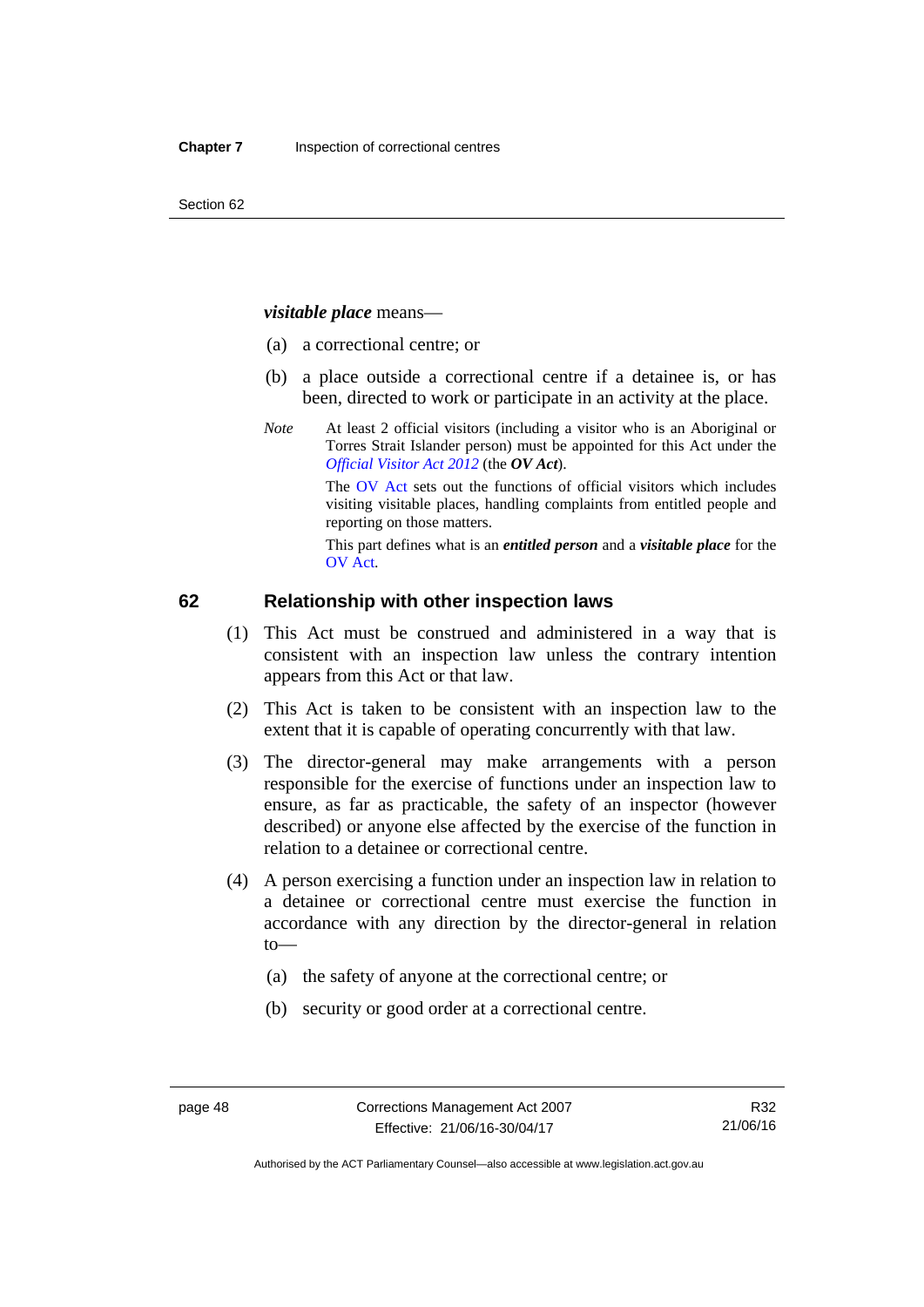(5) In this section:

*inspection law* means an Act that provides for the entry and inspection of premises, or the search of people or premises.

#### **Examples of inspection laws**

- *[Crimes Act 1900](http://www.legislation.act.gov.au/a/1900-40)*
- *[Emergencies Act 2004](http://www.legislation.act.gov.au/a/2004-28)*
- *[Food Act 2001](http://www.legislation.act.gov.au/a/2001-66)*
- *[Public Health Act 1997](http://www.legislation.act.gov.au/a/1997-69)*
- *Note* An example is part of the Act, is not exhaustive and may extend, but does not limit, the meaning of the provision in which it appears (see [Legislation Act,](http://www.legislation.act.gov.au/a/2001-14) s 126 and s 132).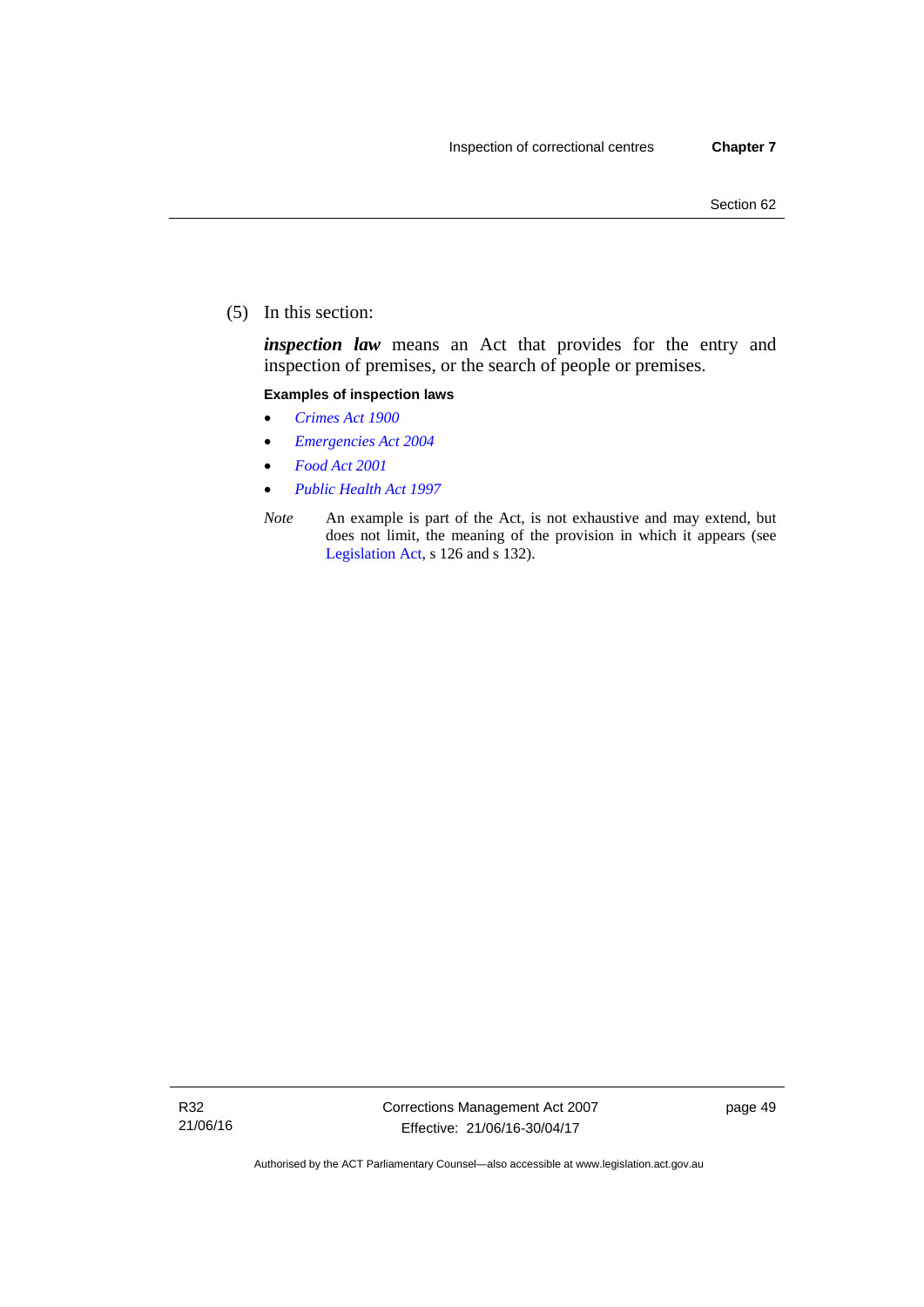Section 63

# **Chapter 8 Admission to correctional centres**

#### **63 Meaning of** *admission* **to correctional centre**

In this Act:

*admission*, of a detainee to a correctional centre, means admission of the detainee to the centre for detention.

#### **64 Authority for detention**

- (1) A person must not be admitted to, or detained at, a correctional centre unless the detention is—
	- (a) authorised by a warrant under the *[Crimes \(Sentence](http://www.legislation.act.gov.au/a/2005-59)  [Administration\) Act 2005](http://www.legislation.act.gov.au/a/2005-59)*, section 12 (Warrant for imprisonment); or
	- (b) authorised by a warrant under the *[Crimes \(Sentence](http://www.legislation.act.gov.au/a/2005-59)  [Administration\) Act 2005](http://www.legislation.act.gov.au/a/2005-59)*, section 17 (Warrant for remand); or
	- (c) otherwise authorised, whether by a warrant or other authority (however named), under a territory law or a law of the Commonwealth, a State or another Territory.

#### **Examples—par (c)**

- 1 an accused person who is refused bail by an authorised person under the *[Bail Act 1992](http://www.legislation.act.gov.au/a/1992-8)*
- 2 a person held on a warrant issued under the *[Royal Commissions](http://www.legislation.act.gov.au/a/1991-1)  [Act 1991](http://www.legislation.act.gov.au/a/1991-1)*, section 35 (Apprehension of witnesses failing to appear)
- 3 a person in immigration detention under the *[Migration Act 1958](http://www.comlaw.gov.au/Series/C2004A07412)* (Cwlth)
- 4 an interstate detainee on leave in the ACT held in custody overnight
- *Note* An example is part of the Act, is not exhaustive and may extend, but does not limit, the meaning of the provision in which it appears (see [Legislation Act,](http://www.legislation.act.gov.au/a/2001-14) s 126 and s 132).

page 50 Corrections Management Act 2007 Effective: 21/06/16-30/04/17

R32 21/06/16

Authorised by the ACT Parliamentary Counsel—also accessible at www.legislation.act.gov.au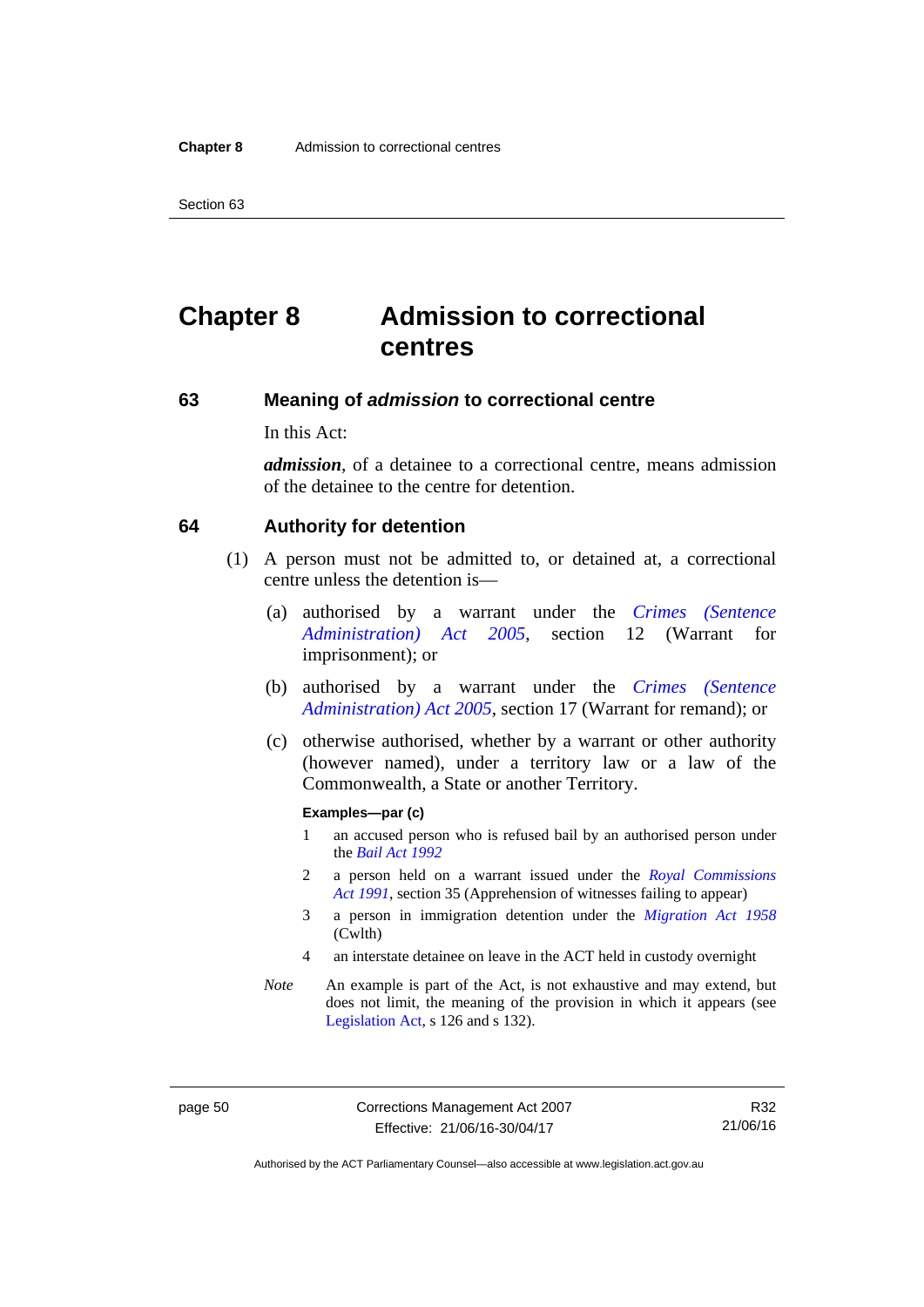- (2) Before the person is admitted to the correctional centre, the director-general must be given the warrant or evidence of other authority for the detention.
- (3) The validity of a person's detention at a correctional centre is not affected by a defect or irregularity in or in relation to the warrant or the evidence of other authority for the detention.

# **65 Identification of detainees**

- (1) For the identification of a detainee admitted to a correctional centre, the director-general may direct that 1 or more of the following be taken of, or from, the detainee:
	- (a) prints of the detainee's hands, fingers, feet or toes;
	- (b) a photograph or video recording;
	- (c) a measurement;
	- (d) a cast or impression;
	- (e) a buccal swab or saliva sample;
	- (f) a blood sample;
	- (g) anything else prescribed by regulation.
- (2) Anything taken of, or from, a detainee under subsection (1) must be destroyed if—
	- (a) the detainee is found not guilty of any offence to which the detention relates, other than on the ground of unsoundness of mind; or
	- (b) proceedings for any offence to which the detention relates are discontinued or dismissed.
- (3) However, subsection (2) does not apply if, for any part of the period of detention in relation to an offence, the detainee was also being detained for another offence—

page 51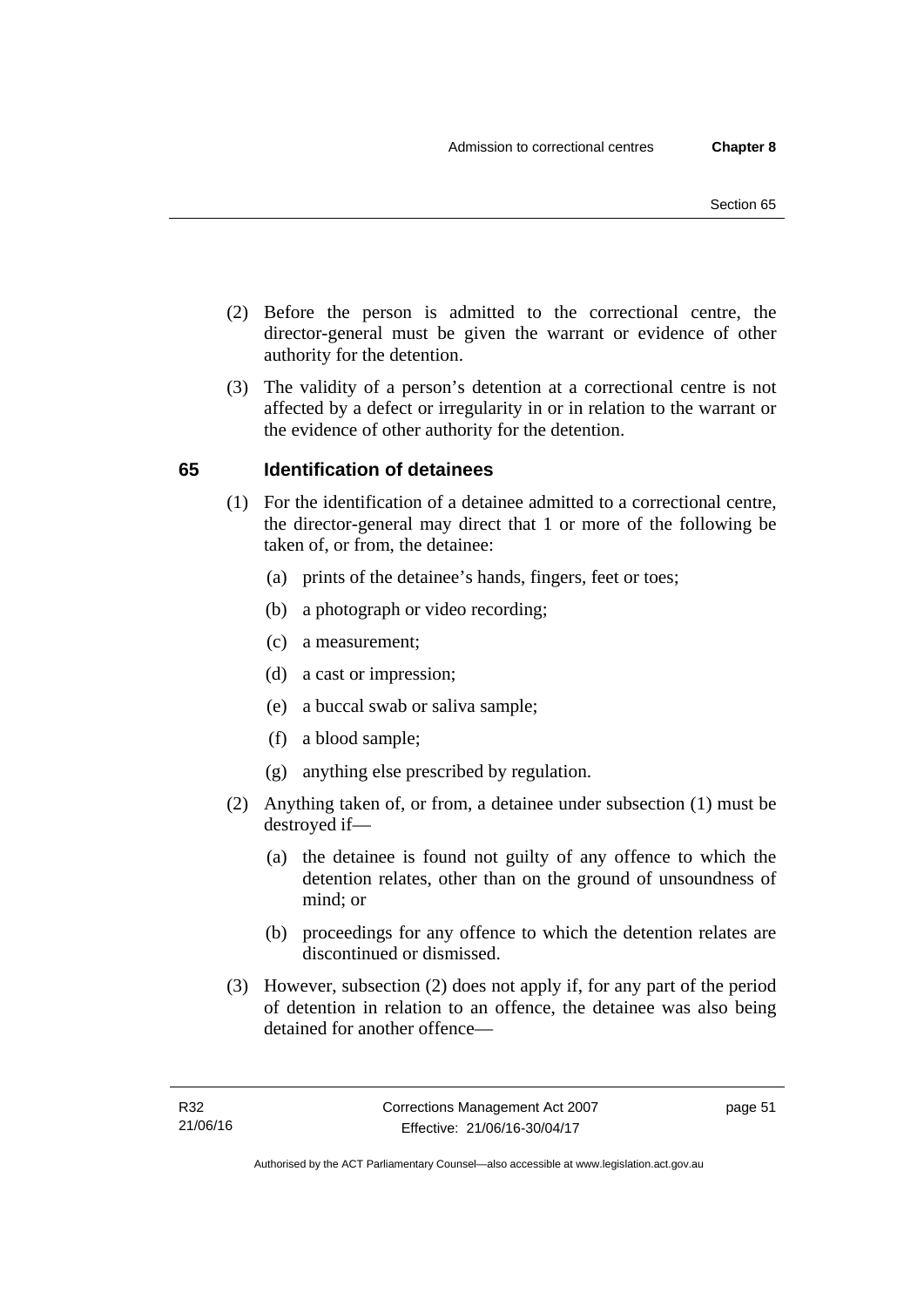Section 66

- (a) of which the detainee has been convicted; or
- (b) for which a proceeding (including any appeal proceeding) is still pending.
- (4) A blood sample under this section may only be taken by a health practitioner appointed under section 22 (Health practitioners non-therapeutic functions).
	- *Note* The *[Crimes \(Forensic Procedures\) Act 2000](http://www.legislation.act.gov.au/a/2000-61)* includes provision for carrying out forensic procedures on people in custody. See particularly pt 2.7 (Carrying out of certain forensic procedures after conviction of serious offenders).

#### **66 Information about entitlements and obligations**

- (1) As soon as practicable after a detainee is admitted to a correctional centre, the director-general must ensure that reasonable steps are taken to explain the following to the detainee:
	- (a) the detainee's entitlements and obligations under this Act;
	- (b) the case management plan arrangements;
	- (c) the role of official visitors;
	- (d) the procedures for seeking information and making complaints;
	- (e) if the detainee is a national of a foreign country—the right to have a diplomatic or consular representative of the country told about the detention;
	- (f) anything else prescribed by regulation;
	- (g) anything else the director-general considers necessary or desirable.

#### **Examples—par (g)**

- 1 corrections policies and operating procedures relevant to the detainee
- 2 the scope and effect of the director-general's directions
- 3 for a transgender or intersex detainee—the effect of section 79 in relation to choice of sexual identity

R32 21/06/16

Authorised by the ACT Parliamentary Counsel—also accessible at www.legislation.act.gov.au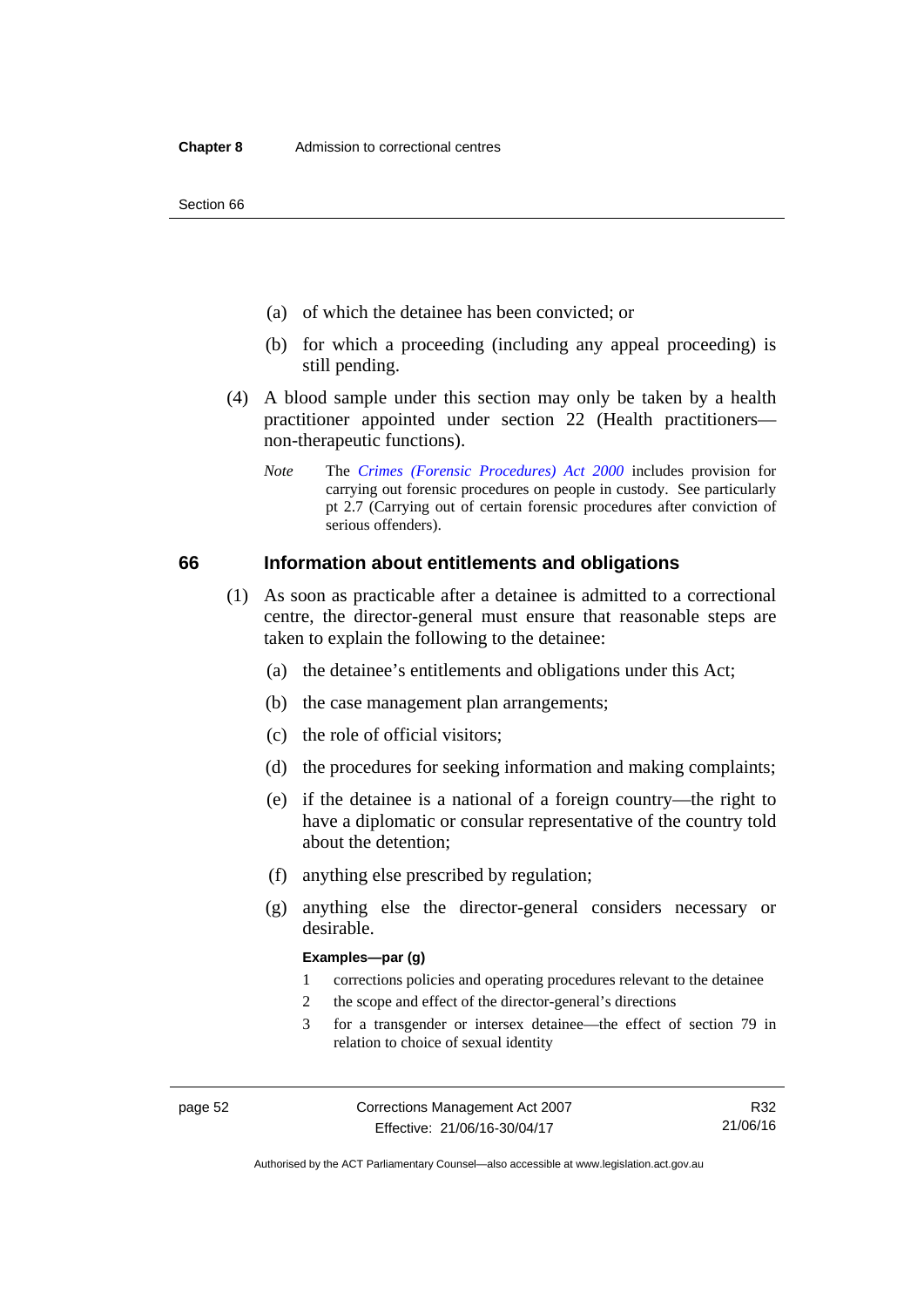- 4 the health services, work and activities available to detainees
- 5 for an offender—the role of the sentence administration board
- *Note* An example is part of the Act, is not exhaustive and may extend, but does not limit, the meaning of the provision in which it appears (see [Legislation Act,](http://www.legislation.act.gov.au/a/2001-14) s 126 and s 132).
- (2) The explanation under subsection (1)—
	- (a) may be in general terms; and
	- (b) as far as practicable, must be in language the detainee can readily understand.

#### **Example—par (a)**

a written statement or checklist used by corrections officers to give detainees a general summary of the things mentioned in subsection (1)

- *Note* An example is part of the Act, is not exhaustive and may extend, but does not limit, the meaning of the provision in which it appears (see [Legislation Act,](http://www.legislation.act.gov.au/a/2001-14) s 126 and s 132).
- (3) The director-general must arrange for the assistance of an interpreter in complying with subsection (1) or (2) if the director-general believes, on reasonable grounds, that the detainee is unable, because of inadequate knowledge of the English language or a disability, to communicate with reasonable fluency in English.
- (4) Without limiting subsection (3), the assistance of the interpreter may be provided by telephone.
- (5) The director-general must also ensure that copies of the following are available for inspection by detainees at each correctional centre:
	- (a) this Act;
	- (b) corrections policies and operating procedures available under section 14.
- (6) The director-general must tell a diplomatic or consular representative of a foreign country about the detention of a national of that country, if asked by the detainee.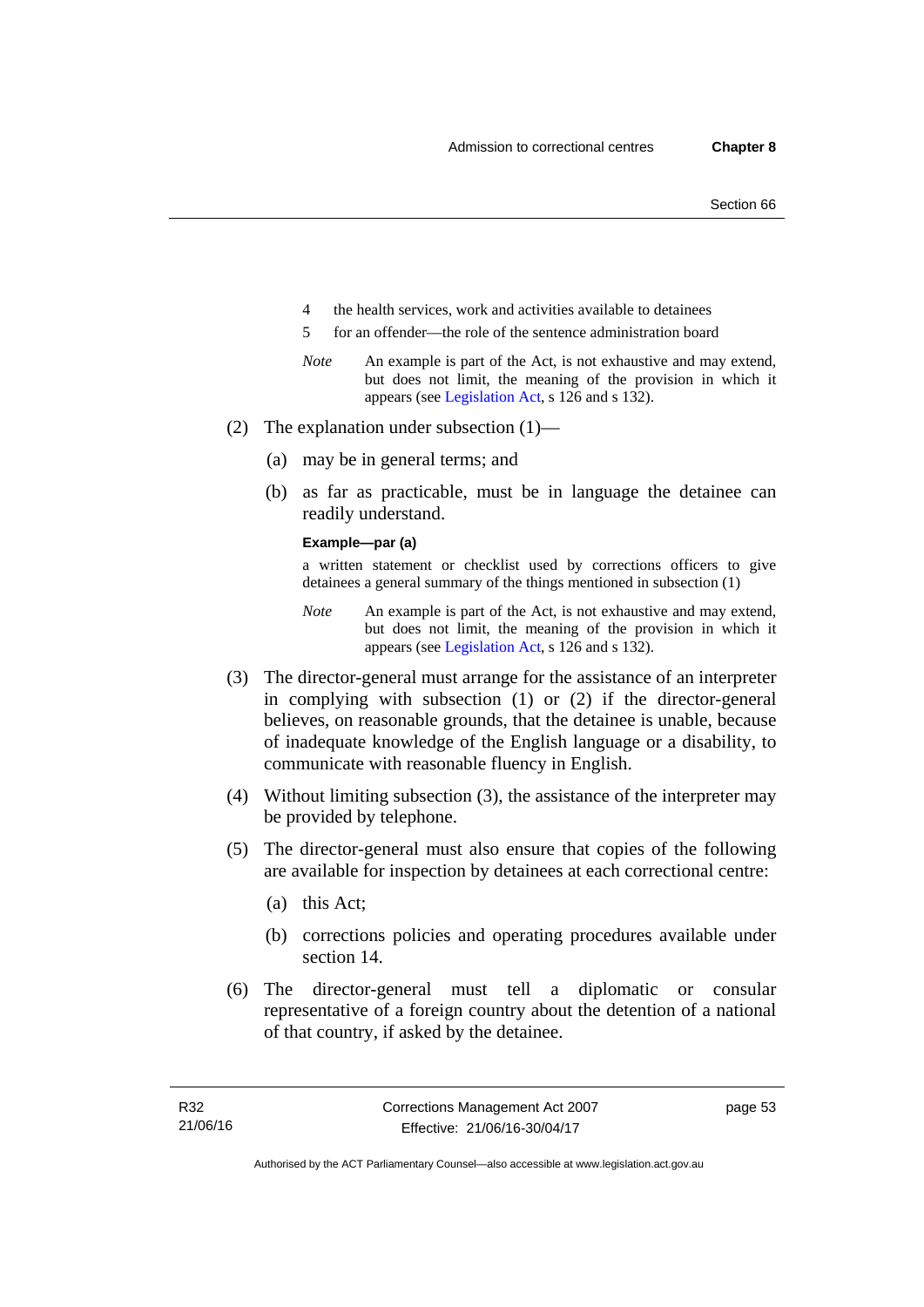## **67 Initial assessment**

- (1) The director-general must ensure that—
	- (a) each detainee admitted to a correctional centre is assessed as soon as practicable to identify any immediate physical or mental health, or safety or security, risks and needs; and
	- (b) any risks and needs identified by the assessment are addressed.
- (2) In particular, the director-general must ensure that any ongoing risks and needs are addressed in the detainee's case management plan.

#### **68 Health assessment**

- (1) The assessment under section 67 of a detainee's physical and mental health needs and risks must be made within 24 hours after the detainee's admission.
- (2) The health assessment must involve—
	- (a) an initial assessment by a nurse and a review of the nurse's assessment by a doctor appointed under section 21 (Doctors health service appointments); or
	- (b) an assessment by a doctor appointed under section 21 (Doctors—health service appointments).
- (3) The health assessment must include an assessment of the detainee's risk of self-harm.
	- *Note 1* The detainee's case management plan must also address the detainee's health condition, any risk of self-harm and any treatment regime (see s 78).
	- *Note 2* The *[Mental Health Act 2015](http://www.legislation.act.gov.au/a/2015-38/default.asp)* also includes provision for assessment orders, and emergency detention and care, under that Act.

#### **69 Alcohol and drug tests on admission**

 (1) For an assessment under section 67, the director-general may direct the detainee, orally or in writing, to provide a test sample.

Authorised by the ACT Parliamentary Counsel—also accessible at www.legislation.act.gov.au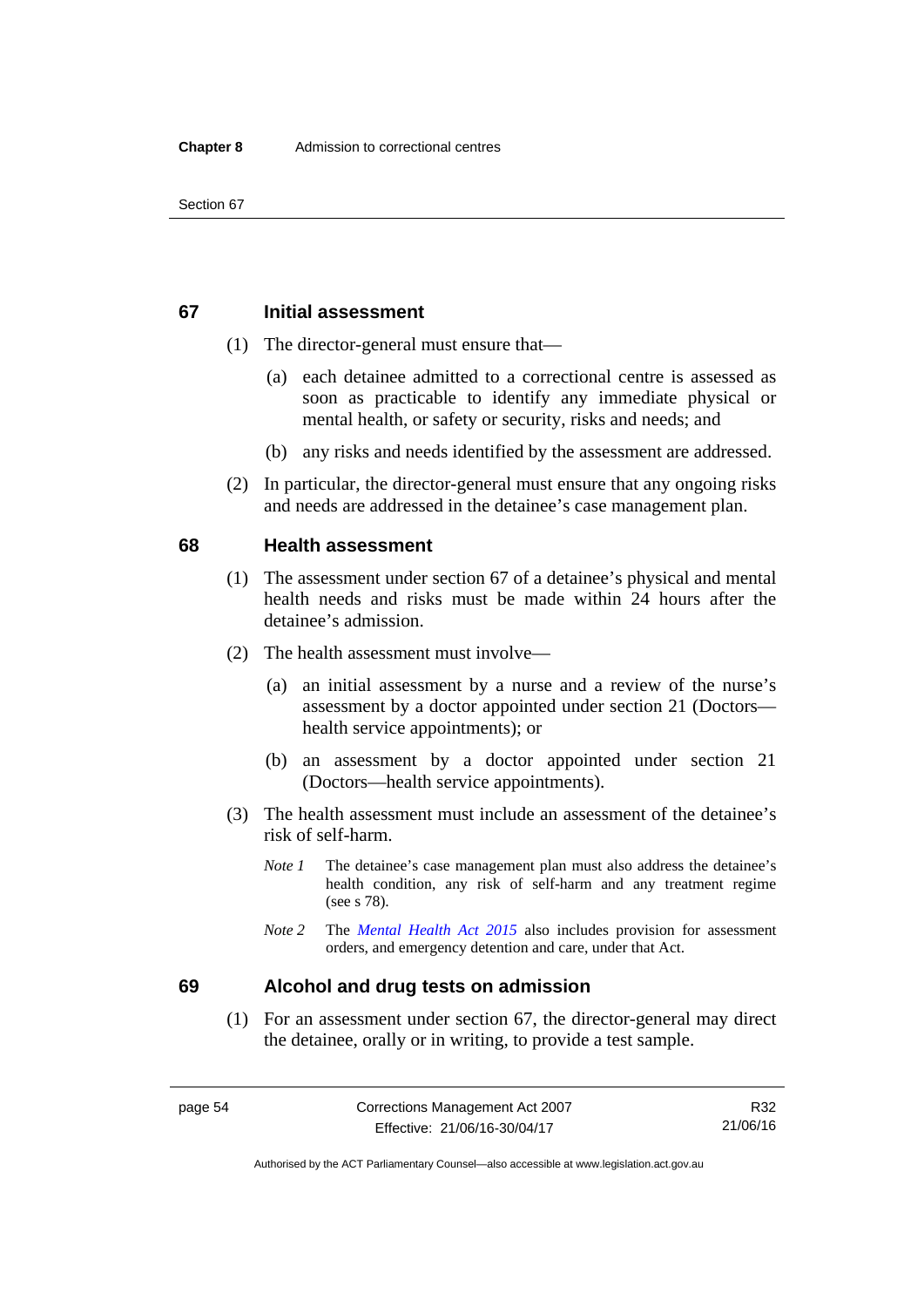(2) Division 9.6.2 (Alcohol and drug testing—detainees) applies in relation to the direction and any sample given under the direction.

## **70 Strip search on admission**

- (1) For an assessment under section 67, the director-general may direct the detainee, orally or in writing, to submit to a strip search.
- (2) Part 9.4 (Searches) and part 9.5 (Seizing property) apply in relation to the direction and any strip search conducted under the direction.

# **71 Property of detainees**

- (1) The director-general may allow a detainee's property to be brought into a correctional centre.
- (2) However, the director-general may give directions imposing conditions in relation to the detainee's property brought into a correctional centre, including conditions in relation to—
	- (a) the nature, amount and location of property that may be held by a detainee at the centre; and
	- (b) the use of the property.
- (3) The director-general must ensure that the register of detainees includes details of the property each detainee has at a correctional centre.
- (4) Without limiting section 14 (Corrections policies and operating procedures), a corrections policy or operating procedure may make provision in relation to detainee's property, including provision in relation to the following:
	- (a) the taking and storage of the property;
	- (b) access to, and use of, the property;
	- (c) transfer of the property;
	- (d) compensation for loss or damage;

page 55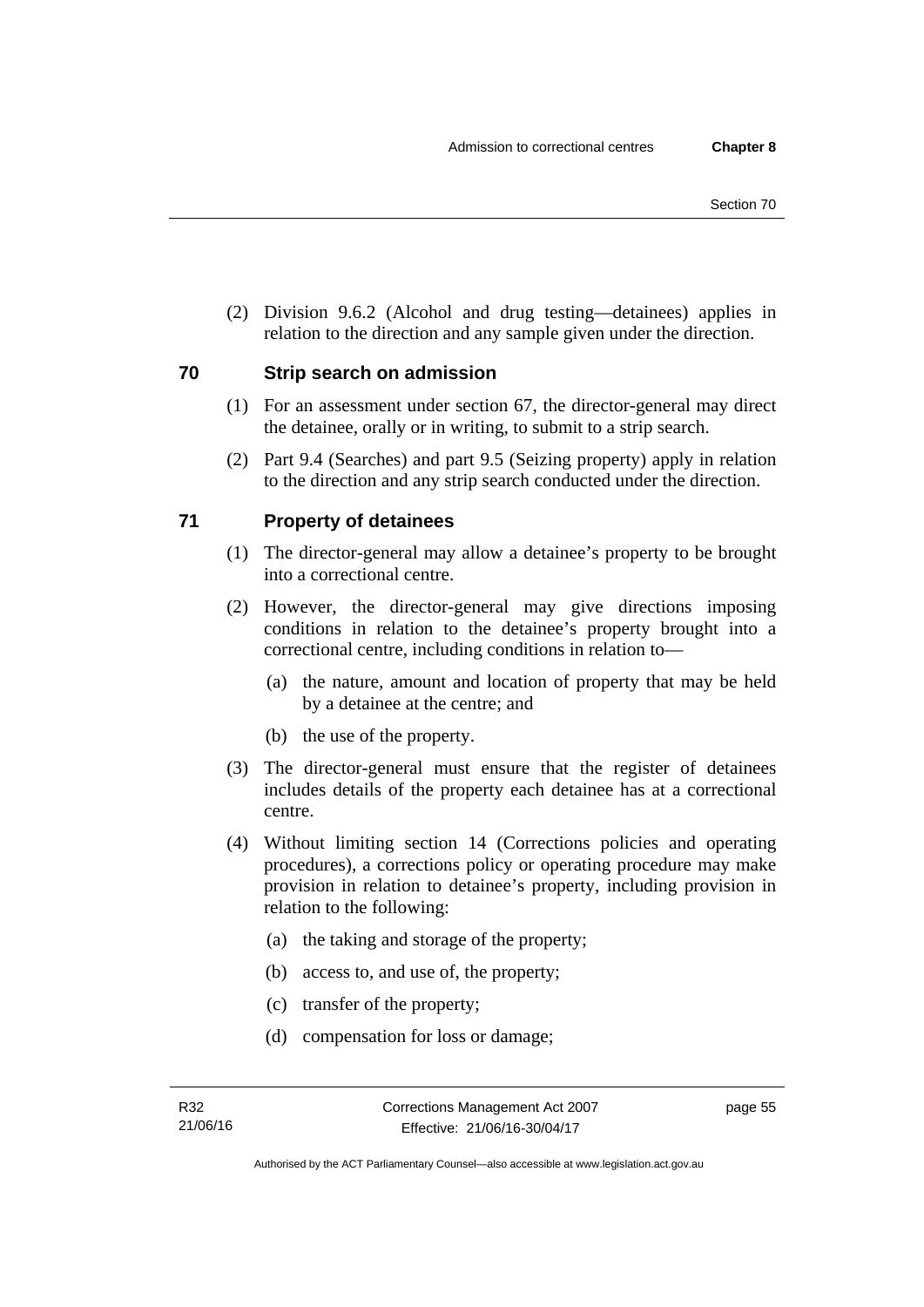Section 72

- (e) return of the property to the detainee.
- (5) In this section:

*detainee's property* does not include a prohibited thing.

*Note* Pt 9.5 (Seizing property) provides generally for the seizure, forfeiture and return of property.

## **72 Security classification**

The director-general must arrange a security classification for a detainee as soon as practicable after the detainee's admission to a correctional centre.

## **73 Case management plan**

The director-general must arrange for a case management plan to be prepared for a detainee as soon as practicable after the detainee's admission to a correctional centre.

## **74 Entries in register of detainees**

The director-general must ensure that details of each detainee admitted to a correctional centre are entered in the register of detainees on the detainee's admission to the centre.

*Note* The director-general must keep a register of detainees at a correctional centre (see s 76).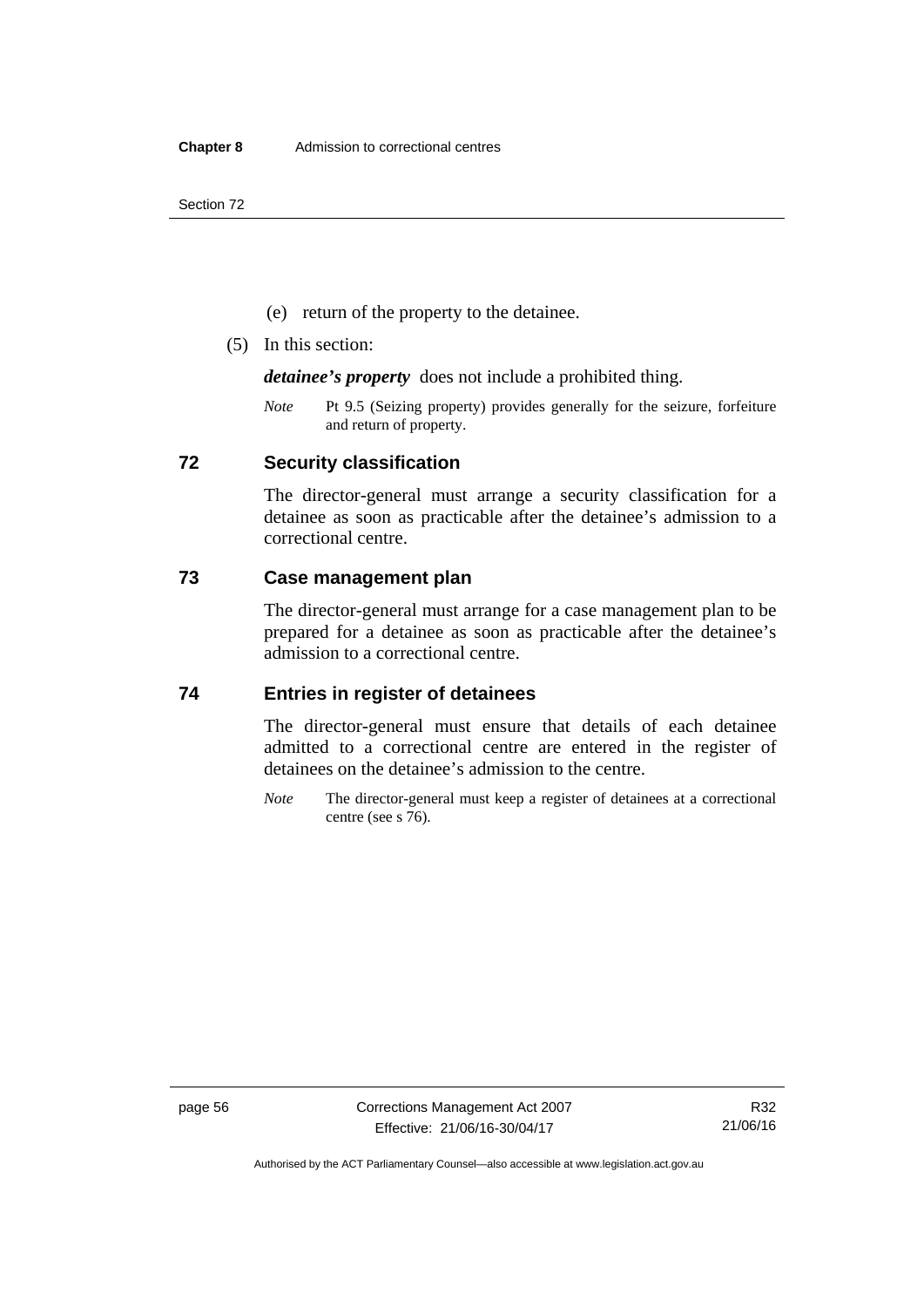# **Chapter 9 Management and security**

# **Part 9.1 Management and security general**

# **75 Compliance with director-general's directions**

A detainee must comply with any direction given under this Act to the detainee by the director-general.

*Note* Under s 17, the director-general may delegate any of the director-general's functions, including the giving of directions, to a corrections officer.

# **76 Register of detainees**

- (1) The director-general must keep a register containing details of each detainee at a correctional centre.
- (2) The register must include details of the following for each detainee:
	- (a) full name;
	- (b) authority for detention;
	- (c) period of authorised detention;
	- (d) for a detainee under a sentence of imprisonment—
		- (i) the sentence, including any element of a combination sentence; and
		- (ii) any nonparole period;
	- (e) current place of detention;
	- (f) security classification;
	- (g) case management plan;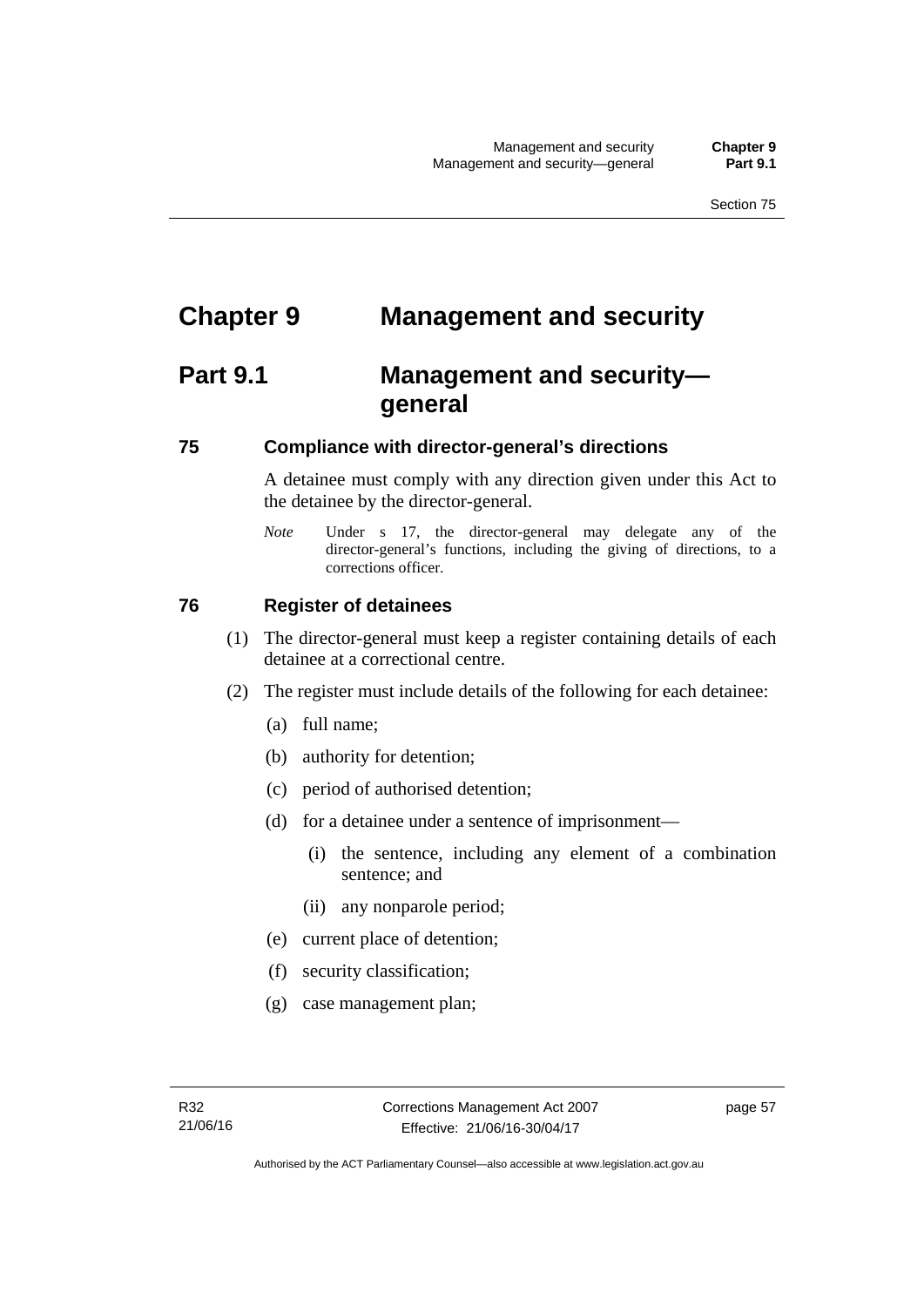Section 77

- (h) sex, including that chosen under section 79 (Transgender and intersex detainees—sexual identity);
- (i) any known condition of the detainee that requires, or is likely to require, a health service;
- (j) anything taken under section 65 (Identification of detainees);
- (k) anything else the director-general considers necessary or appropriate for the proper management of the detainee.

#### **Examples—par (i)**

- 1 nutritional or health needs
- 2 need for spectacles, contact lens, crutches, prosthesis or other artificial aids
- 3 language or literacy difficulties
- *Note* An example is part of the Act, is not exhaustive and may extend, but does not limit, the meaning of the provision in which it appears (see [Legislation Act,](http://www.legislation.act.gov.au/a/2001-14) s 126 and s 132).
- (3) The register must be available for inspection under chapter 7 (Inspection of correctional centres).
- (4) In this section:

*combination sentence*—see the *[Crimes \(Sentencing\) Act 2005](http://www.legislation.act.gov.au/a/2005-58)*, dictionary.

# **77 Health reports**

- (1) For this Act, the director-general may ask a relevant director-general for a written report about a detainee's health.
- (2) The relevant director-general must comply with the request as soon as practicable.
- (3) The relevant director-general's report must include personal health information about the detainee that is in a health record—
	- (a) in the relevant director-general's custody; or

Authorised by the ACT Parliamentary Counsel—also accessible at www.legislation.act.gov.au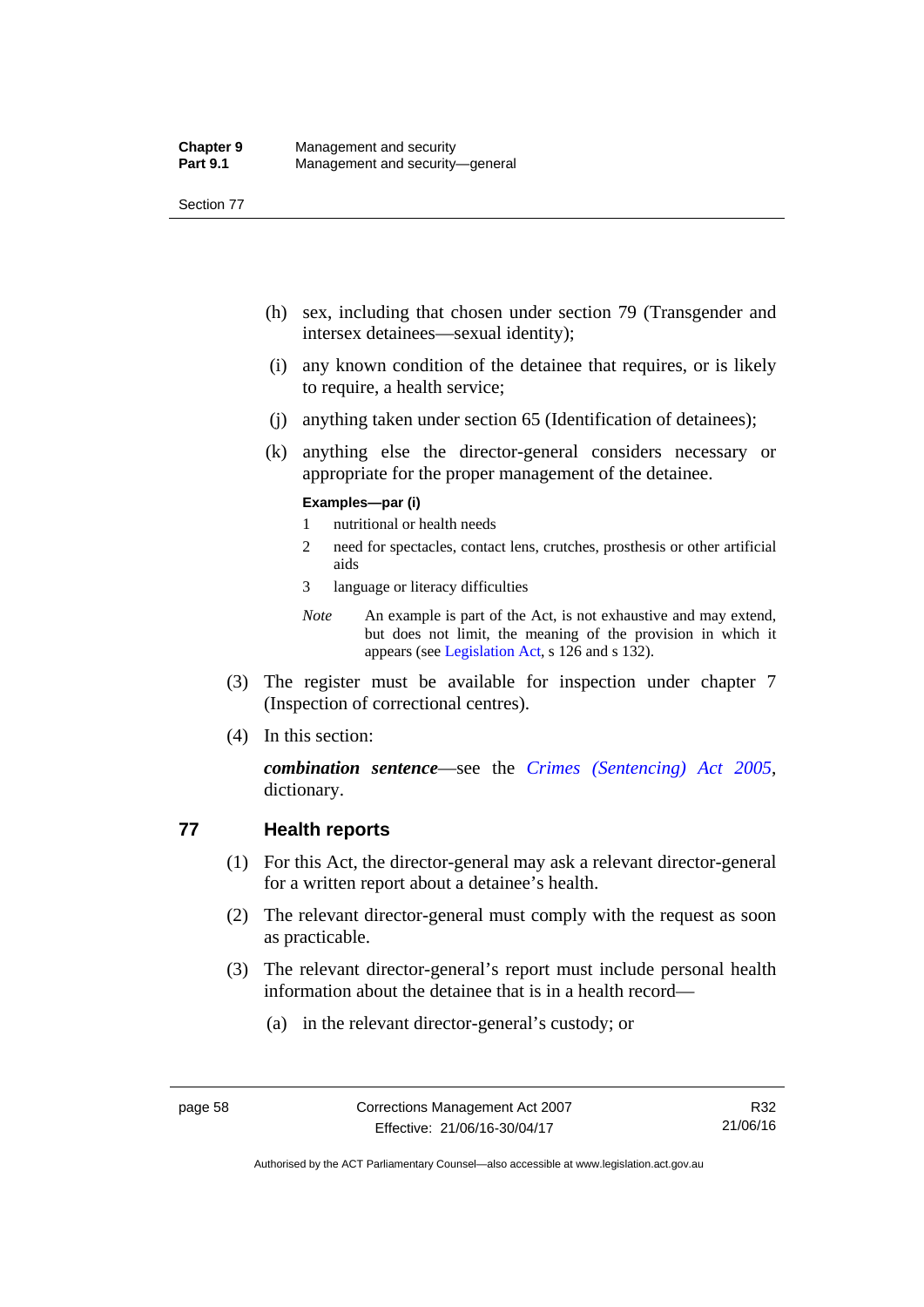- (b) to which the relevant director-general has access through any arrangement with another director-general.
- (4) The director-general must ensure that a doctor appointed under section 21 (Doctors—health service appointments) assesses the report from a relevant director-general and includes a statement of the detainee's condition (the *health schedule*) in the detainee's case management plan.
- (5) The health schedule must include a summary of—
	- (a) the detainee's condition and health risks, including any likelihood of the condition resulting in a medical emergency or the onset of significant health problems and any associated symptoms; and
	- (b) a treatment regime for the detainee

#### **Examples—s (5)**

- 1 Detainee D has diabetes. The health schedule for D explains the type of diabetes, the treatment required, any likely medical emergency or significant health problem and the associated symptoms, such as hypoglycaemia.
- 2 Detainee P has epilepsy. The health schedule for P explains the type of epilepsy, the treatment required, the symptoms and consequences of any failure to maintain the treatment regime.
- *Note* An example is part of the Act, is not exhaustive and may extend, but does not limit, the meaning of the provision in which it appears (see [Legislation Act,](http://www.legislation.act.gov.au/a/2001-14) s 126 and s 132).
- (6) Without limiting section 14 (Corrections policies and operating procedures), a corrections policy or operating procedure may include provision in relation to the health schedule, including provision in relation to any of the following:
	- (a) the content of the schedule and, in particular, any statement about the detainee's health risks and treatment regime;
	- (b) the people who may access the health schedule and the circumstances for access.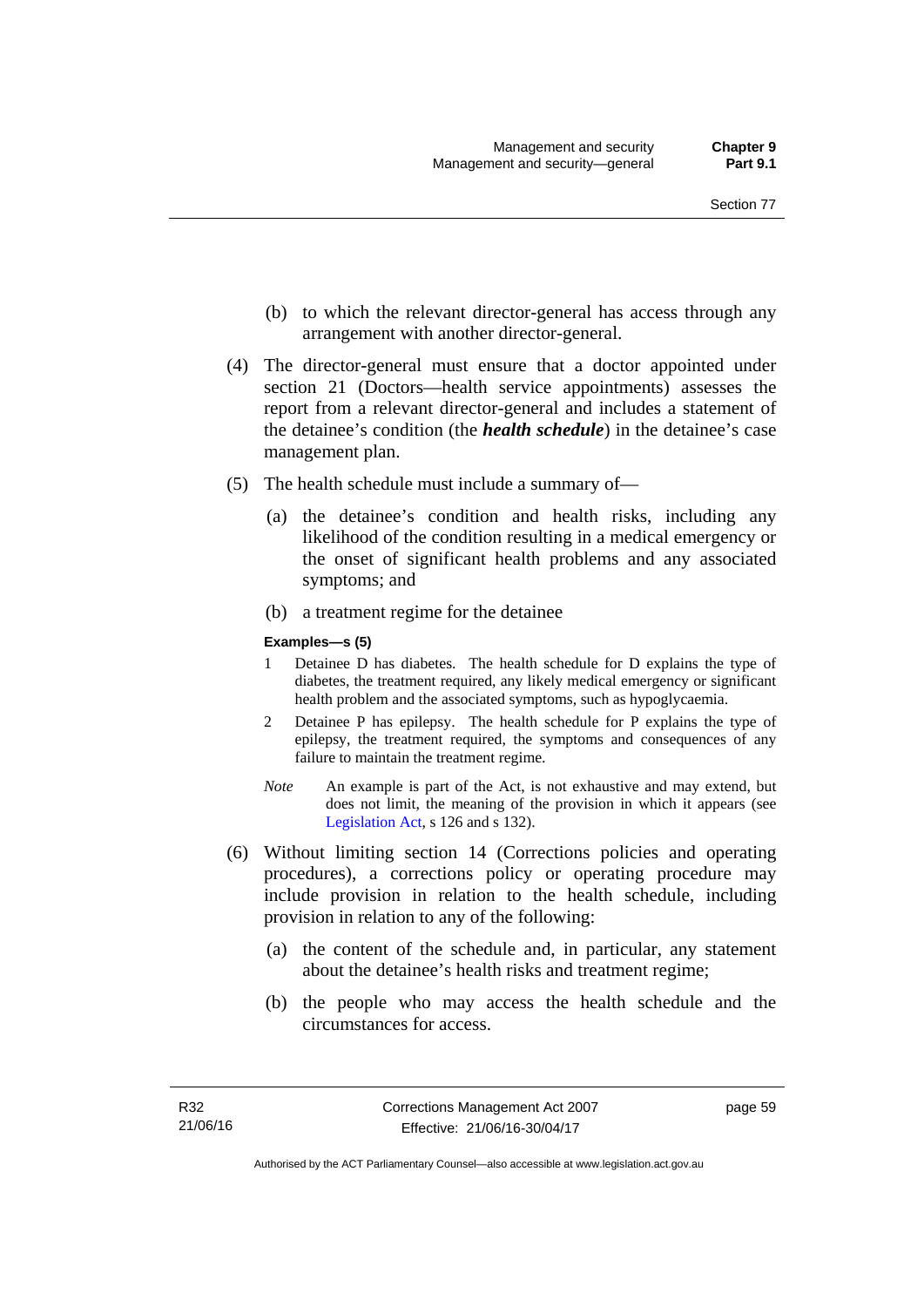- (7) The director-general must ensure that the relevant director-general's report and the health schedule is available only to people authorised by the director-general.
- (8) In this section:

*health record*—see the *[Health Records \(Privacy and Access\)](http://www.legislation.act.gov.au/a/1997-125)  [Act 1997](http://www.legislation.act.gov.au/a/1997-125)*, dictionary.

*personal health information*—see the *[Health Records \(Privacy and](http://www.legislation.act.gov.au/a/1997-125)  [Access\) Act 1997](http://www.legislation.act.gov.au/a/1997-125)*, dictionary.

*relevant director-general* means a director-general whose administrative unit is responsible for any provision of the following Acts:

- (a) the *[Children and Young People Act 2008](http://www.legislation.act.gov.au/a/2008-19)*;
- (b) the *[Disability Services Act 1991](http://www.legislation.act.gov.au/a/1991-98)*;
- (c) the *[Health Act 1993](http://www.legislation.act.gov.au/a/1993-13)*;
- (d) the *[Mental Health Act 2015](http://www.legislation.act.gov.au/a/2015-38/default.asp)*.
- *Note* Compliance with a request under this section does not involve a contravention of a privacy principle under the *[Health Records \(Privacy](http://www.legislation.act.gov.au/a/1997-125)  [and Access\) Act 1997](http://www.legislation.act.gov.au/a/1997-125)* (see that Act, s 5 (The privacy principles))*.*

## **78 Case management plans—scope etc**

- (1) The director-general—
	- (a) must maintain an individual management plan for each detainee, other than a remandee; and
	- (b) may maintain an individual management plan for a detainee who is a remandee.

Authorised by the ACT Parliamentary Counsel—also accessible at www.legislation.act.gov.au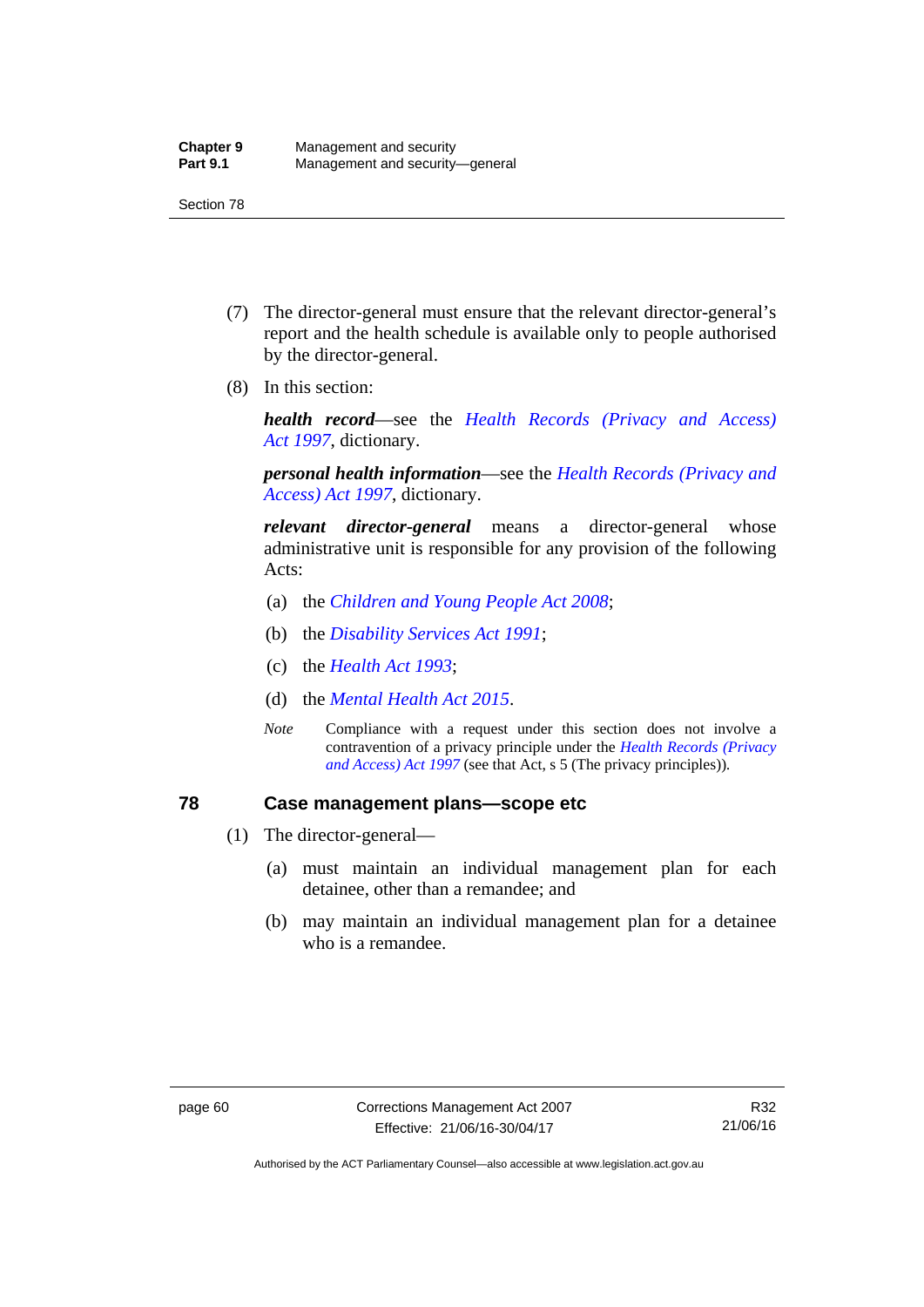- (2) A case management plan for a detainee must—
	- (a) outline work and activities for the detainee; and
	- (b) be based on an assessment of the needs, capacities and disposition of the detainee; and
	- (c) be consistent with the resources available to the director-general to manage the detainee; and
	- (d) if the detainee is an offender—outline how the detainee is to be prepared for lawful release and reintegration into society at the earliest possible time.
- (3) A case management plan may deal with any matter relating to a detainee, including the following:
	- (a) provision for the safe, secure and humane treatment of the detainee;
	- (b) for a detainee at risk of self-harm—an outline of the risk and strategies for managing the risk;
	- (c) the welfare of the detainee, including the detainee's participation in work or activities, and other constructive use of time in detention;
	- (d) details of any academic, vocational or cultural education or training for the detainee approved under section 52 (News and educational services);
	- (e) the detainee's health condition and risks, and any associated treatment regime;
	- (f) for a detainee with a physical, mental or educational disability—strategies for extra assistance to minimise any disadvantage suffered by the detainee because of the disability, particularly in relation to suitability for work and release from detention;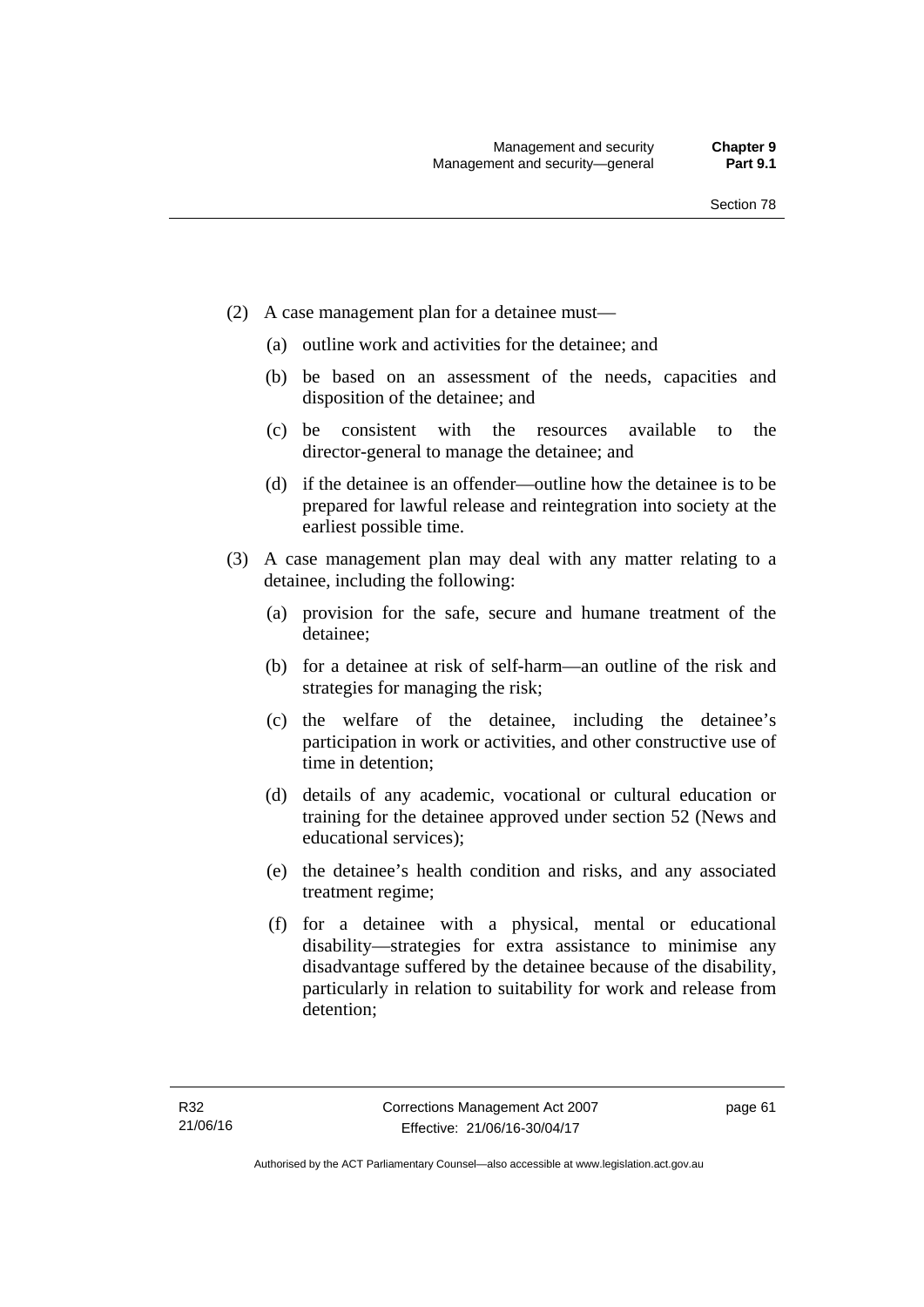- (g) for a detainee serving a sentence of imprisonment by full-time detention—requirements for the detainee to be—
	- (i) told the detainee's release date under the sentence; and
	- (ii) given necessary assistance in applying for parole;
- (h) anything else prescribed by regulation or directed by the director-general.

## **79 Transgender and intersex detainees—sexual identity**

- (1) This section applies to a transgender or intersex detainee.
- (2) For this Act, the sex of the detainee is taken to be—
	- (a) the sex chosen under subsection (3); or
	- (b) if subsection (4) applies—the sex chosen with approval under subsection (4).
- (3) On admission to a correctional centre—
	- (a) the detainee may tell the director-general the sex the detainee chooses to be identified with; or
	- (b) if the detainee fails to make a choice under paragraph (a)—the director-general may choose the sex the detainee is to be identified with having regard to the report obtained under subsection  $(5)$ .

*Note Fail* includes refuse, see the [Legislation Act,](http://www.legislation.act.gov.au/a/2001-14) dict, pt 1.

- (4) The director-general may, on application by the detainee, approve a change in the sex the detainee chooses to be identified with, having regard to the report obtained under subsection (5).
- (5) Before making a decision under subsection (3) or (4), the director-general must obtain a report by a doctor appointed under section 22 (Health practitioners—non-therapeutic functions) about the detainee's sexual identity.

Authorised by the ACT Parliamentary Counsel—also accessible at www.legislation.act.gov.au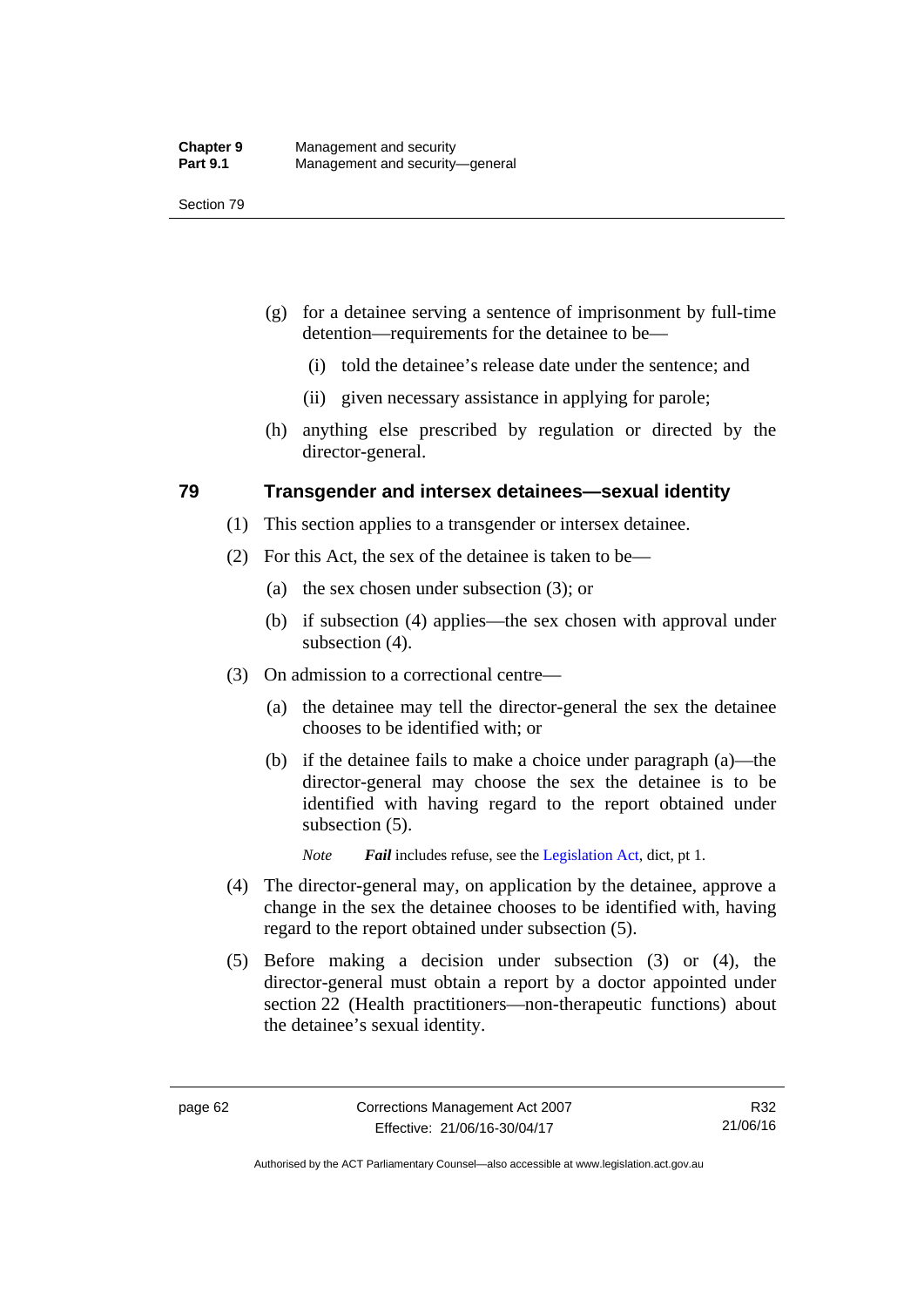- (6) The director-general must—
	- (a) give the detainee written notice of a decision by the director-general under subsection (3) or (4); and
	- (b) must ensure that the detainee's sex chosen under this section is entered in the register of detainees.

#### **Examples of effect of this section**

The conduct of searches of the detainee, and the allocation of accommodation and sanitary facilities for the detainee, would be on the basis that the detainee was a person of the chosen sex.

*Note* An example is part of the Act, is not exhaustive and may extend, but does not limit, the meaning of the provision in which it appears (see [Legislation Act,](http://www.legislation.act.gov.au/a/2001-14) s 126 and s 132).

## **80 Security classification—basis etc**

- (1) The director-general must—
	- (a) give each detainee a security classification; and
	- (b) review the classification at least annually or otherwise as prescribed by regulation.
- (2) When deciding a detainee's security classification, the director-general must consider the following:
	- (a) the reason for the detention, including the nature of any offence for which the detainee is detained;
	- (b) the risks posed by the detainee if the detainee were to escape;
	- (c) the risk of the detainee escaping;
	- (d) the risks posed by the detainee while at a correctional centre;
	- (e) the risks to the detainee of being accommodated with particular detainees or in particular areas at a correctional centre;
	- (f) any matter prescribed by regulation.

page 63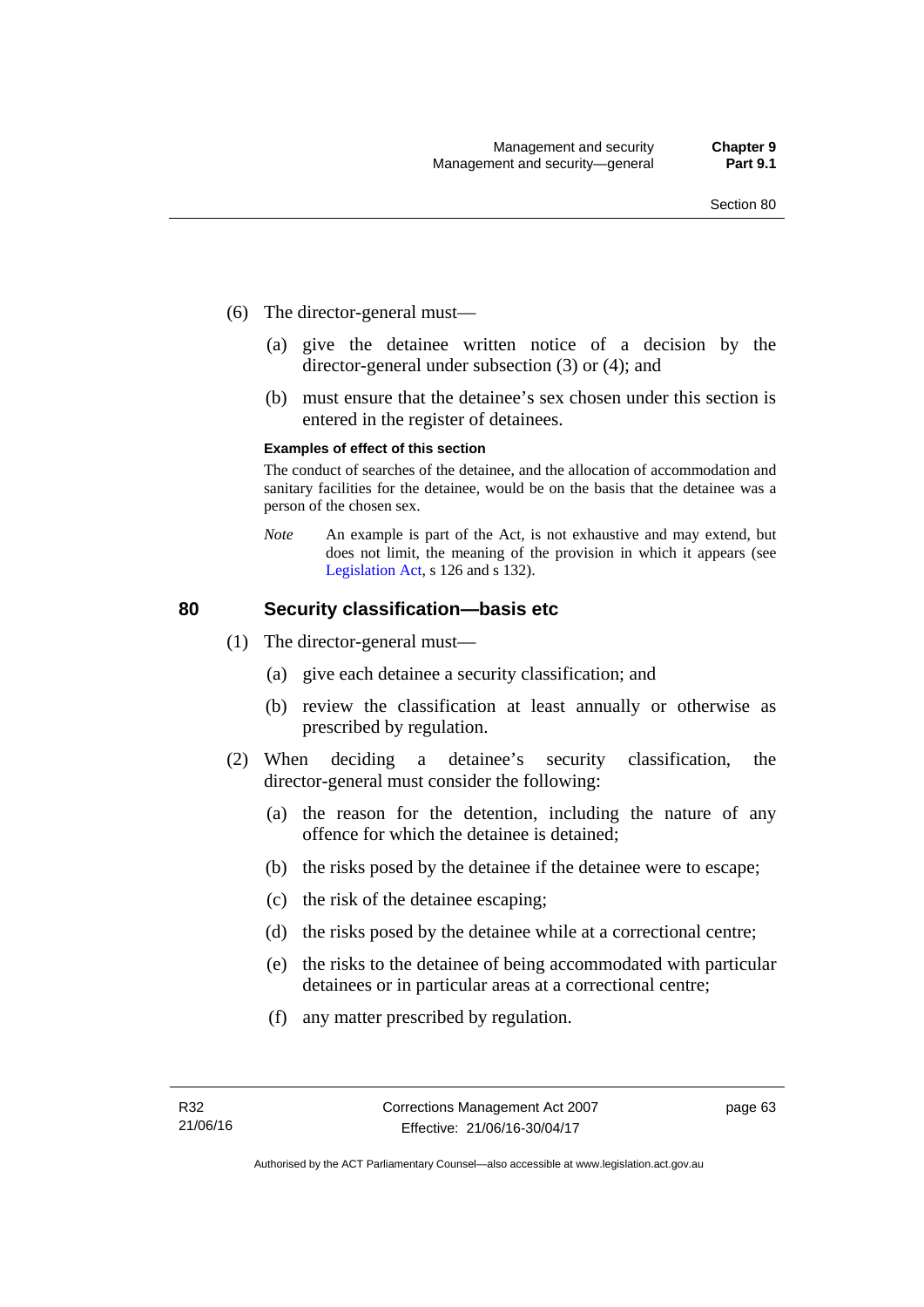- (3) The director-general may consider anything else the director-general considers relevant.
- (4) The security measures to which a detainee is subject under a security classification must be the minimum necessary to ensure secure detention of the detainee.

## **81 Prohibited things**

- (1) The director-general may declare a thing to be a prohibited thing.
- (2) A declaration is a notifiable instrument.

### **Examples of prohibited things**

- 1 a weapon or something crafted as a weapon
- 2 an explosive
- 3 alcohol
- 4 a controlled drug under the [Criminal Code](http://www.legislation.act.gov.au/a/2002-51)
- 5 a mobile phone
- *Note 1* The power to make an instrument includes power to make different provisions in relation to different matters or different classes of matters, and provisions that apply differently by reference to stated exceptions or factors (see [Legislation Act](http://www.legislation.act.gov.au/a/2001-14), s 48.)
- *Note 2* A notifiable instrument must be notified under the [Legislation Act](http://www.legislation.act.gov.au/a/2001-14).
- *Note 3* An example is part of the Act, is not exhaustive and may extend, but does not limit, the meaning of the provision in which it appears (see [Legislation Act,](http://www.legislation.act.gov.au/a/2001-14) s 126 and s 132).

## **82 Possession of prohibited things**

 (1) A detainee commits an offence if the detainee possesses a prohibited thing.

Maximum penalty: 50 penalty units, imprisonment for 6 months or both.

 (2) Subsection (1) does not apply if the director-general approves the detainee's possession of the thing.

Authorised by the ACT Parliamentary Counsel—also accessible at www.legislation.act.gov.au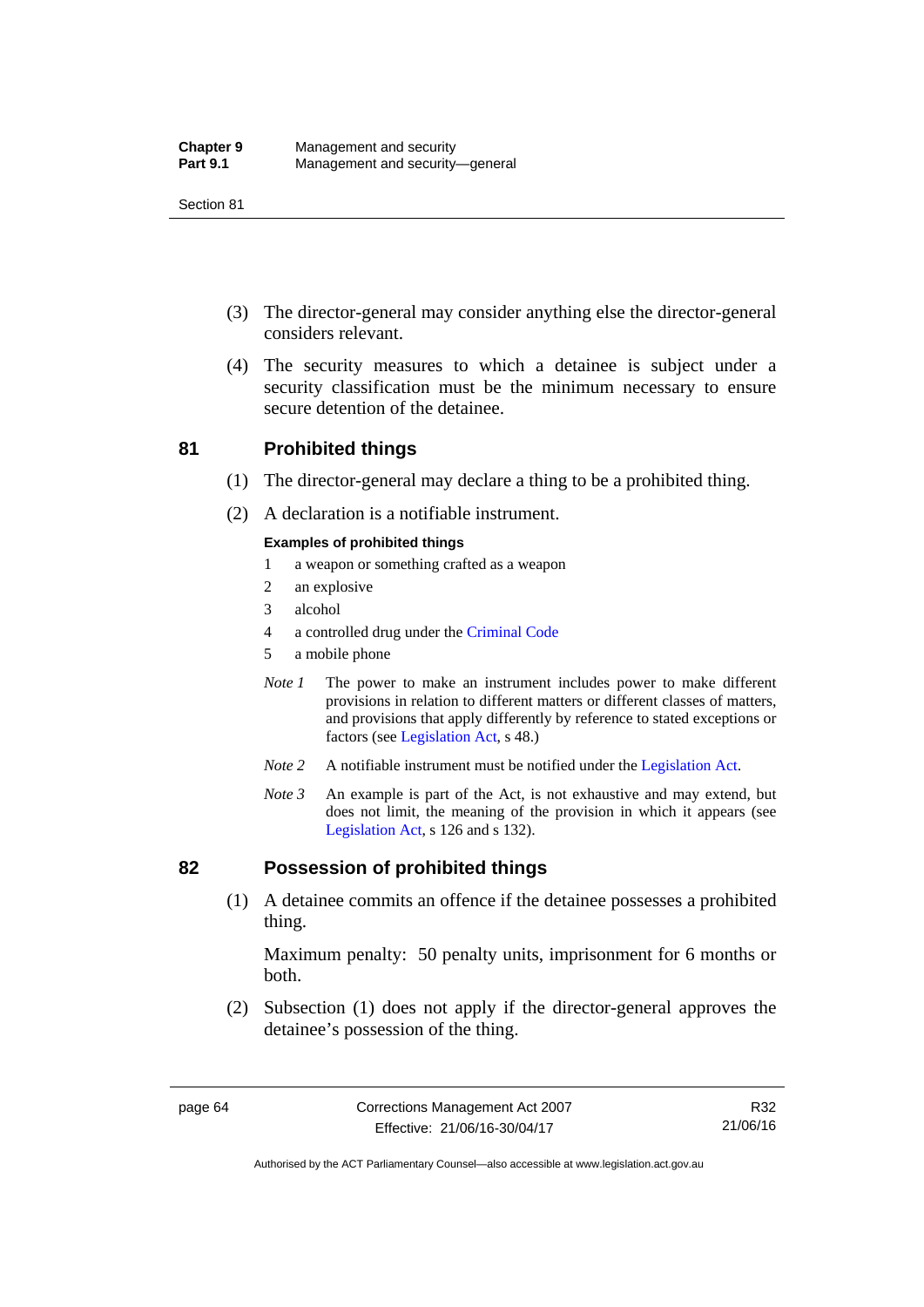## **83 Work by detainees**

A regulation may make provision in relation to work by detainees, including provision in relation to any of the following:

- (a) the kind of work that may be done by detainees;
- (b) the places where detainees may work, including places outside a correctional centre;
- (c) any payment or other return to which detainees are entitled for work done;
- (d) accounting for any payment or other return credited to detainees for work done.

## **84 Trust accounts for detainees**

- (1) The director-general must ensure that money belonging to a detainee is held for the detainee in a trust account.
- (2) The director-general may deduct amounts from the amount held in trust for a detainee the amount for payment of any financial penalty or reparation that must be paid as disciplinary action against the detainee.
- (3) A regulation may make provision in relation to the operation or maintenance of trust accounts.

## **85 Prohibited areas**

- (1) The director-general may define an area at a correctional centre where detainees are prohibited (a *prohibited area*).
- (2) The director-general must take reasonable steps to bring each prohibited area to the attention of detainees, corrections officers and other people who work at or visit the centre.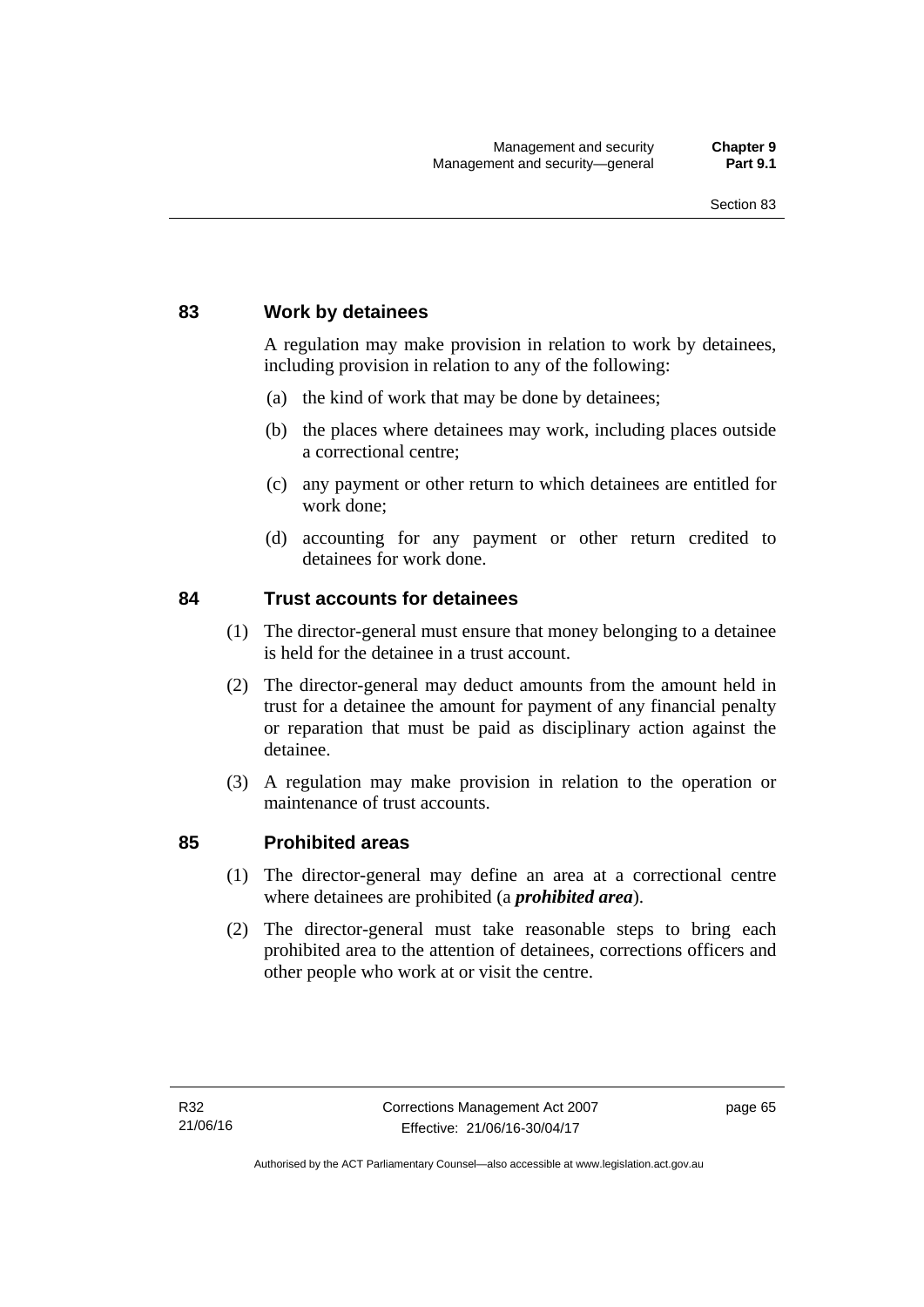(3) Without limiting subsection (1), the director-general must ensure that notices or signs are prominently displayed at or near each prohibited area indicating that it is an area where detainees are prohibited.

## **86 Nonsmoking areas**

- (1) The director-general may define an area at a correctional centre as an area in which smoking is prohibited (a *nonsmoking area*).
- (2) The director-general must take reasonable steps to bring each non-smoking area to the attention of detainees, corrections officers and other people who work at or visit the centre.
- (3) Without limiting subsection (1), the director-general must ensure that notices or signs are prominently displayed at or near each nonsmoking area indicating that smoking is prohibited in the area.
- (4) The *[Smoke-Free Public Places Act 2003](http://www.legislation.act.gov.au/a/2003-51)* does not apply to a correctional centre.

## **87 Management and security—corrections policies and operating procedures**

- (1) Without limiting section 14 (Corrections policies and operating procedures), a corrections policy or operating procedure may include provision for any other matter in relation to the management or security of detainees.
- (2) The director-general must ensure that a corrections policy or operating procedure makes provision in relation to each the following:
	- (a) a detainee giving birth;
	- (b) a marriage, civil union or civil partnership of a detainee;
	- (c) the death of a detainee.

Authorised by the ACT Parliamentary Counsel—also accessible at www.legislation.act.gov.au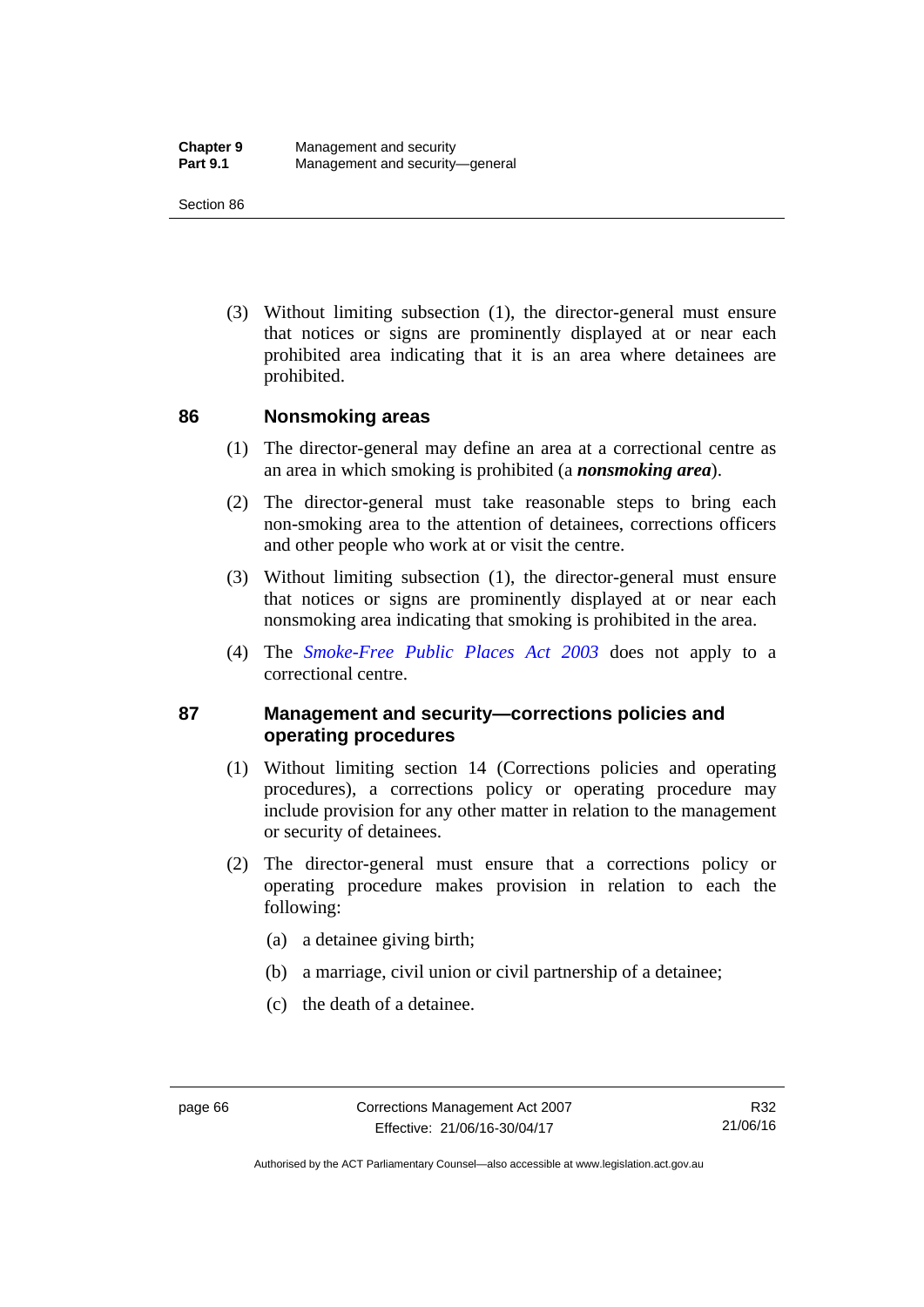# **Part 9.2 Segregation**

## **88 Meaning of** *segregation*

In this Act:

*segregation*, of a detainee—

- (a) means the restriction or denial of the detainee's opportunity—
	- (i) to go into, or be in, a particular part of a correctional centre; or
	- (ii) to associate with other detainees; and
- (b) includes separate confinement.

## **89 Segregation under pt 9.2—purpose**

To remove any doubt, segregation under this part must not be used for punishment or disciplinary purposes.

## **90 Segregation—safety and security**

- (1) The director-general may direct that a detainee be segregated from other detainees if the director-general believes, on reasonable grounds, that the segregation is necessary or prudent to protect—
	- (a) the safety of anyone else at a correctional centre; or
	- (b) security or good order at a correctional centre.
- (2) When making a direction under this section, the director-general must also have regard to any relevant, known cultural consideration and the likely impact of segregation on the health and wellbeing of the detainee.
- (3) The director-general must give the detainee prompt notice of the direction, why it was given, when it takes effect and the provisions for its duration and review under this part.

page 67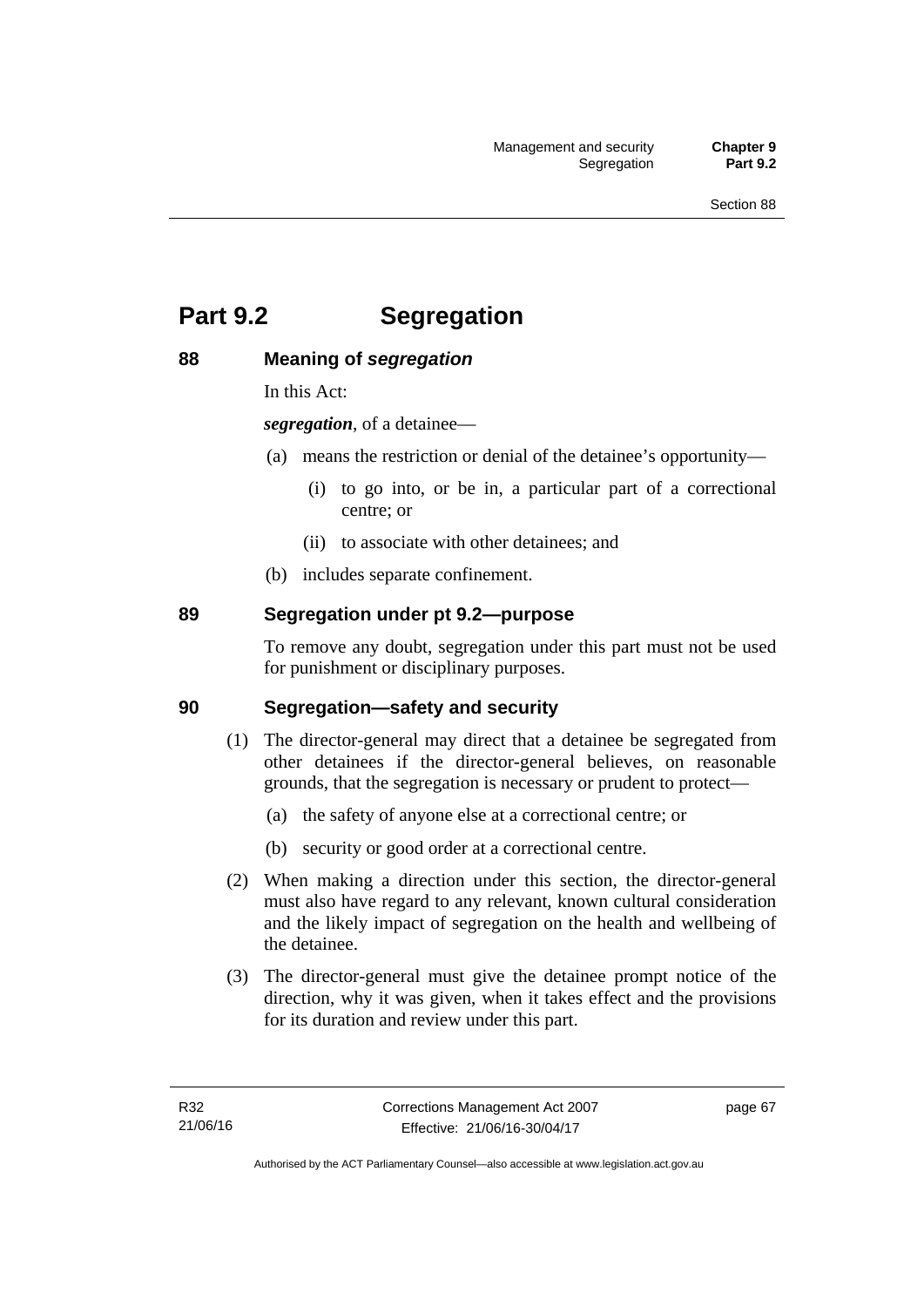- (4) The director-general must revoke the direction if the director-general believes, on reasonable grounds, that the protection mentioned in subsection (1) is no longer necessary or prudent.
- (5) The director-general—
	- (a) may review the direction at any time, on the director-general's own initiative or on request by the detainee; and
	- (b) if the detainee is to be transferred to another correctional centre for longer than 1 day—must review the direction before the transfer; and
	- (c) must review the direction at least once every 21 days while it remains in force.
- (6) After reviewing the direction, the director-general may—
	- (a) confirm the direction; or
	- (b) make a further direction under subsection (1); or
	- (c) revoke the direction under subsection (4).
- (7) To remove any doubt, the director-general may make more than 1 further direction under this section.
- (8) Subject to this section and section 94 (Segregated detainees removed to NSW), a direction ends at the end of—
	- (a) 28 days after the day it is given; or
	- (b) if subsection (6) (b) applies—90 days after the day the further direction, or latest further direction, is given.

## **91 Segregation—protective custody**

(1) The director-general may direct that a detainee be segregated from other detainees if the director-general believes, on reasonable grounds, that the segregation is necessary or prudent to protect the safety of the detainee.

R32 21/06/16

Authorised by the ACT Parliamentary Counsel—also accessible at www.legislation.act.gov.au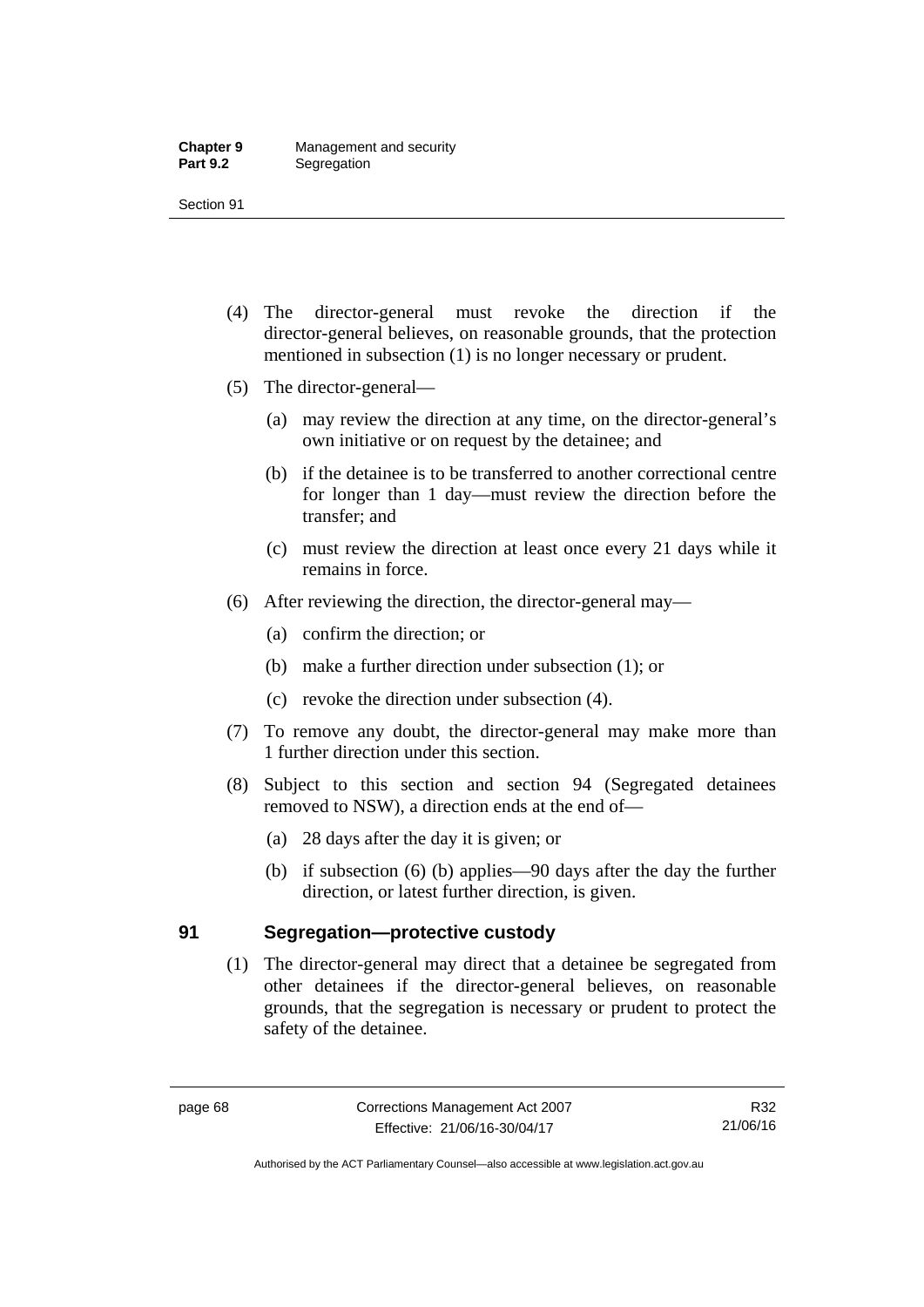- (2) The director-general may give the direction at any time, on the director-general's own initiative or on request by the detainee.
- (3) The director-general must give the detainee prompt notice of the direction, why it was given, when it takes effect and the provisions for its duration and review under this part.
- (4) The director-general must revoke the direction if the director-general believes, on reasonable grounds, that the protection mentioned in subsection (1) is no longer necessary or prudent.
- (5) The director-general—
	- (a) may review the direction at any time, on the director-general's own initiative or on request by the detainee; and
	- (b) if the detainee is to be transferred to another correctional centre for longer than 1 day—must review the direction before the transfer; and
	- (c) must review the direction at least once every 21 days while it remains in force.
- (6) After reviewing the direction, the director-general may—
	- (a) confirm the direction; or
	- (b) make a further direction under subsection (1); or
	- (c) revoke the direction under subsection (4).
- (7) To remove any doubt, the director-general may make more than 1 further direction under this section.
- (8) Subject to this section and section 94 (Segregated detainees removed to NSW), a direction ends—
	- (a) 28 days after the day it is given; or
	- (b) if subsection (6) (b) applies—90 days after the day the further direction, or latest further direction, is given.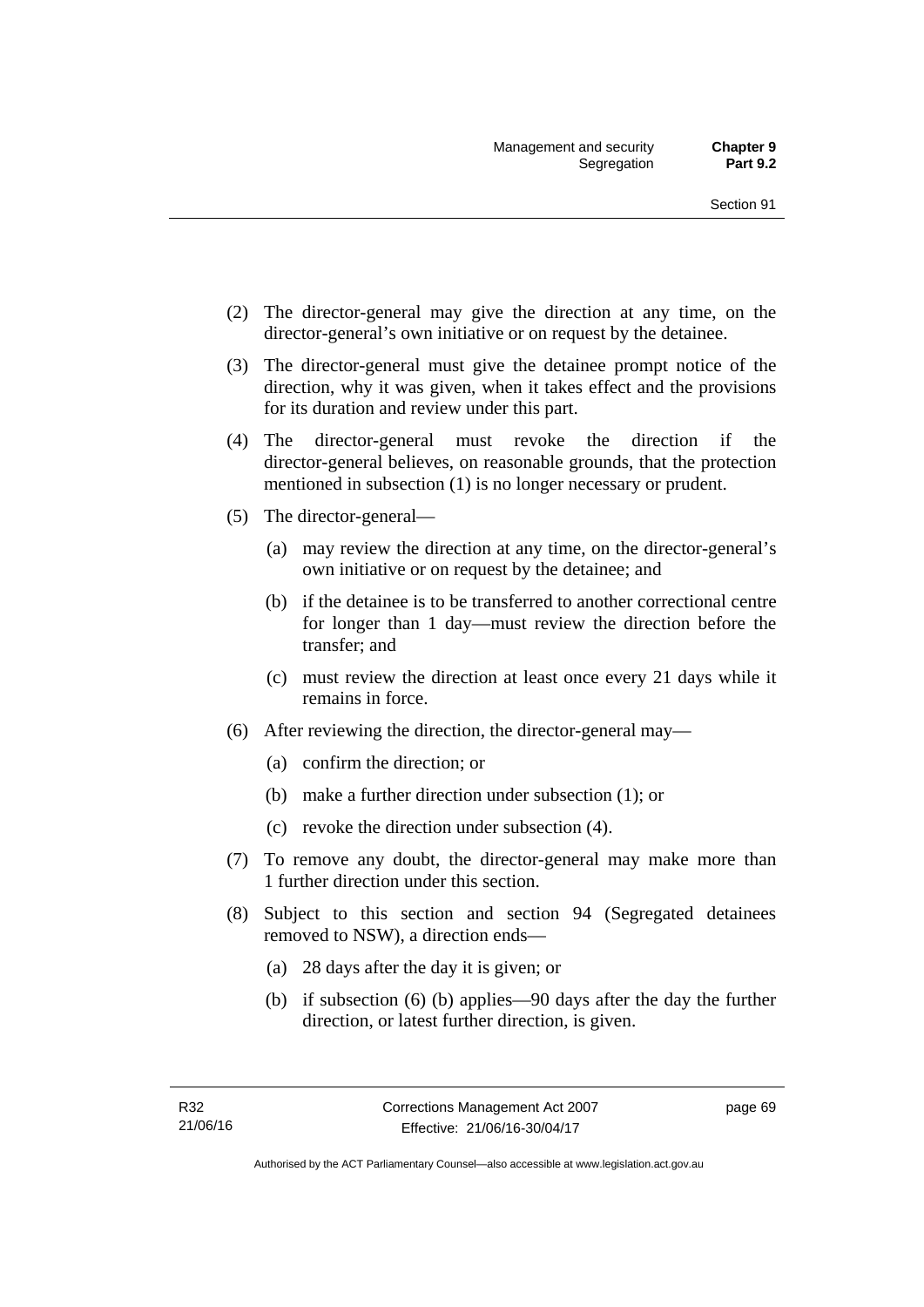## **92 Segregation—health**

- (1) The director-general may direct that a detainee be segregated from other detainees if the director-general believes, on reasonable grounds, that the segregation is necessary or prudent—
	- (a) to assess the detainee's physical or mental health; or
	- (b) to protect anyone (including the detainee) from harm because of the detainee's physical or mental health; or
	- (c) to prevent the spread of disease.
- (2) The director-general must give the detainee prompt notice of the direction, why it was given, when it takes effect and the provisions for its duration and review under this part.
- (3) The director-general must revoke the direction if the director-general believes, on reasonable grounds, that the direction is no longer necessary or prudent.
- (4) The director-general—
	- (a) may review the direction at any time, on the director-general's own initiative or on request by the detainee; and
	- (b) must review the direction on request by a doctor appointed under section 21 (Doctors—health service appointments); and
	- (c) if the detainee is to be transferred to another correctional centre for longer than 1 day—must review the direction before the transfer; and
	- (d) must review the direction at least once every 21 days while it remains in force.
- (5) After reviewing the direction, the director-general may—
	- (a) confirm the direction; or
	- (b) make a further direction under subsection (1); or
	- (c) revoke the direction under subsection (3).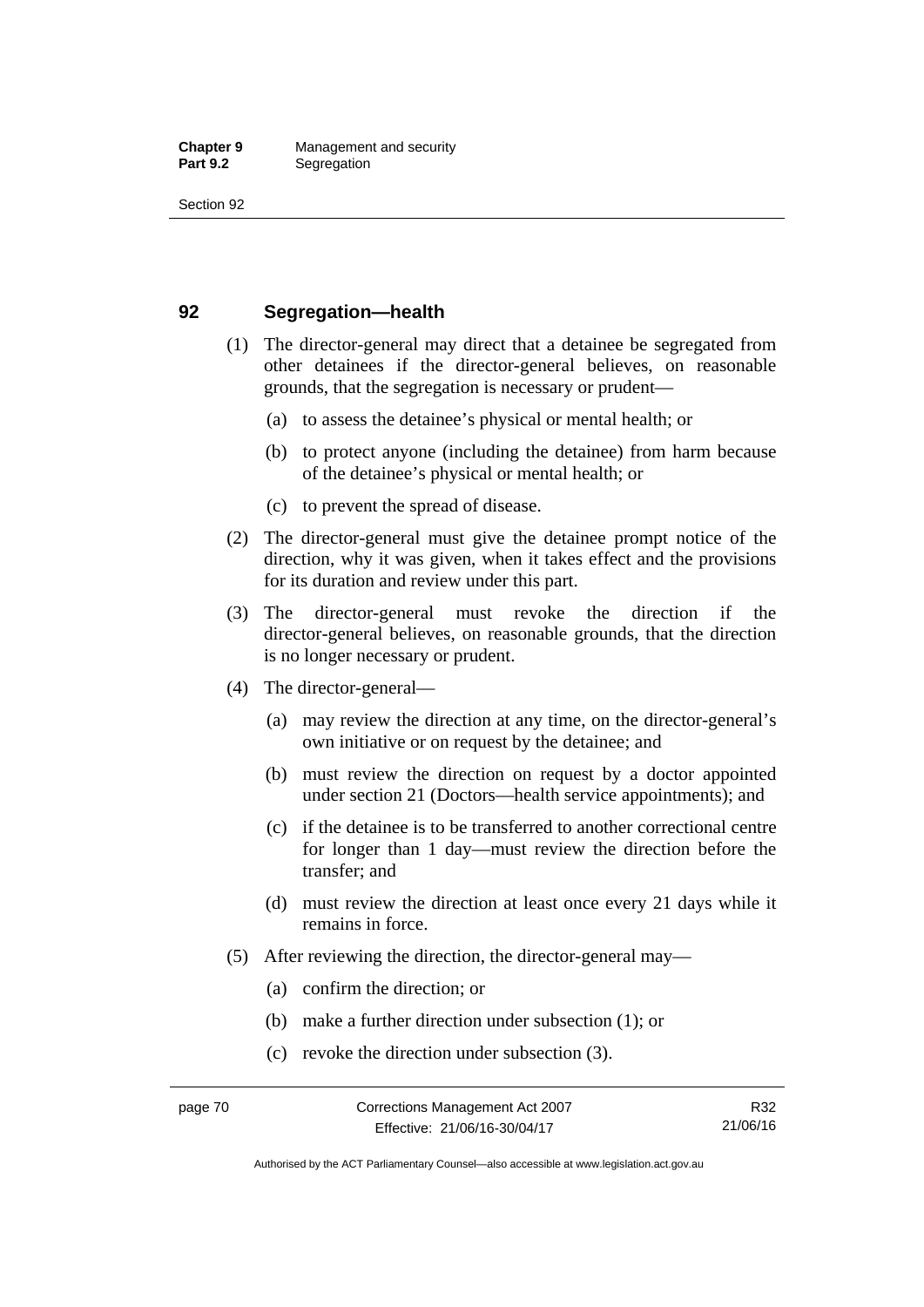- (6) To remove any doubt, the director-general may make more than 1 further direction under this section.
- (7) When acting under subsection (1), (3) or (4), the director-general must have regard to any advice given by a doctor appointed under section 21 (Doctors—health service appointments) in relation to the segregation of the detainee.

## **93 Interstate segregated detainees transferred to ACT**

- (1) This part applies if—
	- (a) an interstate segregation direction applies to a detainee; and
	- (b) the detainee is transferred (however described) into custody at a correctional centre in the ACT.
- (2) Despite the transfer, the interstate direction—
	- (a) continues to apply in relation to the detainee—
		- (i) as if it were a direction under this part; and
		- (ii) with any necessary changes, and any change prescribed by regulation; and
	- (b) subject to this part, ends 3 days after the day the detainee is taken into custody at the correctional centre in the ACT.
- (3) In this section:

*interstate segregation direction* means a direction or order (however described) that—

- (a) corresponds substantially to a direction under this part; and
- (b) is in force under a law of the Commonwealth, a State or another Territory that is declared by regulation to be a corresponding law for this section.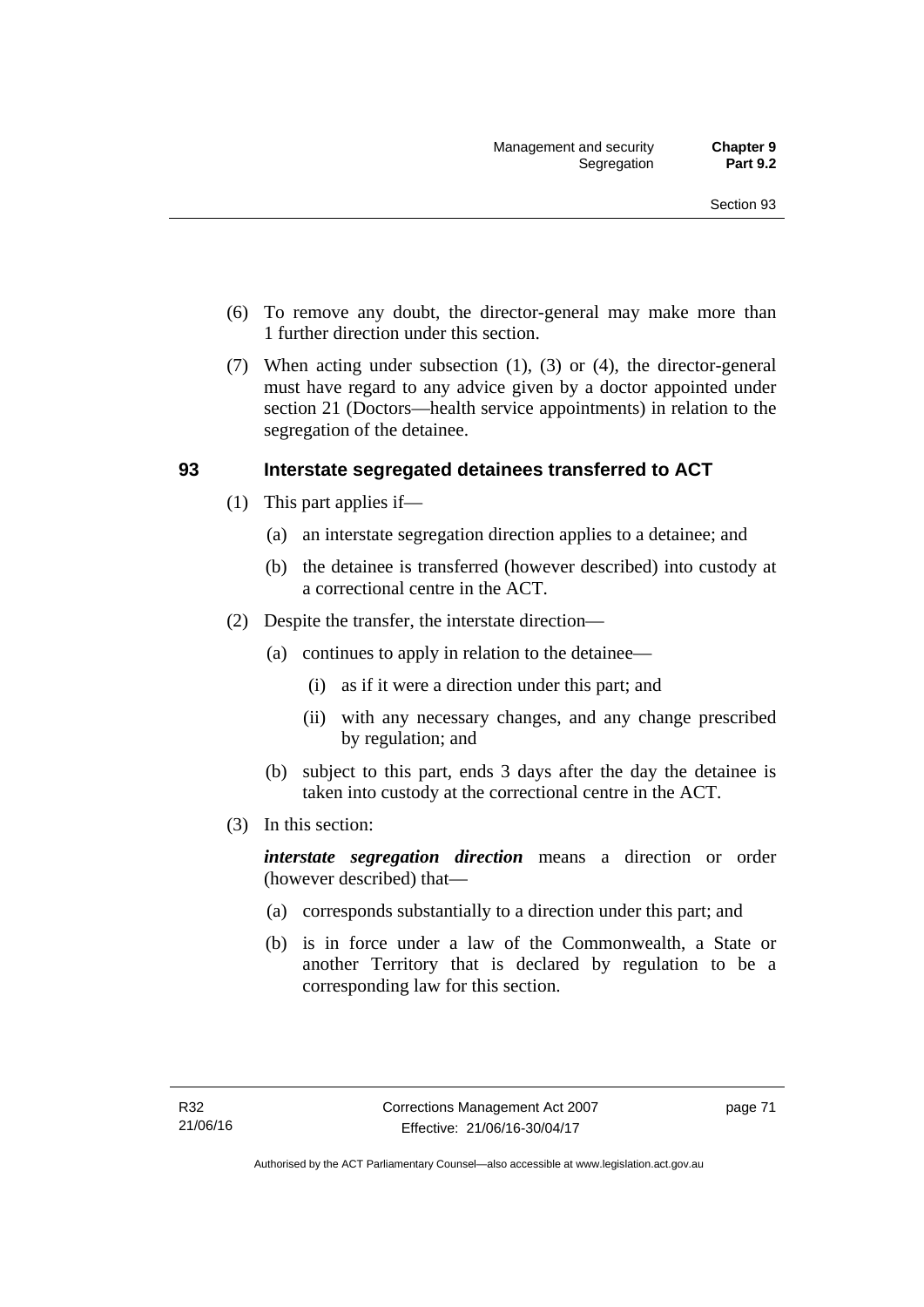## **94 Segregated detainees removed to NSW**

- (1) This section applies if both of the following apply to a detainee:
	- (a) a direction under the *[Crimes \(Sentence Administration\)](http://www.legislation.act.gov.au/a/2005-59)  [Act 2005](http://www.legislation.act.gov.au/a/2005-59)*, section 26 (Full-time detention in ACT or NSW) that the detainee be removed to a NSW correctional centre;
	- (b) a direction (the *ACT direction*)—
		- (i) under this part; or
		- (ii) under chapter 10 (Discipline) for investigative segregation.
- (2) Despite the detainee's removal to a NSW correctional centre, the ACT direction—
	- (a) continues to apply in relation to the detainee, with any necessary changes, and any change prescribed by regulation; and
	- (b) subject to this part, ends 3 days after the day the detainee is taken into custody at the NSW correctional centre.

## **95 Segregation not to affect minimum living conditions**

- (1) The segregation of a detainee under this part does not affect the standards applying to the detainee under section 12 (Correctional centres—minimum living conditions).
- (2) However, subsection (1) does not prevent the application of the standards in a way that is necessary and reasonable for the purpose of the segregation.

Authorised by the ACT Parliamentary Counsel—also accessible at www.legislation.act.gov.au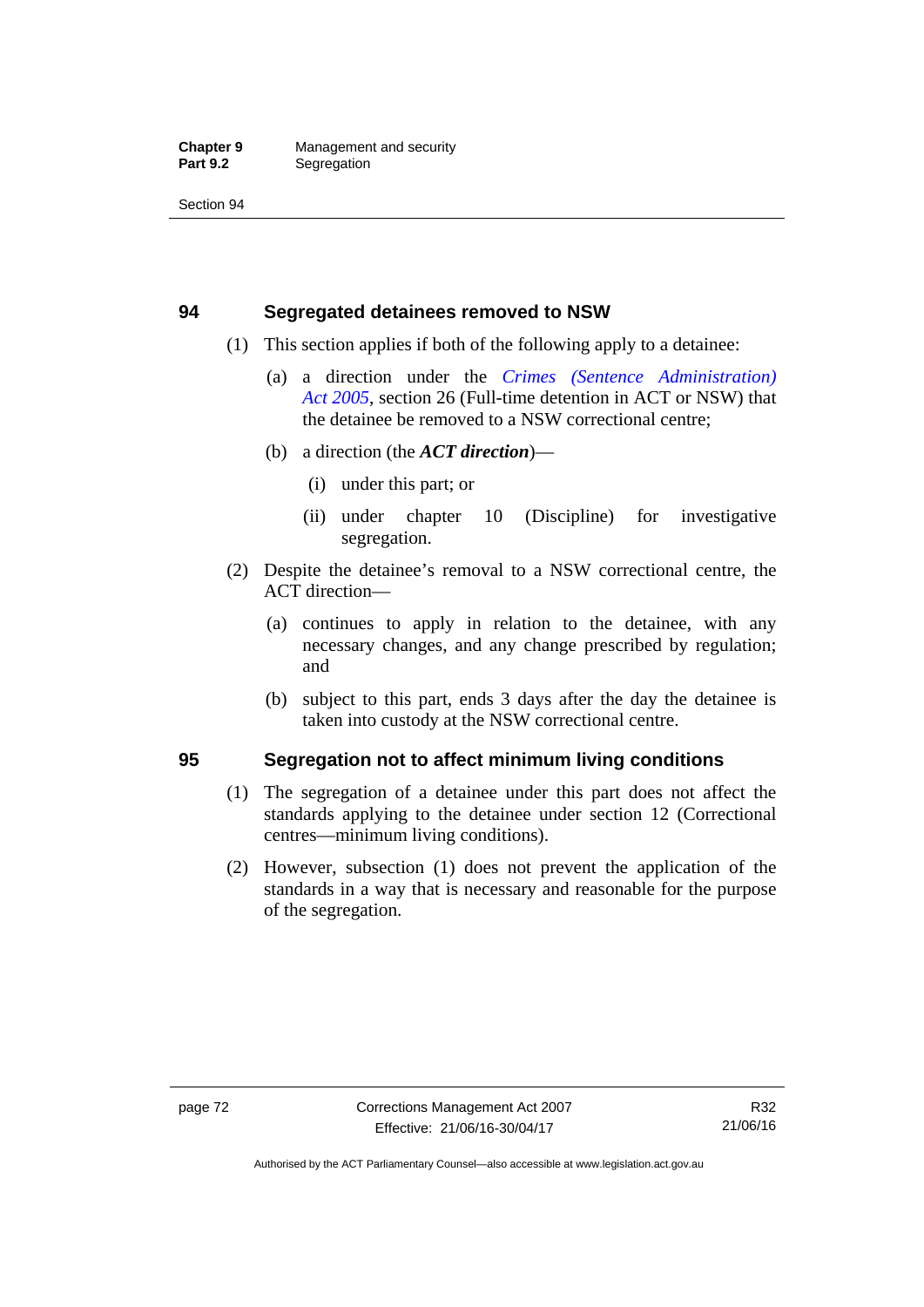## **96 Application for review of segregation directions**

- (1) A detainee may apply to an adjudicator for a review of the director-general's directions under any of the following sections:
	- (a) section 90 (Segregation—safety and security);
	- (b) section 91 (Segregation—protective custody);
	- (c) section 92 (Segregation—health).
- (2) The application must be made no later than 7 days after the day the director-general gives the detainee notice of the direction.

 (3) Subject to any decision by the adjudicator under section 97, the application does not affect the segregation of the detainee under the direction under review.

## **97 Review of segregation directions**

- (1) On application under section 96, an adjudicator may—
	- (a) conduct an inquiry to review the director-general's direction; or
	- (b) refuse to review the director-general's direction.
- (2) Chapter 11 (Disciplinary inquiries) applies, with any changes prescribed by regulation, in relation to the inquiry as if it were an inquiry under that chapter.
- (3) After completing an inquiry under this section, the adjudicator may—
	- (a) confirm the direction under review; or

*Note* If a form is approved under s 228 for an application under this section, the form must be used.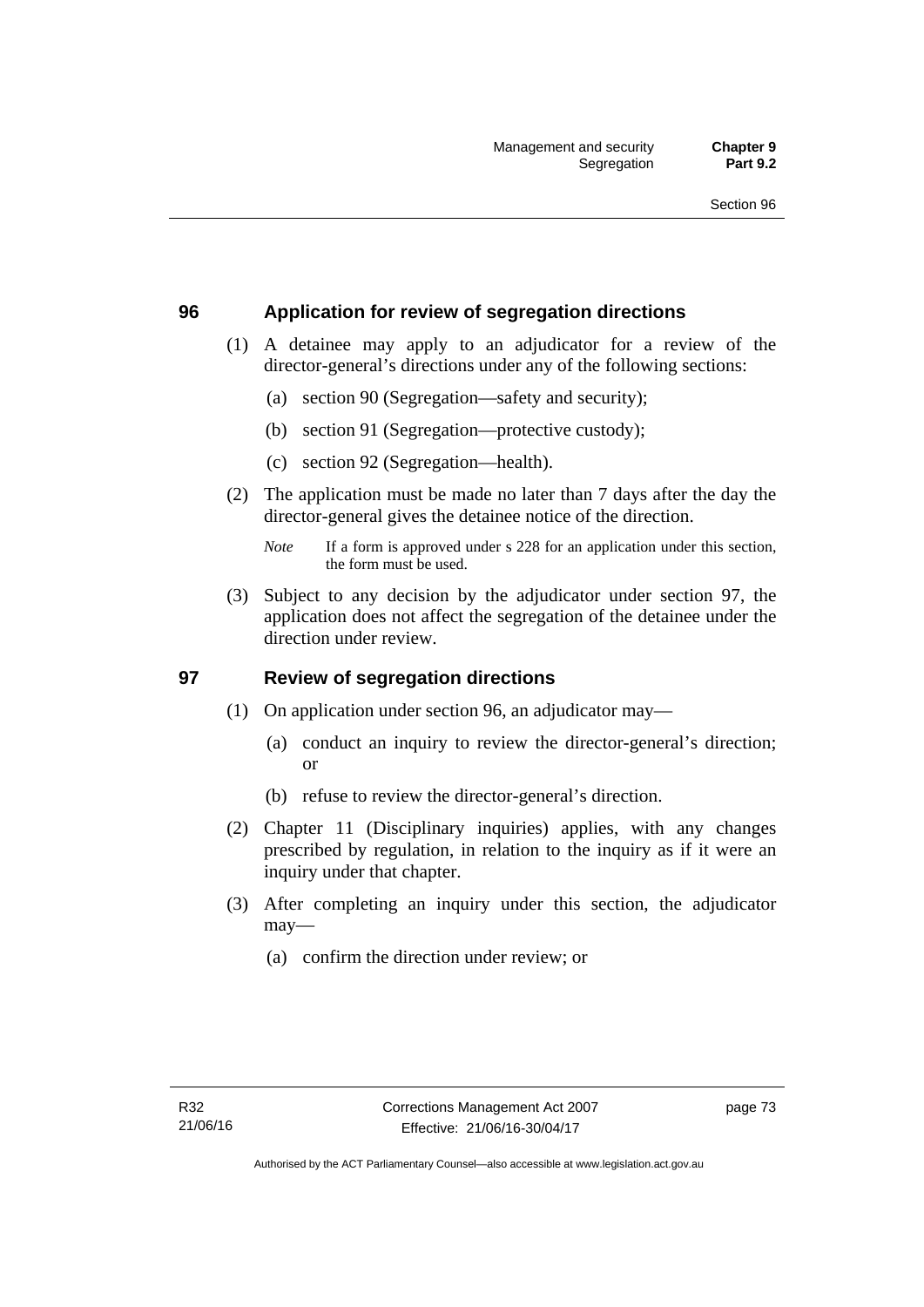#### **Chapter 9** Management and security<br>**Part 9.2** Segregation **Segregation**

Section 98

- (b) give any direction the director-general may make under the section authorising the direction under review, either by—
	- (i) amending the direction under review; or
	- (ii) setting aside the direction under review and making a direction in substitution for the direction set aside.
- (4) The adjudicator must give the detainee prompt written notice of the adjudicator's decision under this section.
- (5) If the adjudicator refuses to review the director-general's direction, the notice must include the reasons for the refusal.
	- *Note 1* Under the *[Administrative Decisions \(Judicial Review\) Act 1989](http://www.legislation.act.gov.au/a/alt_a1989-33co)*, a person aggrieved by an administrative decision made under an enactment may apply to the Supreme Court for a review of the decision. Subject to any order of the court, the making of the application does not affect the operation of the decision or prevent its implementation (see that Act, s 16).
	- *Note* 2 For what must be included in a statement of reasons, see the Legislation [Act,](http://www.legislation.act.gov.au/a/2001-14) s 179.

## **98 Other separation of detainees**

- (1) The director-general must provide separate accommodation for males and females.
- (2) Without limiting section 14 (Corrections policies and operating procedures), the director-general may make a corrections policy or operating procedure in relation to the management of detainees, including provision in relation to the separation of detainees in relation to any of the following:
	- (a) the cultural background or vulnerability of detainees;
	- (b) accommodation or use of facilities;
	- (c) participation in work or other activities.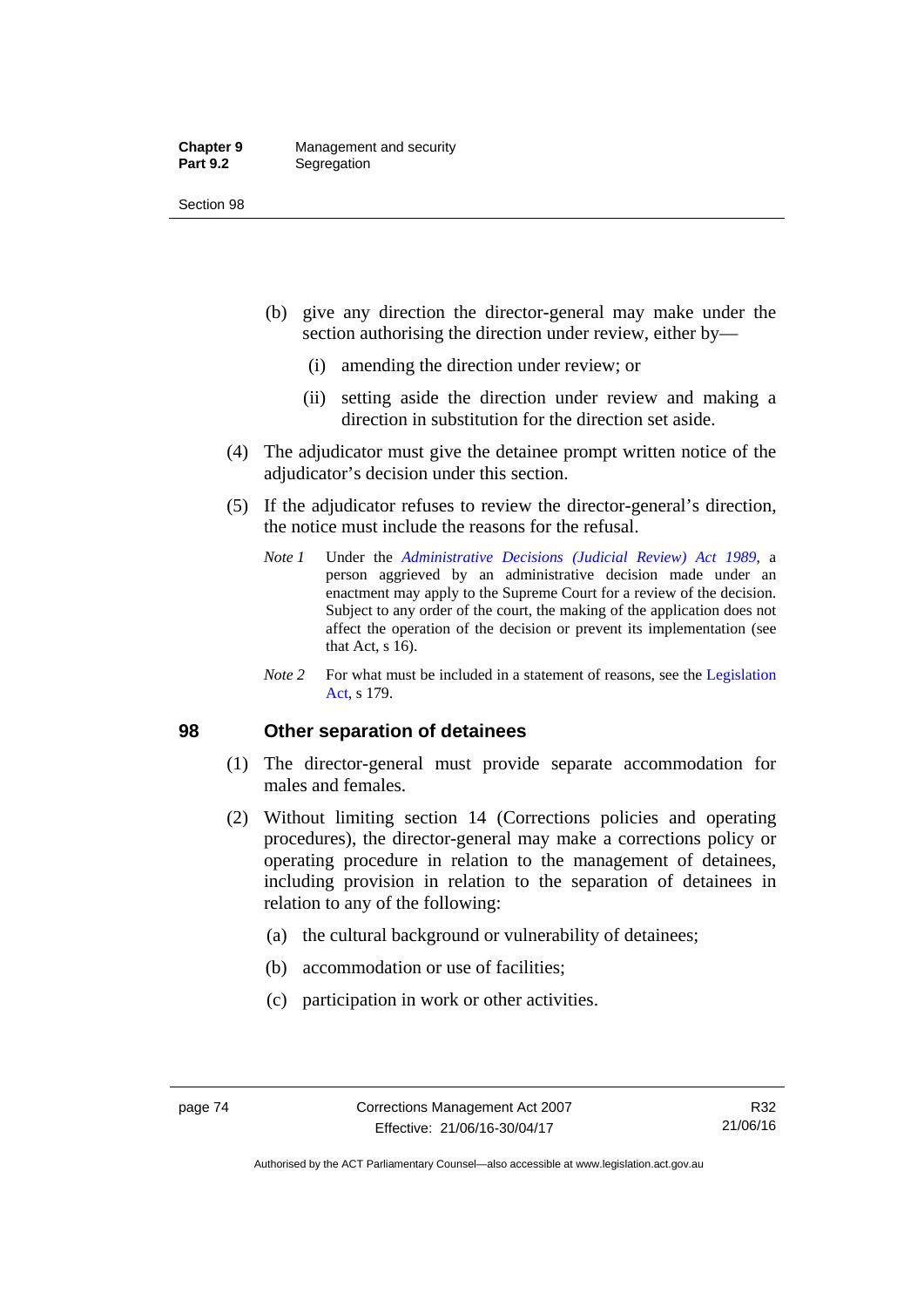# **Part 9.3 Monitoring**

## **99 Monitoring—general considerations**

In exercising a function under this part, the director-general must ensure that the following are balanced appropriately:

- (a) the need to protect the safety of detainees, corrections officers, other people who work at or visit correctional centres, and the community;
- (b) the need for security and good order at correctional centres;
- (c) the benefits of detainees maintaining contact with the community outside correctional centres;
- (d) the need to protect the privacy of detainees;
- (e) the need to prevent intimidation and corruption at correctional centres, and the commission of offences;
- (f) the need to detect prohibited things entering, at, or leaving correctional centres;
- (g) anything else the director-general considers, on reasonable grounds, to be relevant.

## **100 Monitoring at correctional centres**

The director-general may arrange for any part of a correctional centre to be monitored for any activity, including the movement of anyone at the centre.

#### **Examples of monitoring**

direct viewing, closed-circuit television coverage and the use of other devices for detecting movement

*Note* An example is part of the Act, is not exhaustive and may extend, but does not limit, the meaning of the provision in which it appears (see [Legislation Act,](http://www.legislation.act.gov.au/a/2001-14) s 126 and s 132).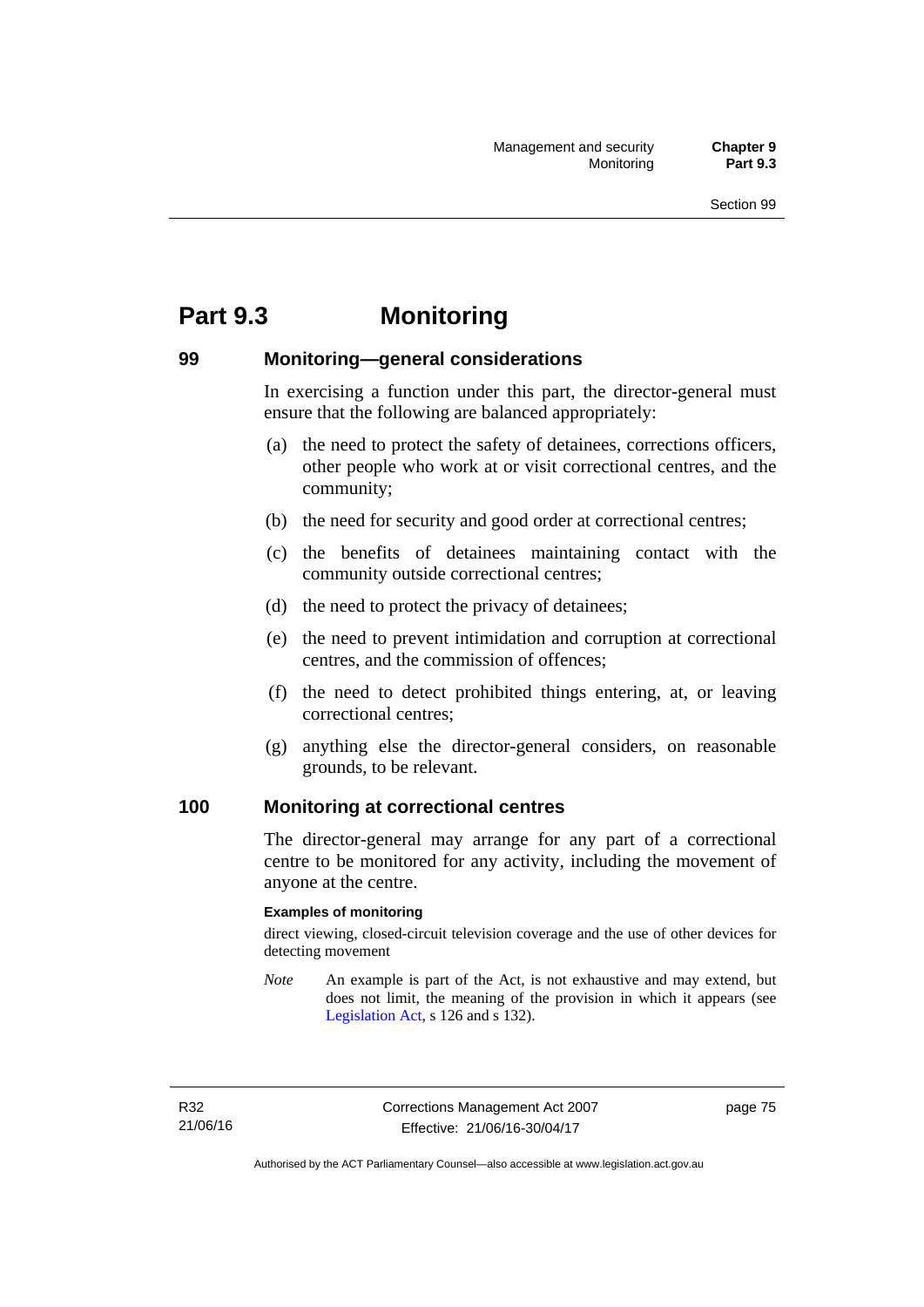#### **Chapter 9** Management and security<br>**Part 9.3** Monitoring **Monitoring**

Section 101

## **101 Personal monitoring devices**

- (1) The director-general may, orally or in writing, direct a person at a correctional centre to wear a device (a *personal monitoring device*) that allows the person's location at the centre to be monitored.
- (2) To remove any doubt, a direction under this section may be given to any of the following:
	- (a) a detainee;
	- (b) a corrections officer;
	- (c) anyone working at or visiting a correctional centre.

## **102 Interfering with personal monitoring devices**

 (1) A person commits an offence if the person interferes with a personal monitoring device.

Maximum penalty: 50 penalty units, imprisonment for 6 months or both.

- (2) It does not matter whether the interference is by the person directed to wear the device or someone else.
- (3) Subsection (1) does not apply if the interference is authorised by the director-general.
- (4) In this section:

*interfere*, with a personal monitoring device, includes damage, cause to malfunction, disable and remove but does not include the effect of normal wear and tear associated with wearing the device.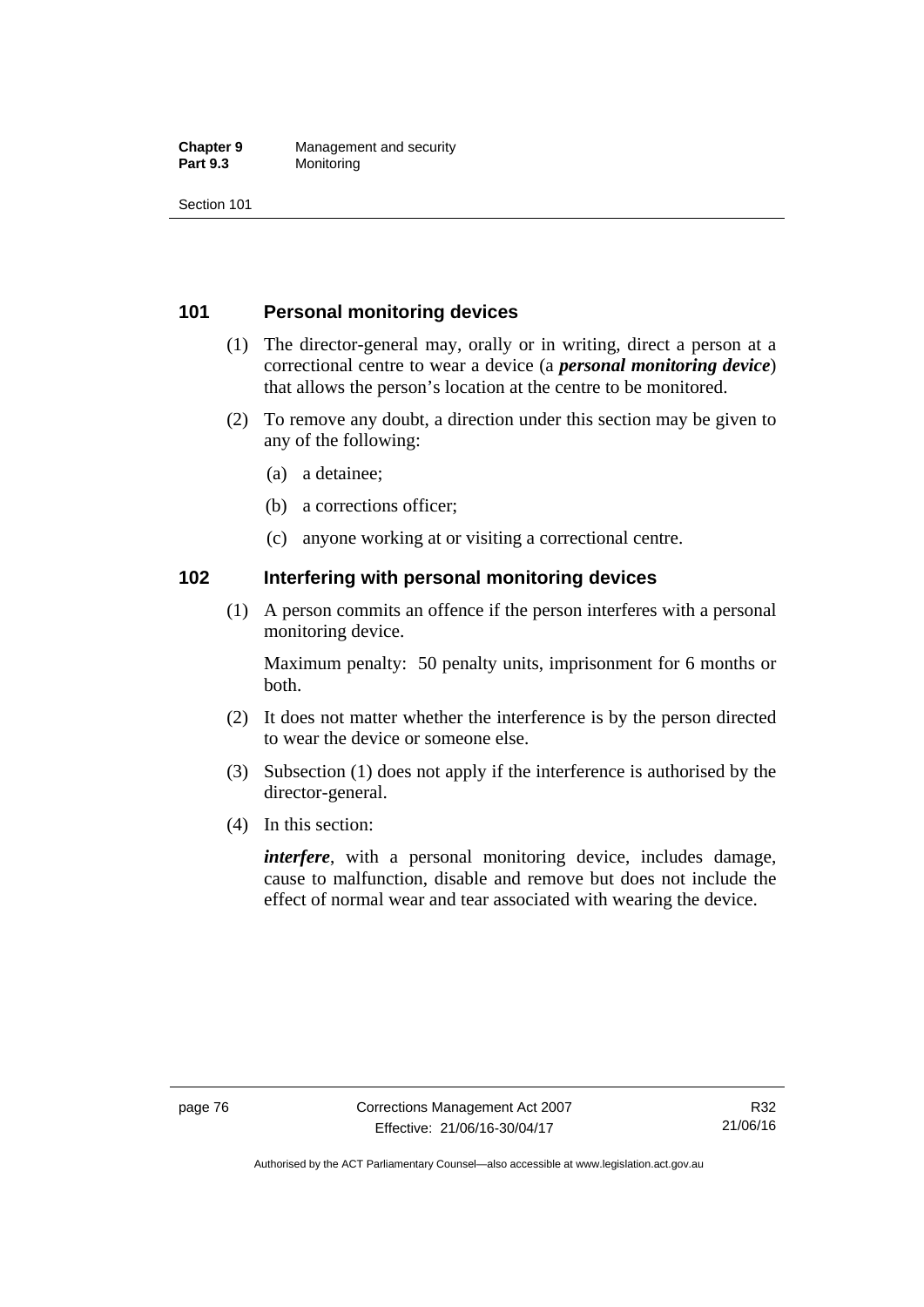## **103 Monitoring telephone calls etc**

- (1) This section applies in relation to an electronic communication with a detainee, other than a protected electronic communication.
- (2) The director-general may do either or both of the following in relation to the communication:
	- (a) monitor the communication;
	- (b) record the communication.
- (3) The director-general must tell the parties to the communication that the communication might be monitored and recorded.
- (4) If the communication reveals information about the commission of an offence, the director-general must give the information to the chief police officer.
- (5) In this section:

*electronic communication* means communication by—

- (a) telephone, email or fax; or
- (b) any other electronic means.

*protected electronic communication* means an electronic communication between a detainee and any of the following:

- (a) a lawyer representing the detainee;
- (b) an official visitor;
- (c) a commissioner exercising functions under the *[Human Rights](http://www.legislation.act.gov.au/a/2005-40)  [Commission Act 2005](http://www.legislation.act.gov.au/a/2005-40)*;
- (d) the ombudsman;
- (e) a person prescribed by regulation.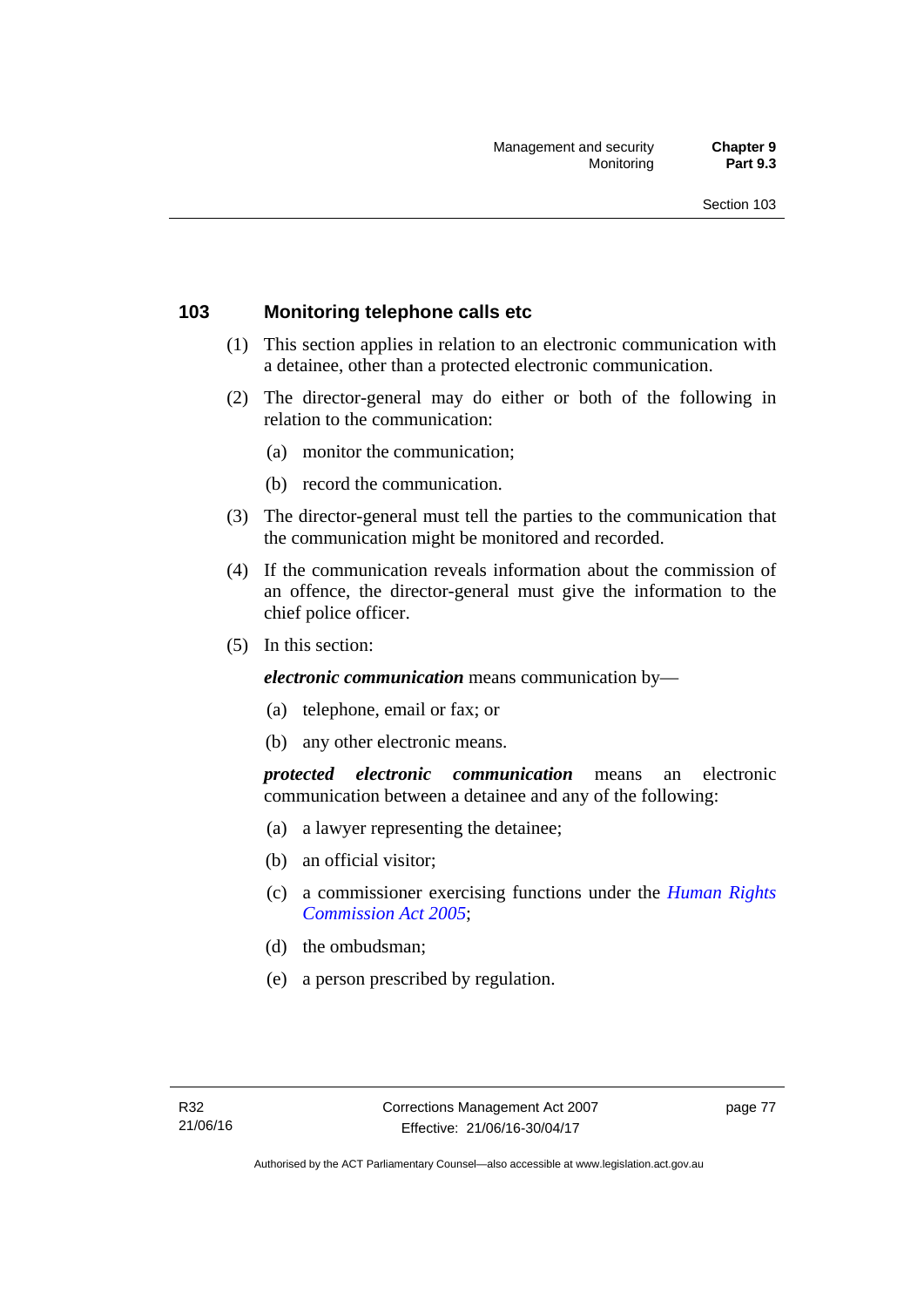#### **Chapter 9** Management and security<br>**Part 9.3** Monitoring **Monitoring**

Section 104

## **104 Monitoring ordinary mail**

- (1) The director-general may open and search a detainee's ordinary mail.
- (2) The director-general may read a detainee's ordinary mail only if the director-general suspects, on reasonable grounds, that the mail may—
	- (a) undermine security or good order at a correctional centre; or
	- (b) revictimise a victim; or
	- (c) circumvent any process for investigating complaints or reviewing decisions under this Act.
- (3) However, and without limiting section 14 (Corrections policies and operating procedures), the director-general may make a corrections policy or operating procedure in relation to reading a random selection of detainees' ordinary mail.
- (4) In this section:

*ordinary mail* means mail other than protected mail.

*protected mail* means mail between a detainee and any of the following:

- (a) a lawyer representing the detainee;
- (b) an official visitor;
- (c) the human rights commissioner;
- (d) the public advocate;
- (e) the ombudsman;
- (f) a person prescribed by regulation.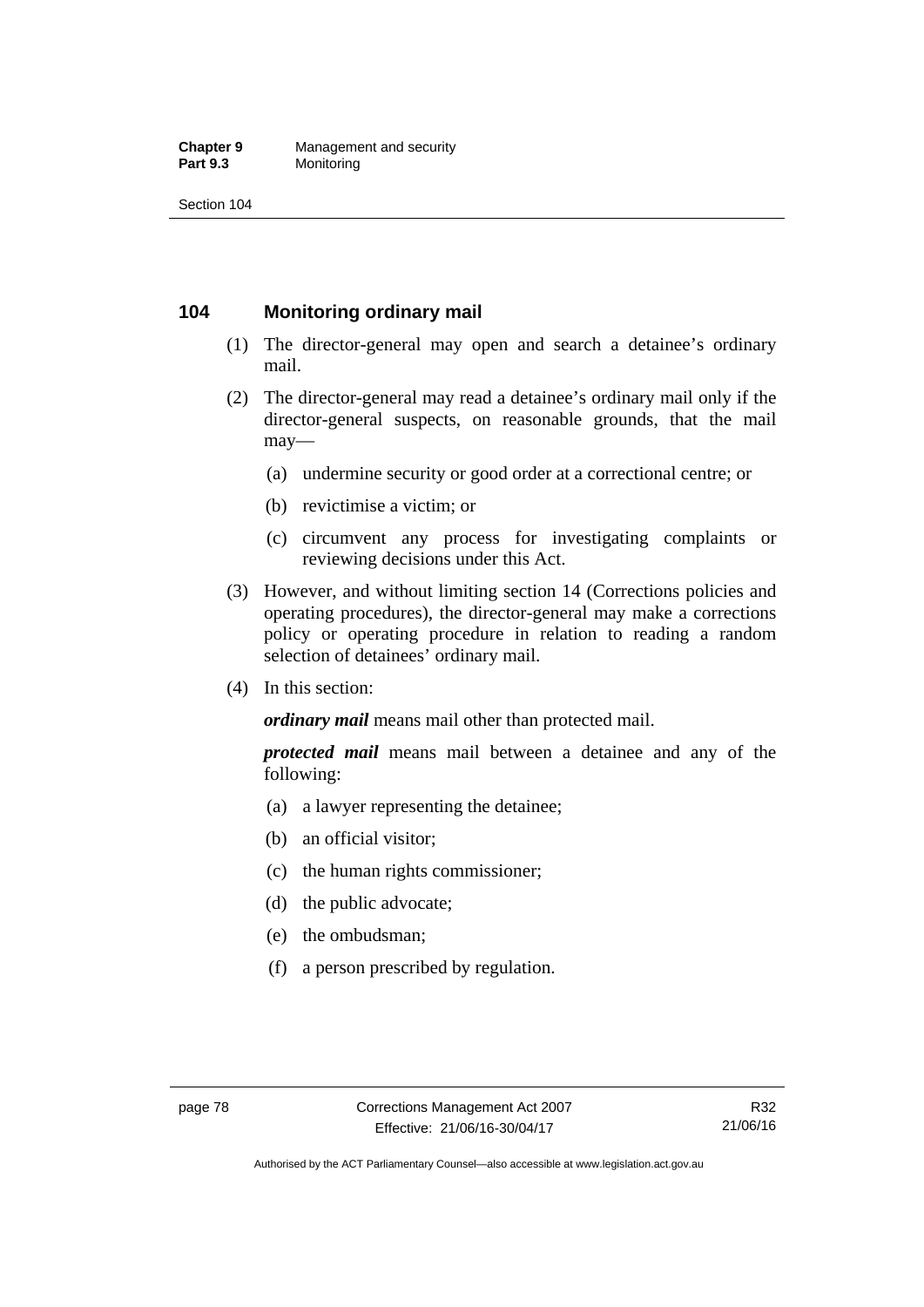*search* includes search—

- (a) with any device using electronic or other technology; and
- (b) by physical means; and
- (c) with the assistance of a corrections dog.

## **105 Monitoring protected mail**

- (1) The director-general may open and search a detainee's protected mail in the detainee's presence if the director-general suspects, on reasonable grounds, that the mail contains—
	- (a) something that may physically harm the addressee; or
	- (b) a prohibited thing.
- (2) However, the director-general must not read a detainee's protected mail without the detainee's written consent.
- (3) In this section:

*search*—see section 104 (4).

## **106 Mail searches—consequences**

- (1) Subject to section 127 (Seizing mail etc), a detainee's mail, once searched, must be delivered to the addressee as soon as practicable.
- (2) If a search of a detainee's mail reveals information about the commission of an offence, the director-general must give the information to the chief police officer.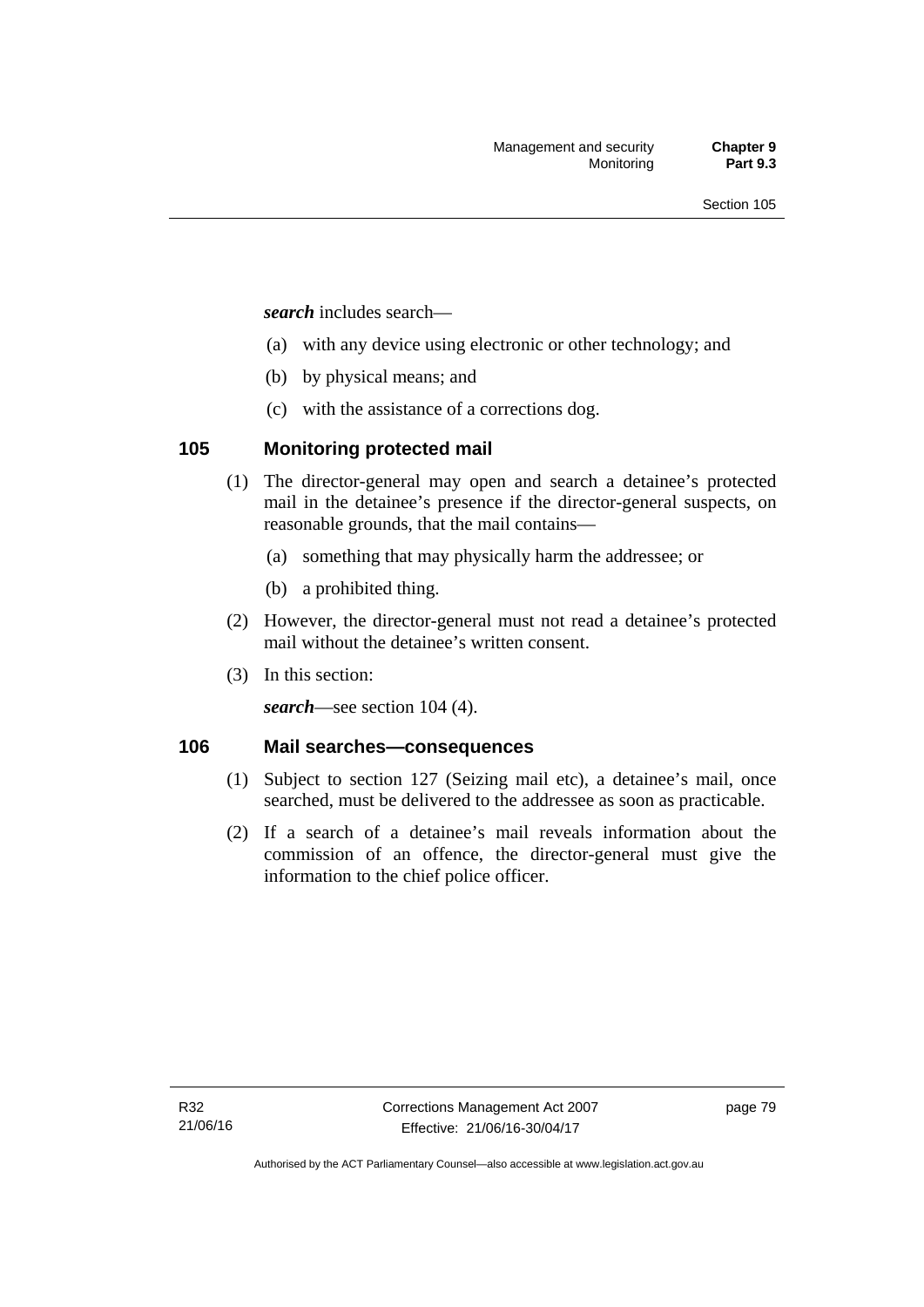**Chapter 9** Management and security<br>**Part 9.4** Searches **Part 9.4 Searches**<br>**Division 9.4.1** Searches Searches—general Section 107

# **Part 9.4 Searches**

## **Division 9.4.1 Searches—general**

#### **107 Definitions—searches**

In this Act:

*body search*, of a detainee, means a search of the detainee's body, including an examination of any orifice or cavity of the detainee's body.

*frisk search* means—

- (a) a search of a person conducted by quickly running the hands over the person's outer garments; and
- (b) an examination of anything worn or carried by the person that is conveniently and voluntarily removed by the person.

*ordinary search* means a search of a person, or of articles in a person's possession, that may include—

- (a) requiring the person to remove the person's overcoat, coat or jacket and any gloves, shoes or hat; and
- (b) an examination of those items.

*scanning search* means a search of a person by electronic or other means that does not require the person to remove the person's clothing or to be touched by someone else.

#### **Examples of scanning searches**

- 1 passing a portable electronic or other device over a person
- 2 requiring a person to pass by or through an electronic or other device
- *Note* An example is part of the Act, is not exhaustive and may extend, but does not limit, the meaning of the provision in which it appears (see [Legislation Act,](http://www.legislation.act.gov.au/a/2001-14) s 126 and s 132).

Authorised by the ACT Parliamentary Counsel—also accessible at www.legislation.act.gov.au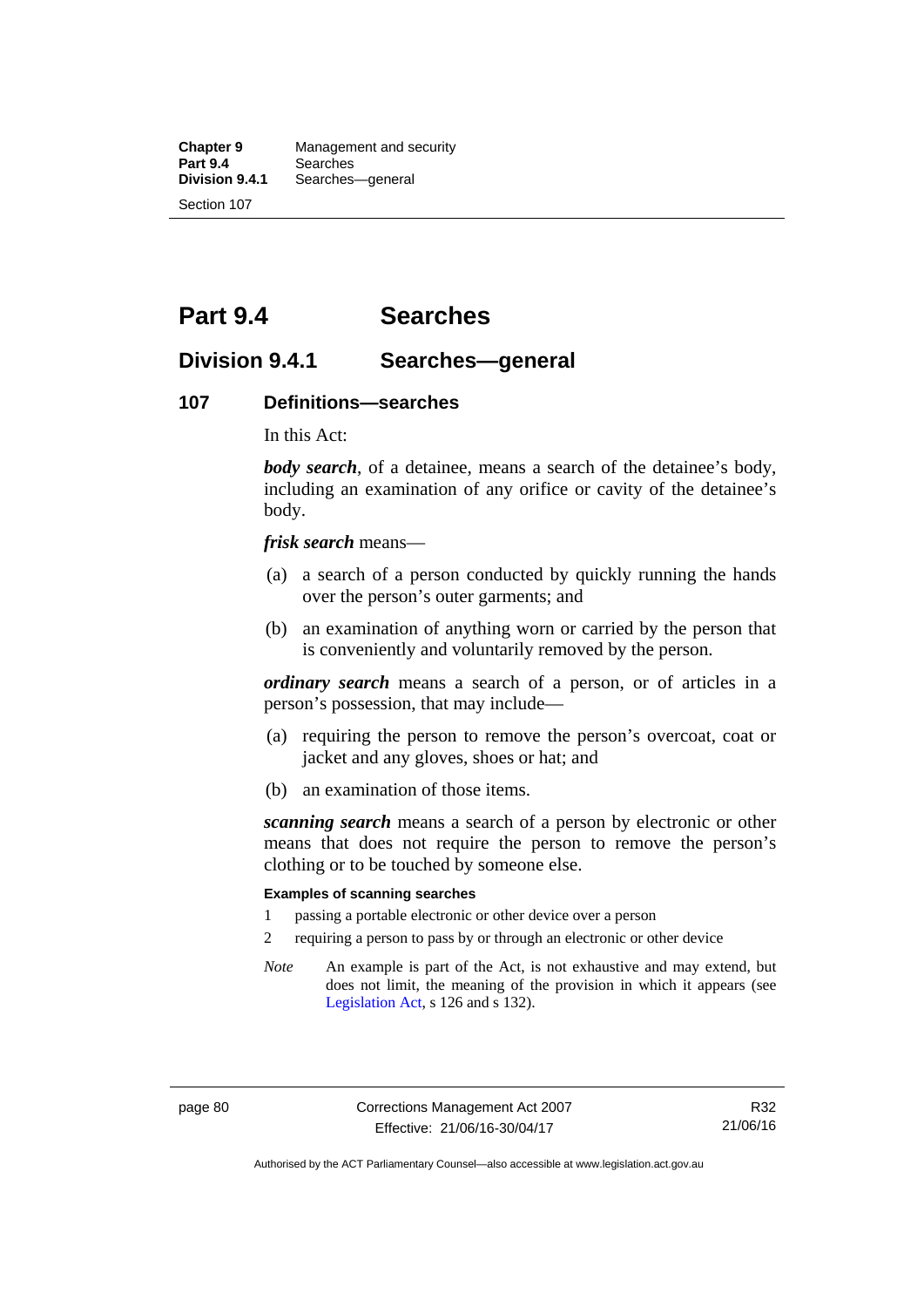*strip search*, of a detainee, means a search of the detainee, or of articles in the detainee's possession, that may include—

- (a) requiring the detainee to remove all of the detainee's clothing; and
- (b) an examination of the detainee's body (but not the detainee's body orifices or cavities) and of that clothing.

## **108 Intrusiveness of searches**

The person conducting a search of a person under this part must ensure, as far as practicable, that—

- (a) the search is the least intrusive kind of search that is reasonable and necessary in the circumstances; and
- (b) the search is conducted in the least intrusive way that is reasonable and necessary in the circumstances.

#### **Example**

searching for a prohibited thing by a frisk search (rather than an ordinary search) with the assistance of a corrections dog

*Note* An example is part of the Act, is not exhaustive and may extend, but does not limit, the meaning of the provision in which it appears (see [Legislation Act,](http://www.legislation.act.gov.au/a/2001-14) s 126 and s 132).

## **109 Searches of transgender and intersex detainees**

- (1) This section applies if a transgender or intersex detainee is to be subjected to a search under this part.
- (2) To remove any doubt, the detainee's sex is taken to be that entered for the detainee in the register of detainees.
	- *Note* For the meaning of *transgender person* and *intersex person*, see the [Legislation Act,](http://www.legislation.act.gov.au/a/2001-14) s 169A and s 169B.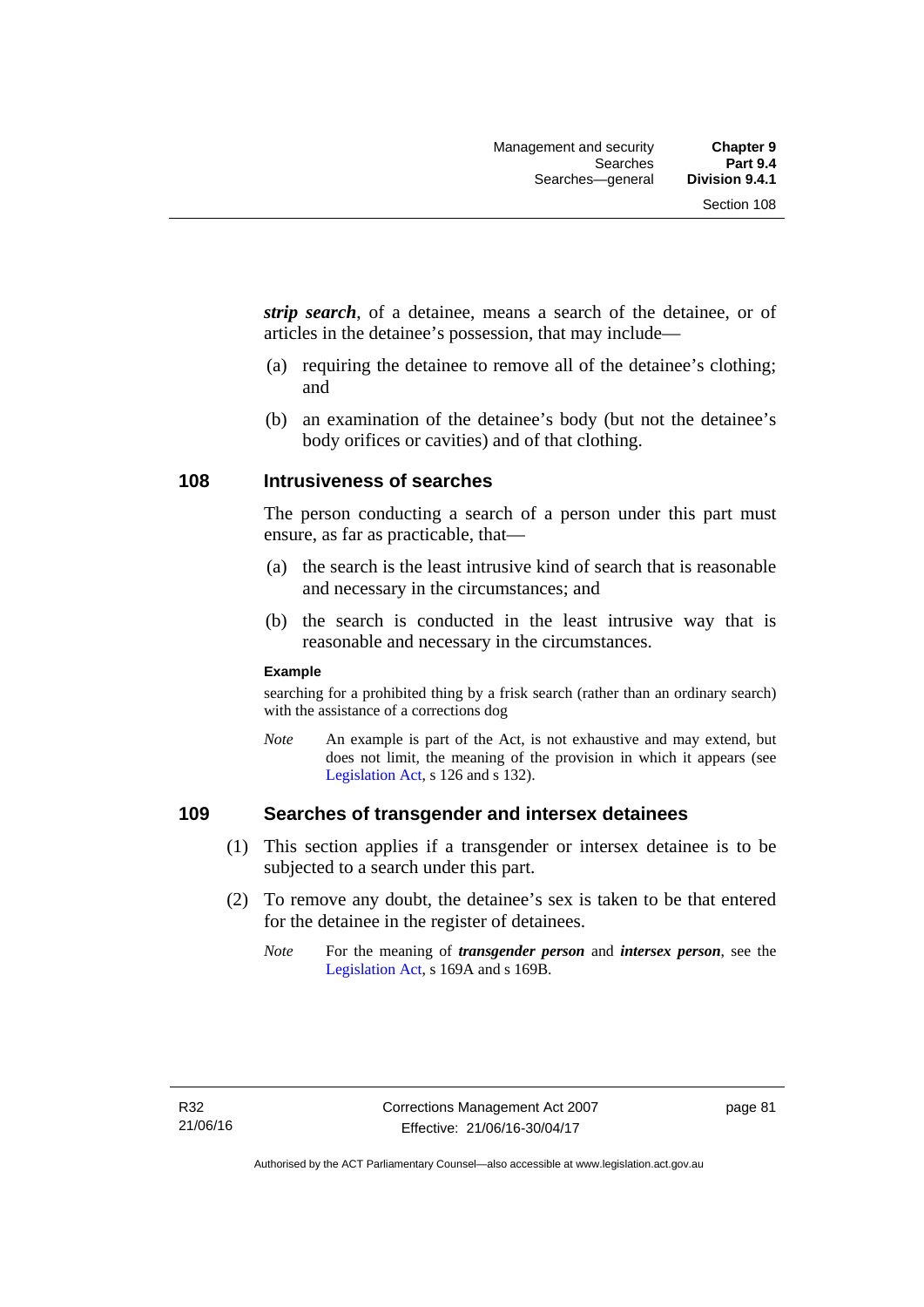## **110 Register of strip and body searches**

- (1) This section applies in relation to—
	- (a) a strip search of a detainee; and
	- (b) a body search of a detainee.
- (2) The director-general must keep a register containing the following details in relation to each search:
	- (a) the name of the detainee searched;
	- (b) the reason for the search;
	- (c) when the search was conducted;
	- (d) the name of each person present at any time during the search;
	- (e) details of anything seized during the search;
	- (f) anything else prescribed by regulation.
- (3) The register may contain anything else the director-general considers relevant.
- (4) The register must be available for inspection under chapter 7 (Inspection of correctional centres).

## **Division 9.4.2 Scanning, frisk and ordinary searches**

## **111 Scanning, frisk and ordinary searches—directions**

- (1) The director-general may, at any time, direct a corrections officer to conduct a scanning search, frisk search or ordinary search of a detainee, another corrections officer or anyone else working at or visiting a correctional centre if the director-general believes, on reasonable grounds, that it is prudent to conduct the search to protect—
	- (a) the safety of anyone at a correctional centre; or

Authorised by the ACT Parliamentary Counsel—also accessible at www.legislation.act.gov.au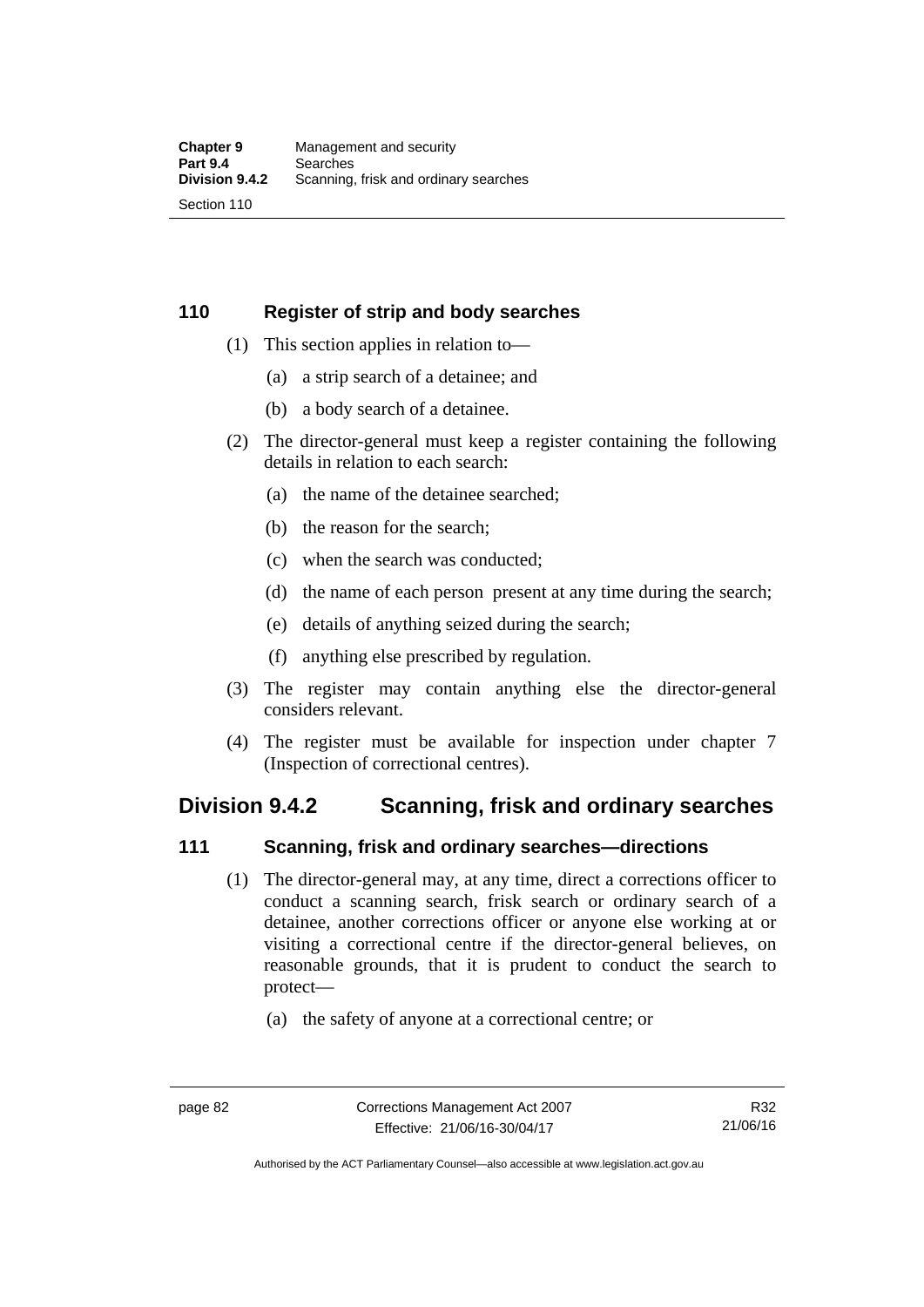#### (b) security or good order at a correctional centre.

#### **Examples of other people working at correctional centre**

counsellors, psychologists, maintenance workers and volunteers

#### **Examples of searches**

- 1 searching a detainee returning to a correctional centre after performing community service
- 2 searching a corrections officer reporting for work
- 3 searching a person engaged to provide an educational program at a correctional centre when the person arrives at, or returns to, the centre
- 4 searching a detainee returning to the detainee's accommodation at a correctional centre after working in another part of the centre
- *Note* An example is part of the Act, is not exhaustive and may extend, but does not limit, the meaning of the provision in which it appears (see [Legislation Act,](http://www.legislation.act.gov.au/a/2001-14) s 126 and s 132).
- (2) Also, a corrections officer may conduct a scanning search, frisk search or ordinary search of a detainee if the officer suspects, on reasonable grounds, that the detainee is carrying—
	- (a) a prohibited thing; or
	- (b) anything else that creates, or is likely to create, a risk to—
		- (i) the personal safety of the detainee or anyone else; or
		- (ii) security or good order at a correctional centre.
	- *Note* Section 126 provides for the use of force to carry out searches under this part.

## **112 Scanning, frisk and ordinary searches—requirements**

- (1) A corrections officer may conduct a scanning search, frisk search or ordinary search of a person under section 111 only if—
	- (a) the person is of the same sex as the officer; or
	- (b) if that is not the case—another person of the same sex as the person to be searched is present while the search is conducted.

page 83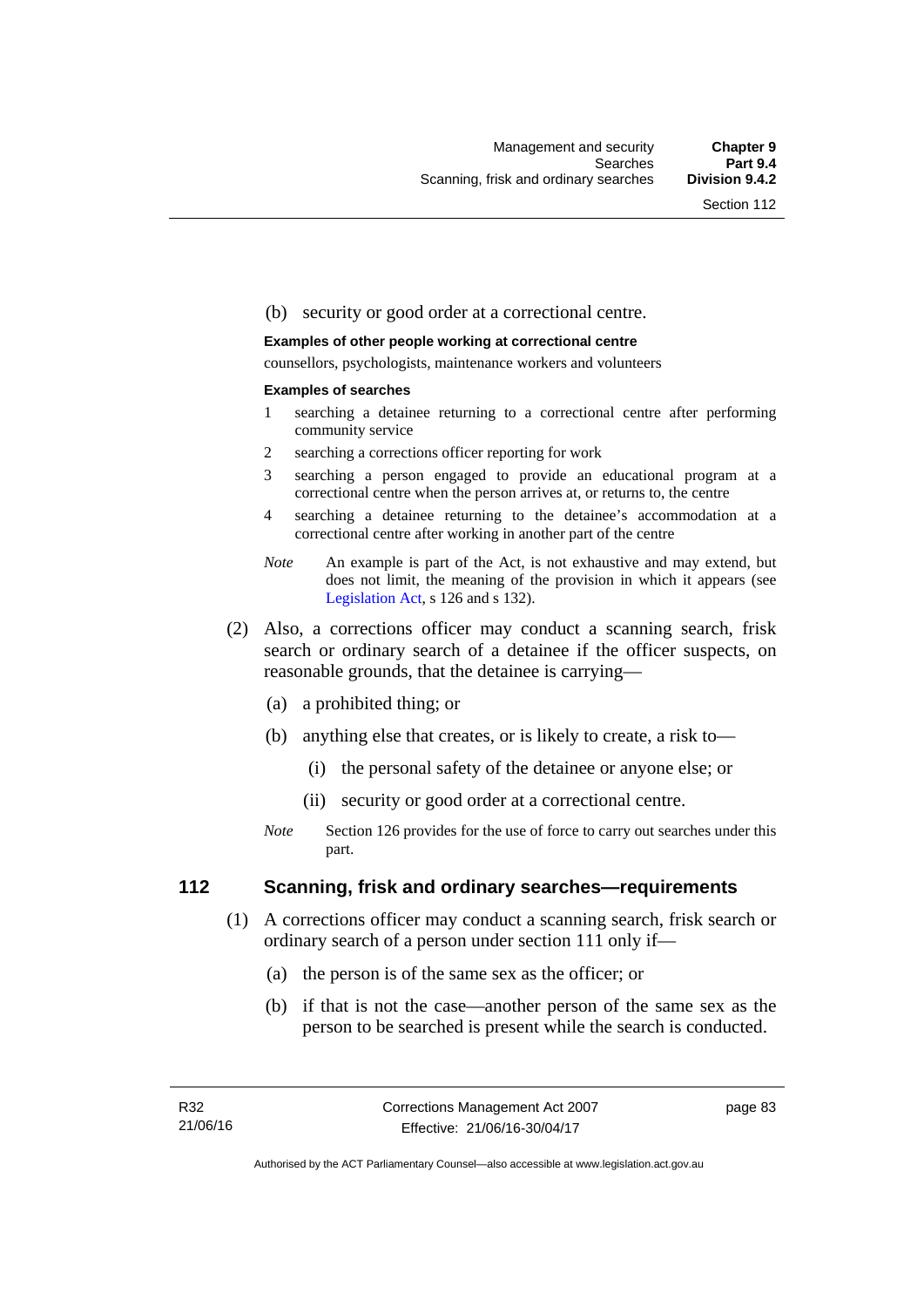(2) The other person mentioned in subsection (1) must not be a detainee.

## **Division 9.4.3 Strip searches**

## **113 Meaning of** *seizeable item***—div 9.4.3**

In this division:

*seizeable item* means anything that—

- (a) is a prohibited thing; or
- (b) may be used by the detainee in a way that may involve—
	- (i) intimidating anyone else; or
	- (ii) an offence or disciplinary breach; or
	- (iii) a risk to the personal safety of anyone else; or
	- (iv) a risk to security or good order at a correctional centre.

## **113A Strip searches—when may be conducted**

- (1) A detainee may be strip searched only if the director-general gives a direction in accordance with section 113B or section 113C.
	- *Note* Section 126 provides for the use of force to carry out searches under this part.
- (2) To remove any doubt, a strip search of a detainee may be conducted immediately after any scanning search, frisk search or ordinary search of the detainee.

## **113B Strip searches—on suspicion**

The director-general may direct a corrections officer to strip search a detainee if the director-general suspects on reasonable grounds that the detainee has a seizeable item concealed on the detainee.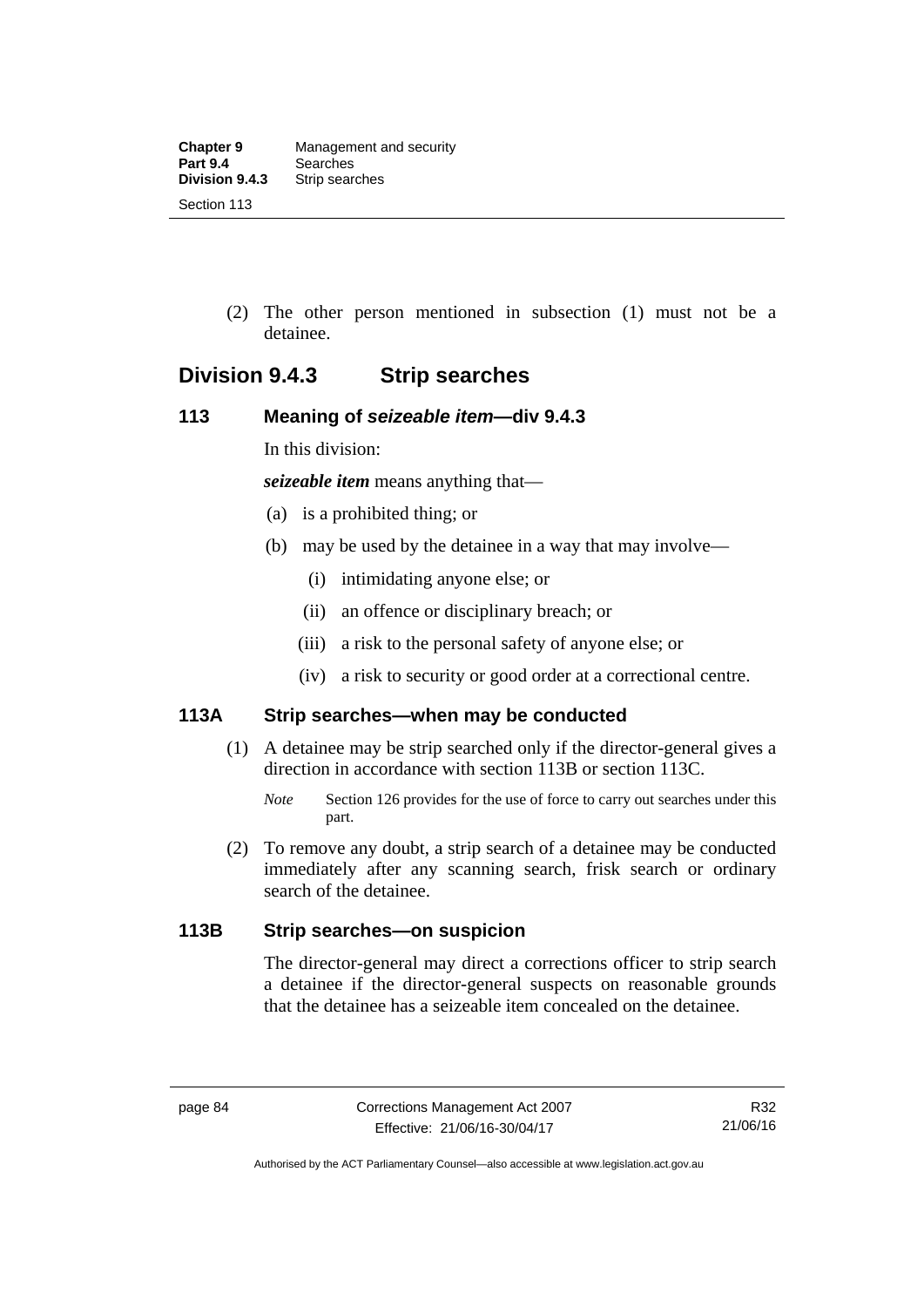## **113C Strip searches—where prudent**

- (1) The director-general may direct a corrections officer to strip search a detainee at a correctional centre if—
	- (a) the director-general believes on reasonable grounds that it is prudent to search the detainee for a seizeable item that may be concealed on or in the detainee because the detainee—
		- (i) has recently not been under the control or immediate supervision of a corrections officer for a period; and
		- (ii) during the period, may have had an opportunity to obtain a seizeable item; and
	- (b) a scanning search may assist in detecting the item but—
		- (i) the means of conducting the search is not available at the correctional centre; or
		- (ii) if the means of conducting the search is available—the scanning search is not likely to detect more than a limited range of seizeable items; or
		- (iii) the search could only be carried out using force that would be likely to make it ineffectual; and
	- (c) a frisk search or ordinary search is not likely to detect more than a limited range of seizeable items.

### **Example—par (a) (ii)**

the detainee has had a personal contact visit by someone who is not an accredited person

#### **Example—par (b) (ii)**

a metal detector

*Note* An example is part of the Act, is not exhaustive and may extend, but does not limit, the meaning of the provision in which it appears (see [Legislation Act,](http://www.legislation.act.gov.au/a/2001-14) s 126 and s 132).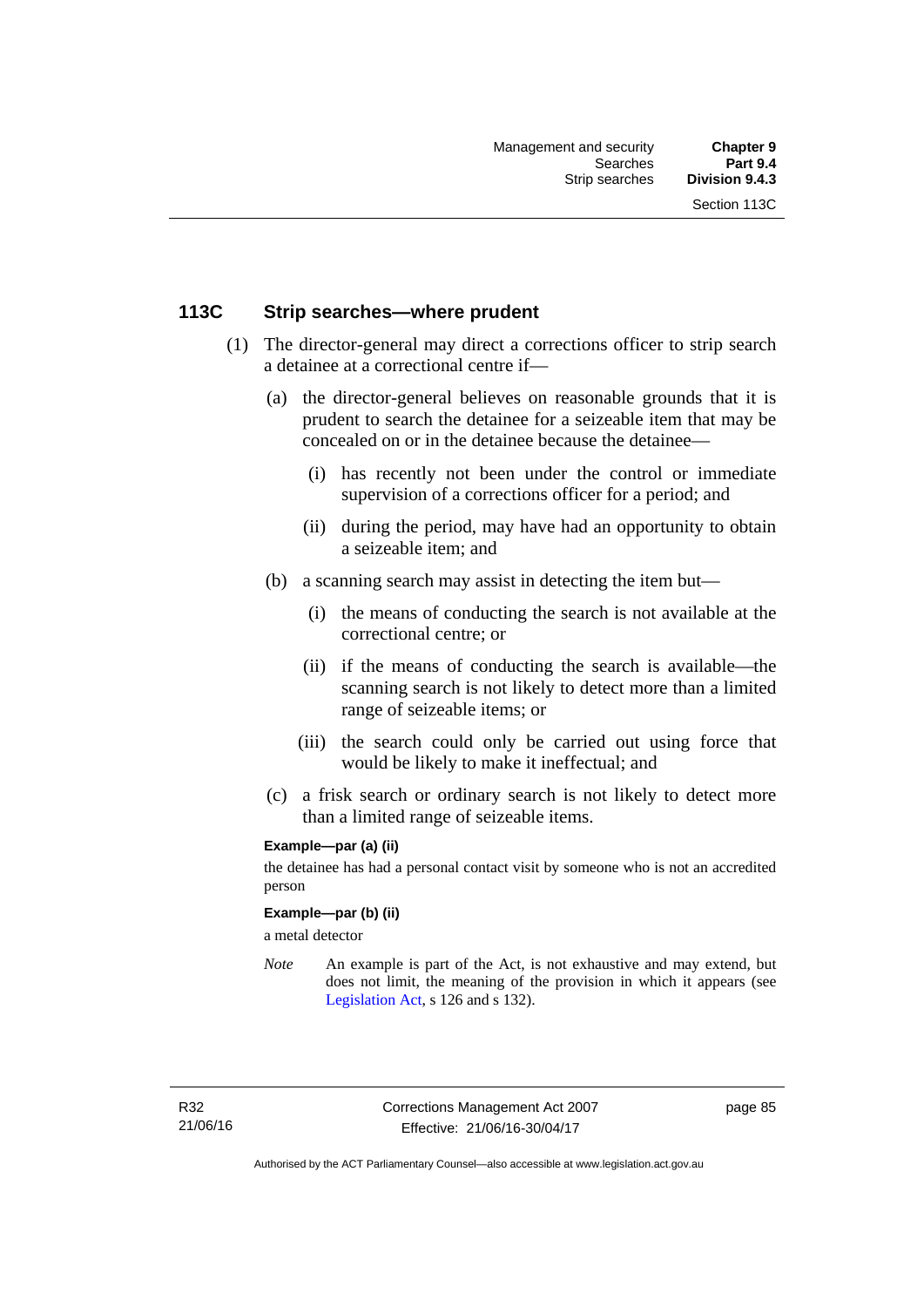(2) Without limiting section 14 (Corrections policies and operating procedures), the director-general must make a corrections policy or operating procedure in relation to strip searches under this section.

## **114 Strip searches—presence of corrections officers**

- (1) A strip search of a detainee must be done—
	- (a) by a corrections officer of the same sex as the detainee; and
	- (b) in the presence of 1 or more other corrections officers each of whom must be of the same sex as the detainee.
- (2) However, the number of corrections officers present during the search must be no more than necessary and reasonable to ensure the search is carried out as safely and effectively as possible.
- (3) The corrections officer conducting the search may direct another corrections officer present to provide assistance that the conducting officer believes, on reasonable grounds, is necessary and reasonable for the search.
- (4) A corrections officer may give directions to the detainee for the conduct of the search in accordance with this section.

#### **Examples**

directions that the detainee raise 1 or both arms, raise any long hair or turn in a particular direction

*Note* An example is part of the Act, is not exhaustive and may extend, but does not limit, the meaning of the provision in which it appears (see [Legislation Act,](http://www.legislation.act.gov.au/a/2001-14) s 126 and s 132).

## **115 Strip searches—general rules**

- (1) A strip search must be conducted in a private area or an area that provides reasonable privacy for the detainee being searched.
- (2) The search must not be conducted—
	- (a) in the presence of someone of the opposite sex to the detainee; or

Authorised by the ACT Parliamentary Counsel—also accessible at www.legislation.act.gov.au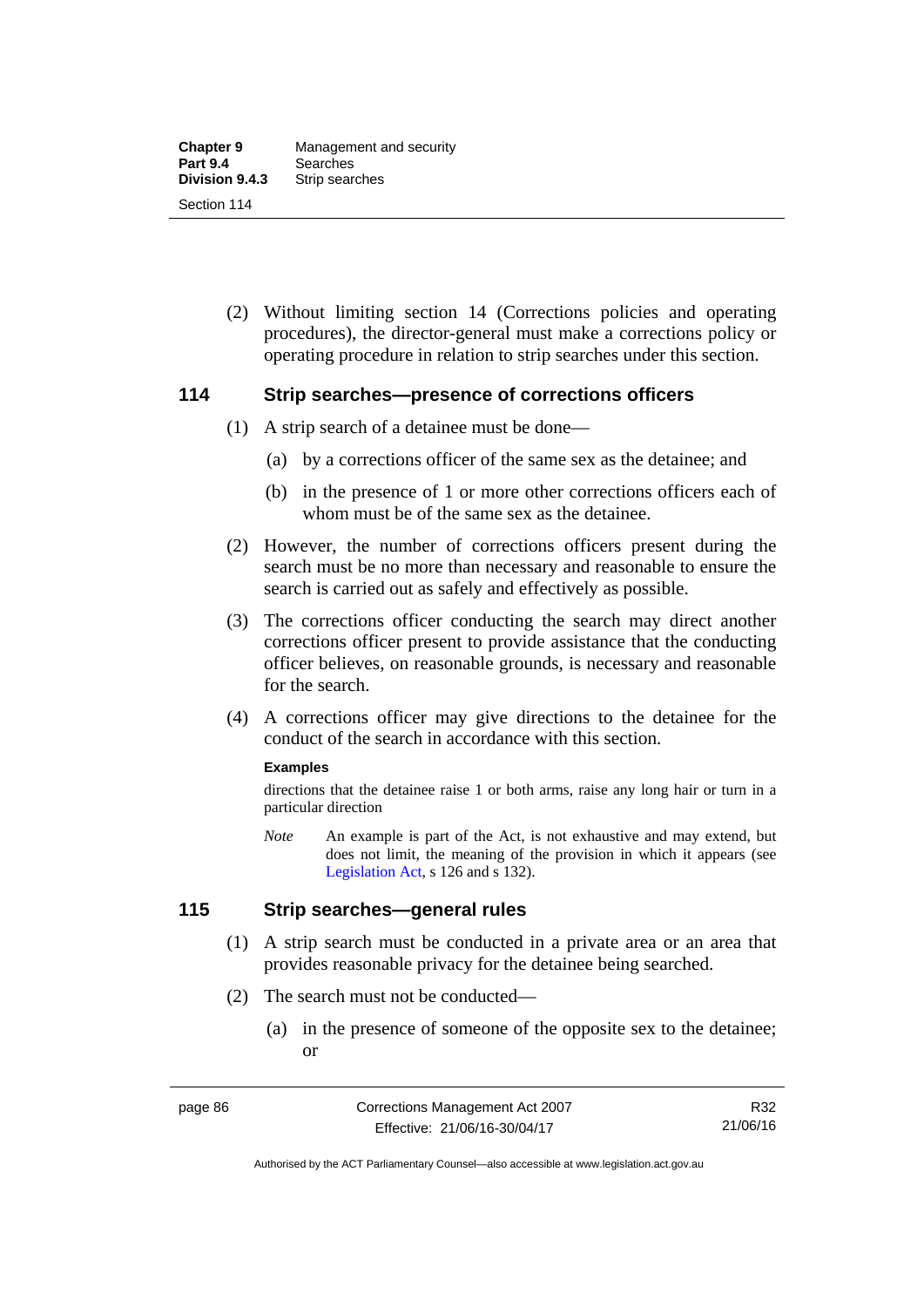- (b) in the presence or sight of someone else whose presence is not necessary for the search or the safety of everyone present.
- (3) The search must not involve—
	- (a) the removal from the detainee of more clothes than is necessary and reasonable to conduct the search; or
	- (b) the removal from the detainee of more clothes at any time than is necessary and reasonable to conduct the search; or
	- (c) without limiting paragraph (b), both the upper and lower parts of the person's body being uncovered at the same time.
- (4) Subject to section 126 (Searches—use of force), the search must not involve any touching of the detainee's body by a corrections officer.
- (5) Each corrections officer present during the search must ensure, as far as practicable, that—
	- (a) the search is done in a way that minimises embarrassment for the detainee; and
	- (b) the search is done quickly; and
	- (c) the detainee is allowed to dress in private immediately after the search is finished.
- (6) If clothing from a detainee is seized during a strip search, the director-general must ensure that the detainee is left with, or given, appropriate clothing to wear.

## **Division 9.4.4 Body searches**

## **116 Body searches—directions**

The director-general may direct a doctor appointed under section 22 (Health practitioners—non-therapeutic functions) to conduct a body search of a detainee if the director-general suspects, on reasonable grounds, that the detainee—

page 87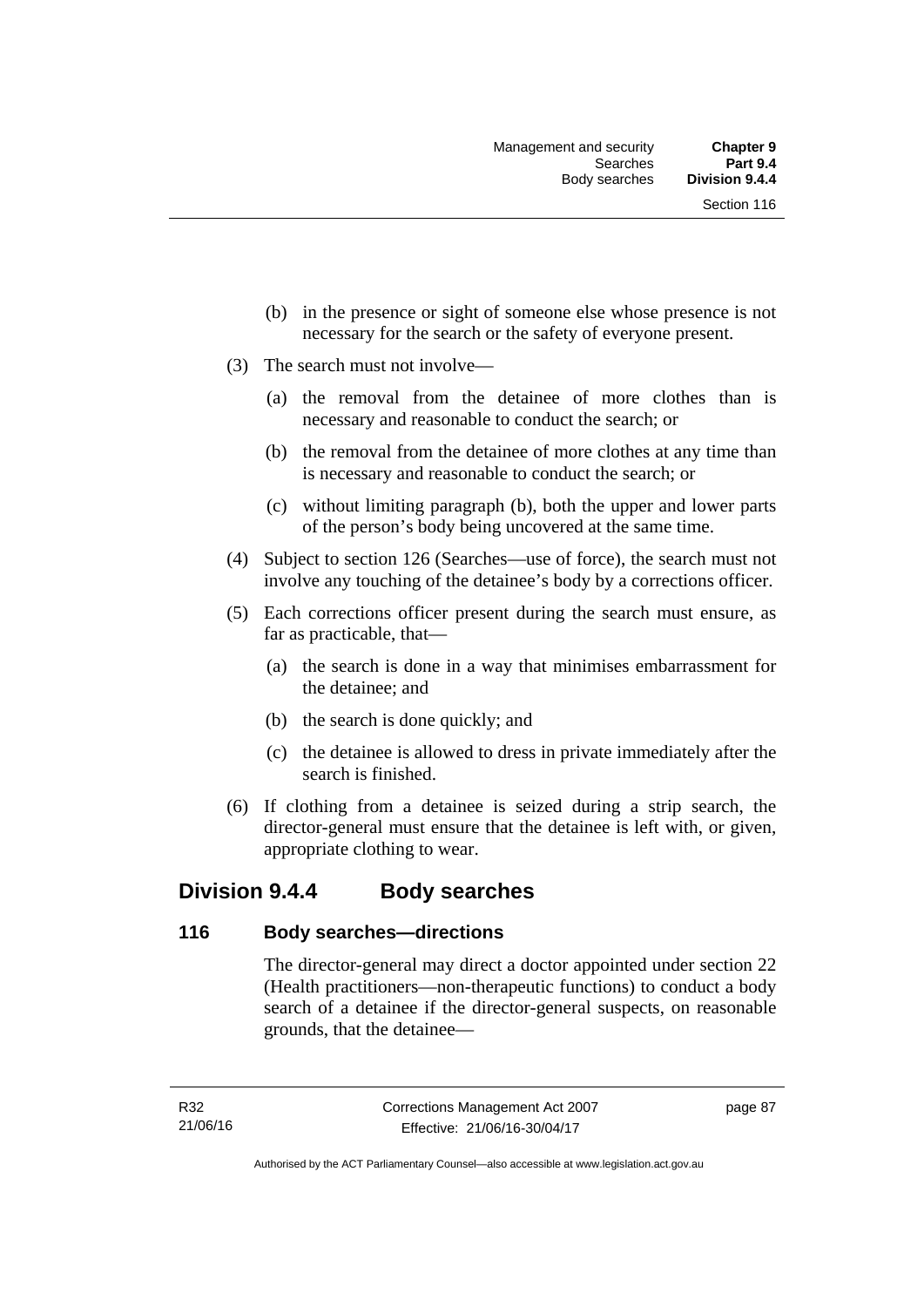- (a) has ingested or inserted something in the detainee's body that may jeopardise the detainee's health or wellbeing; or
- (b) has a prohibited thing concealed in or on the detainee's body that may be used in a way that may pose a risk to the security or good order at a correctional centre; or
- (c) has evidence of the commission of an offence or disciplinary breach concealed in or on the detainee.

## **117 Body searches—presence of nurse and corrections officers**

- (1) A nurse appointed under section 22 (Health practitioners non-therapeutic functions) must be present during the body search of a detainee.
- (2) If the doctor conducting the body search is not of the same sex as the detainee, the nurse must be of the same sex as the detainee.
- (3) The director-general may direct 1 or more corrections officers to be present during the search, each of whom must be of the same sex as the detainee.
- (4) However, the number of corrections officers present during the search must be no more than is necessary and reasonable to ensure the search is carried out as safely and effectively as possible.
- (5) A body search must be conducted in a private area or an area that provides reasonable privacy for the detainee being searched.

## **118 Body searches—assistance from corrections officer**

- (1) This section applies if the doctor conducting a body search of a detainee asks the director-general for assistance that the doctor believes, on reasonable grounds, is necessary and reasonable for the search.
- (2) The director-general may direct a corrections officer (the *assistant*) to assist in the conduct of the search.

Authorised by the ACT Parliamentary Counsel—also accessible at www.legislation.act.gov.au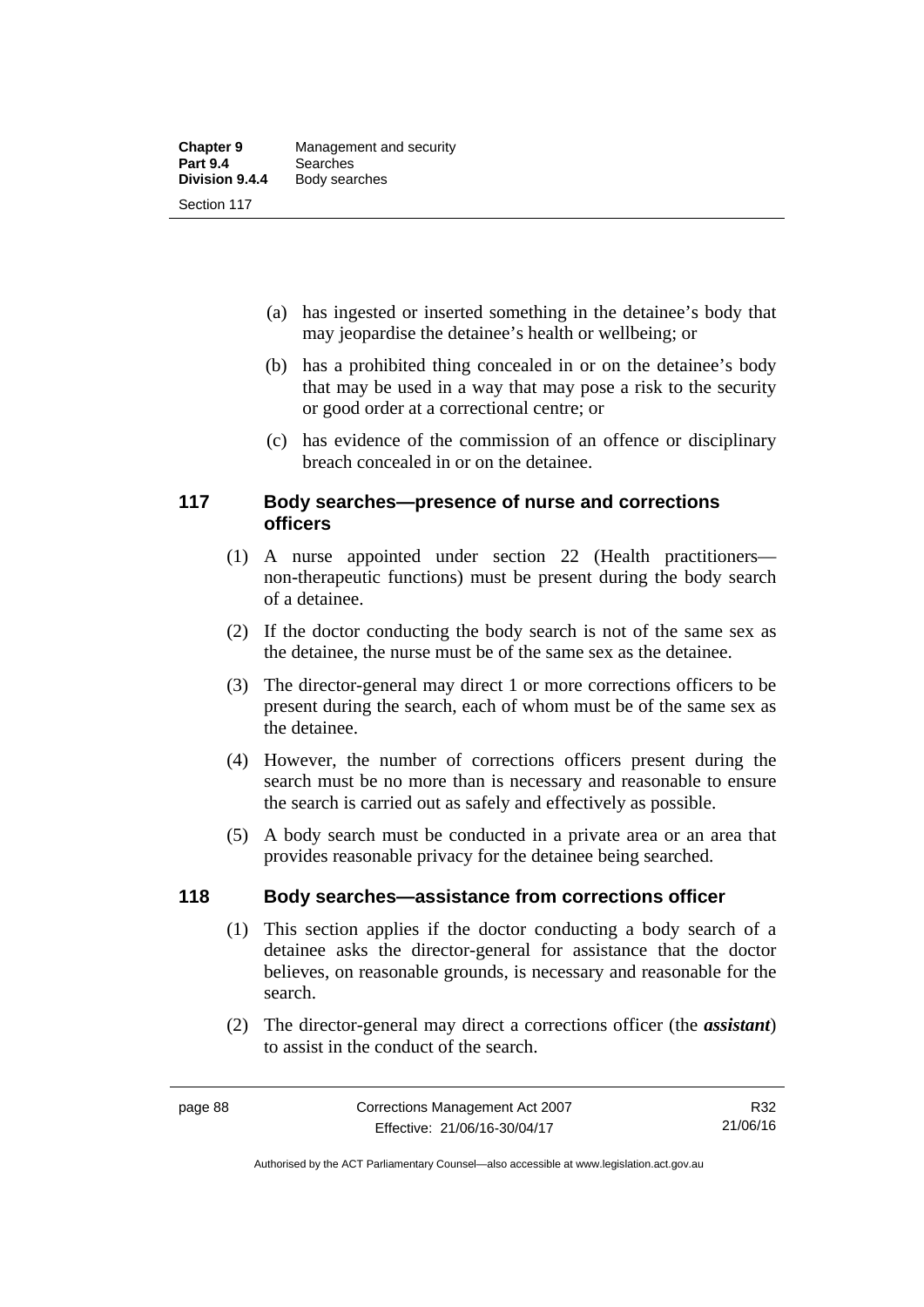(3) However, the assistant must be of the same sex as the detainee.

*Note* Section 126 provides for the use of force to assist at a body search.

## **119 Body searches—rules about detainee's clothing**

- (1) A body search of a detainee must not involve—
	- (a) the removal of more clothes than is necessary and reasonable to conduct the search; or
	- (b) the removal of more clothes at any time than is necessary and reasonable to conduct the search; or
	- (c) without limiting paragraph (b), both the upper and lower parts of the person's body being uncovered at the same time.
- (2) A detainee who has been body searched must be allowed to dress in private immediately after the search is finished.
- (3) If clothing from a detainee is seized during a body search, the director-general must ensure that the detainee is left with, or given, appropriate clothing to wear.

## **120 Body searches—rules about touching detainee**

The doctor conducting the body search of a detainee, and the nurse present at the search, may, for the search, touch the detainee and examine the detainee's orifices and cavities, but only if the doctor or nurse is of the same sex as the detainee.

## **121 Body searches—seizing things**

- (1) The doctor conducting a body search of a detainee may seize anything discovered during the search if—
	- (a) seizing the thing would not be likely to cause injury to the detainee; and

page 89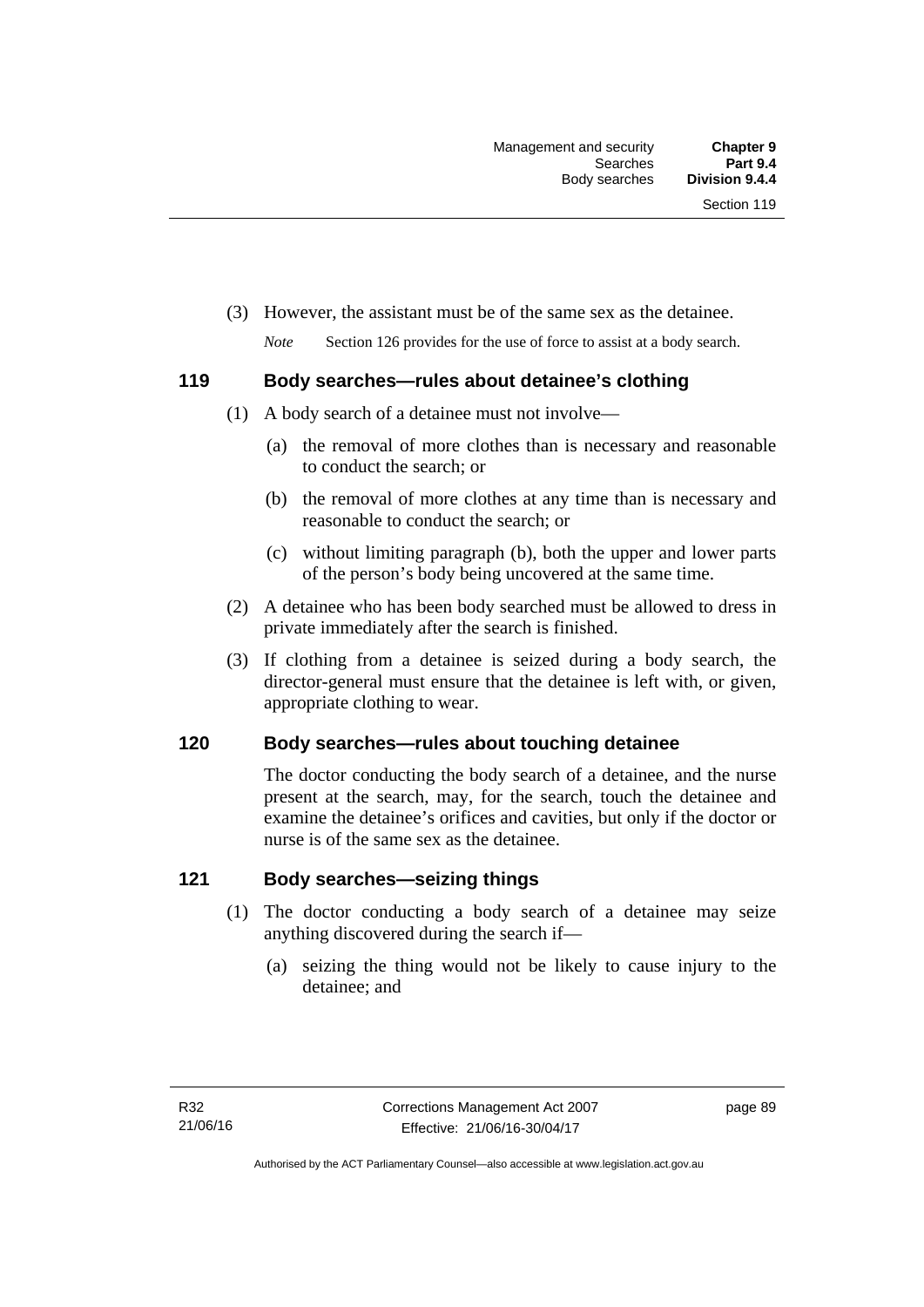- (b) the doctor believes, on reasonable grounds, that the thing may be evidence of the commission of an offence or disciplinary breach by the detainee.
- (2) The doctor must give the thing seized to a corrections officer as soon as practicable.

## **Division 9.4.5 Searches of premises and property**

## **122 Searches—premises and property**

- (1) The director-general may, at any time, direct a corrections officer to search—
	- (a) any part of a correctional centre; or
	- (b) anything at a correctional centre, including anything in the possession of anyone at a correctional centre; or
	- (c) any vehicle used for transporting a detainee.

### **Examples of searches under this section**

a search of any of the following for a prohibited thing:

- any area or building or part of a building (including a cell) at a correctional centre
- any storage area, including an area used by detainees or corrections officers, at a correctional centre
- any vehicle, machinery or equipment at a correctional centre
- *Note* An example is part of the Act, is not exhaustive and may extend, but does not limit, the meaning of the provision in which it appears (see [Legislation Act,](http://www.legislation.act.gov.au/a/2001-14) s 126 and s 132).
- (2) However, this section does not authorise—
	- (a) a search of anyone at a correctional centre; or
	- (b) any clothing being worn by anyone at a correctional centre at the time of the search.

Authorised by the ACT Parliamentary Counsel—also accessible at www.legislation.act.gov.au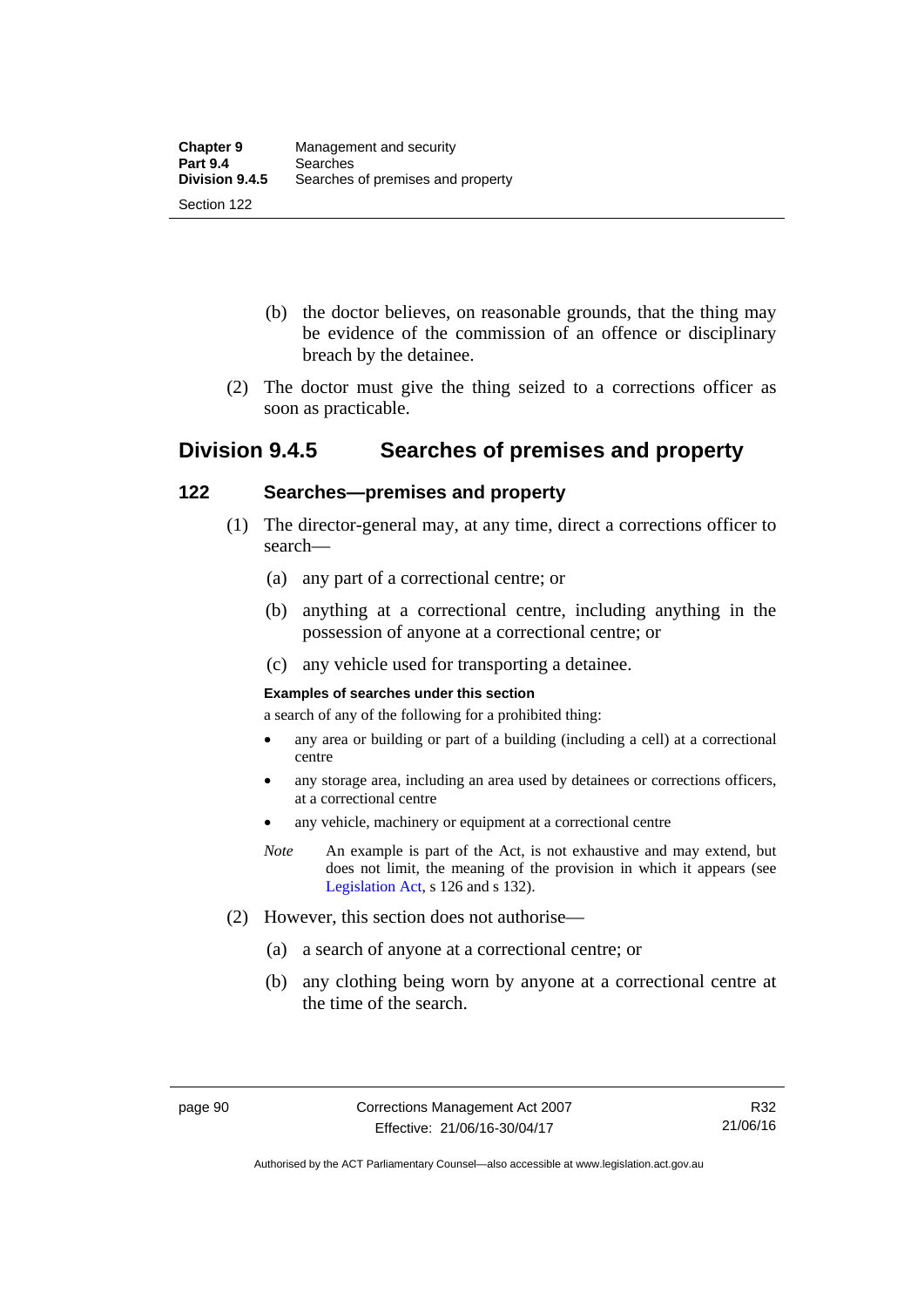(3) In this section:

*search* includes search—

- (a) with any device using electronic or other technology; and
- (b) by physical means; and
- (c) with the assistance of a corrections dog.

## **123 Searches of detainee cells—legally privileged material**

- (1) This section applies if a detainee has legally privileged material at a correctional centre.
- (2) A corrections officer may search the detainee's cell under section 122 in the absence of the detainee if—
	- (a) the detainee removes the legally privileged material from the cell; or
	- (b) the legally privileged material is stored in accordance with a corrections policy or operating procedure made for subsection (3).
- (3) Without limiting section 14 (Corrections policies and operating procedures), a corrections policy or operating procedure may include provision for the secure storage at a correctional centre of legally privileged material for detainees.

## **124 Searches of detainee cells—suspected legally privileged material**

- (1) If a corrections officer suspects, on reasonable grounds, that a detainee's cell contains legally privileged material, the officer may search the cell only if the detainee is present.
- (2) A search under subsection (1) may include an examination of any legally privileged material, and anything containing the material, found in the cell.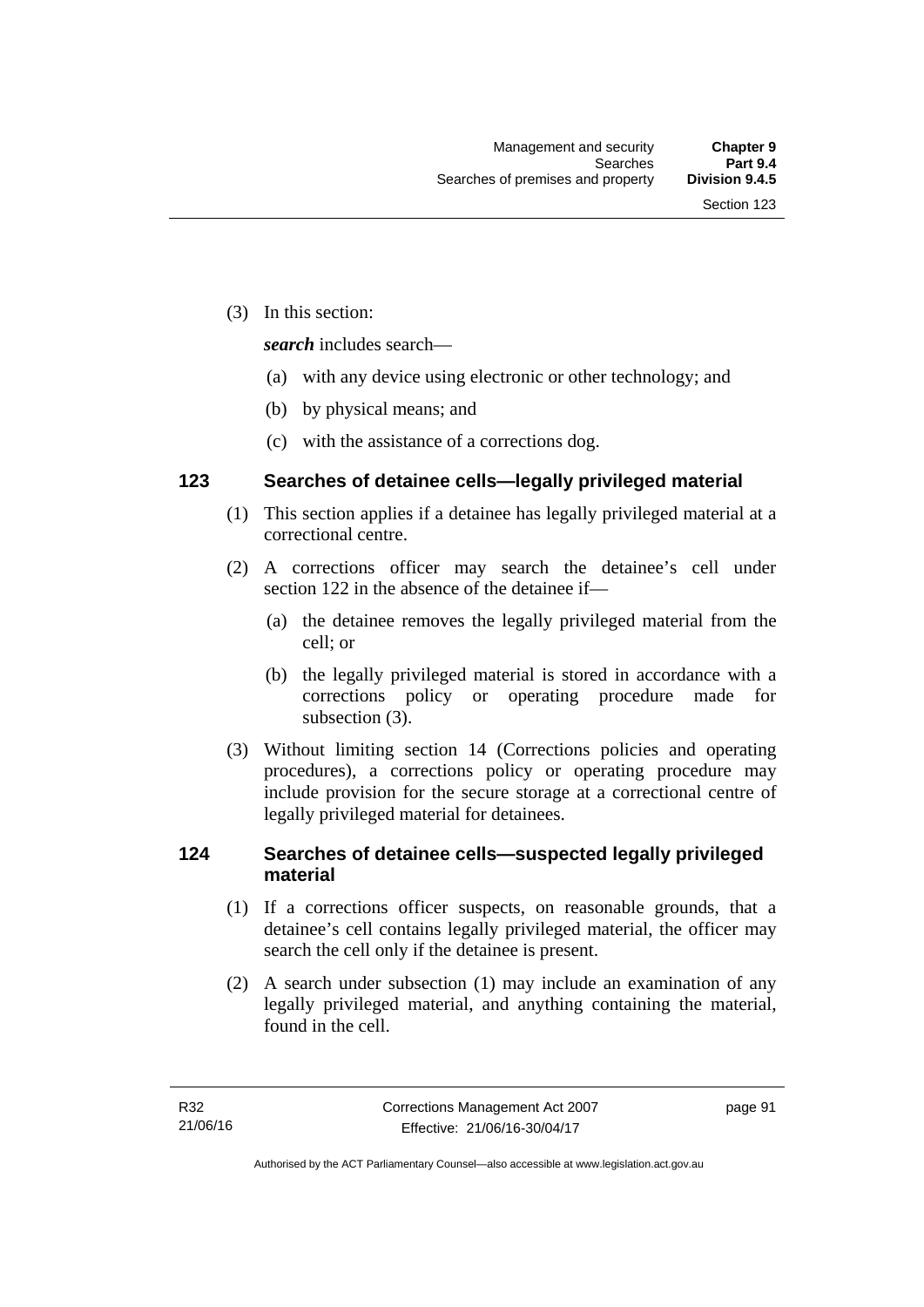- (3) However, the officer may not read any legally privileged material found in the cell unless the detainee is present and—
	- (a) the detainee consents to the officer reading the material; or
	- (b) the officer suspects, on reasonable grounds, that the material contains information that—
		- (i) may threaten security or good order at a correctional centre; or
		- (ii) relates to an offence or disciplinary breach.
- (4) The officer need not comply with subsection (1) or (3) if the officer believes, on reasonable grounds, that urgent circumstances exist and that complying with the subsection would create a risk of injury to the officer, the detainee or anyone else.
- (5) The director-general must ensure that a record of action under subsection (4) is made and entered in the register of detainees.

## **Division 9.4.6 Searches—miscellaneous**

## **125 Searches—use of corrections dogs**

- (1) The director-general may direct a corrections officer to use a corrections dog to assist the officer in conducting a search under this part.
- (2) Without limiting subsection (1), the director-general may give the direction if the director-general believes, on reasonable grounds, that the assistance of the dog would minimise the intrusiveness of the search of a detainee by the officer.
- (3) The corrections officer and corrections dog may enter, and remain at any place, to assist in the conduct of a search under this part.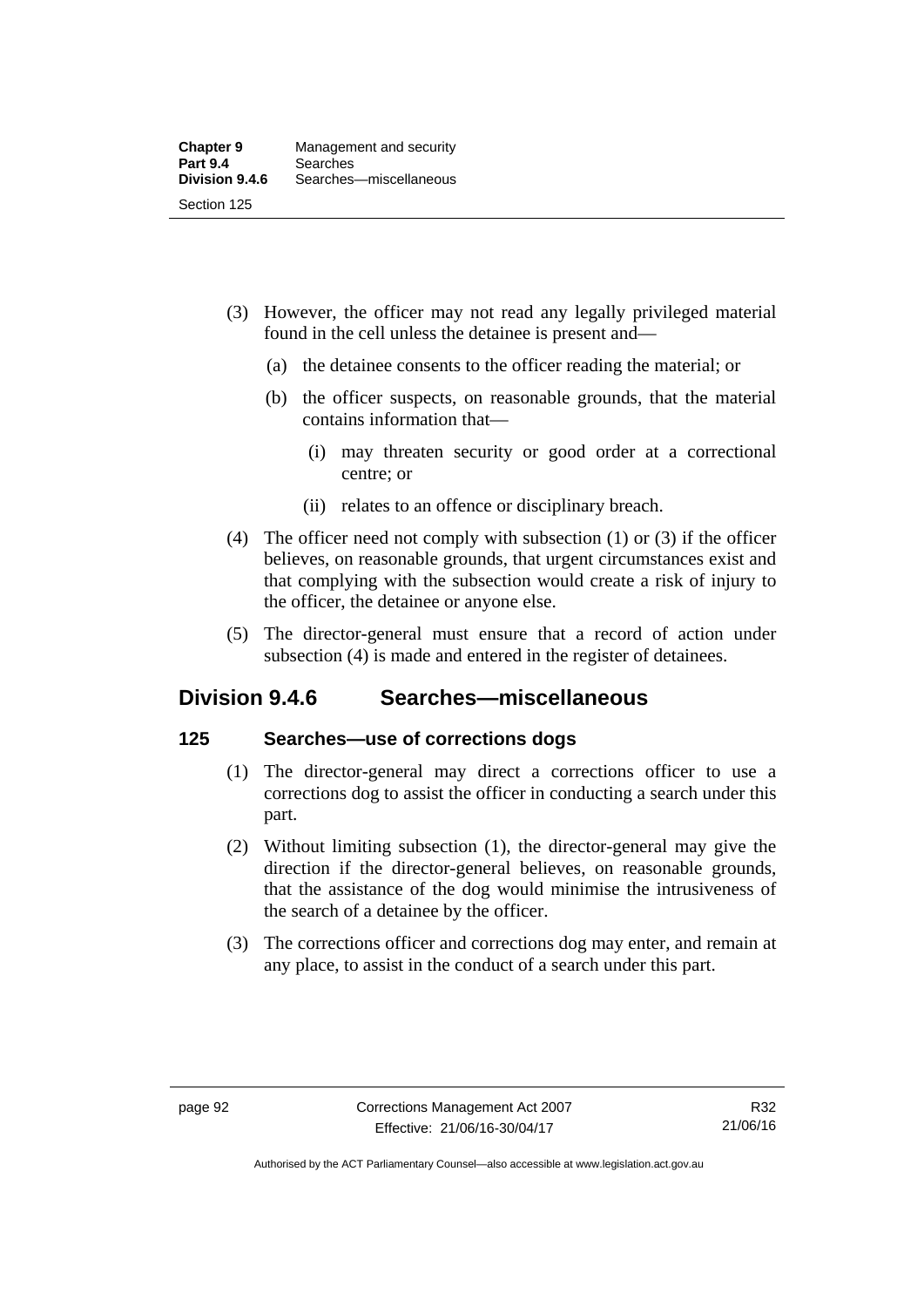## **126 Searches—use of force**

- (1) A corrections officer may use force—
	- (a) to carry out a search under this part; or
	- (b) to assist at a body search under section 118 (Body searches assistance from corrections officer); or
	- (c) to prevent the loss, destruction or contamination of anything seized, or that may be seized, during the search.
- (2) However, the corrections officer may use force only in accordance with part 9.7 (Use of force).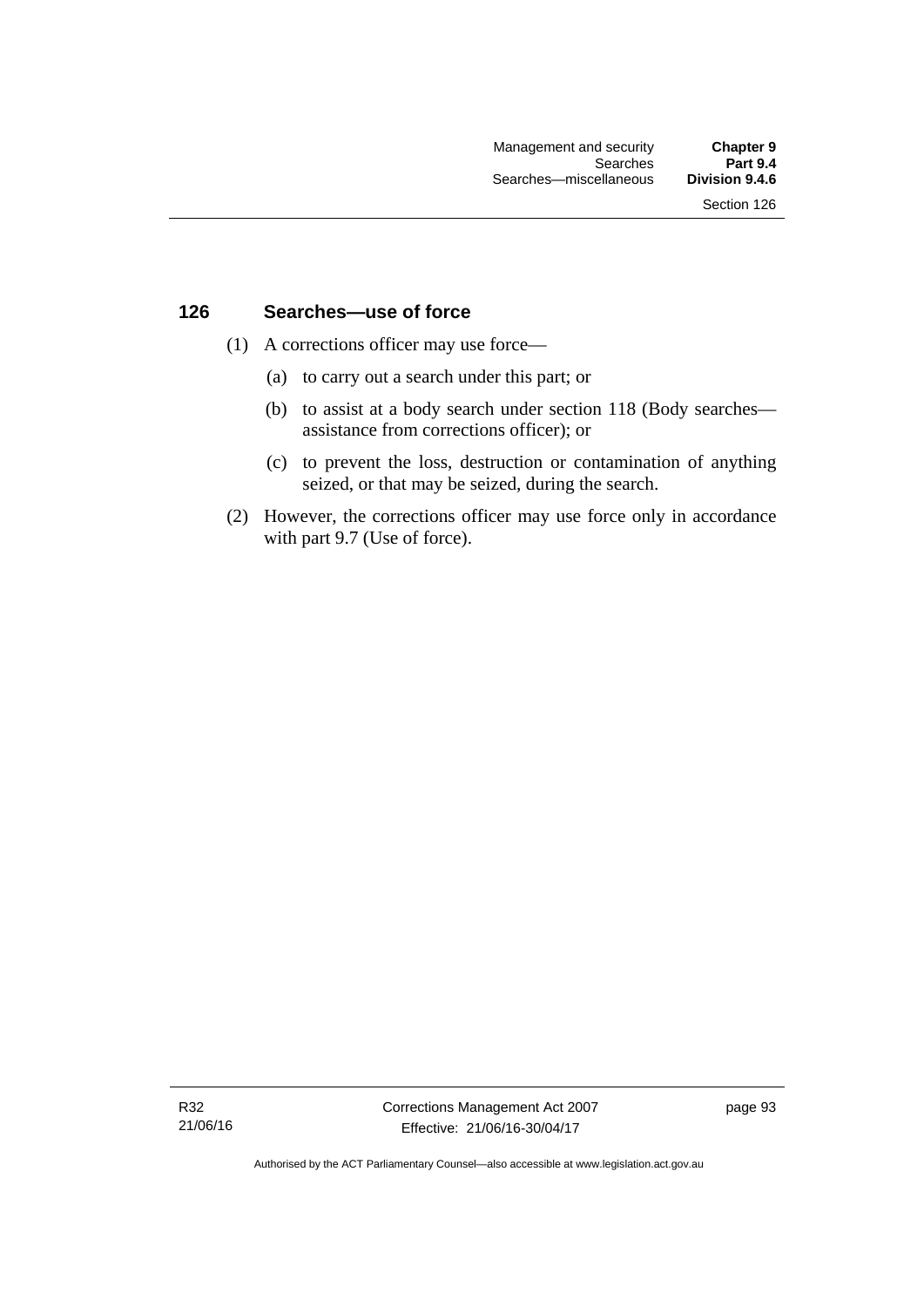**Chapter 9 Management and security**<br>**Part 9.5 Conserved Seizing property Seizing property** 

Section 127

# **Part 9.5 Seizing property**

## **127 Seizing mail etc**

- (1) The director-general may seize anything in a detainee's protected mail if the director-general believes, on reasonable grounds, that the thing—
	- (a) may physically harm the addressee or anyone else; or
	- (b) is a prohibited thing.
- (2) The director-general may seize other mail of a detainee, or anything in the mail, if the director-general suspects, on reasonable grounds, that the seizure is necessary to stop—
	- (a) any of the following entering or leaving a correctional centre:
		- (i) a prohibited thing;
		- (ii) anything that may pose a risk to security or good order at a correctional centre;
		- (iii) anything that appears is being used, or is intended, for the commission of an offence or disciplinary breach; or
	- (b) threatening or otherwise inappropriate correspondence leaving a correctional centre; or
	- (c) a detainee obtaining or buying goods without the director-general's approval.

#### **Example of inappropriate correspondence—par (b)**

mail addressed to a person by someone convicted of a sexual offence against the person

*Note* An example is part of the Act, is not exhaustive and may extend, but does not limit, the meaning of the provision in which it appears (see [Legislation Act,](http://www.legislation.act.gov.au/a/2001-14) s 126 and s 132).

Authorised by the ACT Parliamentary Counsel—also accessible at www.legislation.act.gov.au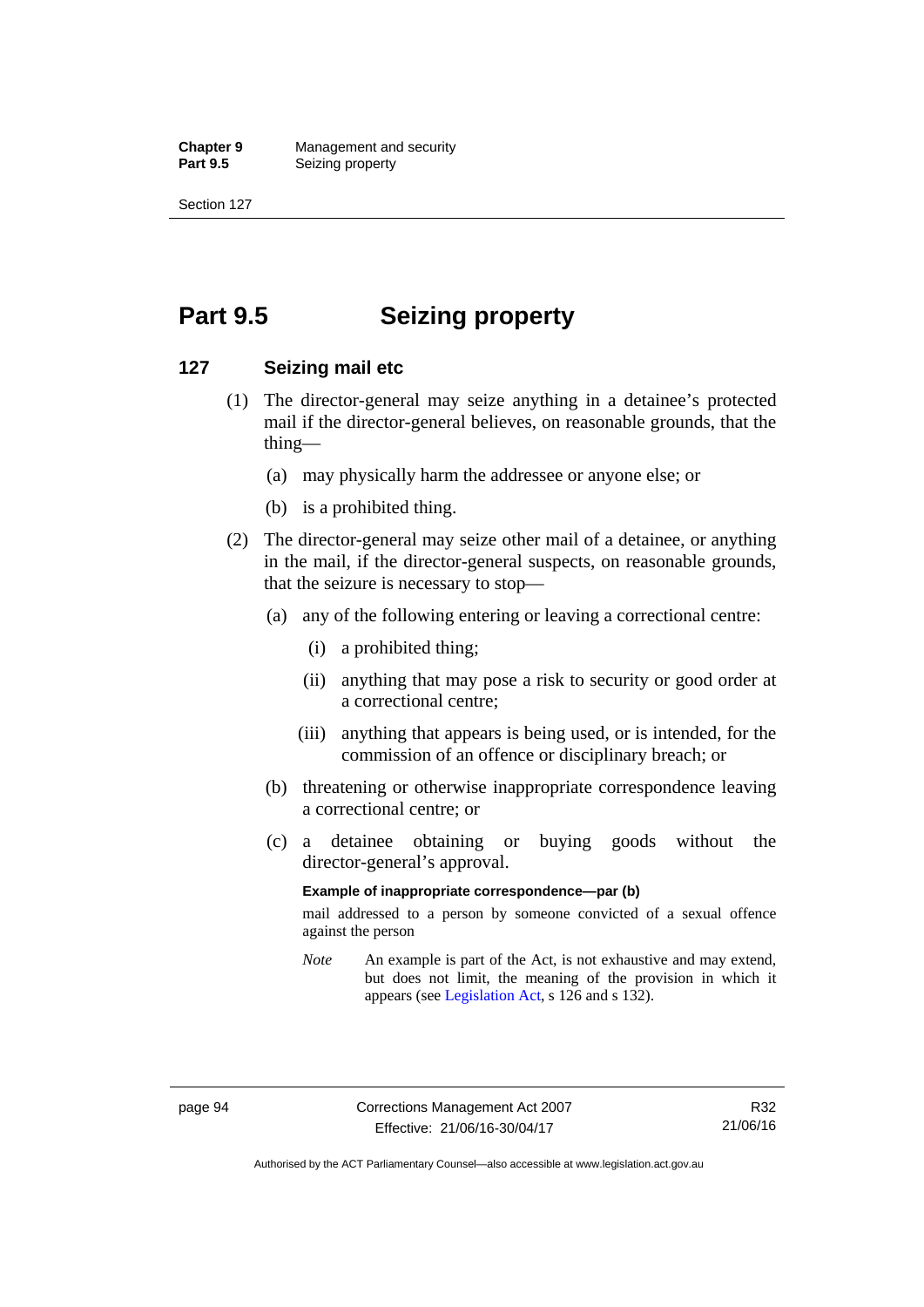(3) The director-general may seize a document only if the director-general believes, on reasonable grounds, that the document is not legally privileged.

### **128 Seizing property—general**

- (1) The director-general may seize—
	- (a) anything found at a correctional centre, whether or not in a person's custody or possession, that the director-general suspects, on reasonable grounds, jeopardises or is likely to jeopardise—
		- (i) security or good order at a correctional centre; or
		- (ii) the safety of anyone at a correctional centre; or
	- (b) anything found at a correctional centre, whether or not in a person's possession, that the director-general suspects, on reasonable grounds, is being used, or is intended, for the commission of an offence or a disciplinary breach; or
	- (c) a prohibited thing found on a detainee or in a detainee's custody or possession, unless the detainee has the written approval of the director-general to possess the thing.
- (2) To remove any doubt, this section extends to anything found in a search under part 9.4 (Searches).
- (3) The director-general may seize a document only if the director-general believes, on reasonable grounds, that the document is not legally privileged.

### **129 Receipt for seizure**

(1) The director-general must prepare a written receipt for a seizure under section 127 or section 128.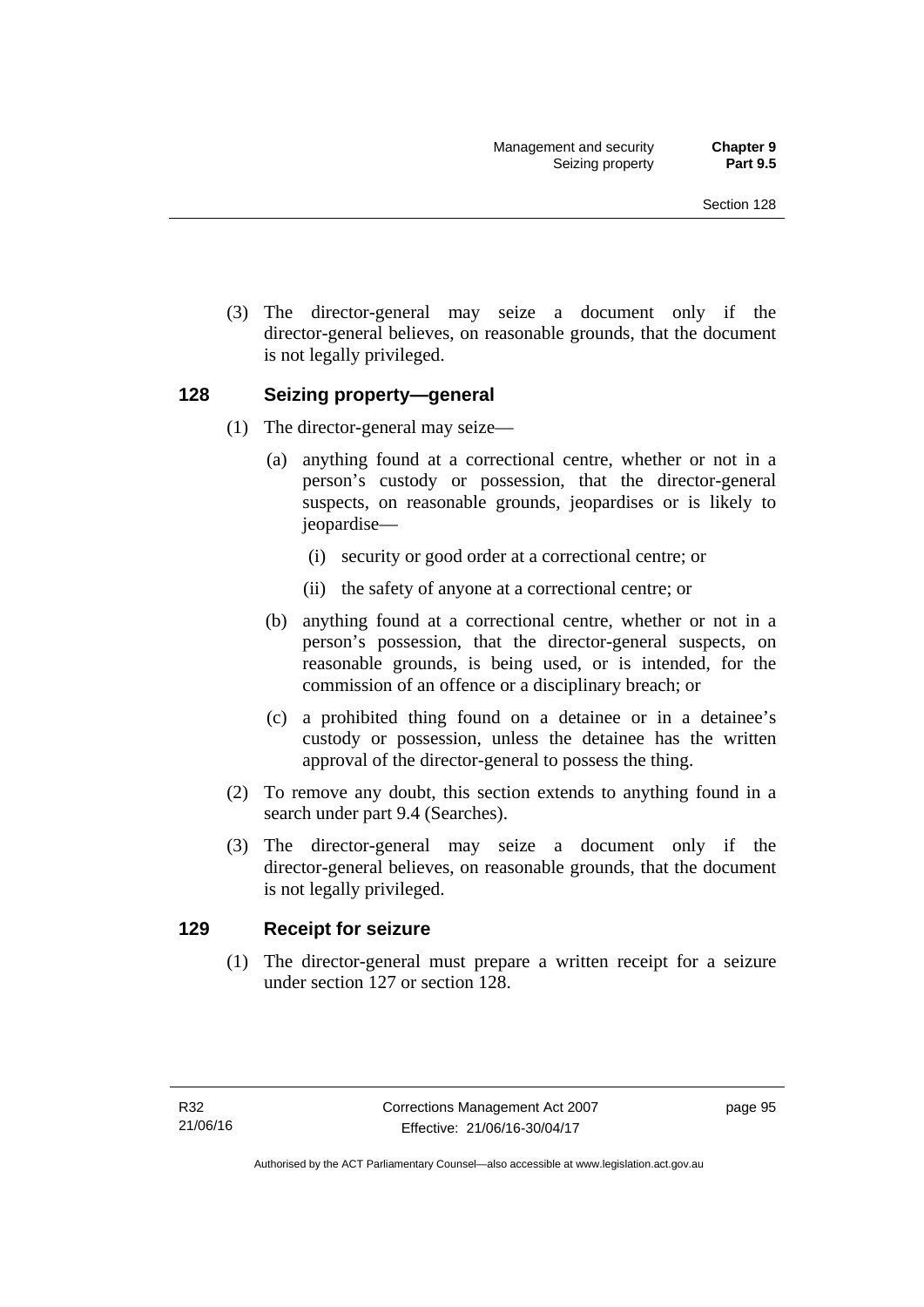#### **Chapter 9** Management and security<br>**Part 9.5** Seizing property **Seizing property**

Section 130

- (2) As soon as practicable after the seizure (but no later than 7 days after the day of the seizure), the director-general must give a copy of the receipt to—
	- (a) the owner of the thing seized; or
	- (b) if the owner cannot be identified after reasonable inquiries (given the thing's apparent value)—the person from whom the thing was seized.
- (3) The receipt must—
	- (a) identify the thing seized; and
	- (b) outline the grounds for the seizure; and
	- (c) include a statement about the effect of section 130; and
	- (d) include anything else prescribed by regulation.
- (4) In this section:

*owner*, of a thing, includes a person entitled to possession of the thing.

### **130 Forfeiture of things seized**

- (1) A thing seized under section 127 or section 128 is forfeited to the Territory if the director-general decides, on reasonable grounds—
	- (a) that—
		- (i) after making reasonable inquiries (given the thing's apparent value), the owner of the thing cannot be found; or
		- (ii) after making reasonable efforts (given the thing's apparent value), the thing cannot be returned to the owner; or

Authorised by the ACT Parliamentary Counsel—also accessible at www.legislation.act.gov.au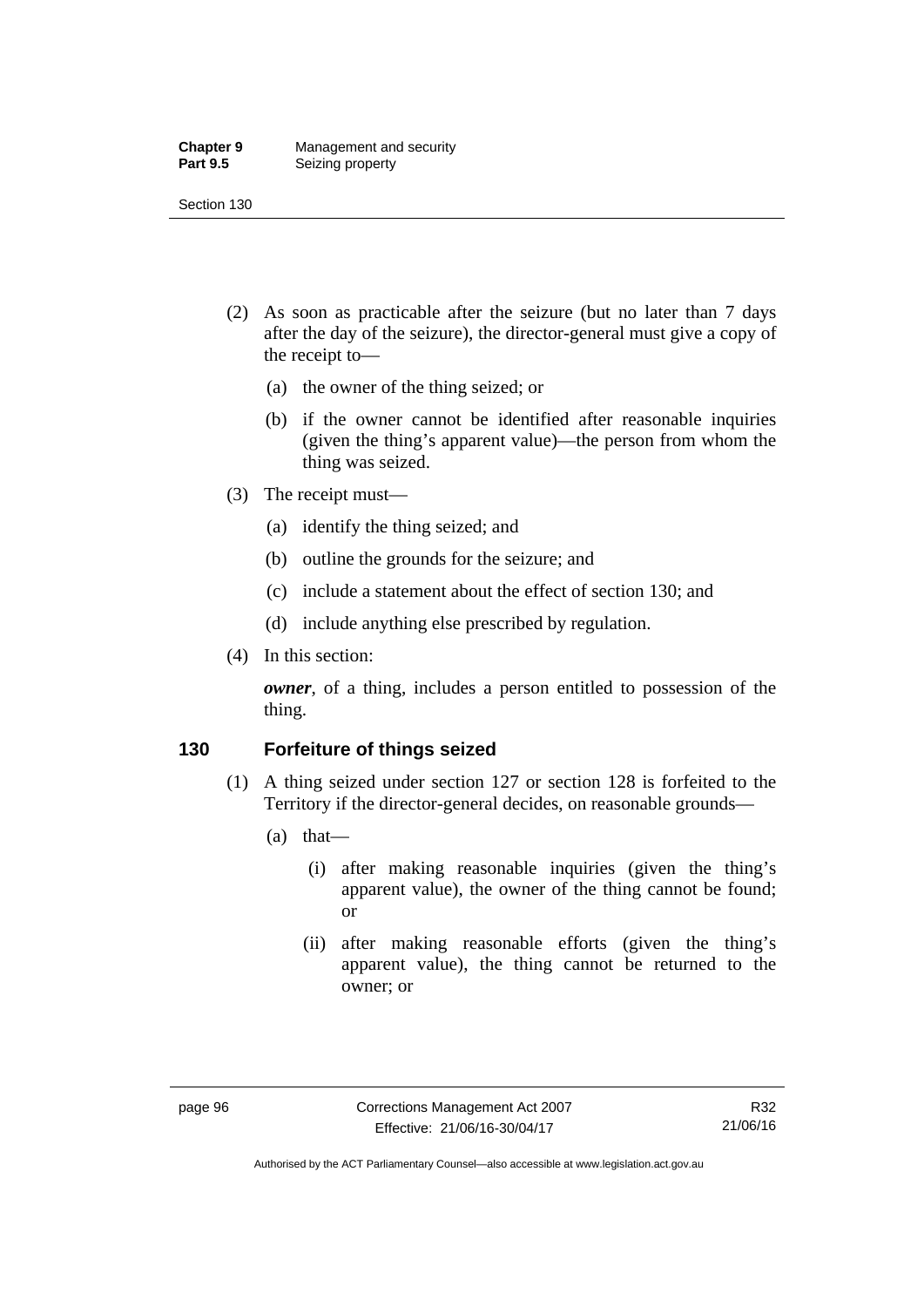- (b) that—
	- (i) possession of the thing by a detainee is an offence or disciplinary breach; or
	- (ii) it is necessary to keep the thing to stop it being used for the commission of an offence or disciplinary breach; or
	- (iii) the thing is inherently unsafe.
- (2) The director-general may deal with a thing forfeited to the Territory under this section, or dispose of it, as the director-general considers, on reasonable grounds, to be appropriate.
- (3) However, subsection (2) is subject to any order under the *[Crimes](http://www.legislation.act.gov.au/a/1900-40)  [Act 1900](http://www.legislation.act.gov.au/a/1900-40),* section 249 (Seizure of forfeited articles).

#### **Examples—s (2)**

- 1 giving a forfeited weapon to a police officer
- 2 keeping a forfeited electrical appliance and using it for the benefit of detainees generally
- 3 dumping a forfeited thing of little value
- *Note 1* An example is part of the Act, is not exhaustive and may extend, but does not limit, the meaning of the provision in which it appears (see [Legislation Act,](http://www.legislation.act.gov.au/a/2001-14) s 126 and s 132).
- *Note 2* The *[Crimes Act 1900](http://www.legislation.act.gov.au/a/1900-40)* also provides for articles forfeited under any law in force in the ACT to be seized by a member of the police force, taken before the Magistrates Court and for the court to order disposal of the article by the public trustee and guardian (see that Act, s 249 and s 250).
- *Note 3* The *[Uncollected Goods Act 1996](http://www.legislation.act.gov.au/a/1996-86)* provides generally for the disposal of uncollected goods, including goods abandoned on premises controlled by the Territory.

#### **131 Return of things seized but not forfeited**

- (1) If a thing seized under section 127 or section 128 is not forfeited, the director-general must return it to its owner—
	- (a) no later than the end of 6 months after the day it was seized; or

page 97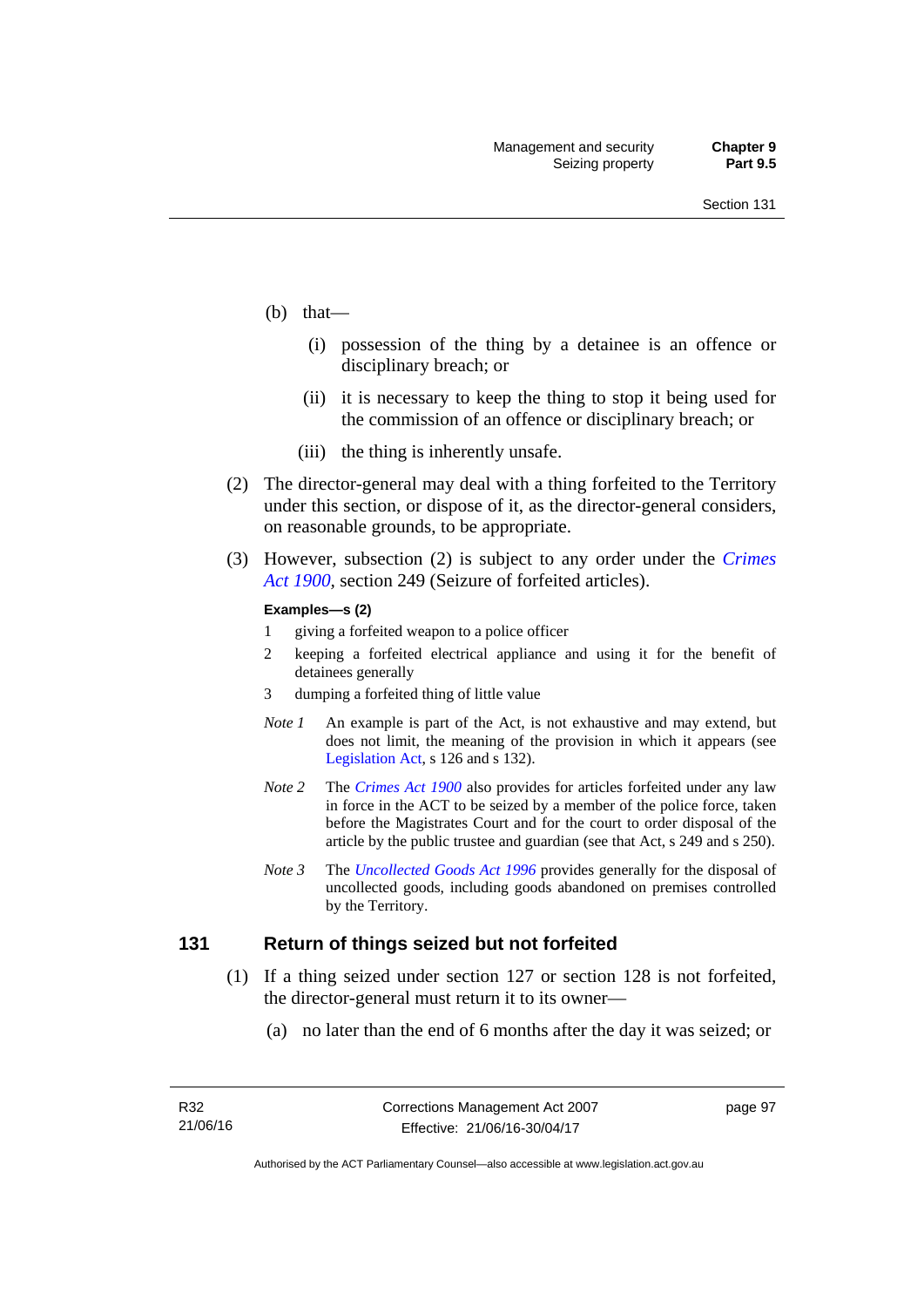| <b>Chapter 9</b> | Management and security |
|------------------|-------------------------|
| <b>Part 9.5</b>  | Seizing property        |

Section 131

- (b) if a proceeding for an offence or disciplinary breach involving the thing is started within the 6-month period—at the end of the proceeding and any appeal from, or the review of, the proceeding.
- (2) However, if the thing was being retained as evidence of an offence or disciplinary breach and the director-general believes, on reasonable grounds, that its retention as evidence is no longer necessary, the director-general must return it immediately.
- (3) In this section:

*owner*—see section 129 (4).

page 98 Corrections Management Act 2007 Effective: 21/06/16-30/04/17

R32 21/06/16

Authorised by the ACT Parliamentary Counsel—also accessible at www.legislation.act.gov.au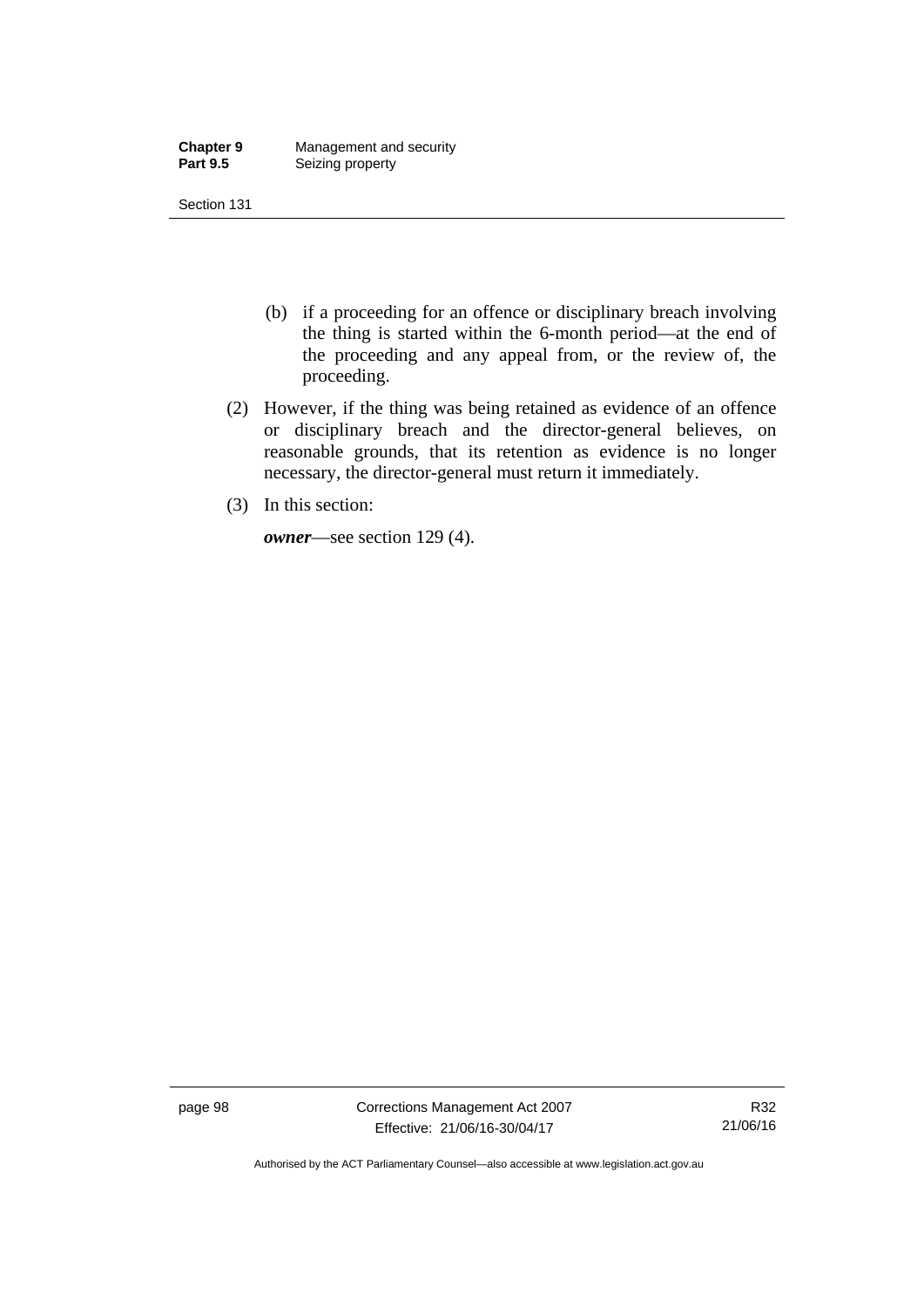# **Part 9.6 Alcohol and drug testing**

## **Division 9.6.1 General**

## **132 Definitions—***drug* **and** *test sample*

In this Act:

#### *drug*—

- (a) means—
	- (i) a controlled drug under the [Criminal Code](http://www.legislation.act.gov.au/a/2002-51), section 600; or
	- (ii) a substance prescribed by regulation for this definition; but
- (b) does not include any of the following:
	- (i) a drug lawfully supplied, and taken as prescribed or directed, by a health practitioner;
	- (ii) a drug lawfully supplied and self-administered;
	- (iii) a drug exempted under section 133.

*test sample* means a sample of breath, saliva, urine, hair, blood, or anything else prescribed by regulation.

### **133 When test sample** *positive*

- (1) A person is taken to provide a *positive* test sample for alcohol or a drug if, when directed under this Act or the *[Crimes \(Sentence](http://www.legislation.act.gov.au/a/2005-59)  [Administration\) Act 2005](http://www.legislation.act.gov.au/a/2005-59)*, to provide a test sample—
	- (a) the person fails to provide a test sample in accordance with the direction; or
		- *Note Fail* includes refuse, see the [Legislation Act,](http://www.legislation.act.gov.au/a/2001-14) dict, pt 1.
	- (b) the person provides an invalid test sample; or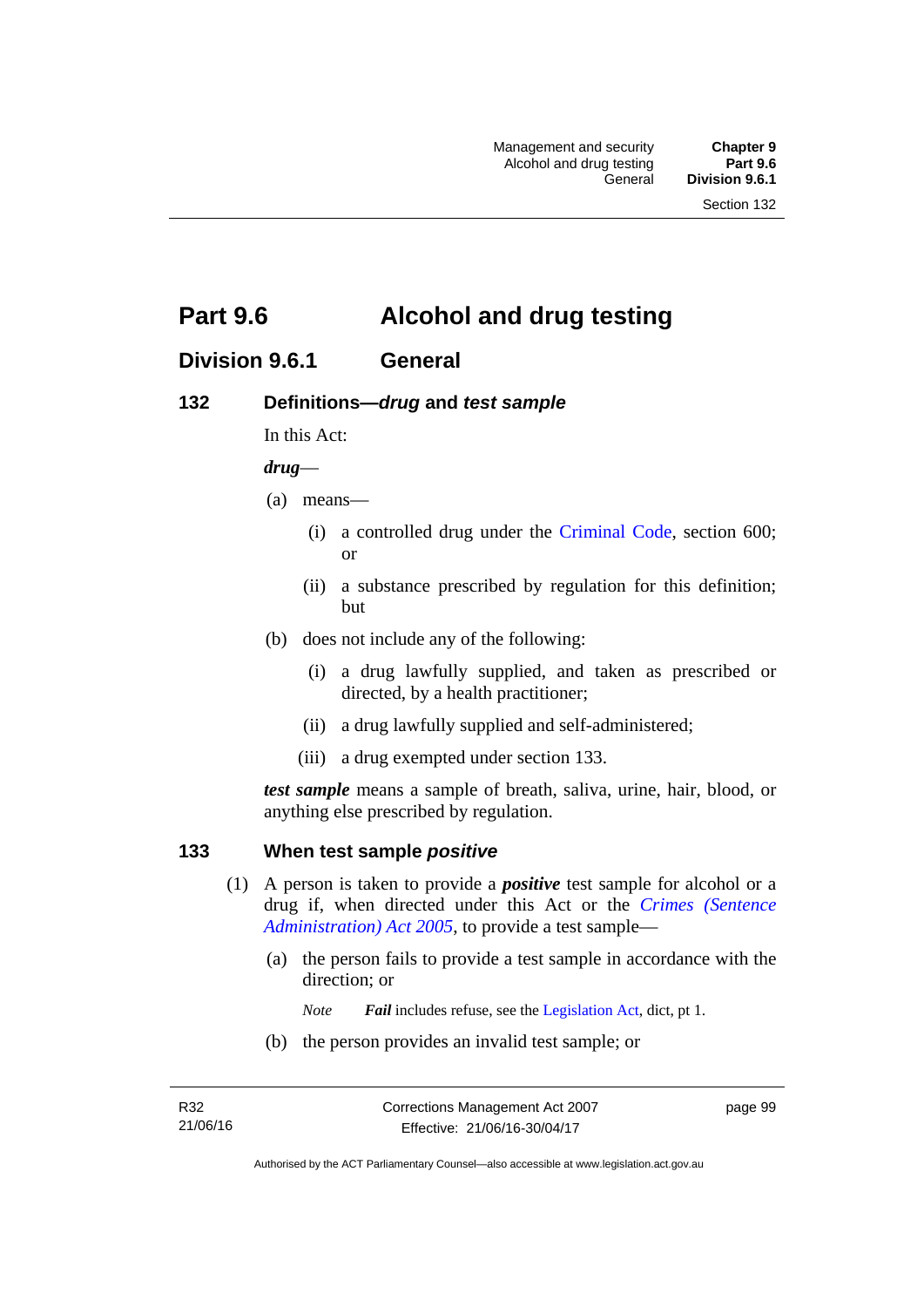- (c) for a full-time detainee—the detainee provides a test sample that shows the detainee has taken alcohol or a drug; or
- (d) for a person serving a term of imprisonment by intensive correction—the person provides a test sample that shows the person—
	- (i) either—
		- (A) if the person is under a condition or a direction that the person not take alcohol—has taken alcohol; or
		- (B) in any other case—has a blood alcohol concentration of the prescribed concentration or more; or
	- (ii) has taken a drug.
- (2) However, subsection (1) (a) does not apply if the person has a reasonable excuse for failing to provide the test sample within a reasonable time of the direction being given.

#### **Examples of reasonable excuse**

- 1 a medical condition that prevents the person from providing a test sample as directed
- 2 prescribed medication that may affect test results
- *Note* An example is part of the Act, is not exhaustive and may extend, but does not limit, the meaning of the provision in which it appears (see [Legislation Act,](http://www.legislation.act.gov.au/a/2001-14) s 126 and s 132).
- (3) The director-general may exempt a drug from the application of this part.
- (4) An exemption is a notifiable instrument.

*Note* A notifiable instrument must be notified under the [Legislation Act](http://www.legislation.act.gov.au/a/2001-14).

(5) In this section:

*invalid*—a test sample provided by a person is *invalid* if—

 (a) the person tampers, or attempts to tamper, with the test sample; or

Authorised by the ACT Parliamentary Counsel—also accessible at www.legislation.act.gov.au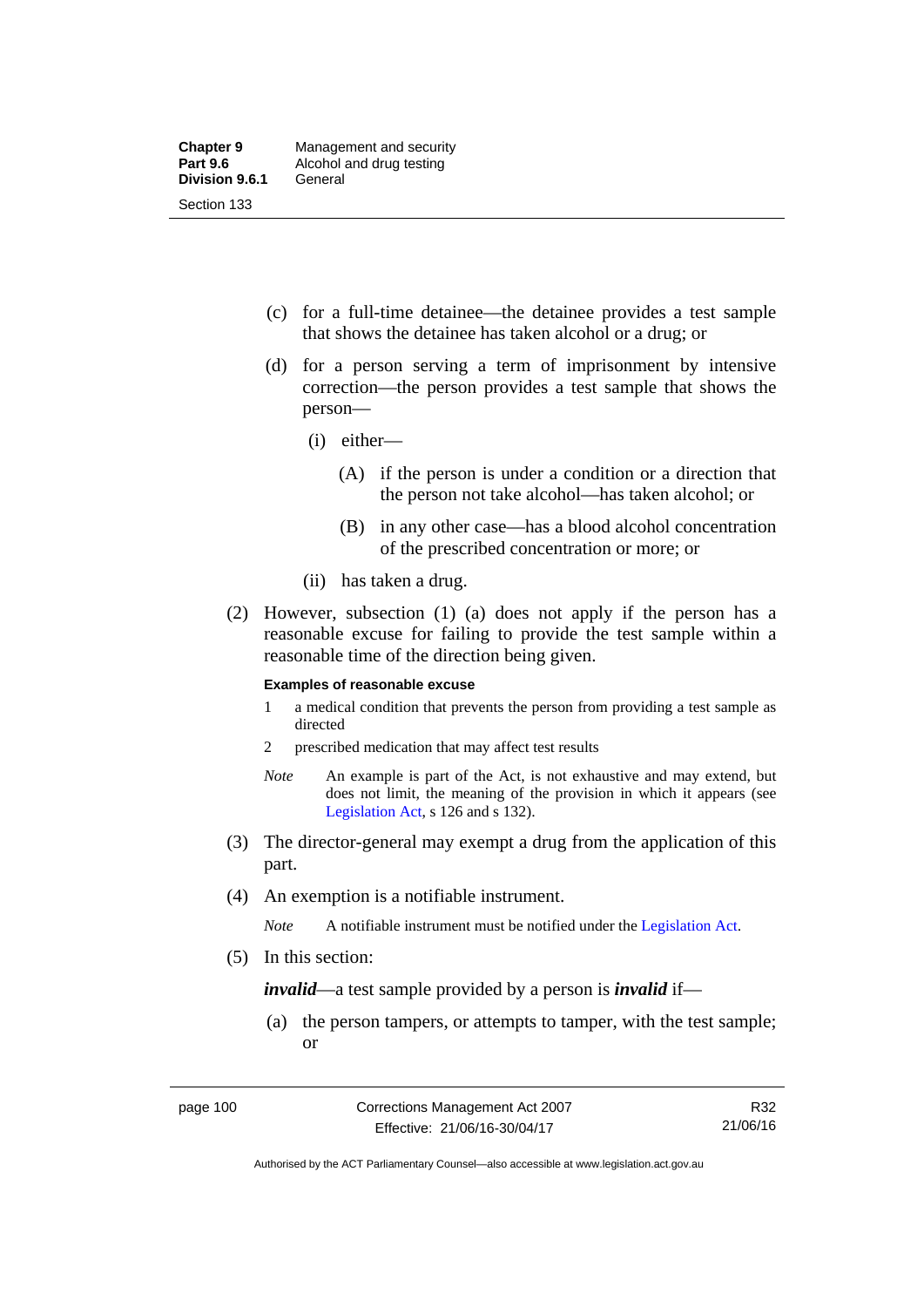(b) the person otherwise changes, or attempts to change, the results of the test sample.

#### *prescribed concentration*, of alcohol, means—

- (a) 0.02g of alcohol per 100mL of blood; or
- (b) if a regulation prescribes another concentration—the prescribed concentration.

## **Division 9.6.2 Alcohol and drug testing—detainees**

## **134 Alcohol and drug testing of detainees**

- (1) The director-general may direct the following to provide a stated kind of test sample:
	- (a) a detainee;
	- (b) a number of randomly selected detainees at a correctional centre.
- (2) The director-general, or a doctor, or nurse, appointed under section 22 (Health practitioners—non-therapeutic functions), may give a detainee a direction about the way a detainee must provide the test sample.
- (3) However—
	- (a) a direction under this section must be consistent with any requirement prescribed by an operating procedure for this section; and
	- (b) only a doctor, or nurse, appointed under section 22 (Health practitioners—non-therapeutic functions) may take a blood sample.
- (4) A doctor or nurse who takes a test sample from a detainee must give the sample to a corrections officer.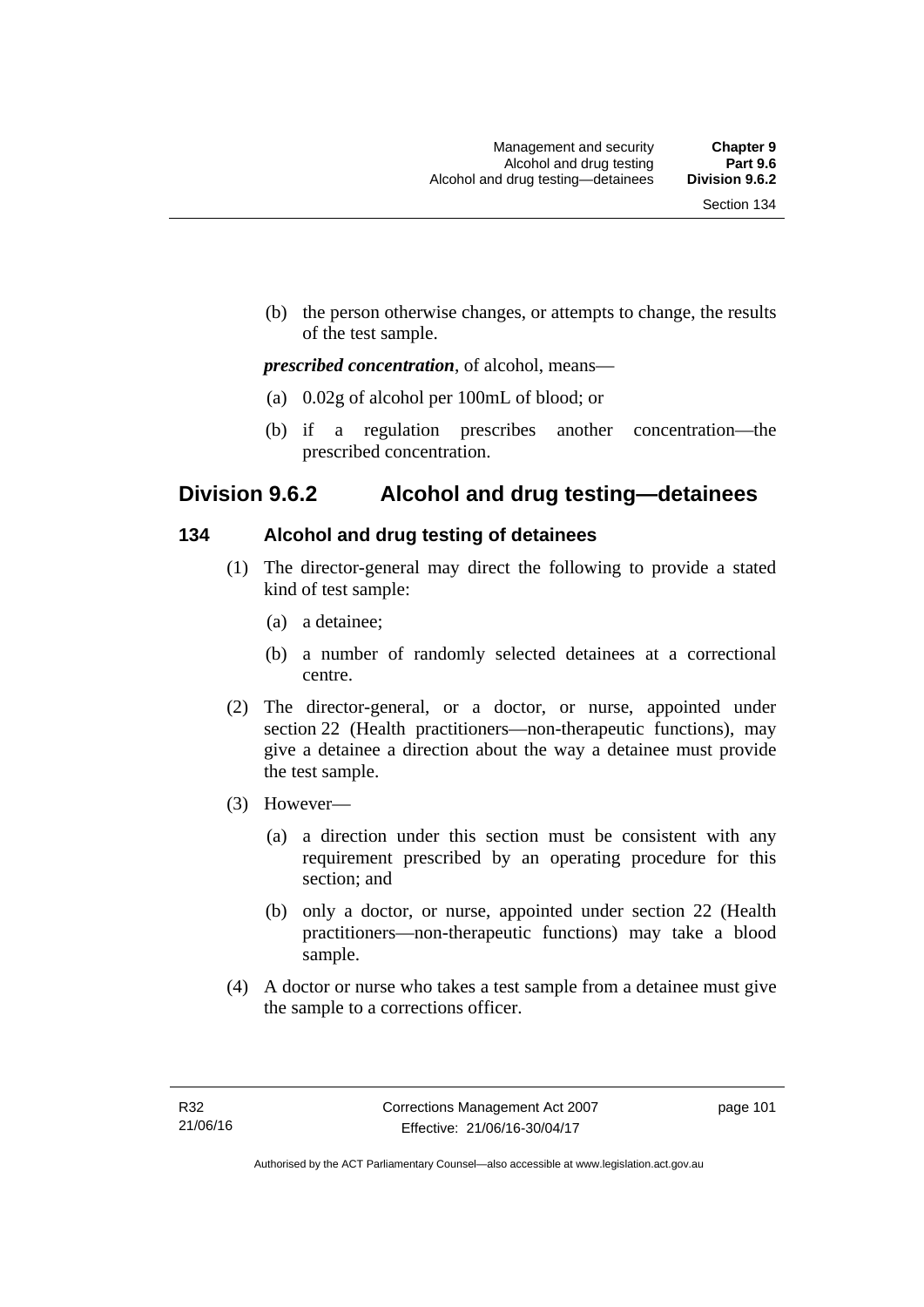- (5) The director-general must give the detainee notice of the results of any test conducted on the test sample as soon as practicable after the director-general receives them.
- (6) In this section:

*randomly selected* means chosen by a computer programmed to choose names randomly from the register of detainees.

### **135 Effect of positive test sample from detainee**

- (1) This section applies if—
	- (a) a detainee is directed under this Act or the *[Crimes \(Sentence](http://www.legislation.act.gov.au/a/2005-59)  [Administration\) Act 2005](http://www.legislation.act.gov.au/a/2005-59)* to provide a test sample; and
	- (b) the test sample provided by the detainee is positive.
- (2) The director-general may have regard to the positive test sample in making any decision in relation to the management of the detainee under this Act.

#### **Examples of decisions**

- 1 decisions under section 78 (Case management plans—scope etc) or section 80 (Security classification—basis etc)
- 2 decisions under chapter 10 (Discipline)
- *Note 1* An example is part of the Act, is not exhaustive and may extend, but does not limit, the meaning of the provision in which it appears (see [Legislation Act,](http://www.legislation.act.gov.au/a/2001-14) s 126 and s 132).
- *Note* 2 The taking (in any way) of alcohol or a drug into the body is a disciplinary breach (see s 152 (Meaning of *disciplinary breach*)). The results of the analysis of a substance under this Act, signed by an analyst, is evidence of the facts stated in the certificate (see s 226 (Evidentiary certificates)).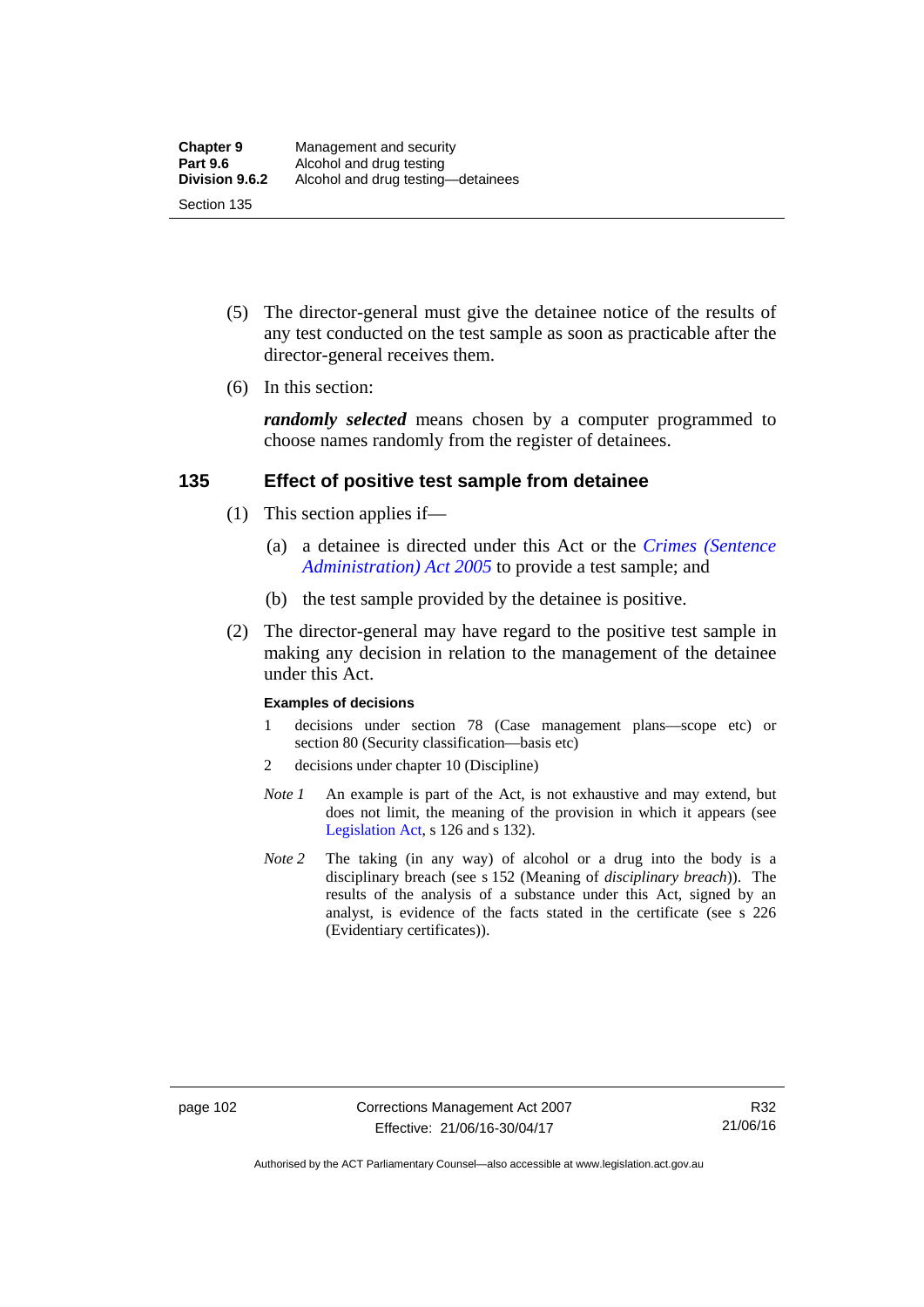# **Division 9.6.3 Alcohol and drug testing—corrections officers etc**

#### **136 Alcohol and drug testing of corrections officers etc**

- (1) A regulation may make provision in relation to alcohol and drug testing of—
	- (a) corrections officers; and
	- (b) public servants and other people who work at or visit correctional centres, whether as employees, contractors, volunteers or otherwise.
- (2) In particular, a regulation may make provision in relation to any of the following:
	- (a) the circumstances for testing, including when and where tests may be conducted;
	- (b) the conduct of the tests.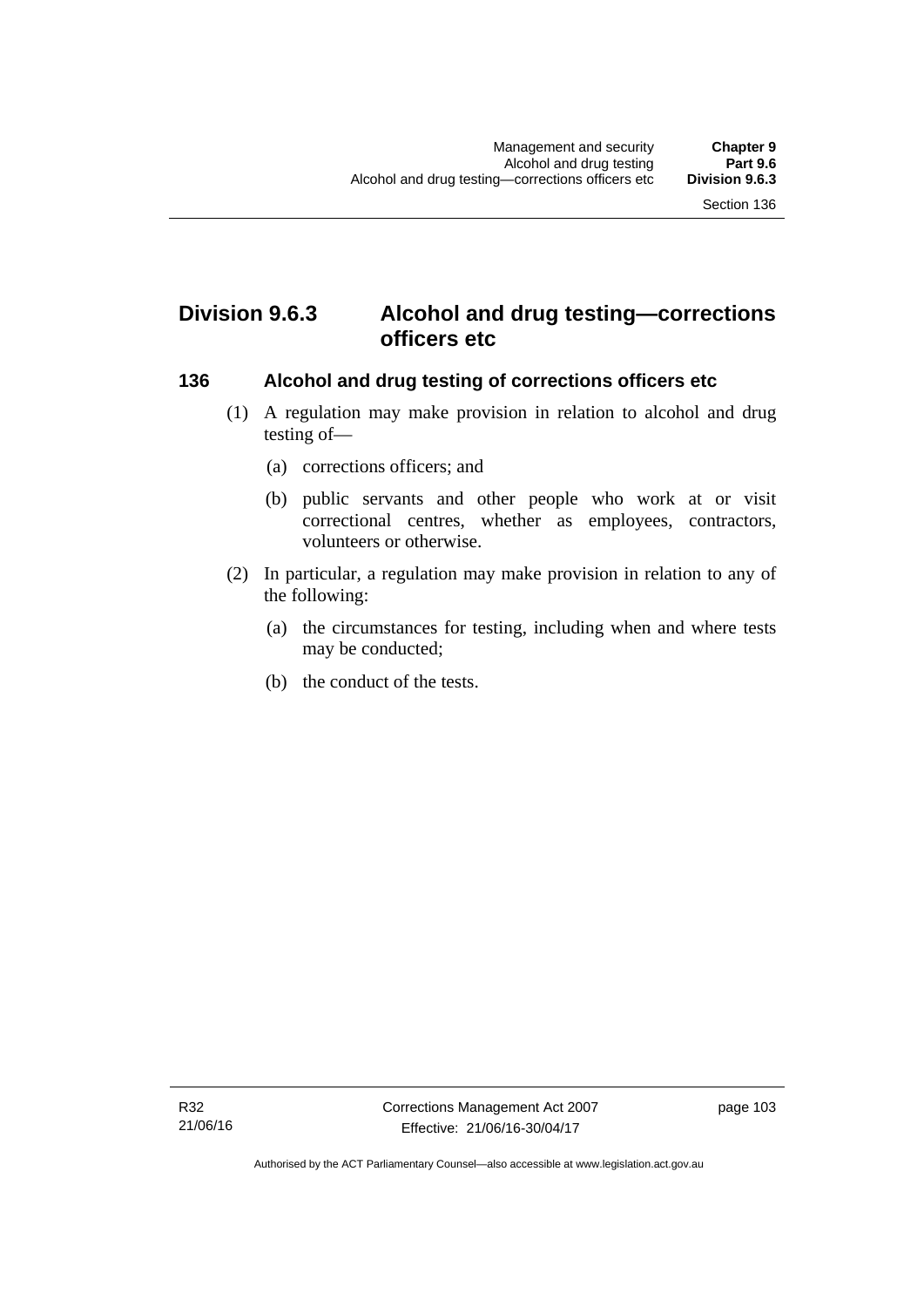**Chapter 9** Management and security<br>**Part 9.7** Use of force **Use of force** 

Section 137

# **Part 9.7 Use of force**

#### **137 Managing use of force**

- (1) The director-general must ensure, as far as practicable, that the use of force in relation to the management of detainees is always—
	- (a) a last resort; and
	- (b) in accordance with this part.
- (2) Without limiting section 14 (Corrections policies and operating procedures), the director-general must make a corrections policy or operating procedure in relation to the use of force, including provision in relation to the following:
	- (a) the circumstances, and by whom, force may be used;
	- (b) the kinds of force that may be used.
	- *Note* The power to make a corrections policy or operating procedure includes power to make different provisions in relation to different matters or different classes of matters, and provisions that apply differently by reference to stated exceptions or factors (see [Legislation Act](http://www.legislation.act.gov.au/a/2001-14), s 48).

#### **138 Authorised use of force**

- (1) A corrections officer may use force that is necessary and reasonable for this Act, including for any of the following:
	- (a) to compel compliance with a direction given in relation to a detainee by the director-general;
	- (b) to act under section 126 (Searches—use of force);
	- (c) to prevent or stop the commission of an offence or disciplinary breach;
	- (d) to prevent the escape of a detainee;
	- (e) to prevent unlawful damage, destruction or interference with property;

R32 21/06/16

Authorised by the ACT Parliamentary Counsel—also accessible at www.legislation.act.gov.au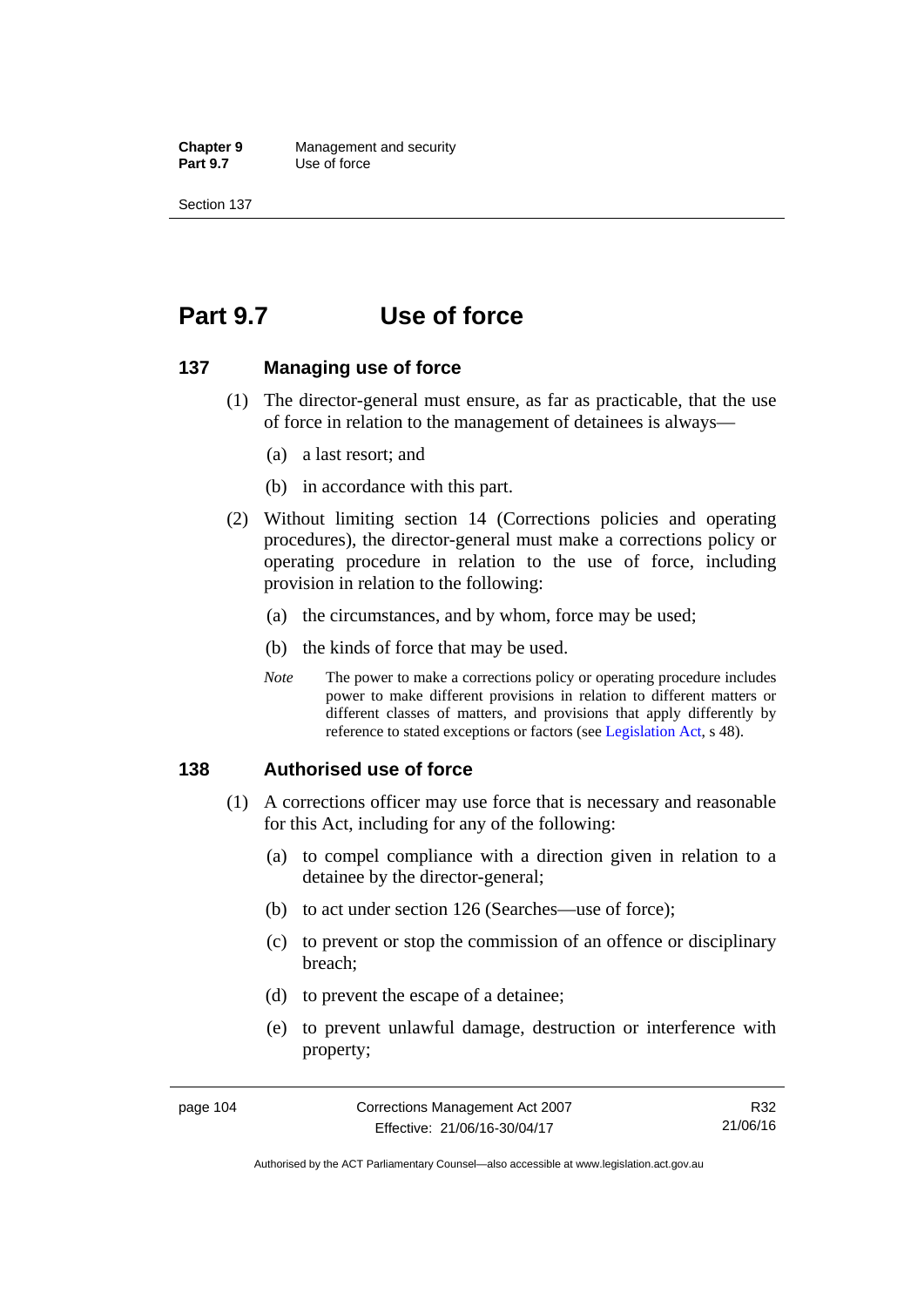- (f) to defend the officer or someone else;
- (g) to prevent a detainee from inflicting self-harm;
- (h) anything else prescribed by regulation.
- (2) However, a corrections officer may use force only if the officer believes, on reasonable grounds, that the purpose for which force may be used cannot be achieved in another way.

### **139 Application of force**

- (1) A corrections officer may use force under this part only if the officer—
	- (a) gives a clear warning of the intended use of force; and
	- (b) allows enough time for the warning to be observed; and
	- (c) uses no more force than is necessary and reasonable in the circumstances; and
	- (d) uses force, as far as practicable, in a way that reduces the risk of causing death or grievous bodily harm.
- (2) However, the corrections officer need not comply with subsection  $(1)$   $(a)$  or  $(b)$  if, in urgent circumstances, the officer believes, on reasonable grounds, that doing so would create a risk of injury to the officer, the detainee or anyone else.

#### **Example of urgent circumstances**

the detainee is assaulting someone or engaging in self-harm

*Note* An example is part of the Act, is not exhaustive and may extend, but does not limit, the meaning of the provision in which it appears (see [Legislation Act,](http://www.legislation.act.gov.au/a/2001-14) s 126 and s 132).

### **140 Use of restraints or weapons**

 (1) The use of force under this part includes the use of restraints and weapons.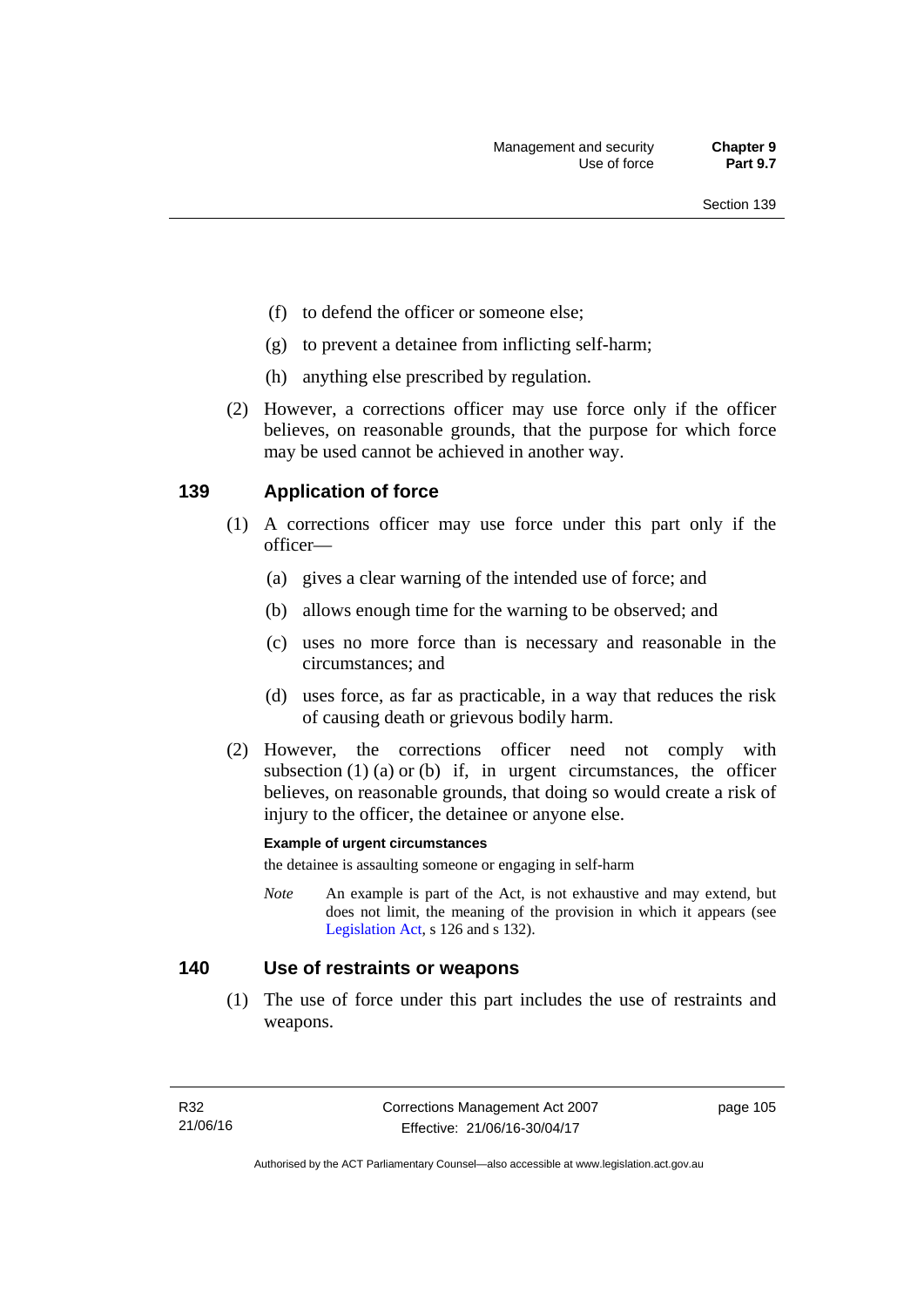#### **Chapter 9** Management and security<br>**Part 9.7** Use of force **Use of force**

Section 140

- (2) The director-general must ensure, as far as practicable, that the use of force involving a restraint or weapon is proportionate to the circumstances, and in particular that—
	- (a) the circumstances are sufficiently serious to justify the use; and
	- (b) the kind of restraint or weapon is appropriate in the circumstances; and
	- (c) the restraint or weapon is used appropriately in the circumstances.
- (3) The director-general must also ensure that restraints and weapons are only used under this part—
	- (a) by corrections officers trained to use them; and
	- (b) in accordance with a corrections policy or operating procedure that applies to their use.
- (4) A health practitioner appointed under section 22 (Health practitioners—non-therapeutic functions) may administer a drug as a restraint, or direct the use of another form of restraint, if the health practitioner believes, on reasonable grounds, that is necessary and reasonable—
	- (a) to treat a detainee, particularly where the detainee's behaviour cannot be controlled otherwise; or
	- (b) to prevent a detainee inflicting self-harm, or harming someone else, particularly where other forms of restraint are unlikely to be effective; or
	- (c) to prevent the escape of a detainee, particularly while being transferred to or from a correctional centre or other place.
- (5) The director-general must ensure that firearms are not used under this part unless someone's life is under threat or a detainee or other person offers armed resistance to a corrections officer or police officer exercising a function under this Act or another Act.

R32 21/06/16

Authorised by the ACT Parliamentary Counsel—also accessible at www.legislation.act.gov.au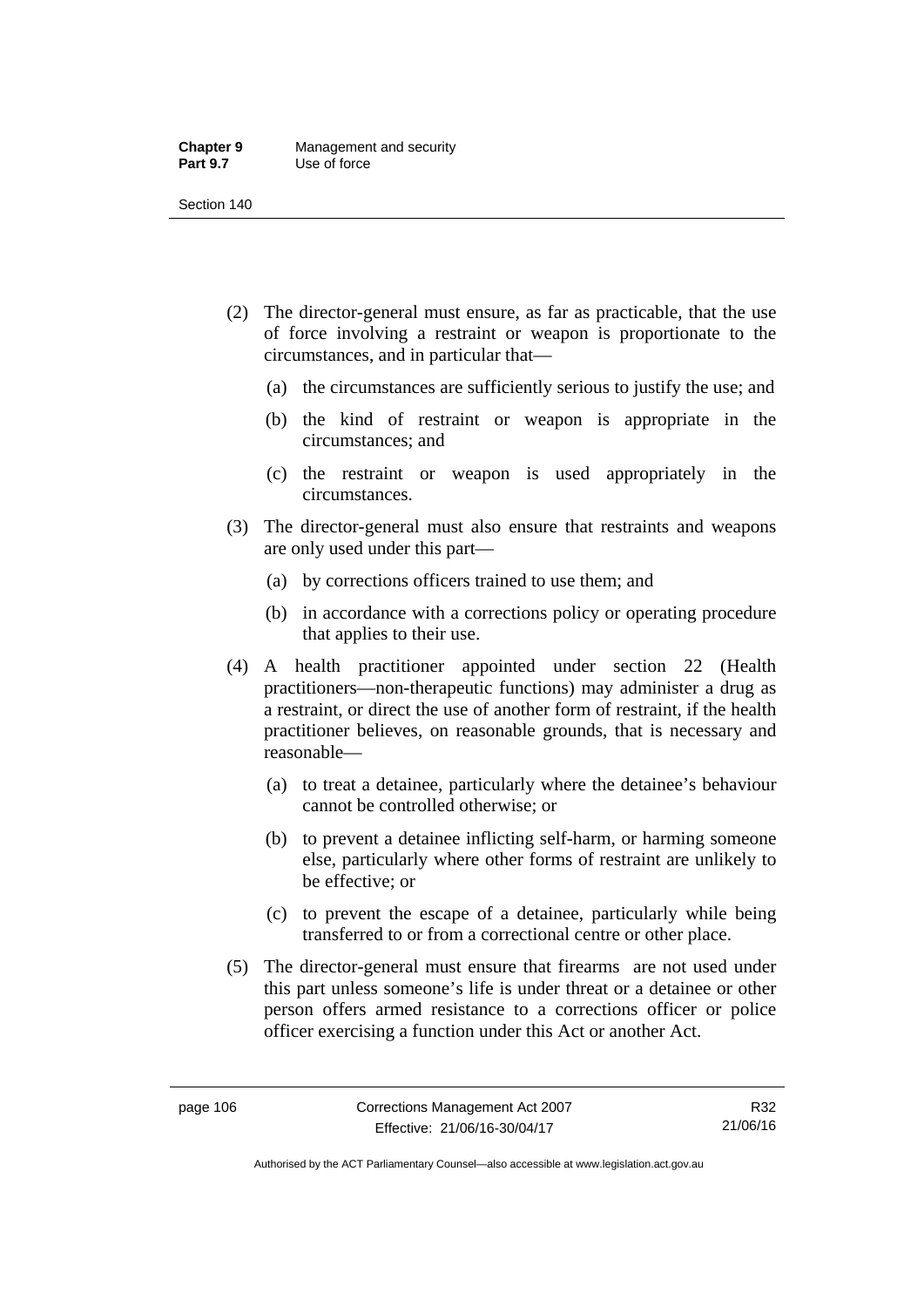- (6) In applying force under this part, a corrections officer may use a restraint or weapon, including any of the following:
	- (a) body contact;
	- (b) handcuffs, restraint jackets and other restraining devices;
	- (c) riot control equipment;
	- (d) a chemical agent;
	- (e) a gas gun;
	- (f) a firearm;
	- (g) anything else prescribed by regulation.

#### **141 Medical examination after use of force**

The director-general must ensure that a doctor appointed under section 21 (Doctors—health service appointments) examines a detainee injured by the use of force under this part as soon as practicable and that appropriate health care is available to the detainee.

## **142 Reporting use of force**

- (1) The director-general must keep a record of any incident involving the use of force under this part that causes injury or death to anyone.
- (2) The record must—
	- (a) include details of the incident, including the circumstances, the decision to use force and the force used; and
	- (b) be available for inspection under chapter 7 (Inspection of correctional centres).
- (3) The director-general must give a copy of the record to an official visitor.

page 107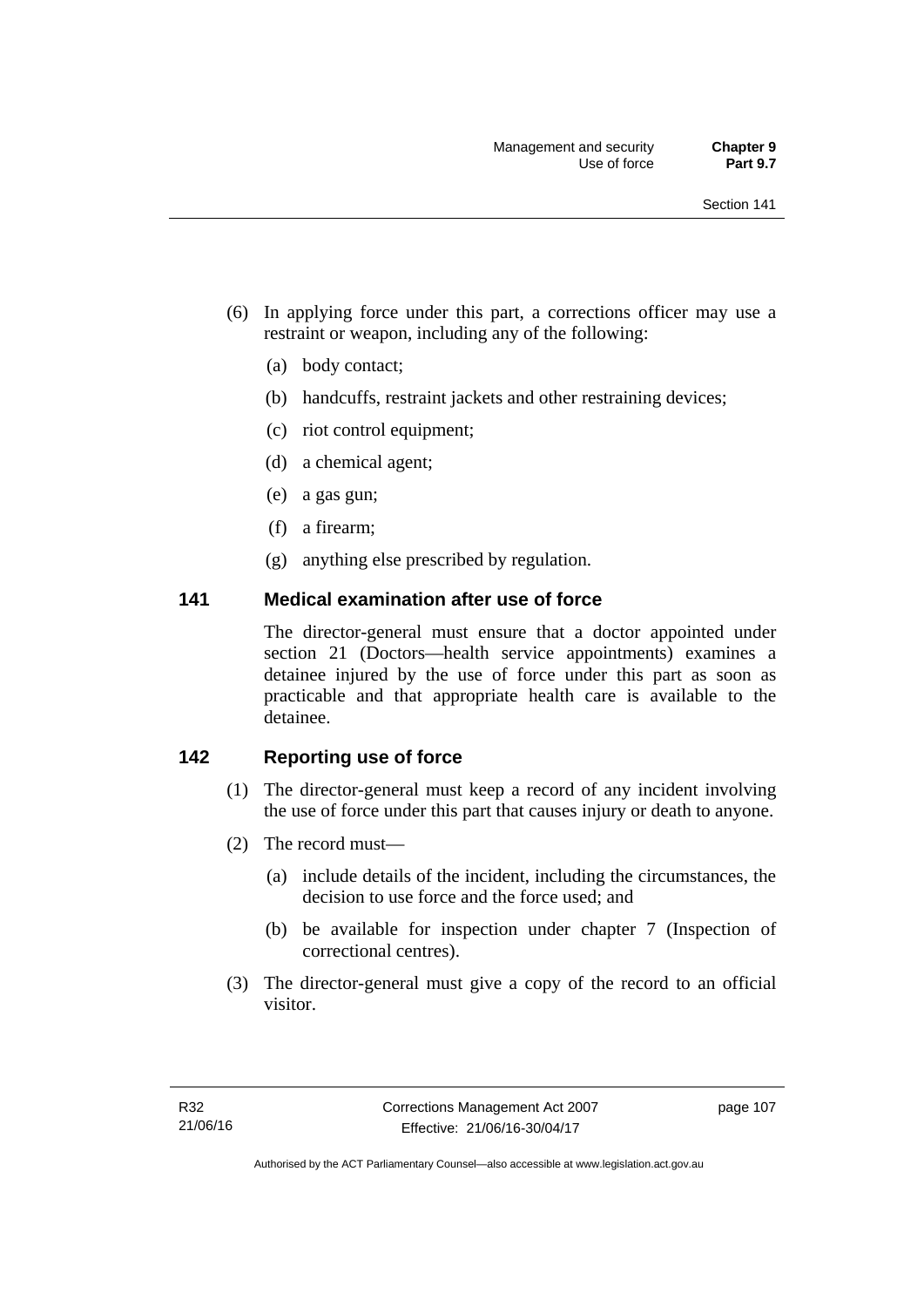**Chapter 9** Management and security<br>**Part 9.8** Access to correctional cen Access to correctional centres

Section 143

# **Part 9.8 Access to correctional centres**

#### **143 Visiting conditions**

 (1) The director-general may declare conditions that apply in relation to visits to a correctional centre.

#### **Examples of conditions declared**

- 1 the times and duration of visits
- 2 the number of visitors allowed
- 3 the conditions for conjugal, contact and non-contact visits
- 4 the circumstances in which visitors may be monitored
- 5 a prohibition on smoking in nonsmoking areas
- *Note* An example is part of the Act, is not exhaustive and may extend, but does not limit, the meaning of the provision in which it appears (see [Legislation Act,](http://www.legislation.act.gov.au/a/2001-14) s 126 and s 132).
- (2) A declaration is a disallowable instrument.
	- *Note I* The power to make an instrument includes power to make different provisions in relation to different matters or different classes of matters, and provisions that apply differently by reference to stated exceptions or factors (see [Legislation Act](http://www.legislation.act.gov.au/a/2001-14), s 48).
	- *Note 2* A disallowable instrument must be notified, and presented to the Legislative Assembly, under the [Legislation Act.](http://www.legislation.act.gov.au/a/2001-14)

#### **144 Notice of visiting conditions**

- (1) The director-general must take reasonable steps to bring the visiting conditions to the attention of visitors at a correctional centre.
- (2) Without limiting subsection (1), the director-general must ensure that—
	- (a) a notice is prominently displayed at each entrance to the centre open to visitors to the effect that visiting conditions apply at the centre; and
	- (b) a copy of the visiting conditions is available for inspection on request by visitors at the centre.

R32 21/06/16

Authorised by the ACT Parliamentary Counsel—also accessible at www.legislation.act.gov.au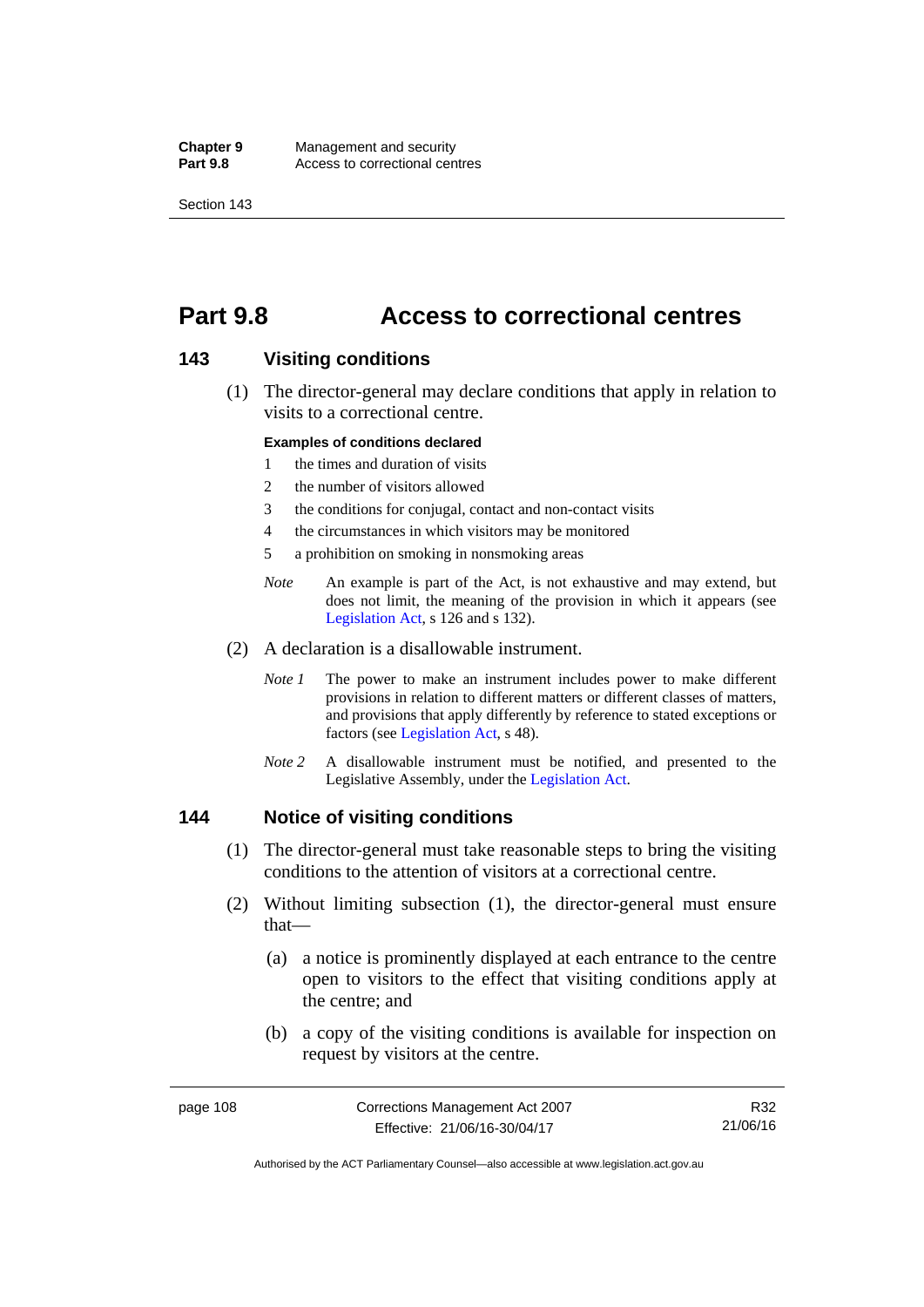#### **145 Taking prohibited things etc into correctional centre**

- (1) A person commits an offence if the person—
	- (a) takes a prohibited thing into a correctional centre; or
	- (b) gives a prohibited thing to a detainee; or
	- (c) removes a prohibited thing from a correctional centre.

Maximum penalty: 100 penalty units, imprisonment for 1 year or both.

- (2) Subsection (1) does not apply to any action approved by the director-general.
- (3) In this section:

*give* includes send.

*prohibited thing* includes something the person intends a detainee to use for making a prohibited thing or use otherwise in relation to a prohibited thing.

### **146 Directions to visitors**

- (1) The director-general may, orally or in writing, give a direction to a visitor at a correctional centre to do, or not do, something if the director-general believes, on reasonable grounds, that the direction is necessary and reasonable—
	- (a) to ensure compliance with the visiting conditions; or
	- (b) for security or good order at a correctional centre.
- (2) A person commits an offence if the person fails to comply with a direction given to the person under this section.

Maximum penalty: 50 penalty units, imprisonment for 6 months or both.

(3) An offence against this section is a strict liability offence.

page 109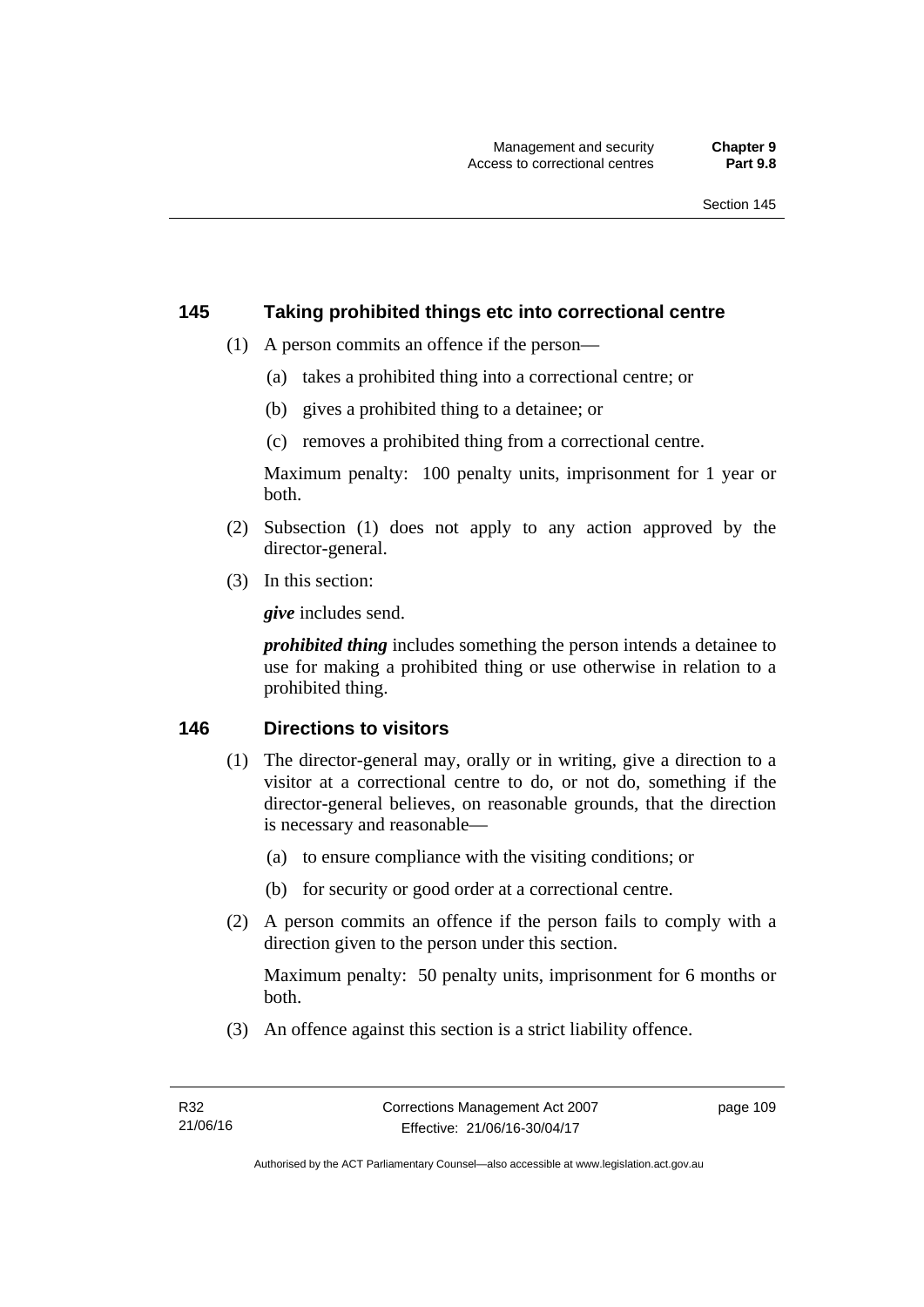Section 147

 (4) Subsection (2) does not apply if the person takes reasonable steps to comply with the direction.

### **147 Searches of visitors**

- (1) The director-general may direct a corrections officer to conduct a scanning search, frisk search or ordinary search of a visitor at a correctional centre if the director-general suspects, on reasonable grounds, that the visitor is carrying—
	- (a) a prohibited thing; or
	- (b) anything else that creates, or is likely to create, a risk to—
		- (i) the personal safety of anyone else; or
		- (ii) security or good order at a correctional centre.
- (2) Part 9.4 (Searches) and part 9.5 (Seizing property) apply as if a direction under this section, any scanning search, frisk search or ordinary search conducted under the direction, and anything found in the search, occurred under the relevant part in relation to a detainee at a correctional centre.
- (3) However, section 126 (Searches—use of force) does not apply in relation to a search of a visitor at a correctional centre.

#### **148 Directions to leave correctional centre etc**

- (1) The director-general may direct a person at a correctional centre—
	- (a) not to enter the centre; or
	- (b) if the person is already in the centre—to leave the centre.
- (2) The director-general may give the direction only if—
	- (a) the director-general suspects, on reasonable grounds, that—
		- (i) the person is intoxicated; or
		- (ii) the person has possession of a prohibited thing; or

Authorised by the ACT Parliamentary Counsel—also accessible at www.legislation.act.gov.au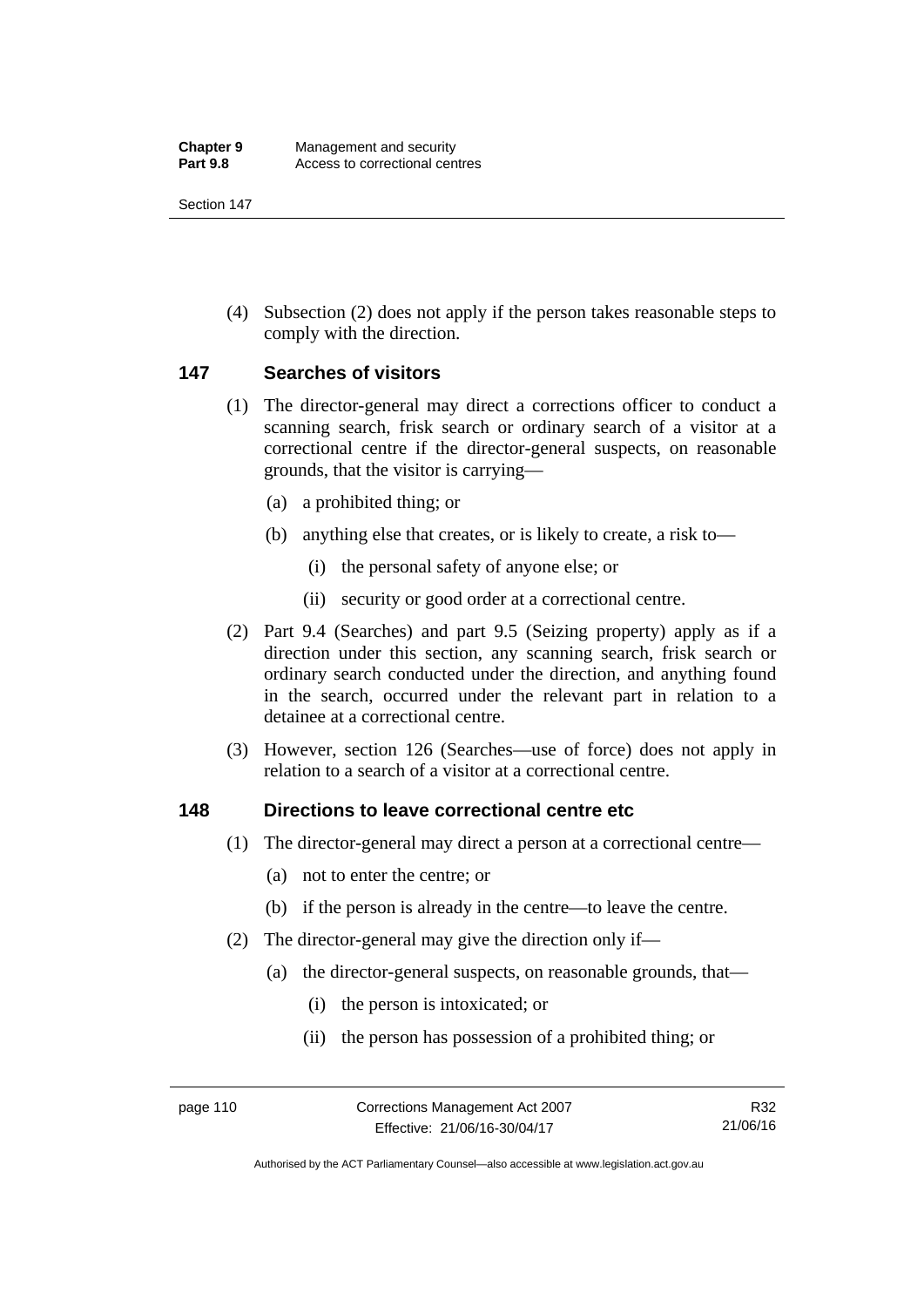- (iii) the direction is necessary and reasonable for security or good order at a correctional centre; or
- (b) the person contravenes a direction given to the person under section 146.
- (3) A person commits an offence if the person fails to comply with a direction given to the person under this section.

Maximum penalty: 50 penalty units, imprisonment for 6 months or both.

- (4) An offence against this section is a strict liability offence.
- (5) Subsection (3) does not apply if the person takes reasonable steps to comply with the direction.
- (6) In this section:

*intoxicated* means under the influence of alcohol, a drug or another substance, or a combination of alcohol, drugs or substances.

#### **Examples of substances**

- 1 glue
- 2 petrol
- 3 another solvent
- *Note* An example is part of the Act, is not exhaustive and may extend, but does not limit, the meaning of the provision in which it appears (see [Legislation Act,](http://www.legislation.act.gov.au/a/2001-14) s 126 and s 132).

*prohibited thing*—see section 145 (3).

#### **149 Removing people from correctional centre**

- (1) The director-general may direct a corrections officer to enforce a direction under section 148 if the person given the direction contravenes the direction.
- (2) The corrections officer may use force that is necessary and reasonable to enforce the direction.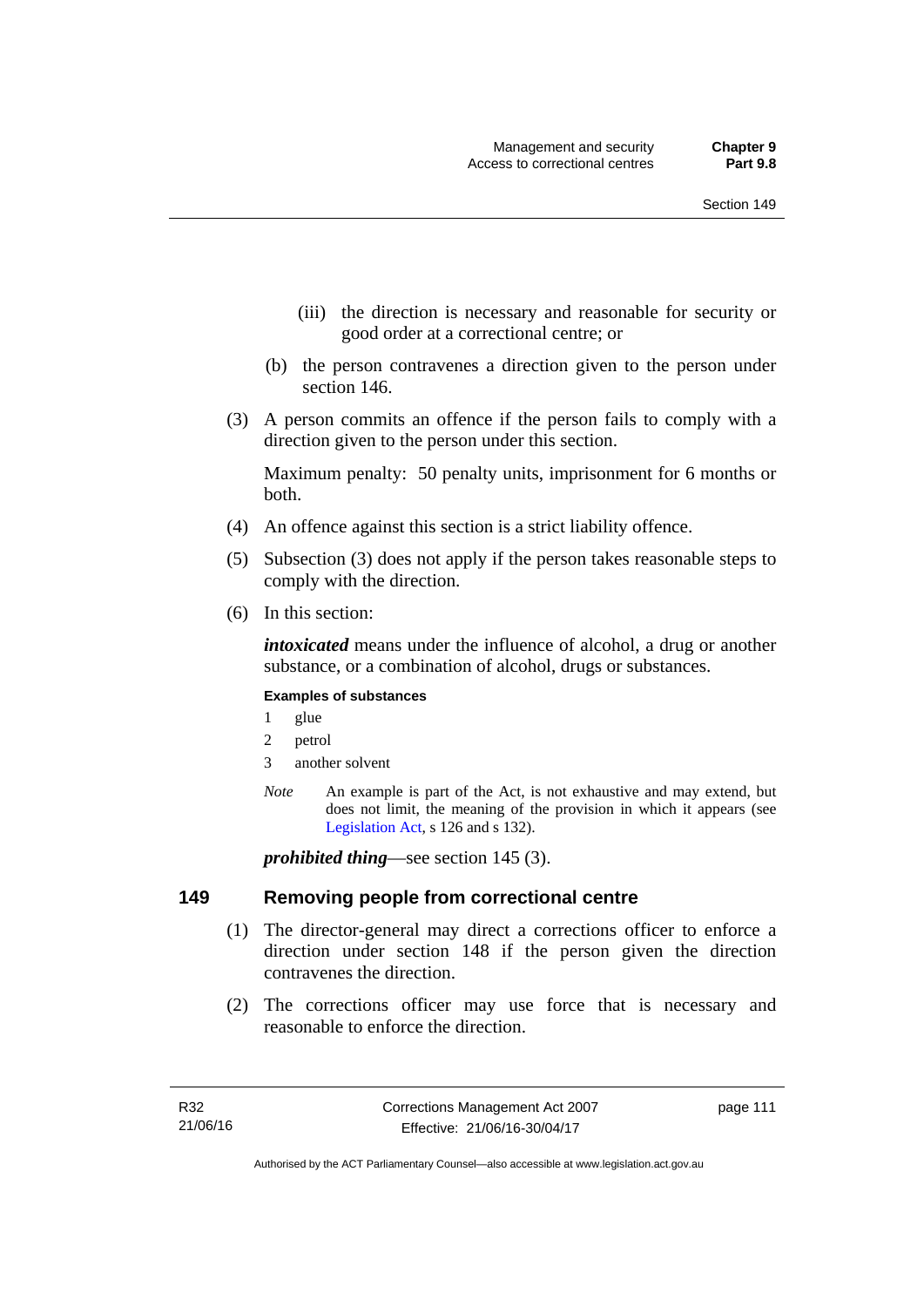**Chapter 10** Discipline<br>**Part 10.1** General **Part 10.1** 

Section 150

# **Chapter 10 Discipline**

# **Part 10.1 General**

## **150 Application—ch 10**

This chapter applies in relation to a disciplinary breach committed, or allegedly committed, by a detainee.

## **151 Definitions—discipline**

In this Act:

*accused* means a detainee charged with a disciplinary breach.

*administrative penalty*—see section 184.

*charge* means a disciplinary charge.

*charge notice*—see section 159.

*disciplinary action*—see section 183.

*disciplinary breach*—see section 152.

*disciplinary charge* means a charge under section 159.

*hearing*, for an inquiry, means a hearing under part 11.3 (Disciplinary hearing procedures).

*initial report*—see section 156 (2) (e).

*inquiry* means an inquiry to which chapter 11 (Disciplinary inquiries) applies.

*investigative segregation* means segregation directed under any of the following:

- (a) section 156 (Report etc by corrections officer);
- (b) section 158 (Action by presiding officer);

Authorised by the ACT Parliamentary Counsel—also accessible at www.legislation.act.gov.au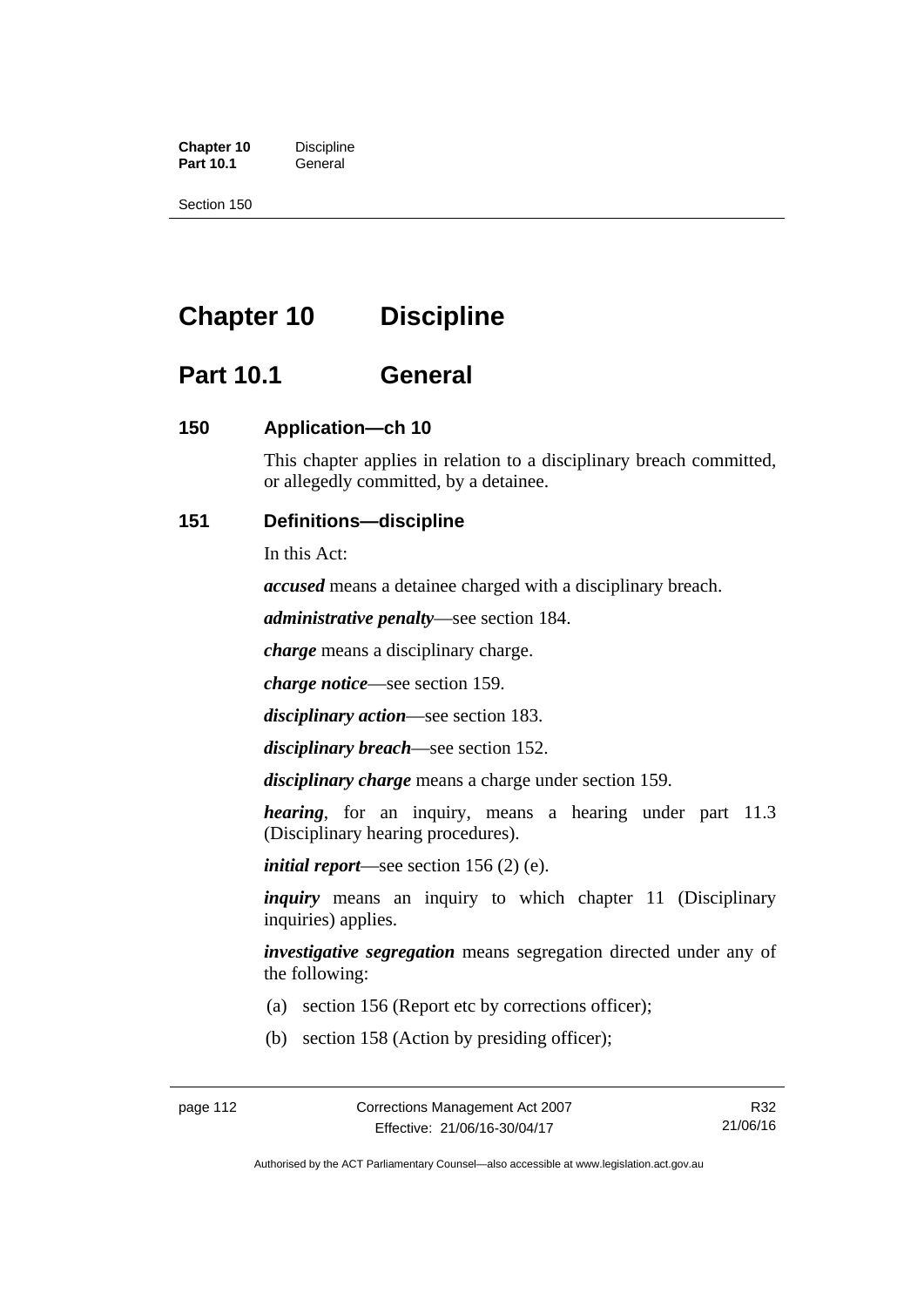(c) section 160 (Director-general directions—investigative segregation).

*investigator*—see section 153.

*investigator's report*—see section 157 (2) (b).

*presiding officer* means a corrections officer to whom the director-general has given functions of a presiding officer under this Act.

*privilege*, in relation to a detainee—see section 154.

*separate confinement*, of a detainee, means confinement of the detainee in a cell, away from other detainees.

#### **152 Meaning of** *disciplinary breach*

For a detainee, each of the following is a *disciplinary breach*:

- (a) contravening a direction given to the detainee by the director-general or a corrections officer under this Act or the *[Crimes \(Sentence Administration\) Act 2005](http://www.legislation.act.gov.au/a/2005-59)*;
	- *Note* A reference to an Act includes a reference to the statutory instruments made or in force under the Act, including any regulation (see [Legislation Act,](http://www.legislation.act.gov.au/a/2001-14) s 104).
- (b) being in a prohibited area, without the director-general's approval;
- (c) smoking in a nonsmoking area at a correctional centre;
- (d) taking (in any way) alcohol or a drug into the detainee's body;
- (e) providing a positive test sample for alcohol or a drug when directed, under this Act or the *[Crimes \(Sentence](http://www.legislation.act.gov.au/a/2005-59)  [Administration\) Act 2005](http://www.legislation.act.gov.au/a/2005-59)*, to provide a test sample;
- (f) making, possessing, concealing, knowingly consuming or dealing with a prohibited thing, without the director-general's approval;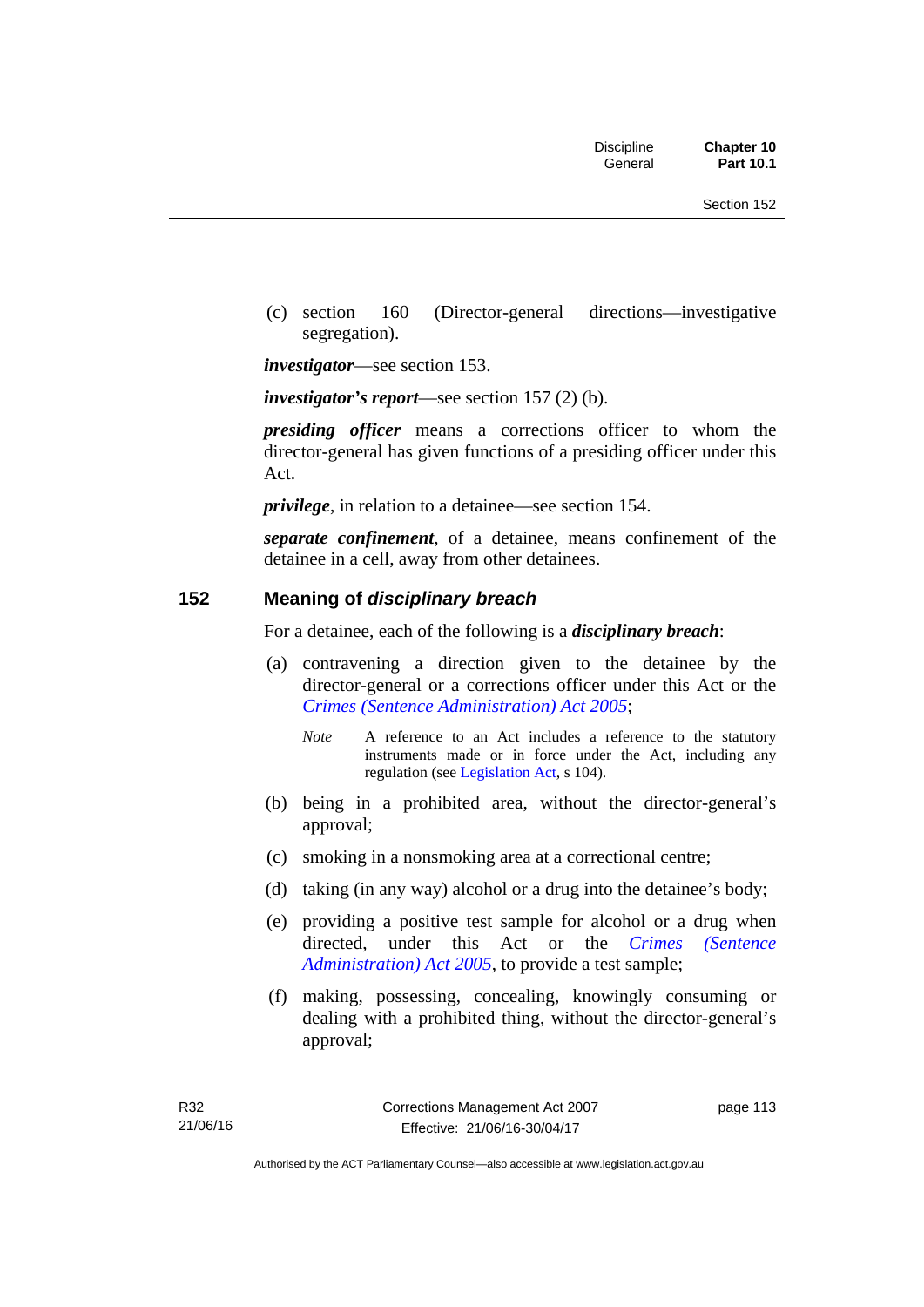Section 152

- (g) gambling;
- (h) being disrespectful or abusive towards a corrections officer in a way that undermines the officer's authority;
- (i) being disrespectful or abusive towards someone in a way that is likely to provoke a person to be violent;
- (j) intentionally or recklessly engaging in conduct that endangers, or may endanger, the health or safety of the detainee or anyone else;
- (k) fighting;
- (l) assaulting someone else;
- (m) theft;
- (n) possessing stolen property;
- (o) possessing or dealing in things without the director-general's approval;
- (p) intentionally or recklessly damaging or destroying property belonging to someone else;
- (q) interfering with property belonging to someone else, without approval by the owner of the property;
- (r) interfering with anyone's personal monitoring device without the director-general's approval;
- (s) creating or participating in a disturbance, or other activity, likely to endanger security or good order at a correctional centre;
- (t) contravening a condition of any of the following:
	- (i) a direction under section 204 (Local leave directions);
	- (ii) a local leave permit;
	- (iii) an interstate leave permit;

Authorised by the ACT Parliamentary Counsel—also accessible at www.legislation.act.gov.au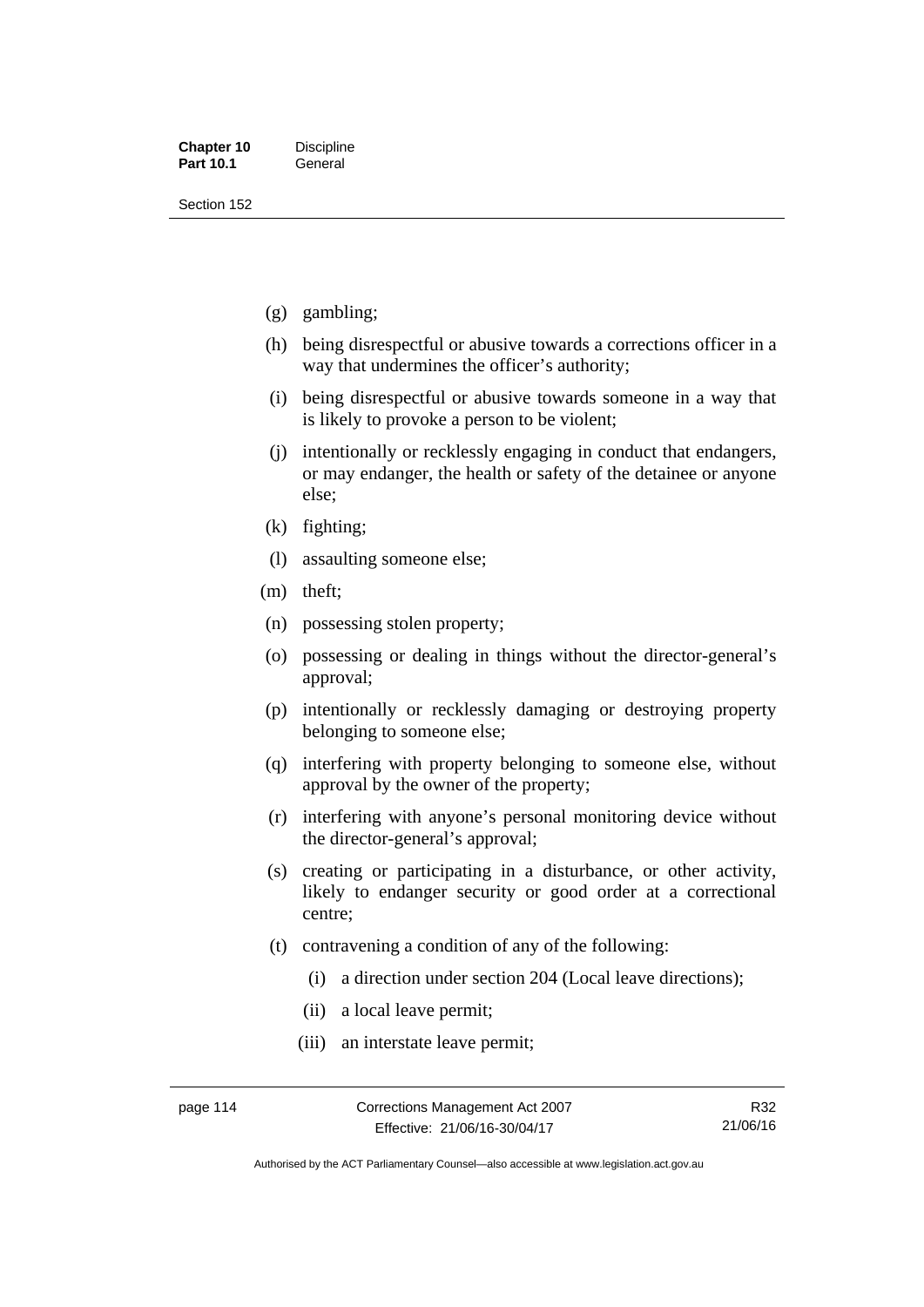- (u) doing anything for the purpose of escaping, or assisting a detainee to escape, from detention;
- (v) offering, giving or taking a bribe;
- (w) attempting, or assisting anyone else attempting, to commit another disciplinary breach;
- $(x)$  threatening to do anything mentioned in paragraphs  $(i)$ ,  $(k)$ ,  $(l)$ , (p) or (s);
- (y) anything else prescribed by regulation.

#### **Examples of contravening director-general directions—par (a)**

failing to comply with a direction by the director-general to provide a test sample or submit to a search under this Act

*Note* An example is part of the Act, is not exhaustive and may extend, but does not limit, the meaning of the provision in which it appears (see [Legislation Act,](http://www.legislation.act.gov.au/a/2001-14) s 126 and s 132).

## **153 Meaning of** *investigator*

- (1) An *investigator* is—
	- (a) a corrections officer to whom the director-general has given functions of an investigator; or
	- (b) a person engaged under subsection (2).
- (2) The director-general may, on behalf of the Territory, engage a person (other than a corrections officer) to exercise the functions of an investigator.
- (3) The director-general may engage a person under subsection (2) only if satisfied the person has appropriate qualifications or experience to exercise the functions of an investigator.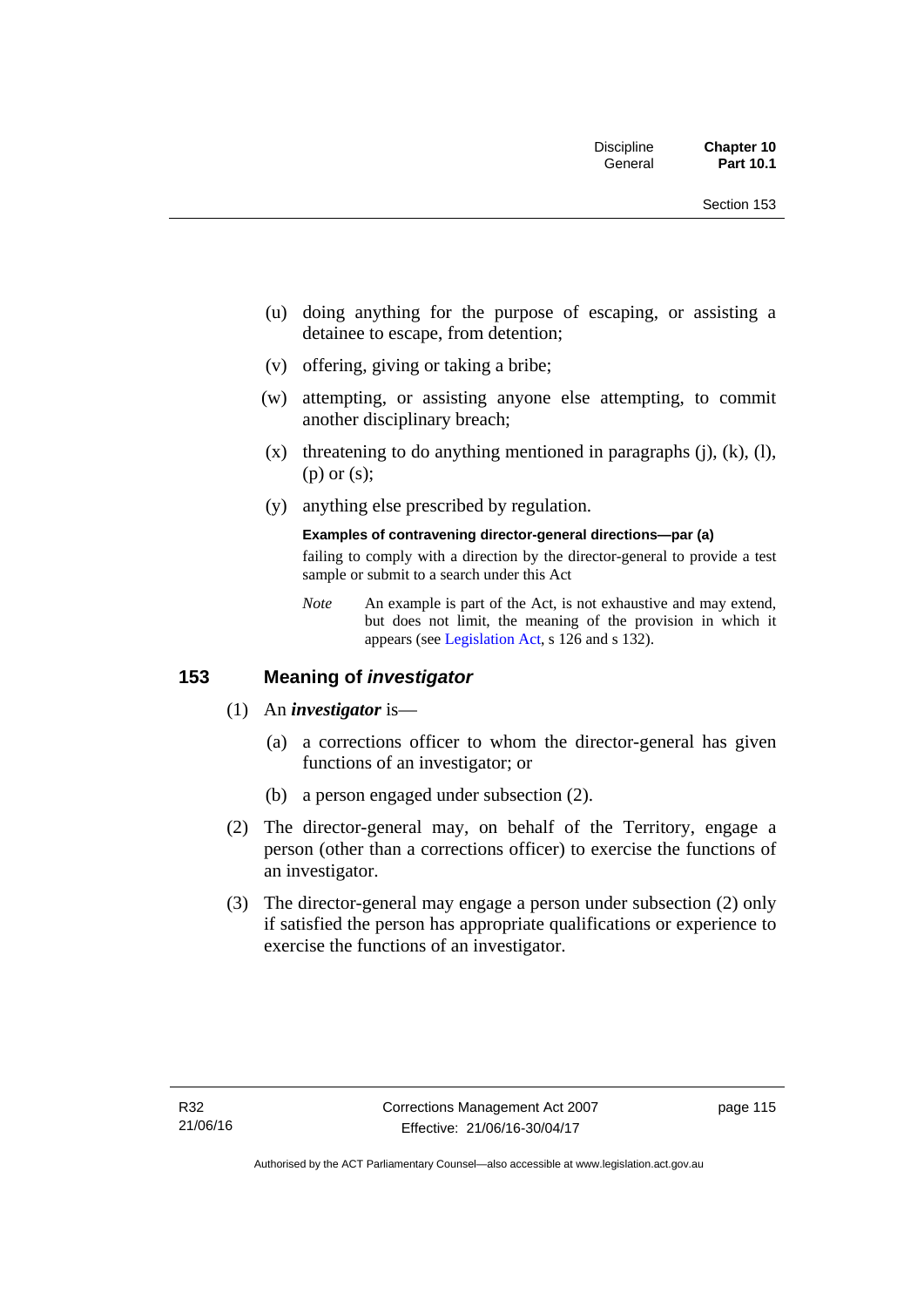## **154 Meaning of** *privilege*

A *privilege*, in relation to a detainee*—*

- (a) is any amenity, facility or opportunity the detainee may have the benefit of in detention; but
- (b) does not include anything that is, for this chapter, an entitlement for the detainee.

#### **Examples of privileges**

- 1 using common areas at a correctional centre for mixing with other detainees
- 2 participating in activities other than those forming part of a detainee's case management plan
- 3 using phones, email or the internet other than for entitled usage
- 4 buying non-essential goods from money held in trust for a detainee
- 5 using a radio, television, CD or DVD player or other electronic equipment for recreational purposes
- 6 pursuing hobbies and crafts
- 7 keeping personal property in a cell

#### **Examples of entitlements**

things expressed in chapter 6 (Living conditions at correctional centres) to be entitlements for detainees

*Note* An example is part of the Act, is not exhaustive and may extend, but does not limit, the meaning of the provision in which it appears (see [Legislation Act,](http://www.legislation.act.gov.au/a/2001-14) s 126 and s 132).

## **155 Overlapping disciplinary breaches and criminal offences**

- (1) This section applies if a detainee engages, or is alleged to have engaged, in conduct that is both—
	- (a) a disciplinary breach; and
	- (b) an offence (a *criminal offence*) against a territory law, including this Act.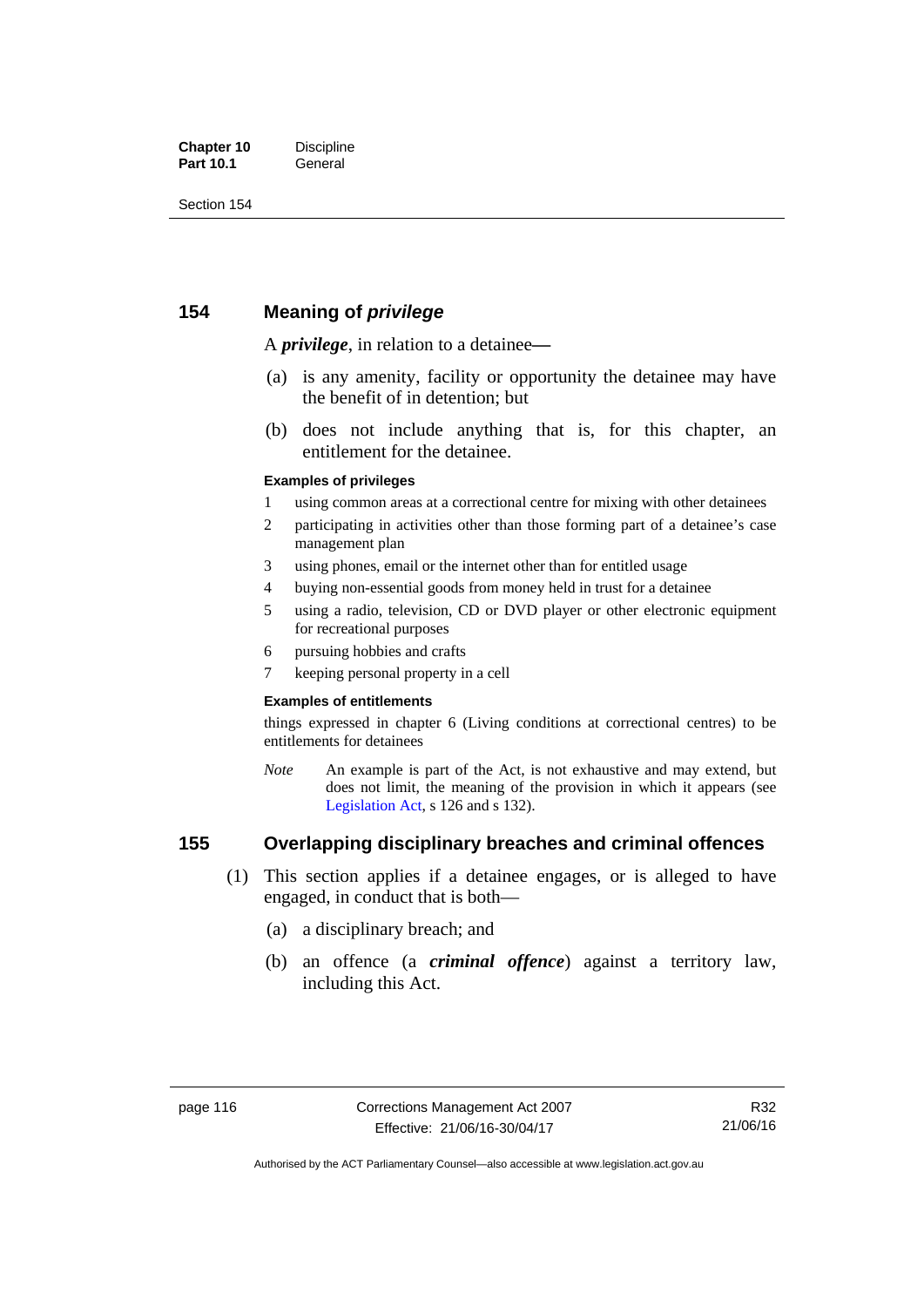| <b>Discipline</b><br>General | Chapter 10<br>Part 10.1 |
|------------------------------|-------------------------|
|                              | Section 155             |

- (2) The detainee must not be prosecuted for the criminal offence if an administrative penalty has been imposed on the detainee because of the disciplinary breach.
- (3) A disciplinary charge for the disciplinary breach must not be started, or further dealt with, under this chapter if a prosecution for the criminal offence has been started in a court.
- (4) Disciplinary action for the disciplinary breach must not be taken against the detainee if the detainee has been convicted or found guilty of the criminal offence by a court.

*Note* For the kinds of disciplinary action that may be taken, see s 183.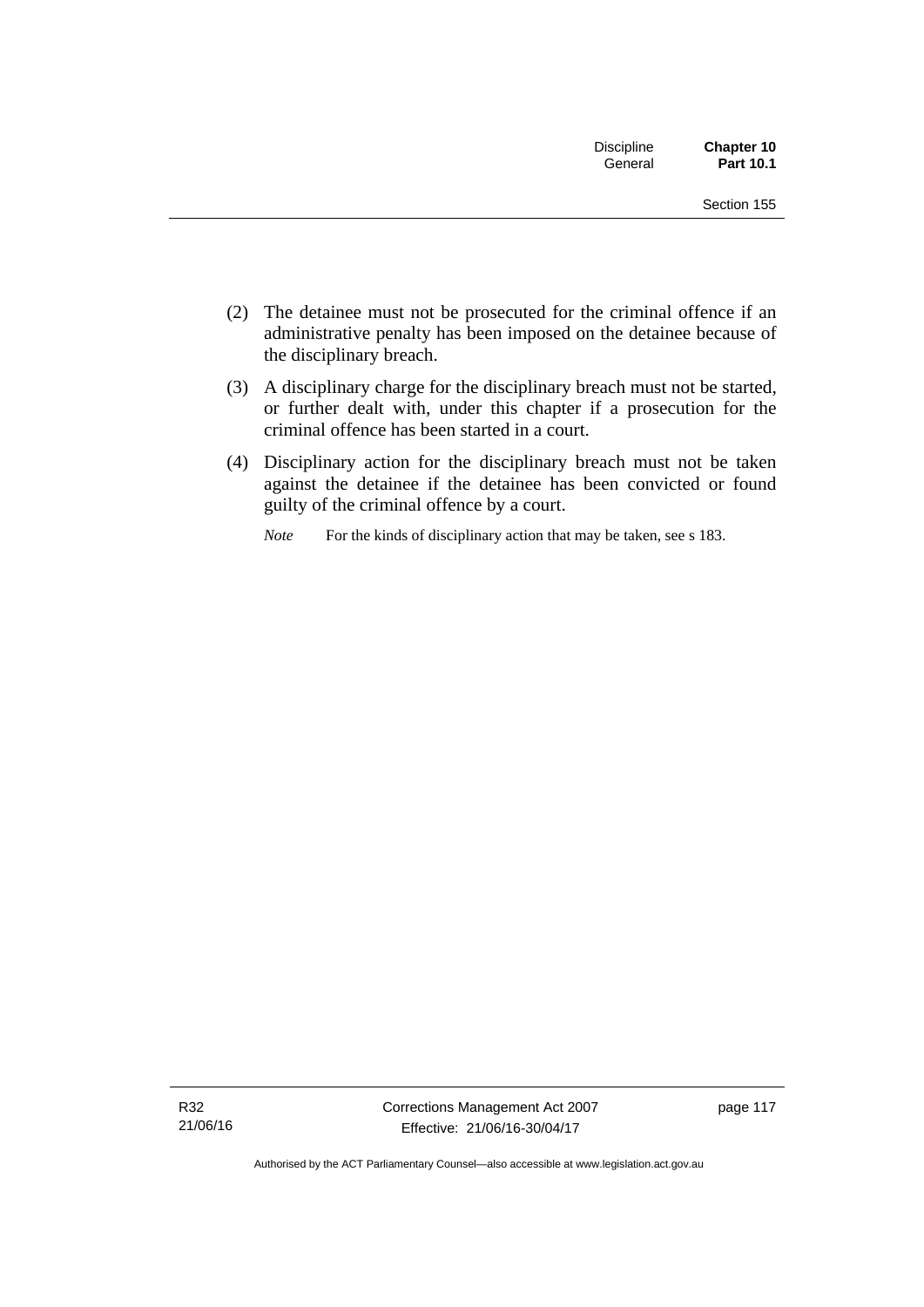Section 156

# **Part 10.2 Disciplinary investigations**

## **Division 10.2.1 Investigation of disciplinary breaches**

## **156 Report etc by corrections officer**

- (1) This section applies if a corrections officer believes, on reasonable grounds, that a detainee has committed a disciplinary breach.
- (2) The corrections officer may do 1 or more of the following if the officer believes, on reasonable grounds, that it is appropriate in the circumstances:
	- (a) counsel the detainee;
	- (b) warn the detainee about committing a disciplinary breach;
	- (c) reprimand the detainee;
	- (d) subject to section 161 (Grounds for investigative segregation), direct that the detainee be segregated from other detainees for the purposes of this part;
	- (e) give a presiding officer a report (an *initial report*) about the alleged disciplinary breach.
- (3) A report under subsection (2) (e) must be given to the presiding officer as soon as possible, and must set out the following:
	- (a) details of the alleged disciplinary breach;
	- (b) the officer's reasons for believing the detainee has committed the disciplinary breach;
	- (c) if subsection  $(2)$  (d) applies—
		- (i) details of the segregation directed; and
		- (ii) the officer's reasons for the direction; and
		- (iii) a recommendation about the detainee's segregation;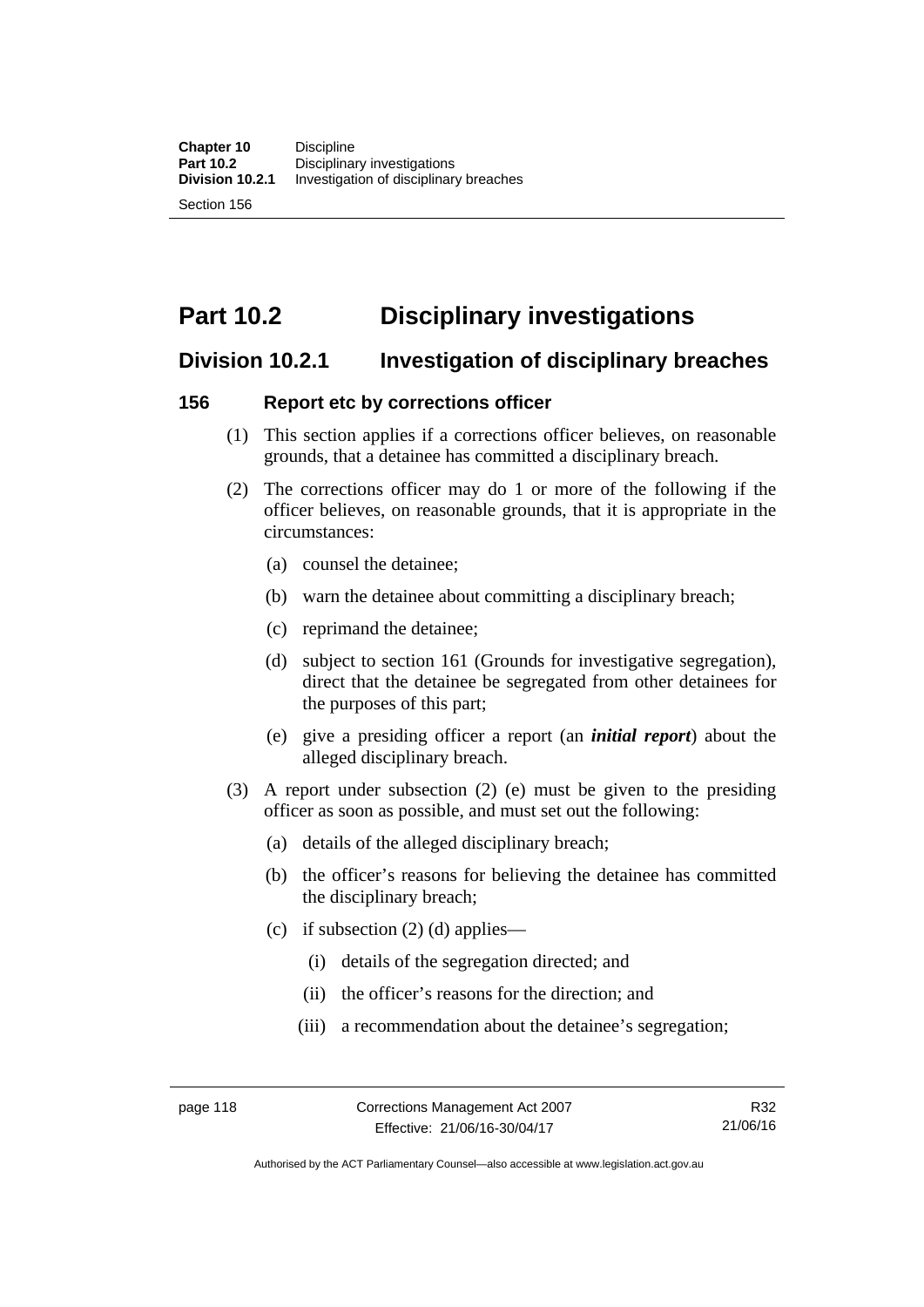(d) anything else prescribed by regulation.

## **157 Investigation by investigator**

- (1) After being given an initial report about an alleged disciplinary breach by a detainee, the presiding officer may, if the presiding officer believes on reasonable grounds it is appropriate, refer the report to an investigator.
- (2) The investigator must—
	- (a) consider the initial report and investigate the alleged disciplinary breach by the detainee; and
	- (b) give the presiding officer a report (an *investigator's report*) about the alleged disciplinary breach.
- (3) The report must include the following:
	- (a) a copy of the initial report;
	- (b) a recommendation for any action by the presiding officer under section 158 (2):
	- (c) the investigator's reasons for the recommendation;
	- (d) anything else prescribed by regulation.
- (4) The report may include any other information the investigator considers is relevant in relation to the alleged disciplinary breach.
- (5) The corrections officer who made the initial report about the alleged disciplinary breach by the detainee must not exercise any function of an investigator in relation to the breach.

### **158 Action by presiding officer**

- (1) This section applies if a presiding officer is given—
	- (a) an initial report about an alleged disciplinary breach by a detainee; or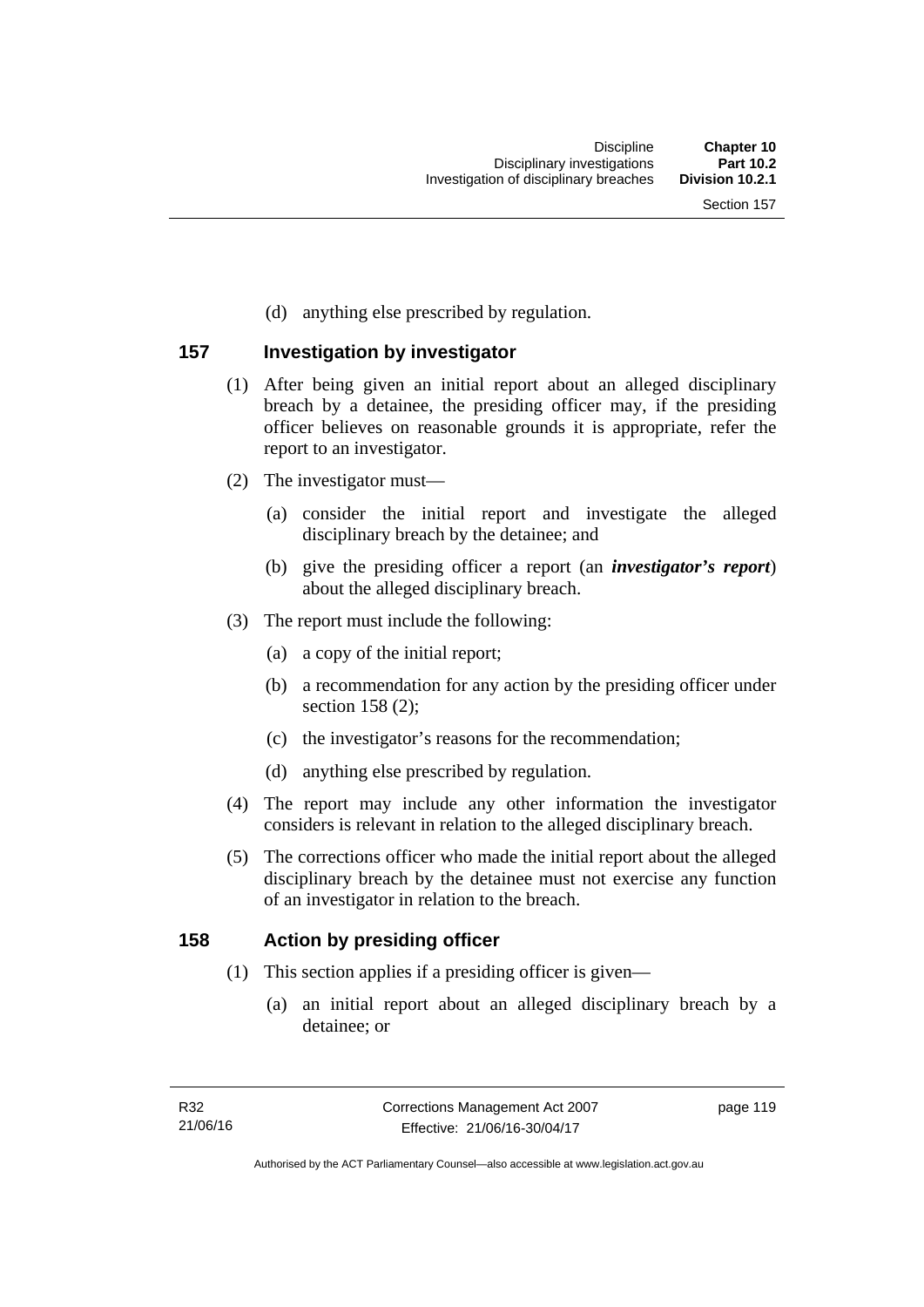- (b) an investigator's report about an alleged disciplinary breach by a detainee.
- (2) After considering the report and making any further investigation the presiding officer considers appropriate, the presiding officer may, if the presiding officer believes on reasonable grounds it is appropriate, do 1 or more of the following:
	- (a) take no further action in relation to the initial report;
	- (b) counsel the detainee;
	- (c) warn the detainee about committing a disciplinary breach;
	- (d) reprimand the detainee;
	- (e) refer the allegation to—
		- (i) the chief police officer; or
		- (ii) the director of public prosecutions;
	- (f) charge the detainee under section 159 (Disciplinary charge);
	- (g) subject to section 161 (Grounds for investigative segregation), direct that the detainee be segregated from other detainees for this part;
	- (h) anything else prescribed by regulation.
- (3) A referral under subsection (2) (e) must be in writing and be accompanied by a report by the presiding officer.
- (4) The corrections officer who made the initial report or investigator's report about the alleged disciplinary breach by the detainee must not exercise any function of a presiding officer under this division in relation to the breach.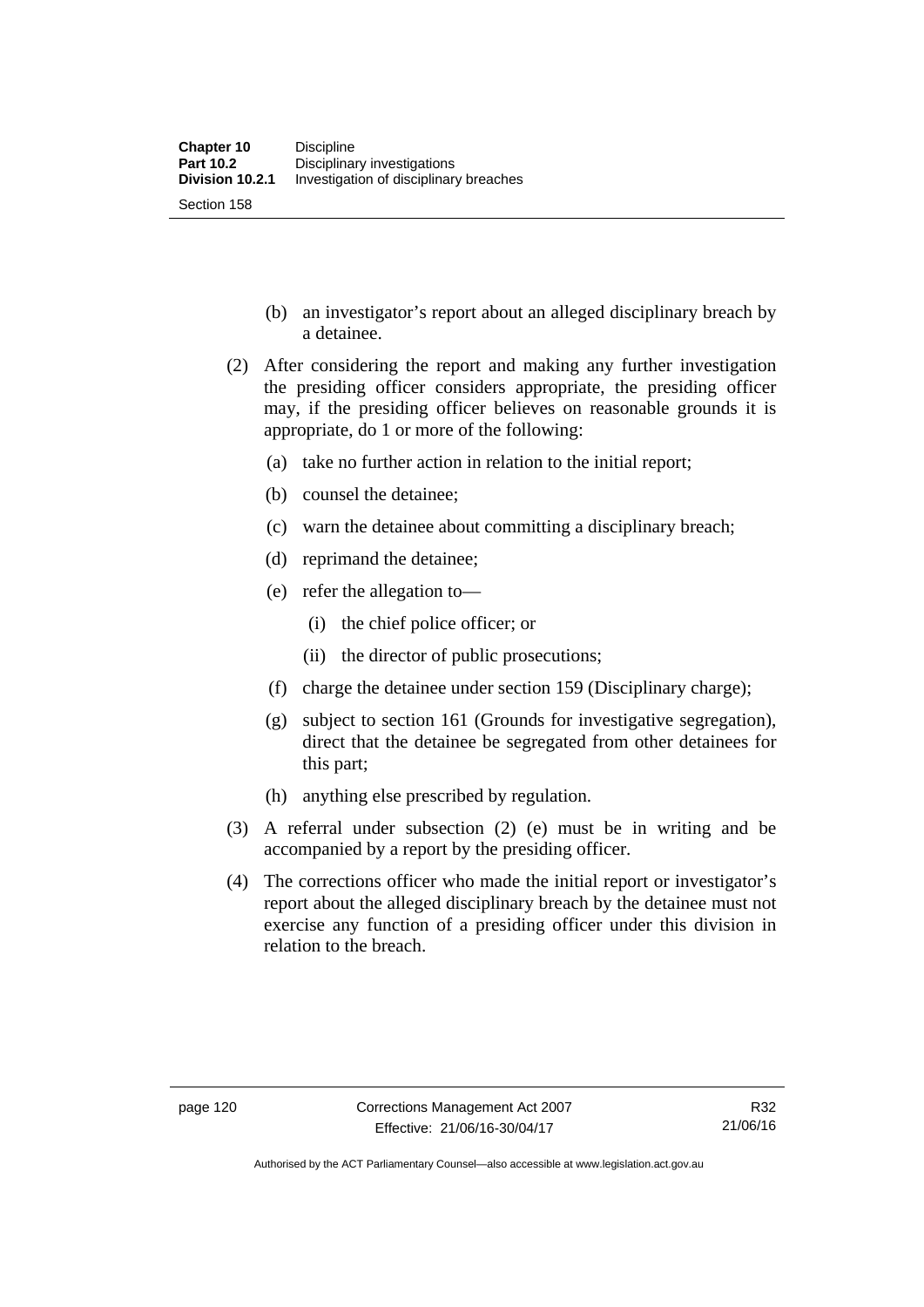## **159 Disciplinary charge**

To charge a detainee with a disciplinary breach, the presiding officer must give the detainee written notice of the charge (a *charge notice*), including details of the following:

- (a) the disciplinary breach charged;
- (b) a brief statement of the conduct to which the charge applies and when, or the period during which, it happened or is alleged to have happened;
- (c) the option of having the charge dealt with by consent under division 10.3.1 (Disciplinary action—with accused's consent);
- (d) the election available under section 167 (Disciplinary breach admitted by accused) to accept the disciplinary action proposed by the presiding officer;
- (e) the disciplinary action the presiding officer believes, on reasonable grounds, would be appropriate if the charge were dealt with under section 168 (Presiding officer's powers breach admitted by accused).
- *Note* If a form is approved under s 228 for a disciplinary charge, the form must be used.

# **Division 10.2.2 Investigative segregation**

### **160 Director-general directions—investigative segregation**

- (1) Subject to section 161, the director-general may direct that a detainee be segregated from other detainees for the purposes of this part.
- (2) To remove any doubt, this section is additional to, and does not limit, the power to direct that a detainee be segregated from other detainees under either of the following:
	- (a) section 156 (Report etc by corrections officer);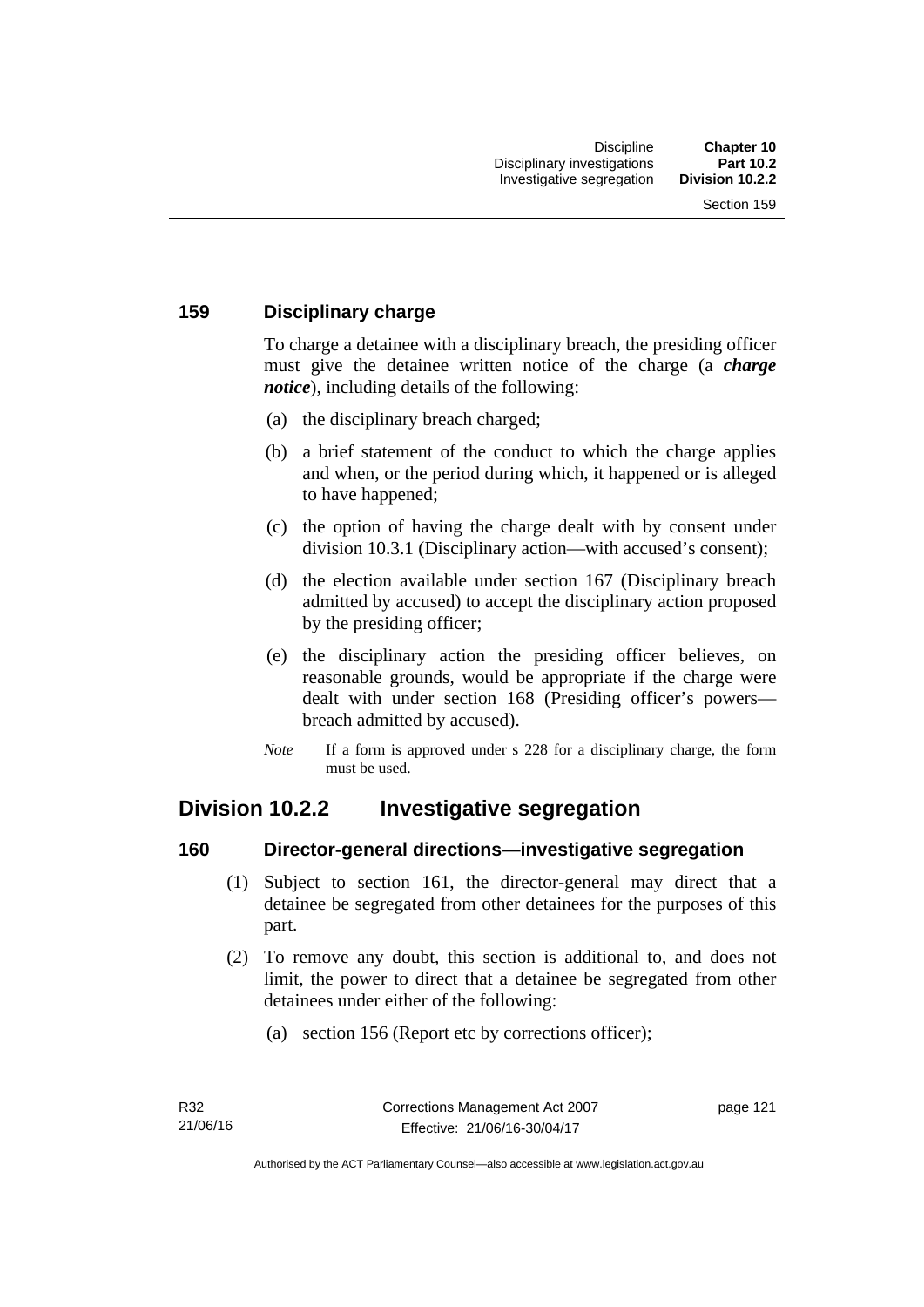(b) section 158 (Action by presiding officer).

### **161 Grounds for investigative segregation**

- (1) This section applies to a direction for investigative segregation.
- (2) The direction may be given only if the person giving the direction believes, on reasonable grounds, that segregation of the detainee is necessary or prudent for the purposes of this part.
- (3) Without limiting subsection (2), the direction may be given if the person giving the direction believes, on reasonable grounds, that the opportunity for the detainee to associate with anyone else creates, or is likely to create, a risk of—
	- (a) harm, or threatened harm, to the detainee or anyone else; or
	- (b) the perverting, or attempted perverting, of an investigation, under this part; or
	- (c) undermining security or good order at a correctional centre.

### **162 Notice of investigative segregation**

The person giving a direction for investigative segregation of a detainee must give the detainee prompt notice of the direction, why it was given, when it takes effect and the provisions for its duration and review under this part.

### **163 Duration of investigative segregation**

- (1) The director-general must revoke a direction for investigative segregation if the director-general believes, on reasonable grounds, that the direction is no longer necessary or prudent.
- (2) The director-general—
	- (a) may review a direction for investigative segregation of a detainee at any time on the director-general's own initiative or on request by the detainee; and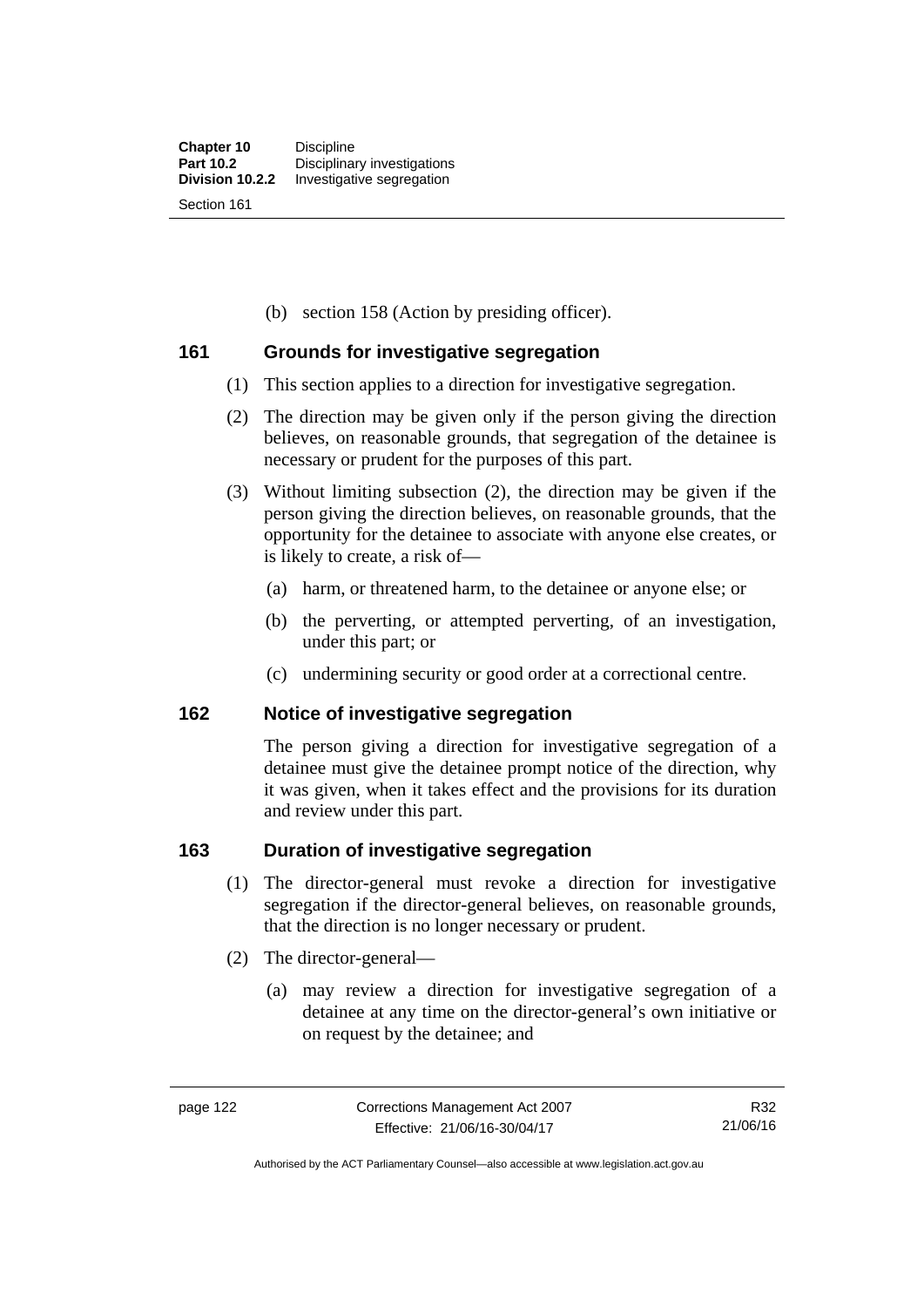- (b) if the detainee is to be transferred to another correctional centre for longer than 1 day—must review the direction before the transfer; and
- (c) must review the direction at least once every 7 days while it remains in force.
- (3) After reviewing a direction for investigative segregation, the director-general may—
	- (a) confirm the direction; or
	- (b) make a direction or further direction under section 160 (1); or
	- (c) revoke the direction under subsection (1).
- (4) To remove any doubt, the director-general may make more than 1 direction under section 160 (1) in relation to a detainee for the same investigation.
- (5) Subject to this section and section 94 (Segregated detainees removed to NSW), a direction, or further direction, for investigative segregation ends at the end of the earlier of the following days:
	- (a) the 7th day after the day the direction is given;
	- (b) the day a presiding officer makes a decision under section 158 (Action by presiding officer) in relation to the alleged disciplinary breach to which the direction applies (other than a decision to direct investigative segregation of the detainee).

## **164 Application for review of investigative segregation directions**

(1) A detainee may apply to an adjudicator for a review of a direction for investigative segregation of the detainee.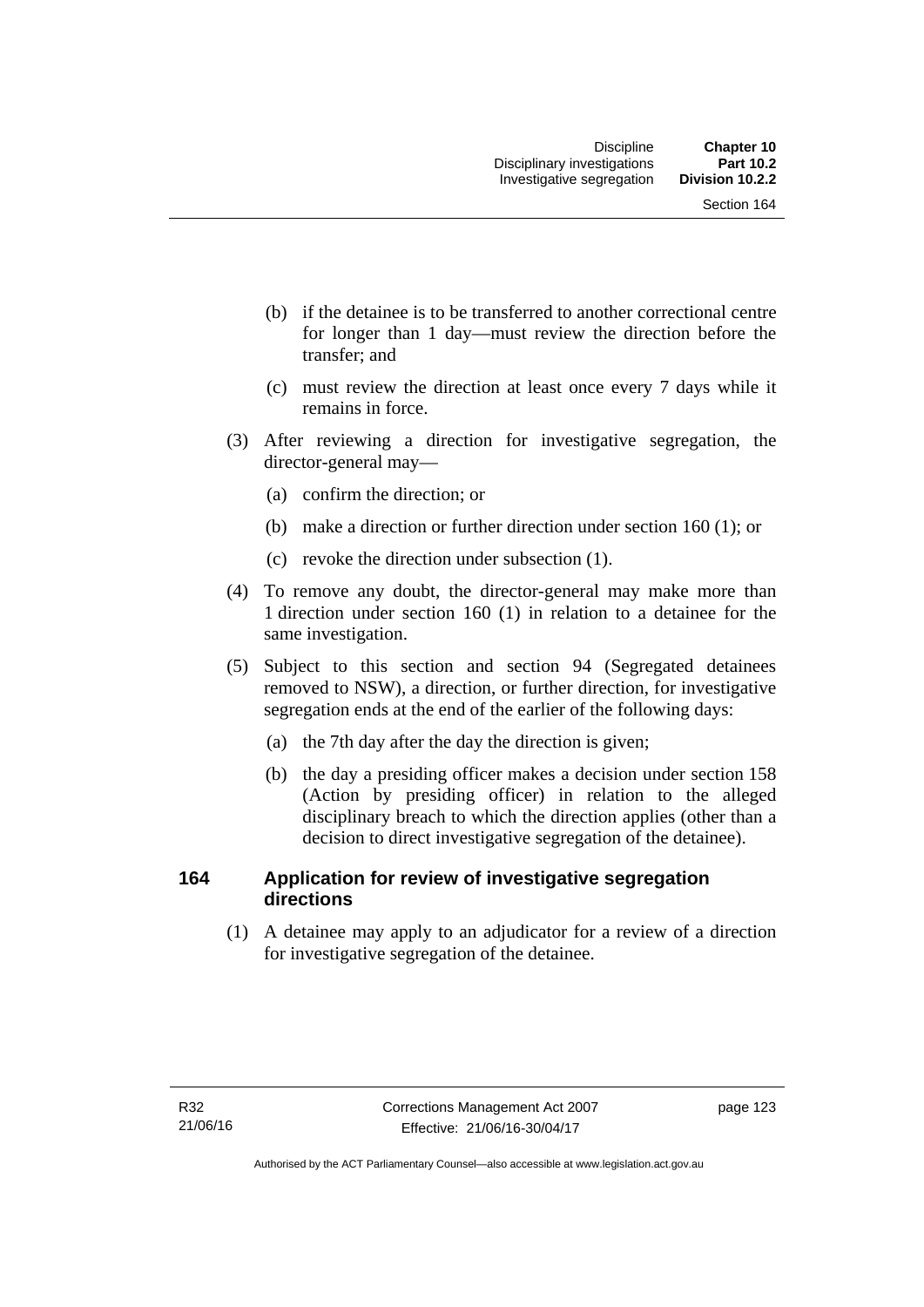- (2) The application must be made no later than 7 days after the day the person making the direction gives the detainee notice under section 162 of the direction.
	- *Note* If a form is approved under s 228 for an application under this section, the form must be used.
- (3) Subject to any decision by the adjudicator under section 165, the making of the application does not affect the segregation of the detainee under the direction.

### **165 Review of investigative segregation directions**

- (1) On application under section 164, an adjudicator may—
	- (a) conduct an inquiry to review the direction for investigative segregation of the detainee; or
	- (b) refuse to review the direction.
- (2) Chapter 11 (Disciplinary inquiries) applies to the inquiry, with any changes prescribed by regulation, as if it were an inquiry under that chapter.
- (3) After completing an inquiry under this section, the adjudicator may—
	- (a) confirm the direction under review; or
	- (b) amend the direction under review; or
	- (c) set aside the direction under review; or
	- (d) set aside the direction under review and make a substitute direction that the detainee be segregated from other detainees for the purposes of this part.
- (4) The adjudicator must give the detainee prompt written notice of the adjudicator's decision under this section.

Authorised by the ACT Parliamentary Counsel—also accessible at www.legislation.act.gov.au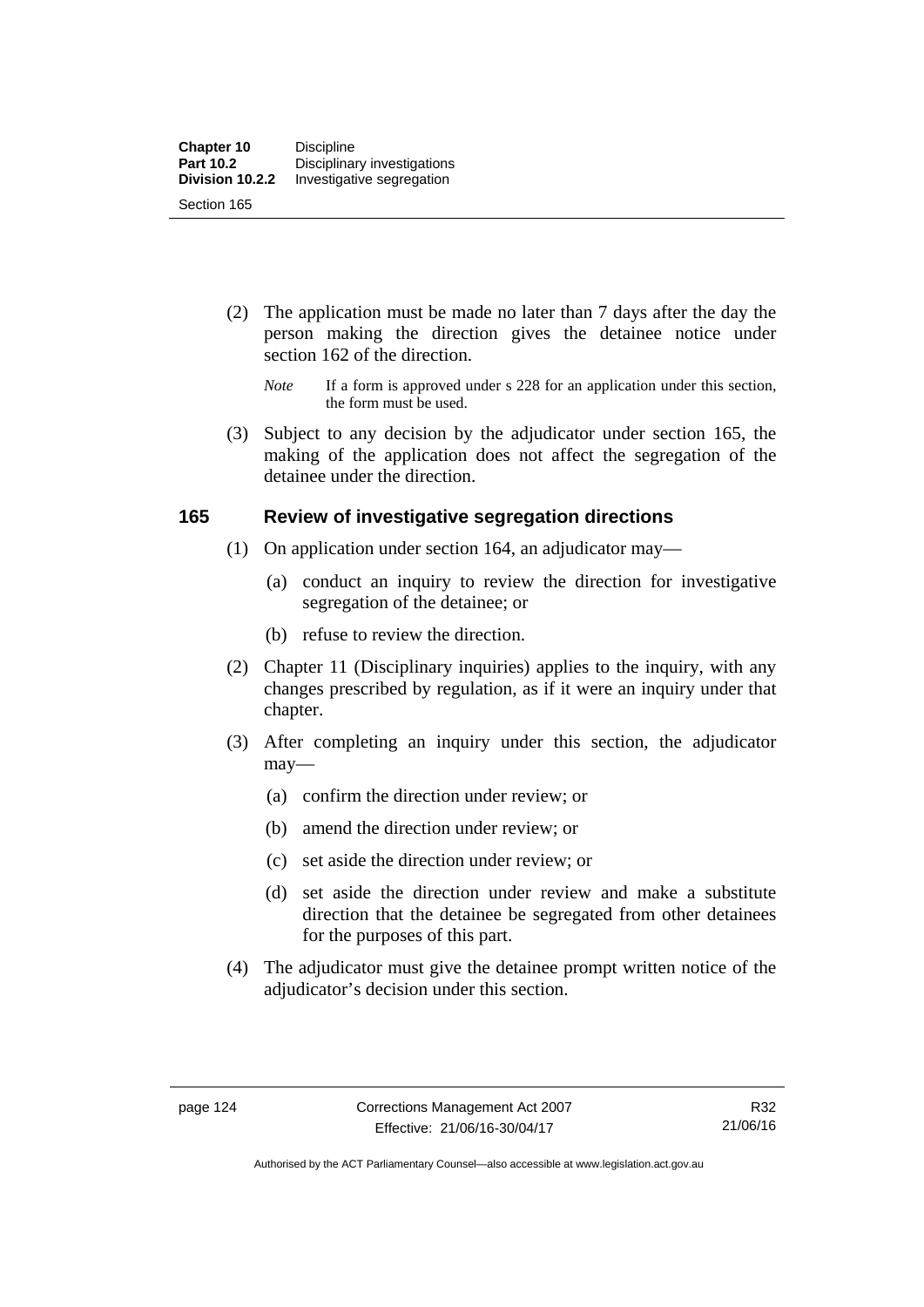- (5) If the adjudicator refuses to review the direction, the notice must include the reasons for the refusal.
	- *Note 1* Under the *[Administrative Decisions \(Judicial Review\) Act 1989](http://www.legislation.act.gov.au/a/alt_a1989-33co)*, a person aggrieved by an administrative decision made under an enactment may apply to the Supreme Court for a review of the decision. Subject to any order of the court, the making of the application does not affect the operation of the decision or prevent its implementation (see that Act, s 16).
	- *Note 2* For what must be included in a statement of reasons, see the Legislation [Act,](http://www.legislation.act.gov.au/a/2001-14) s 179.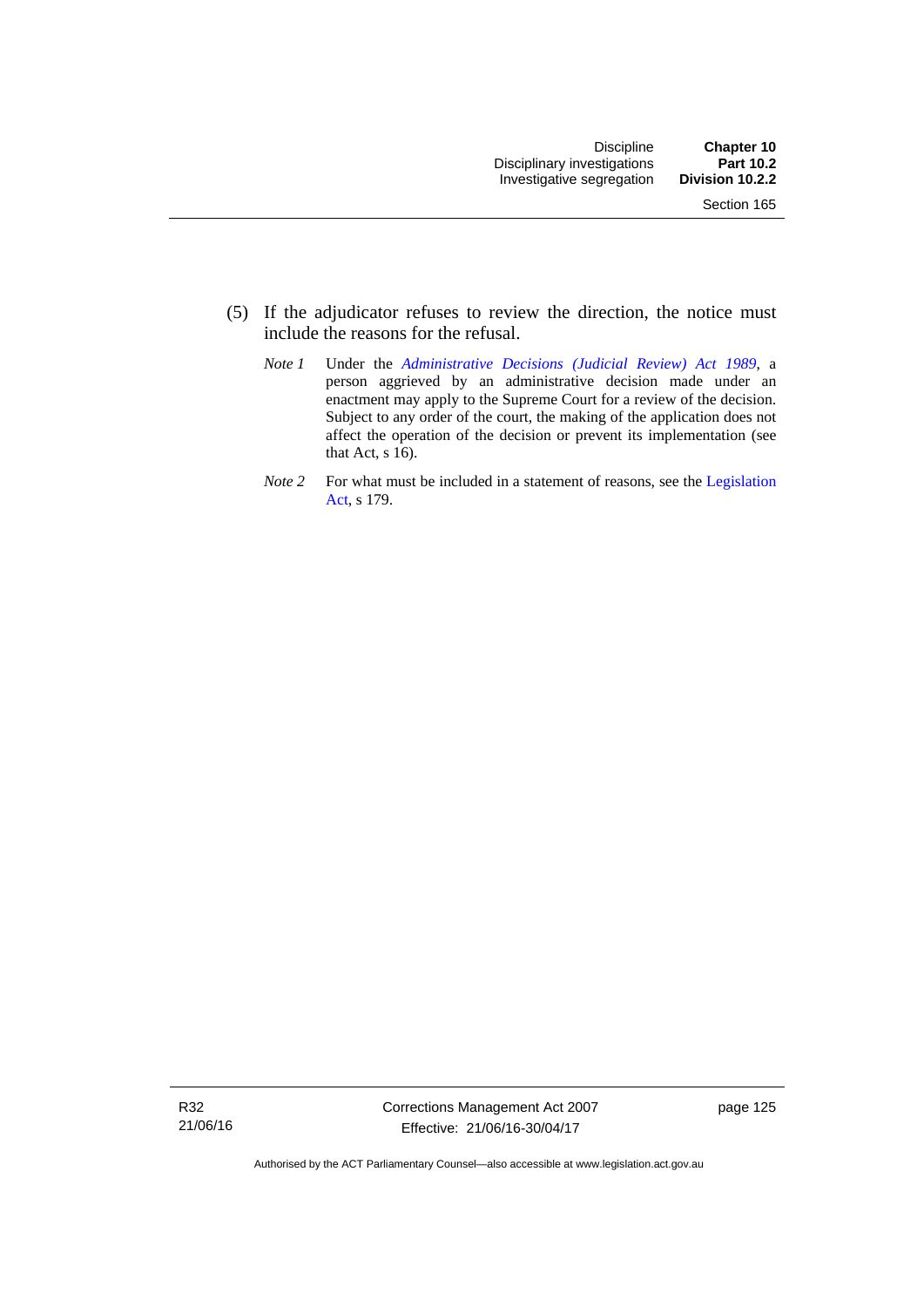Section 167

# **Part 10.3 Disciplinary action and review**

## **Division 10.3.1 Disciplinary action—with accused's consent**

### **167 Disciplinary breach admitted by accused**

- (1) An accused may elect to have a disciplinary charge against the detainee dealt with under this division by giving a presiding officer a written notice in which the accused-
	- (a) admits the disciplinary breach charged; and
	- (b) accepts the proposed disciplinary action stated in the charge notice.

#### **Example of election**

a signed admission and acceptance on the charge notice

- *Note 1* An example is part of the Act, is not exhaustive and may extend, but does not limit, the meaning of the provision in which it appears (see [Legislation Act,](http://www.legislation.act.gov.au/a/2001-14) s 126 and s 132).
- *Note* 2 If a form is approved under s 228 for an election under this section, the form must be used.
- (2) The election must be given to the presiding officer—
	- (a) no later than the day after the day the presiding officer gives the accused the charge notice; or
	- (b) within any extended period allowed under subsection (3).
- (3) For subsection (2) (b), the presiding officer may extend the period within which the election must be made if the presiding officer believes, on reasonable grounds, that is appropriate.
	- *Note* An extension of the time for making an election may be given even though the relevant time has ended (see [Legislation Act](http://www.legislation.act.gov.au/a/2001-14), s 151C (Power to extend time)).

Authorised by the ACT Parliamentary Counsel—also accessible at www.legislation.act.gov.au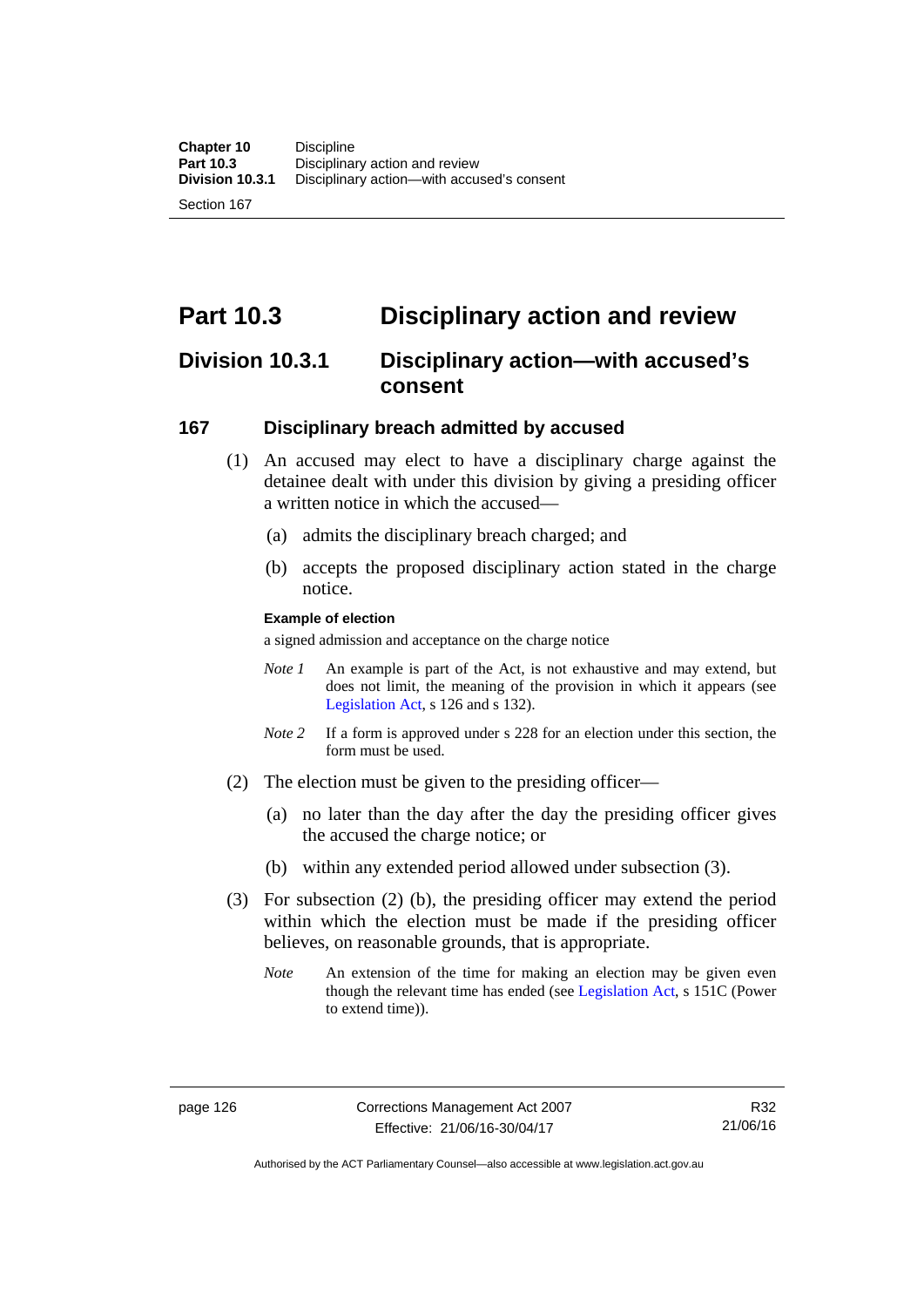(4) The presiding officer must give the accused written notice of a decision under subsection (3).

### **168 Presiding officer's powers—breach admitted by accused**

- (1) This section applies if the accused elects under section 167 to have a disciplinary charge dealt with under this division.
- (2) A presiding officer may, without further investigation or inquiry, counsel the accused and take disciplinary action against the accused in accordance with division 10.3.5 (Disciplinary action).
- (3) However, the only disciplinary action the presiding officer may take under this section is the disciplinary action stated as the appropriate action in the charge notice.
- (4) The presiding officer must give the accused written notice of a decision made under this section.

## **Division 10.3.2 Internal disciplinary inquiry**

## **170 Disciplinary inquiry into charge**

- (1) This section applies if an accused—
	- (a) is given a charge notice; and
	- (b) does not elect under section 167 to have the charge dealt with under division 10.3.1 (Disciplinary action—with accused's consent).
- (2) A presiding officer must conduct an inquiry into the disciplinary breach charged.
- (3) A corrections officer must not exercise any function of a presiding officer under this division in relation to the disciplinary charge if the officer—
	- (a) made a report under either of the following sections in relation to the alleged disciplinary breach to which the charge relates: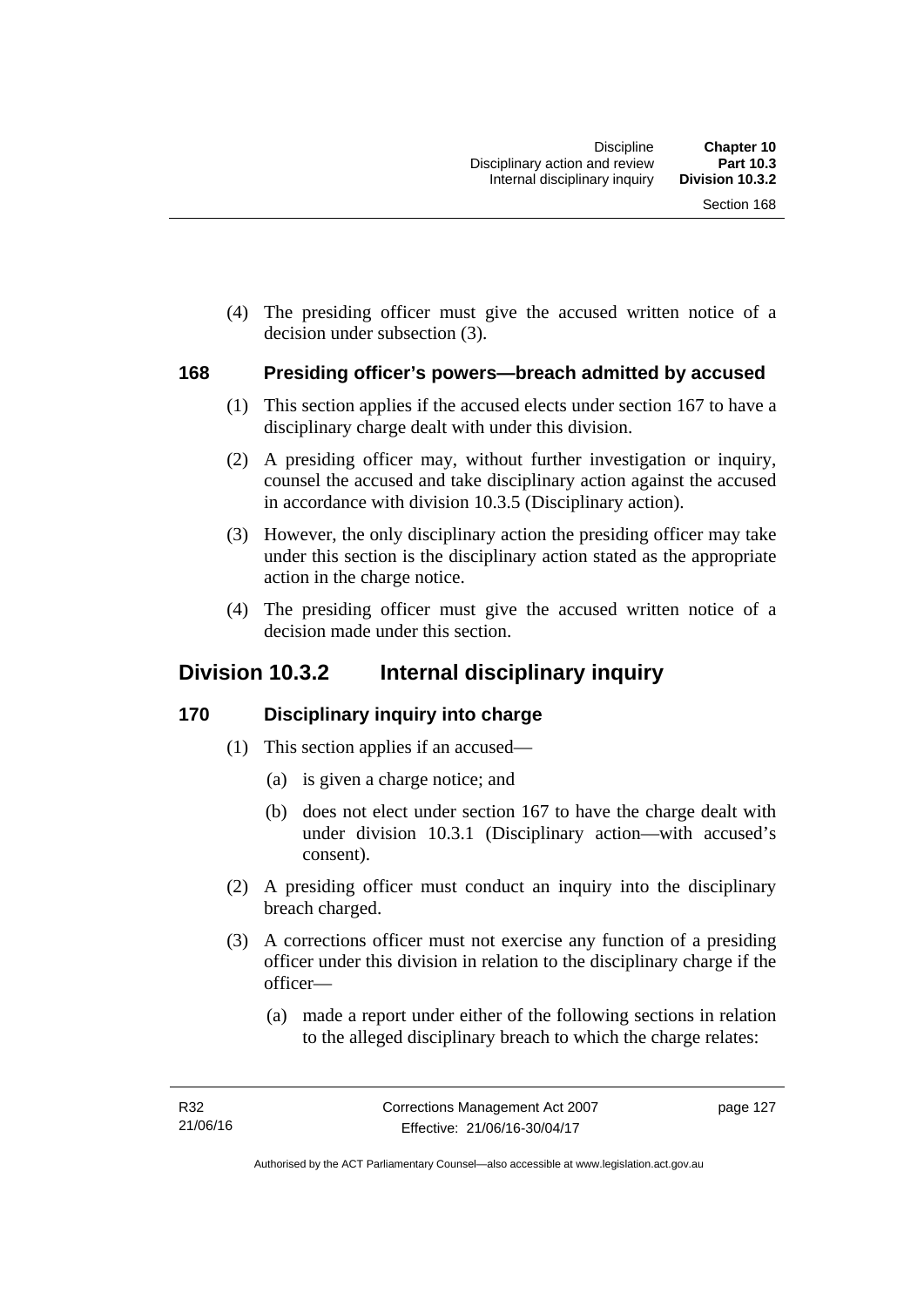Section 171

(i) section 156 (Report etc by corrections officer);

- (ii) section 157 (Investigation by investigator); or
- (b) made the charge under section 158 (Action by presiding officer).
- *Note* Ch 11 (Disciplinary inquiries) applies in relation to an inquiry under this division (see s 190).

### **171 Presiding officer's powers after internal inquiry**

- (1) This section applies if a presiding officer has completed an inquiry under section 170.
- (2) If the presiding officer is satisfied, on the balance of probabilities, that a disciplinary breach charged has been proven, the presiding officer may take disciplinary action against the accused in accordance with division 10.3.5 (Disciplinary action).
- (3) The presiding officer must dismiss the charge—
	- (a) if not satisfied, on the balance of probabilities, that the disciplinary breach charged has been proven; or
	- (b) if satisfied, on reasonable grounds, that it would otherwise be appropriate to do so.
- (4) If the presiding officer believes, on reasonable grounds, that it is necessary or desirable to do so, the presiding officer may refer the charge to—
	- (a) the chief police officer; or
	- (b) the director of public prosecutions.
- (5) The presiding officer must give the accused prompt written notice of the presiding officer's decision under this section, including—
	- (a) a statement of the reasons for the decision; and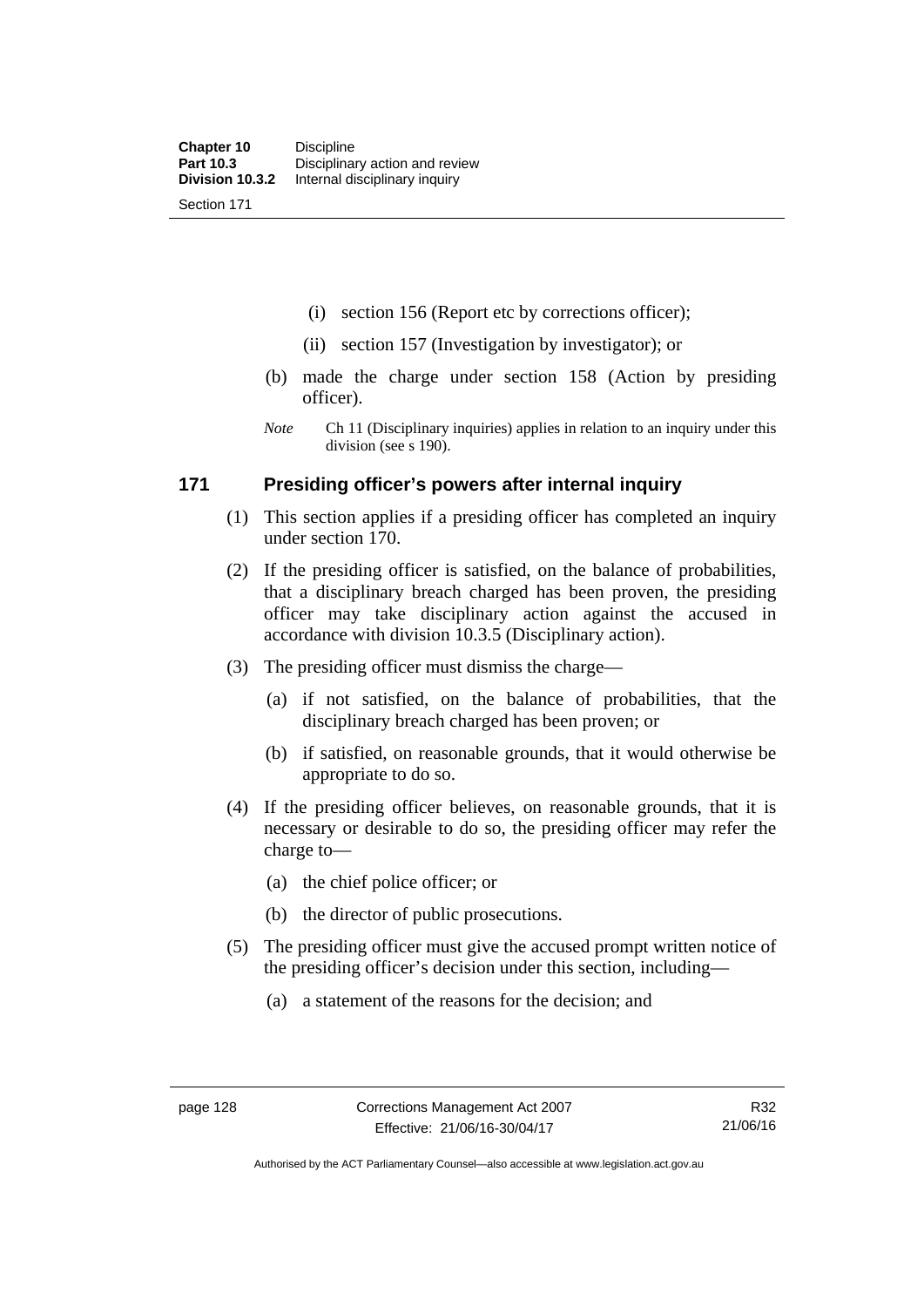- (b) a statement about the effect of division 10.3.3.
- *Note 1* If a form is approved under s 228 for the notice, the form must be used.
- *Note 2* For what must be included in a statement of reasons, see the Legislation [Act,](http://www.legislation.act.gov.au/a/2001-14) s 179.
- (6) The presiding officer must give the director-general a copy of the notice under subsection (5).
- (7) A referral under subsection (4) must be in writing and be accompanied by a report by the presiding officer.

## **Division 10.3.3 Internal review of inquiry decision**

### **173 Application for review of inquiry decision**

 (1) An accused may apply to the director-general for a review of a decision by a presiding officer under section 171 in relation to the accused.

#### **Example of application for review**

a signed application on the presiding officer's notice under section 171

- *Note 1* An example is part of the Act, is not exhaustive and may extend, but does not limit, the meaning of the provision in which it appears (see [Legislation Act,](http://www.legislation.act.gov.au/a/2001-14) s 126 and s 132).
- *Note 2* If a form is approved under s 228 for an application under this section, the form must be used.
- (2) The application must be made no later than 7 days after the day the accused is given notice of the decision under section 171.
- (3) Subject to any decision by the director-general under section 176, the making of the application does not affect the taking of disciplinary action under the decision under review.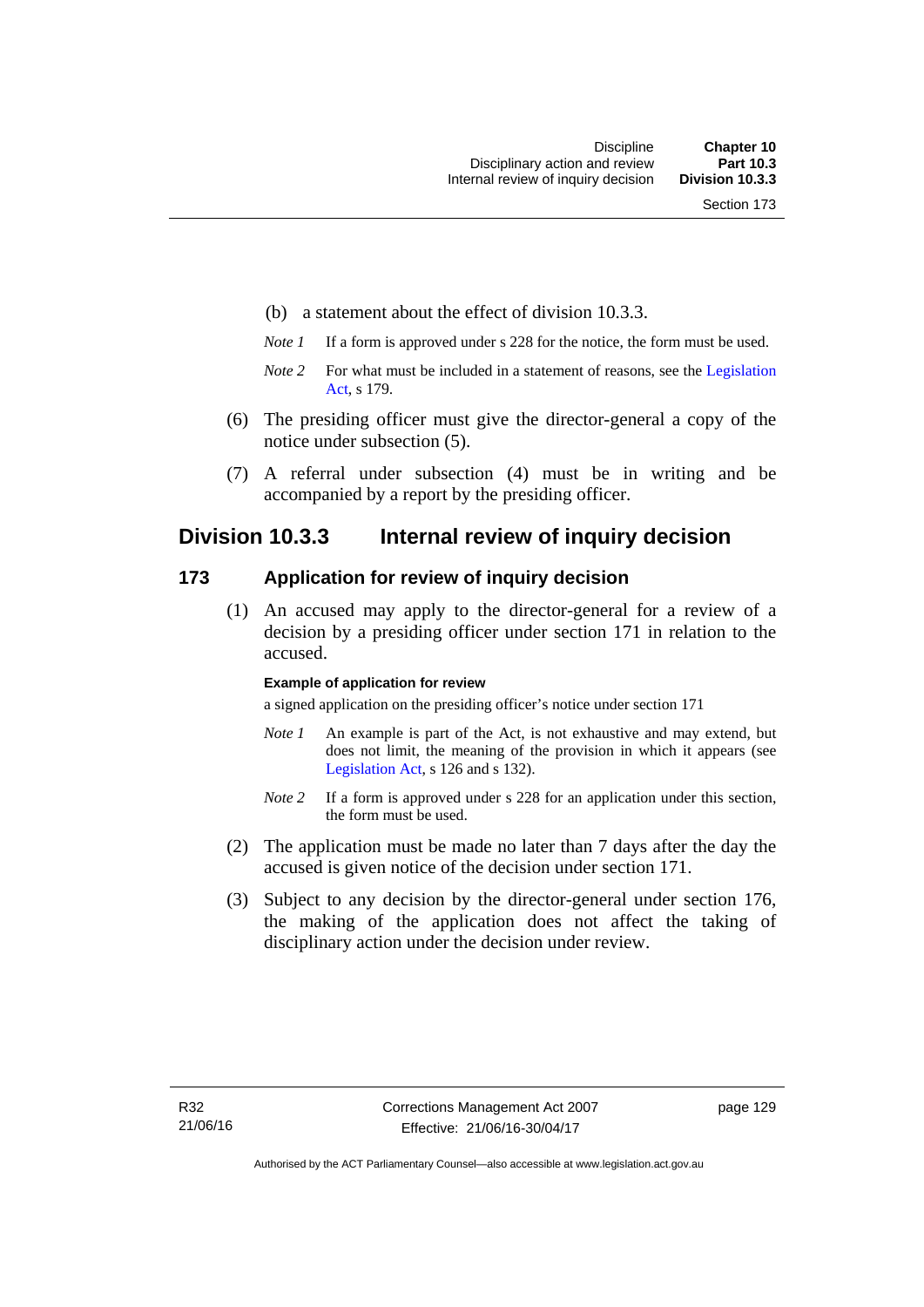## **175 Review of inquiry decision**

- (1) On application under section 173, the director-general must conduct a further inquiry to review the decision to which the application relates.
- (2) The director-general may, on the director-general's own initiative, conduct a further inquiry to review the decision to which the notice under section 171 (5) relates.
	- *Note* Ch 11 (Disciplinary inquiries) applies in relation to an inquiry under this division (see s 190).

#### **176 Director-general's powers after further inquiry**

- (1) After completing a review under section 175, the director-general may—
	- (a) confirm the decision under review; or
	- (b) exercise any function of a presiding officer under section 171 in relation to the accused, either by—
		- (i) amending the decision under review; or
		- (ii) setting aside the decision under review and making a decision in substitution for the decision set aside.
- (2) The director-general must give the accused prompt written notice of the director-general's decision under this section, including—
	- (a) a statement of the reasons for the decision; and
	- (b) a statement about the effect of division 10.3.4.
	- *Note 1* If a form is approved under s 228 for the notice, the form must be used.
	- *Note* 2 For what must be included in a statement of reasons, see the Legislation [Act,](http://www.legislation.act.gov.au/a/2001-14) s 179.

Authorised by the ACT Parliamentary Counsel—also accessible at www.legislation.act.gov.au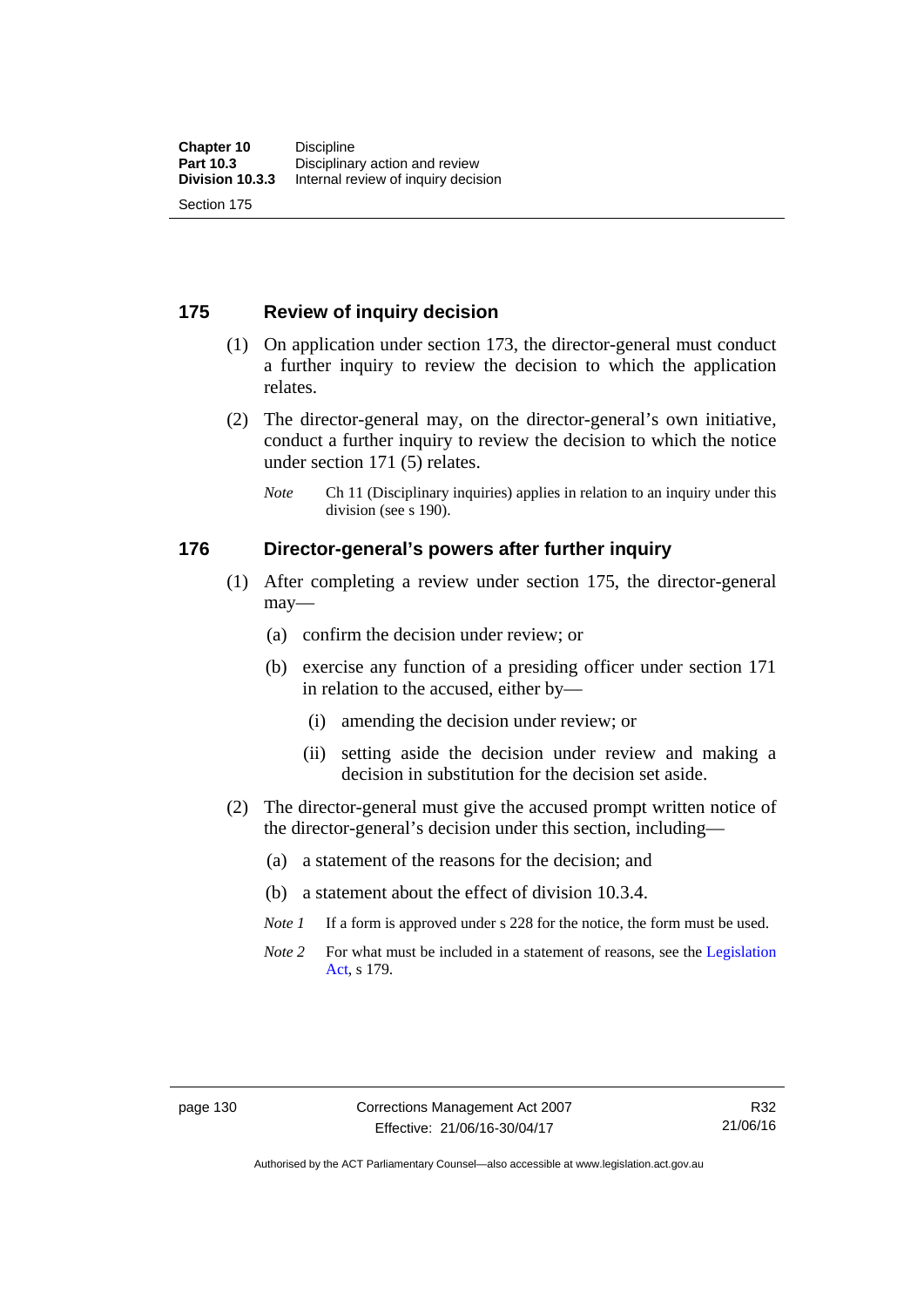# **Division 10.3.4 External review of inquiry decisions**

## **177 Appointment of adjudicator**

- (1) The Minister may appoint at least 1 adjudicator.
	- *Note* For the making of appointments (including acting appointments), see the [Legislation Act,](http://www.legislation.act.gov.au/a/2001-14) pt 19.3.
- (2) A person may be appointed as an adjudicator only if the person is judicially qualified and consents, in writing, to be appointed as an adjudicator.
	- *Note* The appointment of a magistrate to another position under a law of the Territory requires consultation between the Attorney-General and the Chief Magistrate (see the *[Magistrates Court Act 1930](http://www.legislation.act.gov.au/a/1930-21)*, s 7G (Magistrates not to do other work)).
- (3) The [Legislation Act,](http://www.legislation.act.gov.au/a/2001-14) division 19.3.3 (Appointments—Assembly consultation) does not apply to an appointment of an adjudicator under subsection (1).
- (4) For this section, each of the following are *judicially qualified*:
	- (a) a judge or retired judge;
	- (b) a magistrate or retired magistrate;
	- (c) a person who has been a legal practitioner for not less than 5 years.

## **178 Application for review by adjudicator**

 (1) An accused may apply to an adjudicator for a review of a decision under section 176 (Director-general's powers after further inquiry) in relation to the accused.

#### **Example of application for review**

a signed application on the review officer's notice under section 176

*Note* An example is part of the Act, is not exhaustive and may extend, but does not limit, the meaning of the provision in which it appears (see [Legislation Act,](http://www.legislation.act.gov.au/a/2001-14) s 126 and s 132).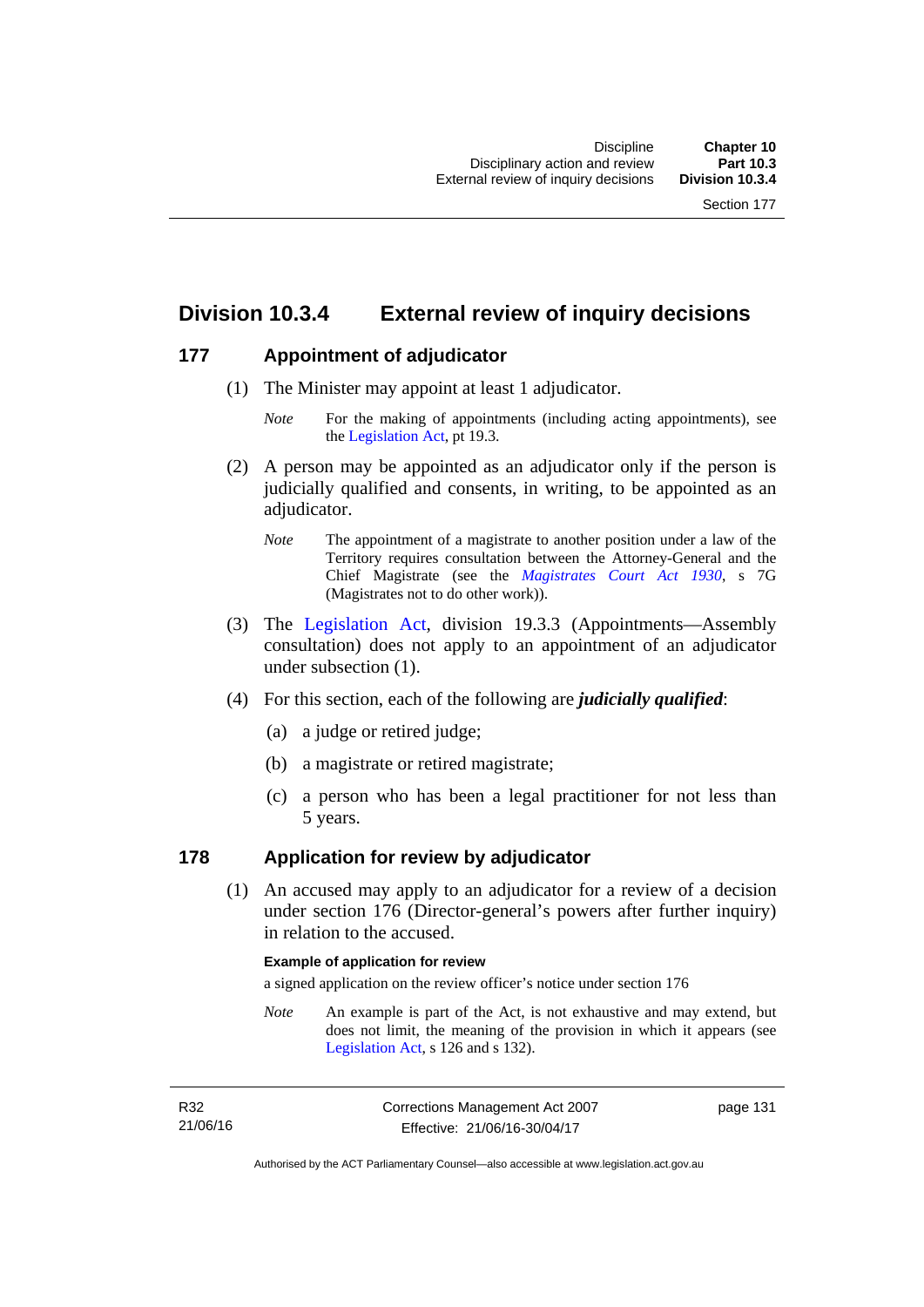- (2) The application must be made no later than 7 days after the day the accused is given notice of the director-general's decision under section 176.
- (3) Subject to any decision by the adjudicator under section 180, the making of the application does not affect the taking of disciplinary action under the decision under review.

## **179 Review by adjudicator**

- (1) On application under section 178, an adjudicator may—
	- (a) conduct an inquiry to review the director-general's decision; or
	- (b) refuse to review the director-general's decision.
	- *Note* Ch 11 (Disciplinary inquiries) applies in relation to an inquiry under this division (see s 190).
- (2) If the adjudicator refuses to review the director-general's decision, the adjudicator must give the accused prompt written notice of the refusal, including—
	- (a) a statement of the reasons for the refusal; and
	- (b) notice that a person aggrieved by the decision may apply for a review of the decision under the *[Administrative Decisions](http://www.legislation.act.gov.au/a/alt_a1989-33co)  [\(Judicial Review\) Act 1989](http://www.legislation.act.gov.au/a/alt_a1989-33co)*.
	- *Note 1* If a form is approved under s 228 for the notice, the form must be used.
	- *Note 2* For what must be included in a statement of reasons, see the Legislation [Act,](http://www.legislation.act.gov.au/a/2001-14) s 179.
	- *Note 3* Under the *[Administrative Decisions \(Judicial Review\) Act 1989](http://www.legislation.act.gov.au/a/alt_a1989-33co)*, a person aggrieved by an administrative decision made under an enactment may apply to the Supreme Court for a review of the decision. Subject to any order of the Court, the making of the application does not affect the operation of the decision or prevent its implementation (see that Act, s 16).

Authorised by the ACT Parliamentary Counsel—also accessible at www.legislation.act.gov.au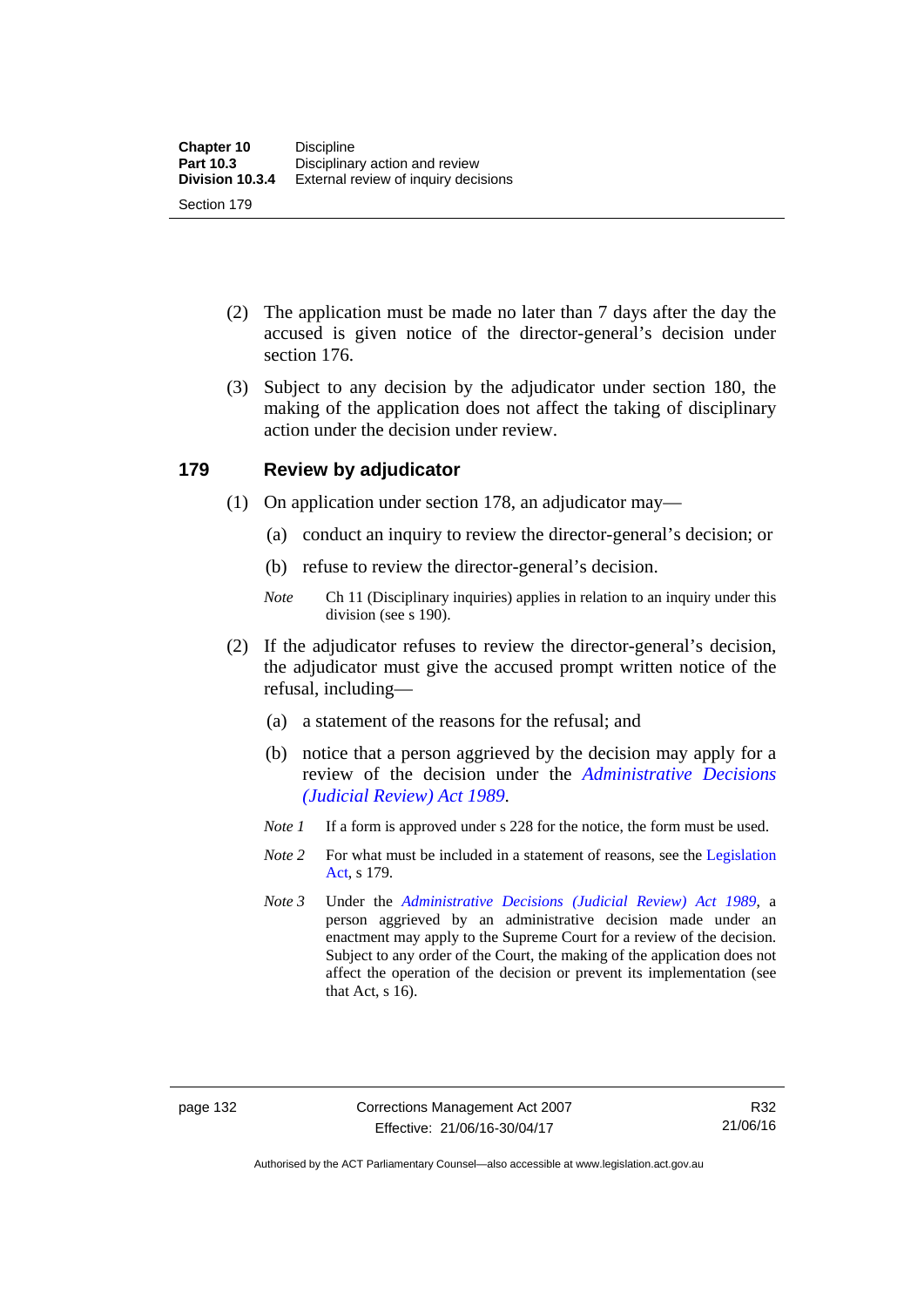## **180 Adjudicator's powers after review**

- (1) After completing a review under section 179, the adjudicator may—
	- (a) confirm the decision under review; or
	- (b) exercise any function of the director-general under section 176 in relation to the accused, either by—
		- (i) amending the decision under review; or
		- (ii) setting aside the decision under review and making a decision in substitution for the decision set aside.
- (2) The adjudicator must give the accused prompt written notice of the adjudicator's decision under this section, including—
	- (a) a statement of the reasons for the decision; and
	- (b) notice that a person aggrieved by the decision may apply for a review of the decision under the *[Administrative Decisions](http://www.legislation.act.gov.au/a/alt_a1989-33co)  [\(Judicial Review\) Act 1989](http://www.legislation.act.gov.au/a/alt_a1989-33co)*.
	- *Note 1* If a form is approved under s 228 for the notice, the form must be used.
	- *Note* 2 For what must be included in a statement of reasons, see the Legislation [Act,](http://www.legislation.act.gov.au/a/2001-14) s 179.
	- *Note 3* Under the *[Administrative Decisions \(Judicial Review\) Act 1989](http://www.legislation.act.gov.au/a/alt_a1989-33co)*, a person aggrieved by an administrative decision made under an enactment may apply to the Supreme Court for a review of the decision. Subject to any order of the Court, the making of the application does not affect the operation of the decision or prevent its implementation (see that Act, s 16).

# **Division 10.3.5 Disciplinary action**

## **181 Application—div 10.3.5**

This division applies to a detainee against whom disciplinary action may be taken under this chapter.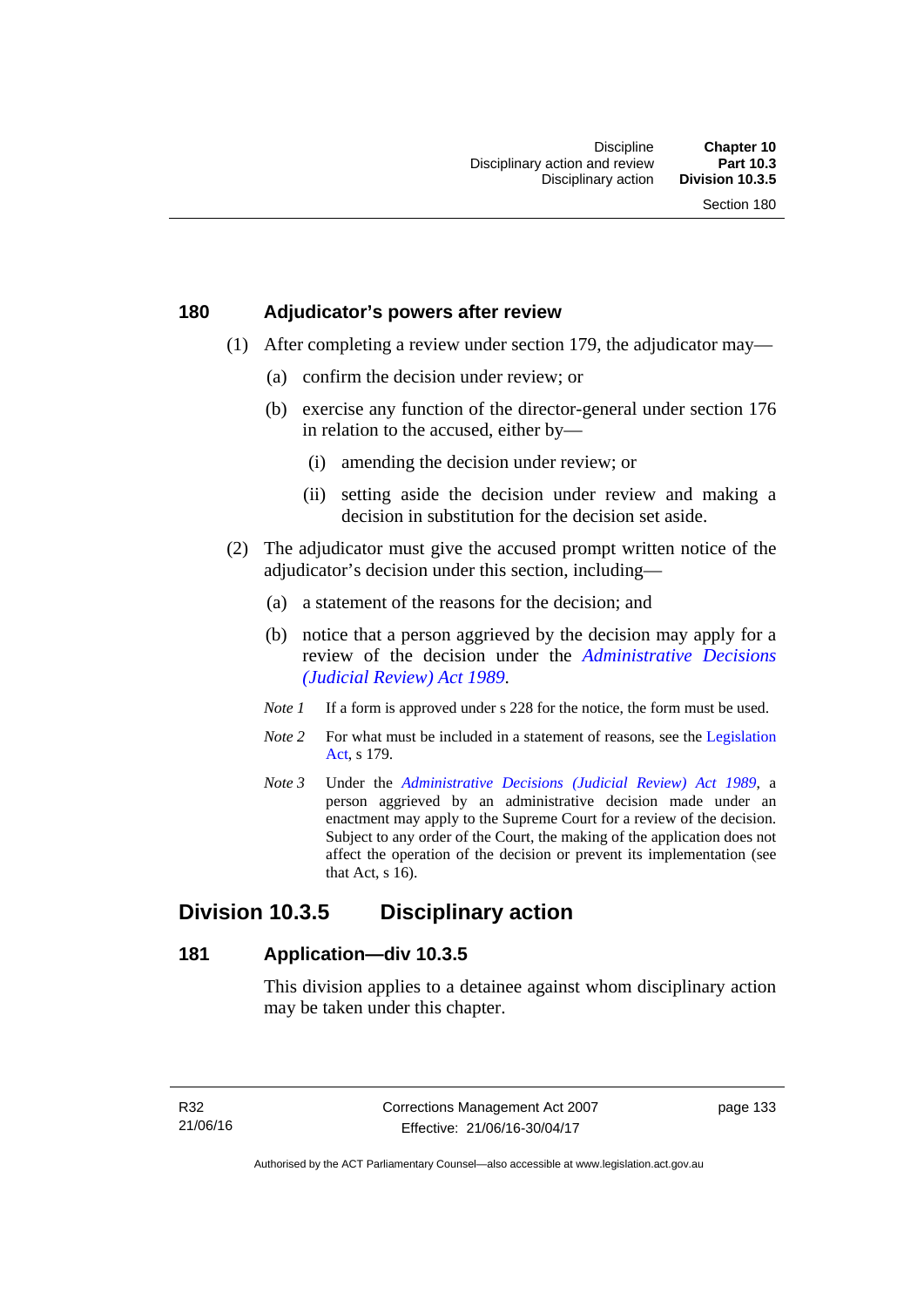**182 Meaning of** *relevant presiding officer***—div 10.3.5**

In this division:

*relevant presiding officer* means any of the following:

- (a) a presiding officer under division 10.3.1 (Disciplinary action with accused's consent);
- (b) a presiding officer under division 10.3.2 (Internal disciplinary inquiry);
- (c) the director-general under division 10.3.3 (Internal review of inquiry decision):
- (d) an adjudicator under division 10.3.4 (External review of inquiry decisions).

# **183 Disciplinary action by relevant presiding officer**

- (1) As disciplinary action against a detainee, a relevant presiding officer may do 1 or more of the following (each of which is *disciplinary action*):
	- (a) warn the detainee about committing a disciplinary breach;
	- (b) reprimand the detainee;
	- (c) impose an administrative penalty, or a combination of administrative penalties, on the detainee;
	- (d) give the detainee a direction under section 185 (Reparation).
- (2) The relevant presiding officer must ensure that the disciplinary action against a detainee for a disciplinary breach is proportionate to the breach.
- (3) Without limiting section 14 (Corrections policies and operating procedures), the director-general must make a corrections policy and operating procedure providing for matters to be considered when deciding whether disciplinary action is proportionate to a disciplinary breach.

R32 21/06/16

Authorised by the ACT Parliamentary Counsel—also accessible at www.legislation.act.gov.au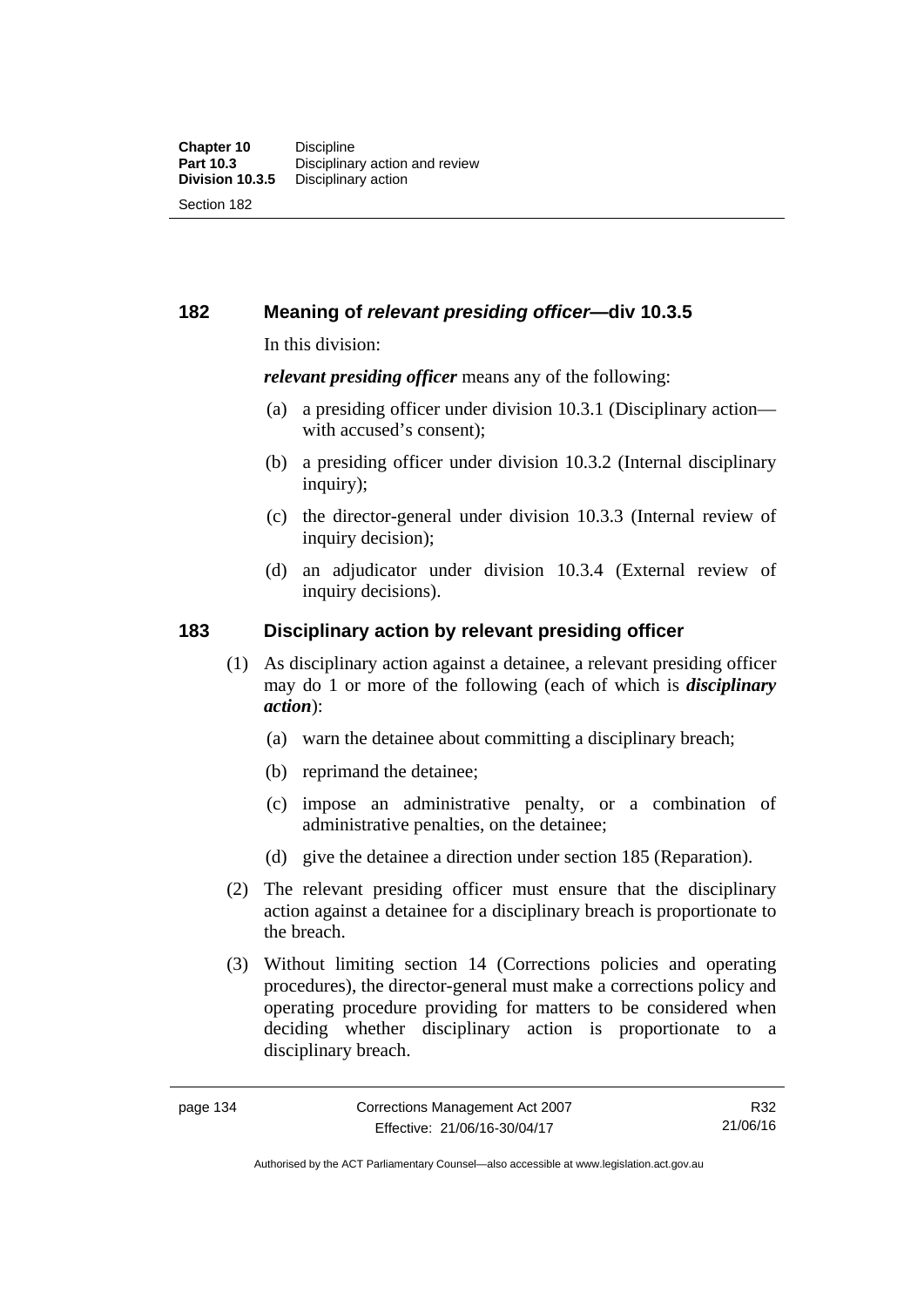## **184 Administrative penalties**

Each of the following is an *administrative penalty*:

- (a) a financial penalty not exceeding \$500;
- (b) a withdrawal of privileges for not longer than 180 days;
- (c) a requirement to perform extra work;
- (d) separate confinement for 1 of the following:
	- (i) 3 days;
	- (ii) 7 days;
	- (iii) 28 days:
- (e) anything declared by regulation to be an administrative penalty.

## **185 Reparation**

- (1) This section applies if a relevant presiding officer finds that—
	- (a) a charge for a disciplinary breach by a detainee is proven; and
	- (b) a person (the *injured person*) suffered loss as a direct result of the breach.
- (2) The relevant presiding officer may direct the detainee to make reparation for the injured person's loss by payment of an amount or otherwise.
- (3) An amount directed to be paid must not exceed—
	- (a) \$100; or
	- (b) if a higher amount is prescribed by regulation—the prescribed amount.
- (4) An amount payable under a direction is payable out of any money held by the director-general for the detainee.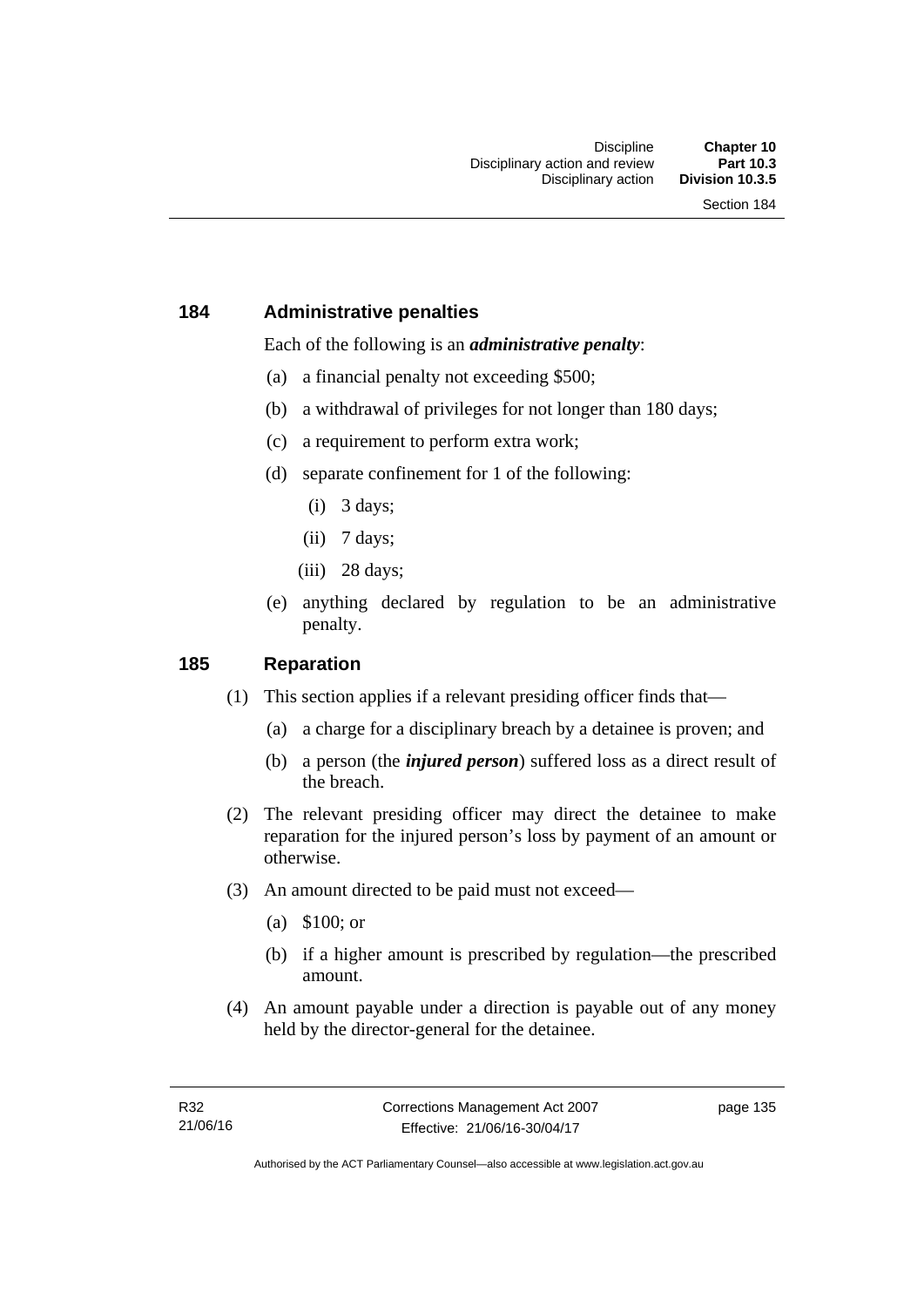(5) In this section:

*loss*—

- (a) see the [Criminal Code](http://www.legislation.act.gov.au/a/2002-51), section 300; and
- (b) includes out-of-pocket or other expense incurred.

## **186 Maximum administrative penalties**

- (1) This section applies if—
	- (a) a detainee is charged with 2 or more disciplinary breaches; and
	- (b) the charges arise out of the same conduct.
- (2) The total of the administrative penalties imposed for the breaches must not, for any particular kind of penalty, be more than the maximum penalty that may be imposed for any 1 of those breaches.

## **187 Separate confinement conditions**

- (1) This section applies if separate confinement is imposed on a detainee as an administrative penalty for a disciplinary breach.
- (2) The director-general must ensure that—
	- (a) a doctor appointed under section 21 (Doctors—health service appointments) examines the detainee as soon as practicable after the separate confinement starts and ends; and
	- (b) a corrections officer monitors the detainee's condition in separate confinement at least daily.

# **188 Privileges and entitlements—impact of discipline**

To remove any doubt—

 (a) anything expressed in chapter 6 (Living conditions at correctional centres) to be an entitlement for this chapter is not affected by anything that happens under this chapter, including—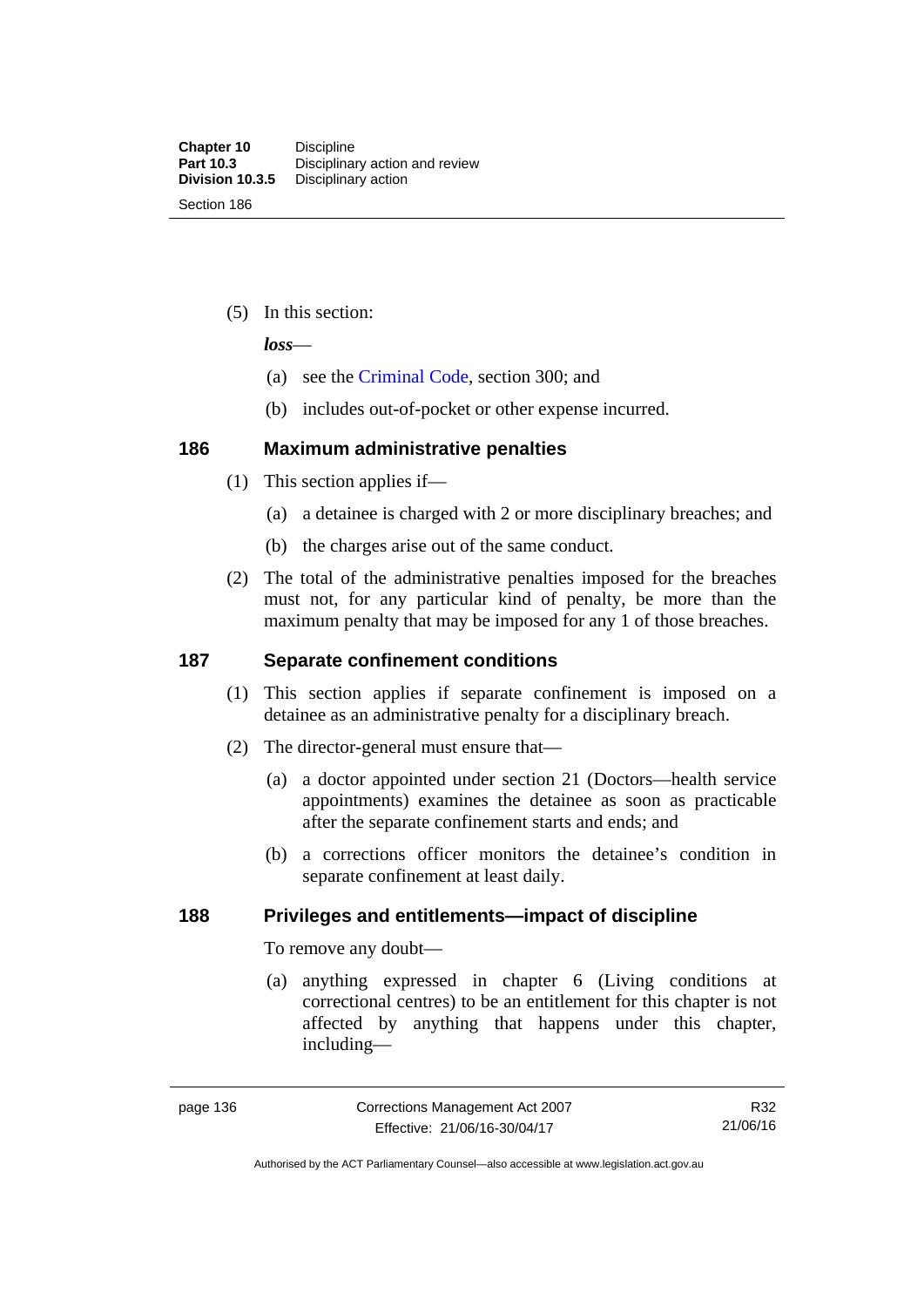- (i) investigative segregation; and
- (ii) disciplinary action; and
- (b) anything else mentioned in chapter 6 is, for this chapter, a privilege.

## **189 Record of disciplinary action**

- (1) The director-general must keep a record of any disciplinary action taken against a detainee.
- (2) The record must include details of the following:
	- (a) the detainee's name;
	- (b) the disciplinary breach;
	- (c) a brief statement of the conduct to which the disciplinary breach applies and when, or the period during which, it happened;
	- (d) the disciplinary action taken against the detainee;
	- (e) anything else prescribed by regulation.
- (3) The record must also include details of any finding by a relevant presiding officer that a disciplinary breach is proven against the detainee if the relevant presiding officer decides not to take disciplinary action against the detainee.
- (4) The record must be available for inspection under chapter 7 (Inspection of correctional centres).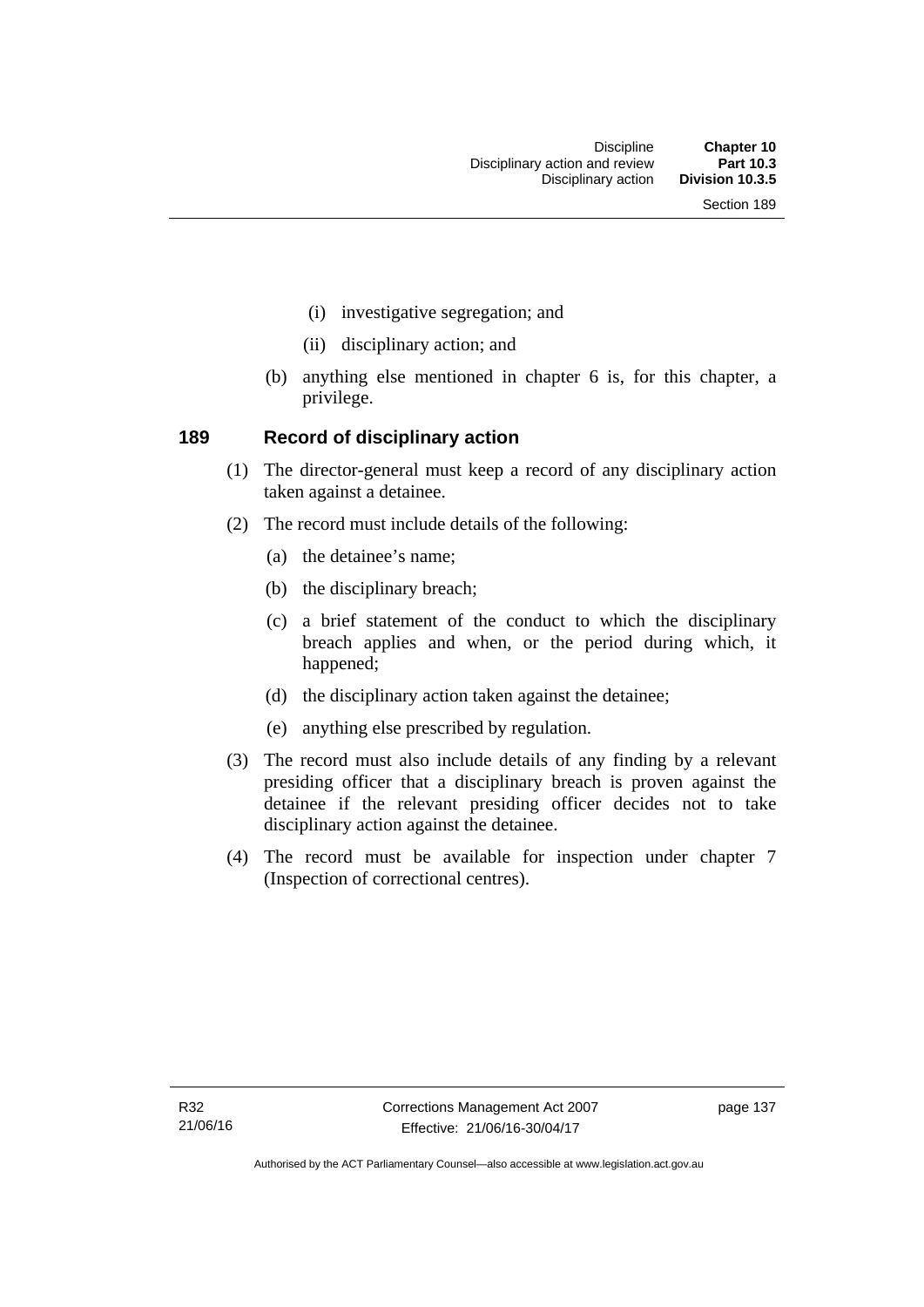Section 190

# **Chapter 11 Disciplinary inquiries**

# **Part 11.1 Conduct of disciplinary inquiries—general**

## **190 Application—ch 11**

This chapter applies to an inquiry under any of the following:

- (a) division 10.3.2 (Internal disciplinary inquiry);
- (b) division 10.3.3 (Internal review of inquiry decision);
- (c) division 10.3.4 (External review of inquiry decisions).

## **191 Meaning of** *presiding officer—***ch 11**

In this chapter:

*presiding officer*, for an inquiry, means the relevant presiding officer under division 10.3.5 (Disciplinary action) for the inquiry.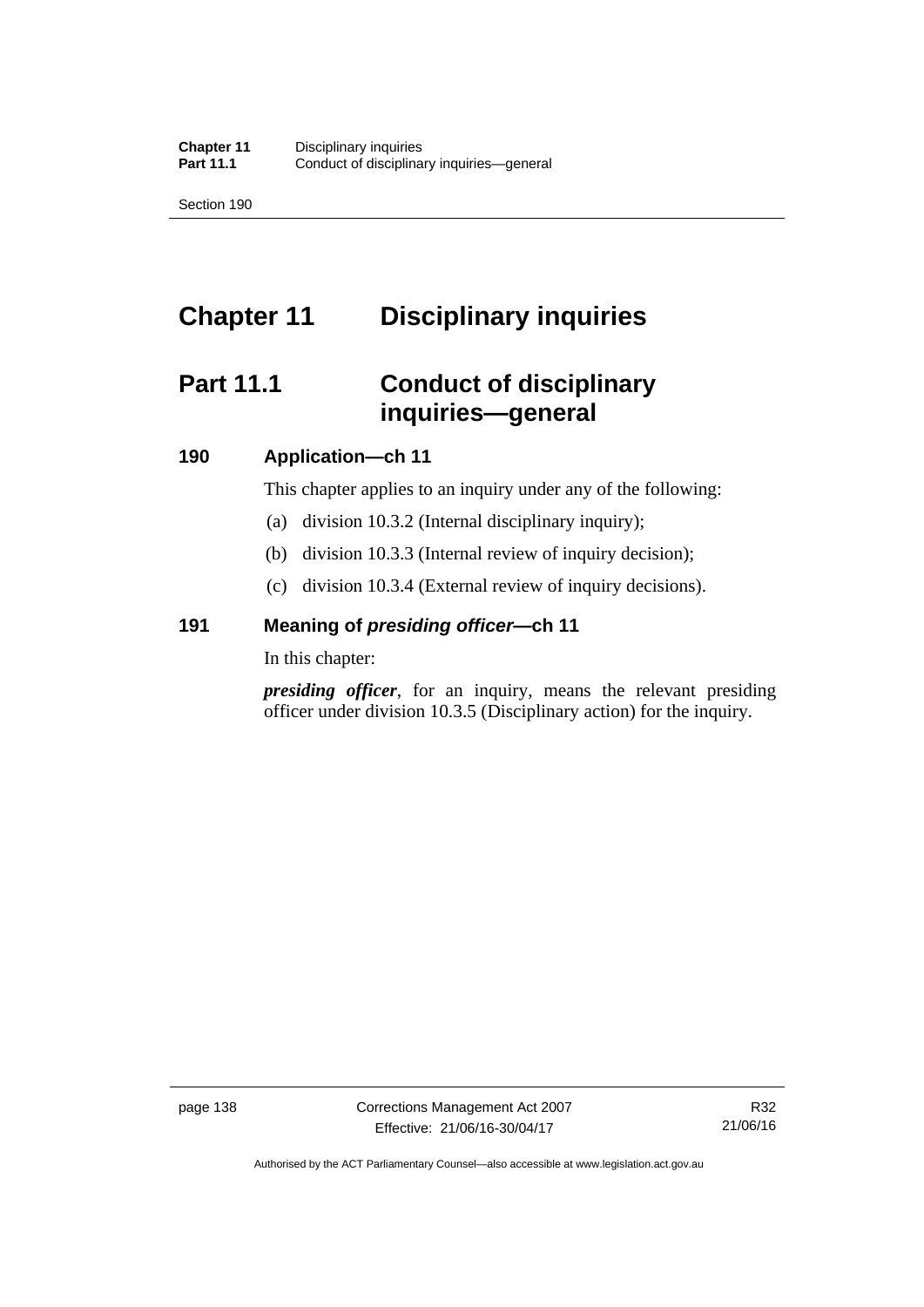# **Part 11.2 Disciplinary inquiry procedures**

# **192 Nature of disciplinary inquiries**

- (1) To remove any doubt, an inquiry is an administrative process.
- (2) At an inquiry—
	- (a) the rules of natural justice apply; and
	- (b) the laws of evidence do not apply; and
	- (c) evidence must not be given on oath or by affidavit; and
	- (d) the question whether a detainee has committed a disciplinary breach must be decided on the balance of probabilities.

# **193 Application of Criminal Code, ch 7**

To remove any doubt, an inquiry is not a legal proceeding for the [Criminal Code](http://www.legislation.act.gov.au/a/2002-51), chapter 7 (Administration of justice offences).

*Note* That chapter includes offences (eg perjury, falsifying evidence, failing to attend and refusing to be sworn) applying in relation to an inquiry.

# **194 Notice of disciplinary inquiry etc**

- (1) The presiding officer for an inquiry in relation to an accused must give the accused written notice of the inquiry.
- (2) The notice must include the following:
	- (a) a statement about where and when the inquiry is to start;
	- (b) details of the disciplinary charge or disciplinary action to which the inquiry relates:
	- (c) the closing date for the accused to give the presiding officer submissions to the inquiry;
	- (d) a statement about the effect of section 192 (Nature of disciplinary inquiries);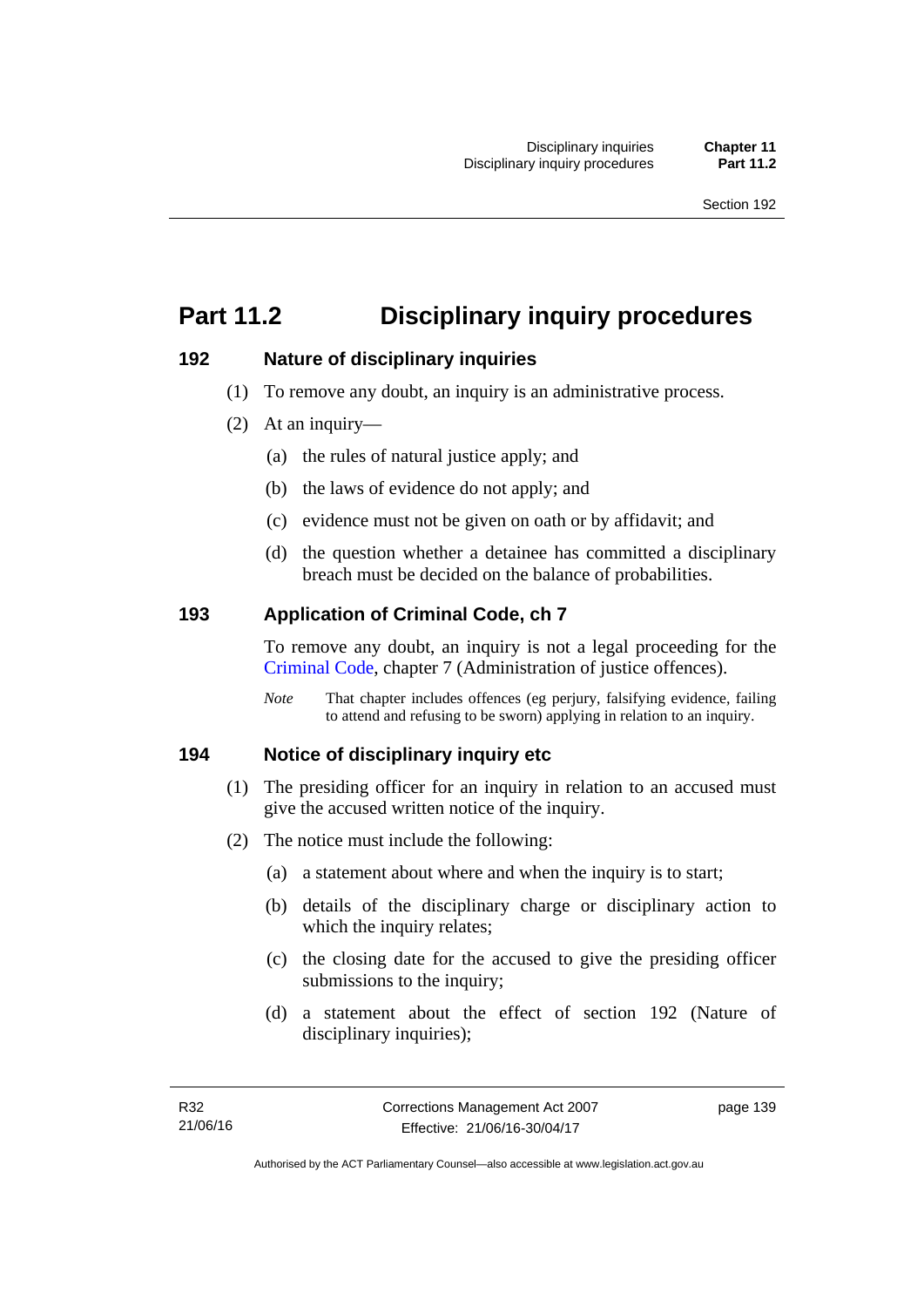Section 195

- (e) a statement about the effect of subsections (3) and (4);
- (f) a statement to the effect that the presiding officer may hold a hearing for the inquiry in accordance with part 11.3 (Disciplinary hearing procedures).
- (3) The accused may make submissions to the presiding officer for the inquiry in any form acceptable to the presiding officer.

#### **Example of acceptable form**

an audio recording or a document written for a detainee

- *Note* An example is part of the Act, is not exhaustive and may extend, but does not limit, the meaning of the provision in which it appears (see [Legislation Act,](http://www.legislation.act.gov.au/a/2001-14) s 126 and s 132).
- (4) The presiding officer must consider any submission given to the presiding officer by the accused before the closing date for submissions stated in the notice of the inquiry given to the accused.

## **195 Conduct of disciplinary inquiries**

- (1) An inquiry must be conducted with as little formality and technicality, and as quickly as the requirements of this Act and a proper consideration of the charge allow.
- (2) The presiding officer at an inquiry may hold a hearing for the inquiry.
- (3) A hearing for an inquiry must be held in accordance with part 11.3.
- (4) Proceedings at an inquiry are not open to the public, unless the presiding officer decides otherwise in a particular case.
- (5) A decision of the presiding officer at an inquiry is not invalid only because of any informality or lack of form.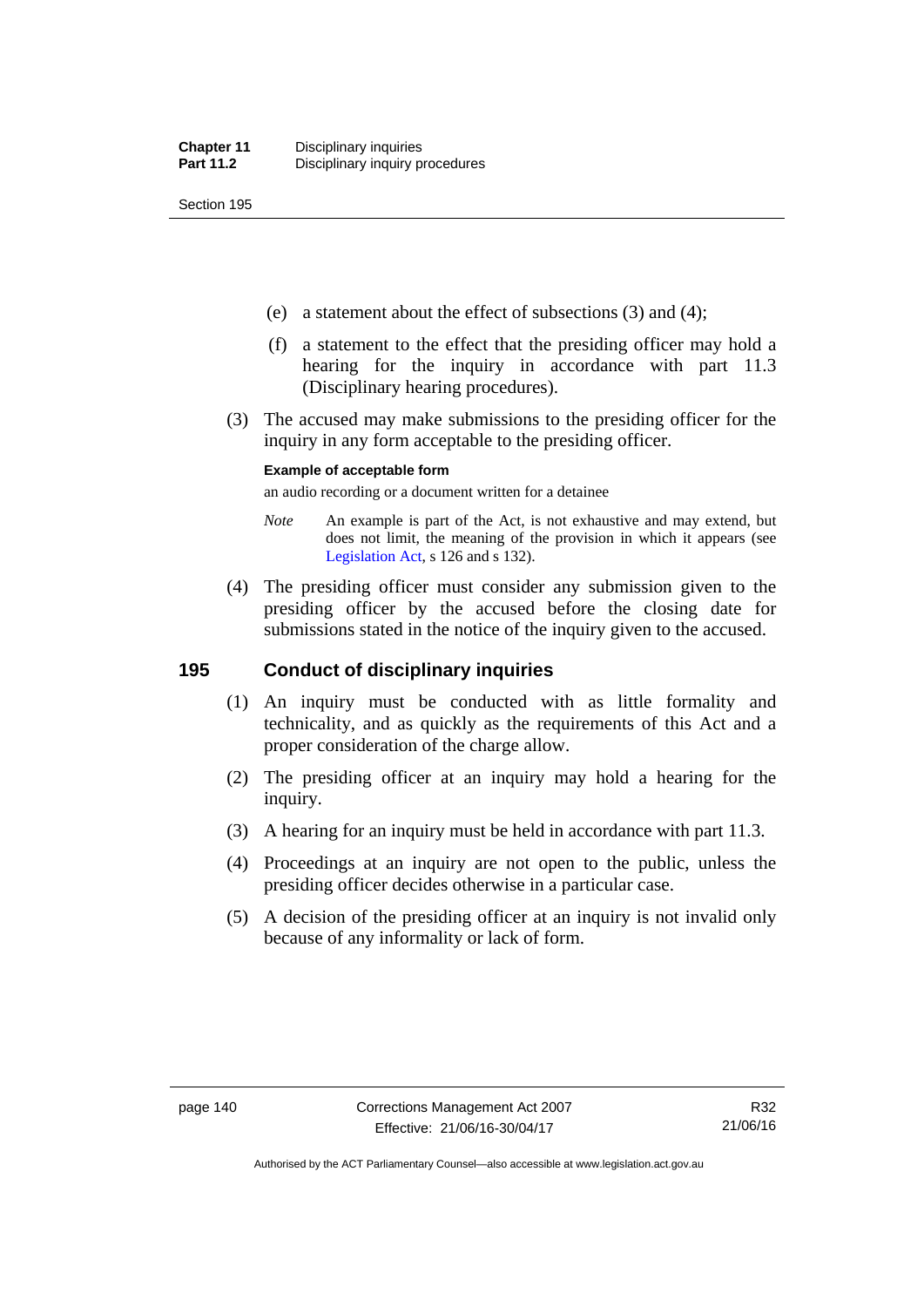## **196 Presiding officer may require official reports**

- (1) For an inquiry, the presiding officer may, by written notice given to any of the following, require the person to give the presiding officer a written report about the accused:
	- (a) the director-general;
	- (b) if the accused has been detained at a NSW correctional centre—the commissioner of corrective services under the *[Crimes \(Administration of Sentences\) Act 1999](http://www.legislation.nsw.gov.au/maintop/view/inforce/act+93+1999+cd+0+N)* (NSW);
	- (c) the director of public prosecutions;
	- (d) a corrections officer;
	- (e) a public servant.
- (2) The person given the notice must comply with it.

### **197 Presiding officer may require information and documents**

- (1) For an inquiry, the presiding officer may, by written notice given to a person, require the person—
	- (a) to provide stated information to the presiding officer relevant to the inquiry; or
	- (b) to produce to the presiding officer a stated document or thing relevant to the inquiry.
- (2) This section does not require a person to give information, or produce a document or other thing, to the presiding officer if the Minister certifies in writing that giving the information, or producing the document or other thing—
	- (a) may endanger a detainee or anyone else; or
	- (b) is contrary to the public interest.
	- *Note* The [Legislation Act,](http://www.legislation.act.gov.au/a/2001-14) s 170 and s 171 deal with the application of the privilege against self-incrimination and client legal privilege.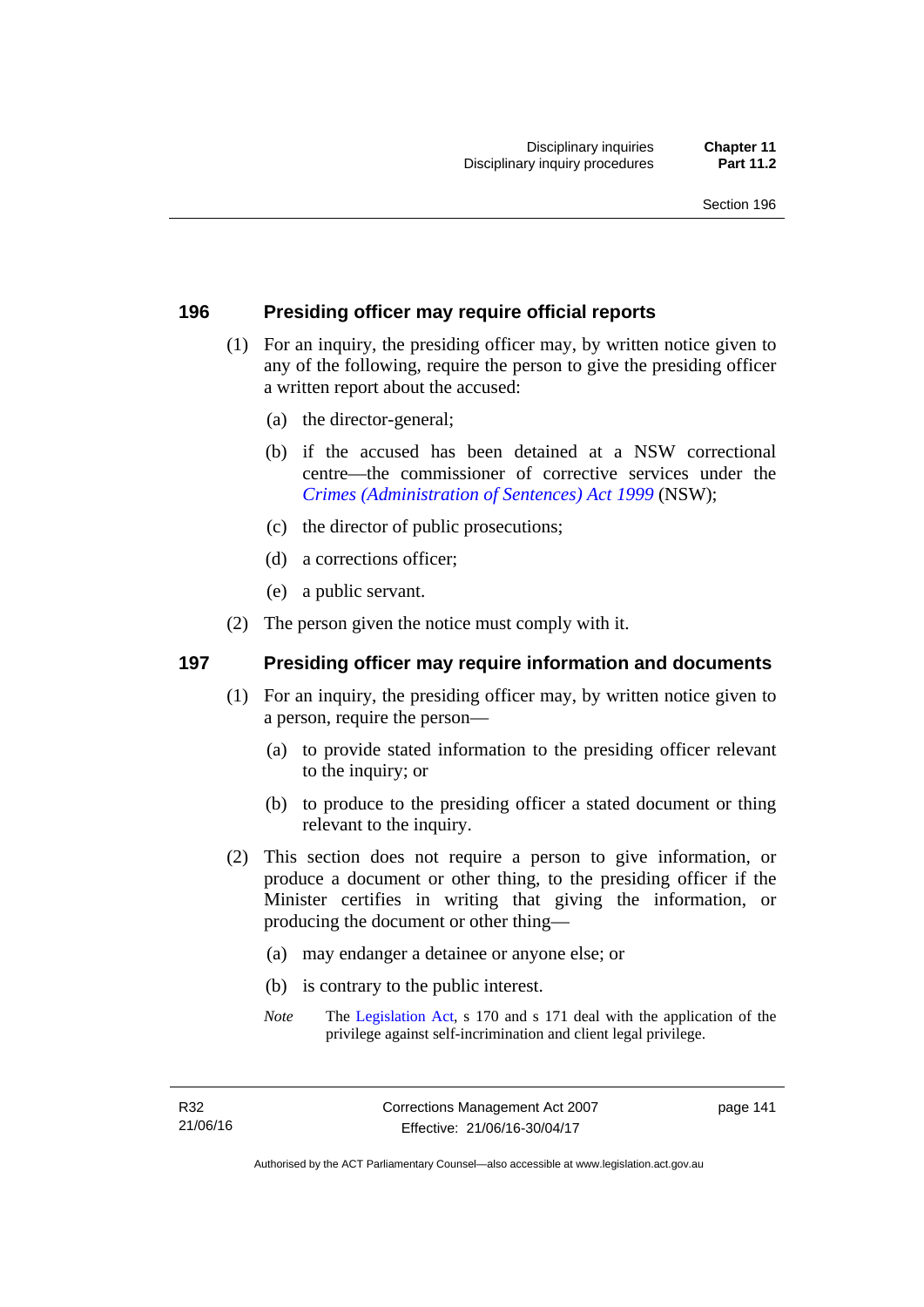| <b>Chapter 11</b> | Disciplinary inquiries          |
|-------------------|---------------------------------|
| <b>Part 11.2</b>  | Disciplinary inquiry procedures |

Section 198

# **198 Possession of inquiry documents etc**

The presiding officer may have possession of a document or other thing produced to the presiding officer for an inquiry for as long as the presiding officer considers necessary for the inquiry.

# **199 Record of inquiry**

The presiding officer for an inquiry must keep a written record of proceedings at the inquiry.

page 142 Corrections Management Act 2007 Effective: 21/06/16-30/04/17

R32 21/06/16

Authorised by the ACT Parliamentary Counsel—also accessible at www.legislation.act.gov.au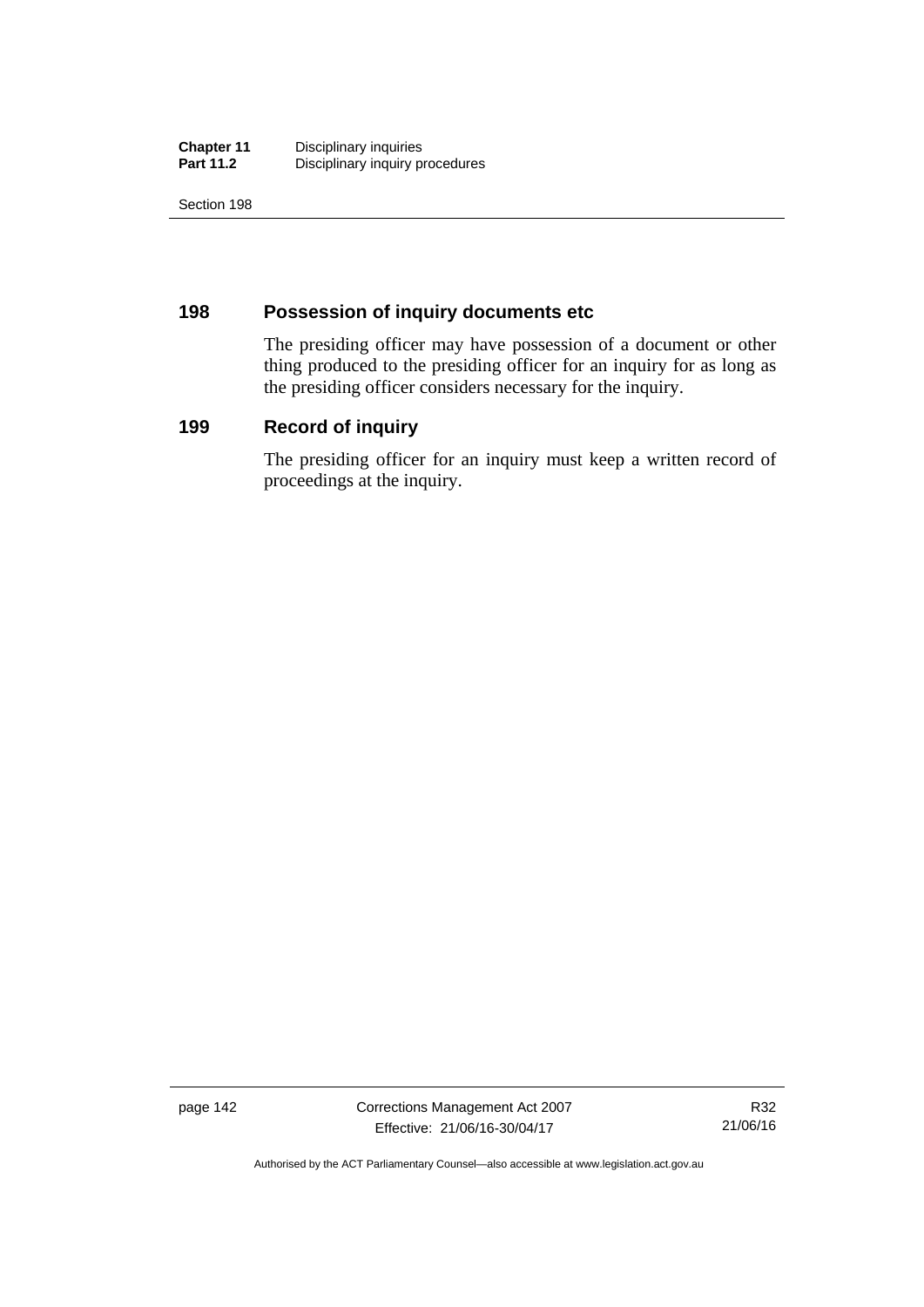# **Part 11.3 Disciplinary hearing procedures**

## **200 Notice of disciplinary hearing**

- (1) The presiding officer for an inquiry must give written notice of a hearing for the inquiry to each of the following:
	- (a) the accused to whom the inquiry relates;
	- (b) the director-general.
- (2) The notice must include the following:
	- (a) a statement about where and when the hearing is to be held;
	- (b) a statement about the accused's entitlements under section 201 and section 202.
- (3) To remove any doubt, the hearing may be held at the correctional centre where the accused is detained.

## **201 Appearance at disciplinary hearing**

- (1) The accused is entitled to be present at a hearing for an inquiry in relation to the accused.
- (2) For the hearing, the presiding officer may, by written notice given to the accused or anyone else, require the person to appear before the presiding officer, at a stated time and place, to do either or both of the following:
	- (a) answer questions;
	- (b) produce a stated document or other thing relevant to the inquiry.
- (3) A person is taken to have complied with a notice under subsection (2) (b) if the person gives the document or thing to the presiding officer before the time stated in the notice for its production.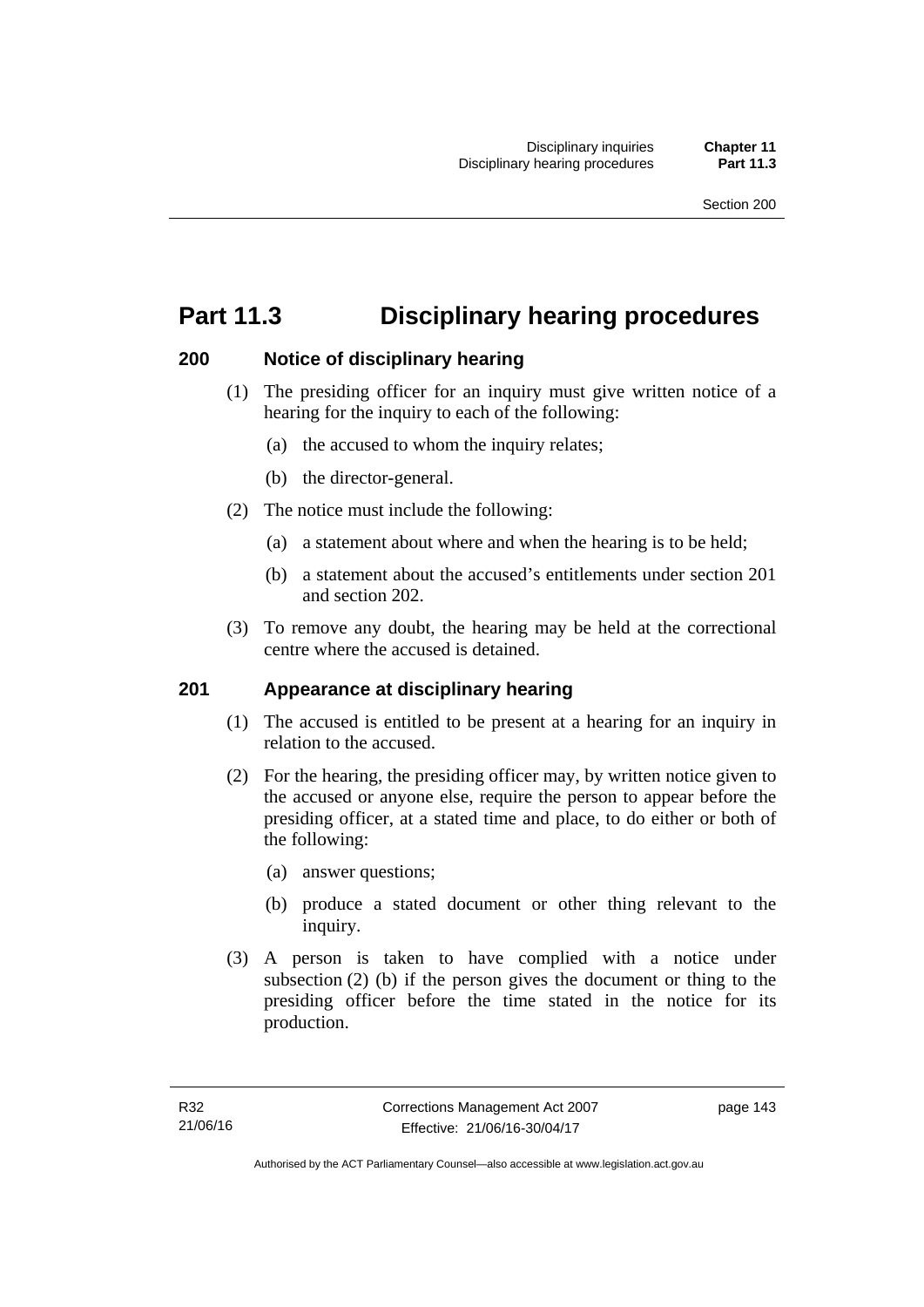Section 202

- (4) The presiding officer at a hearing for an inquiry may require the accused, or a witness, appearing before the presiding officer to do 1 or more of the following:
	- (a) answer a question relevant to the inquiry;
	- (b) produce a document or other thing relevant to the inquiry.
- (5) The presiding officer at the hearing may disallow a question put to a person if the presiding member considers the question—
	- (a) is unfair, unduly prejudicial or vexatious; or
	- (b) involves an abuse of the inquiry process.
	- *Note* The [Legislation Act,](http://www.legislation.act.gov.au/a/2001-14) s 170 and s 171 deal with the application of the privilege against self-incrimination and client legal privilege.
- (6) The presiding officer may allow a corrections officer or anyone else to be present, and to be heard, at a disciplinary hearing.

## **202 Rights of accused at disciplinary hearing**

- (1) An accused who appears at a hearing for an inquiry in relation to the accused—
	- (a) is entitled to be heard, to examine and cross-examine witnesses, and to make submissions for the inquiry; and
	- (b) is not entitled to be represented by a lawyer or anyone else, without the presiding officer's consent.
- (2) In deciding whether to grant leave for legal representation, the presiding officer must have regard to the following:
	- (a) the seriousness of the disciplinary breach charged;
	- (b) the administrative penalty likely to be imposed for the disciplinary breach charged;
	- (c) the likely procedural complexities;
	- (d) the accused's capacity for selfrepresentation;

Authorised by the ACT Parliamentary Counsel—also accessible at www.legislation.act.gov.au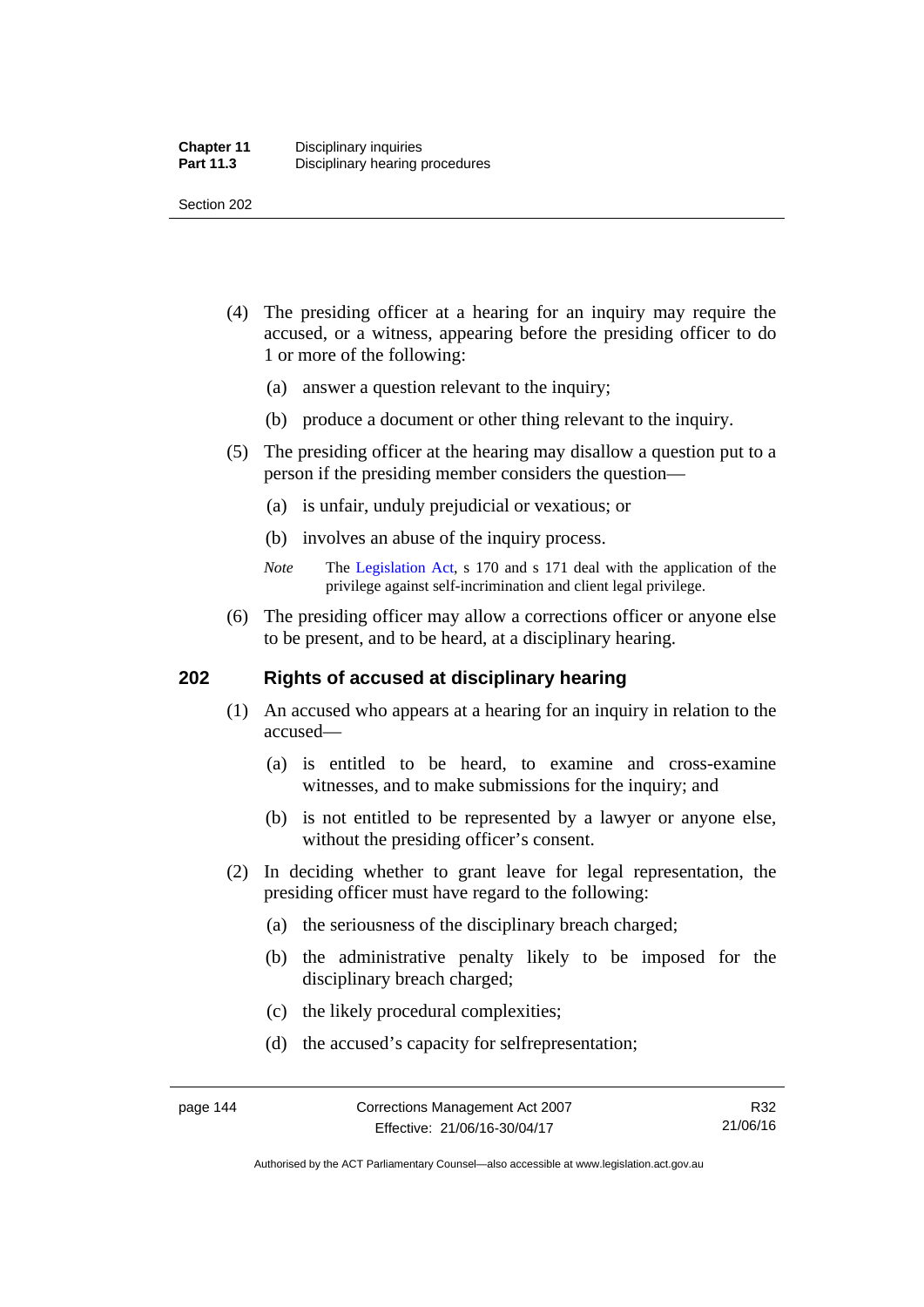(e) the need for a fair and prompt resolution of the charge.

#### **Example—par (c)**

the extent of cross-examination that might be required

- *Note* An example is part of the Act, is not exhaustive and may extend, but does not limit, the meaning of the provision in which it appears (see [Legislation Act,](http://www.legislation.act.gov.au/a/2001-14) s 126 and s 132).
- (3) However, the presiding officer may, by written order, exclude the accused from a hearing for the inquiry if the accused—
	- (a) unreasonably interrupts, interferes with or obstructs the hearing; or
	- (b) contravenes a reasonable direction by the presiding officer about the conduct of the hearing.
- (4) If the accused fails to attend a hearing for the inquiry, the presiding officer may conduct the hearing, and make a decision on the charge, in the accused's absence.

## **203 Appearance at disciplinary hearing—audiovisual or audio link**

- (1) This section applies if, in relation to a hearing for an inquiry, or part of the hearing, the presiding officer has given a direction under either of the following sections of the *[Evidence \(Miscellaneous](http://www.legislation.act.gov.au/a/1991-34)  [Provisions\) Act 1991](http://www.legislation.act.gov.au/a/1991-34)*:
	- (a) section 20 (1) (Territory courts may take evidence and submissions from participating States);
	- (b) section 32 (1) (Territory courts may take evidence and submissions from place other than participating State).
- (2) A person may appear and take part in the hearing in accordance with the direction, if the person—
	- (a) is required or entitled to appear personally, whether as the accused or as a witness; or

page 145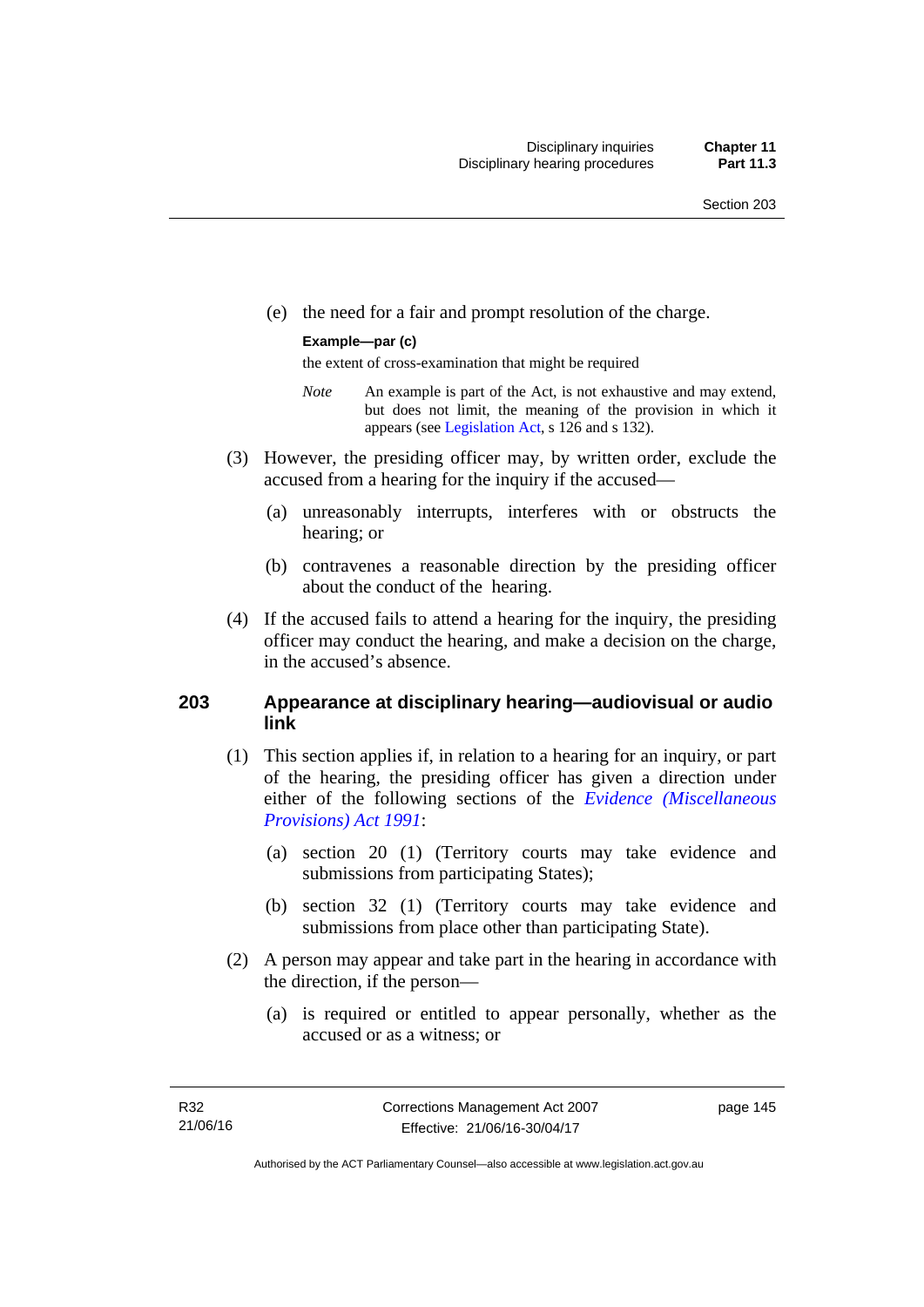| <b>Chapter 11</b> | Disciplinary inquiries          |
|-------------------|---------------------------------|
| <b>Part 11.3</b>  | Disciplinary hearing procedures |

Section 203

- (b) is entitled to appear for someone else.
- (3) A person who appears at the hearing under this section is taken to be before the presiding officer.

page 146 Corrections Management Act 2007 Effective: 21/06/16-30/04/17

R32 21/06/16

Authorised by the ACT Parliamentary Counsel—also accessible at www.legislation.act.gov.au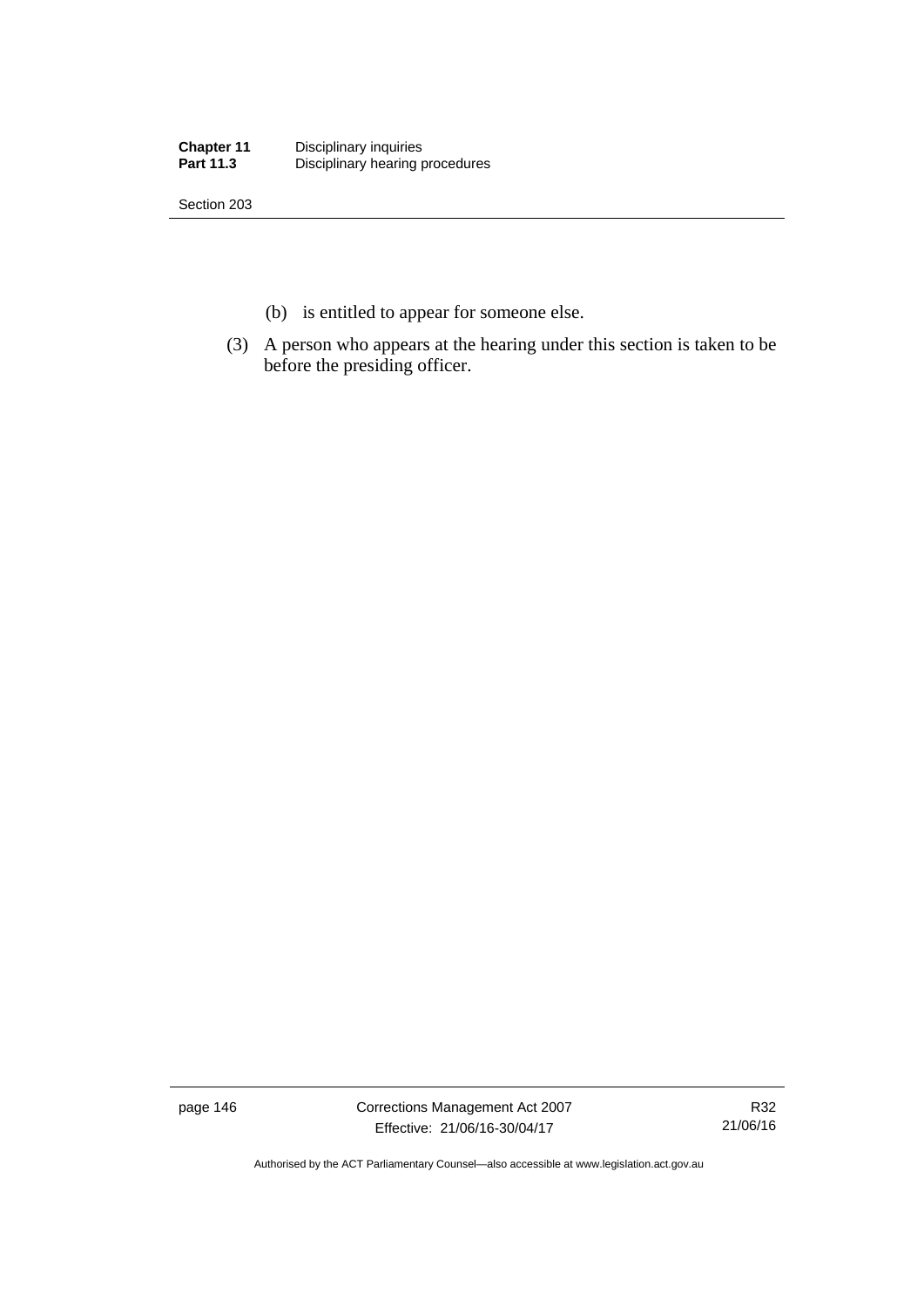# **Chapter 12 Full-time detainees—leave**

# **Part 12.1 Local leave**

## **204 Local leave directions**

 (1) The director-general may direct that a full-time detainee be taken from a correctional centre to any place in the ACT for any purpose the director-general considers appropriate.

#### **Example**

a direction that a detainee be taken to a place to assist police or a criminal justice entity in relation to the administration of justice

- *Note 1* An example is part of the Act, is not exhaustive and may extend, but does not limit, the meaning of the provision in which it appears (see [Legislation Act,](http://www.legislation.act.gov.au/a/2001-14) s 126 and s 132).
- *Note 2* Power given under an Act to make a statutory instrument (including a direction) includes power to amend or revoke the instrument (see [Legislation Act,](http://www.legislation.act.gov.au/a/2001-14) s 46 (1)).
- (2) The direction is subject to the following conditions:
	- (a) any condition prescribed by regulation;
	- (b) any other condition, consistent with the conditions (if any) prescribed by regulation, that—
		- (i) the director-general believes, on reasonable grounds, is necessary and reasonable; and
		- (ii) is stated in the permit.

#### **Example of condition stated in direction**

a condition that an escort officer escorts the detainee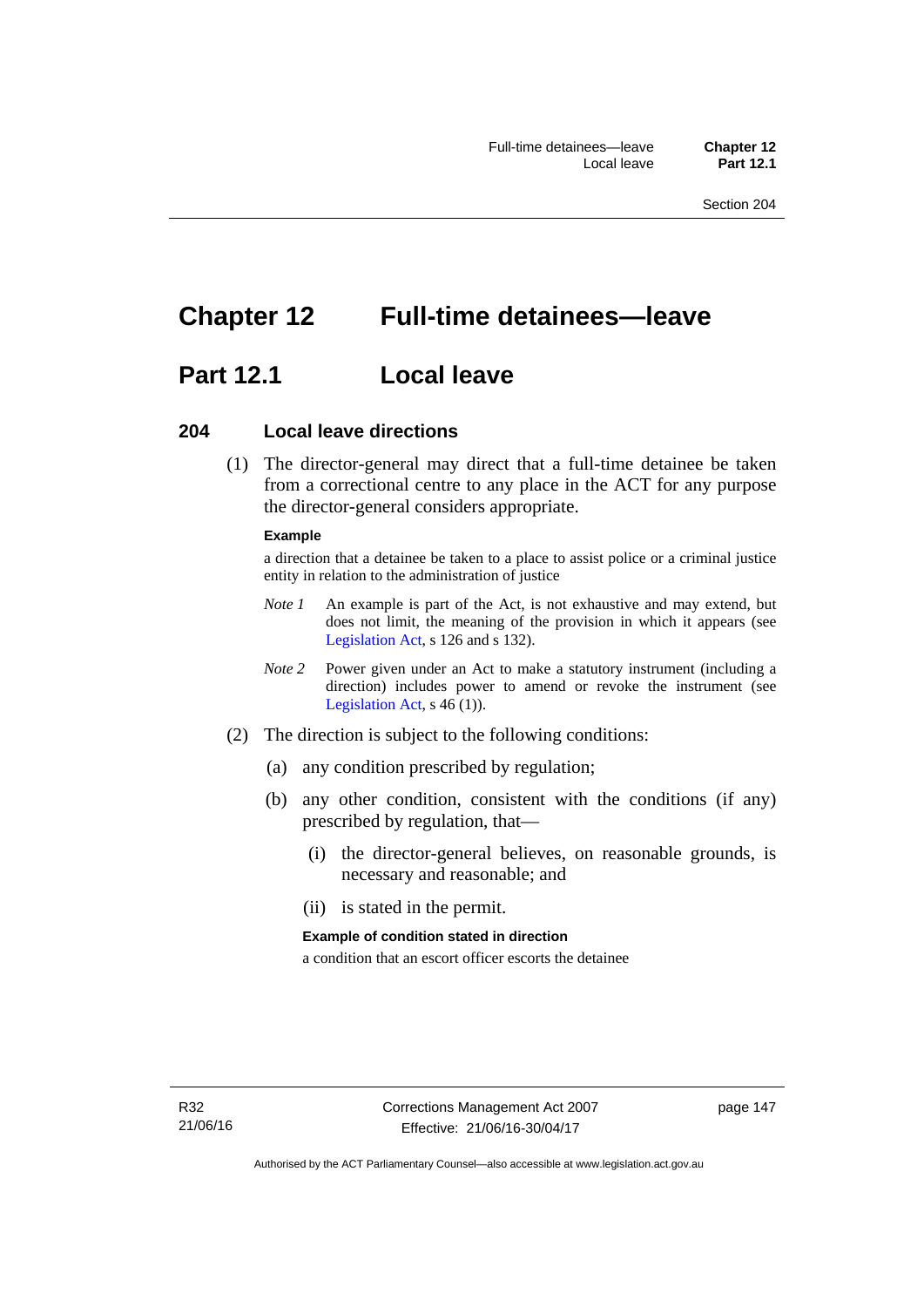#### **Chapter 12** Full-time detainees—leave<br>**Part 12.1** Local leave **Local leave**

Section 205

## **205 Local leave permits**

 (1) The director-general may give a full-time detainee a written permit (a *local leave permit*) to be absent from a correctional centre for any purpose the director-general considers appropriate.

#### **Examples of purposes**

- 1 to attend a health or rehabilitation service
- 2 to take part in work or work-related activities
- 3 for compassionate reasons
- *Note 1* An example is part of the Act, is not exhaustive and may extend, but does not limit, the meaning of the provision in which it appears (see [Legislation Act,](http://www.legislation.act.gov.au/a/2001-14) s 126 and s 132).
- *Note* 2 If a form is approved under s 228 for this provision, the form must be used.
- *Note 3* Power given under an Act to make a statutory instrument (including a direction) includes power to amend or revoke the instrument (see [Legislation Act,](http://www.legislation.act.gov.au/a/2001-14)  $s$  46 (1)).
- (2) The permit must include the following:
	- (a) the purpose for which the leave is granted;
	- (b) the period, not longer than 7 days, for which leave is granted.
- (3) The permit is subject to the following conditions:
	- (a) any condition prescribed by regulation;
	- (b) any other condition, consistent with the conditions (if any) prescribed by regulation, that—
		- (i) the director-general believes, on reasonable grounds, is necessary and reasonable; and
		- (ii) is stated in the permit.

#### **Example of condition stated in permit**

a condition prohibiting association with a particular person or being near a particular place

R32 21/06/16

Authorised by the ACT Parliamentary Counsel—also accessible at www.legislation.act.gov.au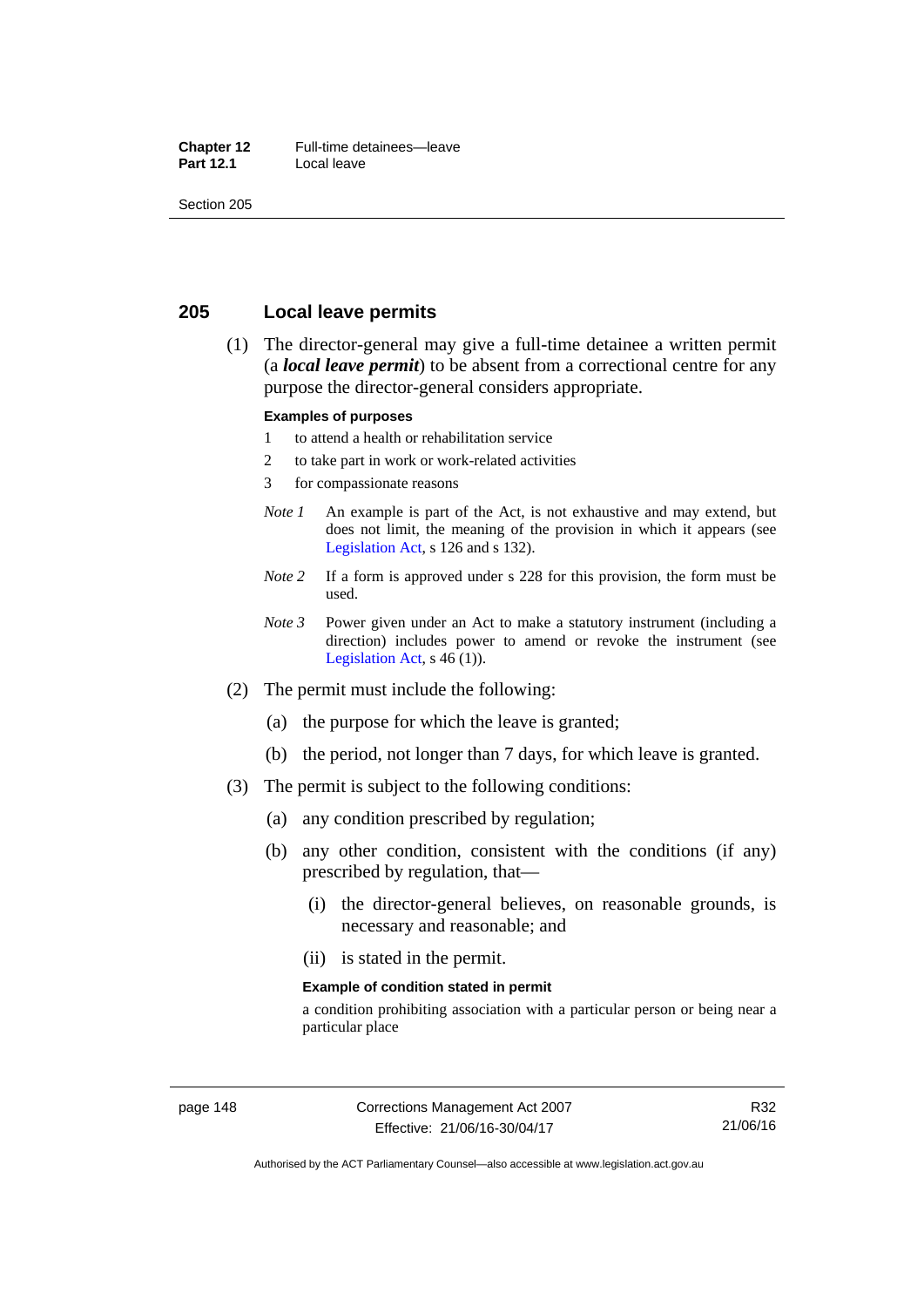# **Part 12.2 Interstate leave**

# **Division 12.2.1 General**

## **206 Definitions—pt 12.2**

In this part:

*corresponding director-general*, of a participating State, means the person responsible for the administration of correctional centres (however described) for full-time detention in the participating State.

*corresponding leave law* means a law of a State or another Territory declared to be a corresponding leave law under section 207.

*escape*, in relation to an interstate detainee, includes fail to return to lawful custody at the end of the period to which the detainee's interstate leave permit applies.

*interstate detainee* means a person to whom an interstate leave permit under a corresponding leave law applies.

*participating State* means a State or another Territory where a corresponding leave law is in force.

# **207 Declaration of corresponding leave laws**

- (1) The Minister may declare that a law of a State or another Territory is a corresponding leave law.
- (2) The Minister may make the declaration only if satisfied that the law substantially corresponds to this part.
- (3) A declaration under this section is a notifiable instrument.

*Note* A notifiable instrument must be notified under the [Legislation Act](http://www.legislation.act.gov.au/a/2001-14).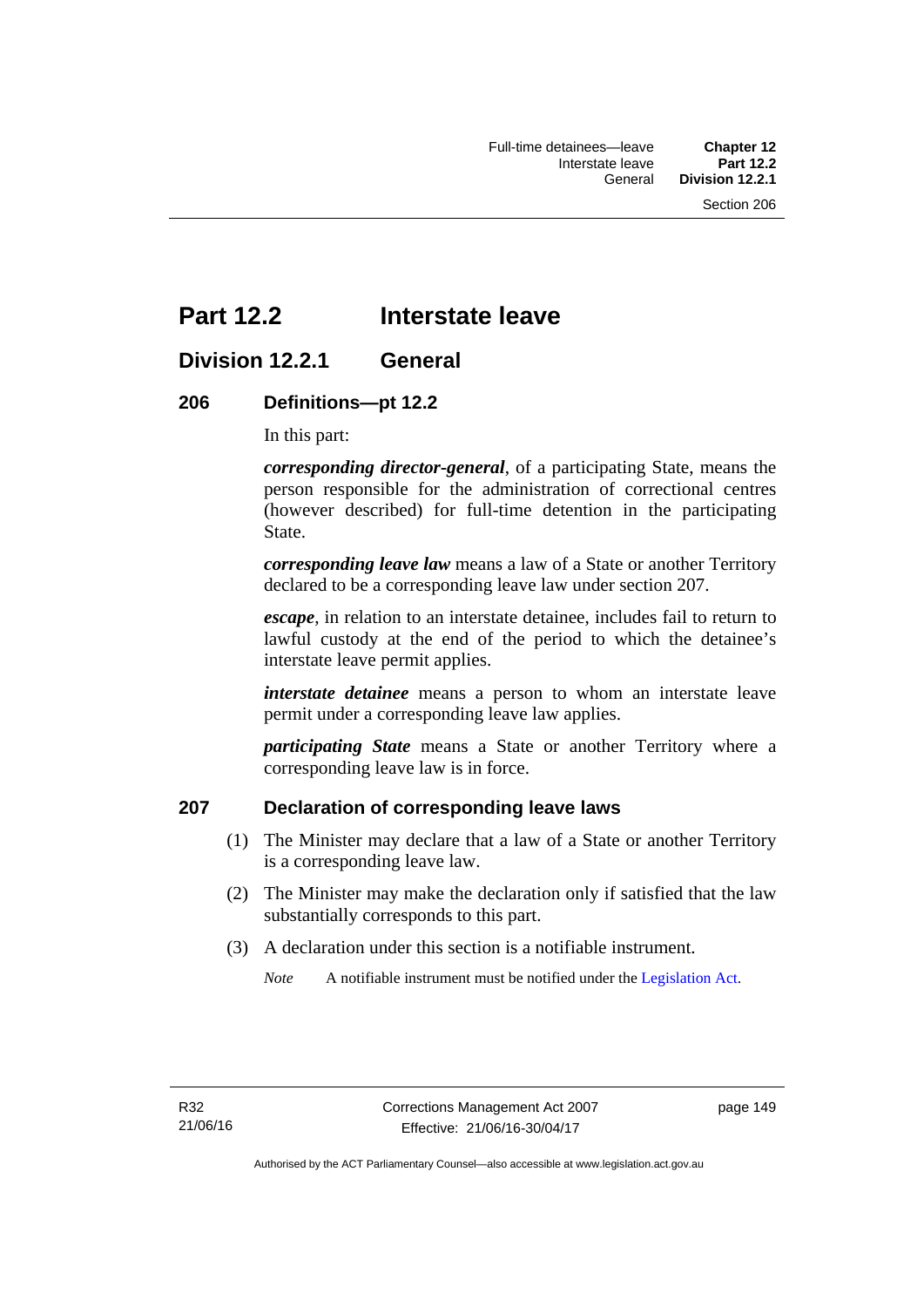# **Division 12.2.2 ACT permits for interstate leave**

### **208 Interstate leave permits**

- (1) The director-general may, by written notice (an *interstate leave permit*) given to a full-time detainee, give the detainee leave to travel to and from, and remain in, a participating State.
- (2) An interstate leave permit must include the following details:
	- (a) the State or Territory to which the permit applies;
	- (b) the purpose for which the leave is granted;
	- (c) the period, not longer than 7 days, for which leave is granted.
	- *Note 1* If a form is approved under s 228 for this provision, the form must be used.
	- *Note 2* Power given under an Act to make a statutory instrument (including an interstate leave permit) includes power to amend or revoke the instrument (see [Legislation Act,](http://www.legislation.act.gov.au/a/2001-14) s 46 (1)).
- (3) For subsection (2) (c), the director-general may, before the permit ends (a *current permit*), decide to extend the current permit for an additional period (an *extension period*) if—
	- (a) the date the extension period ends is within 7 days after the day the current permit ends; and
	- (b) the director-general is satisfied that—
		- (i) an extension of the current permit is for a purpose for which an interstate leave permit may be granted under this section; and
		- (ii) appropriate measures are in place to allow the detainee to remain at a particular place in the State to which the permit applies.
- (4) The director-general may make a decision under subsection (3) more than once.

Authorised by the ACT Parliamentary Counsel—also accessible at www.legislation.act.gov.au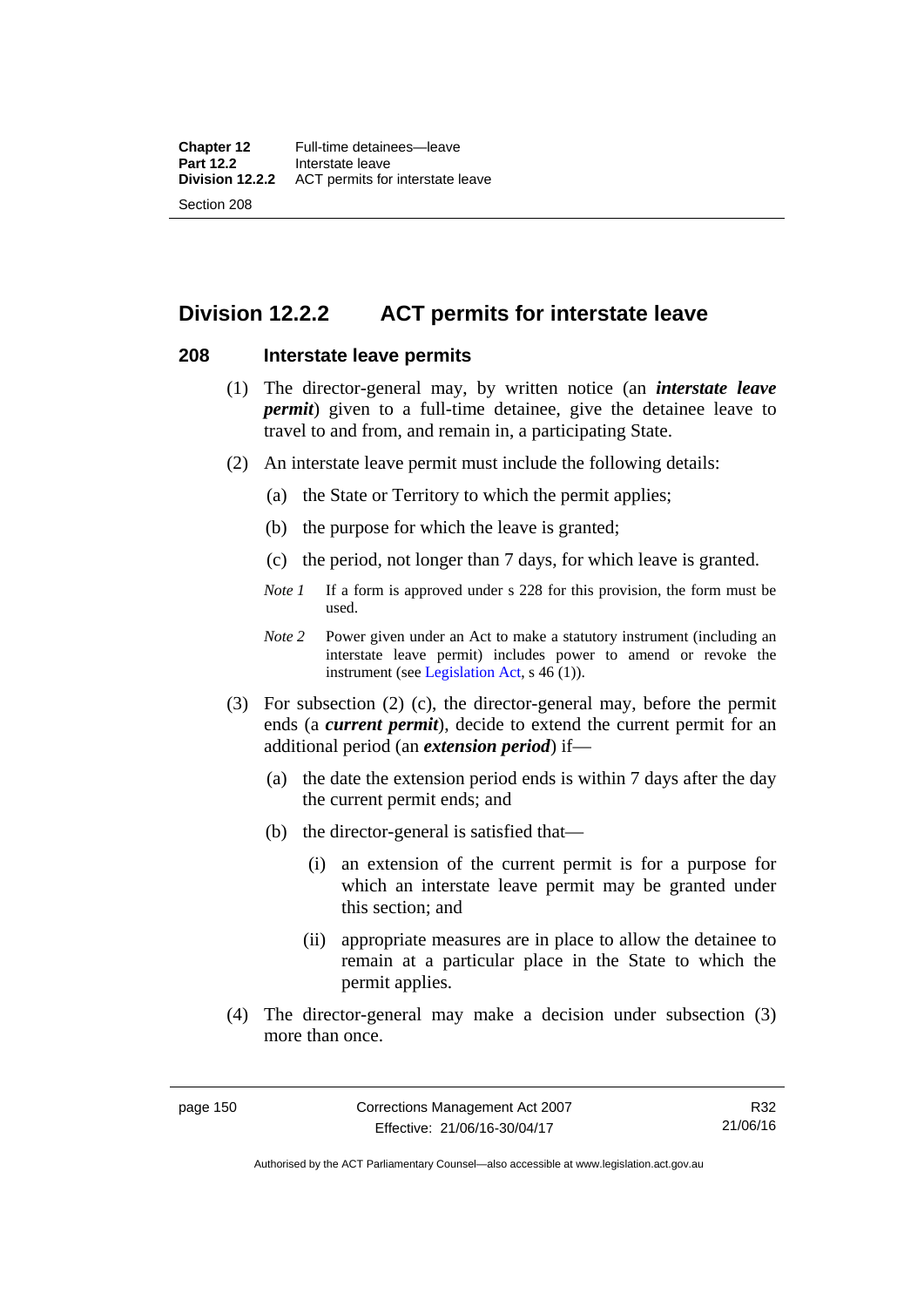- *Note* The director-general may also direct a full-time detainee to be removed to a NSW correctional centre under the *[Crimes \(Sentence](http://www.legislation.act.gov.au/a/2005-59)  [Administration\) Act 2005](http://www.legislation.act.gov.au/a/2005-59)*, s 26 (Full-time detention in ACT or NSW).
- (5) If the director-general delegates the function mentioned in subsection (3), a delegate who extends a permit that has previously been extended at least 3 times must tell the director-general about the delegate's decision.
	- *Note* For the making of delegations and the exercise of delegated functions, see the [Legislation Act,](http://www.legislation.act.gov.au/a/2001-14) pt 19.4.
- (6) An interstate leave permit may be issued—
	- (a) for a full-time detainee with a high security classification only if the leave is to enable the detainee to receive a health service or for a compassionate reason; or
	- (b) in any other case—for any purpose the director-general believes, on reasonable grounds, is appropriate.
- (7) An interstate leave permit is subject to the following conditions:
	- (a) any condition prescribed by regulation;
	- (b) any other condition, consistent with the conditions (if any) prescribed by regulation, that—
		- (i) the director-general believes, on reasonable grounds, is necessary and reasonable; and
		- (ii) is stated in the permit.

#### **Examples of conditions stated in interstate leave permits**

- 1 a condition that an escort officer stated in the permit escort the detainee
- 2 a condition prohibiting association with a particular person or being near a particular place
- 3 a condition that an indigenous detainee travelling interstate to mark the birth or death of a relative be escorted by an indigenous elder or relative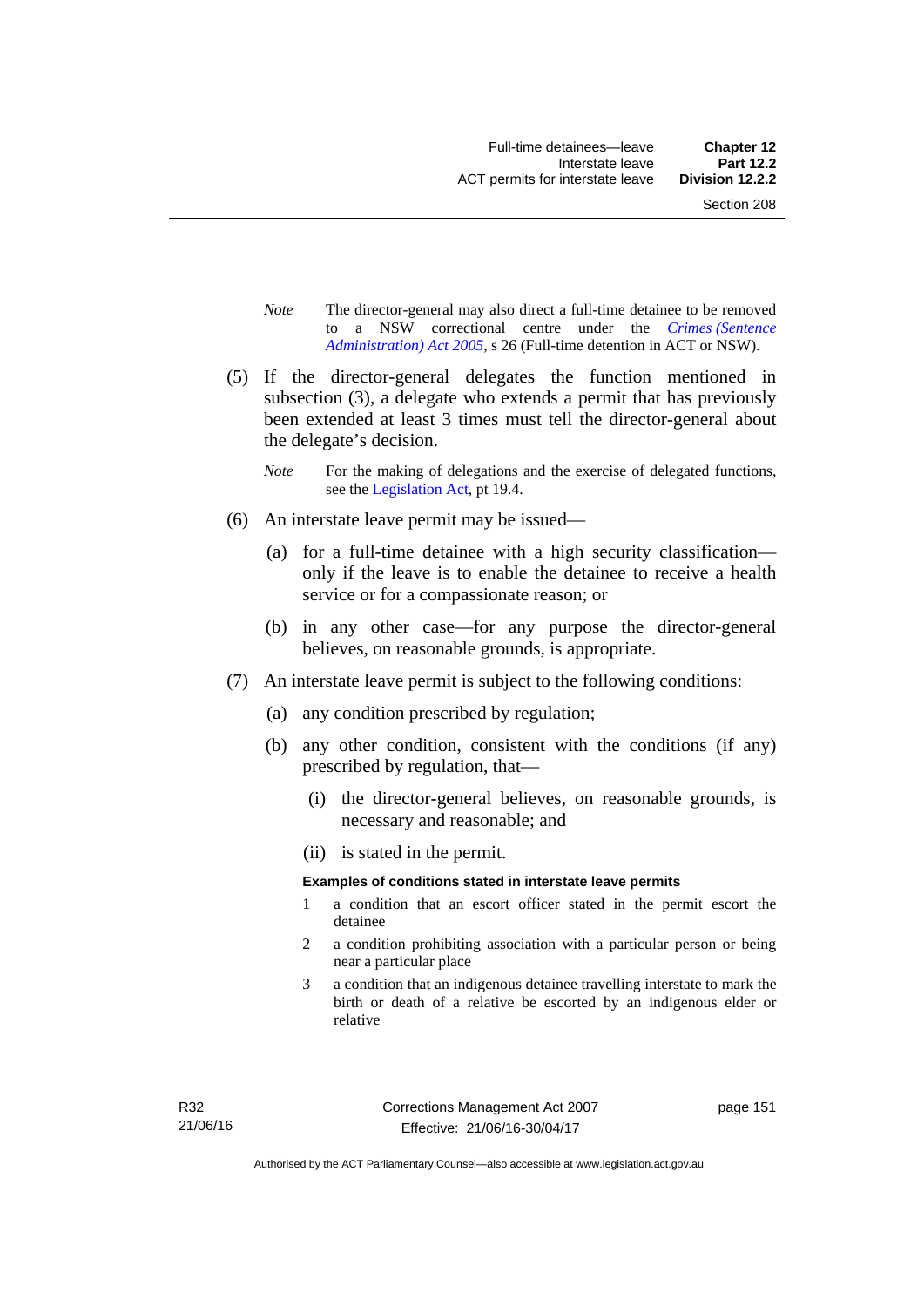*Note* An example is part of the Act, is not exhaustive and may extend, but does not limit, the meaning of the provision in which it appears (see [Legislation Act,](http://www.legislation.act.gov.au/a/2001-14) s 126 and s 132).

## **209 Effect of ACT permit for interstate leave**

- (1) An interstate leave permit for a full-time detainee authorises the detainee to be absent from a correctional centre in accordance with the permit—
	- (a) unescorted; or
	- (b) if the permit is subject to a condition that an escort officer must escort the detainee—while under escort by the escort officer.
- (2) If an interstate leave permit is subject to a condition that the full-time detainee be escorted by an escort officer, the permit authorises the escort officer to escort the detainee in accordance with the permit—
	- (a) to and within the participating State stated in the permit (whether or not through any other jurisdiction); and
	- (b) back to the correctional centre.

## **210 Notice to participating States**

The director-general must give written notice of an interstate leave permit given to a full-time detainee, and the period of the permit, to each of the following:

- (a) the corresponding director-general of the participating State to which the permit applies;
- (b) the chief of police (however described) of the participating State to which the permit applies;
- (c) the chief of police (however described) of any other State or Territory through which the detainee may travel under the permit.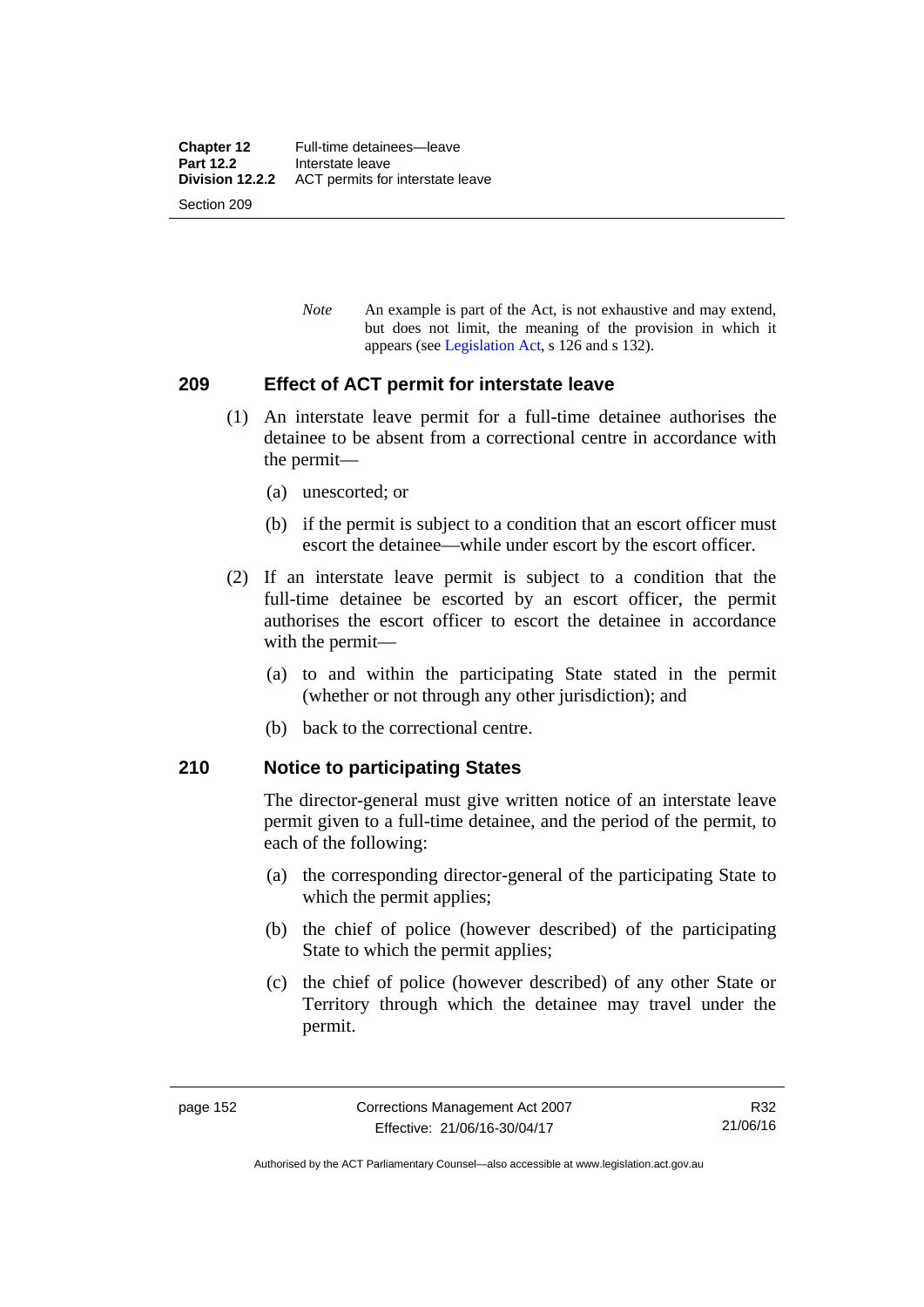# **211 Powers of escort officers**

- (1) An escort officer escorting a full-time detainee under an interstate leave permit may, to keep custody of the detainee under the permit or to arrest the detainee if the detainee has escaped—
	- (a) give the detainee any direction that the officer believes, on reasonable grounds, is necessary and reasonable; and
	- (b) use force in accordance with part 9.7 (Use of force).
- (2) An escort officer escorting a full-time detainee under an interstate leave permit may conduct a scanning search, frisk search or ordinary search of the detainee if the officer suspects, on reasonable grounds, the detainee may be carrying a prohibited thing.
- (3) Part 9.4 (Searches) and part 9.5 (Seizing property) apply, with any necessary changes and any changes prescribed by regulation, in relation to a search under this section.

## **212 Liability for damage etc**

- (1) The Territory is liable for any damage or loss sustained by anyone in a participating State that is caused by the conduct of a full-time detainee or an escort officer while in the participating State under an interstate leave permit.
- (2) This section does not affect any right the Territory may have against the detainee or escort officer for the damage or loss.

# **Division 12.2.3 Interstate leave under corresponding leave laws**

# **213 Effect in ACT of interstate leave permit under corresponding leave law**

 (1) This section applies to a person (an *interstate escort officer*) who is authorised under an interstate leave permit issued under a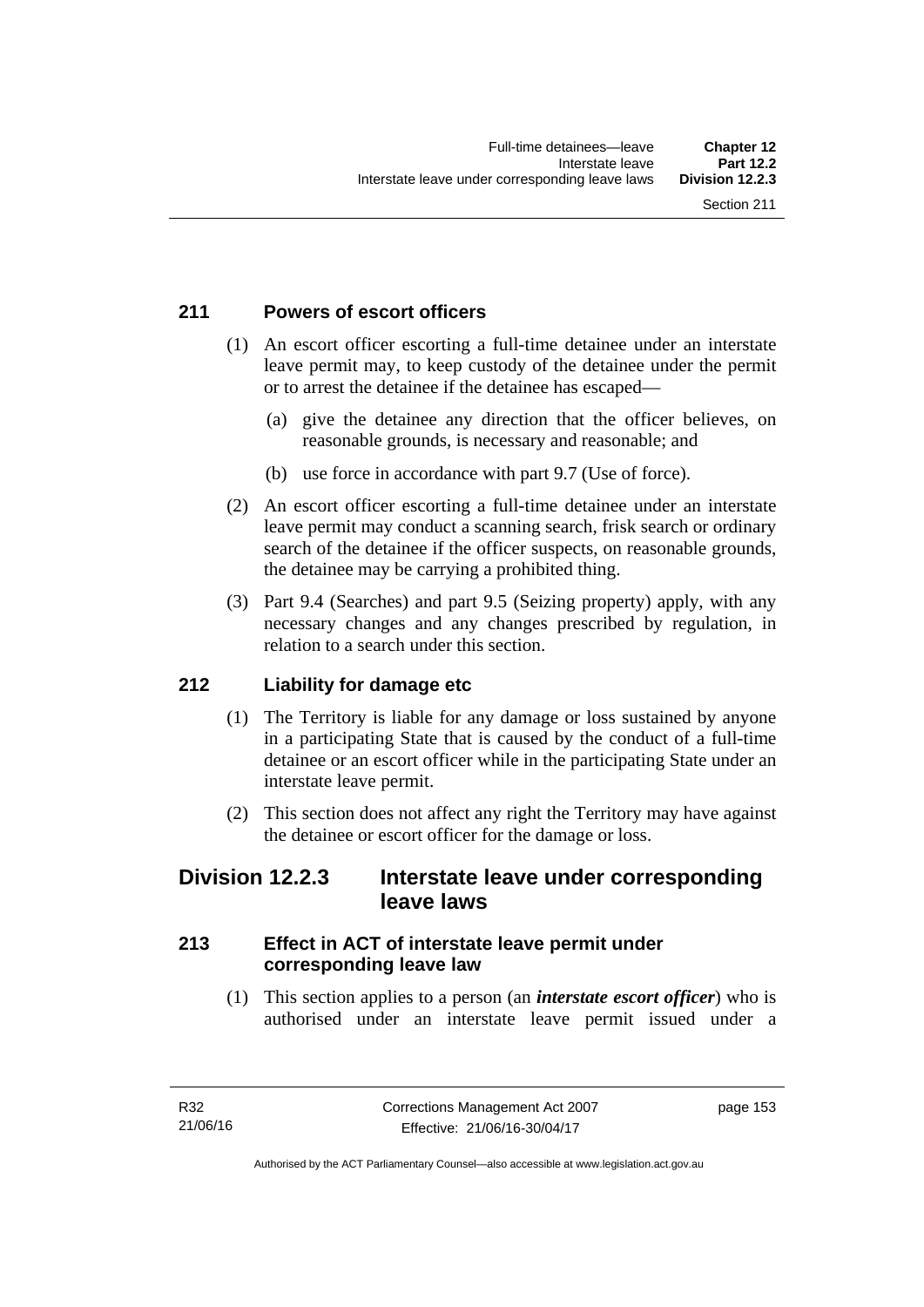corresponding leave law to escort an interstate detainee to or from, or in, the ACT.

 (2) The interstate escort officer is authorised, in the ACT, to escort the interstate detainee in accordance with the interstate leave permit.

## **214 Powers of interstate escort officers**

- (1) This section applies if an interstate escort officer uses force, a weapon, or a means of restraint, in the ACT for—
	- (a) keeping custody of an interstate detainee under an interstate leave permit; or
	- (b) arresting an interstate detainee who has escaped.
- (2) The use of force, weapon or means of restraint is lawful in the ACT if it would have been lawful in the participating State where the interstate permit was issued.

### **215 Escape of interstate detainee**

- (1) This section applies to an interstate detainee in the ACT under an interstate leave permit issued under a corresponding leave law.
- (2) If the interstate detainee escapes from lawful custody, the detainee may be arrested without warrant by—
	- (a) an interstate escort officer for the detainee; or
	- (b) a police officer.
- (3) A police officer who arrests the detainee may return the detainee to an interstate escort officer for the detainee.
	- *Note* A police officer may also arrest without a warrant a person who has escaped from lawful custody or who is unlawfully at large (see *[Crimes](http://www.legislation.act.gov.au/a/1900-40)  [Act 1900](http://www.legislation.act.gov.au/a/1900-40)*, s 212 and s 214).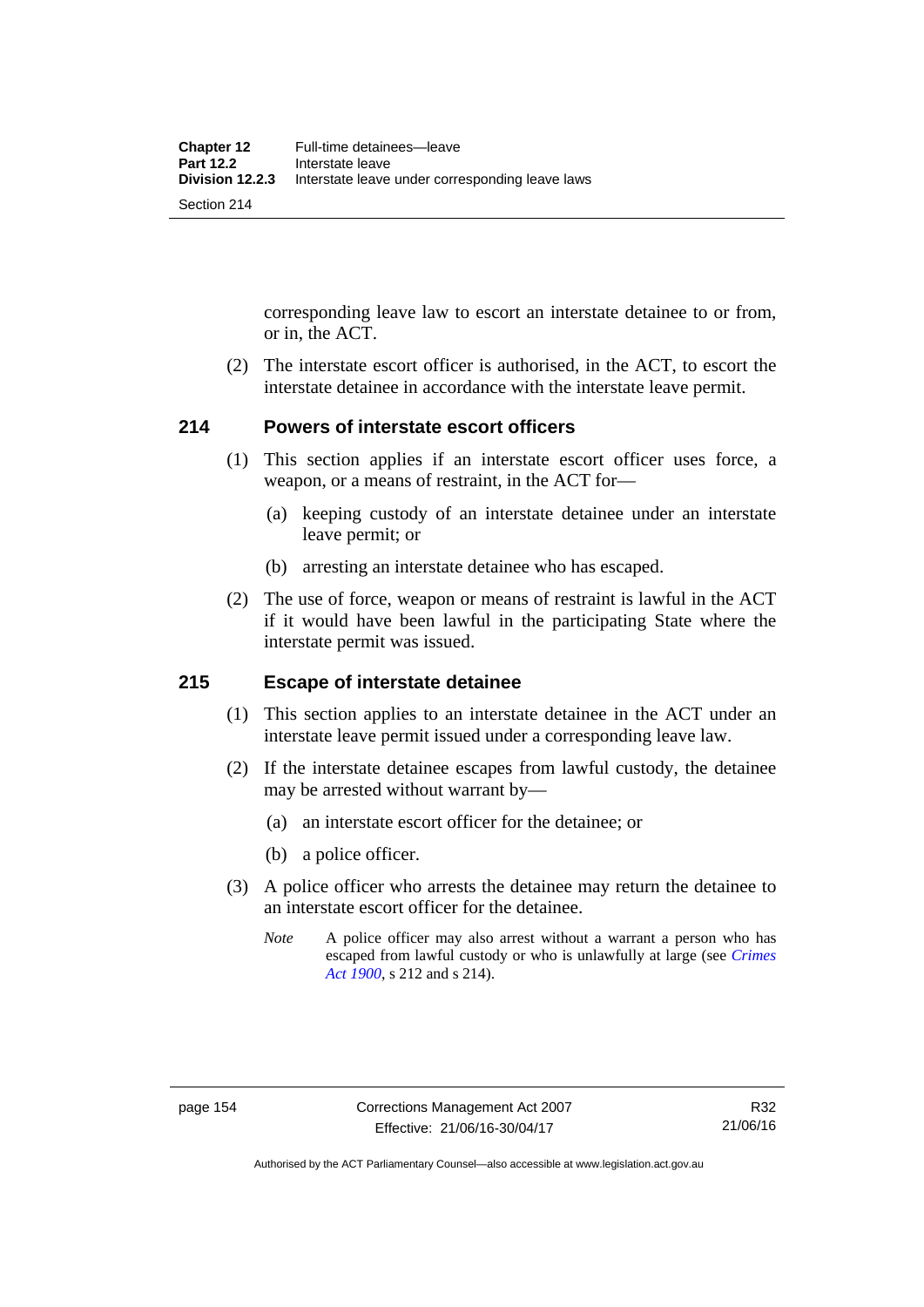# **216 Return of escaped interstate detainee**

- (1) This section applies if, in the ACT, an interstate detainee attempts to escape or is arrested after an escape.
- (2) The interstate detainee may be taken before a magistrate.
- (3) Despite the terms of the interstate detainee's interstate leave permit, the magistrate may by warrant (a *return warrant*)—
	- (a) order the return of the detainee to the participating State where the permit was issued; and
	- (b) order the interstate detainee to be delivered into the custody of a police officer or interstate escort officer for that purpose.
- (4) If a return warrant is issued for the interstate detainee, the detainee may be kept in detention until the earlier of the following events:
	- (a) the detainee is delivered into the custody of a police officer or interstate escort officer in accordance with the warrant;
	- (b) the end of 14 days after the day the warrant was issued.
- (5) The return warrant ends if the interstate detainee is not delivered into the custody of a police officer or interstate escort officer, in accordance with the warrant, before the end of 14 days after the day the warrant is issued.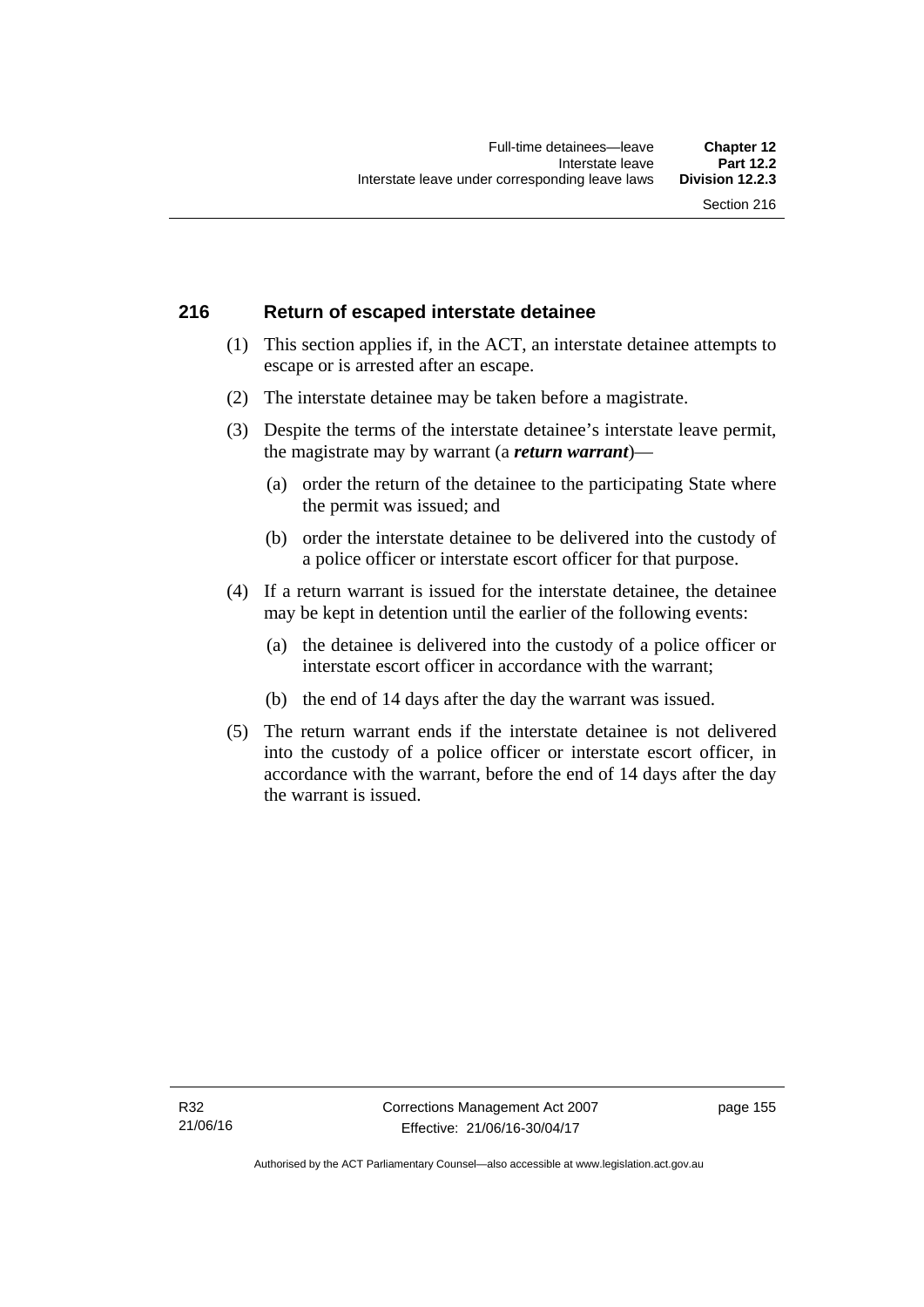#### **Chapter 13** Miscellaneous

Section 217

# **Chapter 13 Miscellaneous**

### **217 Lawful temporary absence from correctional centre**

- (1) This section applies to a detainee who is absent from a correctional centre under any of the following:
	- (a) a direction by the director-general, including a direction under—
		- (i) section 54 (Transfers to health facilities);
		- (ii) section 204 (Local leave directions);
	- (b) a local leave permit;
	- (c) an interstate leave permit;
	- (d) any other authority (however described) prescribed by regulation.
- (2) To remove any doubt, the detainee is—
	- (a) taken to be in the director-general's custody; and
	- (b) if under escort by an escort officer—also taken to be in the escort officer's custody.
- (3) However, a detainee transferred to a secure mental health facility under a direction under section 54 (Transfers to health facilities) is taken to be in the director-general's custody only—
	- (a) until the detainee is admitted to the facility; and
	- (b) if the detainee is transferred from a secure mental health facility under the *[Mental Health Act 2015](http://www.legislation.act.gov.au/a/2015-38/default.asp)*, section 144B (Taking person to appear before court)—from when the detainee is transferred until when the detainee is returned; and
	- (c) if the detainee is returned to a correctional centre—when the detainee is discharged from the facility.

R32 21/06/16

Authorised by the ACT Parliamentary Counsel—also accessible at www.legislation.act.gov.au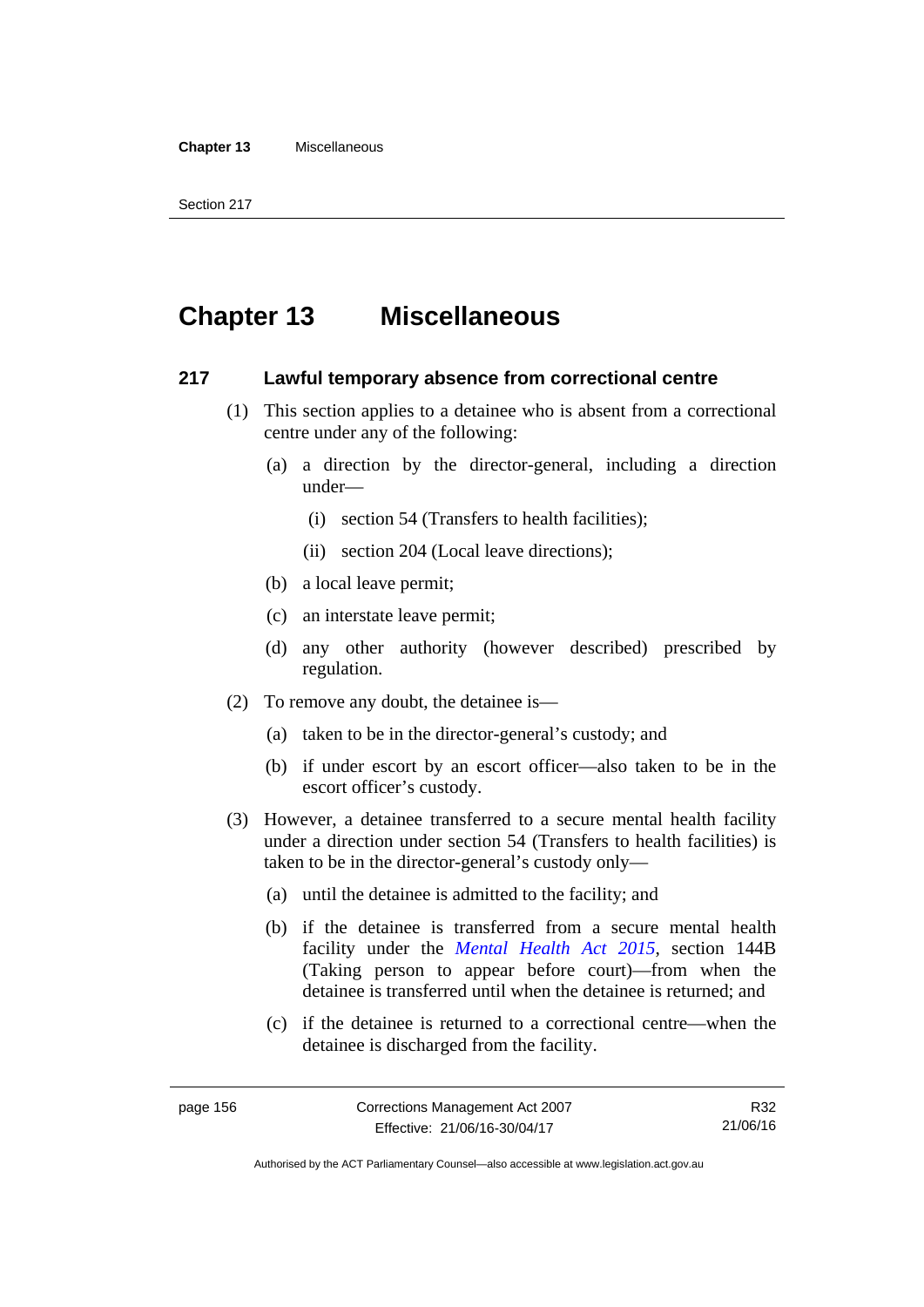- *Note* See the *[Mental Health Act 2015](http://www.legislation.act.gov.au/a/2015-38/default.asp)*, s 144A (Transfer of custody if person admitted to secure mental health facility) for custody while at a secure mental health facility and s 144B (Taking person to appear before court) for custody when attending court.
- (4) In this section:

*admitted* to a secure mental health facility includes transferred to the facility.

#### **Example**

A person is transferred to a secure mental health facility from another unit at the Canberra Hospital.

*Note* An example is part of the Act, is not exhaustive and may extend, but does not limit, the meaning of the provision in which it appears (see [Legislation Act,](http://www.legislation.act.gov.au/a/2001-14) s 126 and s 132).

## **217A Power of court to bring detainee before it—civil proceeding**

- (1) For a civil proceeding, a court may order the director-general to bring a person lawfully detained in a correctional centre or other place before the court, if the person consents, and to return the person to the centre or other place in accordance with the order.
- (2) In this section:

*civil proceeding*—see the *[Evidence Act 2011](http://www.legislation.act.gov.au/a/2011-12)*, dictionary.

*court* includes the ACAT.

## **218 Detainee's work—no employment contract etc**

- (1) To remove any doubt, any work by a detainee under this Act, whether at a correctional centre or elsewhere, is taken not to create a contract of employment or a contract for services.
- (2) In particular, a contract of employment is taken not to exist between the following in relation to work by a detainee:
	- (a) the detainee and the Territory;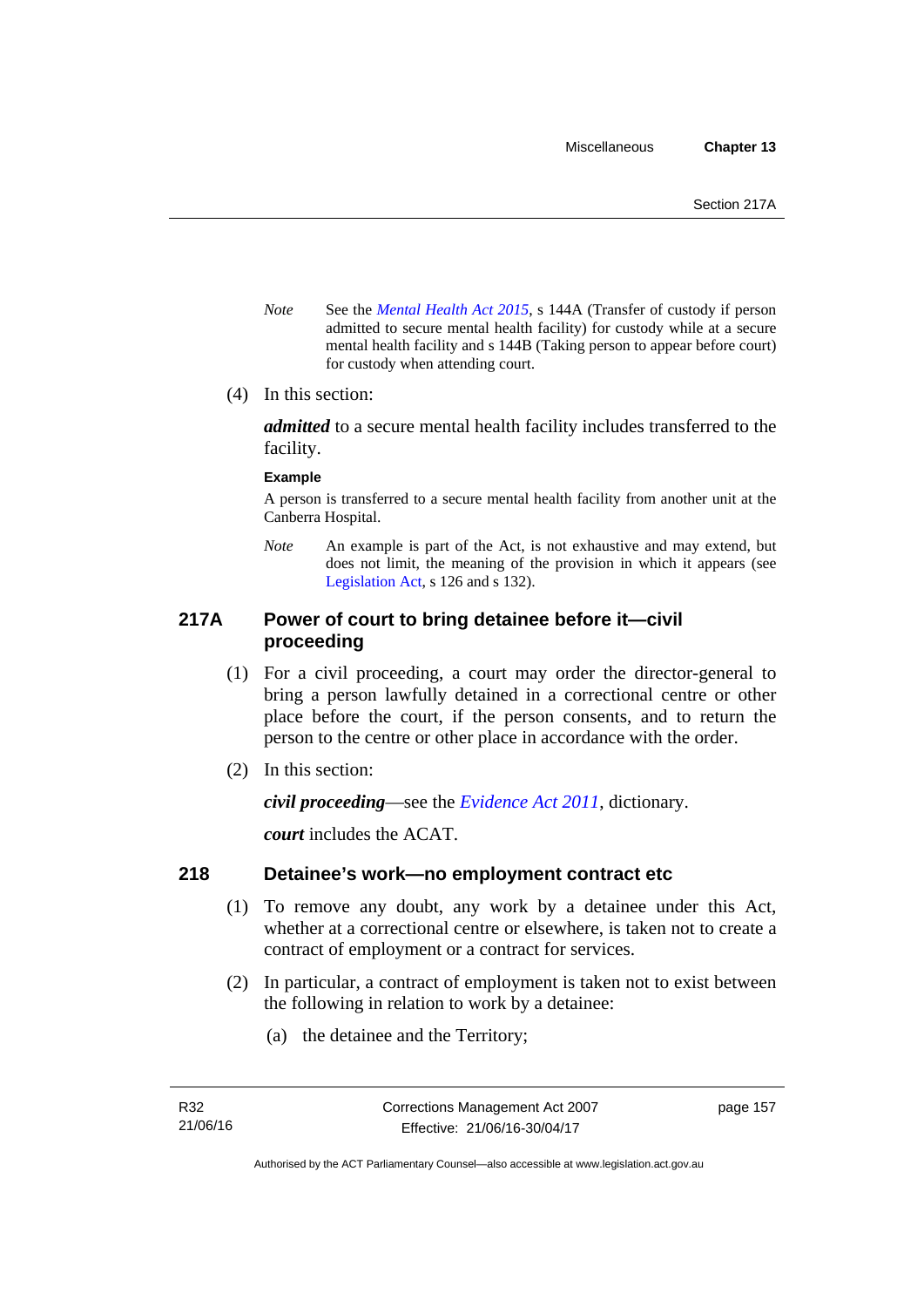Section 219

- (b) the detainee and a person involved in the work;
- (c) the Territory and a person involved in the work.

## **219 Detainee's work—work health and safety**

- (1) The director-general must ensure, as far as practicable, that the conditions in relation to work by a detainee, whether at a correctional centre or elsewhere, comply with requirements under the *[Work Health and Safety Act 2011](http://www.legislation.act.gov.au/a/2011-35)* in relation to work by workers.
- (2) In particular, the director-general must ensure that arrangements in relation to a detainee's work take account, as far as practicable, of the need—
	- (a) to secure the health, safety and welfare of the detainee; and
	- (b) to protect people at or near the workplace from risks to health or safety arising out of the activities of the detainee.
- (3) A regulation may provide for the application of the *[Work Health](http://www.legislation.act.gov.au/a/2011-35)  [and Safety Act 2011](http://www.legislation.act.gov.au/a/2011-35)* in relation to work by a detainee, including for changes to that Act in its application in relation to the work.

## **220 Personal injury management—detainees etc**

- (1) This section applies if—
	- (a) a detainee suffers injury that arises out of, or in the course of, the detainee's detention; or
	- (b) an offender, who is directed to do community service work under the *[Crimes \(Sentence Administration\) Act 2005](http://www.legislation.act.gov.au/a/2005-59)*, section 91, suffers injury that arises out of, or in the course of, the work.
- (2) A regulation may make provision in relation to the injury, including provision in relation to the following:
	- (a) injury management;

Authorised by the ACT Parliamentary Counsel—also accessible at www.legislation.act.gov.au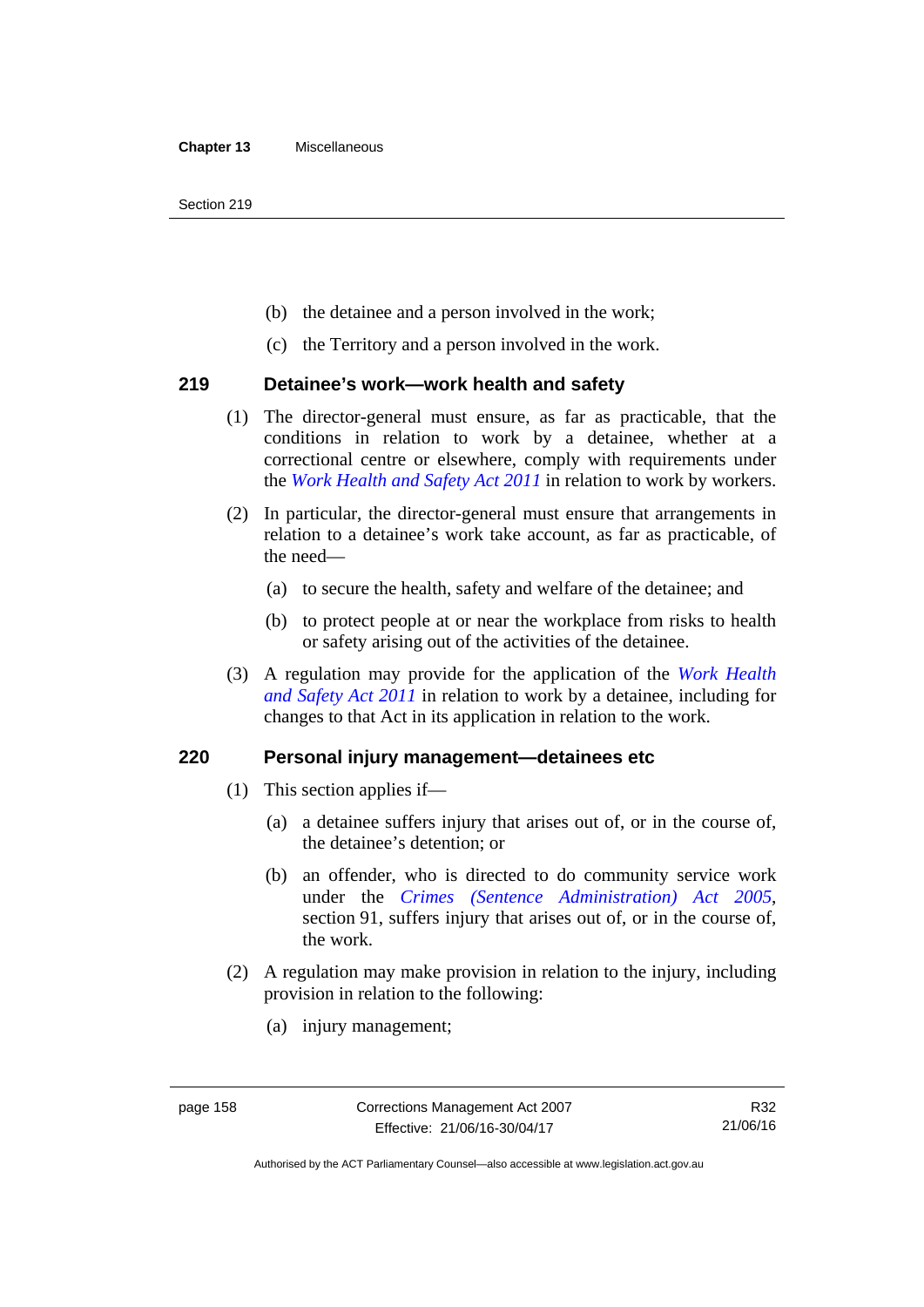- (b) vocational rehabilitation;
- (c) compensation for a permanent injury;
- (d) death benefits.
- (3) In this section:

*injury* includes—

- (a) disease; and
- (b) aggravation, acceleration and recurrence of an injury or disease.

## **222 Confidentiality**

(1) In this section:

*corresponding corrections law* means a law of a State or another Territory declared to be a corresponding corrections law under section 225.

*court* includes a tribunal.

*Note* A *tribunal* includes any entity authorised to hear, receive and examine evidence (see [Legislation Act,](http://www.legislation.act.gov.au/a/2001-14) dict, pt 1).

*divulge* includes communicate.

*person to whom this section applies* means a person who—

- (a) exercises, or has exercised, a function under this Act; or
- (b) is, or has been, otherwise involved in the administration of this Act.

*produce* includes allow access to.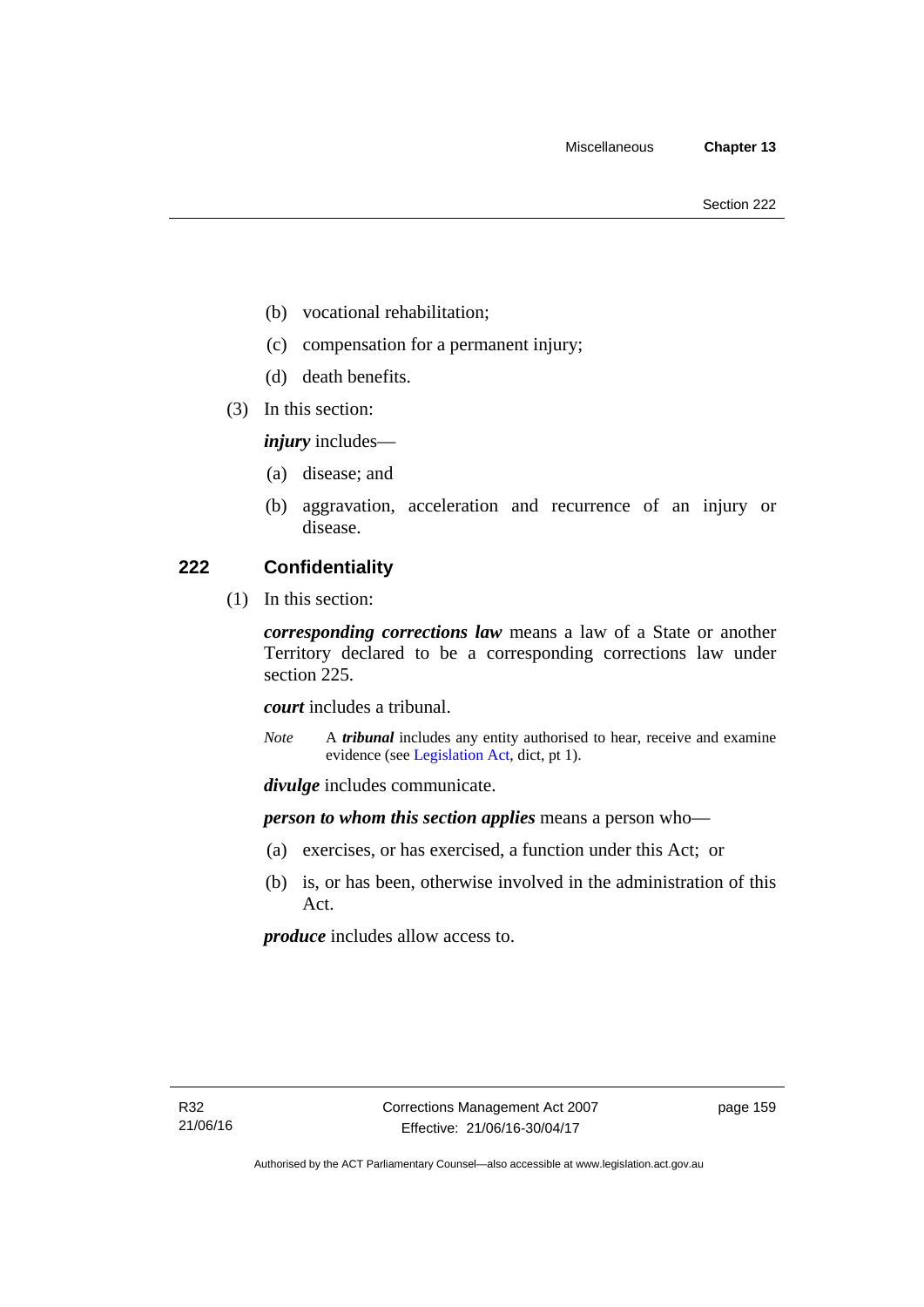#### **Chapter 13** Miscellaneous

*protected information* means information about a person that is disclosed to, or obtained by, a person to whom this section applies because of—

- (a) the exercise of a function under this Act by the person or someone else; or
- (b) the involvement of the person, or someone else, in the administration of this Act.
- (2) A person to whom this section applies commits an offence—
	- (a) if the person—
		- (i) makes a record of protected information about someone else; and
		- (ii) is reckless about whether the information is protected information about someone else; or
	- (b) if the person does something that divulges protected information about someone else and is reckless about whether—
		- (i) the information is protected information about someone else; and
		- (ii) doing the thing would result in the information being divulged to someone else.

Maximum penalty: 50 penalty units, imprisonment for 6 months or both.

- (3) Subsection (2) does not apply if the record is made, or the information is divulged, by the person as follows:
	- (a) under this Act or another territory law;
	- (b) in relation to the exercise of a function under this Act or another territory law;

Authorised by the ACT Parliamentary Counsel—also accessible at www.legislation.act.gov.au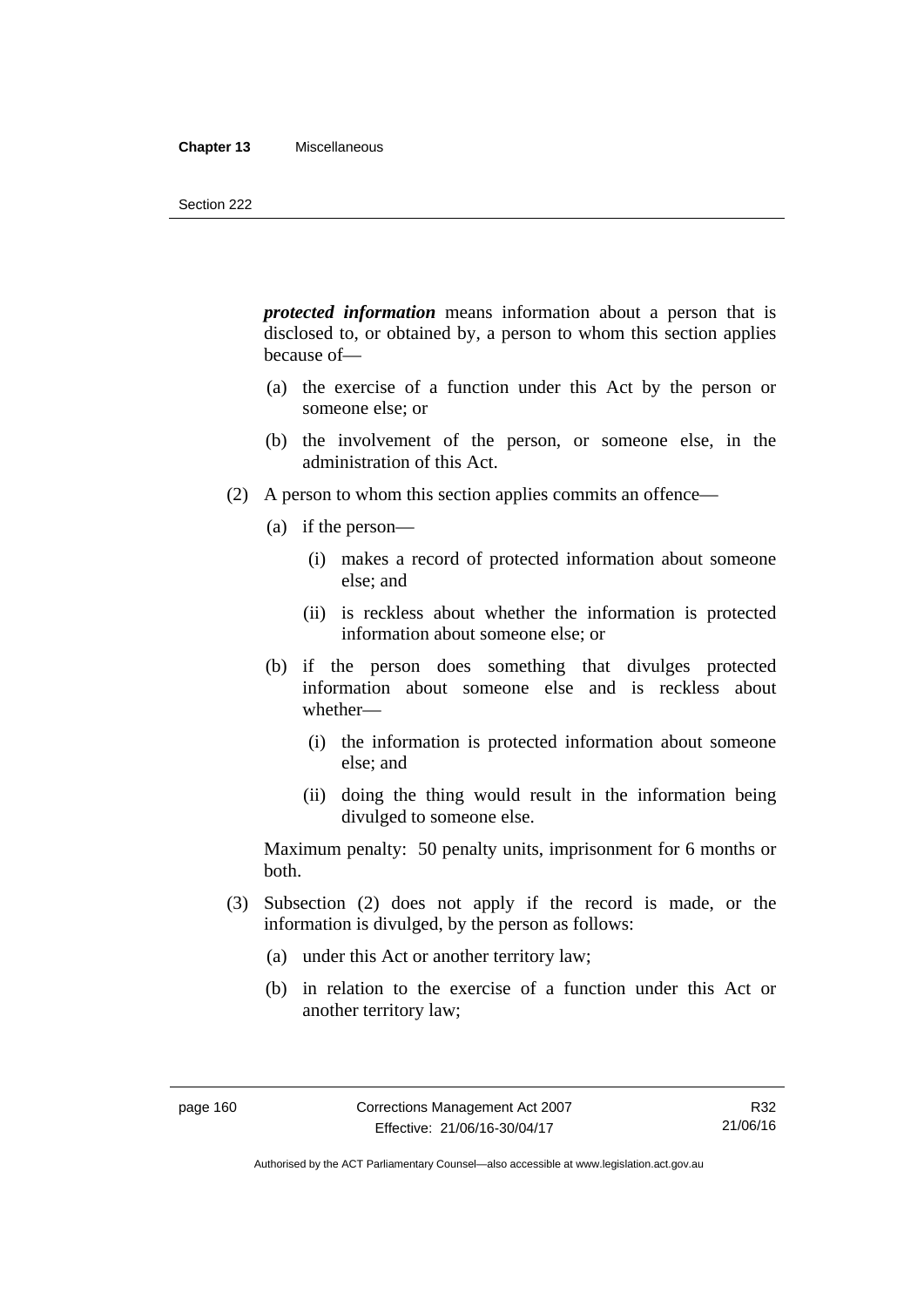- (c) for the *[Crimes \(Sentencing\) Act 2005](http://www.legislation.act.gov.au/a/2005-58)*, section 136 (Information exchanges between criminal justice entities);
- (d) to a person exercising a function under, or otherwise involved in the administration of, a corresponding corrections law;
- (e) to a law enforcement agency;

*Note Law enforcement agency* is defined in the dictionary.

- (f) to an entity prescribed by regulation;
- (g) otherwise in relation to the administration of this Act or another territory law.
- (4) Subsection (2) does not apply to the divulging of protected information about someone—
	- (a) with the person's consent; or
	- (b) if authorised by the director-general under subsection (5); or
	- (c) if the information only tells someone of the place where a detainee is held in detention; or
	- (d) if the information is disclosed under a regulation.
- (5) The director-general may, in writing, authorise the divulging of protected information about a person if the director-general believes, on reasonable grounds, that divulging the information is—
	- (a) necessary to protect someone whose life or safety is in danger; or
	- (b) otherwise in the public interest.

## **223 Protection from liability**

- (1) This section applies to a person who—
	- (a) exercises, or has exercised, a function under this Act; or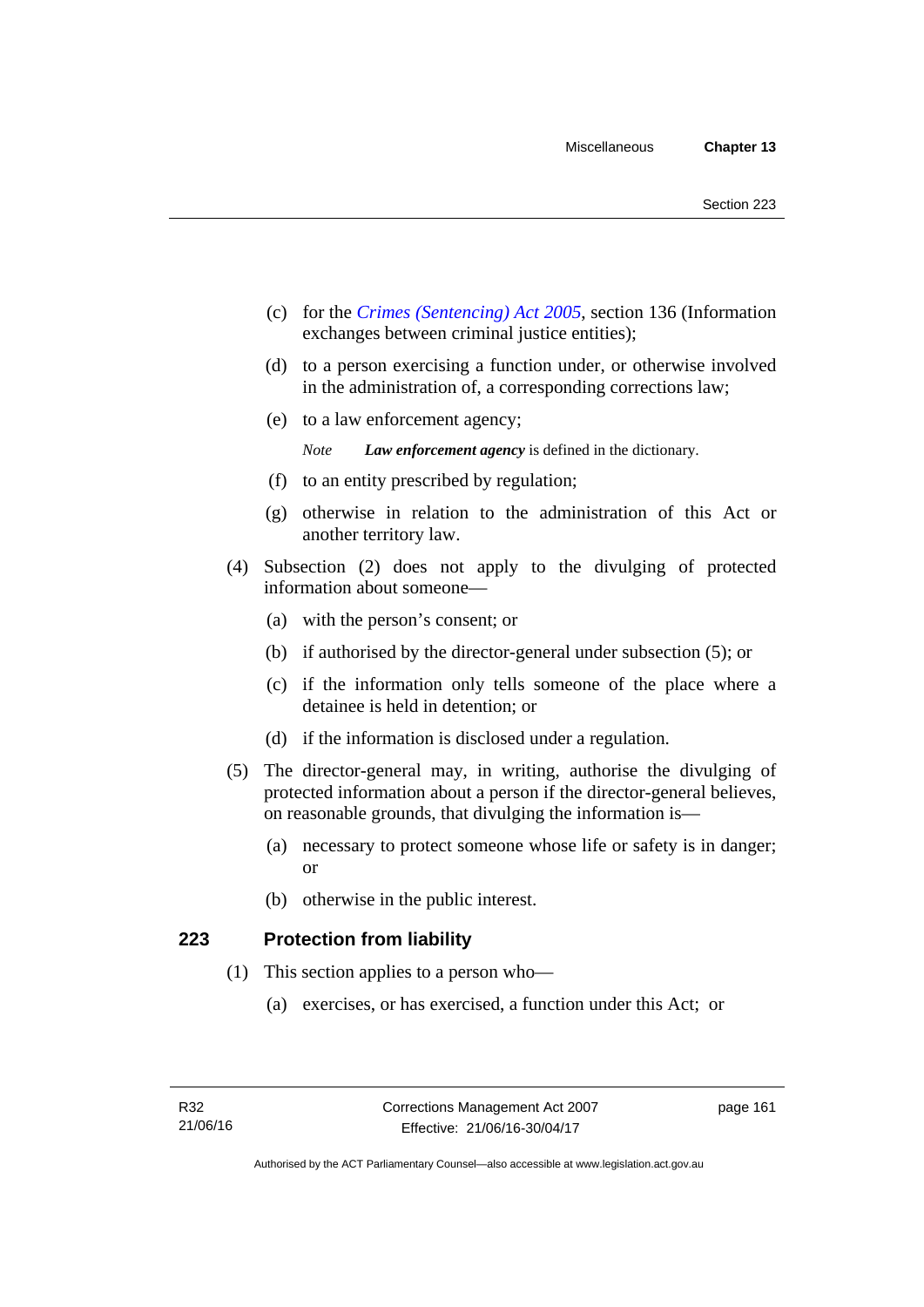- (b) is, or has been, otherwise involved in the administration of this Act.
- (2) The person does not incur civil liability for an act or omission done honestly and without recklessness for this Act.
	- *Note* A reference to an Act includes a reference to the statutory instruments made or in force under the Act, including regulations and the corrections rules (see [Legislation Act,](http://www.legislation.act.gov.au/a/2001-14) s 104).
- (3) Any civil liability that would, apart from this section, attach to the person attaches instead to the Territory.

### **224 Corrections dogs**

A regulation may make provision in relation to the use of corrections dogs.

#### **Examples of provision made by regulation**

- 1 the training and approval of dogs for exercising functions under this Act
- 2 approvals for corrections officers to use corrections dogs
- *Note* An example is part of the Act, is not exhaustive and may extend, but does not limit, the meaning of the provision in which it appears (see [Legislation Act,](http://www.legislation.act.gov.au/a/2001-14) s 126 and s 132).

## **225 Declaration of corresponding corrections law**

- (1) The Minister may declare that a law of a State or another Territory is a corresponding corrections law.
- (2) The Minister may make the declaration only if satisfied that the law substantially corresponds to this Act or a part of this Act.
- (3) A declaration is a notifiable instrument.
	- *Note* A notifiable instrument must be notified under the [Legislation Act](http://www.legislation.act.gov.au/a/2001-14).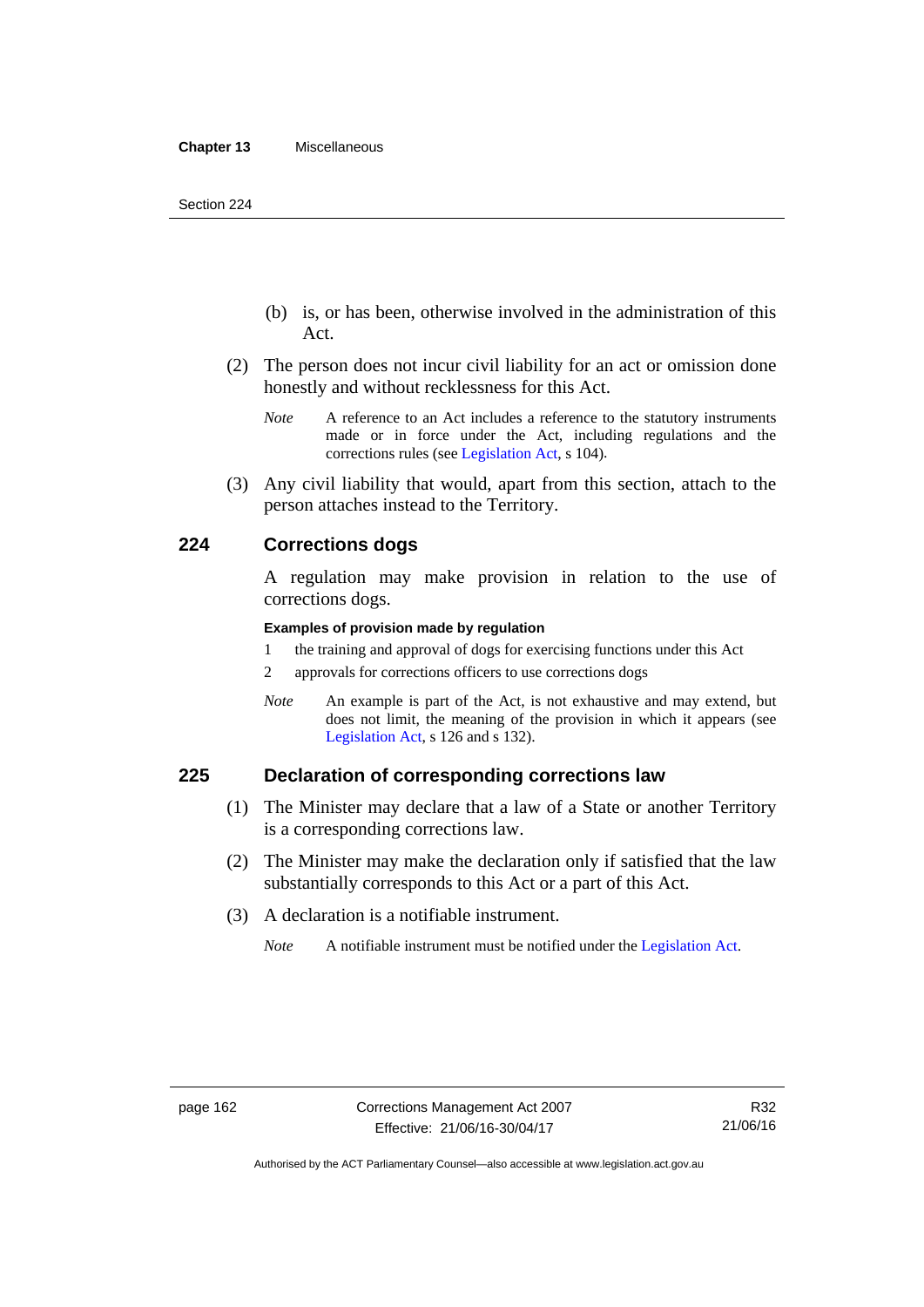# **226 Evidentiary certificates**

- (1) A certificate that appears to be signed by or for the director-general, and states any matter relevant to anything done or not done under this Act in relation to a detainee, is evidence of the matter.
- (2) Without limiting subsection (1), a certificate under subsection (1) may state any of the following:
	- (a) that a stated person did, or did not, occupy a position under this Act;
	- (b) that a stated person was, or was not, a detainee;
	- (c) that a stated instrument under this Act was, or was not, in force;
	- (d) that a stated disciplinary breach by a stated detainee was, or was not, admitted by the detainee or found proven at an inquiry for chapter 10 (Discipline);
	- (e) that a stated instrument is a copy of an instrument made, given, issued or received under this Act.
- (3) A certificate that appears to be signed by or for the director-general, and states any matter prescribed by regulation for this section, is evidence of the stated matter.
- (4) A certificate mentioned in subsection (1) or (2) may state a matter by reference to a date or period.
- (5) A certificate of the results of the analysis of a substance under this Act, signed by an analyst appointed under subsection (8), is evidence of the facts stated in the certificate.
- (6) A court must accept a certificate or other document mentioned in this section as proof of the matters stated in it if there is no evidence to the contrary.
- (7) However, an instrument mentioned in subsection (2) (c), or certificate mentioned in subsection (5), must not be admitted in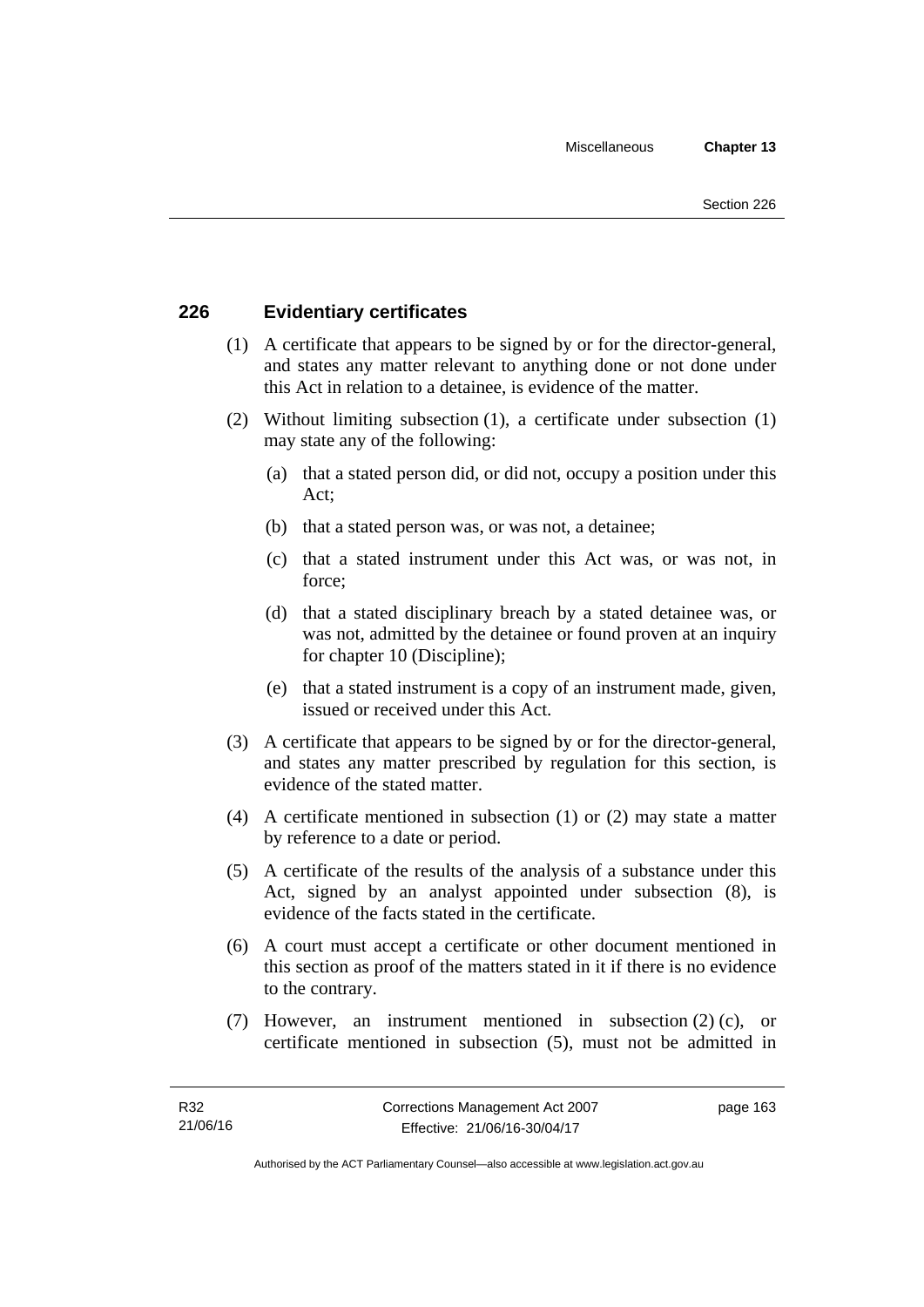#### **Chapter 13** Miscellaneous

evidence by a court unless the court is satisfied that reasonable efforts have been made to serve a copy of the instrument or certificate on the person concerned.

- (8) The director-general may appoint analysts for this Act.
	- *Note 1* For the making of appointments (including acting appointments), see the [Legislation Act,](http://www.legislation.act.gov.au/a/2001-14) pt 19.3.
	- *Note 2* In particular, a person may be appointed for a particular provision of a law (see [Legislation Act,](http://www.legislation.act.gov.au/a/2001-14) s 7 (3)) and an appointment may be made by naming a person or nominating the occupant of a position (see s 207).
- (9) An appointment under subsection (8) is a notifiable instrument.
	- *Note* A notifiable instrument must be notified under the [Legislation Act](http://www.legislation.act.gov.au/a/2001-14).

### **227 Determination of fees**

- (1) The Minister may determine fees for this Act.
	- *Note* The [Legislation Act](http://www.legislation.act.gov.au/a/2001-14) contains provisions about the making of determinations and regulations relating to fees (see pt 6.3).
- (2) A determination is a disallowable instrument.
	- *Note* A disallowable instrument must be notified, and presented to the Legislative Assembly, under the [Legislation Act.](http://www.legislation.act.gov.au/a/2001-14)

## **228 Approved forms**

- (1) The Minister may approve forms for this Act (other than forms for use in or in relation to a court).
- (2) If the Minister approves a form for a particular purpose, the approved form must be used for that purpose.

*Note* For other provisions about forms, see the [Legislation Act,](http://www.legislation.act.gov.au/a/2001-14) s 255.

(3) An approved form is a notifiable instrument.

*Note* A notifiable instrument must be notified under the [Legislation Act](http://www.legislation.act.gov.au/a/2001-14).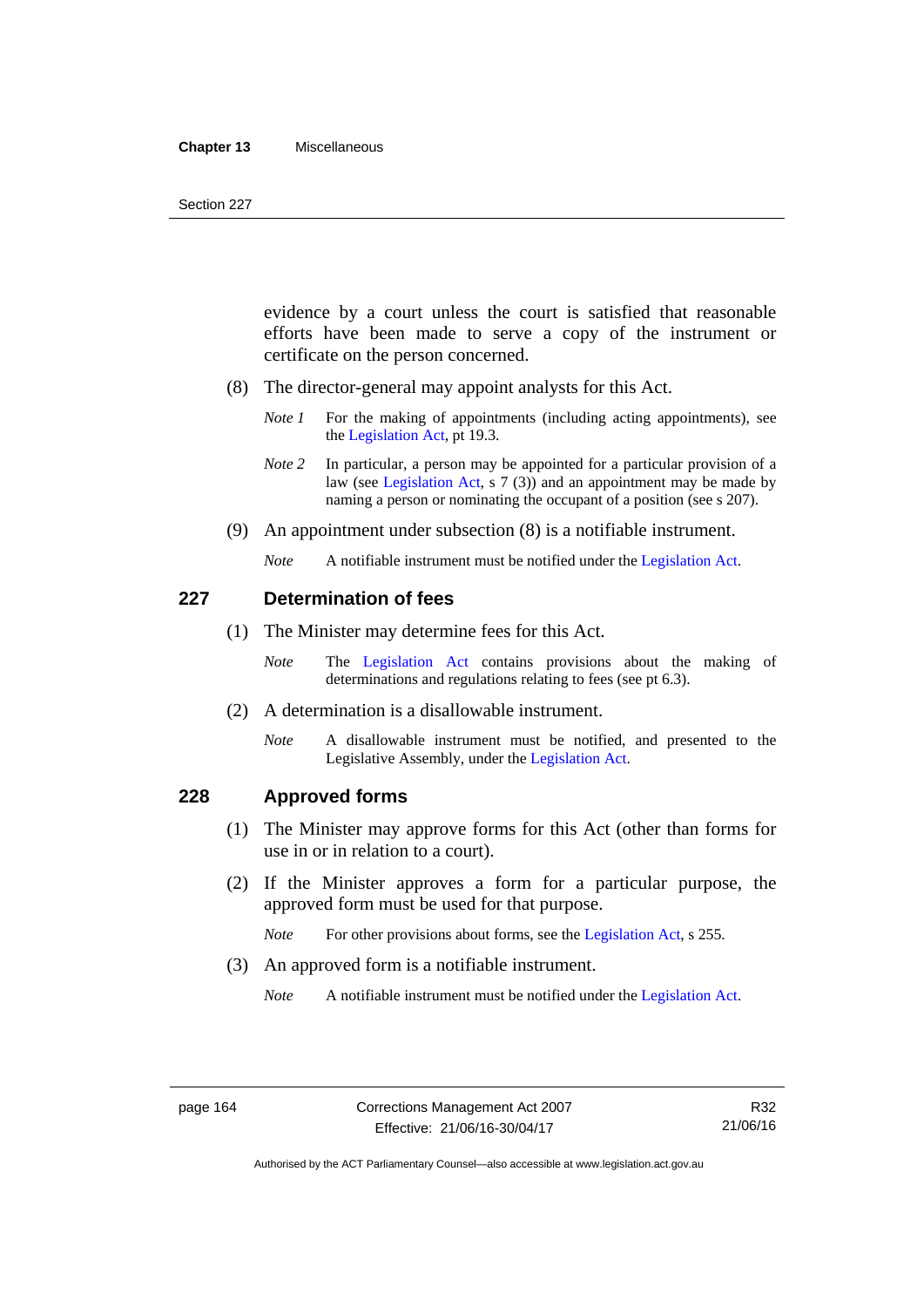## **229 Regulation-making power**

- (1) The Executive may make regulations for this Act.
- (2) In particular, a regulation may deal with any of the following:
	- (a) the administration of correctional centres;
	- (b) the detention of people in police and court cells;
	- (c) the escorting of detainees;
	- (d) living conditions at correctional centres, including the treatment of detainees;
	- (e) the inspection of correctional centres and investigation of complaints by detainees;
	- (f) the admission of detainees to correctional centres;
	- (g) the management and security of correctional centres, particularly in relation to any of the following:
		- (i) the assessment of risks and measures to contain risks;
		- (ii) the classification and management of detainees;
		- (iii) work or activities by detainees;
		- (iv) correctional centre routine;
		- (v) detainees' money or property;
		- (vi) communications by detainees with other people, whether by phone or mail or any other means;
		- (vii) the movement or segregation of detainees;
		- (viii) requirements for the wearing of uniforms by detainees;
		- (ix) searches of people or property and the seizure of property;
		- (x) alcohol or drug testing;
		- (xi) the use of force;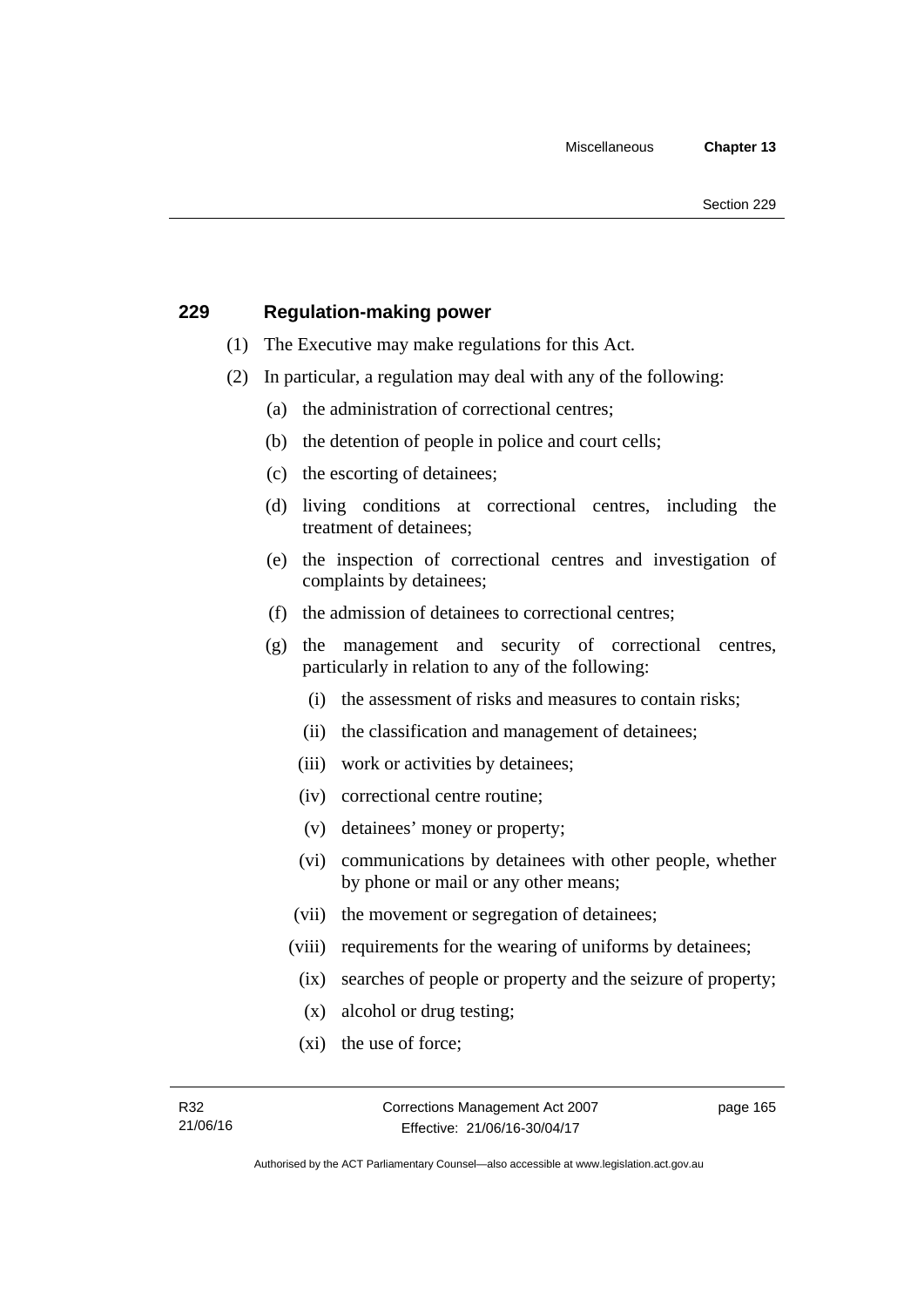- (xii) the analysis of things seized under this Act;
- (xiii) access to correctional centres;
- (xiv) good order and discipline;
- (xv) release procedures;
- (h) leave for detainees to be absent from correctional centres.
- (3) For chapter 10 (Discipline), a detainee's entitlements in relation to chapter 6 (Living conditions at correctional centres) include anything expressed to be an entitlement in a regulation made for a provision of chapter 6.
- (4) A regulation is taken to be consistent with this Act to the extent that it is capable of operating concurrently with this Act.
- (5) A regulation may apply, adopt or incorporate a law of another jurisdiction or an instrument, or a provision of a law of another jurisdiction or instrument, as in force from time to time.
	- *Note 1* The text of an applied, adopted or incorporated law or instrument, whether applied as in force from time to time or at a particular time, is taken to be a notifiable instrument if the operation of the [Legislation](http://www.legislation.act.gov.au/a/2001-14)  [Act,](http://www.legislation.act.gov.au/a/2001-14) s 47 (5) or (6) is not disapplied (see s 47 (7)).
	- *Note 2* A notifiable instrument must be notified under the [Legislation Act](http://www.legislation.act.gov.au/a/2001-14).
- (6) A regulation may create offences and fix maximum penalties of not more than 20 penalty units for the offences.
	- *Note* Regulations must be notified, and presented to the Legislative Assembly, under the [Legislation Act](http://www.legislation.act.gov.au/a/2001-14).

Authorised by the ACT Parliamentary Counsel—also accessible at www.legislation.act.gov.au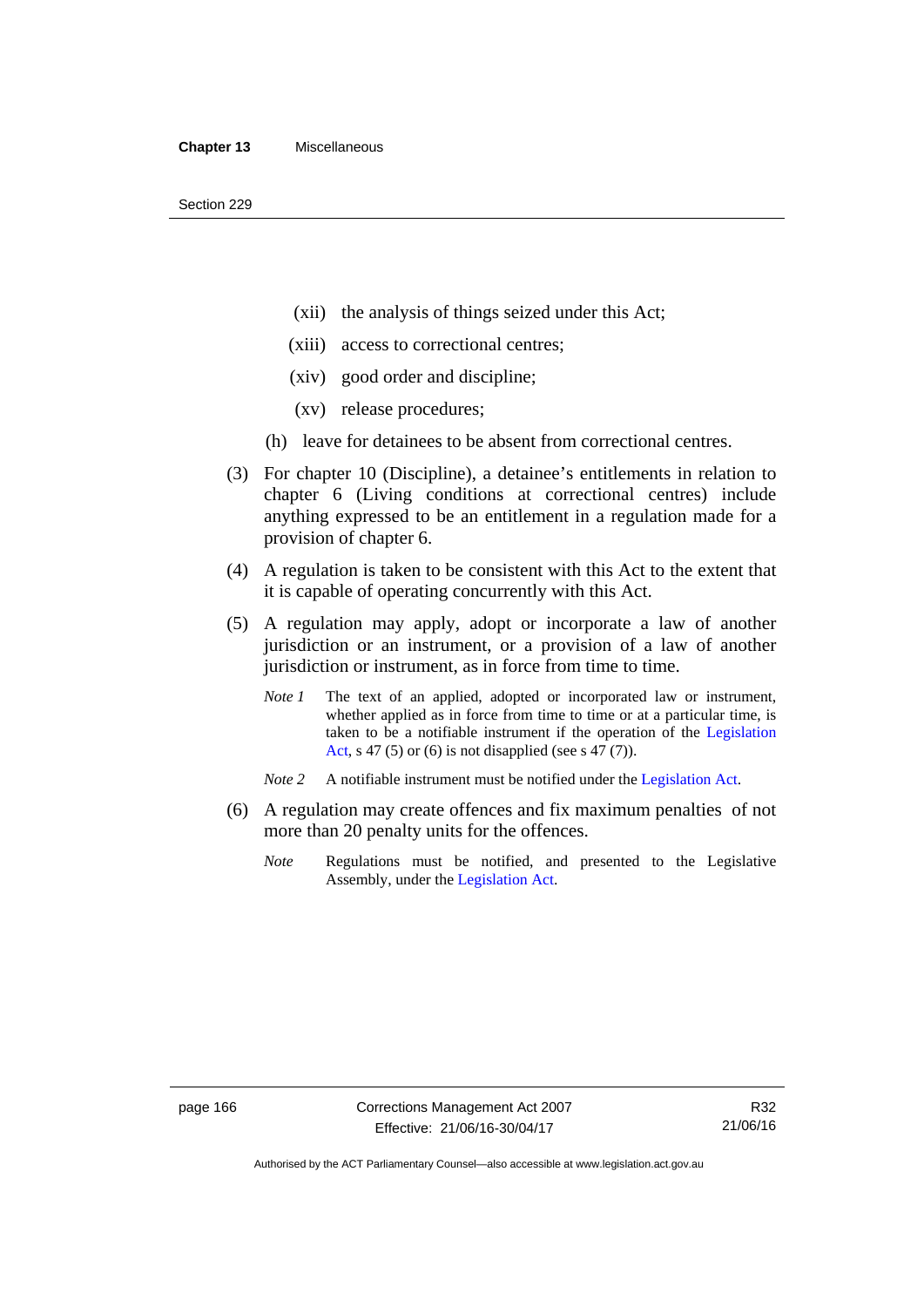# **Dictionary**

(see s 3)

*Note 1* The [Legislation Act](http://www.legislation.act.gov.au/a/2001-14) contains definitions and other provisions relevant to this Act.

*Note 2* For example, the [Legislation Act,](http://www.legislation.act.gov.au/a/2001-14) dict, pt 1, defines the following terms:

- chief police officer
- civil partnership
- civil union
- director-general (see s 163)
- doctor
- domestic partner (see s 169 (1))
- found guilty
- Governor
- health practitioner
- human rights commissioner
- in relation to
- intersex person (see s 169B)
- judge
- Legislative Assembly
- magistrate
- NSW correctional centre
- nurse
- ombudsman
- police officer
- public advocate
- public servant
- sentence administration board
- transgender person (see s 169A (1) and (2))
- tribunal.

page 167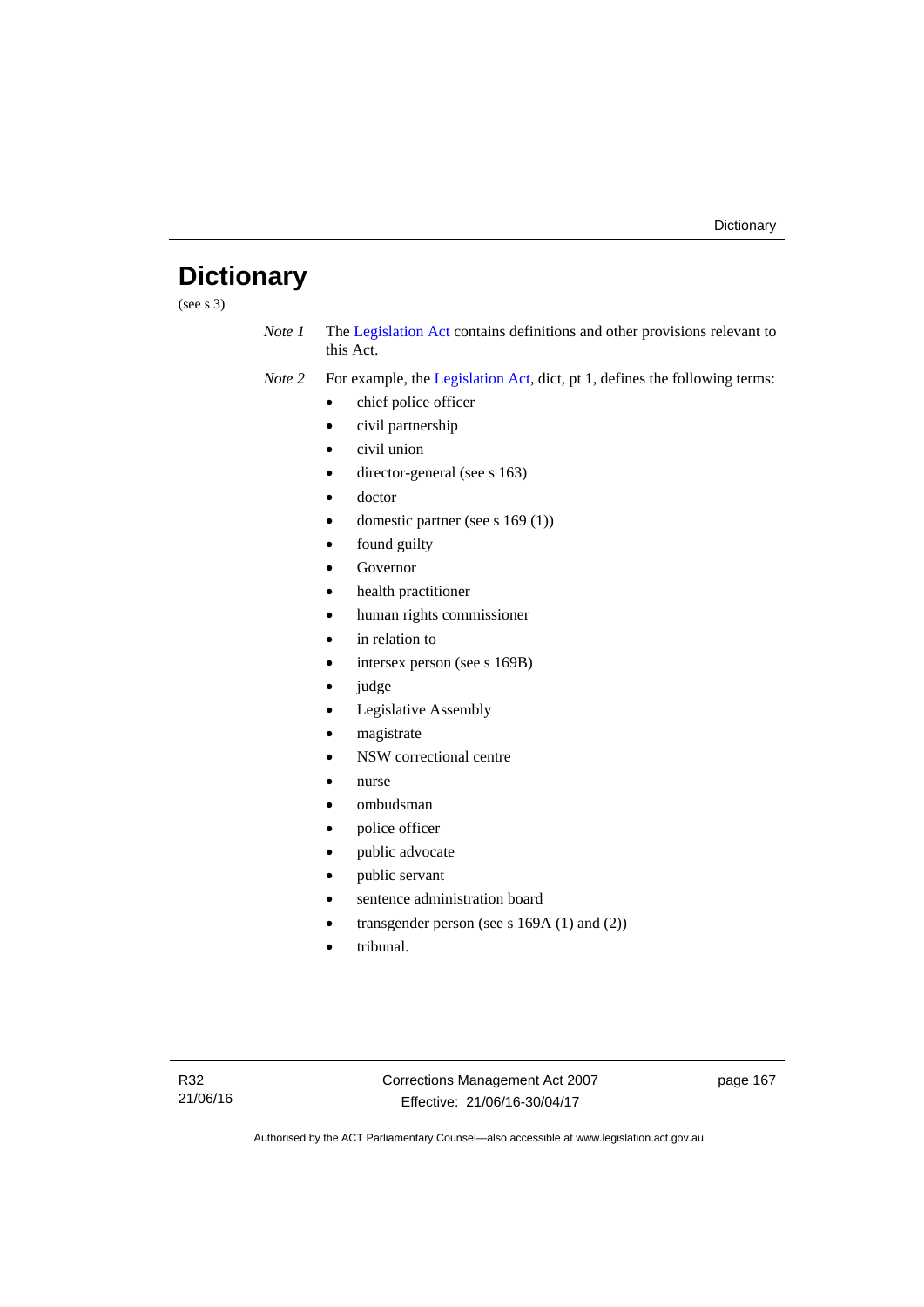*accredited person*, in relation to a detainee, means each of the following:

- (a) if the detainee is a sentenced offender—anyone involved in relation to the administration of the sentence;
- (b) a lawyer representing the detainee;
- (c) an official visitor;
- (d) the human rights commissioner;
- (e) the public advocate;
- (f) the ombudsman;
- (g) a person prescribed by regulation.
- *Note* Territory laws apply to a delegate of a person in the exercise of a delegation as if the delegate were the person who appointed the delegate (see [Legislation Act,](http://www.legislation.act.gov.au/a/2001-14) s 239 (2)).

*accused*—see section 151.

*activity*—see the *[Crimes \(Sentence Administration\) Act 2005](http://www.legislation.act.gov.au/a/2005-59)*, dictionary.

*adjudicator* means a person who is appointed as an adjudicator under section 177.

*administrative penalty*—see section 184.

*admission*, of a detainee to a correctional centre—see section 63.

*body search*, of a detainee—see section 107.

*case management plan*, for a detainee, means the detainee's case management plan maintained under section 78.

*charge*—see section 151.

*charge notice*—see section 159.

*conduct* means an act or omission.

page 168 Corrections Management Act 2007 Effective: 21/06/16-30/04/17

R32 21/06/16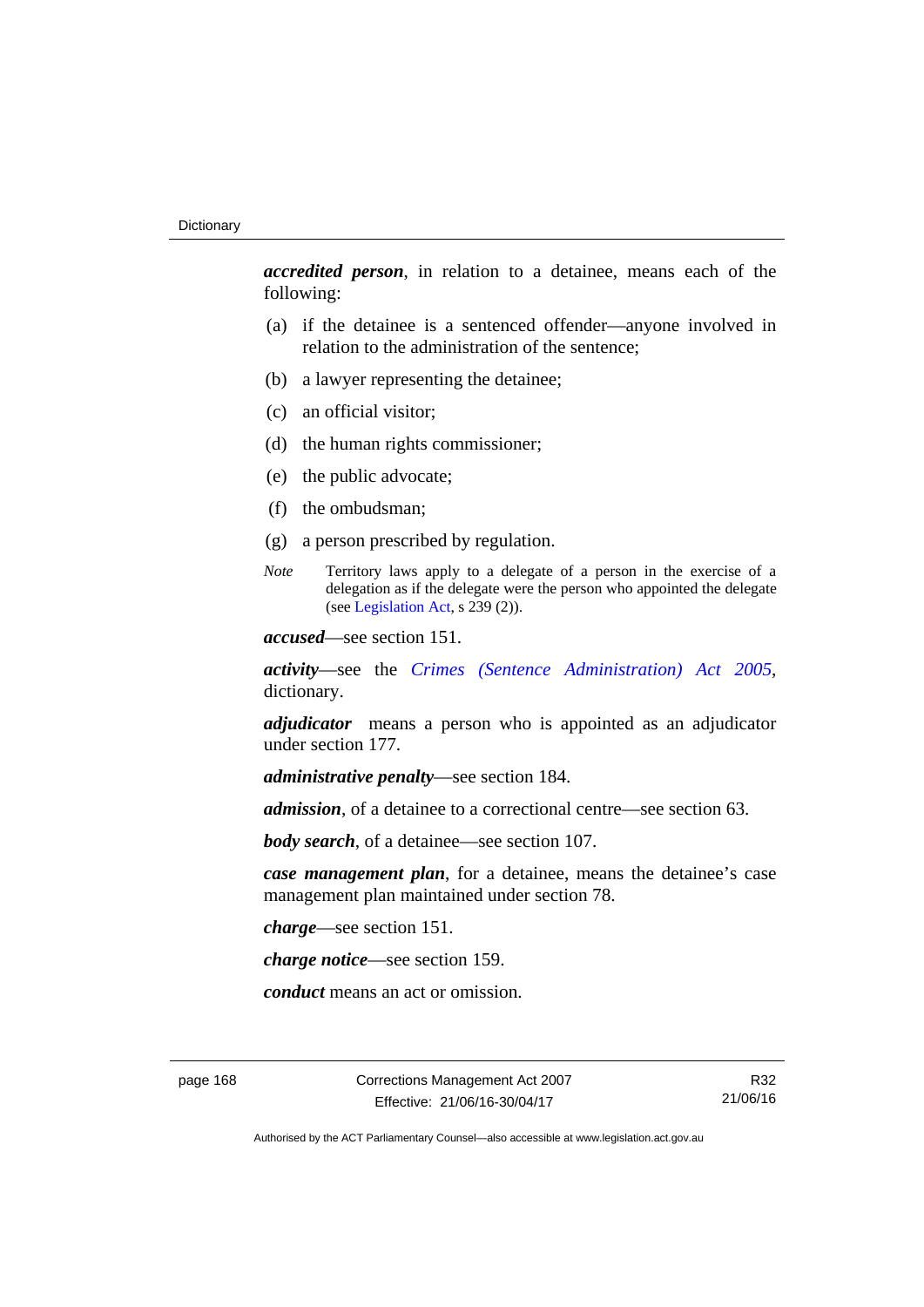*correctional centre* means a place declared to be a correctional centre under section 24.

*corrections dog* means a dog approved under the regulations to exercise functions as a corrections dog under this Act.

*corrections officer* means a person who is appointed as a corrections officer under section 19.

*corrections policy* means a corrections policy under section 14.

*corresponding director-general*, for part 12.2 (Interstate leave) see section 206.

*corresponding leave law*, for part 12.2 (Interstate leave)—see section 206.

*court cell*, for chapter 4 (Detention in police and court cells etc) see section 29.

*detainee*—see section 6.

*director-general*, for chapter 4 (Detention in police and court cells etc)—see section 29.

*disciplinary action*—see section 183.

*disciplinary breach*—see section 152.

*disciplinary charge*—see section 151.

*drug*—see section 132.

*engage in conduct* means—

- (a) do an act; or
- (b) omit to do an act.

*entitled person*—see section 57.

*escape*, for part 12.2 (Interstate leave)—see section 206.

*escort officer*, in relation to a person, means—

(a) a police officer; or

page 169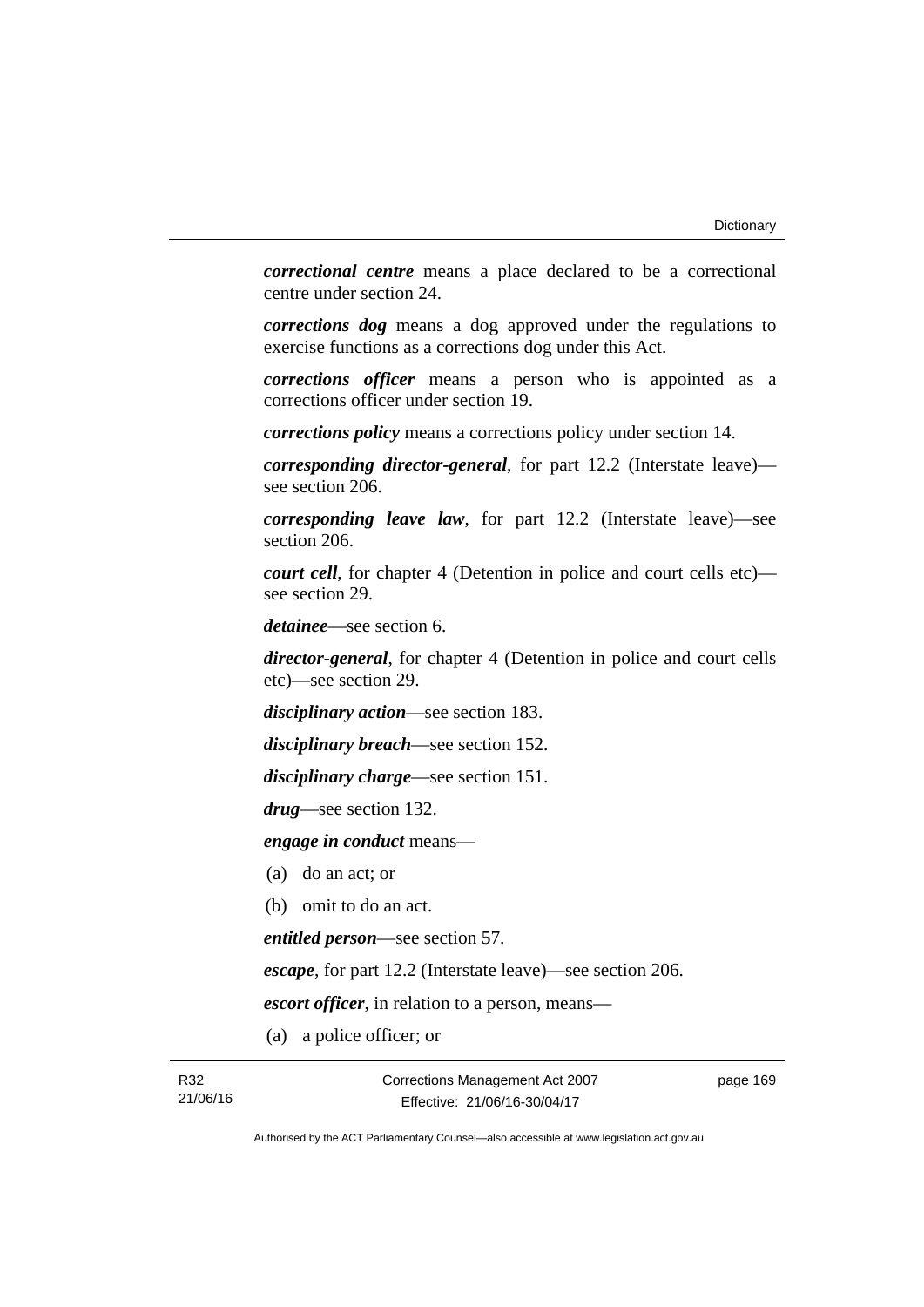(b) a corrections officer whose functions include escorting the person.

*family member*, of a detainee, means any of the following:

- (a) the detainee's domestic partner;
- (b) a parent, step-parent or grandparent of the detainee;
- (c) a child, step-child or grandchild of the detainee;
- (d) a brother, sister, step-brother or step-sister of the detainee;
- (e) a guardian or carer of the detainee.

*frisk search*—see section 107.

*full-time detainee*—see the *[Crimes \(Sentence Administration\)](http://www.legislation.act.gov.au/a/2005-59)  [Act 2005](http://www.legislation.act.gov.au/a/2005-59)*, section 22 (1).

*health facility* means a hospital or other facility where health services are provided.

# *health service*—

- (a) means a service provided to someone (the *service user*) for any of the following purposes:
	- (i) assessing, recording, maintaining or improving the physical, mental or emotional health, comfort or wellbeing of the service user;
	- (ii) diagnosing or treating an illness, disability, disorder or condition of the service user; and
- (b) includes a service provided by a health practitioner in the practitioner's capacity as a health practitioner.

*hearing*, for an inquiry—see section 151.

*initial report*—see section 156 (2) (e).

*inquiry*—see section 151.

*interstate detainee*, for part 12.2 (Interstate leave)—see section 206.

R32 21/06/16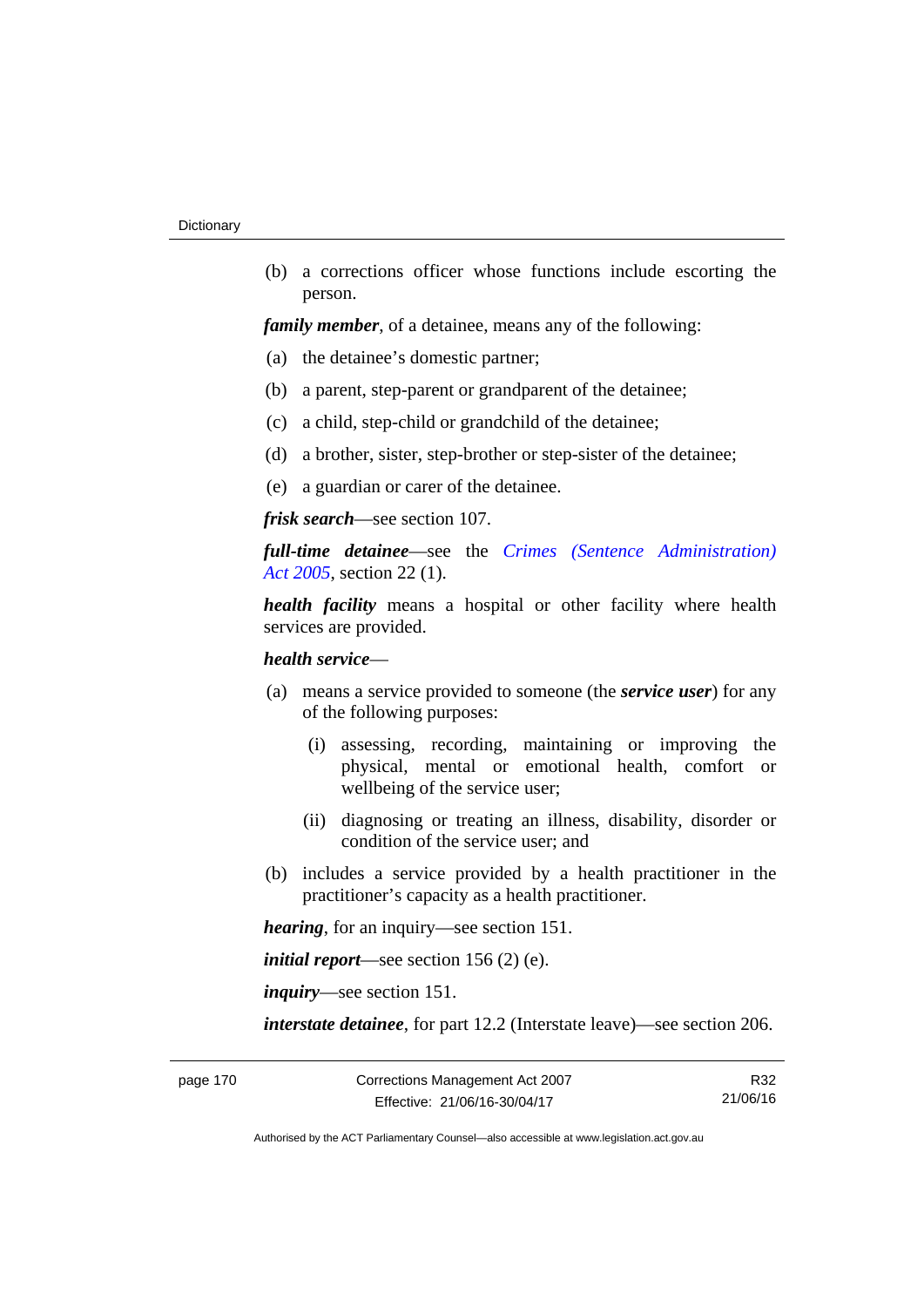*interstate escort officer*—see section 213.

*interstate leave permit*—see section 208.

*investigative segregation*—see section 151.

*investigator*—see section 153.

*investigator's report*—see section 157 (2) (b).

*law enforcement agency*—see the *[Spent Convictions Act 2000](http://www.legislation.act.gov.au/a/2000-48)*, dictionary.

*legally privileged—*a thing is *legally privileged* if client legal privilege attaches to the thing.

*local leave permit—*see section 205.

*mail* means postal mail.

*nonsmoking area*, at a correctional centre—see section 86.

*offender*—see the *[Crimes \(Sentence Administration\) Act 2005](http://www.legislation.act.gov.au/a/2005-59)*, dictionary.

*official visitor* means an official visitor for this Act appointed under the *[Official Visitor Act 2012](http://www.legislation.act.gov.au/a/2012-33)*, section 10.

*operating procedure* means an operating procedure under section 14.

*ordinary search*—see section 107.

*participating State*, for part 12.2 (Interstate leave)—see section 206.

*personal monitoring device*—see section 101.

*police cell*, for Chapter 4 (Detention in police and court cells etc) see section 29.

*positive*, for a test sample for alcohol or a drug—see section 133.

*possession*, of a thing, includes the following:

(a) receiving or obtaining possession of the thing;

page 171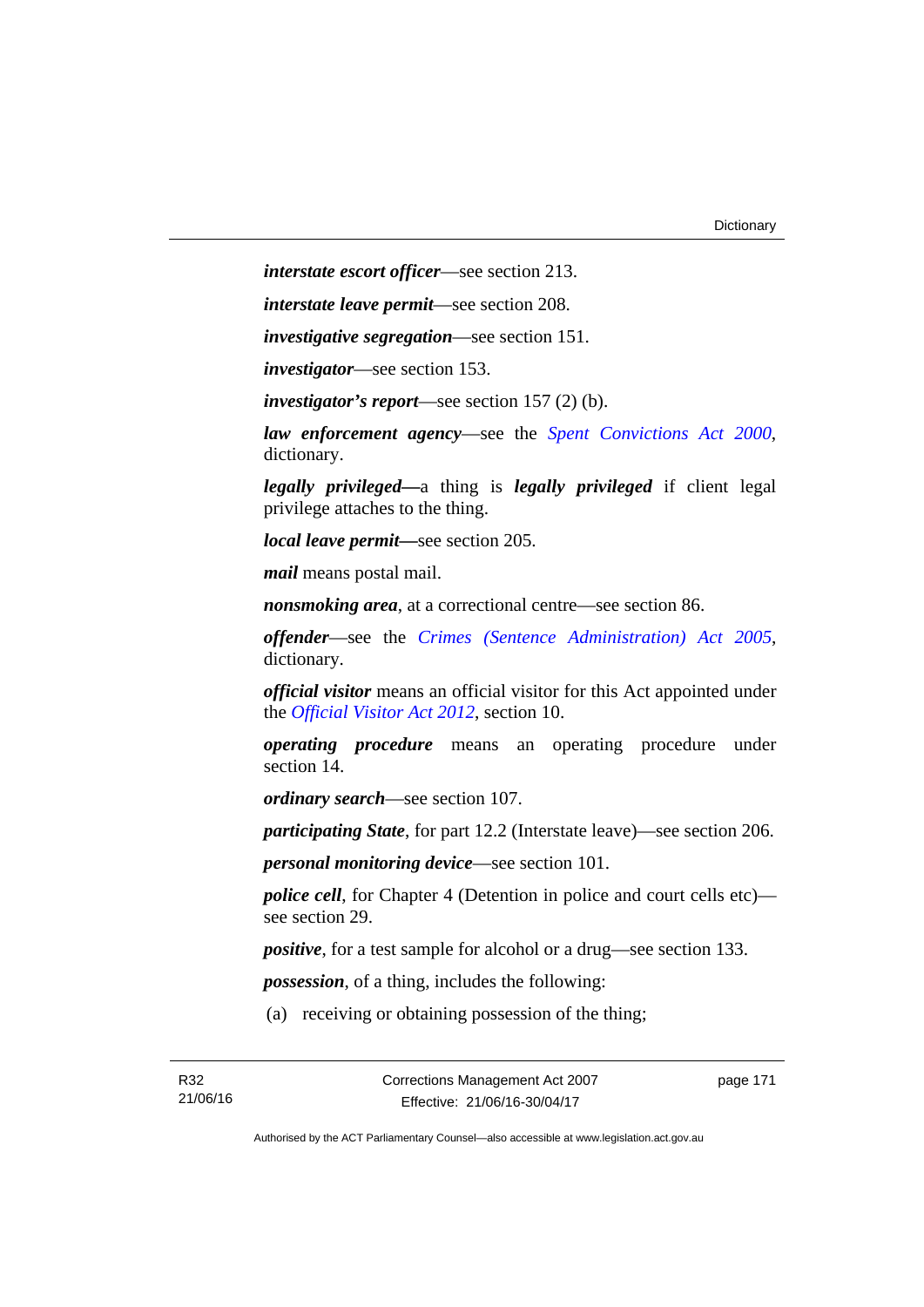- (b) having control over the disposition of the thing (whether or not having custody of the thing);
- (c) having joint possession of the thing.

# *presiding officer*—

- (a) for this Act generally—see section 151; and
- (b) for chapter 11 (Disciplinary inquiries)—see section 191.

*privilege*, in relation to a detainee—see section 154.

*prohibited area*, at a correctional centre—see section 85.

*prohibited thing* means a thing declared to be a prohibited thing under section 81.

*protected mail*—see section 104 (4).

*register of detainees* means the register kept under section 76.

*relevant presiding officer*, for division 10.3.5 (Disciplinary action)—see section 182.

*remandee*—see the *[Crimes \(Sentence Administration\) Act 2005](http://www.legislation.act.gov.au/a/2005-59)*, dictionary.

*scanning search*—see section 107.

*secure mental health facility*—see the *[Mental Health \(Secure](http://www.legislation.act.gov.au/a/2016-31/default.asp)  [Facilities\) Act 2016](http://www.legislation.act.gov.au/a/2016-31/default.asp)*, section 7.

*security classification*, for a detainee, means the detainee's security classification under section 80.

*segregation*, of a detainee—see section 88.

*seizeable item*, for division 9.4.3 (Strip searches)—see section 113.

*sentence—*see the *[Crimes \(Sentence Administration\) Act 2005](http://www.legislation.act.gov.au/a/2005-59)*, dictionary.

*separate confinement*, of a detainee—see section 151.

*strip search*, of a detainee—see section 107.

R32 21/06/16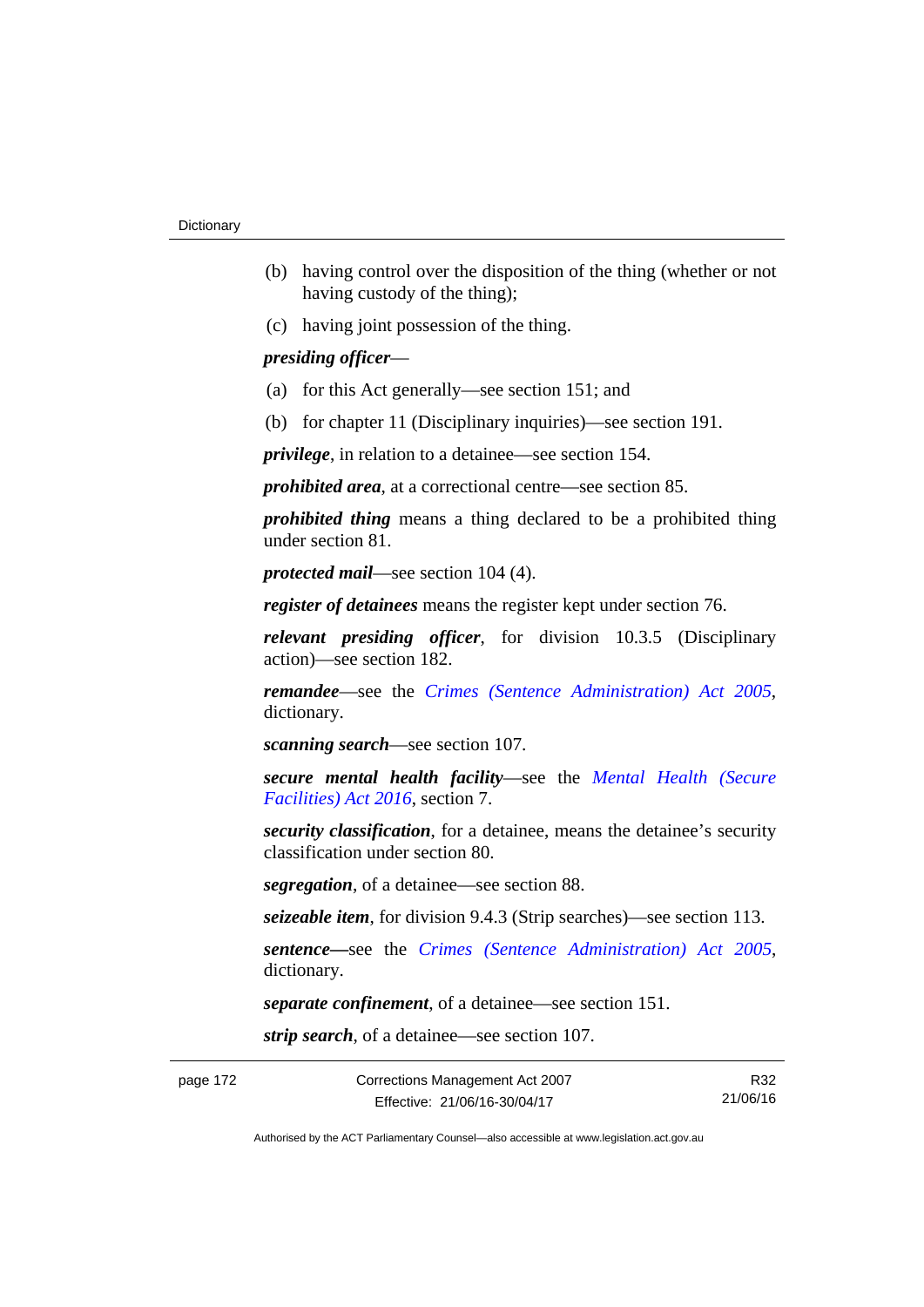*test sample*—see section 132.

*visitable place*—see section 57.

*visiting conditions*, at a correctional centre, means conditions declared under section 143 (Visiting conditions) in relation to the centre.

*visitor*, in relation to a correctional centre, includes a person wishing to enter the centre as a visitor.

*young detainee*, for chapter 4 (Detention in police and court cells etc)—see the *[Children and Young People Act 2008](http://www.legislation.act.gov.au/a/2008-19)*, section 95.

R32 21/06/16 Corrections Management Act 2007 Effective: 21/06/16-30/04/17

page 173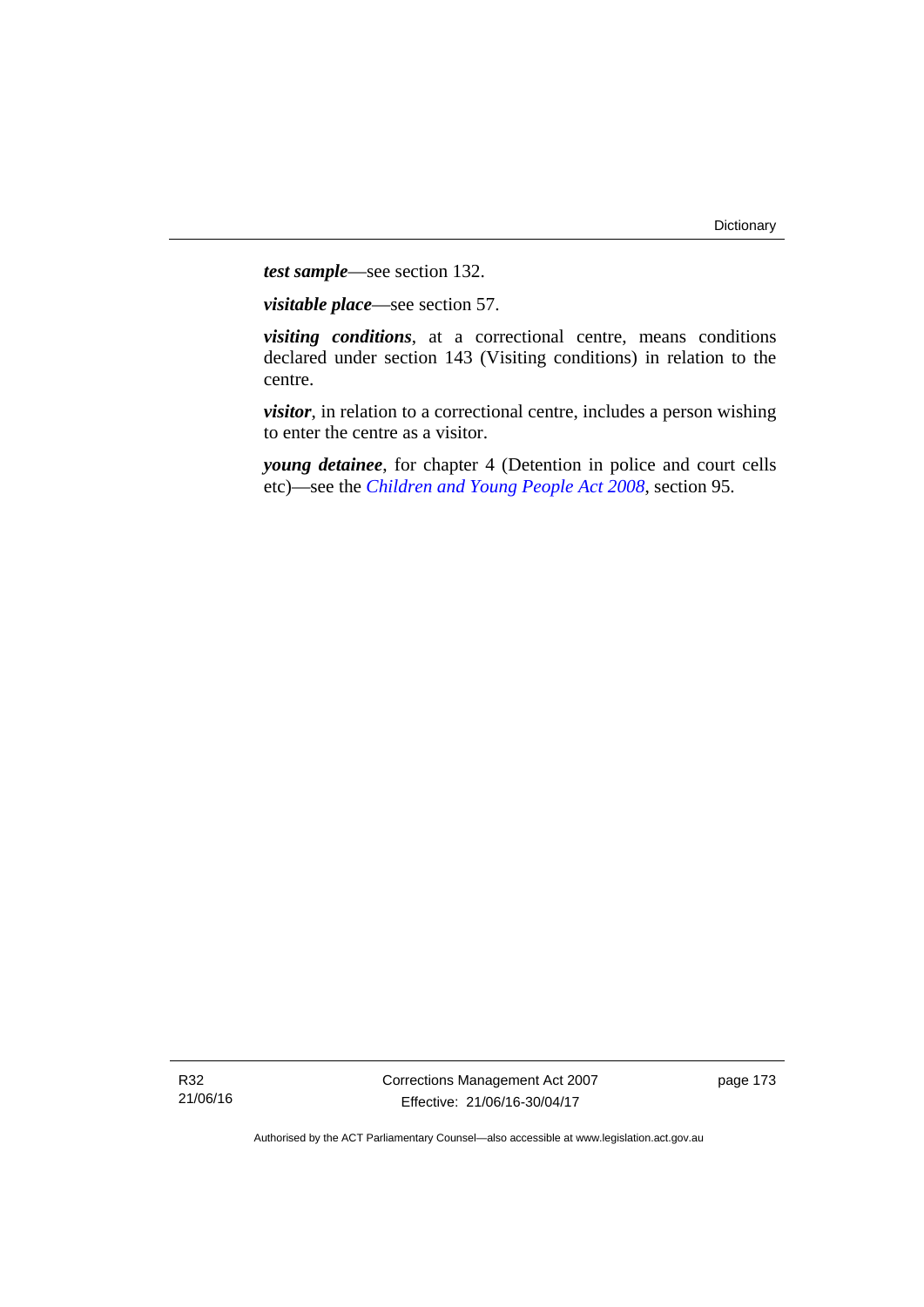1 About the endnotes

# **Endnotes**

# **1 About the endnotes**

Amending and modifying laws are annotated in the legislation history and the amendment history. Current modifications are not included in the republished law but are set out in the endnotes.

Not all editorial amendments made under the *[Legislation Act 2001](http://www.legislation.act.gov.au/a/2001-14)*, part 11.3 are annotated in the amendment history. Full details of any amendments can be obtained from the Parliamentary Counsel's Office.

Uncommenced amending laws are not included in the republished law. The details of these laws are underlined in the legislation history. Uncommenced expiries are underlined in the legislation history and amendment history.

If all the provisions of the law have been renumbered, a table of renumbered provisions gives details of previous and current numbering.

The endnotes also include a table of earlier republications.

| $AF =$ Approved form<br>$am = amended$<br>$om = omitted/repealed$<br>$amdt = amendment$<br>$AR = Assembly resolution$<br>$ch = chapter$<br>$CN =$ Commencement notice<br>$def = definition$<br>$DI = Disallowable instrument$<br>$dict = dictionary$<br>disallowed = disallowed by the Legislative<br>Assembly<br>$div =$ division<br>$exp = expires/expired$<br>$Gaz = gazette$<br>$hdg = heading$<br>$IA = Interpretation Act 1967$<br>$ins = inserted/added$<br>$LA =$ Legislation Act 2001<br>$LR =$ legislation register<br>$LRA =$ Legislation (Republication) Act 1996 | $ord = ordinance$<br>$orig = original$<br>$par = paragraph/subparagraph$<br>$pres = present$<br>$prev = previous$<br>$(\text{prev}) = \text{previously}$<br>$pt = part$<br>$r = rule/subrule$<br>$reloc = relocated$<br>$remum = renumbered$<br>$R[X]$ = Republication No<br>$RI = reissue$<br>$s = section/subsection$<br>$sch = schedule$<br>$sdiv = subdivision$<br>$SL = Subordinate$ law<br>$sub =$ substituted<br>underlining = whole or part not commenced |
|-------------------------------------------------------------------------------------------------------------------------------------------------------------------------------------------------------------------------------------------------------------------------------------------------------------------------------------------------------------------------------------------------------------------------------------------------------------------------------------------------------------------------------------------------------------------------------|-------------------------------------------------------------------------------------------------------------------------------------------------------------------------------------------------------------------------------------------------------------------------------------------------------------------------------------------------------------------------------------------------------------------------------------------------------------------|
| $mod = modified/modification$                                                                                                                                                                                                                                                                                                                                                                                                                                                                                                                                                 | or to be expired                                                                                                                                                                                                                                                                                                                                                                                                                                                  |

# **2 Abbreviation key**

page 174 Corrections Management Act 2007 Effective: 21/06/16-30/04/17

R32 21/06/16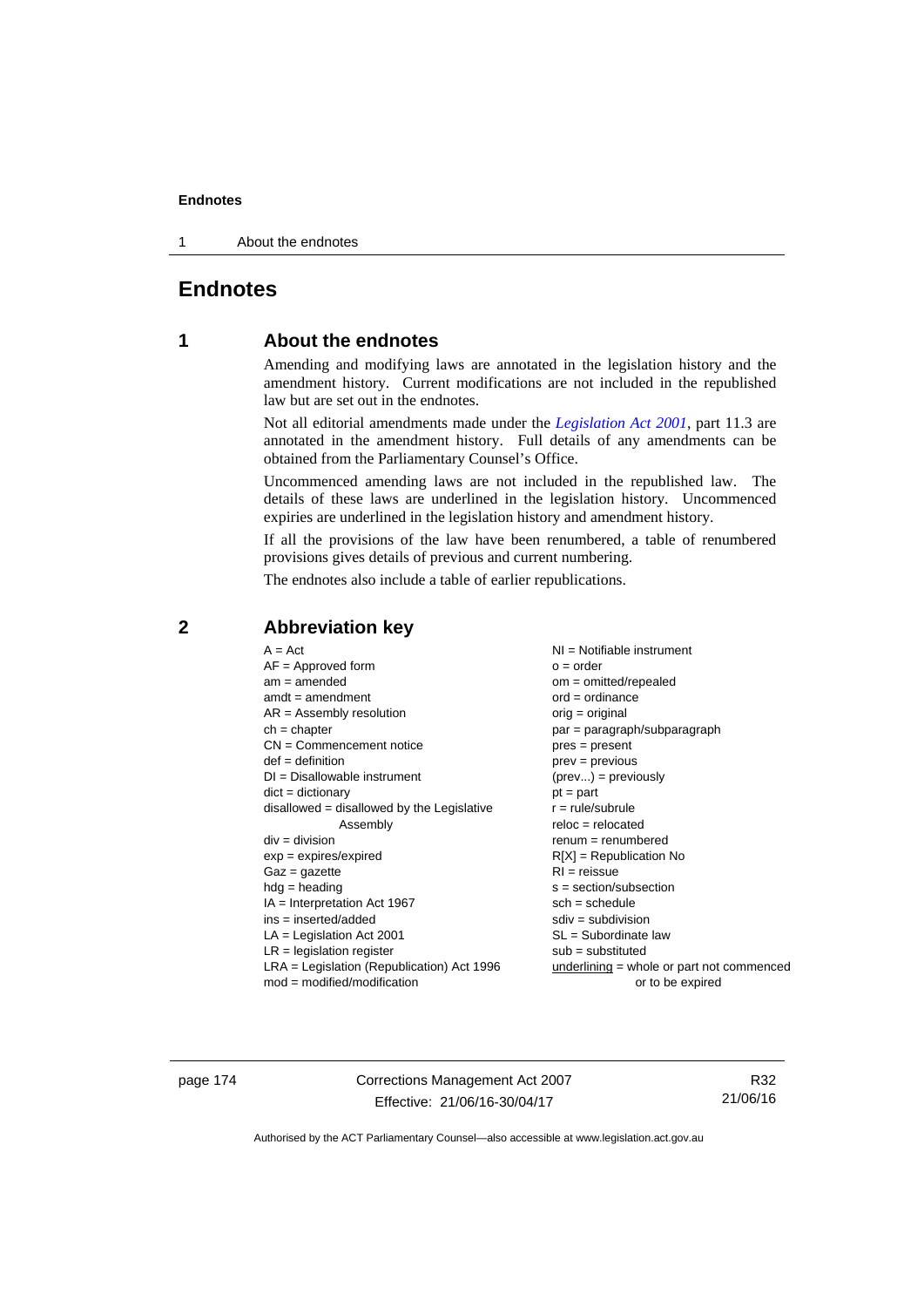# **3 Legislation history**

#### **Corrections Management Act 2007 A2007-15**

notified LR 18 June 2007

s 1, s 2 commenced 18 June 2007 (LA s 75 (1)) s 230 commenced 1 August 2007 (LA s 75AA) sch 1 pt 1.2, pt 1.3 commenced 1 August 2007 (s 2 and [CN2007-6](http://www.legislation.act.gov.au/cn/2007-6/default.asp))

remainder commenced 18 December 2007 (s 2 and LA s 79)

as amended by

#### **[Civil Partnerships Act 2008](http://www.legislation.act.gov.au/a/2008-14) A2008-14 sch 1 pt 1.6**

notified LR 15 May 2008

s 1, s 2 commenced 15 May 2008 (LA s 75 (1))

sch 1 pt 1.6 commenced 19 May 2008 (s 2 and [CN2008-8\)](http://www.legislation.act.gov.au/cn/2008-8/default.asp)

## **[Children and Young People Act 2008](http://www.legislation.act.gov.au/a/2008-19) A2008-19 sch 1 pt 1.1**

notified LR 17 July 2008 s 1, s 2 commenced 17 July 2008 (LA s 75 (1)) sch 1 pt 1.1 commenced 9 September 2008 (s 2 and [CN2008-13\)](http://www.legislation.act.gov.au/cn/2008-13/default.asp)

# **[Children and Young People \(Consequential Amendments\) Act 2008](http://www.legislation.act.gov.au/a/2008-20) A2008-20 sch 2 pt 2.4**

notified LR 17 July 2008 s 1, s 2 commenced 17 July 2008 (LA s 75 (1)) s 3 commenced 18 July 2008 (s 2 (1)) sch 2 pt 2.4 commenced 9 September 2008 (s 2 (3) and see Children [and Young People Act 2008](http://www.legislation.act.gov.au/a/2008-19) A2008-19, s 2 and [CN2008-13](http://www.legislation.act.gov.au/cn/2008-13/default.asp))

# **[Crimes Legislation Amendment Act 2008](http://www.legislation.act.gov.au/a/2008-44) A2008-44 sch 1 pt 1.2**

notified LR 9 September 2008 s 1, s 2 commenced 9 September 2008 (LA s 75 (1)) sch 1 pt 1.2 commenced 30 May 2009 (s 2 and [CN2009-4\)](http://www.legislation.act.gov.au/cn/2009-4/default.asp)

# **[Corrections Management Amendment Act 2008](http://www.legislation.act.gov.au/a/2008-49) A2008-49**

notified LR 15 September 2008 s 1, s 2 commenced 15 September (LA s 75 (1)) remainder commenced 16 September 2008 (s 2)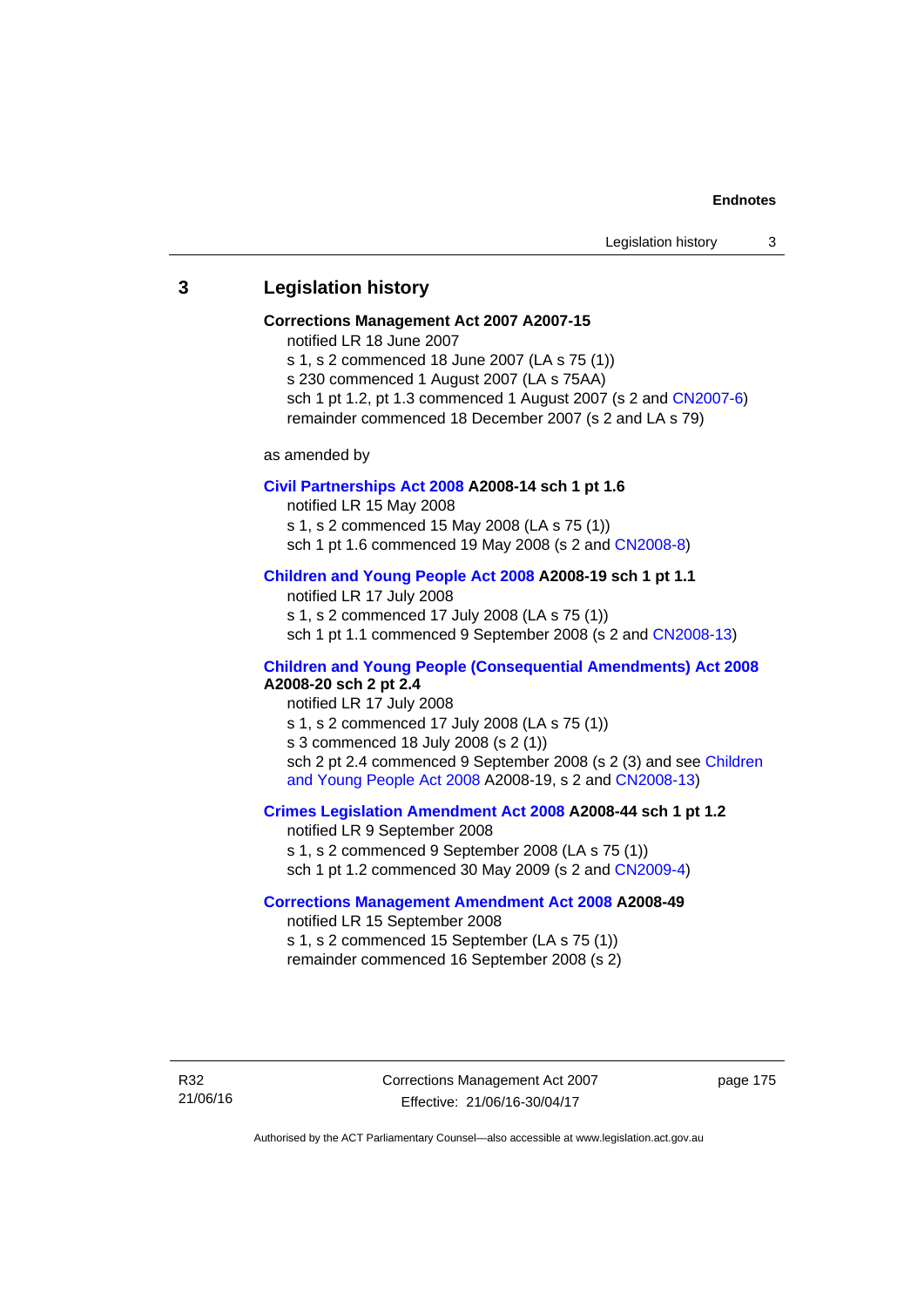| -3 | Legislation history |  |
|----|---------------------|--|
|----|---------------------|--|

### **[Work Safety Legislation Amendment Act 2009](http://www.legislation.act.gov.au/a/2009-28) A2009-28 sch 2 pt 2.2**  notified LR 9 September 2009

s 1, s 2 commenced 9 September 2009 (LA s 75 (1)) sch 2 pt 2.2 commenced 1 October 2009 (s 2 and see [Work Safety Act](http://www.legislation.act.gov.au/a/2008-51)  [2008](http://www.legislation.act.gov.au/a/2008-51) A2008-51, s 2 (1) (b) and [CN2009-11\)](http://www.legislation.act.gov.au/cn/2009-11/default.asp)

# **[Smoking \(Prohibition in Enclosed Public Places\) Amendment](http://www.legislation.act.gov.au/a/2009-51)  [Act 2009](http://www.legislation.act.gov.au/a/2009-51) A2009-51 sch 1 pt 1.1**

notified LR 18 December 2009

s 1, s 2 commenced 18 December 2009 (LA s 75 (1))

sch 1 pt 1.1 commenced 9 December 2010 (s 2 (1) (b) and [CN2010-4\)](http://www.legislation.act.gov.au/cn/2010-4/default.asp)

# **[Health Practitioner Regulation National Law \(ACT\) Act 2010](http://www.legislation.act.gov.au/a/2010-10) A2010-10 sch 2 pt 2.4**

notified LR 31 March 2010 s 1, s 2 commenced 31 March 2010 (LA s 75 (1)) sch 2 pt 2.4 commenced 1 July 2010 (s 2 (1) (a))

### **[Justice and Community Safety Legislation Amendment Act 2010](http://www.legislation.act.gov.au/a/2010-30)**

# **[\(No 2\)](http://www.legislation.act.gov.au/a/2010-30) A2010-30 sch 1 pt 1.5**  notified LR 31 August 2010 s 1, s 2 commenced 31 August 2010 (LA s 75 (1)) s 3 commenced 1 September 2010 (s 2 (1)) sch 1 pt 1.5 commenced 28 September 2010 (s 2 (2))

#### **[Justice and Community Safety Legislation Amendment Act 2010](http://www.legislation.act.gov.au/a/2010-40)  [\(No 3\)](http://www.legislation.act.gov.au/a/2010-40) A2010-40 sch 2 pt 2.4**

notified LR 5 October 2010

s 1, s 2 commenced 5 October 2010 (LA s 75 (1))

s 3 commenced 6 October 2010 (s 2 (1))

sch 2 pt 2.4 commenced 2 November 2010 (s 2 (2))

# **[Administrative \(One ACT Public Service Miscellaneous Amendments\)](http://www.legislation.act.gov.au/a/2011-22)  [Act 2011](http://www.legislation.act.gov.au/a/2011-22) A2011-22 sch 1 pt 1.37**

notified LR 30 June 2011

s 1, s 2 commenced 30 June 2011 (LA s 75 (1)) sch 1 pt 1.37 commenced 1 July 2011 (s 2 (1))

page 176 Corrections Management Act 2007 Effective: 21/06/16-30/04/17

R32 21/06/16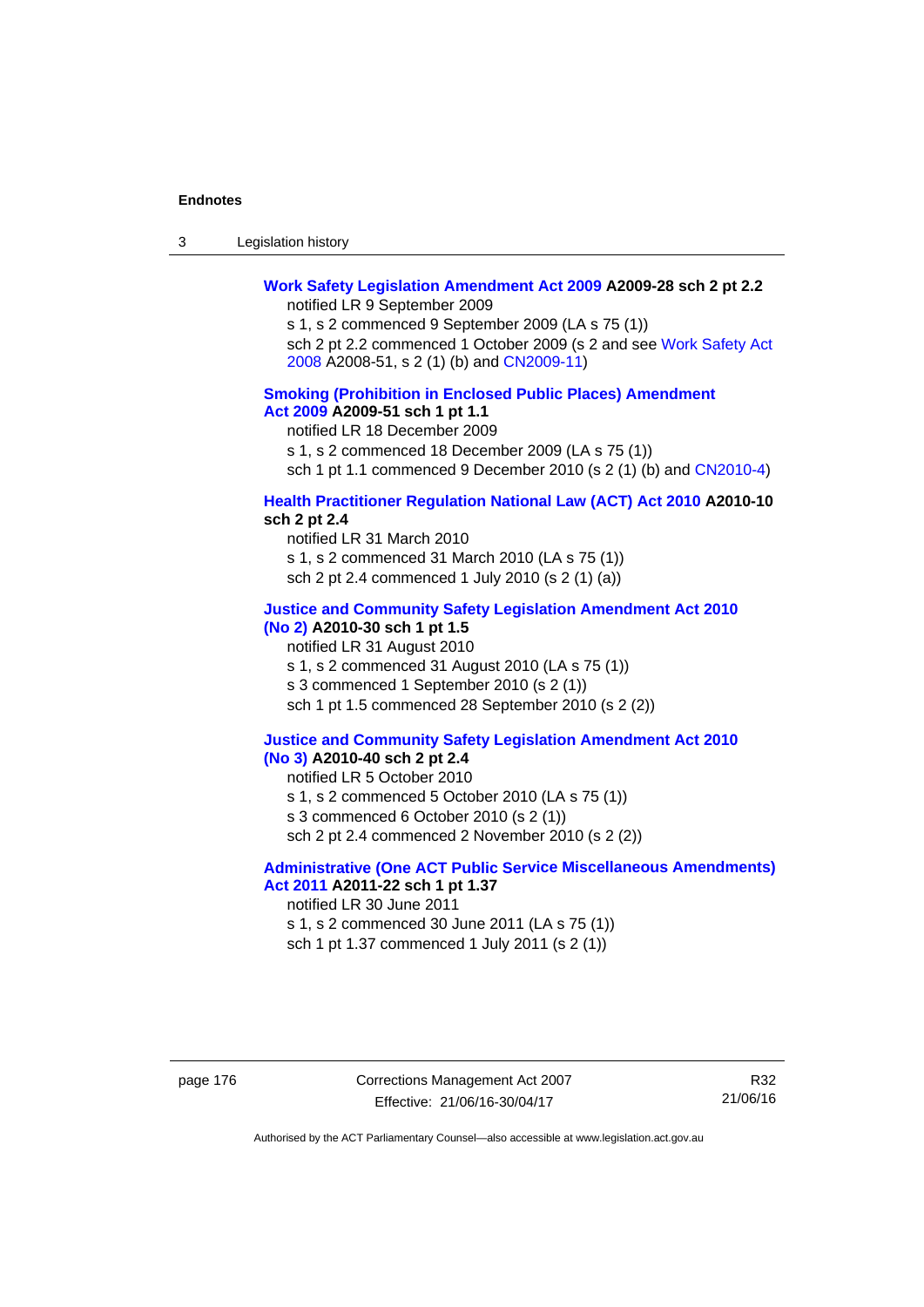# **[Statute Law Amendment Act 2011 \(No 3\)](http://www.legislation.act.gov.au/a/2011-52) A2011-52 sch 3 pt 3.13**

notified LR 28 November 2011

s 1, s 2 commenced 28 November 2011 (LA s 75 (1)) sch 3 pt 3.13 commenced 12 December 2011 (s 2)

#### **[Work Health and Safety \(Consequential Amendments\) Act 2011](http://www.legislation.act.gov.au/a/2011-55) A2011-55 sch 1 pt 1.3**

notified LR 14 December 2011

s 1, s 2 commenced 14 December 2011 (LA s 75 (1))

sch 1 pt 1.3 commenced 1 January 2012 (s 2 and see Work Health [and Safety Act 2011](http://www.legislation.act.gov.au/a/2011-35) A2011-35, s 2 and [CN2011-12\)](http://www.legislation.act.gov.au/cn/2011-12/default.asp)

#### **[Corrections and Sentencing Legislation Amendment Act 2011](http://www.legislation.act.gov.au/a/2011-57) A2011-57 pt 2**

notified LR 14 December 2011 s 1, s 2 commenced 14 December 2011 (LA s 75 (1)) pt 2 commenced 15 December 2011 (s 2)

#### **[Official Visitor Act 2012](http://www.legislation.act.gov.au/a/2012-33) A2012-33 sch 1 pt 1.2**

notified LR 15 June 2012 s 1, s 2 commenced 15 June 2012 (LA s 75 (1)) sch 1 pt 1.2 commenced 1 September 2013 (s 2 as amended by [A2013-22](http://www.legislation.act.gov.au/a/2013-22) s 4)

# **[Corrections and Sentencing Legislation Amendment Act 2012](http://www.legislation.act.gov.au/a/2012-34) A2012-34 pt 2**

notified LR 15 June 2012 s 1, s 2 commenced 15 June 2012 (LA s 75 (1)) pt 2 commenced 15 December 2012 (s 2 (2))

# **[Civil Unions Act 2012](http://www.legislation.act.gov.au/a/2012-40) A2012-40 sch 3 pt 3.7**

notified LR 4 September 2012 s 1, s 2 commenced 4 September 2012 (LA s 75 (1)) sch 3 pt 3.7 commenced 11 September 2012 (s 2)

#### **[Statute Law Amendment Act 2013](http://www.legislation.act.gov.au/a/2013-19) A2013-19 sch 3 pt 3.7**

notified LR 24 May 2013 s 1, s 2 commenced 24 May 2013 (LA s 75 (1)) sch 3 pt 3.7 commenced 14 June 2013 (s 2)

R32 21/06/16 Corrections Management Act 2007 Effective: 21/06/16-30/04/17

page 177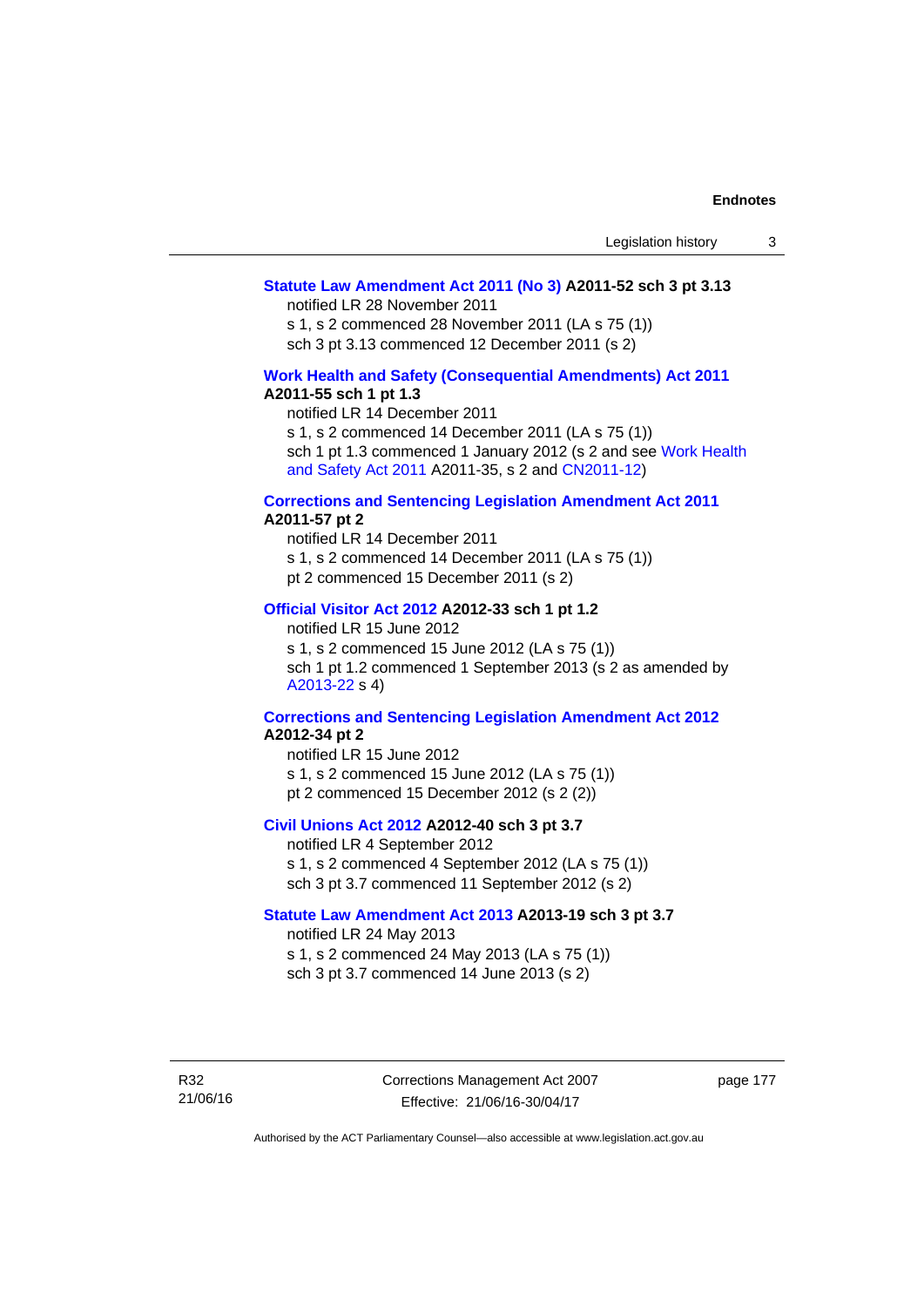| Legislation history<br>3 |  |
|--------------------------|--|
|--------------------------|--|

# **[Official Visitor Amendment Act 2013](http://www.legislation.act.gov.au/a/2013-22) A2013-22 sch 1 pt 1.2**

notified LR 17 June 2013

s 1, s 2 commenced 17 June 2013 (LA s 75 (1)) sch 1 pt 1.2 commenced 1 September 2013 (s 2 and see Official [Visitor Act 2012](http://www.legislation.act.gov.au/a/2012-33) A2012-33 s 2 as amended by this Act)

### **[Marriage Equality \(Same Sex\) Act 2013](http://www.legislation.act.gov.au/a/2013-39) A2013-39 sch 2 pt 2.6**

notified LR 4 November 2013

s 1, s 2 commenced 4 November 2013 (LA s 75 (1))

sch 2 pt 2.6 commenced 7 November 2013 (s 2 and [CN2013-11](http://www.legislation.act.gov.au/cn/2013-11))

*Note* The High Court held this Act to be of no effect (see *Commonwealth v Australian Capital Territory* [2013] HCA 55)

#### **[Corrections and Sentencing Legislation Amendment Act 2014](http://www.legislation.act.gov.au/a/2014-6) A2014-6 pt 3**

notified LR 27 March 2014 s 1, s 2 commenced 27 March 2014 (LA s 75 (1)) pt 3 commenced 28 March 2014 (s 2)

### **[Statute Law Amendment Act 2014](http://www.legislation.act.gov.au/a/2014-18) A2014-18 sch 1 pt 1.1, sch 3 pt 3.5**  notified LR 20 May 2014

s 1, s 2 commenced 20 May 2014 (LA s 75 (1)) sch 1 pt 1.1, sch 3 pt 3.5 commenced 10 June 2014 (s 2 (1))

#### **[Mental Health \(Treatment and Care\) Amendment Act 2014](http://www.legislation.act.gov.au/a/2014-51/default.asp) A2014-51 sch 1 pt 1.2 (as am by [A2015-38](http://www.legislation.act.gov.au/a/2015-38) amdt 2.54)**

notified LR 12 November 2014

s 1, s 2 commenced 12 November 2014 (LA s 75 (1)) sch 1 pt 1.2 commenced 1 March 2016 (s 2 (as am by [A2015-38](http://www.legislation.act.gov.au/a/2015-38) amdt 2.54))

# **[Corrections Management Amendment Act 2015](http://www.legislation.act.gov.au/a/2015-37) A2015-37**

notified LR 1 October 2015

s 1, s 2 commenced 1 October 2015 (LA s 75 (1))

s 3 commenced 2 October 2015 (LA s 75AA)

s 6 commenced 2 October 2015 (s 2 (1))

remainder commenced 12 November 2015 (s 2 (2))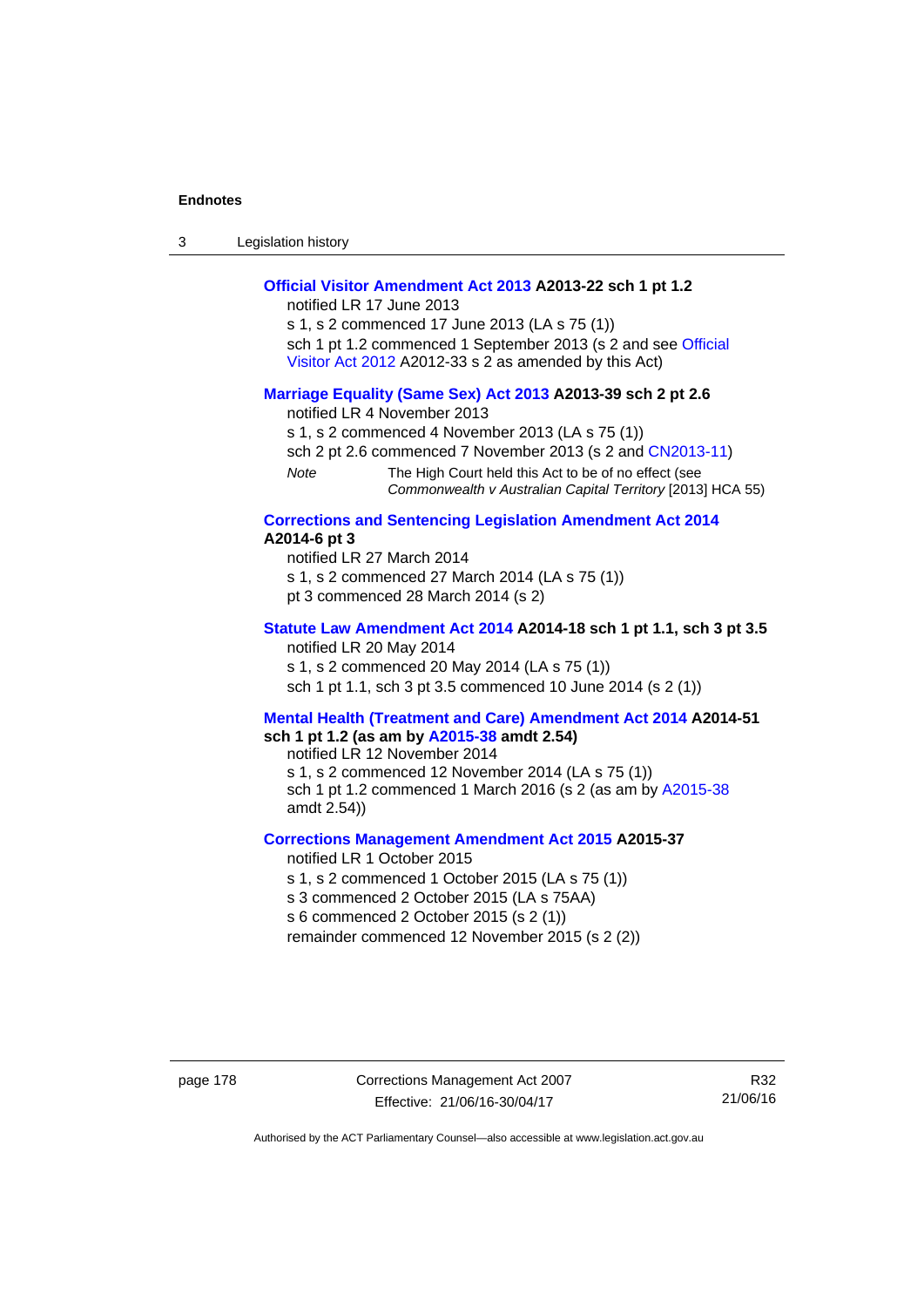# **[Mental Health Act 2015](http://www.legislation.act.gov.au/a/2015-38) A2015-38 sch 2 pt 2.2, sch 2 pt 2.4 div 2.4.4**

notified LR 7 October 2015

s 1, s 2 commenced 7 October 2015 (LA s 75 (1)) sch 2 pt 2.2 (amdt 2.54) commenced 8 October 2015 (s 2 (2)) sch 2 pt 2.4 div 2.4.4 commenced 1 March 2016 (s 2 (1) and see Mental Health (Treatment and Care) Amendment Act 2014 [A2014-51,](http://www.legislation.act.gov.au/a/2014-51/default.asp) s 2 (as am by [A2015-38](http://www.legislation.act.gov.au/a/2015-38) amdt 2.54)) *Note* Sch 2 pt 2.2 (amdt 2.54) only amends the [Mental Health](http://www.legislation.act.gov.au/a/2014-51/default.asp)  [\(Treatment and Care\) Amendment Act 2014](http://www.legislation.act.gov.au/a/2014-51/default.asp) A2014-51

# **[Statute Law Amendment Act 2015 \(No 2\)](http://www.legislation.act.gov.au/a/2015-50) A2015-50 sch 3 pt 3.8**

notified LR 25 November 2015

s 1, s 2 commenced 25 November 2015 (LA s 75 (1)) sch 3 pt 3.8 commenced 9 December 2015 (s 2)

# **[Crimes \(Sentencing and Restorative Justice\) Amendment Act 2016](http://www.legislation.act.gov.au/a/2016-4/default.asp) A2016-4 sch 1 pt 1.5**

notified LR 24 February 2016 s 1, s 2 commenced 24 February 2016 (LA s 75 (1)) sch 1 pt 1.5 commenced 2 March 2016 (s 2 (1))

# **[Protection of Rights \(Services\) Legislation Amendment Act 2016](http://www.legislation.act.gov.au/a/2016-13)  [\(No 2\)](http://www.legislation.act.gov.au/a/2016-13) A2016-13 sch 1 pt 1.12**

notified LR 16 March 2016 s 1, s 2 commenced 16 March 2016 (LA s 75 (1)) sch 1 pt 1.12 commenced 1 April 2016 (s 2 and see [Protection of](http://www.legislation.act.gov.au/a/2016-1/default.asp)  [Rights \(Services\) Legislation Amendment Act 2016](http://www.legislation.act.gov.au/a/2016-1/default.asp) A2016-1 s 2)

# **[Mental Health Amendment Act 2016](http://www.legislation.act.gov.au/a/2016-32/default.asp) A2016-32 sch 1 pt 1.2**

notified LR 20 June 2016 s 1, s 2 commenced 20 June 2016 (LA s 75 (1)) sch 1 pt 1.2 commenced 21 June 2016 (s 2 (1))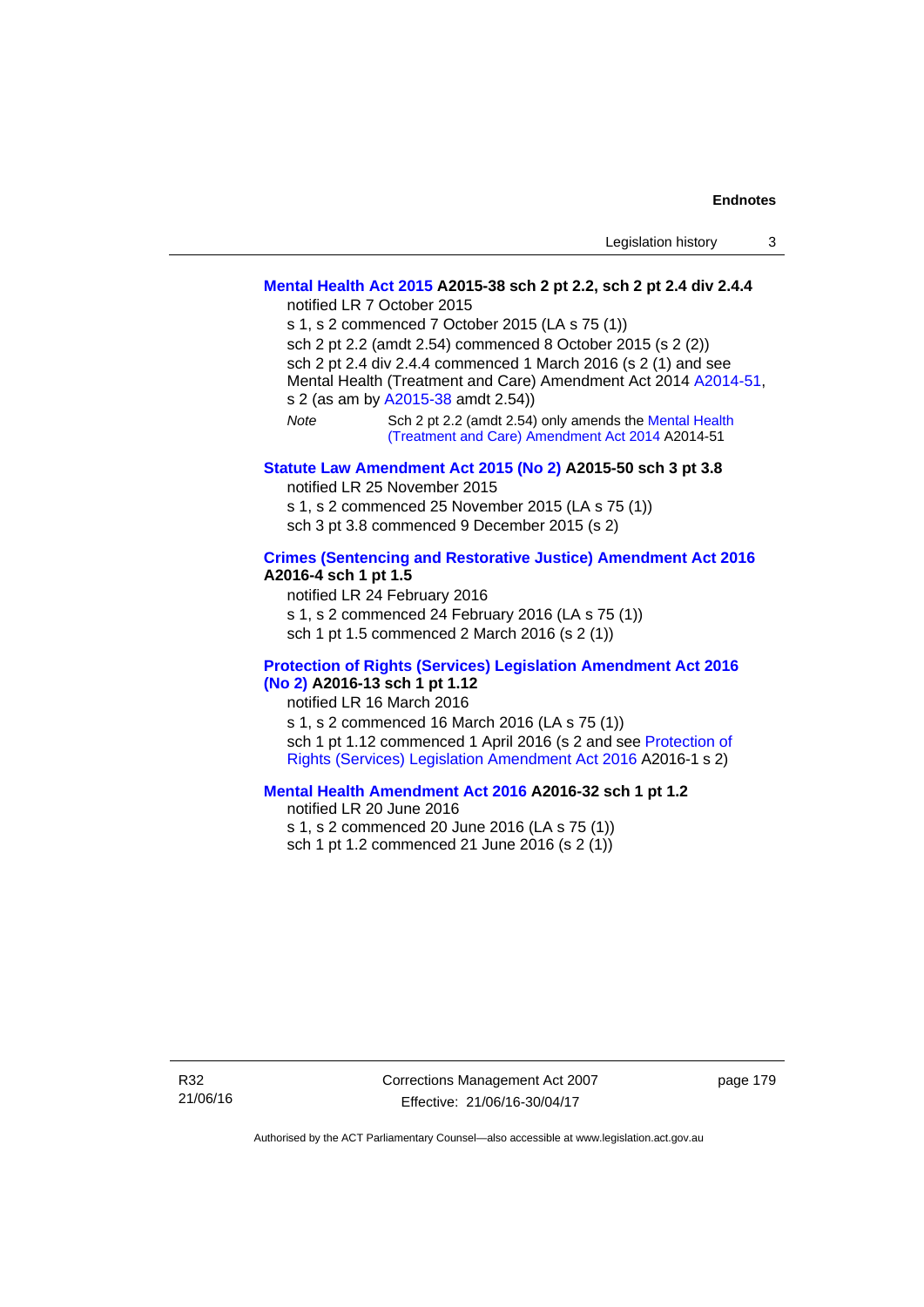4 Amendment history

# **4 Amendment history**

```
Commencement 
s 2 om LA s 89 (4) 
Application of Act—detainees
s 6 am A2008-19 amdt 1.1
               (1) note 2 exp 2 June 2011 (s 501 (2), (4) (LA s 88 declaration 
               applies)) 
                am A2016-4 amdt 1.9 
Correctional centres—minimum living conditions 
s 12 am A2011-22 amdt 1.113
Ministerial directions to director-general 
s 13 hdg am A2011-22 amdt 1.113
 A2011-22 amdt 1.113
Corrections policies and operating procedures 
s 14 am A2011-22 amdt 1.113
Exclusions from notified corrections policies and operating procedures 
s 15 am A2011-22 amdt 1.113
Director-general directions 
s 16 hdg am A2011-22 amdt 1.113
s 16 am A2011-22 amdt 1.113
Director-general directions 
 A2011-22 amdt 1.113
s 17 am A2011-22 amdt 1.113, amdt 1.114; A2014-18 amdt 3.18 
Corrections officers—appointment 
s 19 am A2011-22 amdt 1.113
Corrections officers—functions 
s 20 am A2011-22 amdt 1.113
Doctors—health service appointments 
s 21 am A2011-22 amdt 1.113
Health practitioners—non-therapeutic functions 
A2010-10 amdt 2.15
s 22 am A2010-10 amdt 2.15; A2011-22 amdt 1.113 
Identity cards 
s 23 am A2010-10 amdt 2.20; A2011-22 amdt 1.113 
Declaration of emergency 
s 26 am A2011-22 amdt 1.113
Emergency powers 
s 27 am A2011-22 amdt 1.113
```
page 180 Corrections Management Act 2007 Effective: 21/06/16-30/04/17

R32 21/06/16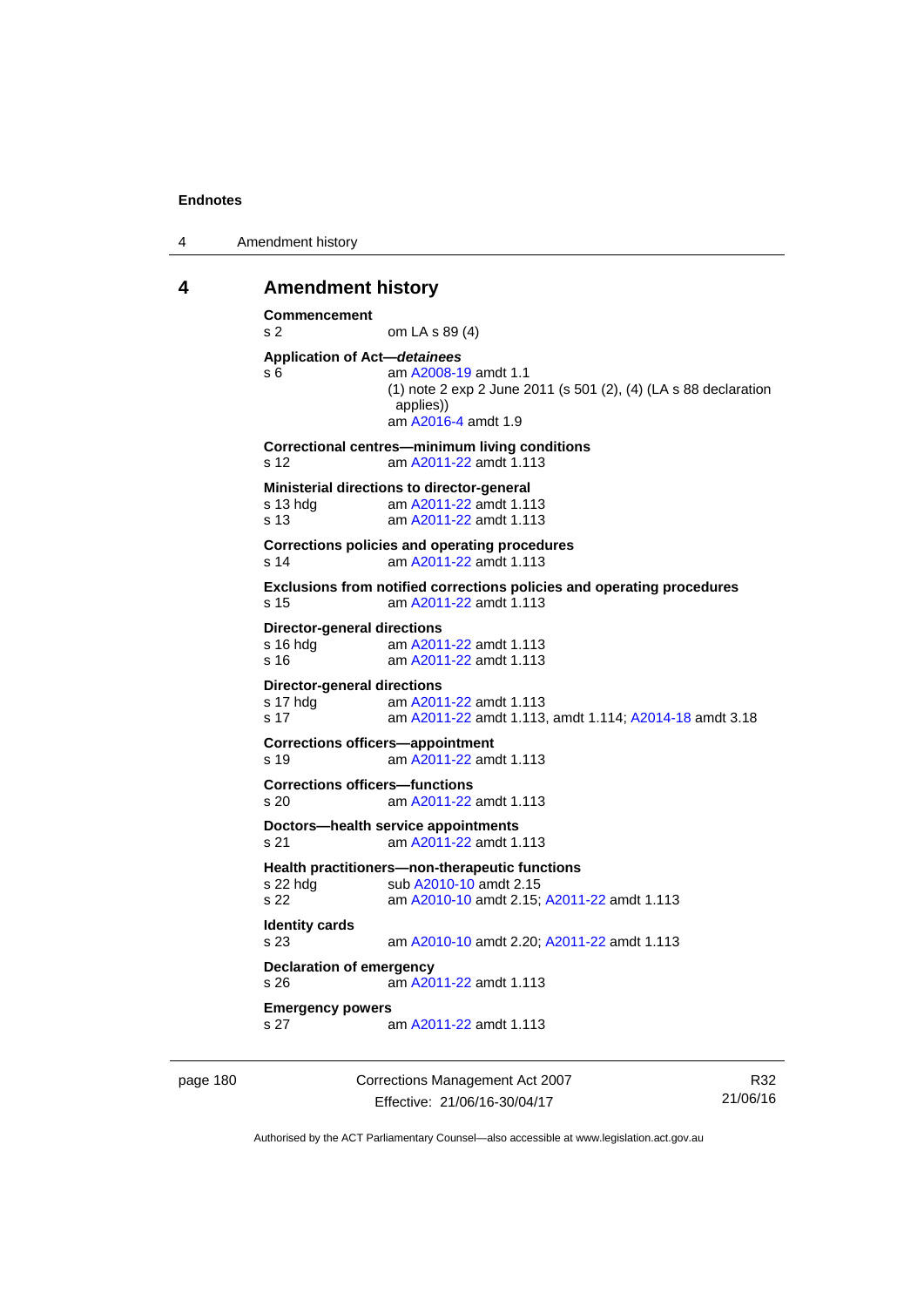```
Arrangements with police 
s 28 am A2011-22 amdt 1.113
Definitions—ch 4 
s 29 am A2008-19 amdt 1.3
                 def chief executive ins A2008-19 amdt 1.2 
                    om A2011-22 amdt 1.109
                 def director-general ins A2011-22 amdt 1.110 
                 def young detainee ins A2008-19 amdt 1.2 
Detention in police cells 
s 30 am A2008-19 amdt 1.4, amdt 1.5; A2011-22 amdt 1.113
Detention in police cells—search powers etc 
s 31 am A2008-19 amdt 1.6, amdt 1.7 
Detention in police cells—additional provisions for young detainees 
s 31A ins A2008-19 amdt 1.8 
                 am A2008-44 amdt 1.14; A2016-13 amdt 1.40; pars renum 
                 R31 LA 
Detention in court cells 
s 33 am A2008-19 amdts 1.9-1.12; A2011-22 amdt 1.113, 
                 amdt 1.114 
Detention in court cells—additional provisions for young detainees 
s 33A ins A2008-19 amdt 1.13 
                 am A2011-22 amdt 1.113; A2016-13 amdt 1.40; pars renum 
                 R31 LA 
Detainees accommodated away from correctional centre 
s 34 am A2008-19 amdt 1.14; A2011-22 amdt 1.113 
Escort officer functions etc 
s 35 am A2011-22 amdt 1.113, amdt 1.114 
Executing warrants of imprisonment or remand etc 
s 38 am A2011-22 amdt 1.113
Food and drink 
                s 40 am A2010-10 amdt 2.20; A2011-22 amdt 1.113 
Clothing 
s 41 A2011-22 amdt 1.113
Personal hygiene 
s 42 am A2011-22 amdt 1.113
Sleeping areas 
s 43 am A2011-22 amdt 1.113
Treatment of convicted and non-convicted detainees 
s 44 am A2011-22 amdt 1.113
```
R32 21/06/16 Corrections Management Act 2007 Effective: 21/06/16-30/04/17

page 181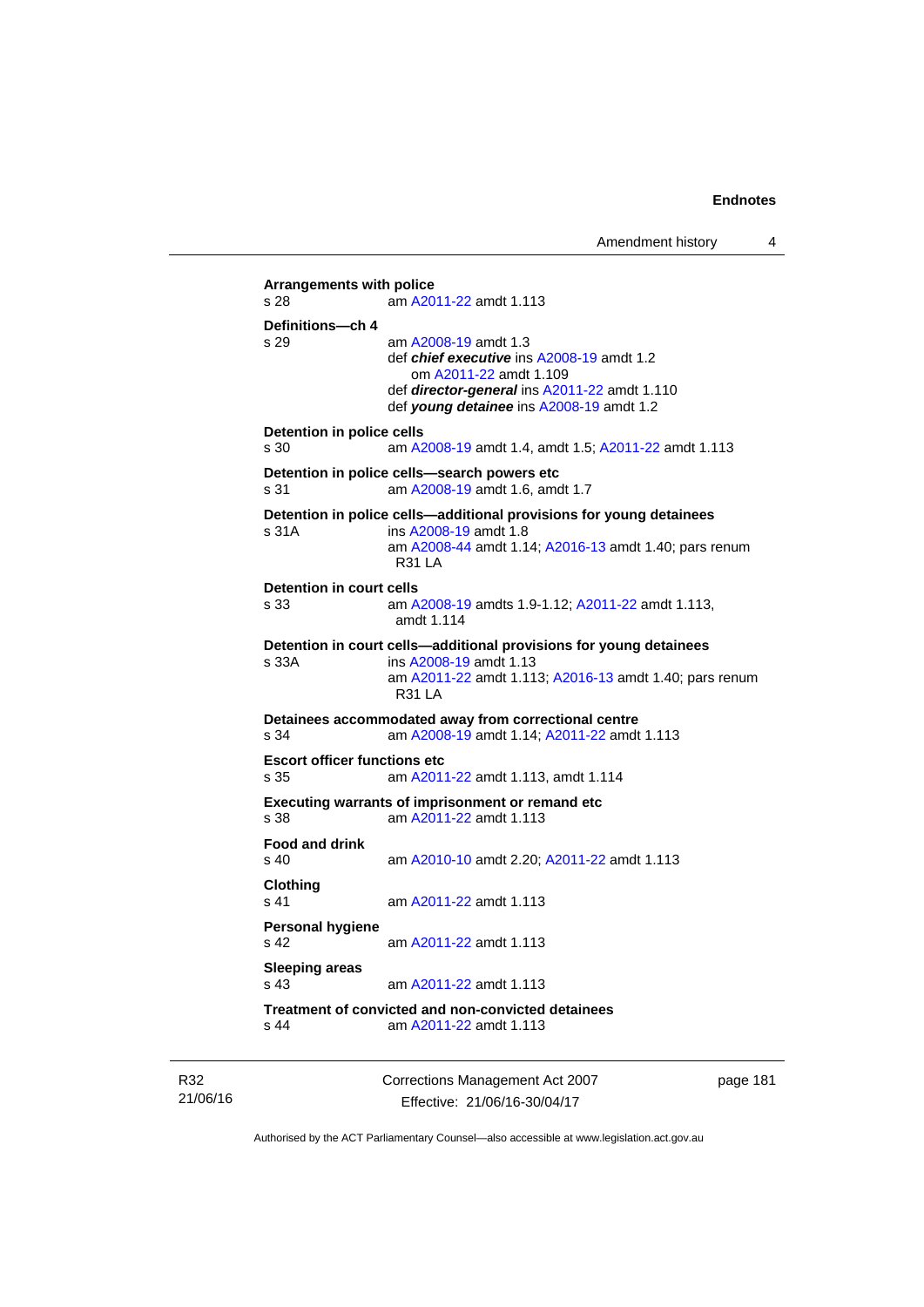4 Amendment history

```
page 182 Corrections Management Act 2007 
                                                                              R32
           Access to open air and exercise 
           s 45 am A2011-22 amdt 1.113
           Communication with family and others<br>s 46 am A2011-22 amdt 1.
                             A2011-22 amdt 1.113
           Telephone calls 
                             A2011-22 amdt 1.113
           Mail 
           s 48 am A2011-22 amdt 1.113
           Visits by family members etc 
           s 49 am A2011-22 amdt 1.113
           Contact with accredited people 
           s 50 am A2011-22 amdt 1.113
           Visits—protected communications 
           s 51 am A2011-22 amdt 1.113; A2016-13 amdt 1.41; pars renum 
                             R31 LA 
           News and educational services 
           s 52 am A2011-22 amdt 1.113
           Health care 
           s 53 am A2010-10 amdt 2.20; A2011-22 amdt 1.113 
           Transfers to health facilities<br>s 54 am A2010
                            s 54 am A2010-10 amdt 2.20; A2011-22 amdt 1.113; A2016-32
                             amdt 1.5
           Transfer to mental health facility—notice of change in status 
            A2016-32 amdt 1.6<br>s 54A ins A2014-51 amdt 1.5
                            A2014-51 amdt 1.5
                             am A2015-38 amdt 2.68
           Religious, spiritual and cultural needs 
           s 55 am A2011-22 amdt 1.113
           Official visitors—meaning of entitled person and visitable place 
           s 57 sub A2012-33 amdt 1.16 
                             am A2013-22 amdt 1.6, amdt 1.7 
           Frequency of visits by official visitors
           s 58 sub A2012-33 amdt 1.16 
                             om A2013-22 amdt 1.8
           Complaints to official visitors 
           s 59 am A2011-22 amdt 1.113
                             om A2012-33 amdt 1.16
           Investigation etc by official visitors 
           s 60 am A2011-22 amdt 1.113
```
Authorised by the ACT Parliamentary Counsel—also accessible at www.legislation.act.gov.au

Effective: 21/06/16-30/04/17

21/06/16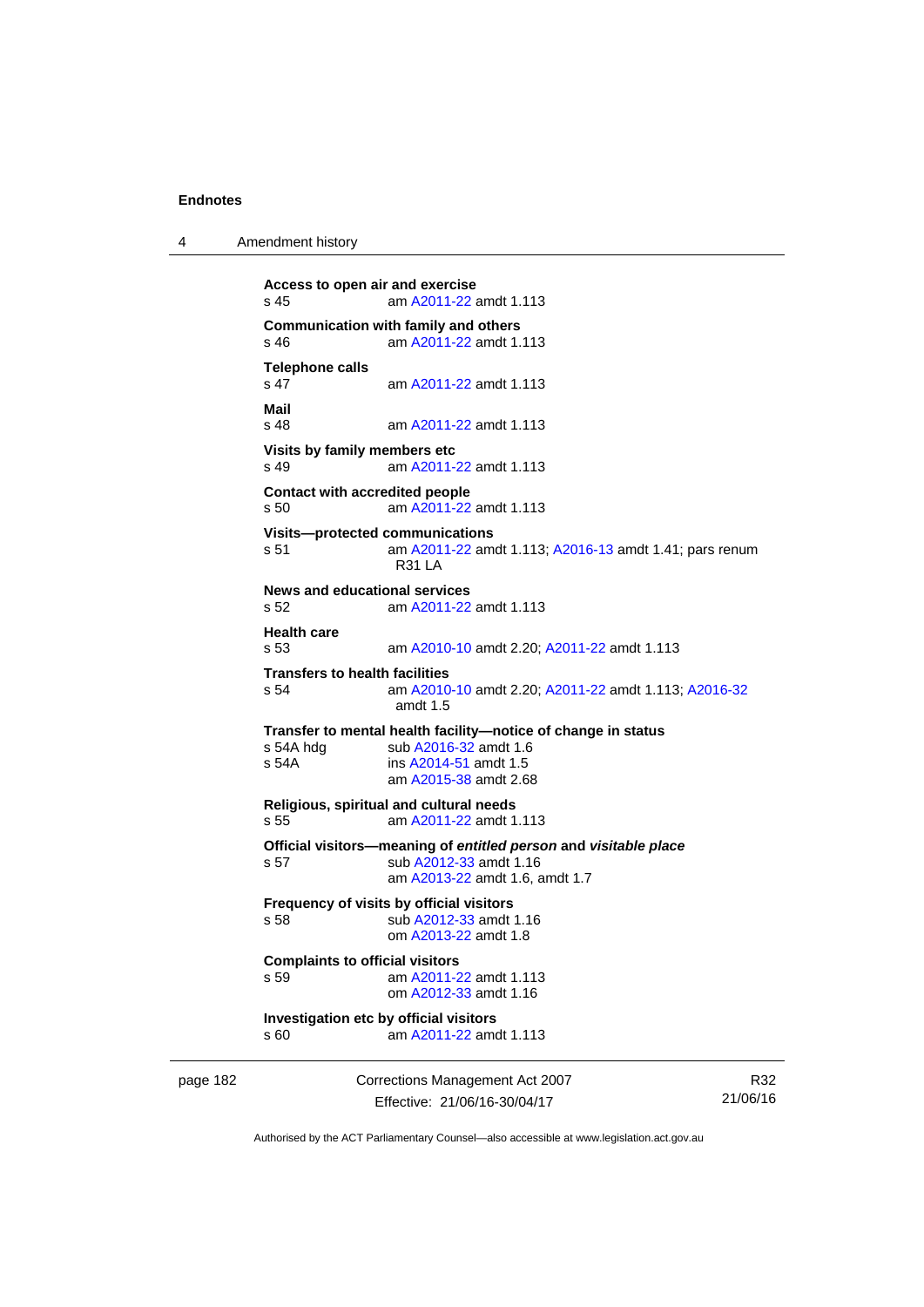Amendment history 4

```
 om A2012-33 amdt 1.16
Official visitors—ending appointments 
s 61  A2010-30 amdt 1.19
                om A2012-33 amdt 1.16
Relationship with other inspection laws 
s 62 am A2011-22 amdt 1.113
Meaning of admission to correctional centre 
s 63 am A2016-4 amdt 1.10 
Authority for detention 
s 64 A2011-22 amdt 1.113
Identification of detainees 
s 65 am A2010-10 amdt 2.16; A2011-22 amdt 1.113; A2013-19
                amdt 3.41
Information about entitlements and obligations 
s 66 am A2011-22 amdt 1.113, amdt 1.114 
Initial assessment 
s 67 am A2011-22 amdt 1.113
Health assessment 
s 68 am A2015-38 amdt 2.68
Alcohol and drug tests on admission 
s 69 am A2011-22 amdt 1.113
Strip search on admission 
s 70 am A2011-22 amdt 1.113
Property of detainees 
 A2011-22 amdt 1.113
Security classification 
s 72 am A2011-22 amdt 1.113
Case management plan 
s 73 am A2011-22 amdt 1.113
Entries in register of detainees 
s 74 am A2011-22 amdt 1.113
Compliance with director-general's directions 
s 75 hdg am A2011-22 amdt 1.114
s 75 am A2011-22 amdt 1.113, amdt 1.114 
Register of detainees 
s 76 am A2011-22 amdt 1.113; A2016-4 amdt 1.11
```
R32 21/06/16 Corrections Management Act 2007 Effective: 21/06/16-30/04/17

page 183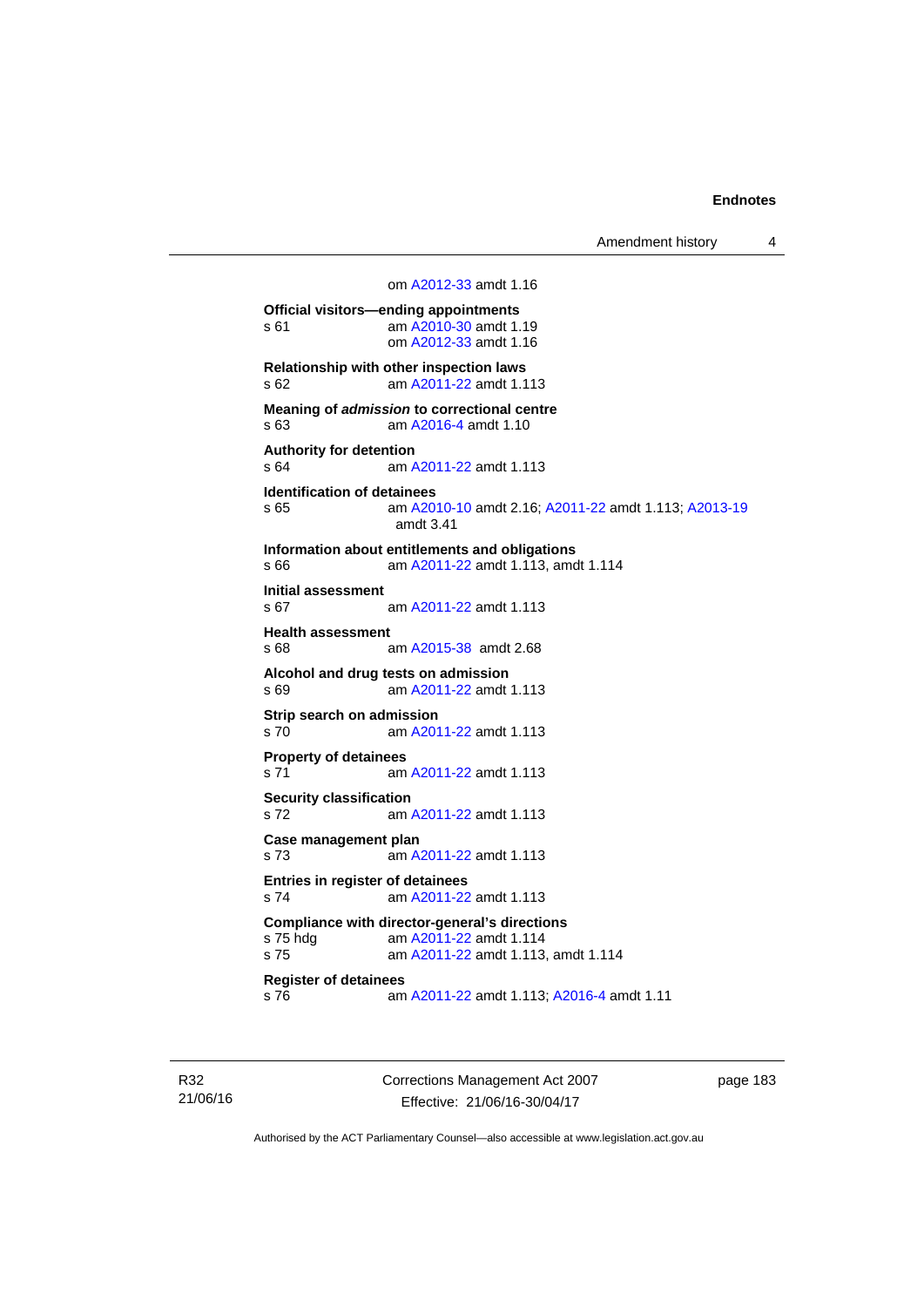4 Amendment history

```
Health reports 
s 77 am A2008-20 amdt 2.14; A2011-22 amdt 1.113, amdt 1.114; 
                A2015-38 amdt 2.68 
Case management plans—scope etc 
s 78 am A2011-22 amdt 1.113
Transgender and intersex detainees—sexual identity 
s 79 am A2010-10 amdt 2.20; A2011-22 amdt 1.113 
Security classification—basis etc 
s 80 A2011-22 amdt 1.113
Prohibited things 
s 81 am A2011-22 amdt 1.113
Possession of prohibited things 
s 82 am A2011-22 amdt 1.113
Trust accounts for detainees 
s 84 am A2011-22 amdt 1.113
Prohibited areas 
s 85 am A2011-22 amdt 1.113
Nonsmoking areas 
s 86 am A2009-51 amdt 1.1; A2011-22 amdt 1.113 
Management and security—corrections policies and operating procedures 
s 87 am A2008-14 amdt 1.17; A2011-22 amdt 1.113; A2012-40
                amdt 3.25; A2013-39 amdt 2.11 (A2013-39 never effective 
                (see Commonwealth v Australian Capital Territory [2013] 
                HCA 55)) 
Segregation—safety and security 
s 90 am A2011-22 amdt 1.113, amdt 1.114; A2011-57 s 4 
Segregation—protective custody 
s 91 am A2011-22 amdt 1.113, amdt 1.114; A2011-57 s 5 
Segregation—health 
s 92 am A2011-22 amdt 1.113, amdt 1.114; A2011-57 s 6 
Application for review of segregation directions 
s 96 am A2011-22 amdt 1.113, amdt 1.114 
Review of segregation directions 
s 97 am A2011-22 amdt 1.113, amdt 1.114; A2015-50 amdt 3.56 
Other separation of detainees 
s 98 am A2011-22 amdt 1.113
Monitoring—general considerations 
s 99 am A2011-22 amdt 1.113
```
page 184 Corrections Management Act 2007 Effective: 21/06/16-30/04/17

R32 21/06/16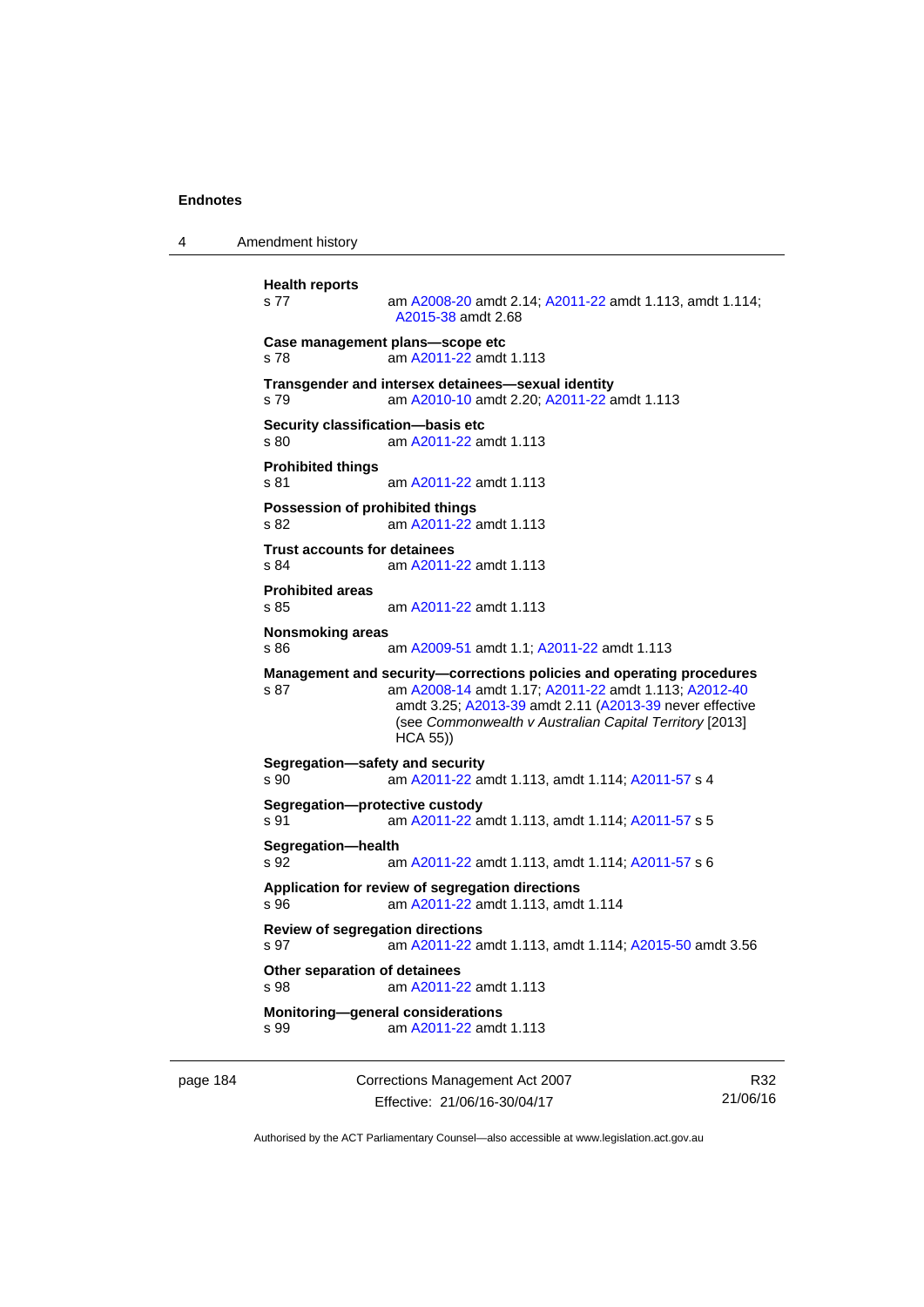```
Amendment history 4
```

```
Monitoring at correctional centres 
s 100 am A2011-22 amdt 1.113
Personal monitoring devices 
s 101 am A2011-22 amdt 1.113
Interfering with personal monitoring devices 
s 102 am A2011-22 amdt 1.113
Monitoring telephone calls etc 
s 103 am A2011-22 amdt 1.113; A2016-13 amdt 1.42; pars renum 
                R31 LA 
Monitoring ordinary mail 
s 104 am A2011-22 amdt 1.113
Monitoring protected mail 
s 105 am A2011-22 amdt 1.113
Mail searches—consequences 
s 106 am A2011-22 amdt 1.113
Register of strip and body searches 
s 110 am A2011-22 amdt 1.113
Scanning, frisk and ordinary searches—directions 
s 111 am A2011-22 amdt 1.113
Meaning of seizeable item—div 9.4.3 
A2008-49 s 4
Strip searches—when may be conducted 
s 113A ins A2008-49 s 4
                am A2011-22 amdt 1.113
Strip searches—on suspicion 
s 113B ins A2008-49 s 4
                am A2011-22 amdt 1.113
Strip searches—where prudent 
s 113C ins A2008-49 s 4
                am A2011-22 amdt 1.113
Strip searches—general rules 
s 115 am A2011-22 amdt 1.113
Body searches—directions 
s 116 am A2010-10 amdt 2.20; A2011-22 amdt 1.113 
Body searches—presence of nurse and corrections officers 
s 117 am A2010-10 amdt 2.20; A2011-22 amdt 1.113 
Body searches—assistance from corrections officer 
s 118 am A2011-22 amdt 1.113
```
R32 21/06/16 Corrections Management Act 2007 Effective: 21/06/16-30/04/17

page 185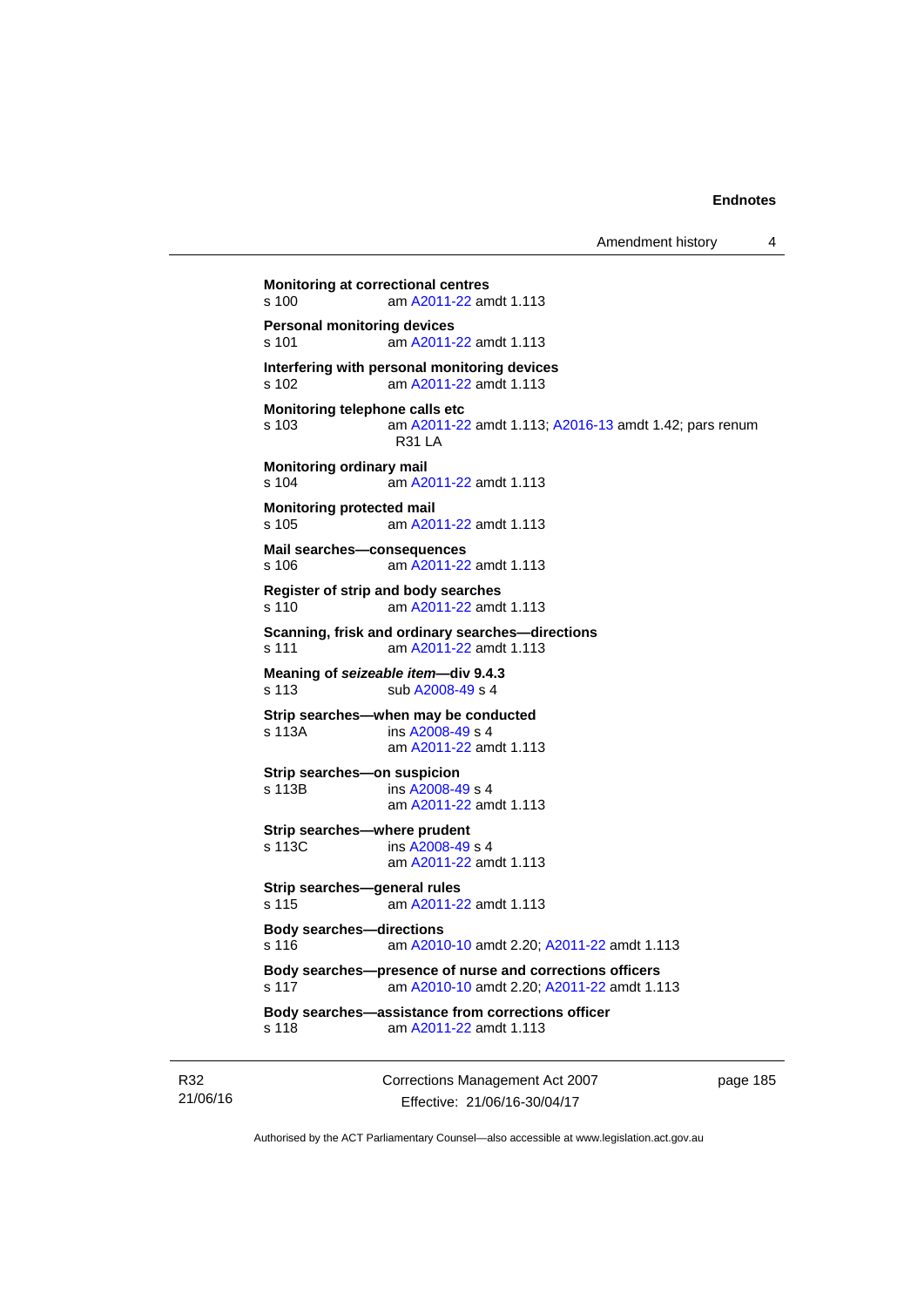4 Amendment history

```
Body searches—rules about detainee's clothing 
s 119 am A2011-22 amdt 1.113
Searches—premises and property 
s 122 am A2011-22 amdt 1.113
Searches of detainee cells—suspected legally privileged material 
s 124 am A2011-22 amdt 1.113
Searches—use of corrections dogs 
s 125 am A2011-22 amdt 1.113
Seizing mail etc 
s 127 am A2011-22 amdt 1.113, amdt 1.114 
Seizing property—general 
s 128 am A2011-22 amdt 1.113
Receipt for seizure 
s 129 am A2011-22 amdt 1.113
Forfeiture of things seized 
s 130 am A2011-22 amdt 1.113; A2016-13 amdt 1.43 
Return of things seized but not forfeited 
s 131 am A2011-22 amdt 1.113
Definitions—drug and test sample
s 132 am A2010-10 amdt 2.20
When test sample positive
s 133 am A2011-22 amdt 1.113; A2016-4 amdt 1.12 
Alcohol and drug testing of detainees 
s 134 am A2010-10 amdt 2.20; A2011-22 amdt 1.113; A2015-37 s 4, 
                s 5 
Effect of positive test sample from detainee 
s 135 am A2011-22 amdt 1.113
Managing use of force 
 A2011-22 amdt 1.113
Authorised use of force 
s 138 am A2011-22 amdt 1.113
Use of restraints or weapons 
s 140 am A2010-10 amdt 2.17; A2011-22 amdt 1.113 
Medical examination after use of force 
s 141 am A2011-22 amdt 1.113
Reporting use of force 
                A2011-22 amdt 1.113
```
page 186 Corrections Management Act 2007 Effective: 21/06/16-30/04/17

R32 21/06/16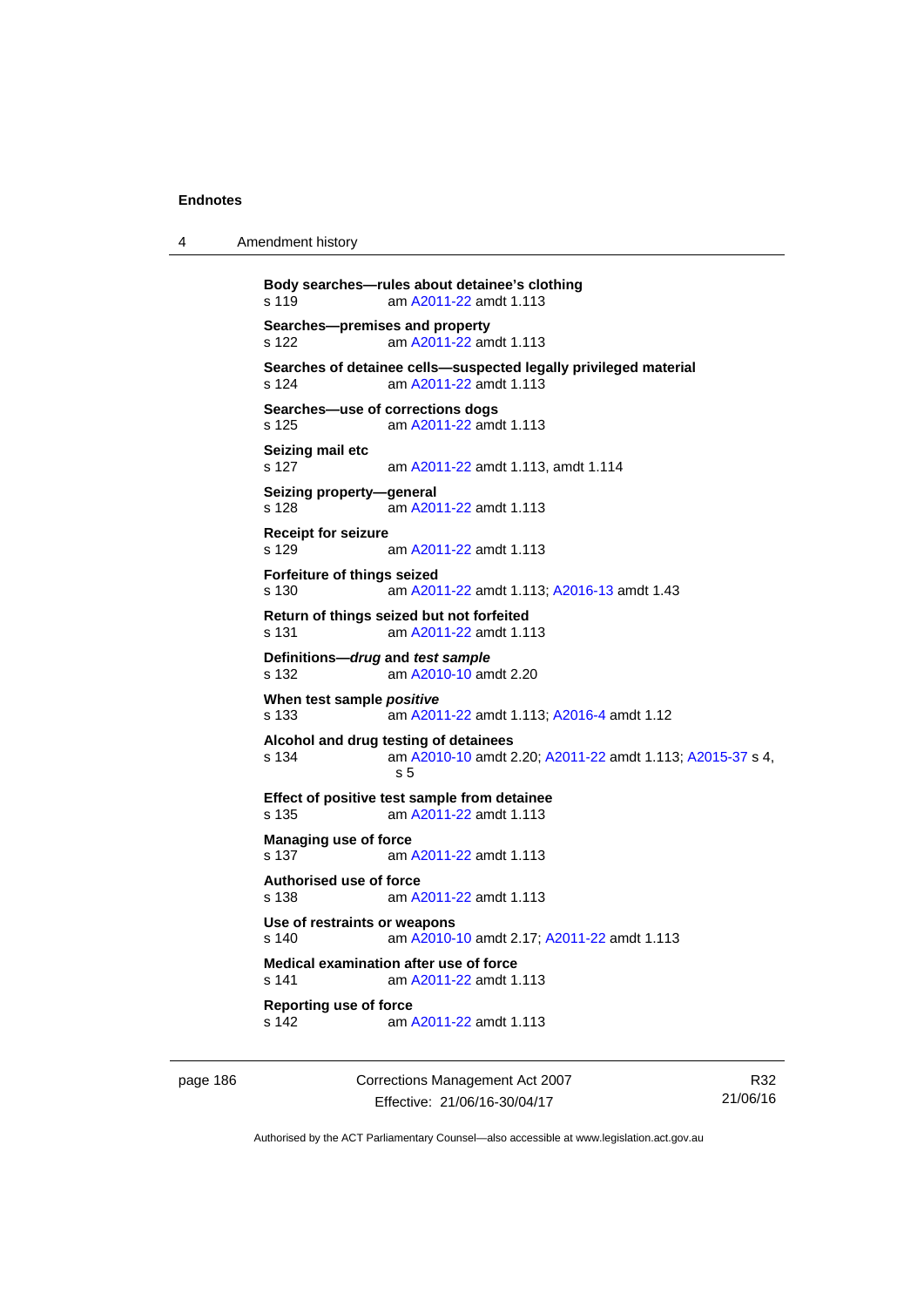```
Visiting conditions 
                 A2011-22 amdt 1.113
Notice of visiting conditions 
s 144 am A2011-22 amdt 1.113
Taking prohibited things etc into correctional centre 
 A2011-22 amdt 1.113
Directions to visitors 
s 146 am A2011-22 amdt 1.113
Searches of visitors<br>s 147 a
                 A2011-22 amdt 1.113
Directions to leave correctional centre etc 
s 148 am A2011-22 amdt 1.113
Removing people from correctional centre 
s 149 am A2011-22 amdt 1.113
Definitions—discipline 
s 151 def administrator am A2011-22 amdt 1.113 
                    om A2012-34 s 4 
                  def initial report ins A2012-34 s 5 
                  def investigative segregation am A2011-22 amdt 1.113 
                     sub A2012-34 s 6 
                  def investigator's report sub A2012-34 s 6 
                  def presiding officer ins A2012-34 s 7 
Meaning of disciplinary breach
s 152 am A2011-22 amdt 1.113, amdt 1.114 
Meaning of investigator
s 153 am A2011-22 amdt 1.113
Report etc by corrections officer 
s 156 am A2012-34 s 8, s 9 
Investigation by investigator 
A2012-34 s 10
Action by presiding officer 
A2012-34 s 10
Disciplinary charge 
s 159 am A2012-34 s 11 
Director-general directions—investigative segregation<br>s 160 hdg am A2011-22 amdt 1.113
 A2011-22 amdt 1.113<br>s 160 am A2011-22 amdt 1.113
                  A2011-22A2012-34 s 12, s 13
```
R32 21/06/16 Corrections Management Act 2007 Effective: 21/06/16-30/04/17

page 187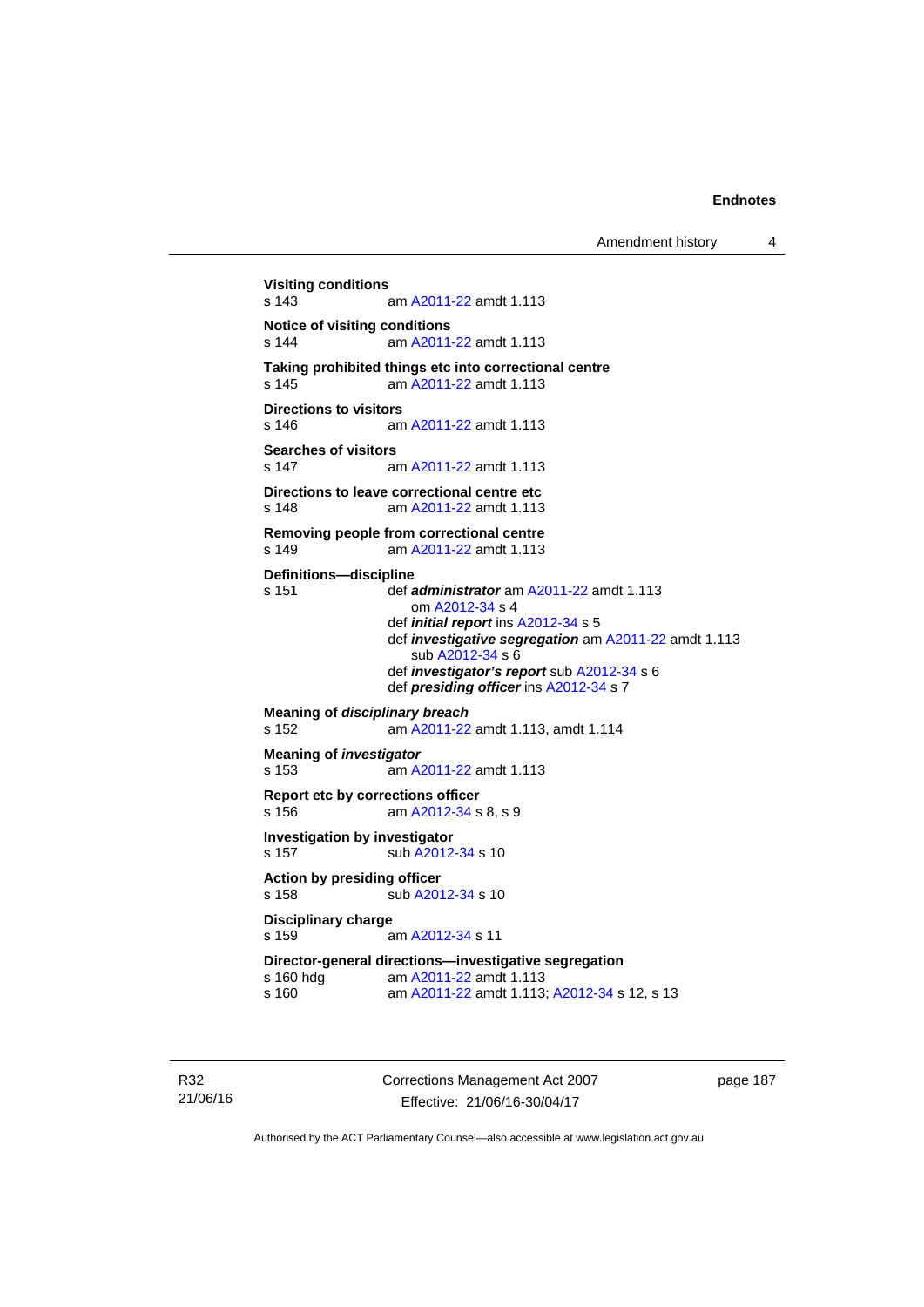4 Amendment history

```
Duration of investigative segregation 
s 163 am A2011-22 amdt 1.113, amdt 1.114; A2011-57 s 7; 
                 A2012-34 s 14 
Review of investigative segregation directions 
s 165 am A2015-50 amdt 3.56
Meaning of presiding officer—div 10.3.1 
s 166 am A2011-22 amdt 1.113
                 om A2012-34 s 15 
Disciplinary breach admitted by accused 
 A2012-34 s 16, s 17
Meaning of presiding officer—div 10.3.2 
s 169 am A2011-22 amdt 1.113
                 om A2012-34 s 18 
Disciplinary inquiry into charge 
s 170 am A2012-34 s 19 
Presiding officer's powers after internal inquiry 
s 171 am A2012-34 s 20; ss renum R18 LA; A2015-50 amdt 3.57 
Meaning of review officer—div 10.3.3 
s 172 am A2011-22 amdt 1.113
                 om A2012-34 s 21 
Application for review of inquiry decision 
s 173 am A2011-22 amdt 1.113; A2012-34 s 22 
Director-general to assign review officer 
 A2011-22 amdt 1.113<br>s 174 am A2011-22 amdt 1.113
                 A2011-22 amdt 1.113
                 om A2012-34 s 23 
Review of inquiry decision 
A2012-34 s 23
Director-general's powers after further inquiry 
 A2012-34 s 24
s 176 am A2012-34 s 25, s 26; A2015-50 amdt 3.57 
Appointment of adjudicator 
s 177 am A2014-18 amdt 1.1, amdt 1.2 
Application for review by adjudicator 
s 178 am A2012-34 s 26 
Review by adjudicator 
s 179 am A2012-34 s 26; A2015-50 amdt 3.57 
Adjudicator's powers after review 
s 180 am A2012-34 s 27; A2015-50 amdt 3.57
```
page 188 Corrections Management Act 2007 Effective: 21/06/16-30/04/17

R32 21/06/16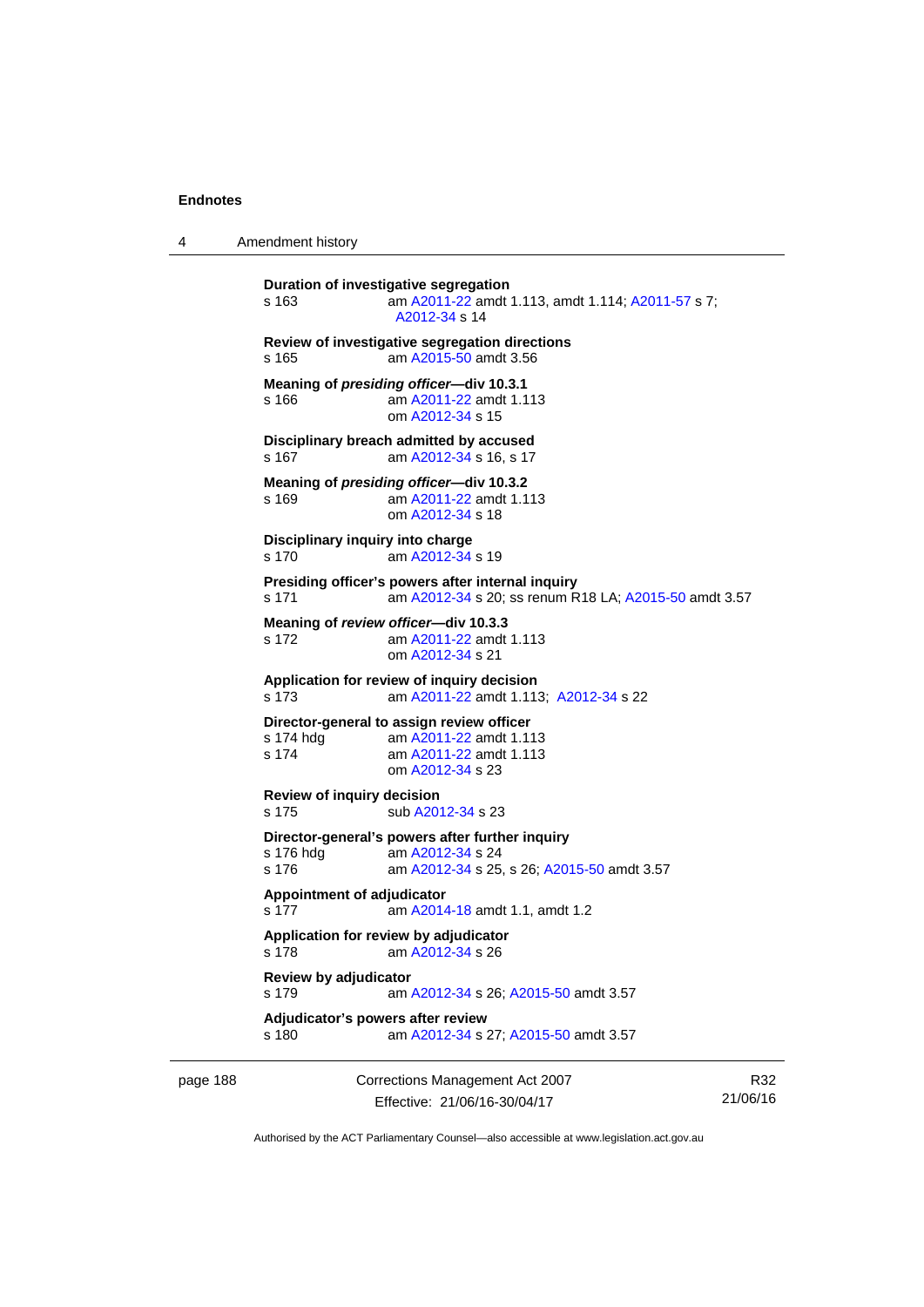Amendment history 4

```
Meaning of relevant presiding officer—div 10.3.5 
s 182 am A2012-34 s 28 
Disciplinary action by relevant presiding officer 
s 183 am A2011-22 amdt 1.113
Reparation 
                 A2011-22 amdt 1.113
Separate confinement conditions 
s 187 am A2011-22 amdt 1.113
Record of disciplinary action 
s 189 am A2011-22 amdt 1.113
Presiding officer may require official reports 
s 196 am A2011-22 amdt 1.113
Notice of disciplinary hearing 
s 200 am A2011-22 amdt 1.113
Appearance at disciplinary hearing—audiovisual or audio link 
s 203 am A2010-40 amdt 2.4
Local leave directions 
s 204 am A2011-22 amdt 1.113
Local leave permits 
s 205 am A2011-22 amdt 1.113
Definitions—pt 12.2 
s 206 def corresponding chief executive om A2011-22 amdt 1.113 
                 def corresponding director-general ins A2011-22
                amdt 1.113
Interstate leave permits 
s 208 am A2011-22 amdt 1.113; A2015-37 s 6; ss renum R25 LA 
Notice to participating States 
s 210 am A2011-22 amdt 1.113
Lawful temporary absence from correctional centre 
s 217 am A2011-22 amdt 1.113, amdt 1.114; A2016-32 amdt 1.7
Power of court to bring detainee before it—civil proceeding 
s 217A ins A2014-6 s 9 
Detainee's work—work health and safety 
A2009-28 A2011-55 amdt 1.4
s 219 am A2009-28 amdt 2.4, amdt 2.5; A2011-22 amdt 1.113; 
                A2011-55 amdt 1.5 
Random testing of detainees—statistical purposes 
s 221 am A2011-22 amdt 1.113
```
R32 21/06/16 Corrections Management Act 2007 Effective: 21/06/16-30/04/17

page 189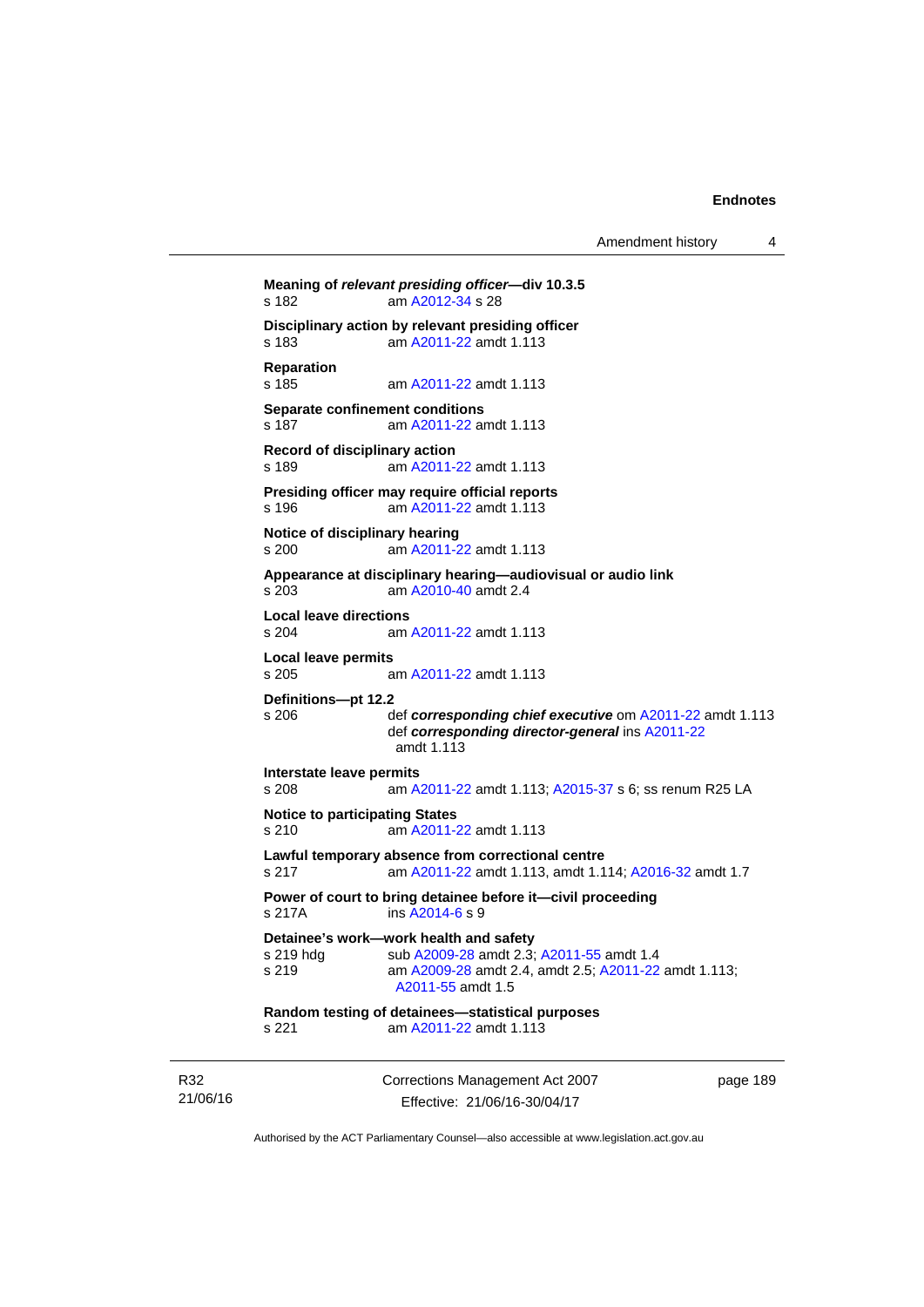4 Amendment history

 om [A2015-37](http://www.legislation.act.gov.au/a/2015-37) s 7 **Confidentiality**  s 222 am [A2011-22](http://www.legislation.act.gov.au/a/2011-22) amdt 1.113 **Evidentiary certificates**  s 226 am [A2011-22](http://www.legislation.act.gov.au/a/2011-22) amdt 1.113 **Legislation amended—sch 1**  s 230 om LA s 89 (3) **Transitional**  ch 50 hdg om [A2011-52](http://www.legislation.act.gov.au/a/2011-52) amdt 3.57 **Meaning of** *commencement day***—ch 50**  s 500 om [A2011-52](http://www.legislation.act.gov.au/a/2011-52) amdt 3.57 **Application of Act to transitional detainees**  s 501 exp 2 June 2011 (s 501 (4) (LA s 88 declaration applies)) **Application of Act to transitional interstate leave permits**  s 502 exp 2 June 2011 (s 502 (3) (LA s 88 declaration applies)) **Application of Act to certain transitional remandees**  s 503 exp 18 December 2009 (s 503 (6) (LA s 88 declaration applies)) **Transitional arrangements with NSW—Rehabilitation of Offenders (Interim) Act, s 94**  exp 18 December 2009 (s 504 (4) (LA s 88 declaration applies)) **Construction of outdated references**  s 505 om [A2011-52](http://www.legislation.act.gov.au/a/2011-52) amdt 3.57 **Crimes (Sentence Administration) Act 2005, ch 17 (Transitional—interim custody arrangements)—definition of** *Corrections Management Act 2007* s 506 exp 18 December 2009 (s 506 (4) (LA s 88 declaration applies)) **Transitional regulations**  s 507 exp 18 December 2009 (s 507 (4) (LA s 88 declaration applies)) **Transitional—Corrections and Sentencing Legislation Amendment Act 2012**  ch 51 hdg ins [A2012-34](http://www.legislation.act.gov.au/a/2012-34) s 29 exp 15 December 2013 (s 509) **Alleged disciplinary breaches not finally dealt with before commencement day**  ins [A2012-34](http://www.legislation.act.gov.au/a/2012-34) s 29 exp 15 December 2013 (s 509)

page 190 Corrections Management Act 2007 Effective: 21/06/16-30/04/17

R32 21/06/16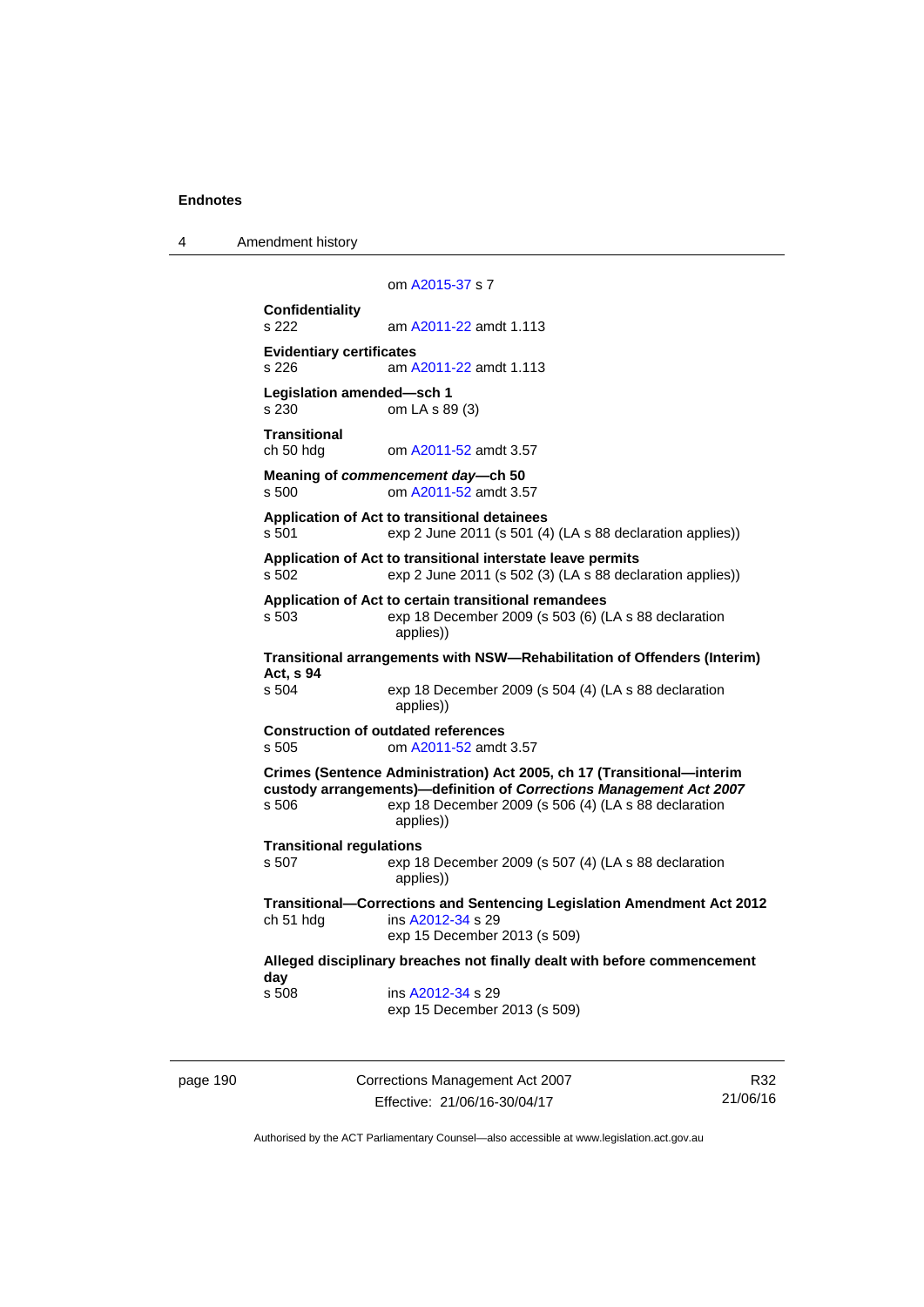|                                          | exp 15 December 2013 (s 509)                                                                                                                                                                                                                                                                                                                                                                                                                                                                                                                                                                                                                                                                                                                                                                                                                                                                                                                                                                                                                                                                                                                                                                                                                                                                                                           |
|------------------------------------------|----------------------------------------------------------------------------------------------------------------------------------------------------------------------------------------------------------------------------------------------------------------------------------------------------------------------------------------------------------------------------------------------------------------------------------------------------------------------------------------------------------------------------------------------------------------------------------------------------------------------------------------------------------------------------------------------------------------------------------------------------------------------------------------------------------------------------------------------------------------------------------------------------------------------------------------------------------------------------------------------------------------------------------------------------------------------------------------------------------------------------------------------------------------------------------------------------------------------------------------------------------------------------------------------------------------------------------------|
| <b>Consequential amendments</b><br>sch 1 | om LA s 89 (3)                                                                                                                                                                                                                                                                                                                                                                                                                                                                                                                                                                                                                                                                                                                                                                                                                                                                                                                                                                                                                                                                                                                                                                                                                                                                                                                         |
|                                          |                                                                                                                                                                                                                                                                                                                                                                                                                                                                                                                                                                                                                                                                                                                                                                                                                                                                                                                                                                                                                                                                                                                                                                                                                                                                                                                                        |
|                                          |                                                                                                                                                                                                                                                                                                                                                                                                                                                                                                                                                                                                                                                                                                                                                                                                                                                                                                                                                                                                                                                                                                                                                                                                                                                                                                                                        |
| <b>Dictionary</b><br>dict                | am A2008-14 amdt 1.18; A2010-10 amdt 2.18; A2010-30<br>amdt 1.20; A2011-22 amdt 1.111, amdt 1.112; A2012-40<br>amdt 3.26; A2013-19 amdt 3.42; A2012-33 amdt 1.17;<br>A2013-22 amdt 1.9; A2013-39 amdt 2.12, amdt 2.13<br>(A2013-39 never effective (see Commonwealth v Australian<br>Capital Territory [2013] HCA 55)); A2014-18 amdt 3.19<br>def <i>administrator</i> om A2012-34 s 30<br>def administrative penalty sub A2013-19 amdt 3.43<br>def charge notice sub A2013-19 amdt 3.44<br>def corresponding chief executive om A2011-22 amdt 1.113<br>def corresponding corrections law om A2013-19 amdt 3.45<br>def corresponding director-general ins A2011-22<br>amdt 1.113<br>def detention period om A2016-4 amdt 1.13<br>def <i>disciplinary action</i> sub A2013-19 amdt 3.46<br>def <i>disciplinary breach</i> sub A2013-19 amdt 3.46<br>def <i>director-general</i> ins A2011-52 amdt 3.58<br>def entitled person ins A2012-33 amdt 1.18<br>def health professional om A2010-10 amdt 2.19<br>def health service sub A2010-10 amdt 2.19<br>def <i>initial report</i> ins A2012-34 s 31<br>def <i>investigator</i> sub A2013-19 amdt 3.47<br>def <i>investigator's report</i> sub A2012-34 s 32<br>def official visitor om A2012-33 amdt 1.19<br>ins A2013-22 amdt 1.10<br>def <b>periodic detention</b> om A2016-4 amdt 1.13 |
|                                          | def presiding officer sub A2012-34 s 33                                                                                                                                                                                                                                                                                                                                                                                                                                                                                                                                                                                                                                                                                                                                                                                                                                                                                                                                                                                                                                                                                                                                                                                                                                                                                                |
|                                          | def <i>privilege</i> sub A2013-19 amdt 3.48                                                                                                                                                                                                                                                                                                                                                                                                                                                                                                                                                                                                                                                                                                                                                                                                                                                                                                                                                                                                                                                                                                                                                                                                                                                                                            |
|                                          | def review officer om A2012-34 s 34                                                                                                                                                                                                                                                                                                                                                                                                                                                                                                                                                                                                                                                                                                                                                                                                                                                                                                                                                                                                                                                                                                                                                                                                                                                                                                    |
|                                          | def secure mental health facility ins A2016-32 amdt 1.8                                                                                                                                                                                                                                                                                                                                                                                                                                                                                                                                                                                                                                                                                                                                                                                                                                                                                                                                                                                                                                                                                                                                                                                                                                                                                |
|                                          | def seizable item ins A2008-49 s 5                                                                                                                                                                                                                                                                                                                                                                                                                                                                                                                                                                                                                                                                                                                                                                                                                                                                                                                                                                                                                                                                                                                                                                                                                                                                                                     |
|                                          | def visitable place ins A2012-33 amdt 1.20                                                                                                                                                                                                                                                                                                                                                                                                                                                                                                                                                                                                                                                                                                                                                                                                                                                                                                                                                                                                                                                                                                                                                                                                                                                                                             |

R32 21/06/16 Corrections Management Act 2007 Effective: 21/06/16-30/04/17

page 191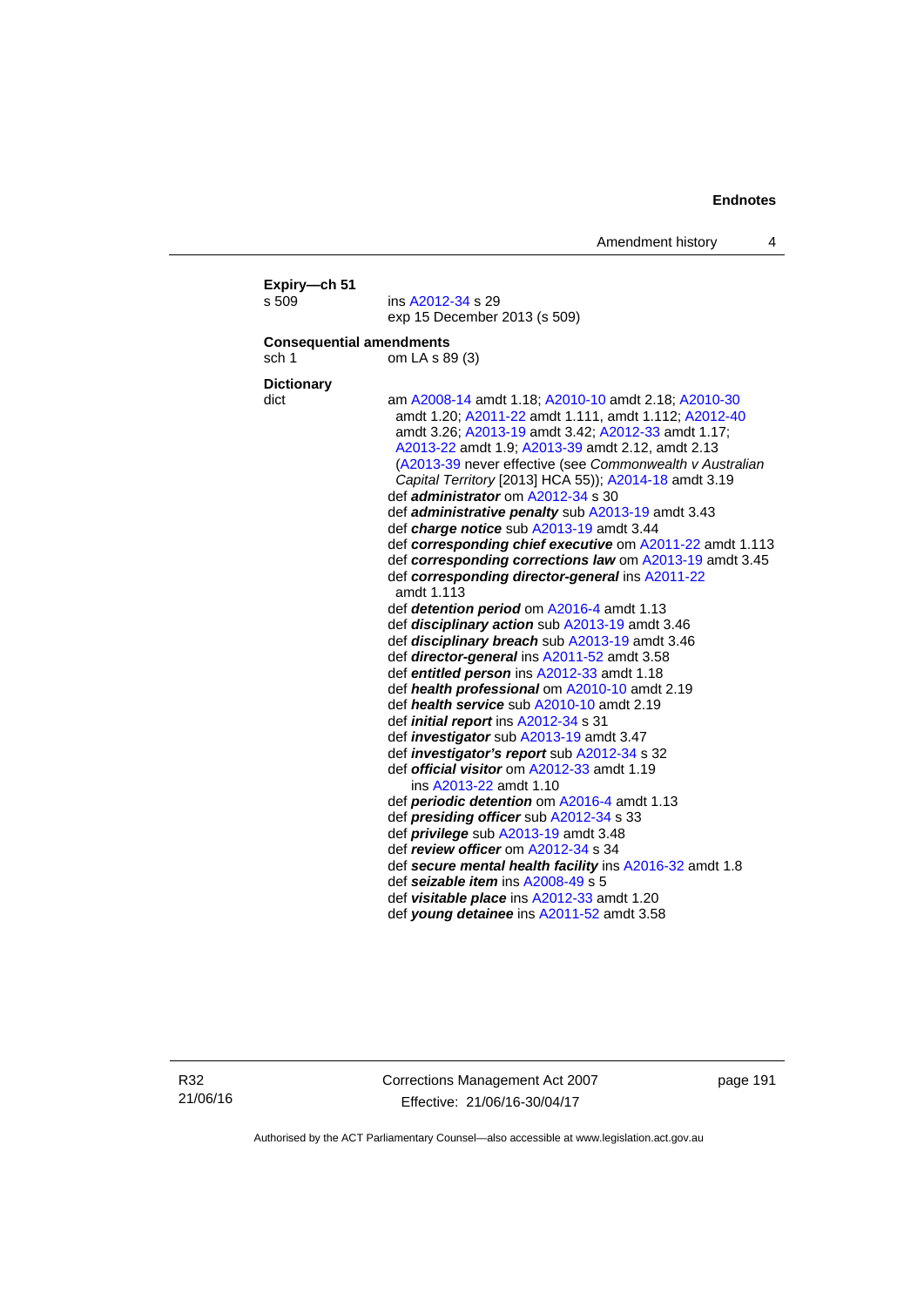5 Earlier republications

# **5 Earlier republications**

Some earlier republications were not numbered. The number in column 1 refers to the publication order.

Since 12 September 2001 every authorised republication has been published in electronic pdf format on the ACT legislation register. A selection of authorised republications have also been published in printed format. These republications are marked with an asterisk (\*) in column 1. Electronic and printed versions of an authorised republication are identical.

| <b>Republication</b><br>No and date | <b>Effective</b>             | Last<br>amendment<br>made by | <b>Republication for</b>                  |
|-------------------------------------|------------------------------|------------------------------|-------------------------------------------|
| R <sub>1</sub><br>18 Dec 2007       | 18 Dec 2007-<br>18 May 2008  | not amended                  | new Act                                   |
| R <sub>2</sub>                      | 19 May 2008-                 | A2008-14                     | amendments by                             |
| 19 May 2008                         | 8 Sept 2008                  |                              | A2008-14                                  |
| R <sub>3</sub><br>9 Sept 2008       | 9 Sept 2008-<br>15 Sept 2008 | A2008-44                     | amendments by<br>A2008-19 and<br>A2008-20 |
| R4                                  | 16 Sept 2008-                | A2008-49                     | amendments by                             |
| 16 Sept 2008                        | 29 May 2009                  |                              | A2008-49                                  |
| R <sub>5</sub>                      | 30 May 2009-                 | A2008-49                     | amendments by                             |
| 30 May 2009                         | 30 Sept 2009                 |                              | A2008-44                                  |
| R <sub>6</sub>                      | 1 Oct 2009-                  | A2009-28                     | amendments by                             |
| 1 Oct 2009                          | 18 Dec 2009                  |                              | A2009-28                                  |
| R7<br>19 Dec 2009                   | 19 Dec 2009-<br>30 June 2010 | A2009-51                     | commenced expiry                          |
| R <sub>8</sub>                      | 1 July 2010-                 | A2010-10                     | amendments by                             |
| 1 July 2010                         | 27 Sept 2010                 |                              | A2010-10                                  |
| R <sub>9</sub>                      | 28 Sept 2010-                | A2010-30                     | amendments by                             |
| 28 Sept 2010                        | 1 Nov 2010                   |                              | A2010-30                                  |
| R <sub>10</sub>                     | 2 Nov 2010-                  | A2010-40                     | amendments by                             |
| 2 Nov 2010                          | 8 Dec 2010                   |                              | A2010-40                                  |
| R <sub>11</sub>                     | 9 Dec 2010-                  | A2010-40                     | amendments by                             |
| 9 Dec 2010                          | 2 June 2011                  |                              | A2009-51                                  |

page 192 Corrections Management Act 2007 Effective: 21/06/16-30/04/17

R32 21/06/16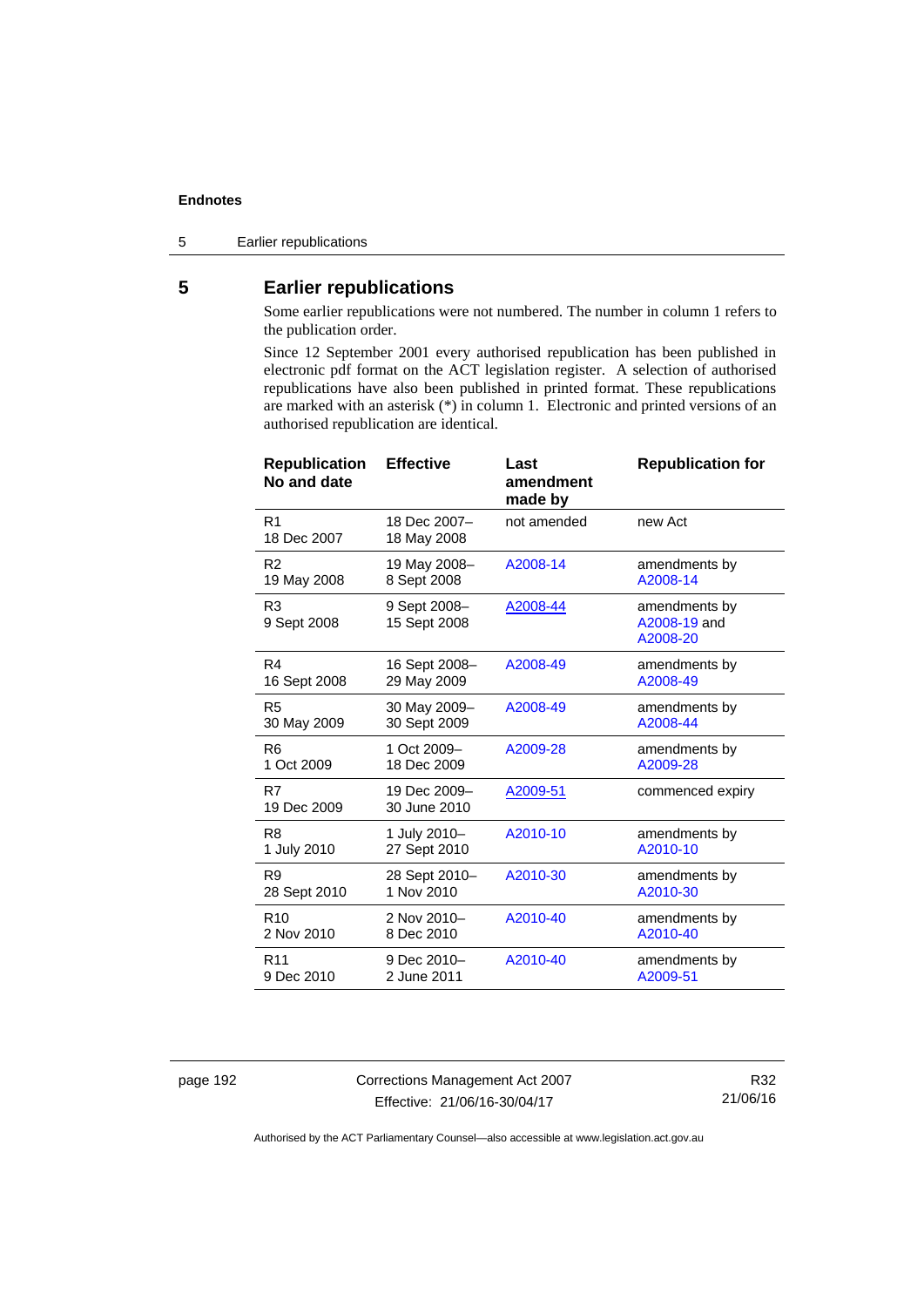Earlier republications 5

| <b>Republication</b><br>No and date | <b>Effective</b>             | Last<br>amendment<br>made by  | <b>Republication for</b>                                                                                                 |
|-------------------------------------|------------------------------|-------------------------------|--------------------------------------------------------------------------------------------------------------------------|
| R <sub>12</sub><br>3 June 2011      | 3 June 2011-<br>30 June 2011 | A2010-40                      | expiry of transitional<br>provisions (s 501,<br>s 502)                                                                   |
| R13                                 | 1 July 2011-                 | A2011-22                      | amendments by                                                                                                            |
| 1 July 2011                         | 11 Dec 2011                  |                               | A2011-22                                                                                                                 |
| R <sub>14</sub>                     | 12 Dec 2011-                 | A2011-52                      | amendments by                                                                                                            |
| 12 Dec 2011                         | 14 Dec 2011                  |                               | A2011-52                                                                                                                 |
| R <sub>15</sub>                     | 15 Dec 2011-                 | A2011-57                      | amendments by                                                                                                            |
| 15 Dec 2011                         | 31 Dec 2011                  |                               | A2011-57                                                                                                                 |
| R <sub>16</sub>                     | 1 Jan 2012-                  | A2011-57                      | amendments by                                                                                                            |
| 1 Jan 2012                          | 10 Sept 2012                 |                               | A2011-55                                                                                                                 |
| R17                                 | 11 Sept 2012-                | A2012-40                      | amendments by                                                                                                            |
| 11 Sept 2012                        | 14 Dec 2012                  |                               | A2012-40                                                                                                                 |
| R <sub>18</sub>                     | 15 Dec 2012-                 | A2012-40                      | amendments by                                                                                                            |
| 15 Dec 2012                         | 13 June 2013                 |                               | A2012-34                                                                                                                 |
| R <sub>19</sub>                     | 14 June 2013-                | A2013-19                      | amendments by                                                                                                            |
| 14 June 2013                        | 31 Aug 2013                  |                               | A2013-19                                                                                                                 |
| R <sub>20</sub><br>1 Sept 2013      | 1 Sept 2013-<br>6 Nov 2013   | A2013-22                      | amendments by<br>A2012-33 and<br>A2013-22                                                                                |
| R <sub>21</sub>                     | never effective              | A2013-39 (never               | amendments by                                                                                                            |
| 7 Nov 2013                          |                              | effective)                    | A2013-39                                                                                                                 |
| R21 (RI)<br>24 Feb 2014             | 7 Nov 2013-<br>15 Dec 2013   | A2013-39 (never<br>effective) | reissue because of<br>High Court decision in<br>relation to A2013-39                                                     |
| R <sub>22</sub><br>16 Dec 2013      | never effective              | A2013-39 (never<br>effective) | removed from LR<br>because of High<br>Court decision in<br>relation to A2013-39                                          |
| R22 (RI)<br>24 Feb 2014             | 16 Dec 2013-<br>27 Mar 2014  | A2013-39 (never<br>effective) | expiry of transitional<br>provisions (ch 51) and<br>reissue because of<br>High Court decision in<br>relation to A2013-39 |

R32 21/06/16 Corrections Management Act 2007 Effective: 21/06/16-30/04/17

page 193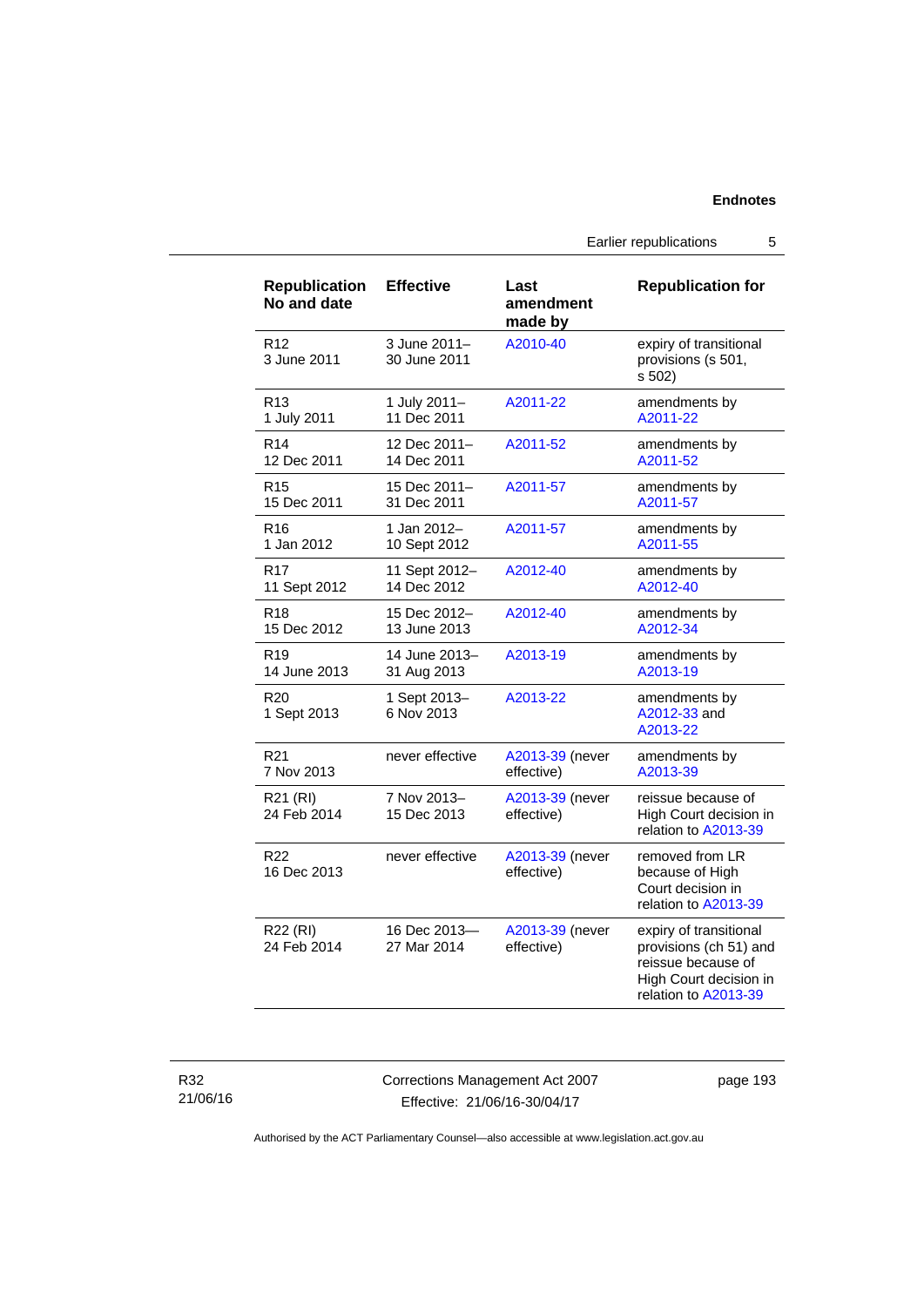| <b>Republication</b><br>No and date | <b>Effective</b>           | Last<br>amendment<br>made by | <b>Republication for</b>                      |
|-------------------------------------|----------------------------|------------------------------|-----------------------------------------------|
| R <sub>23</sub>                     | 28 Mar 2014-               | A2014-6                      | amendments by                                 |
| 28 Mar 2014                         | 9 June 2014                |                              | $A2014-6$                                     |
| R <sub>24</sub>                     | 10 June 2014-              | A2014-18                     | amendments by                                 |
| 10 June 2014                        | 1 Oct 2015                 |                              | A2014-18                                      |
| R <sub>25</sub>                     | 2 Oct 2015-                | A2015-37                     | amendments by                                 |
| 2 Oct 2015                          | 7 Oct 2015                 |                              | A2015-37                                      |
| R <sub>26</sub><br>8 Oct 2015       | 8 Oct 2015-<br>11 Nov 2015 | A2015-37                     | updated endnotes as<br>amended by<br>A2015-38 |
| R <sub>27</sub>                     | 12 Nov 2015-               | A2015-38                     | amendments by                                 |
| 12 Nov 2015                         | 8 Dec 2015                 |                              | A2015-37                                      |
| R <sub>28</sub>                     | 9 Dec 2015-                | A2015-50                     | amendments by                                 |
| 9 Dec 2015                          | 29 Feb 2016                |                              | A2015-50                                      |
| R <sub>29</sub><br>1 Mar 2016       | 1 Mar 2016-<br>1 Mar 2016  | A2015-50                     | amendments by<br>A2014-51 and<br>A2015-38     |
| R <sub>30</sub>                     | 2 Mar 2016-                | A2016-4                      | amendments by                                 |
| 2 Mar 2016                          | 31 Mar 2016                |                              | A2016-4                                       |
| R31                                 | 1 Apr 2016-                | A2016-13                     | amendments by                                 |
| 1 Apr 2016                          | 20 June 2016               |                              | A2016-13                                      |

# 5 Earlier republications

page 194 Corrections Management Act 2007 Effective: 21/06/16-30/04/17

R32 21/06/16